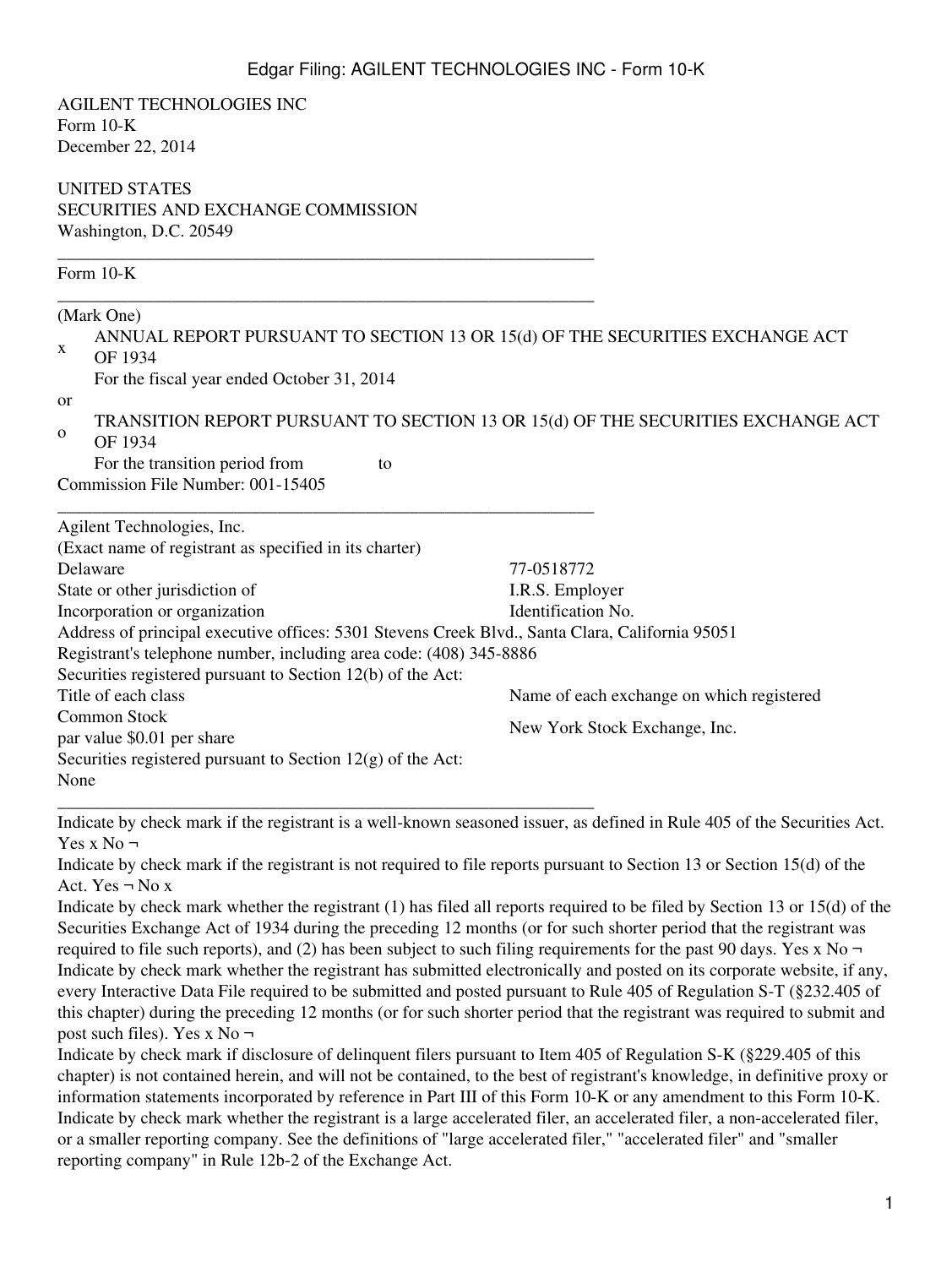Large accelerated filer x Accelerated filer ¬ Non-accelerated filer ¬ Smaller reporting company ¬ (Do not check if a smaller reporting company)

Indicate by check mark whether the registrant is a shell company (as defined in Rule 12b-2 of the Exchange Act). Yes  $\neg$  No x

The aggregate market value of the registrant's common equity held by non-affiliates as of April 30, 2014, was approximately \$15.6 billion. Shares of stock held by officers, directors and 5 percent or more stockholders have been excluded in that such persons may be deemed to be affiliates. This determination of affiliate status is not necessarily a conclusive determination for other purposes.

As of December 1, 2014, there were 335,321,802 outstanding shares of common stock, par value \$0.01 per share.

DOCUMENTS INCORPORATED BY REFERENCE

\_\_\_\_\_\_\_\_\_\_\_\_\_\_\_\_\_\_\_\_\_\_\_\_\_\_\_\_\_\_\_\_\_\_\_\_\_\_\_\_\_\_\_\_\_\_\_\_\_\_\_\_\_\_\_\_\_\_\_\_\_

Document Description 10-K Part

Portions of the Proxy Statement for the Annual Meeting of Stockholders (the "Proxy Statement") to be held on March 18, 2015, and to be filed pursuant to Regulation 14A within 120 days after registrant's fiscal year ended October 31, 2014 are incorporated by reference into Part III of this Report

III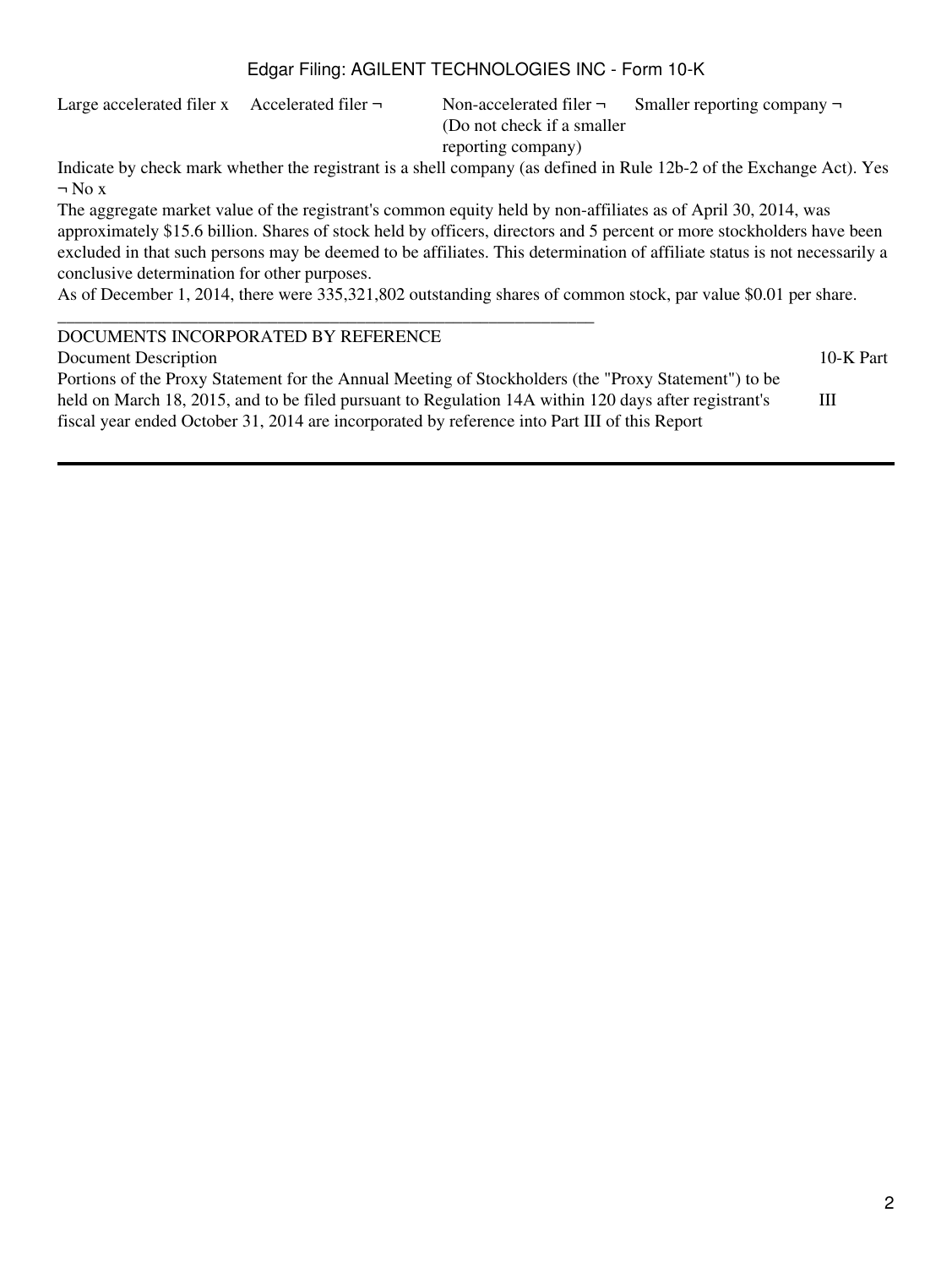<span id="page-2-0"></span>

| Table of Contents |  |
|-------------------|--|
|-------------------|--|

# TABLE OF CONTENTS

| <b>Forward-Looking Statements</b>                                         |                                                                                                        | Page                               |  |  |
|---------------------------------------------------------------------------|--------------------------------------------------------------------------------------------------------|------------------------------------|--|--|
| PART I                                                                    |                                                                                                        | $\overline{3}$                     |  |  |
| <b>Business</b><br>Item 1                                                 |                                                                                                        | $\overline{3}$                     |  |  |
| <b>Item 1ARisk Factors</b>                                                |                                                                                                        | <u>19</u>                          |  |  |
| <b>Item 1B Unresolved Staff Comments</b>                                  |                                                                                                        | 28                                 |  |  |
| Item 2 Properties                                                         |                                                                                                        | 28                                 |  |  |
| <u>Item 3 Legal Proceedings</u>                                           |                                                                                                        | 29                                 |  |  |
| <u>Item 4 Mine Safety Disclosures</u>                                     |                                                                                                        | 29                                 |  |  |
| <b>PART II</b>                                                            |                                                                                                        |                                    |  |  |
| Item 5                                                                    | Market for the Registrant's Common Equity, Related Stockholder Matters and Issuer Purchases of         | 29                                 |  |  |
| <b>Equity Securities</b>                                                  |                                                                                                        |                                    |  |  |
| <b>Selected Financial Data</b><br>Item $6$                                |                                                                                                        | 31                                 |  |  |
| Item $7$                                                                  | <u>Management's Discussion and Analysis of Financial Condition and Results of Operations</u>           | $\frac{32}{54}$<br>$\frac{54}{55}$ |  |  |
| <b>Item 7A Quantitative and Qualitative Disclosures About Market Risk</b> |                                                                                                        |                                    |  |  |
| <b>Item 8</b> Financial Statements and Supplementary Data                 |                                                                                                        |                                    |  |  |
| <u>Item 9</u>                                                             | <u>Changes in and Disagreements with Accountants on Accounting and Financial Disclosure</u>            | 110                                |  |  |
| <b>Item 9A Controls and Procedures</b><br>110                             |                                                                                                        |                                    |  |  |
| <b>Item 9B Other Information</b><br>110                                   |                                                                                                        |                                    |  |  |
| <b>PART III</b>                                                           |                                                                                                        |                                    |  |  |
| <u>Item 10 Directors, Executive Officers and Corporate Governance</u>     |                                                                                                        | <u>110</u>                         |  |  |
| <b>Item 11 Executive Compensation</b>                                     |                                                                                                        | 111                                |  |  |
|                                                                           | Item 12 Security Ownership of Certain Beneficial Owners and Management and Related Stockholder Matters | 111                                |  |  |
|                                                                           | <u>Item 13 Certain Relationships and Related Transactions, and Director Independence</u>               | 112                                |  |  |
| <u>Item 14 Principal Accounting Fees and Services</u>                     |                                                                                                        | <b>112</b>                         |  |  |
| <b>PART IV</b>                                                            |                                                                                                        |                                    |  |  |
| Item 15 Exhibits, Financial Statement Schedules<br><u>112</u>             |                                                                                                        |                                    |  |  |
|                                                                           |                                                                                                        |                                    |  |  |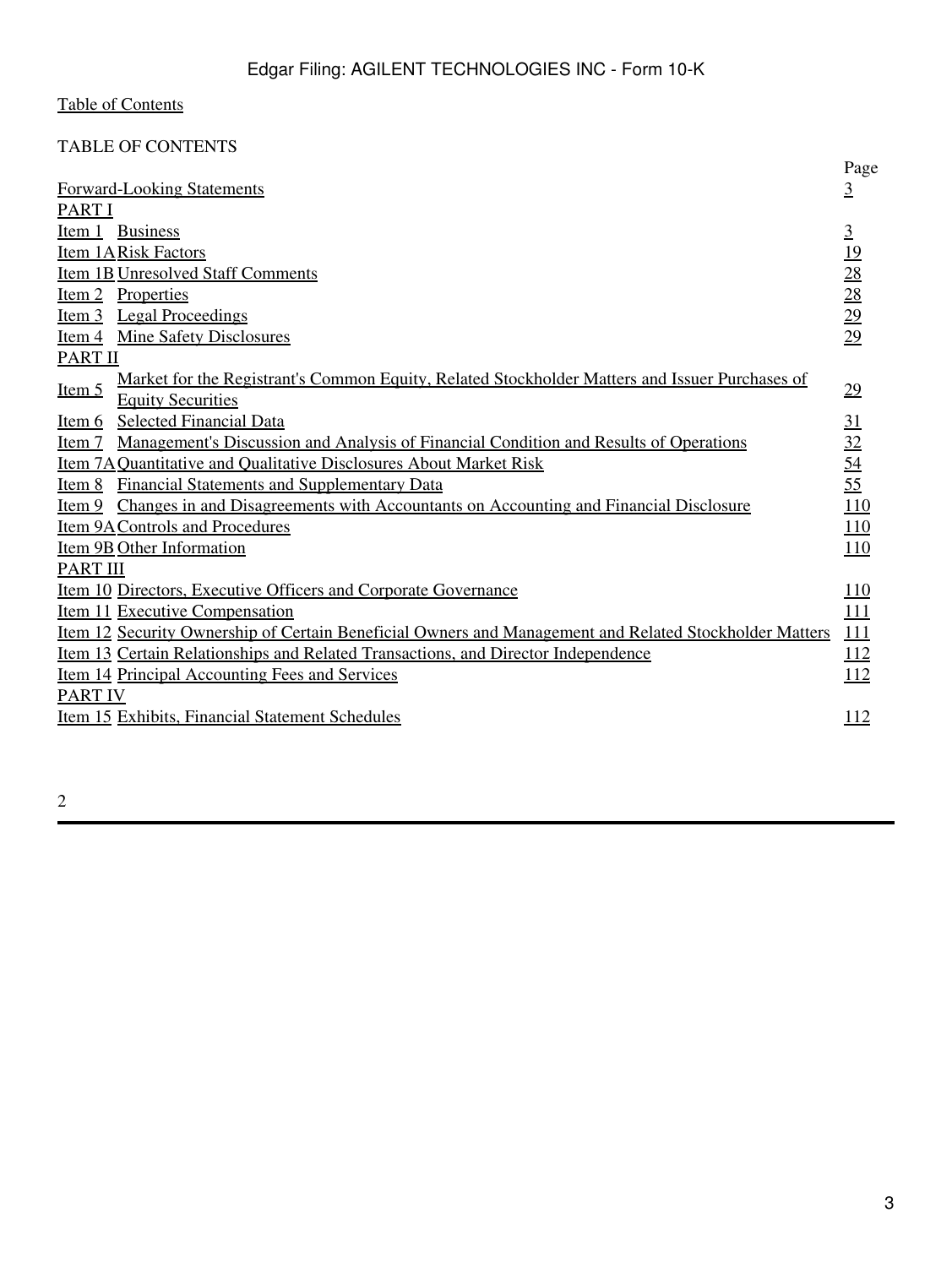### <span id="page-3-0"></span>Forward-Looking Statements

 This report contains forward-looking statements including, without limitation, statements regarding trends, seasonality, and growth in, and drivers of, the markets we sell into, backlog, our strategic direction, our future effective tax rate and tax valuation allowance, earnings from our foreign subsidiaries, remediation activities, indemnification, new product and service introductions, the ability of our products to meet market needs, changes to our manufacturing processes, the use of contract manufacturers, sources and supply of materials used in our products, the impact of local government regulations on our ability to pay vendors or conduct operations, our liquidity position, our ability to generate cash from operations, growth in our businesses, our investments, the potential impact of adopting new accounting pronouncements, our financial results, our purchase commitments, our contributions to our pension plans, the selection of discount rates and recognition of any gains or losses for our benefit plans, our cost-control activities, timing, savings and headcount reduction recognized from our restructuring programs and other cost saving initiatives, uncertainties relating to Food and Drug Administration ("FDA") and other regulatory approvals, the integration of our acquisitions and other transactions, the separation of the electronic measurement business, transaction expenses related to the separation, post-separation expenses, exiting our Nuclear Magnetic Resonance ("NMR") business, our new organizational structure, our stock repurchase program, our declared dividends, our transition to lower-cost regions, and the existence of economic instability, that involve risks and uncertainties. Our actual results could differ materially from the results contemplated by these forward-looking statements due to various factors, including those discussed in Item 1A and elsewhere in this Form 10-K.

### <span id="page-3-1"></span>PART I

#### <span id="page-3-2"></span>Item 1. Business

### **Overview**

Agilent Technologies, Inc. ("we", "Agilent" or the "company"), incorporated in Delaware in May 1999, is the world's premier measurement company providing core bio-analytical and electronic measurement solutions to the life sciences, diagnostics and genomics, chemical analysis, communications and electronics industries.

On September 19, 2013, Agilent announced plans to separate into two publicly traded companies, one comprising of the life sciences, diagnostics and chemical analysis businesses that will retain the Agilent name, and the other one that will be comprised of the electronic measurement business that will be renamed Keysight Technologies, Inc. ("Keysight"). Keysight was incorporated in Delaware as a wholly-owned subsidiary of Agilent on December 6, 2013. On November 1, 2014, we completed the distribution of 100% of the outstanding common shares of Keysight to Agilent stockholders who received one share of Keysight common stock for every two shares of Agilent held as of the close of business on the record date, October 22, 2014. The historical results of operations and the financial position of Keysight are included in the consolidated financial statements of Agilent and will be reported as discontinued operations beginning in the first quarter of 2015.

In the fourth quarter of 2014, Agilent announced that it is exiting its NMR business. Agilent stopped taking new NMR system orders, but the company will continue to meet customer commitments for orders in progress and for ongoing support contracts and continue to provide service on all installed NMR systems. The company expects that this decision will eliminate about 300 jobs, mostly within the next 12 months. For the year ended October 31, 2014 charges of approximately \$68 million were incurred with respect to the exit of this business.

On June 21, 2012, we acquired Dako through the purchase of 100% of the share capital of Dako, a limited liability company incorporated under the laws of Denmark, under the share purchase agreement, dated May 16, 2012. Dako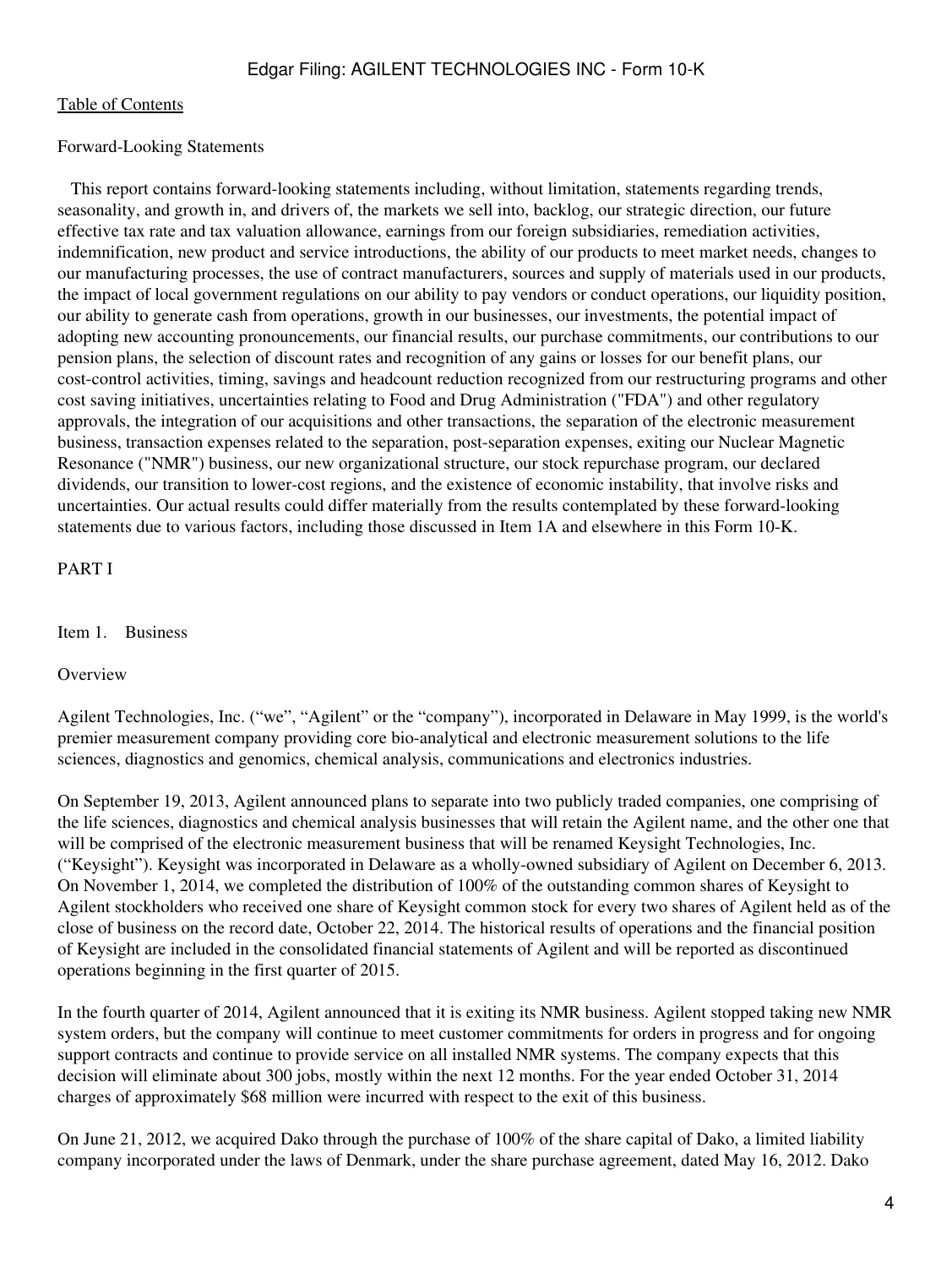provides antibodies, reagents, scientific instruments and software primarily to customers in pathology laboratories. As a result of the acquisition, Dako has become a wholly-owned subsidiary of Agilent. The consideration paid was approximately \$2,143 million, of which \$1,400 million was paid directly to the seller and \$743 million was paid to satisfy the outstanding debt of Dako. Agilent funded the acquisition using existing cash.

Our life sciences and diagnostics business focuses on the pharmaceutical, academic and government, bio-agriculture, food safety, clinical markets, biotechnology and contract research organization industries. Our chemical analysis business focuses on the petrochemical, environmental, forensics and food safety industries. In addition we conduct centralized order fulfillment and supply chain operations for our life sciences and diagnostics and chemicals analysis businesses through the order fulfillment and supply chain organization ("OFS"). OFS provides resources for manufacturing, engineering and strategic sourcing to our respective businesses. Each of our businesses, together with OFS, is supported by our global infrastructure organization, which provides shared services in the areas of finance, information technology, legal, workplace services and human resources.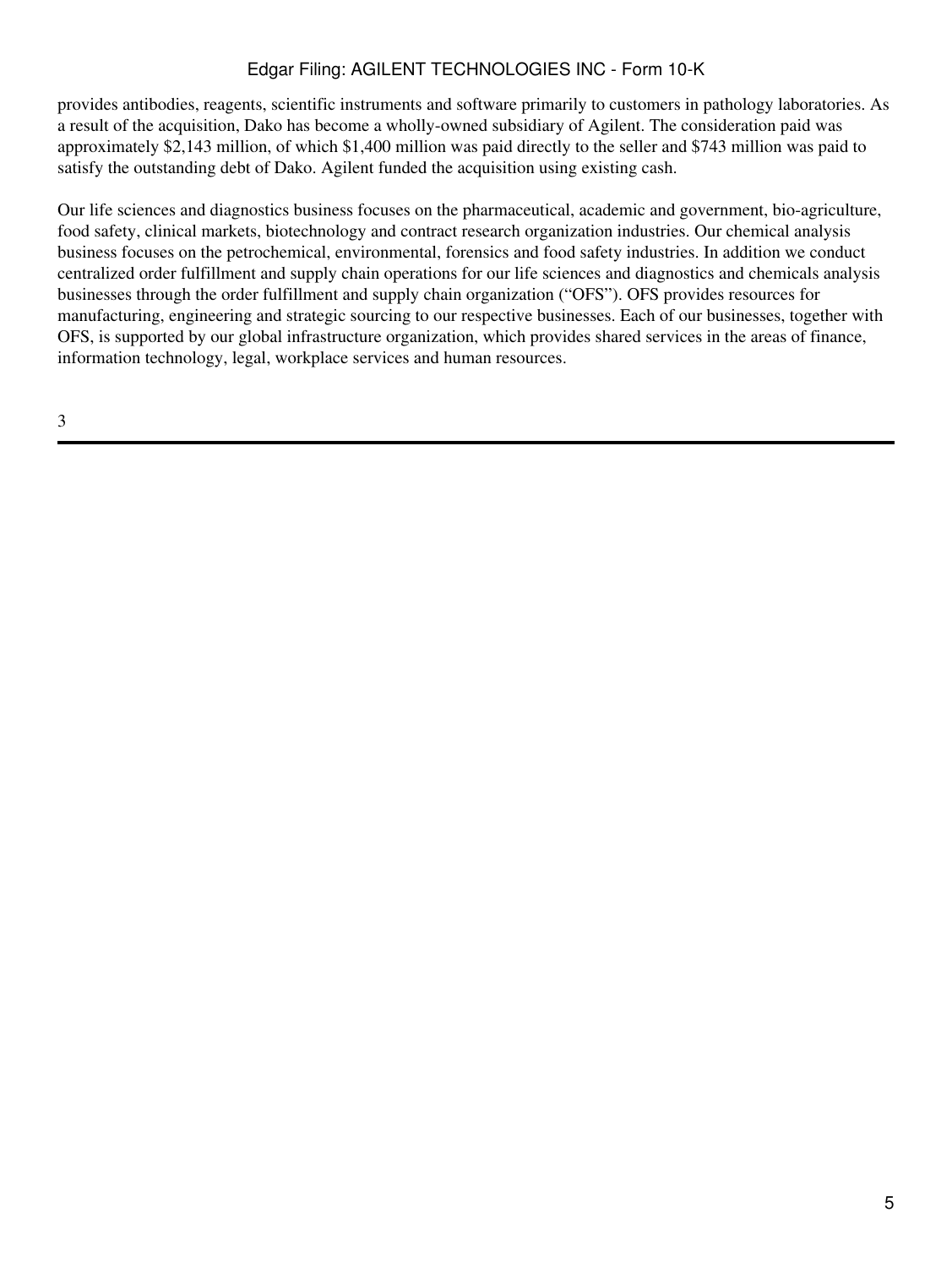### [Table of Contents](#page-2-0)

Our electronic measurement business addresses the communications, electronics and other industries. The electronic measurement business conducts centralized order fulfillment and supply organizations and operations through the order fulfillment and infrastructure organization ("OFI"). OFI provide resources for manufacturing, engineering and strategic sourcing to the electronic measurement business. The electronic measurement business, together with OFI, is supported by our global infrastructure organization, which provides shared services in the areas of finance, information technology, legal, workplace services and human resources.

In November 2014, we announced a change in organizational structure designed to better serve our customers. Our life sciences business, excluding the nucleic acid solutions division, together with the chemical analysis business will merge to form a new segment called life sciences and applied markets business. Our diagnostics and genomics businesses will combine and will include the nucleic acid solutions division of our life sciences business to become the diagnostics and genomics segment. Finally, the crosslab segment will be formed from the services and consumables businesses. Financial reporting under this new structure will begin in the first quarter of 2015 with historical financial segment information recast to conform to this new presentation in our financial statements.

We sell our products primarily through direct sales, but we also utilize distributors, resellers, manufacturer's representatives, telesales and electronic commerce. Of our total net revenue of \$7.0 billion for the fiscal year ended October 31, 2014, we generated 30 percent in the U.S. and 70 percent outside the U.S. As of October 31, 2014, we employed approximately 21,400 people worldwide. Our primary research and development and manufacturing sites are in California, Colorado and Delaware in the U.S. and in Australia, China, Denmark, Germany, India, Italy, Japan, Malaysia, Poland, Singapore and the United Kingdom.

The net revenue, income from operations and assets by business segment, as of and for the fiscal year ended October 31, 2014 and for each of the past three years are shown in Note 21, "Segment Information", to our consolidated financial statements, which we incorporate by reference herein.

### Life Sciences and Diagnostics Business

Our life sciences and diagnostics business provides products that include reagents, instruments, software, consumables, and services that enable customers to identify, quantify and analyze the physical and biological properties of substances and products, as well as enable customers in the clinical and life sciences research areas to interrogate samples at the molecular level. Key product categories include: liquid chromatography ("LC") systems, columns and components; liquid chromatography mass spectrometry ("LCMS") systems; laboratory software and informatics systems; laboratory automation and robotic systems; dissolution testing; nucleic acid solutions; Nuclear Magnetic Resonance ("NMR"), and X-Ray Diffraction ("XRD") systems; services and support for the aforementioned products; immunohistochemistry ("IHC"); In Situ Hybridization ("ISH"); Hematoxylin and Eosin ("H&E") staining; special staining, DNA mutation detection; genotyping; gene copy number determination; identification of gene rearrangements; DNA methylation profiling; gene expression profiling; next generation sequencing ("NGS") target enrichment; and automated gel electrophoresis-based sample analysis systems. We also collaborate with a number of major pharmaceutical companies to develop new potential pharmacodiagnostics, also called companion diagnostics, with the potential of identifying patients most likely to benefit from a specific targeted therapy.

We employed approximately 5,800 people as of October 31, 2014 in our life sciences and diagnostics business. This business generated revenue of \$2.4 billion in fiscal 2014, \$2.3 billion in fiscal 2013 and \$2.0 billion in fiscal 2012. Life Sciences and Diagnostics Markets

Our life sciences and diagnostics business focuses primarily on the following three markets:

The Pharmaceutical, Biotechnology, CRO & CMO Market. This market consists of "for-profit" companies who participate across the pharmaceutical value chain in the areas of therapeutic research, discovery & development, clinical trials, manufacturing and quality assurance and quality control. One sub-segment of this market is core and emerging pharmaceutical companies ("pharma"). A second sub-segment includes biotechnology companies ("biotech"), contract research organizations ("CROs") and contract manufacturing organizations ("CMOs"). Biotech companies and, to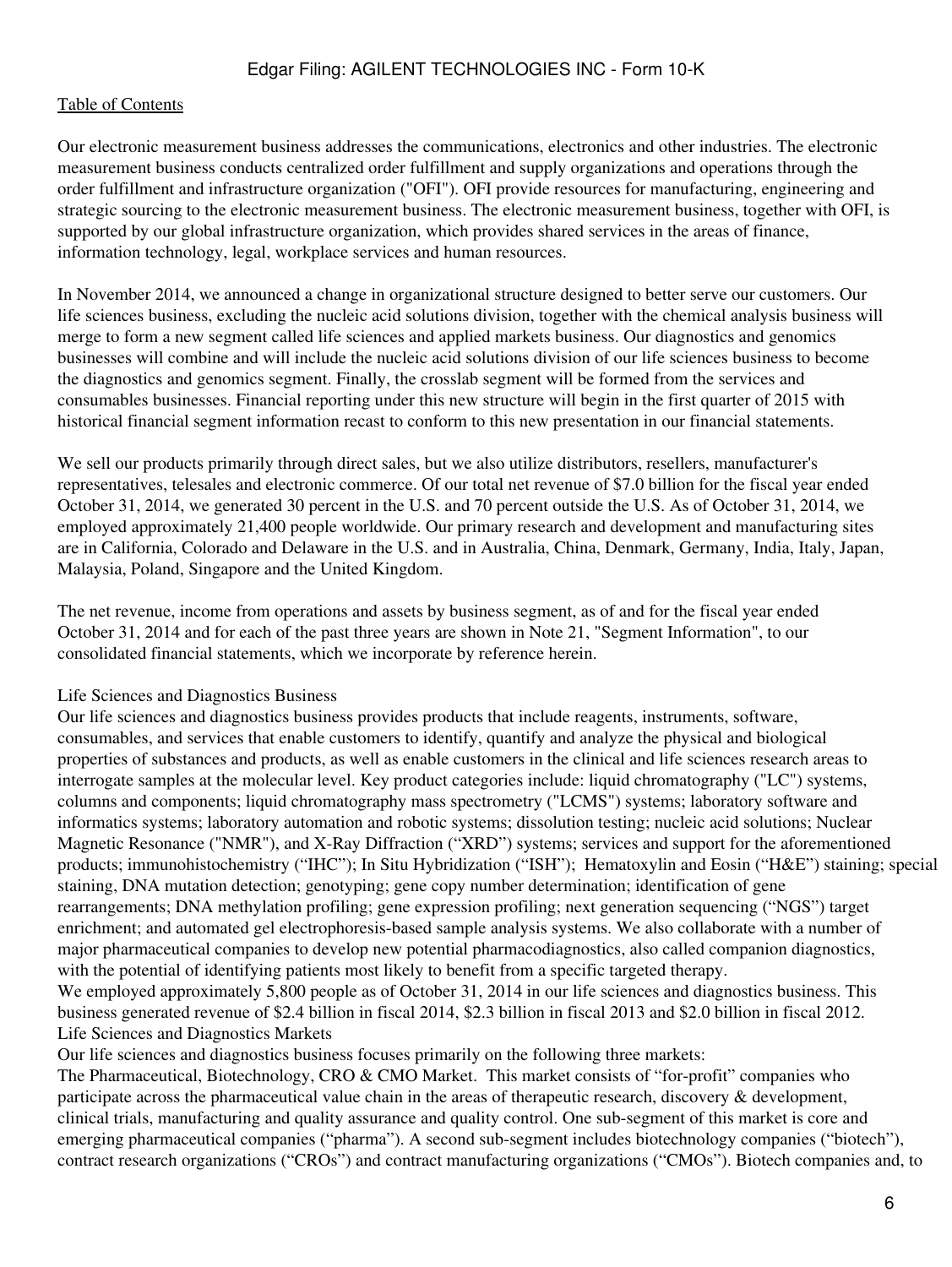a somewhat lesser extent, CROs and CMOs typically participate in specific points in the pharmaceutical industry value chain. Additionally, due to the relatively low drug efficacy within oncology, pharma companies are partnering with diagnostic companies to bring validated tests to the market with their new drugs.

The Life Science Research Market. This market consists primarily of "not-for-profit" organizations and includes academic institutions, large government institutes and privately funded organizations. The life science research market plays an influential role in technology adoption and therapeutic developments for pharmaceutical and molecular diagnostics companies. After decades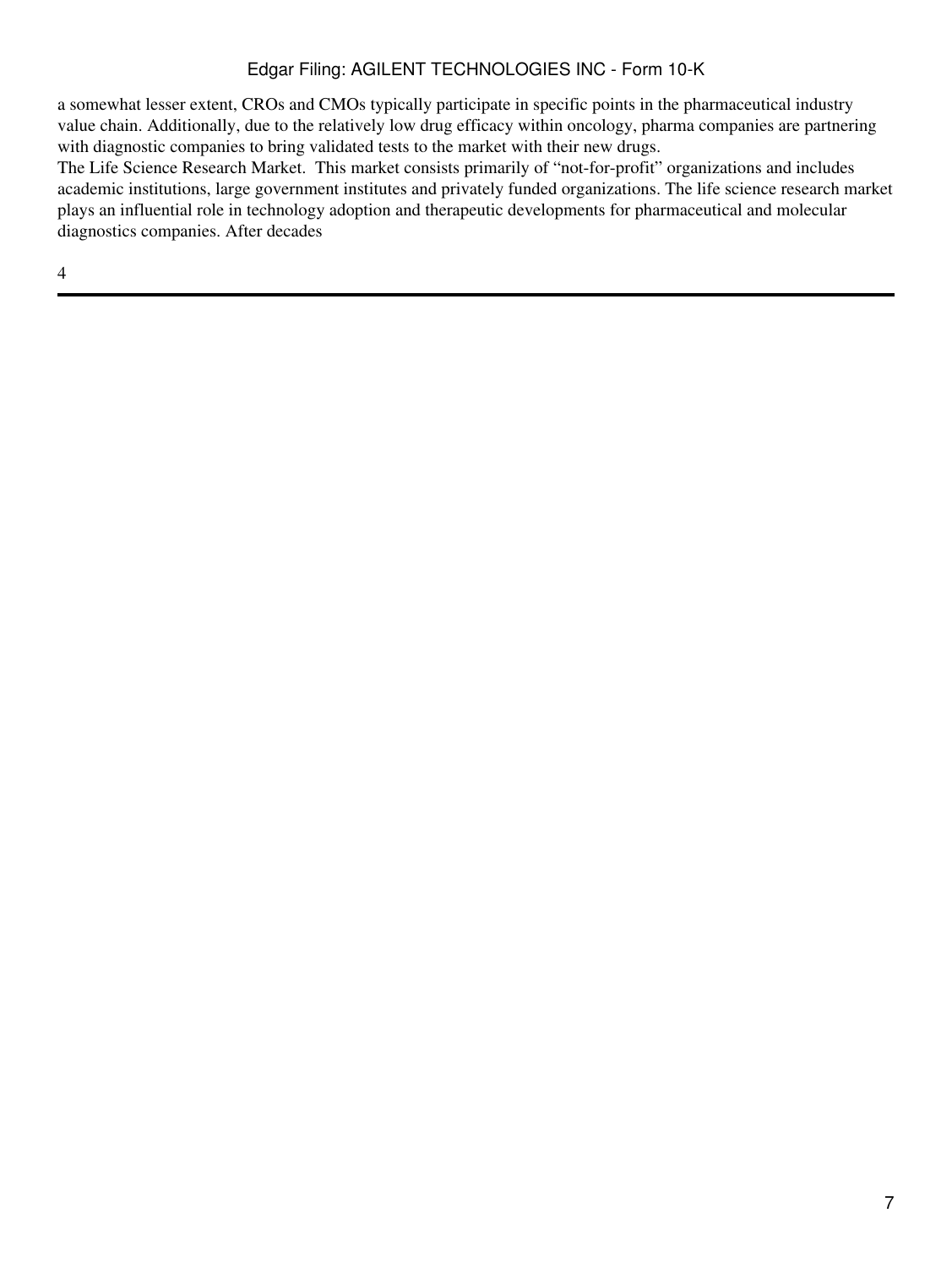### [Table of Contents](#page-2-0)

of investment in basic biomedical research by government funding bodies, the focus has widened to include translational research - multidisciplinary scientific efforts directed at accelerating therapy development. The Diagnostics and Clinical Market. A significant part of our clinical diagnostic customers are in pathology labs throughout the world. Our high-quality, automated pathology tissue staining platforms and solutions are used most heavily by the large labs located in hospitals, medical centers, and reference labs. The market is skewed towards the mature economies, with most of the market in North America, Western Europe and Japan. The mix is changing, however, as emerging markets increase spending on human health.

The clinical market for genomics consists of high complexity clinical labs performing patient testing, including "for-profit" reference laboratories, hospital labs, and molecular diagnostic companies. While these labs primarily purchase in vitro diagnostics ("IVD") labeled testing kits, they often develop and validate their own molecular based tests. Analyte Specific Reagents ("ASRs") are often used by these labs.

### Life Sciences and Diagnostics Measurement Products and Applications

Our products fall into twelve main areas of work: liquid chromatography, mass spectrometry, software and informatics, lab automation and robotics, automated electrophoresis, NMR systems, life sciences consumables and services, pathology products, specific proteins and flow reagents, target enrichment, cytogenetic research solutions and microarrays, and PCR & qPCR instrumentation and molecular biology reagents. Our key product and applications include the following technologies:

## Liquid Chromatography

A liquid chromatograph or a high performance liquid chromatograph ("HPLC") is used to separate molecules of a liquid mixture to determine the quantity and identity of the molecules present. The Agilent LC portfolio is modular in construction and can be configured as analytical and preparative systems. These systems can be stepwise upgraded to highly sophisticated, automated workflow solutions such as method development, multivethod/walk-up, high-capacity/high-throughput or multi dimensional LC and can be extended to application based analyzers e.g. for bio-molecular separations, chiral analysis or size exclusion chromatography. As a leader in liquid chromatography, we continue to expand our application space with new HPLC columns, new services and diagnostics offerings and ongoing instrument and software product enhancements.

### Mass Spectrometry

A mass spectrometer ("MS") identifies and quantifies chemicals based on a chemical's molecular mass and characteristic patterns of fragment ion masses that result when a molecule is broken apart. Liquid chromatography is commonly used to separate compounds and introduce them to the MS system. The combined use of LC and MS is frequently used both to identify and quantify chemical compounds. Mass spectrometry is an important tool in analyzing small molecules and can also be used to characterize and quantify proteins and other biological entities. Agilent's LCMS portfolio includes instruments built around four main analyzer types - single quadrupole, triple quadrupole, time-of-flight ("TOF") and quadrupole time-of-flight ("QTOF"). We significantly expanded our mass spectrometry portfolio in recent years with a focus on improving performance, sensitivity, and ease of use. Software and Informatics

We provide software for instrument control, data acquisition, data analysis, laboratory content and business process management, and informatics. Our software facilitates the regulatory‑compliant use of instruments in pharmaceutical quality assurance/quality control environments. With OpenLab Laboratory Software Suite, Agilent has a scalable, open software platform that enables customers to capture, analyze, and share scientific data throughout the lab and across the enterprise.

### Lab Automation and Robotics

We offer a comprehensive suite of workflow solutions to our life science customers with the addition of automated liquid handling and robotics that range from standalone instrumentation to bench-top automation solutions to large, multi–armed robotic systems. These solutions strengthen our offering of automated sample–preparation solutions across a broad range of applications. In fiscal 2012 we acquired AssayMAP technology, which in combination with Agilent's Bravo liquid handling platform enables highly parallel automated microchromatography for protein purification and characterization.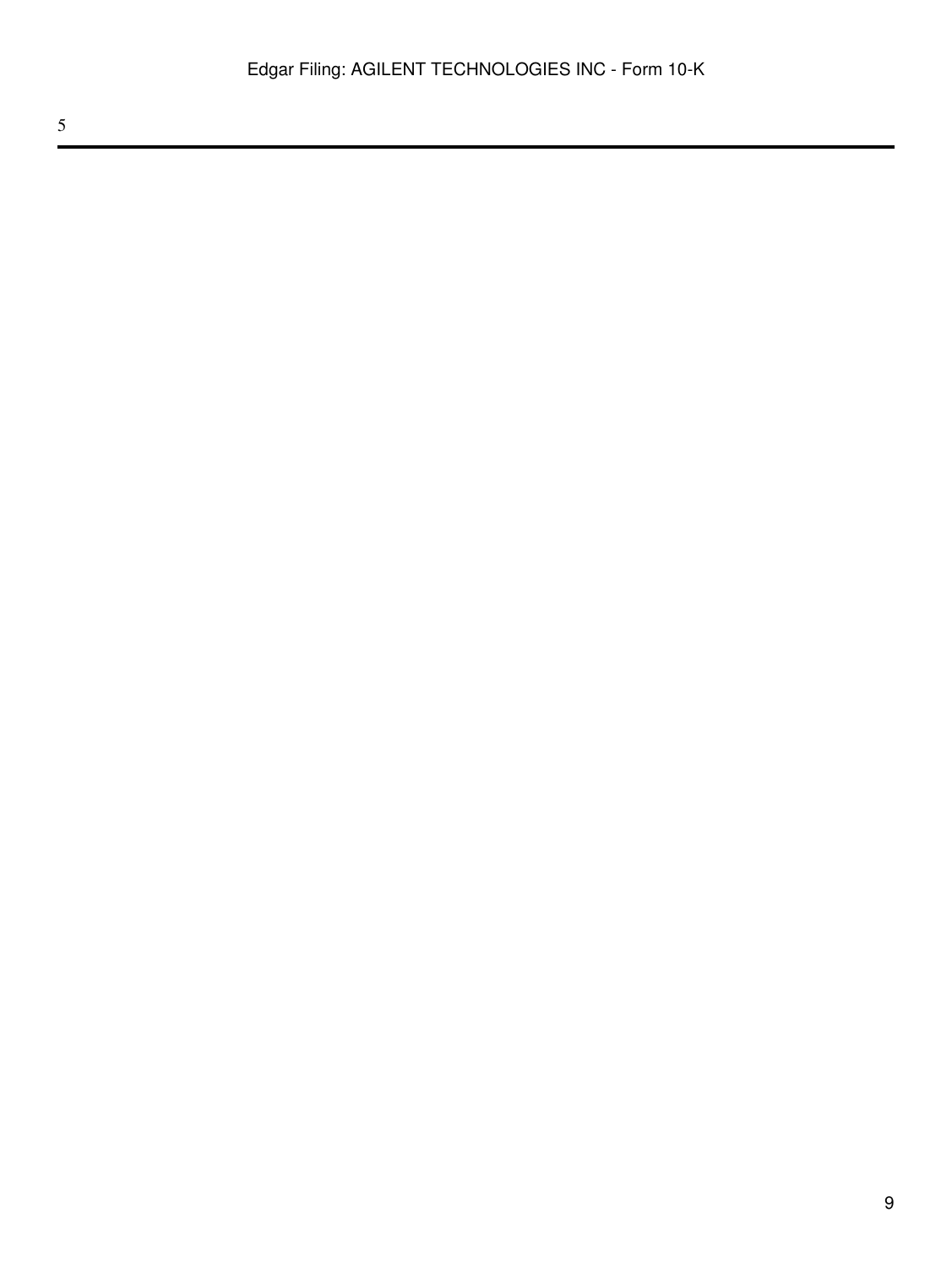Automated Electrophoresis and Microfluidics

Automated electrophoresis is a separation technique for bio molecules such as proteins, peptides and nucleic acids (RNA and DNA) and is used to determine the identity of a molecule by either size or charge. It is widely used as a QC tool to check sample integrity prior to subsequent analysis. Prominent examples are nucleic acid preparation products in front of polymerase chain reaction, NGS and microarrays.

## NMR and XRD

NMR, spectrometers and XRD systems are used in a variety of industries including academic and not-for-profit research, life sciences (pharma and biotech), and industrial companies. All of these technologies are utilized for basic and applied research, and NMR is also used in process development and manufacturing QA/QC. In the fourth quarter of 2013, we announced the termination of our involvement in MRI systems. In the fourth quarter of 2014, we announced the termination of our nuclear magnetic resonance ("NMR") product line and our decision to cease the manufacture and sale of these items.

Consumables and Services

We also offer a broad range of consumable products, which support our LC and MS technology platforms. These consumable products include sample preparation products; self-manufactured LC columns, instrument replacement parts, and consumable supplies to meet our customers' analysis needs. All of our products are designed to Agilent's specifications to improve and maximize the performance of our instruments.

We offer a wide range of startup, operational, educational and compliance support services for our measurement and data handling systems. Our support services include maintenance, troubleshooting, repair and training for all of our chemical and bioinstrumentation analysis hardware and software products. Special service bundles have also been designed to meet the specific application needs of various industries. Pathology

This area consists of routine clinical solutions for tissue based cancer diagnostics with solutions that comprise antibodies, reagents, instruments and software targeting both primary and advanced cancer diagnostics. Our CoverStainer and Artisan based product families target primary cancer diagnostics through Hematoxylin and Eosin staining as well as Special Stains for additional insights and detection of potentially carcinogenic tissue. In the fourth quarter of 2013, we launched our new combined IHC/ISH platform, Dako Omnis. The Dako Omnis and Autostainer based IHC solution and Instant Quality Fluorescence In Situ Hybridization ("IQFISH") technologies provide advanced tumor typing through investigation of protein and gene expression. These products also include companion diagnostic tests that are used to help identify patients most likely to benefit from a specific targeted therapy. Specific Proteins and Flow Reagents

Our reagent OEM business is a provider of clinical diagnostic products within the areas of specific proteins for turbidimetry and reagents for flow cytometry. These are sold OEM as customized reagent solutions supplied to top IVD companies or through retail partners.

## Target Enrichment

Agilent continues to be a strong player in the next generation sequencing market. We provide a target enrichment portfolio composed of two main platforms, SureSelect and HaloPlex, both enabling customers to select specific target regions of the genome for sequencing. Customers can customize our products for their regions of interest using the SureDesign software, or they can choose from a wide range of catalog products, including gene panels for specific applications and Exome designs, which allow analysis of the entire coding sequences of the genome. After preparing samples with SureSelect and HaloPlex, products can be sequenced in the main next generation sequencing platforms available in the market. The technologies provide an easy sample prep workflow that can be automated with Agilent Bravo platform for scalability. HaloPlex provides less-than-24-hours fast workflow, which makes it suitable for labs that require fast turnaround time from sample to results. These products are used for mutation detection and genotyping. Results can be easily analyzed using Agilent software solutions GeneSpring or SureCall.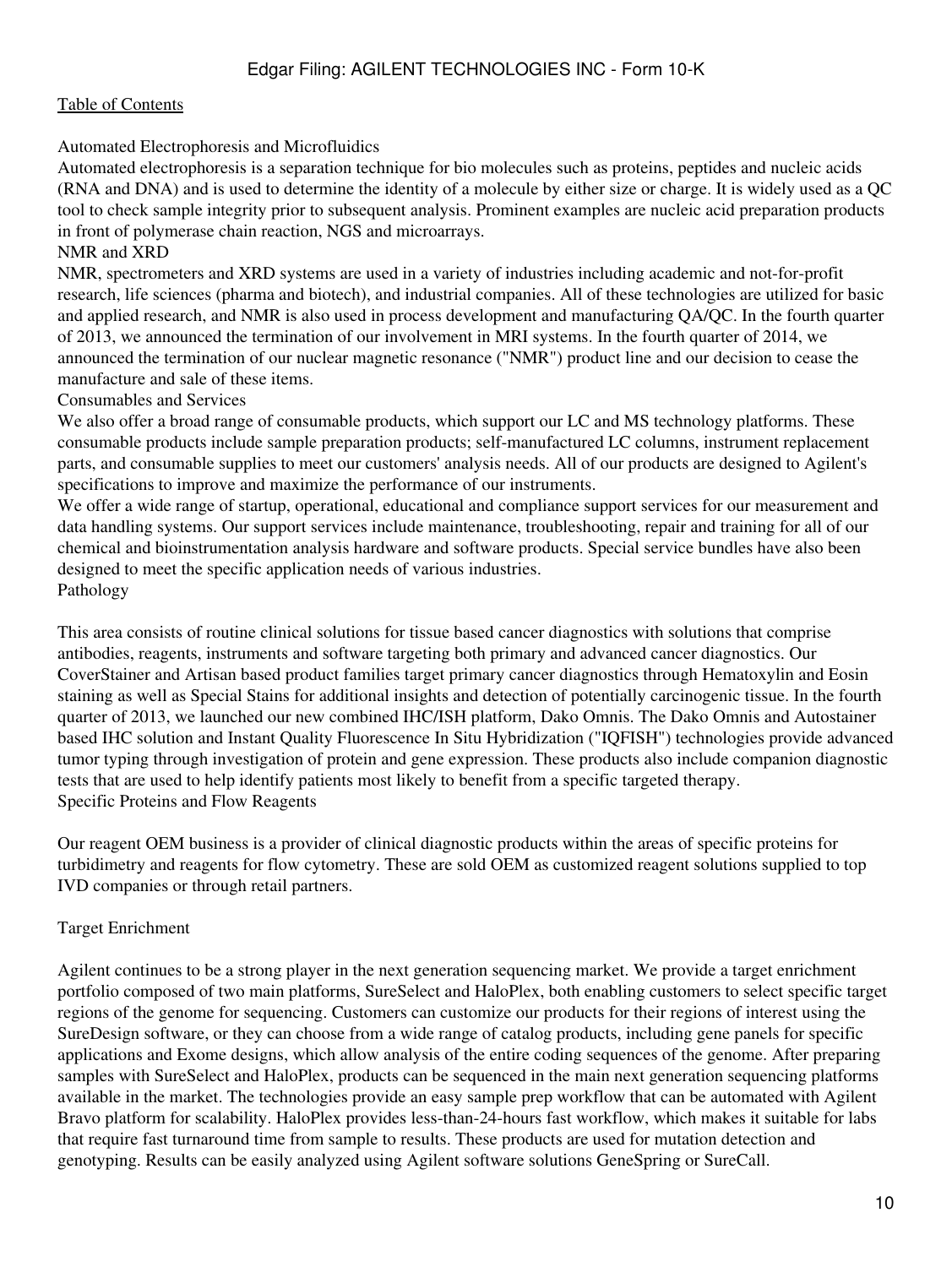Cytogenetic Research Solutions and Microarrays

Agilent is a leading provider of microarrays for Comparative Genomic Hybridization ("CGH"), mostly used by customers in cytogenetic laboratories. The arrays allow customers to detect genome-wide copy number alterations, with high levels of resolution (from entire chromosomal copy number changes to specific microdeletions or duplications). The arrays are offered in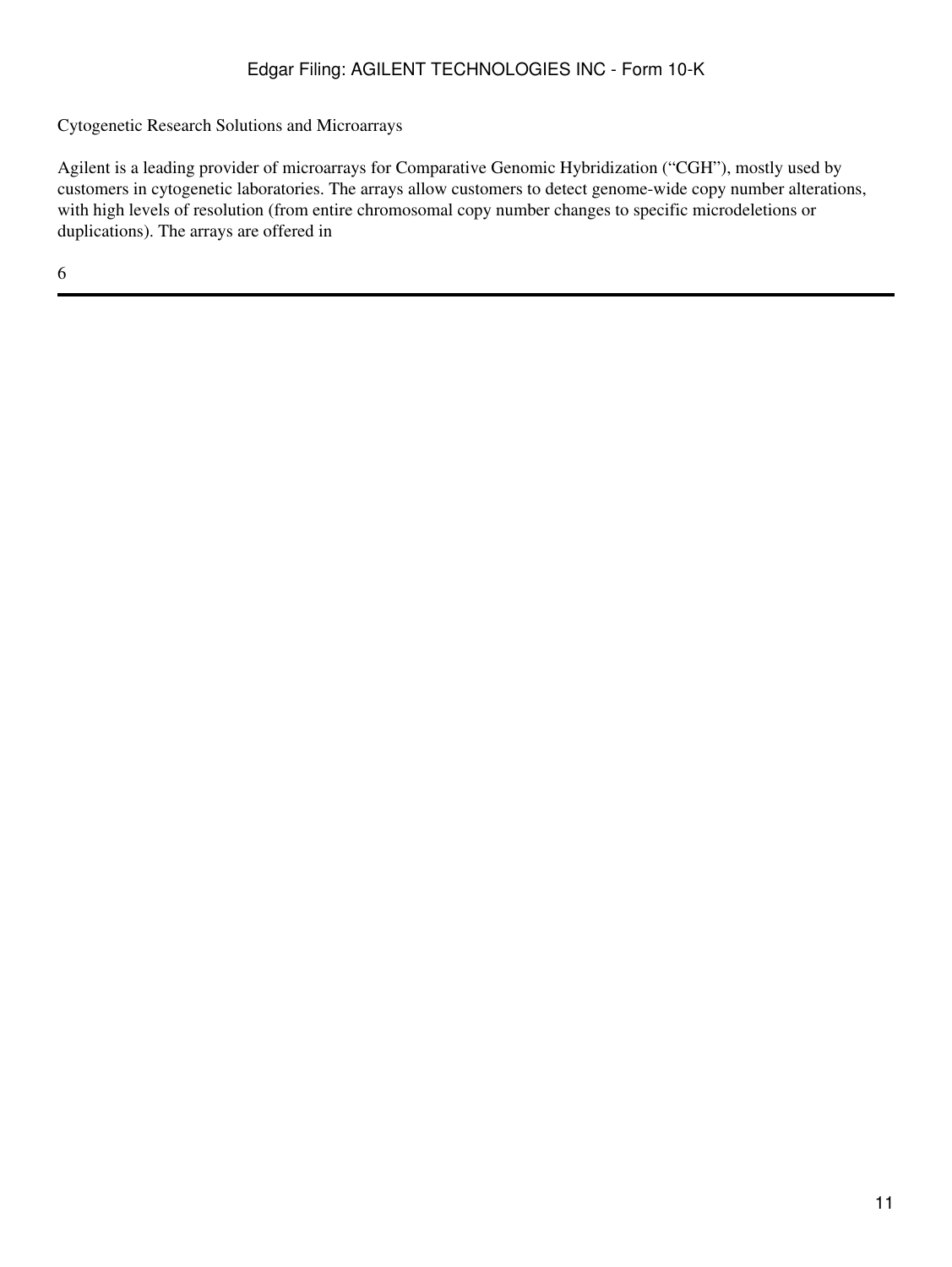many formats allowing the customers to choose from different levels of resolution and number of samples per arrays. Arrays can also be customized using the SureDesign software. In addition to the microarrays, Agilent's solution includes reagents for sample processing, hardware for reading the microarrays, and software to help users view the data in a meaningful way. In addition to the CGH portfolio, the cytogenetics solution comprises a line of oligonucleotide probes for Fluorescent In Situ Hybridization ('FISH') called SureFISH. Over 400 probes are available in our catalog, covering most relevant regions in the genome. Cytogenetic labs can use SureFISH probes to detect specific translocations or copy number changes in samples. Additionally, Agilent provides a wide range of microarrays to the research market for different types of applications: gene expression, microRNA, methylation, splice variants, and chromatin immunoprecipitation applications. Arrays are offered as catalog designs or customizable designs, with no minimum order size and short delivery time, which differentiates us from other vendors and enables researchers the maximum flexibility in their studies. Our end-to-end solution includes reagents for sample preparation and microarray processing; hardware for sample QC and high-throughput microarray scanning; microarrays on industry-standard  $1'' \times 3''$  glass slides for key applications; custom microarray design services; and GeneSpring software products for data analysis.

PCR & qPCR Instrumentation and Molecular Biology Reagents

Polymerase Chain Reaction ("PCR") is a standard laboratory method used to amplify the amount of genetic material of a given sample to enable further interrogation. Quantitative PCR ("qPCR") or real time PCR is also a standard method used in genomic research facilities to measure the amount of a specific nucleic acid sequence within a sample. There are several applications for qPCR, among the most common are identifying the expression level of a specific gene, or calculating the amount of a specific pathogen present in a sample. Agilent offers a complete portfolio of PCR & qPCR instruments, as well as specialty enzymes for amplifying difficult sample types. In addition to PCR and qPCR enzymes, Agilent offers a wide range of molecular biology reagents including tools for cloning and mutagenesis applications.

## Life Sciences and Diagnostics Customers

We had approximately 45,000 customers for our life sciences and diagnostics business in 2014. No single customer represented a material amount of the net revenue of the life sciences and diagnostics business. A significant number of our life sciences and diagnostics customers are also customers of our chemical analysis business. The life sciences and diagnostics business is susceptible to seasonality in its orders and revenues primarily based on U.S. and foreign government budgets and large pharmaceutical company budgets. In general, the result is that our third and fourth fiscal quarters tend to deliver the strongest profits for this group. The diagnostics business is generally a fairly stable business impacted primarily by local holidays. However, general economic trends, new product introductions and competition might overshadow this trend in any given year.

Life Sciences and Diagnostics Sales, Marketing and Support

The life science and diagnostics channels focus on the therapeutics and human disease research customer base (pharma, biotech, CRO, CMO and generics), clinical customer base (pathology labs and high complexity clinical testing labs) and on emerging life sciences opportunities in life science research institutes. We deploy a multi-channel approach, marketing products to our customers through direct sales, electronic commerce, resellers, manufacturers' representatives and distributors. We primarily use direct sales to market our solutions to our pharmaceutical, biopharmaceutical and clinical accounts. Sales agents supplement direct sales by providing broader geographic coverage and coverage of smaller accounts. Our active reseller program augments our ability to provide more complete solutions to our customers. We sell our consumable products through distributors, telesales, electronic commerce and direct sales. We utilize telesales for more mature product lines, as well as for reorders of reagent products.

We deliver our support services to customers in a variety of ways, including on-site assistance with repair or exchange of returned products, telephone support and self-diagnostic services provided over the Internet. We also offer special industry-focused service bundles that are designed to meet the specific needs of hydrocarbon processing,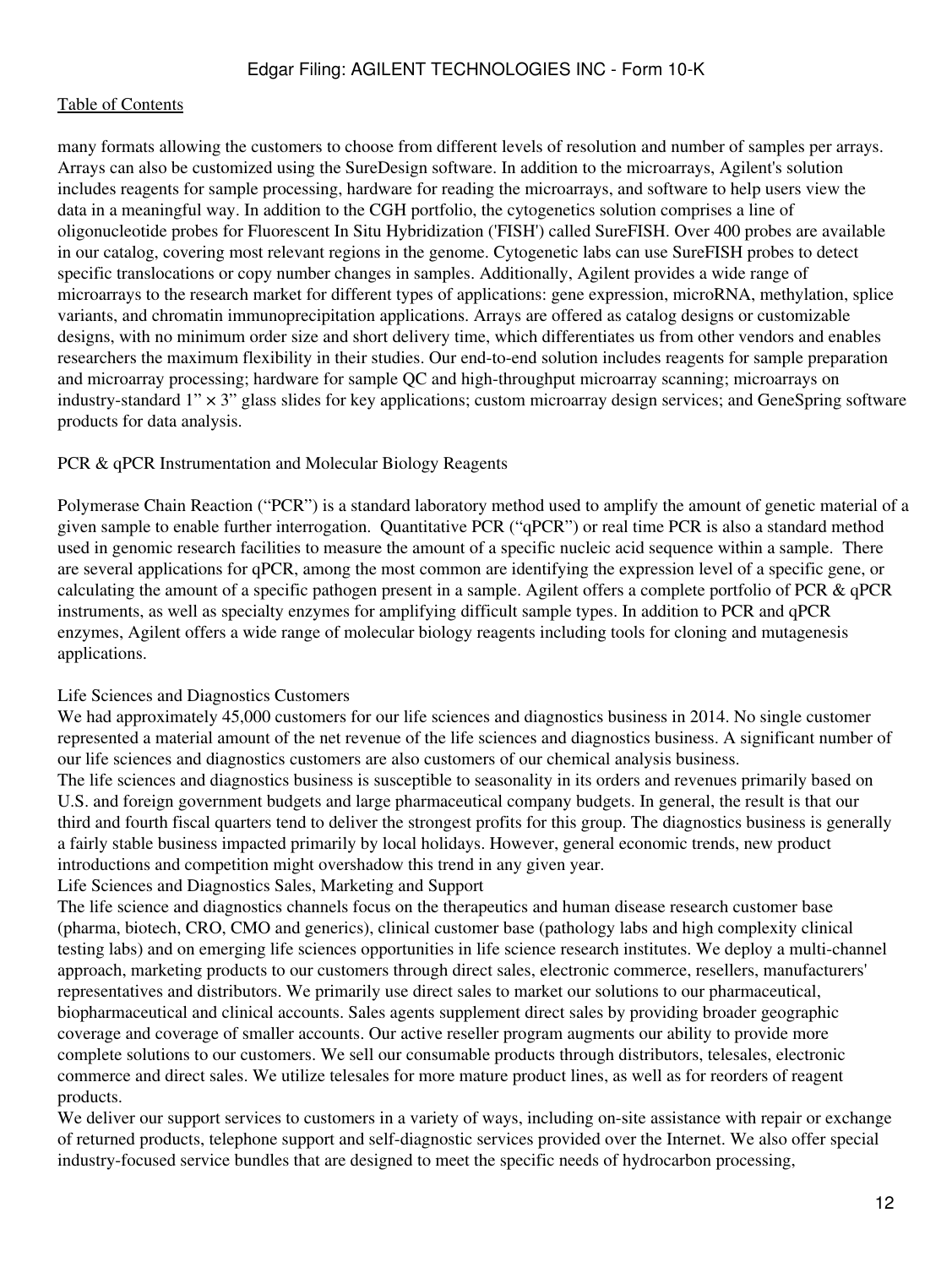environmental, pharmaceutical and biopharmaceutical customers to keep instruments fully operational and compliant with the respective industry requirements. Our products typically come with standard warranties, and extended warranties are available for additional cost. Our complete pathology solutions are often sold with both application and technical service support.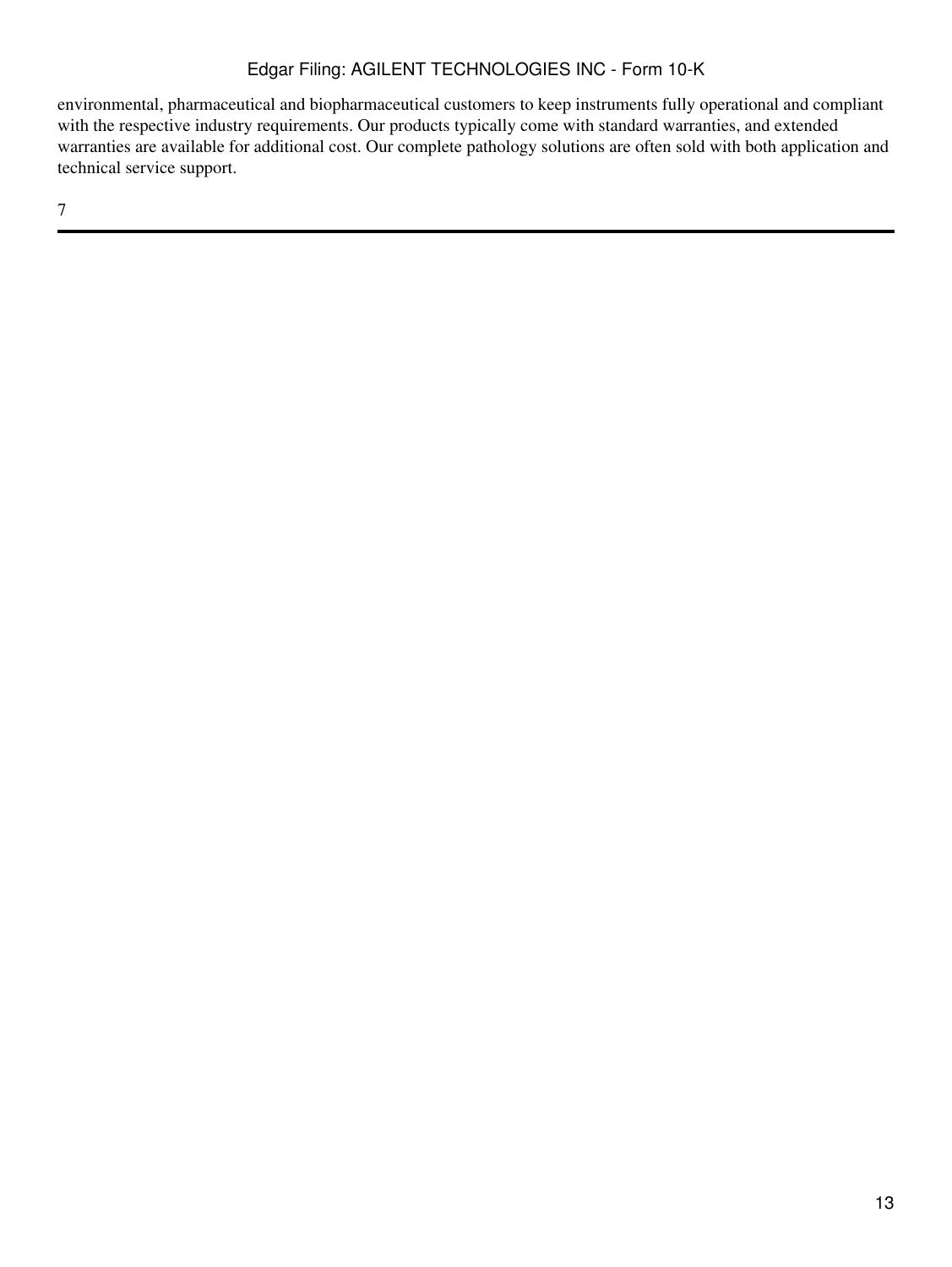### Life Sciences and Diagnostics Manufacturing

Our manufacturing supports our diverse product range and customer centric focus. We assemble highly configurable products to individual customer orders and make standard products to stock. We employ advanced manufacturing techniques and supply chain management systems to reduce costs and manufacturing cycle times. Our manufacturing process then converts these designs into custom products for shipment to customers. We selectively use third parties to provide some supply chain processes for manufacturing, warehousing and logistics. We have manufacturing facilities in California, Colorado and North Carolina in the U.S. Outside of the U.S., we have manufacturing facilities in Germany, Malaysia, Poland, Singapore and the U.K. Our FDA registered sites include Texas, Denmark and California. We utilize just-in-time manufacturing.

Life Sciences and Diagnostics Competition

The markets for analytical instruments, diagnostics and genomics products in which we compete are characterized by evolving industry standards and intense competition. Our principal competitors in the life sciences and diagnostics arena include: Bruker Corp., Danaher Corporation, Thermo Fisher Scientific Inc., Waters Corp, Affymetrix Inc., Illumina, Inc., Life Technologies Corp, Abbott Laboratories, Sakura and Roche. Agilent competes on the basis of product performance, reliability, support quality, applications expertise, global channel coverage and price.

### Life Sciences and Diagnostics Government Regulation

Some of the products the life sciences and diagnostics group sells are subject to regulatory approval by the FDA and other regulatory bodies throughout the world. These regulations govern a wide variety of product related activities, from quality management, design and development to labeling, manufacturing, promotion, sales and distribution. We continually invest in our manufacturing infrastructure to gain and maintain certifications necessary for the level of clearance. During 2014, we have made investments to address the requirements of the FDA warning letter received related to our life sciences and diagnostics business.

### Chemical Analysis Business

Our chemical analysis business provides application-focused solutions that include instruments, software, consumables, and services that enable customers to identify, quantify and analyze the physical and biological properties of substances and products. Key product categories in chemical analysis include: gas chromatography ("GC") systems, columns and components; gas chromatography mass spectrometry ("GC-MS") systems; inductively coupled plasma mass spectrometry ("ICP-MS") instruments; atomic absorption ("AA") instruments; microwave plasma-atomic emission spectrometry ("MP-AES") instruments; inductively coupled plasma optical emission spectrometry ("ICP-OES") instruments; software and data systems; vacuum pumps and measurement technologies; services and support for our products.

We employed approximately 4,100 people as of October 31, 2014 in our chemical analysis business. This business generated revenue of \$1.7 billion in fiscal 2014, \$1.6 billion in fiscal 2013, and \$1.6 billion in fiscal 2012.

### Chemical Analysis Markets

Within chemical analysis, we focus primarily on the following applied markets:

The Chemical & Energy Market. The natural gas and petroleum refining markets use our products to measure and control the quality of their finished products and to verify the environmental safety of their operations. Petroleum refiners use our measurement solutions to analyze crude oil composition, perform raw material analysis, verify and improve refining processes and ensure the overall quality of gasoline, fuels, lubricants and other products. Our solutions are also used in the development, manufacturing and quality control of fine chemicals.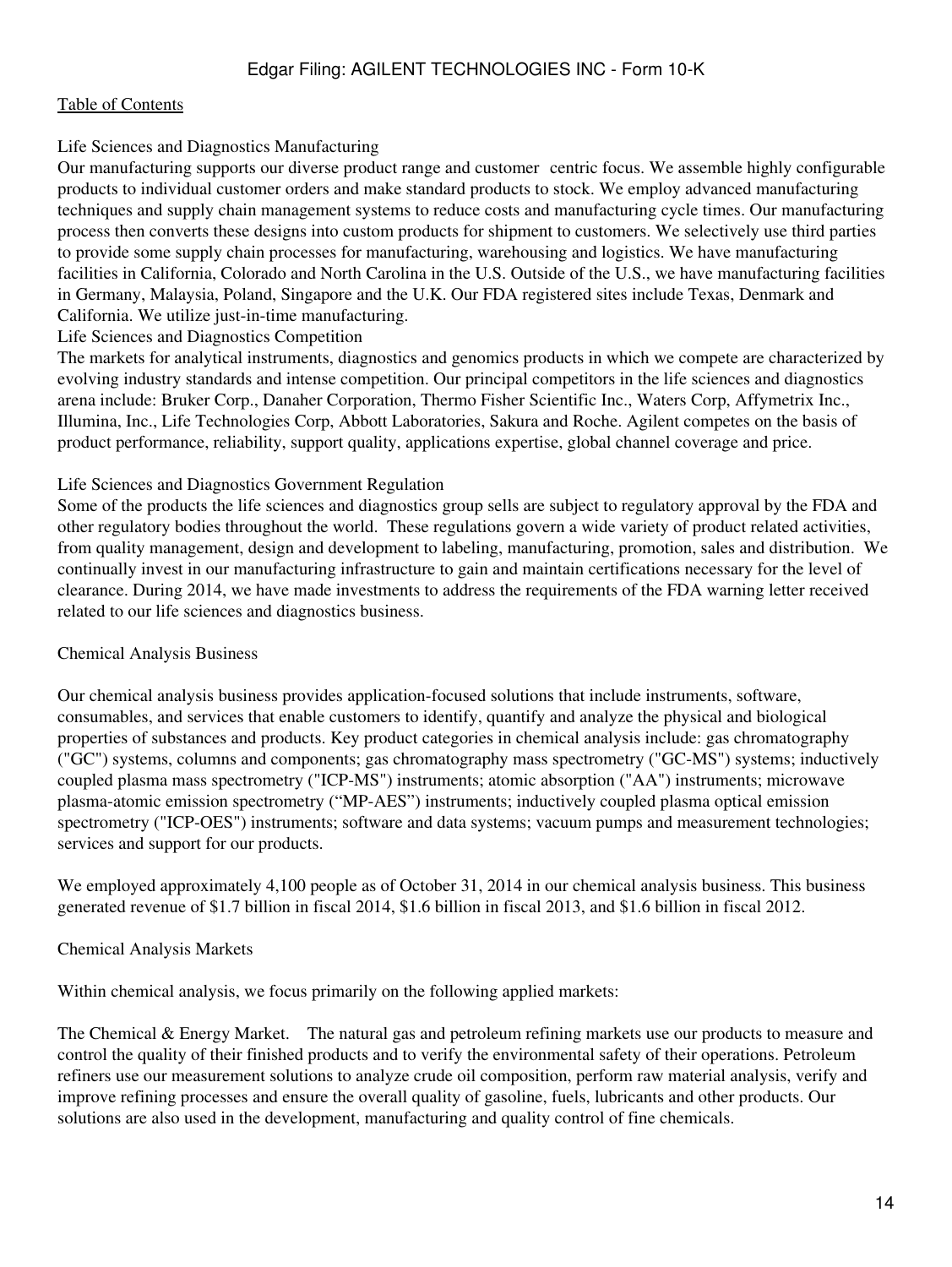The Environmental & Forensics Market. Our instruments, software and workflow solutions are used by the environmental market for applications such as laboratory and field analysis of chemical pollutants in air, water, soil and solid waste. Environmental industry customers include all levels of government, the industrial and manufacturing sectors, engineering and consulting companies, commercial testing laboratories and colleges and universities. Drug testing and forensics laboratories use our instruments, software and workflow solutions for applications such as analyzing evidence associated with crime, screening athletes for performance enhancing drugs, analyzing samples for recreational drugs, or detecting and identifying biological and chemical warfare agents. This instrumentation is used in either static or mobile laboratories. Customers include local, state, federal, and international law enforcement agencies and health laboratories.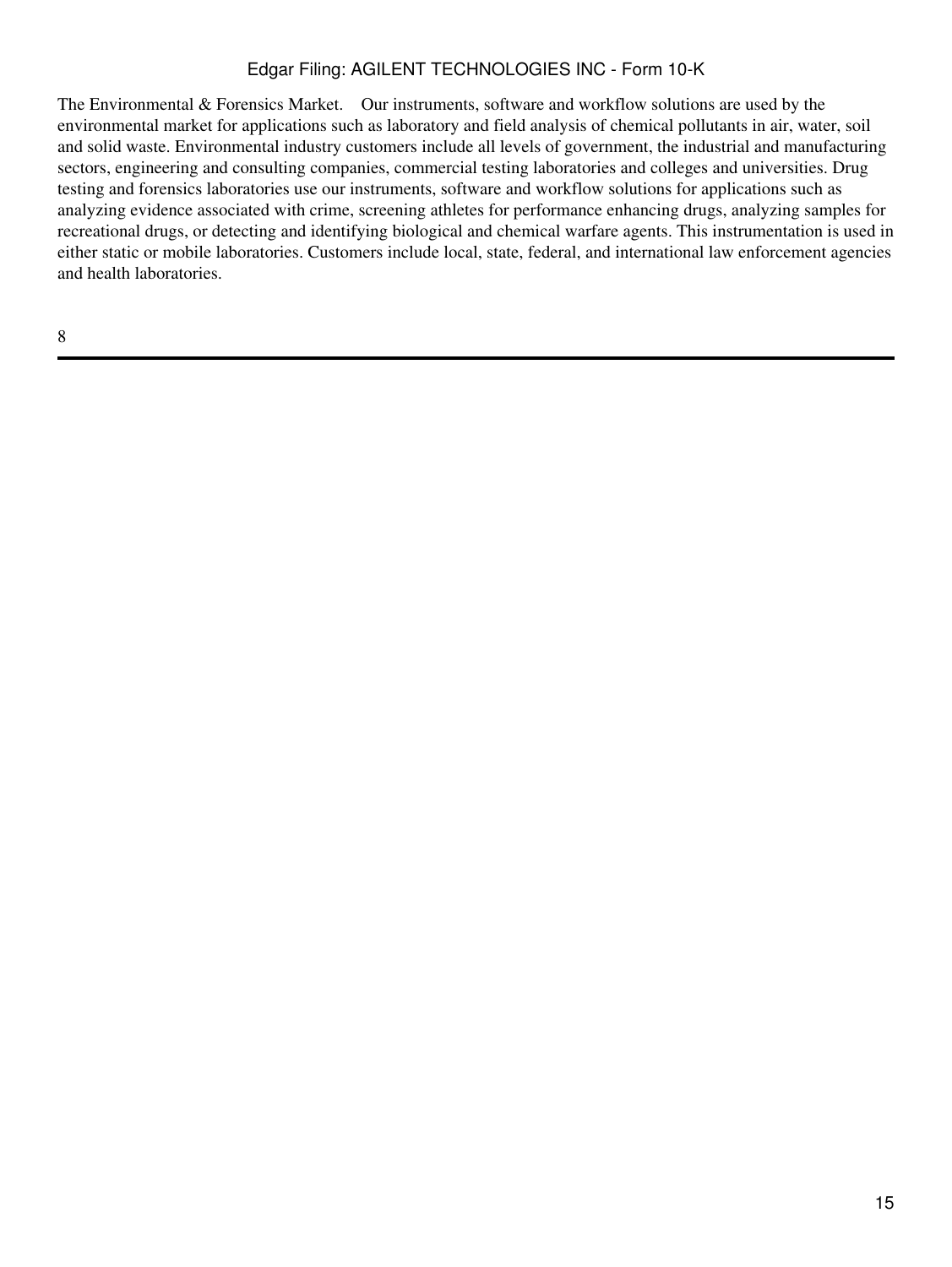### [Table of Contents](#page-2-0)

The Food Market. Our instruments, software, and workflow solutions are used throughout the food production chain, including incoming inspection, new product development, quality control and assurance, and packaging. For example, our mass spectrometer portfolio is used to analyze contaminants and residual pesticides in food. There is also a significant food safety market involved in analyzing food for pathogen contamination, accurate verification of species type and evidence of genetically modified content.

### Chemical Analysis Products

A key factor in all of our chemical analysis markets is the need for new products that increase customer productivity and provide high quality data that enable decision-making by our customers. Our key product and applications include the following technologies:

### Gas Chromatography

Agilent is the world's leading provider of gas chromatographs, both laboratory and portable models. A gas chromatograph ("GC") is used to separate any gas, liquid or solid that can be vaporized and then detect the molecules present to determine their identity and quantity. Agilent provides custom or standard analyzers configured for specific chemical analysis applications, such as detailed speciation of a complex hydrocarbon stream, calculation of gas calorific values in the field, or analysis of a new bio-fuel formulation. We also offer related software, accessories and consumable products for these and other similar instruments.

### Mass Spectrometry

Mass spectrometry ("MS") is a technique for analyzing the individual chemical components of substances by ionizing them and determining their mass-to-charge ratios. Our MS products incorporate various technologies for measuring mass, including single-quadrupole, triple-quadrupole, quadrupole time-of-flight and ion trap mass spectrometers. We combine our mass spectrometers with other instruments to create high-performance instruments such as gas chromatograph mass spectrometers ("GC/MS"), and inductively coupled plasma mass spectrometers ("ICP-MS"). We also offer related software, accessories and consumable products for these and other similar instruments.

## Spectroscopy

Spectroscopy is a technique for analyzing the individual chemical components of substances based on the absorption or emission of electromagnetic radiation of specific wavelengths of light. Our spectroscopy instruments include atomic absorption ("AA") spectrometers, microwave plasma-atomic emission spectrometers ("MP-AES"), inductively coupled plasma-optical emissions spectrometers ("ICP-OES"), inductively coupled plasma-mass spectrometers ("ICP-MS"), fluorescence spectrophotometers, ultraviolet- visible ("UV-Vis") spectrophotometers, Fourier Transform infrared ("FT-IR") spectrophotometers, near-infrared ("NIR") spectrophotometers, Raman spectrometers and sample automation products. We also offer related software, accessories and consumable products for these and other similar instruments.

## Vacuum Technology

Our vacuum technologies products are used to create, control, measure and test vacuum environments in life science, industrial and scientific applications where ultra-clean, high-vacuum environments are needed. Vacuum technologies' customers are typically OEMs that manufacture equipment for these applications. Products include a wide range of high and ultra-high vacuum pumps (diffusion, turbomolecular and ion getter), intermediate vacuum pumps (rotary vane, sorption and dry scroll), vacuum instrumentation (vacuum control instruments, sensor gauges and meters) and vacuum components (valves, flanges and other mechanical hardware). These products also include helium mass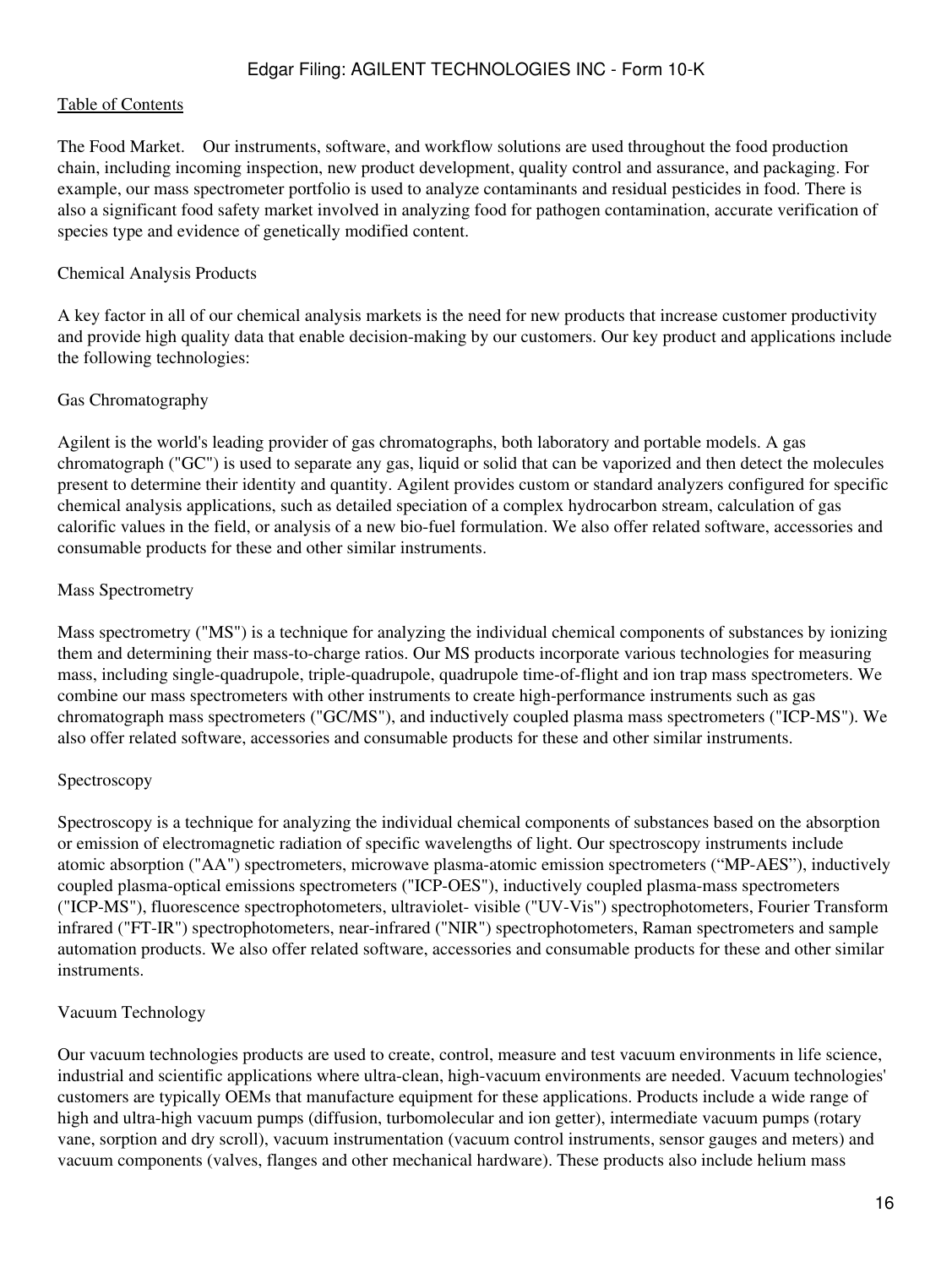spectrometry and helium-sensing leak detection instruments used to identify and measure leaks in hermetic or vacuum environments. In addition to product sales, we also offer a wide range of services including an exchange and rebuild program, assistance with the design and integration of vacuum systems, applications support and training in basic and advanced vacuum technologies.

Consumables and Services

We offer a broad range of consumable products, which support our technology platforms, including sample preparation consumables such as solid phase extraction ("SPE") and filtration products, self-manufactured GC and LC columns, chemical standards, and instrument replacement parts. Consumable products also include scientific instrument parts and supplies such as filters and fittings for GC systems; xenon lamps and cuvettes for UV-Vis-NIR, fluorescence, FT-IR and Raman spectroscopy instruments; and graphite furnace tubes, hollow cathode lamps and specialized sample introduction glassware for our AA, ICP-OES and ICP-MS products.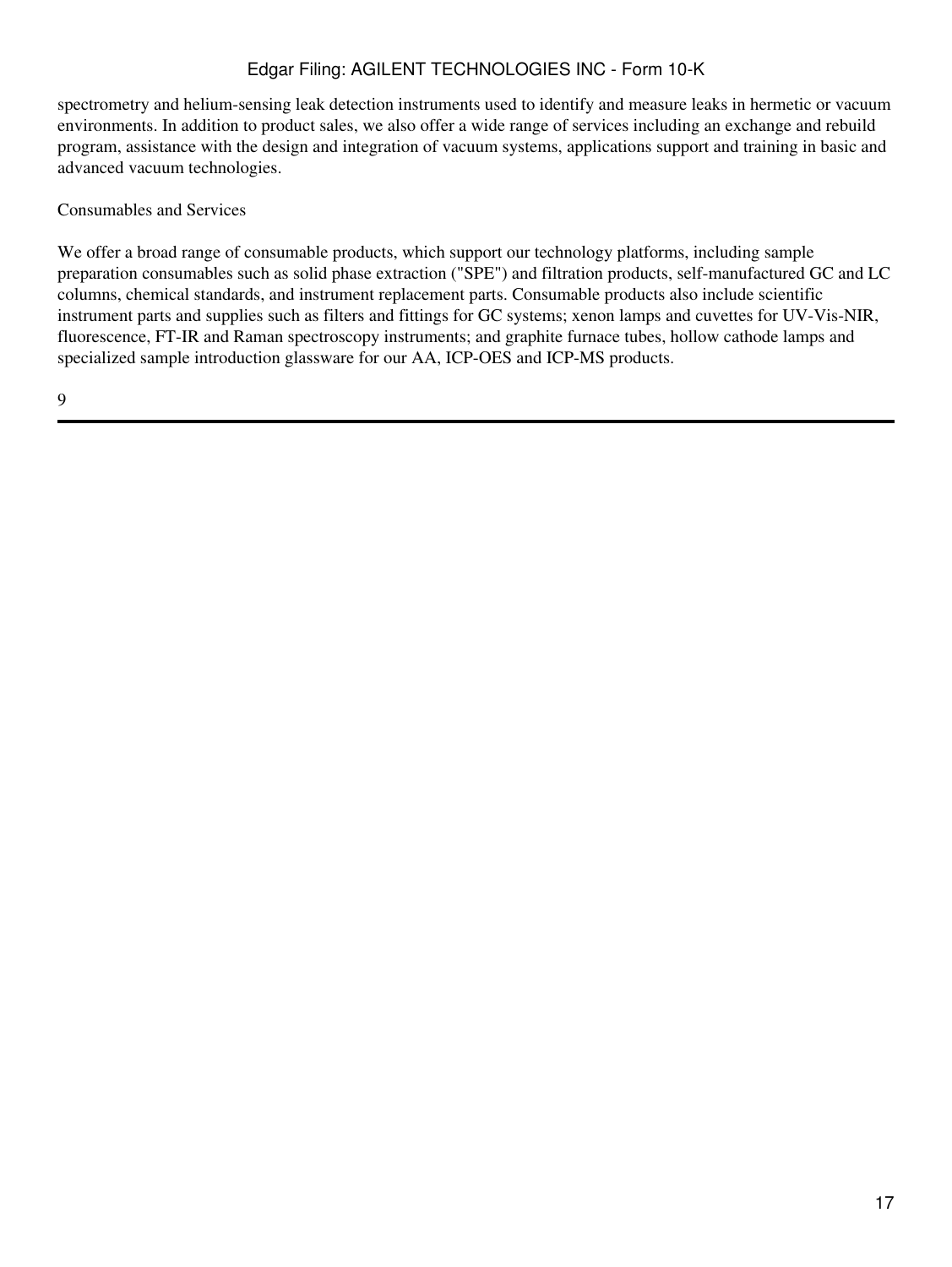We offer a wide range of startup, operational, educational and compliance support services for our measurement and data handling systems. Our support services include maintenance, troubleshooting, repair and training for all of our chemical and bioinstrumentation analysis hardware and software products. Special service bundles have also been designed to meet the specific application needs of various industries.

### Chemical Analysis Customers

We had approximately 37,000 customers for our chemical analysis business in 2014. No single customer represented a material amount of the net revenue of the chemical analysis business. A significant number of our chemical analysis customers are also customers of our life sciences and diagnostics business.

The chemical analysis business is susceptible to seasonality in its orders and revenues primarily based on U.S. government and large company budgets. The result is that our fourth fiscal quarter tends to deliver the strongest profits for this business. However, general economic trends, new product introductions and competition might overshadow this trend in any given year.

### Chemical Analysis Sales, Marketing and Support

Our sales and support delivery channels are aligned by key markets. We market products to our customers through direct sales, electronic commerce, resellers, manufacturers' representatives and distributors. Additionally, we are optimizing our worldwide distribution capabilities to address high-growth opportunities such as the environmental and food safety markets in the Asia-Pacific region.

We use direct sales to market our solutions to our large- and medium-sized chemical customers and environmental accounts. Sales agents supplement direct sales by providing broader geographic coverage and coverage of smaller accounts. Our active reseller program augments our ability to provide more complete solutions to our customers. We sell our consumable products through distributors, telesales, electronic commerce and direct sales.

We deliver our support services to customers in a variety of ways, including on-site assistance with repair or exchange of returned products, telephone support and self-diagnostic services provided over the Internet. We also offer special industry-focused service bundles that are designed to meet the specific needs including those for hydrocarbon processing and environmental customers to keep instruments fully operational and compliant with the respective industry requirements. Our products typically come with standard warranties, and extended warranties are available for additional cost.

### Chemical Analysis Manufacturing

Our manufacturing supports our diverse product range and customer-centric focus. We assemble highly configurable products to individual customer orders and make standard products to stock. We employ advanced manufacturing techniques and supply chain management systems to reduce costs and manufacturing cycle times. We selectively use third parties to provide some supply chain processes for manufacturing, warehousing and logistics. We have manufacturing facilities in California, Delaware, and Connecticut in the U.S. Outside of the U.S., we have manufacturing facilities in Australia, Canada, China, Italy, Malaysia, Netherlands, Japan, and the United Kingdom. We utilize just-in-time manufacturing and so typically do not maintain a high level of inventory.

### Chemical Analysis Competition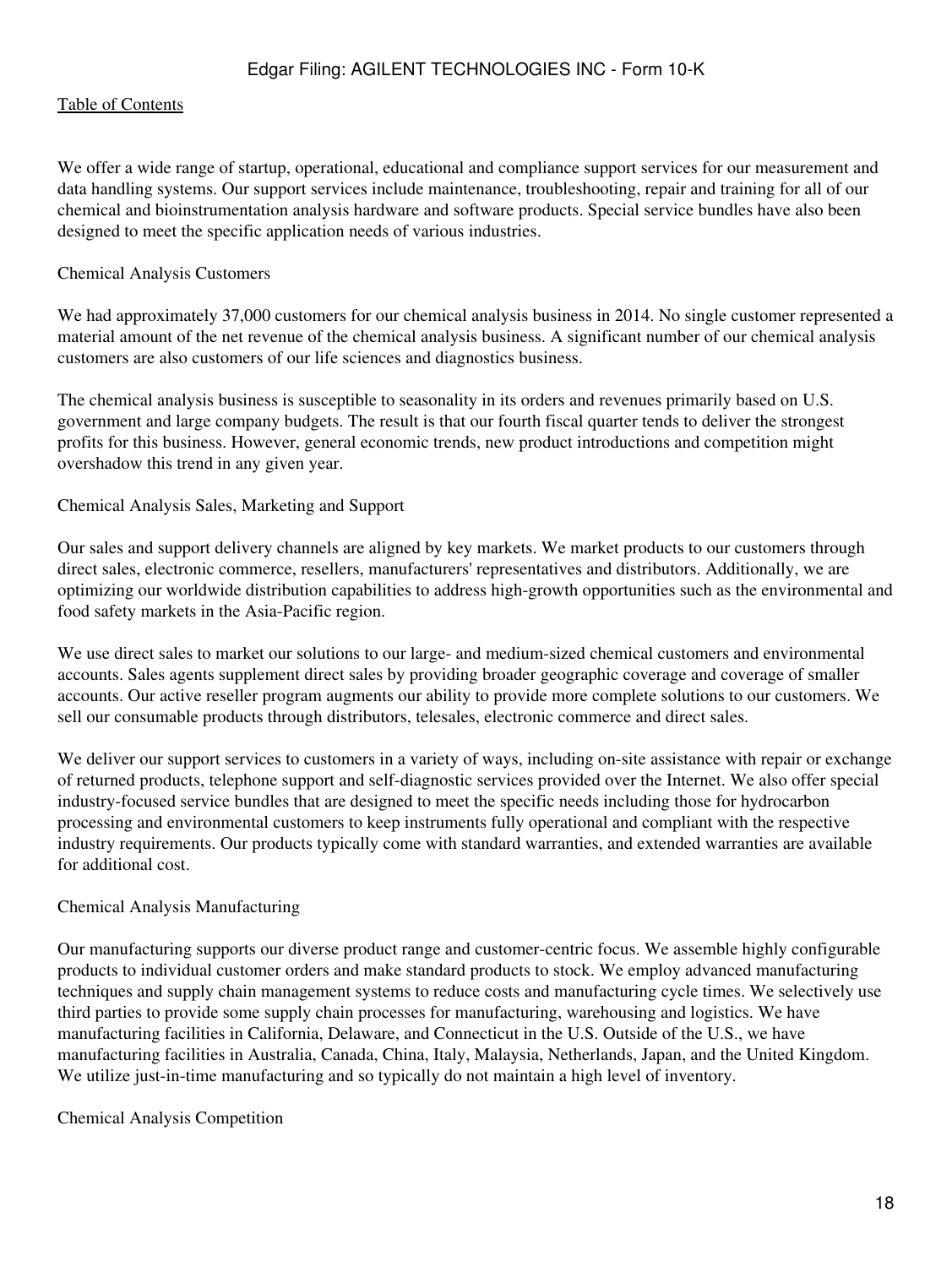The markets for analytical instruments in which we compete are characterized by evolving industry standards and intense competition. Our principal competitors in the chemical analysis arena include: Bruker Corporation, PerkinElmer Inc., Shimadzu Corporation and Thermo Fisher Scientific Inc. Agilent competes on the basis of product performance, reliability, support quality, applications expertise, global channel coverage and price.

Electronic Measurement Business

Our electronic measurement business provides electronic measurement instruments and systems, software design tools and related services that are used in the design, development, manufacture, installation, deployment and operation of electronics equipment, and microscopy products. Related services include start-up assistance, instrument productivity and application services and instrument calibration and repair. We also offer customization, consulting and optimization services throughout the customer's product lifecycle.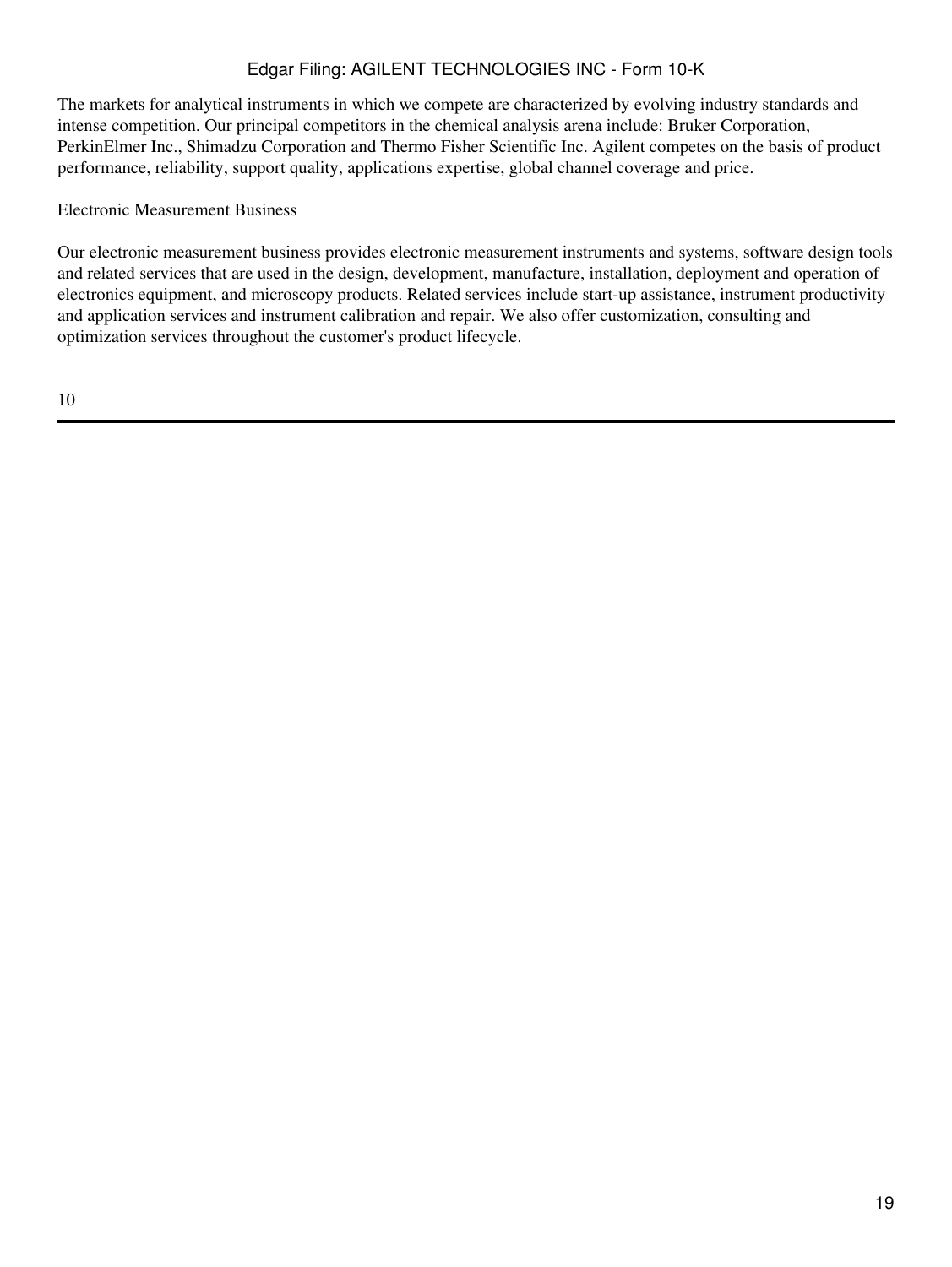### [Table of Contents](#page-2-0)

Our electronic measurement business employed approximately 8,300 people as of October 31, 2014. Our electronic measurement business generated \$2.9 billion in revenue in fiscal 2014, \$2.9 billion in revenue in fiscal 2013 and \$3.3 billion in revenue in fiscal 2012.

Beginning November 1, 2014, as a result of the separation of Keysight, Agilent no longer sells products and services from the electronic measurement business.

Electronic Measurement Markets

Our electronic measurement products serve the following markets:

The Communications Test Market

We market our electronic measurement products and services to network equipment manufacturers ("NEMs"), wireless device manufacturers, and communications service providers, including the component manufacturers within the supply chain for these customers. Growth in mobile data traffic and increasing complexity in semiconductors and components are drivers of test demand across the communications market.

NEMs manufacture and sell products to facilitate the transmission of voice, data and video traffic. The NEMs' customers are communications service providers that deploy and operate the networks and services as well as distribute end-user subscriber devices, including wireless personal communication devices and set-top boxes. To meet their customers' demands, NEMs require test and measurement instruments, systems and solutions for the development, production and installation of each network technology.

Wireless device manufacturers require test and measurement products for the design, development, manufacture and repair of mobile devices. These mobile devices are used for voice, data and video delivery to individuals who connect wirelessly to the service provider's network. The device manufacturers' primary customers are large and small service providers and consumers

who purchase devices directly from retailers. Wireless device manufacturers require test and measurement products that enable technology development in conformance with the latest communications standards.

Communications service providers require reliable network equipment that enables new service offerings and allows their networks to operate at ever-increasing capacities. To achieve this, communications service providers require a range of sophisticated test instruments and systems to monitor and evaluate network performance and to identify any sources of communications failure throughout the wireless and fiber optic networks.

Component manufacturers design, develop and manufacture electronic components and modules used in network equipment and wireless devices. The component manufacturers require test and measurement products to verify that the performance of their components and modules meet the specifications of their NEM and device customers.

The communications test market accounted for approximately 34 percent of revenue from our electronic measurement business in 2014.

The General Purpose Test Market

We market our general purpose test products and services to the electronics industry and other industries with significant electronic content such as the aerospace and defense, computer and semiconductor industries. These electronics and electronics-dependent industries design, develop and manufacture a wide range of products, including those produced in high volumes, such as computers, computer peripherals, electronic components, consumer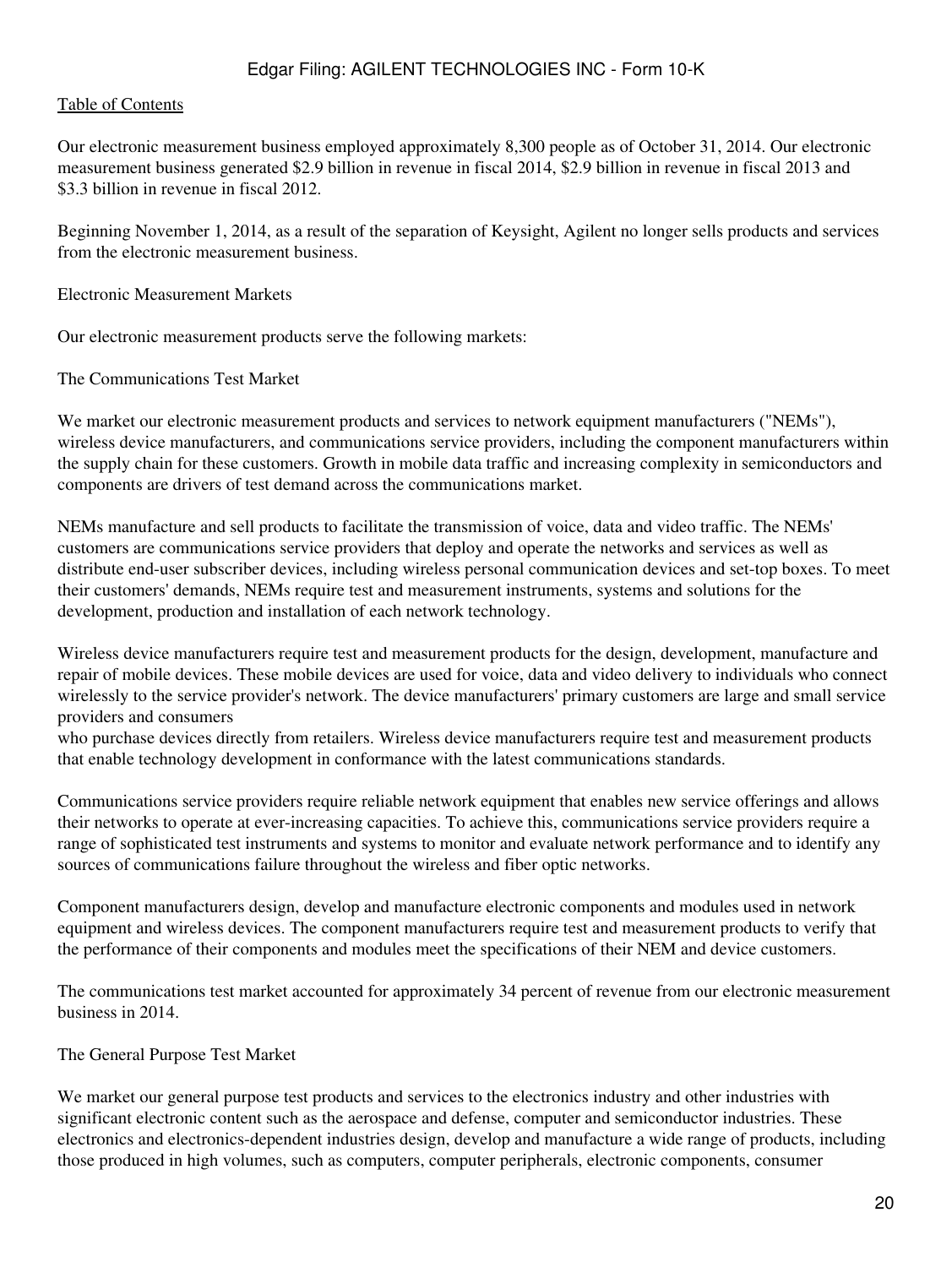electronics, enterprise servers, storage networks and automotive electronics. The components, printed circuit assemblies and functional devices for these products may be designed, developed and manufactured by electronic components companies, by original equipment manufacturers or by contract manufacturers. Other industrial applications for products include power, energy, medical, research and education.

For the development and timely commercialization of new technologies, manufacturers require state-of-the-art test instruments, systems and design software in order to design products for efficient and cost-effective manufacturing and to validate product performance in a variety of configurations and environments.

Customers use our general purpose test solutions in developing and manufacturing a wide variety of electronic components and systems. These customers' test requirements include testing the electrical parameters of digital, radio frequency, and microwave frequency components and assemblies; testing multiple parameters of the printed circuit boards used in almost every electronic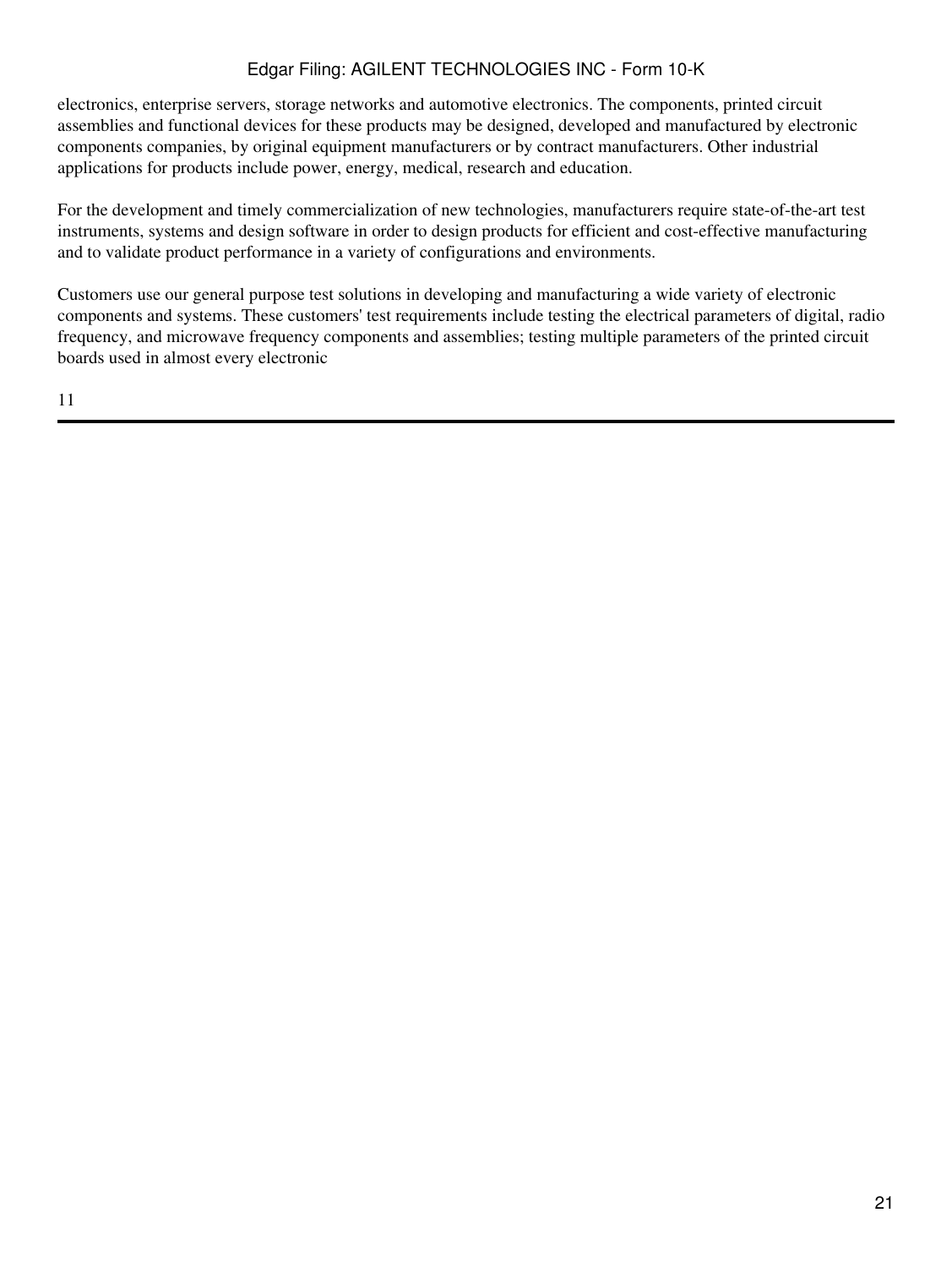### [Table of Contents](#page-2-0)

device; testing of the final product; and testing of systems containing multiple electronic instruments. For semiconductor and board test applications, customers use our solutions in the design, development, manufacture, installation, deployment, and operation of semiconductor and printed circuit assembly fabrication. The general purpose test market accounted for approximately 66 percent of revenue from our electronic measurement business in 2014.

### Electronic Measurement Applications

We divide our electronic measurement products into communications test products and general purpose test products.

### Communications Test

We sell products and services applicable to a wide range of communications networks and systems including wireless communications and microwave networks, voice, broadband, data, and fiber optic networks. Test products include electronic design automation ("EDA") software, vector and signal analyzers, signal generators, vector network analyzers, one box testers, oscilloscopes, logic and protocol analyzers, and bit-error ratio testers.

Our wireless communications and microwave network products include radio frequency and microwave test instruments and EDA software tools. These products are required for the design and production of wireless network products, communications links, cellular handsets and base stations. We provide handheld instruments for the installation and maintenance of wireless networks. Our high-frequency EDA software tools and instruments are used by radio frequency integrated circuit design engineers to model, simulate and analyze communications product designs at the circuit and system levels. Our customers are also applying this technology more frequently to model signal integrity problems in digital design applications as digital speeds continue to increase.

Our suite of fiber optic test products measure and analyze a wide variety of critical optical and electrical parameters in fiber optic networks and their components. Components which can be tested with Agilent solutions include source lasers, optical amplifiers, filters and other passive components. Test products include optical modulation analyzers, optical component analyzers, optical power meters, and optical laser source products.

## General Purpose Test

We sell the following types of products into the general purpose test market: general purpose instruments, modular instruments and test software, digital test products, semiconductor and board test solutions, electronics manufacturing test equipment, atomic force microscopes and network surveillance solutions.

General purpose instruments are used principally by engineers in research and development laboratories, manufacturing, and calibration and service, for measuring voltage, current, frequency, signal pulse width, modulation and other complex electronics measurements. Our general purpose products include spectrum analyzers, network analyzers, signal generators, logic analyzers, digitizing oscilloscopes, voltmeters, multimeters, frequency counters, bench and system power supplies, function generators and waveform synthesizers.

Modular instruments and test software are used by engineers and scientists in the design and manufacture of electronic devices and for data collection in many diverse experiments and systems. The building blocks of these systems can be configured for a wide variety of test applications and offer the flexibility to be changed by recombining modular hardware and software components as needed. Examples include test systems for wireless semiconductors; aviation communication, navigation and radar systems; and high energy physics research.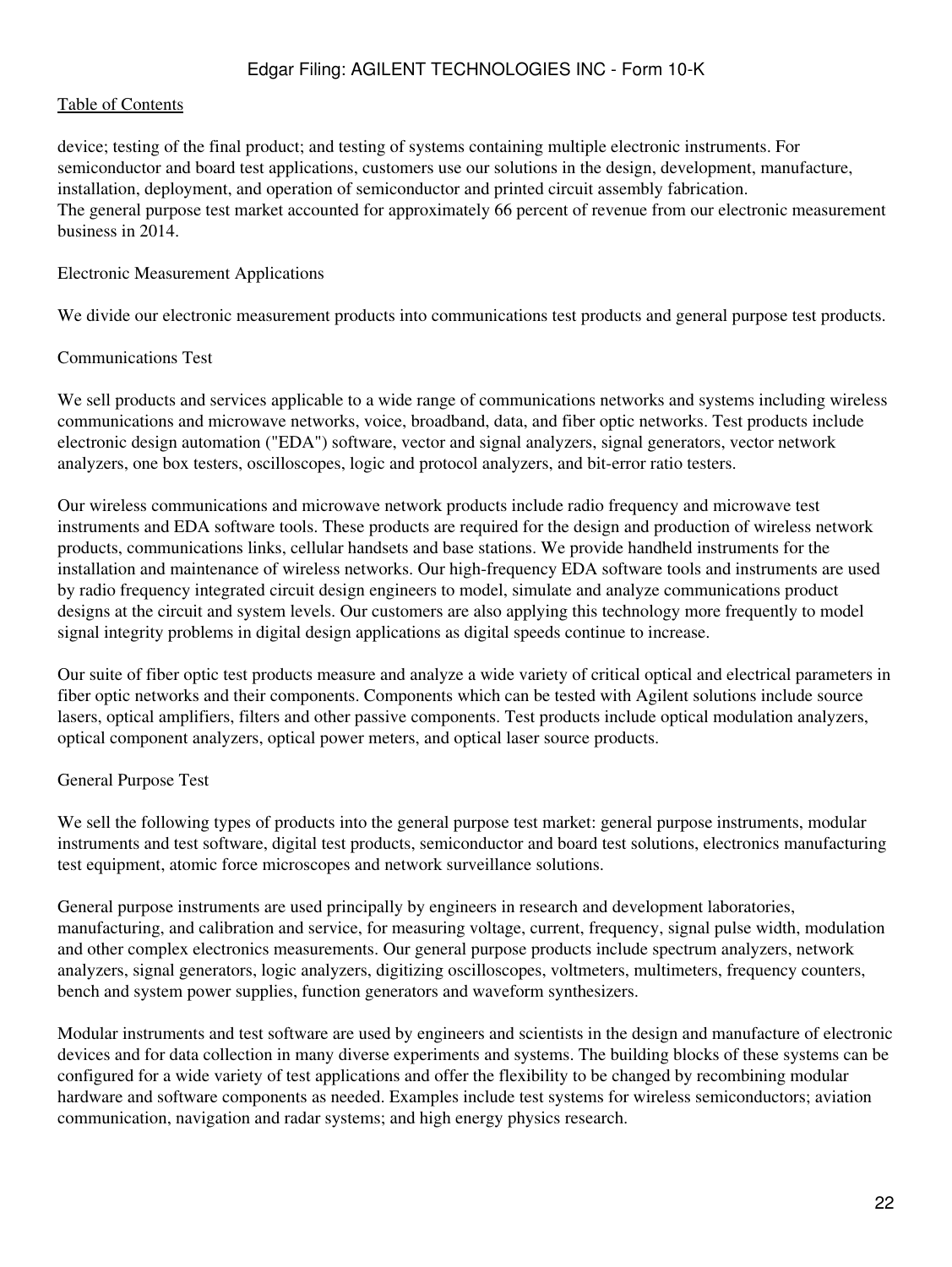Our digital test products are used by research and development engineers across a broad range of industries to validate the function and performance of their digital product and system designs. These designs include a wide range of products from simple digital control circuits to complex high speed systems such as computer servers and the latest generation gaming consoles. . The

test products offered include oscilloscopes, logic and serial protocol analyzers, sources, arbitrary waveform generators, and bit error rate testers. Our customers also use our EDA software tools to model signal integrity problems in digital design applications as digital speeds continue to increase.

Our semiconductor and board test solutions enable customers to develop and test state of the art semiconductors, test and inspect printed circuit boards, perform functional testing, and measure position and distance information to the sub-nanometer level. We supply parametric test instruments and systems used primarily to examine semiconductor wafers during the manufacturing process. Our in-circuit test system helps identify quality defects, such as faulty or incorrect parts, that affect electrical performance.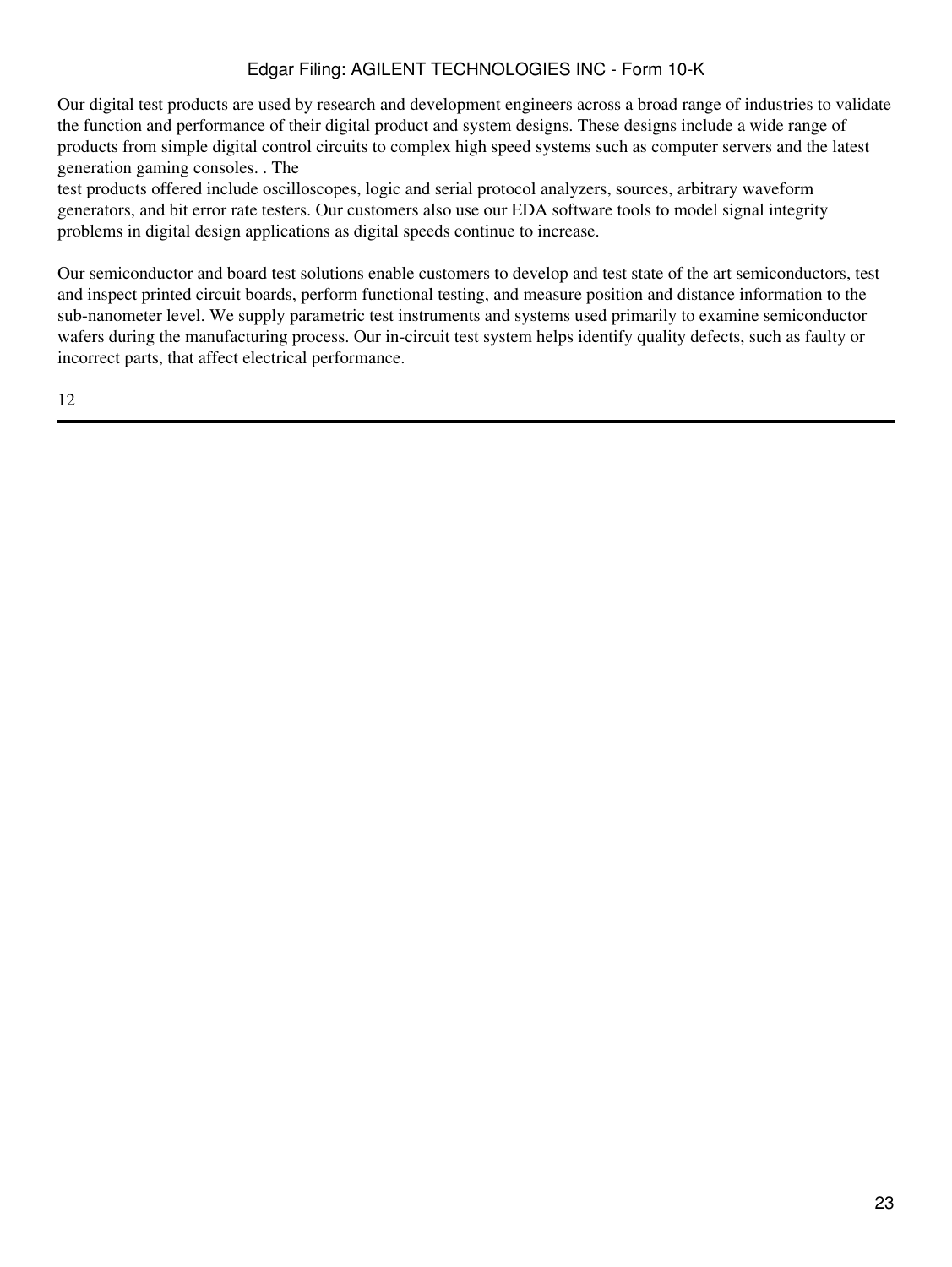Our laser interferometer measurement systems are based on precision optical technology and provide precise position or distance information for dimensional measurements.

Our surveillance systems and subsystems are used by defense and government engineers and technicians to detect, locate and analyze signals of interest. The products offered include probes for detecting signals and software that enables the identification and analysis of these signals.

### Electronic Measurement Customers

Agilent's electronic measurement customers include original equipment and contract manufacturers of electronic products, wireless device manufacturers and network equipment manufacturers who design, develop, manufacture and install network equipment, service providers who implement, maintain and manage communication networks and services, and companies who design, develop, and manufacture semiconductors and semiconductor lithography systems. Our customers use our products to conduct research and development, manufacture, install and maintain radio frequency, microwave frequency, digital, semiconductor, and optical products and systems and conduct nanotechnology research. Many of our customers purchase solutions across several of our major product lines for their different business units.

We had approximately 14,000 customers for electronic measurement products in fiscal 2014 and no single customer represented a material amount of the net revenue of the electronic measurement business.

In general, the orders and revenues from many of the electronic measurement markets and product categories are seasonal, traditionally marked by lower business levels in the first quarter of the fiscal year and higher volumes in the fourth quarter of the fiscal year. This seasonality is particularly evident in products that we sell into the aerospace and defense industry, as well as those linked to consumer spending, which includes some of our communications test equipment. The seasonal impact of our business is tempered by broader economic trends and the diversity of our electronic measurement products and customers, which span multiple industries.

### Electronic Measurement Sales, Marketing and Support

We have a focused sales strategy, using a direct sales force, resellers, manufacturer's representatives and distributors to meet our customers' needs. Our direct sales force is focused on identifying customer needs and recommending solutions involving the effective use and deployment of our equipment, services, systems and capabilities. Some members of our direct sales force focus on global accounts, providing uniform services on a worldwide basis. Others focus on our more complex products such as our high-performance instruments, where customers require strategic consultation. Our sales force also engages with the contract manufacturer market by collaborating with original equipment manufacturers to specify our test equipment for contract manufacturer test applications, as well as marketing to contract manufacturers directly.

Our direct sales force consists of field engineers and systems engineers who have in-depth knowledge of the customers' business and technology needs. Our systems engineers provide a combination of consulting, systems integration and application and software engineering services and are instrumental in all stages of the sale, implementation and support of our complex systems and solutions.

To complement our direct sales force we have agreements with many channel partners around the world. These partners, including resellers, manufacturer's representatives, and distributors, serve Agilent's customers across a number of product lines and provide the same level of service and support expected from our direct channel. Lower dollar transactions can also be served by our tele-sales and electronic commerce channels.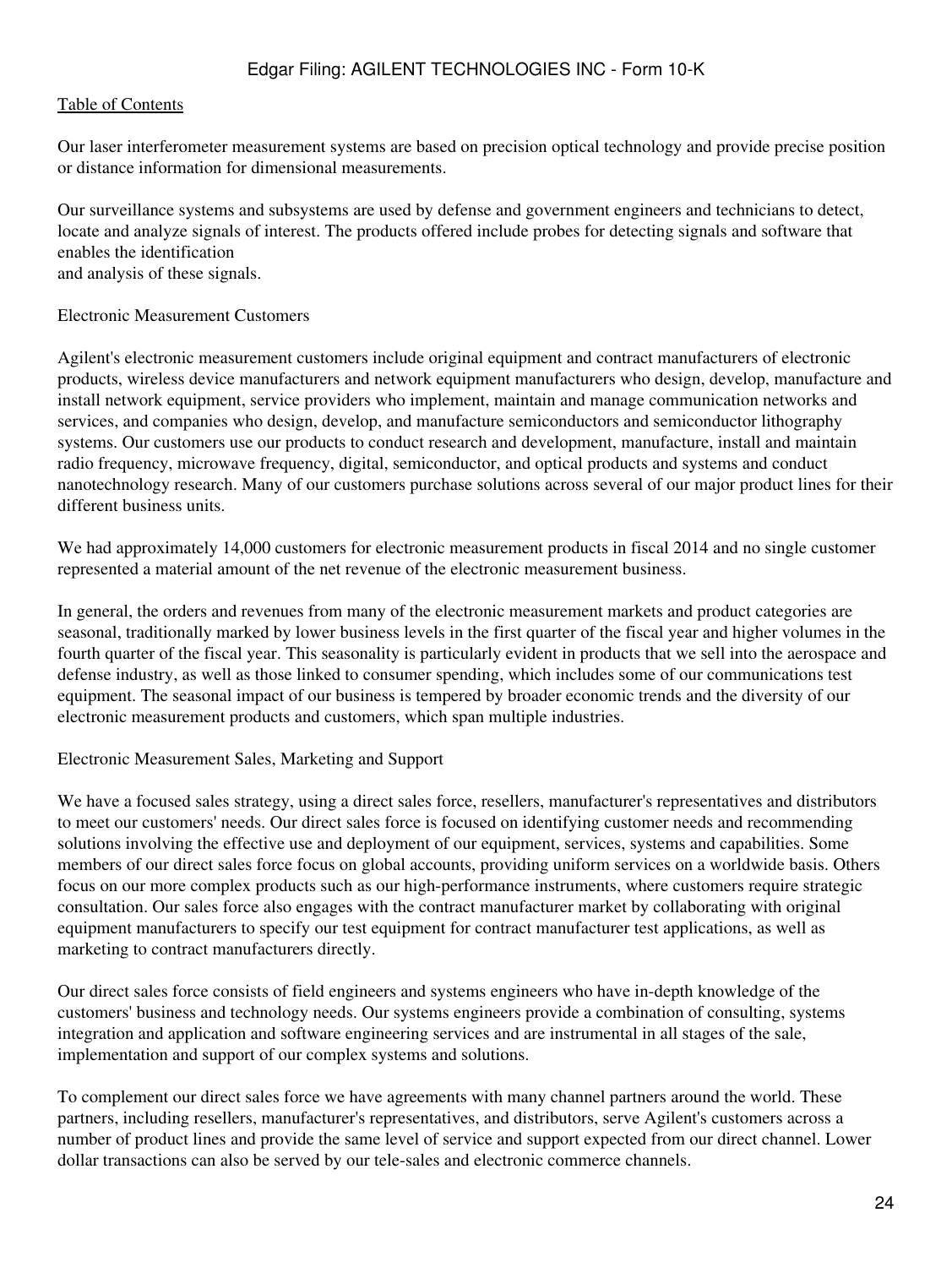Our products typically come with three year standard warranties, and extended warranties are available at additional cost.

Electronic Measurement Manufacturing

We concentrate our electronic measurement manufacturing efforts primarily on final assembly and test of our products. To maximize our productivity and our ability to respond to market conditions, we use contract manufacturers for the production of printed circuit boards, sheet metal fabrication, metal die-casting, plastic molding and standard electronic components. We also manufacture proprietary devices and assemblies in our own fabrication facilities for competitive advantage. We have manufacturing facilities in California and Colorado in the U.S. Outside of the U.S. we have manufacturing facilities in China, Germany, Japan and Malaysia.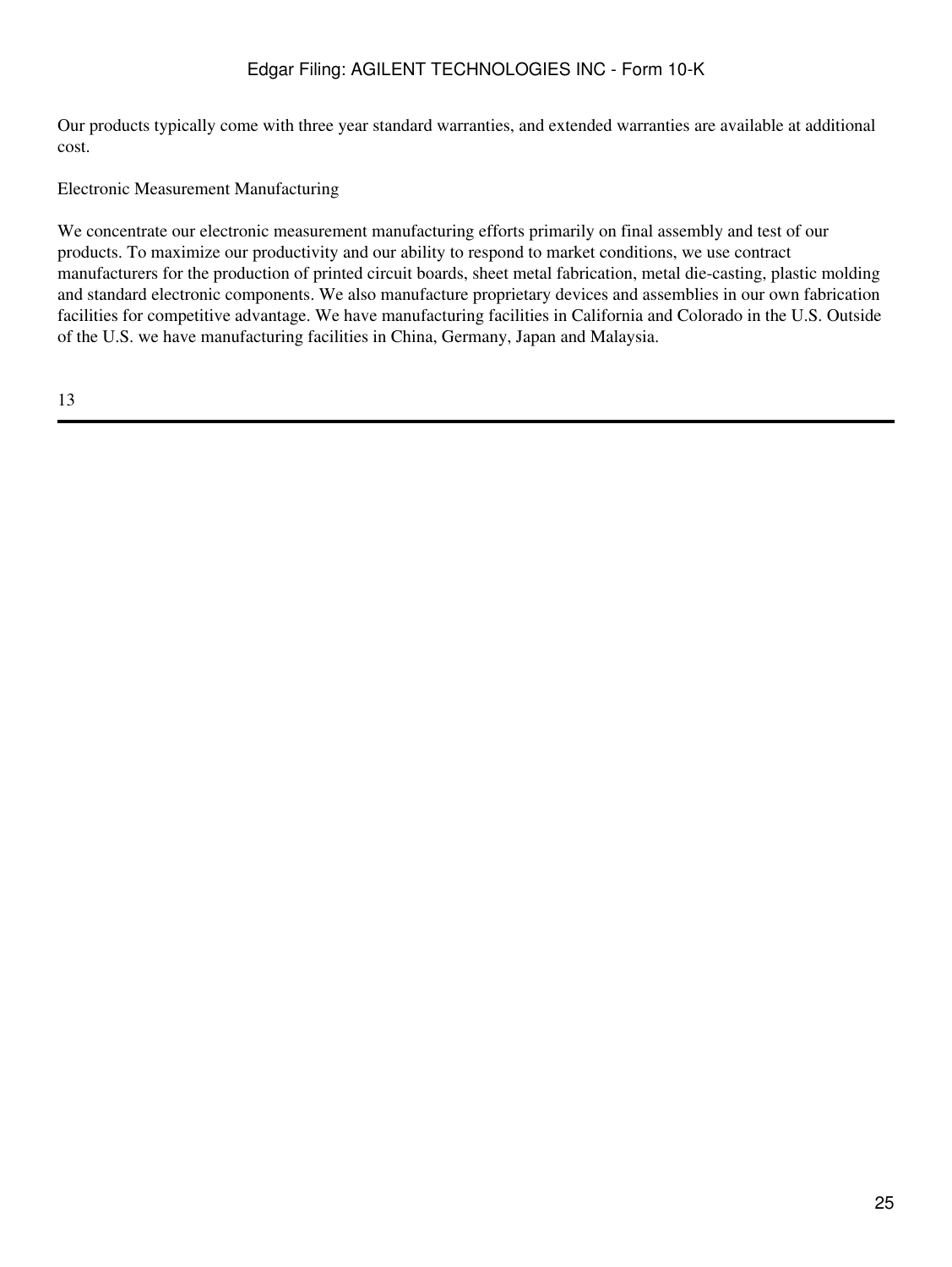We generally only manufacture products when we have received firm orders for delivery and do not generally hold large stocks of finished inventory.

### Electronic Measurement Competition

The market for electronic measurement equipment is highly competitive. Our electronic measurement business competes with a number of significant competitors in all our major product categories and across our targeted industries. In the communications test market our primary competitors are Aeroflex Incorporated, Anritsu Corporation, Ansoft Corporation (a subsidiary of Ansys Corporation), National Instruments Corporation, Rohde & Schwarz GmbH & Co. KG, Tektronix, Inc. (a subsidiary of Danaher Corporation) and Teradyne, Inc. In the general purpose test market, we compete against companies such as Aeroflex Incorporated (recently acquired by Cobham plc), Bruker Corporation, Fluke Corporation (a subsidiary of Danaher Corporation), Teledyne Technologies Incorporated, National Instruments Corporation, Rohde & Schwarz GmbH & Co. KG, Tektronix, Inc. (a subsidiary of Danaher Corporation), Teradyne, Inc., Test Research Inc., and Ametek, Inc.

Our electronic measurement business offers a wide range of products, and these products compete primarily on the basis of product quality and functionality, as well as performance and reliability.

### Agilent Technologies Research Laboratories

Agilent Technologies Research Laboratories ("Research Labs") is our research organization based in Santa Clara, California, with offices in Europe and Asia. The Research Labs create competitive advantage through high-impact technology, driving market leadership and growth in Agilent's core businesses and expanding Agilent's measurement footprint into adjacent markets. At the cross-roads of the organization, the Research Labs are able to identify and enable synergies across Agilent's businesses to create competitive differentiation and compelling customer value.

The technical staff have advanced degrees that cover a wide range of scientific and engineering fields, including biology, chemistry, computer science, distributed measurement, electrical engineering, image processing, materials science, mathematics, nano/microfabrication, microfluidics, software, informatics, optics, physics, physiology and signal processing.

### Global Infrastructure Organization

We provide support to our businesses through our global infrastructure organization. This support includes services in the areas of finance, legal, workplace services, human resources and information technology. Generally these organizations are centrally operated from Santa Clara, California, with services provided worldwide. As of the end of October 2014, our global infrastructure organization employed approximately 3,200 people worldwide.

### Agilent Order Fulfillment Organizations

Beginning in fiscal year 2014, we created the order fulfillment and supply chain organization ("OFS") to centralize all order fulfillment and supply chain operations in our life sciences and diagnostics and chemicals analysis businesses. Similarly we created the order fulfillment and infrastructure ("OFI") organization to centralize all order fulfillment and supply organizations and operations within our electronic measurement business. Both OFS and OFI provide resources for manufacturing, engineering and strategic sourcing to our respective businesses. In general, OFS and OFI employees are dedicated to specific businesses and the associated costs are directly allocated to those businesses.

 The following discussions of Research and Development, Backlog, Intellectual Property, Materials, Environmental, International Operations and Acquisition and Disposal of Material Assets include information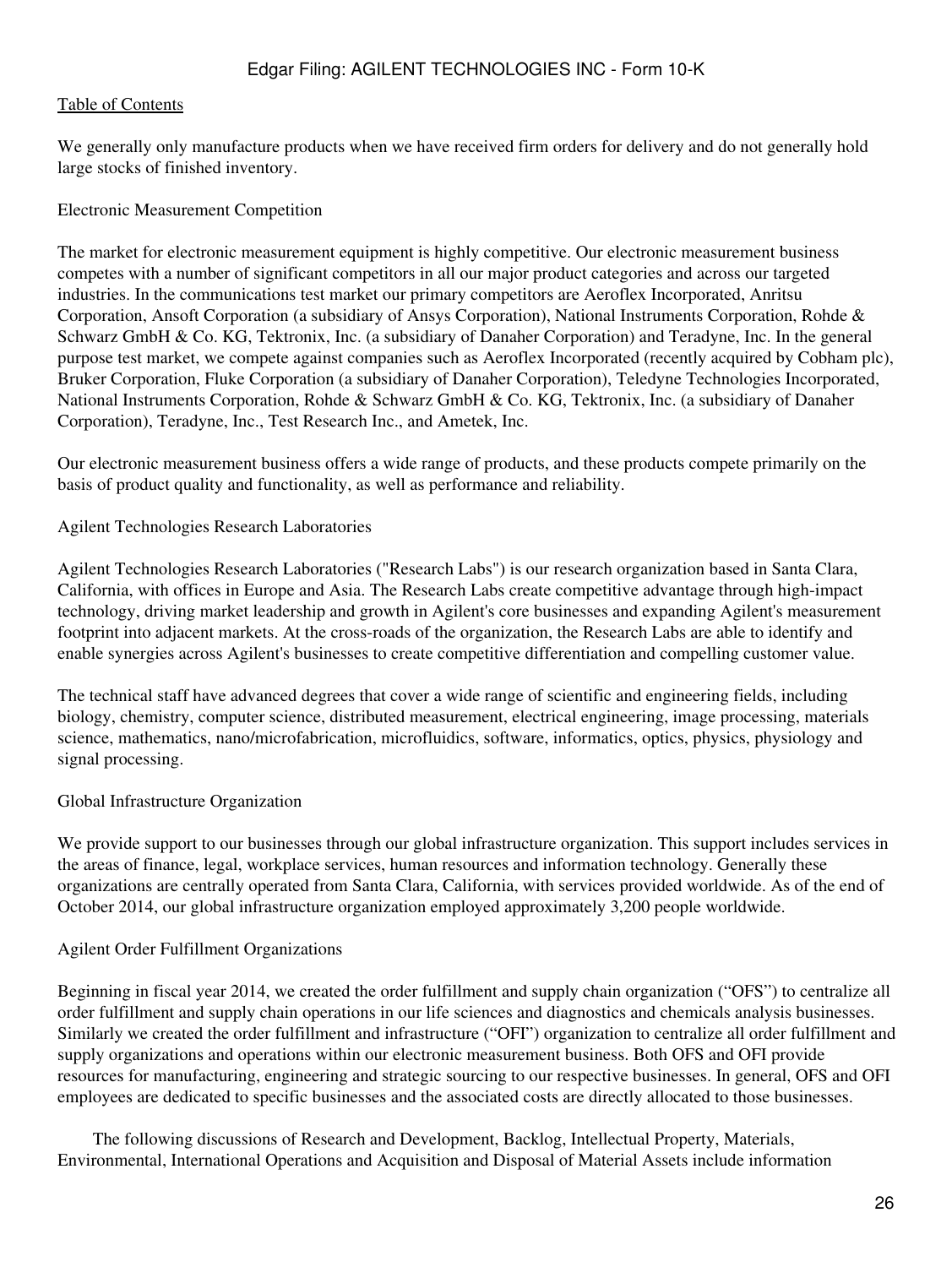common to each of our businesses.

Research and Development

Research and development ("R&D") expenditures were \$719 million in 2014, \$704 million in 2013 and \$668 million in 2012, the vast majority of which was company-sponsored. We anticipate that we will continue to have significant R&D expenditures in order to maintain our competitive position with a continuing flow of innovative, high-quality products and services.

## Backlog

Backlog represents the amount of revenue expected from orders that have already been booked, including orders for goods and services that have not been delivered to customers, orders invoiced but not yet recognized as revenue, and orders for goods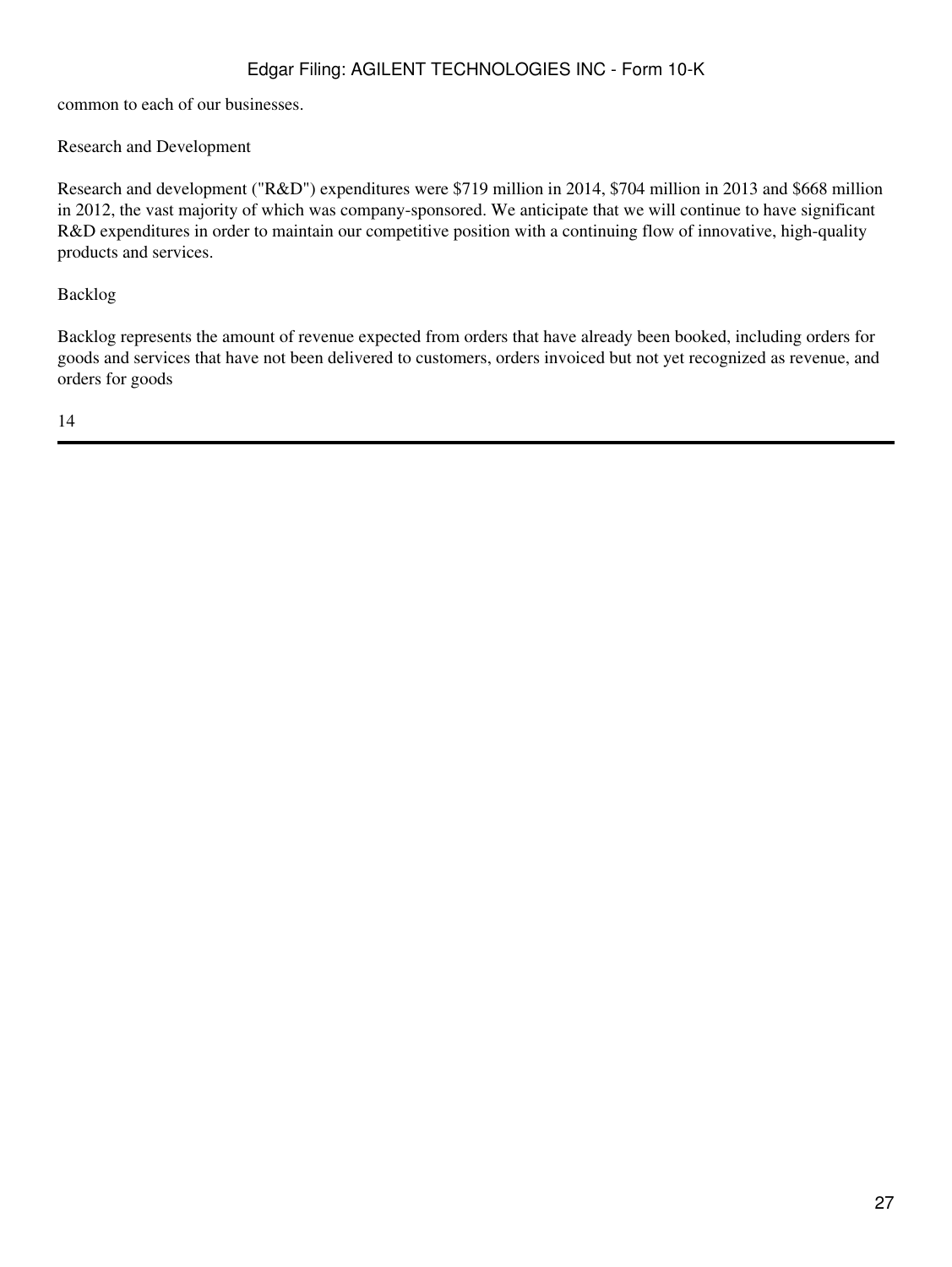### [Table of Contents](#page-2-0)

that were shipped but not invoiced, awaiting acceptance by customers.

On October 31, 2014, our unfilled backlog for the chemical analysis business was approximately \$430 million, as compared to approximately \$380 million at October 31, 2013. Within our life sciences and diagnostics business, our unfilled backlog was approximately \$530 million on October 31, 2014 as compared to approximately \$520 million at October 31, 2013.

On October 31, 2014, our unfilled backlog for the electronic measurement business was approximately \$780 million, as compared to approximately \$760 million at October 31, 2013. It is expected that the unfilled backlog will be fulfilled by Keysight which separated from Agilent on November 1, 2014.

We expect that a majority of the unfilled backlog for all businesses will be delivered to customers within six months. On average, our unfilled backlog represents approximately three months' worth of revenues. We believe backlog on any particular date, while indicative of short-term revenue performance, is not necessarily a reliable indicator of medium or long-term revenue performance.

### Intellectual Property

We generate patent and other intellectual property rights covering significant inventions and other innovations in order to create a competitive advantage. While we believe that our licenses, patents and other intellectual property rights have value, in general no single license, patent or other intellectual property right is in itself material. In addition, our intellectual property rights may be challenged, invalidated or circumvented or may otherwise not provide significant competitive advantage.

### Materials

Our manufacturing operations employ a wide variety of semiconductors, electromechanical components and assemblies and raw materials such as plastic resins and sheet metal. Our electronic measurement, chemical analysis, life sciences and diagnostics businesses all purchase materials from thousands of suppliers on a global basis. Some of the parts that require custom design work are not readily available from alternate suppliers due to their unique design or the length of time necessary for design work. Our long-term relationships with suppliers allow us to proactively manage technology road maps and product discontinuance plans and monitor their financial health. Even so, some suppliers may still extend their lead times, limit supplies, increase prices or cease to produce necessary parts for our products. If these are unique components, we may not be able to find a substitute quickly or at all. To address the potential disruption in our supply chain, we use a number of techniques, including qualifying multiple sources of supply and redesign of products for alternative components. In addition, while we generally attempt to keep our inventory at minimal levels, we do purchase incremental inventory as circumstances warrant to protect the supply chain.

### Environmental

Our R&D, manufacturing and distribution operations involve the use of hazardous substances and are regulated under international, federal, state and local laws governing health and safety and the environment. We apply strict standards for protection of the environment and occupational health and safety to sites inside and outside the U.S., even if not subject to regulation imposed by foreign governments. We believe that our properties and operations at our facilities comply in all material respects with applicable environmental laws and occupational health and safety laws. However, the risk of environmental liabilities cannot be completely eliminated and there can be no assurance that the application of environmental and health and safety laws to Agilent will not require us to incur significant expenditures. We are also regulated under a number of international, federal, state, and local laws regarding recycling, product packaging and product content requirements. The environmental, product content/disposal and recycling laws are gradually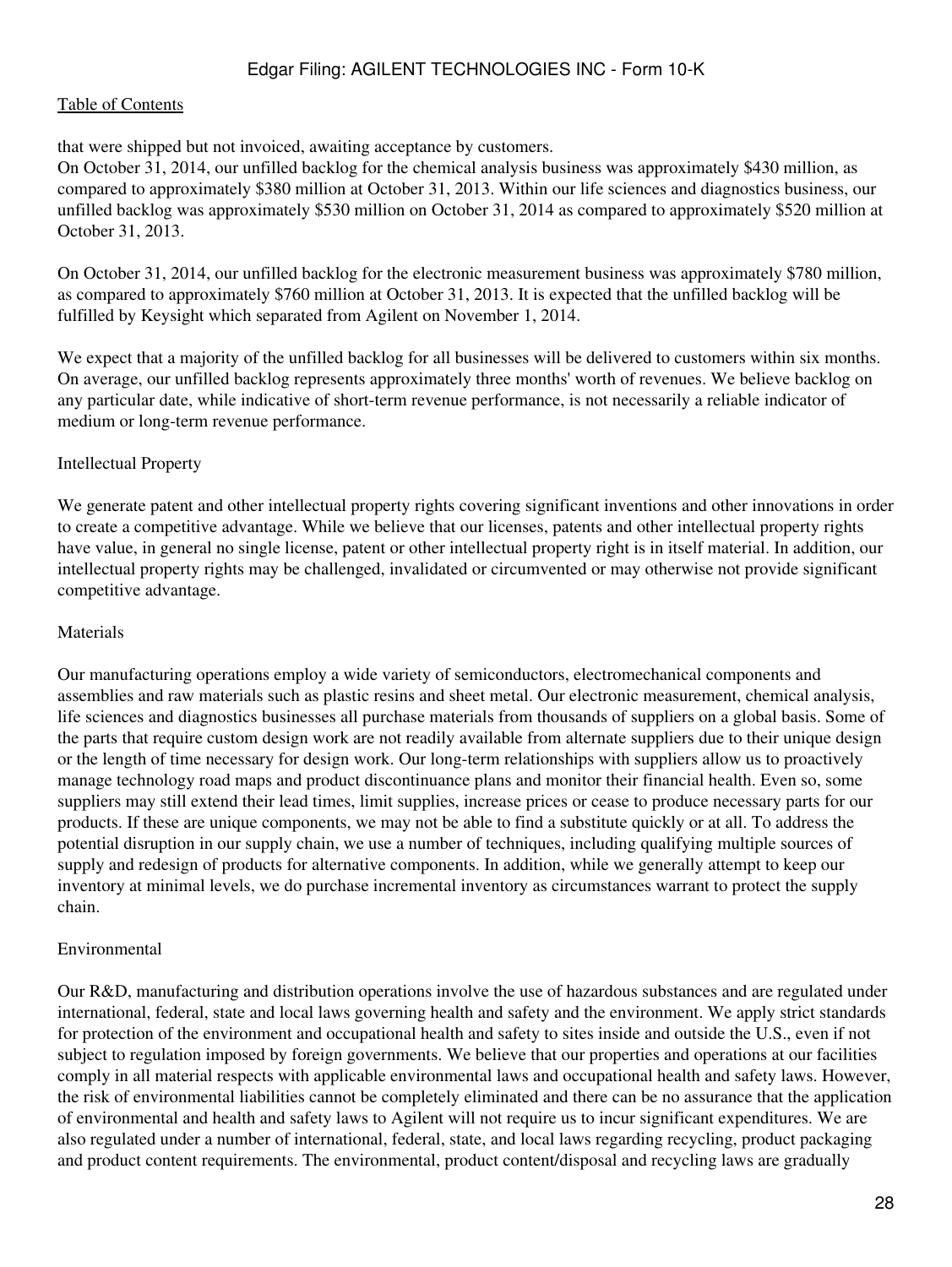becoming more stringent and may cause us to incur significant expenditures in the future.

Certain properties transferred to Keysight as part of the separation are known to have subsurface contamination undergoing remediation by our former parent company, Hewlett-Packard Company ("HP"). In addition, a subset of these properties are undergoing remediation by HP under an order of an agency of the state in which the property is located. As part of the initial separation agreement from HP in 1999, HP agreed to retain the liability for the contamination, perform the required remediation and indemnify us with respect to claims arising out of the contamination. In connection with the separation of Keysight, HP has agreed to transfer that indemnity to Keysight. The determination of the existence and cost of remediation of additional contamination caused by us prior to the separation of Keysight, if any, could involve costly and time-consuming negotiations and litigation. While we expect that HP will meet its remediation and indemnification obligations in this regard, there can be no guarantee that it will do so, in which case Keysight may seek indemnification from us. It is also possible that one or more of the governmental agencies will require us to be named under a remediation order. The naming of Agilent will not affect HP's obligation to indemnify us or Keysight with regard to these matters. Under our agreement with HP and now HP's agreement with Keysight, HP will have access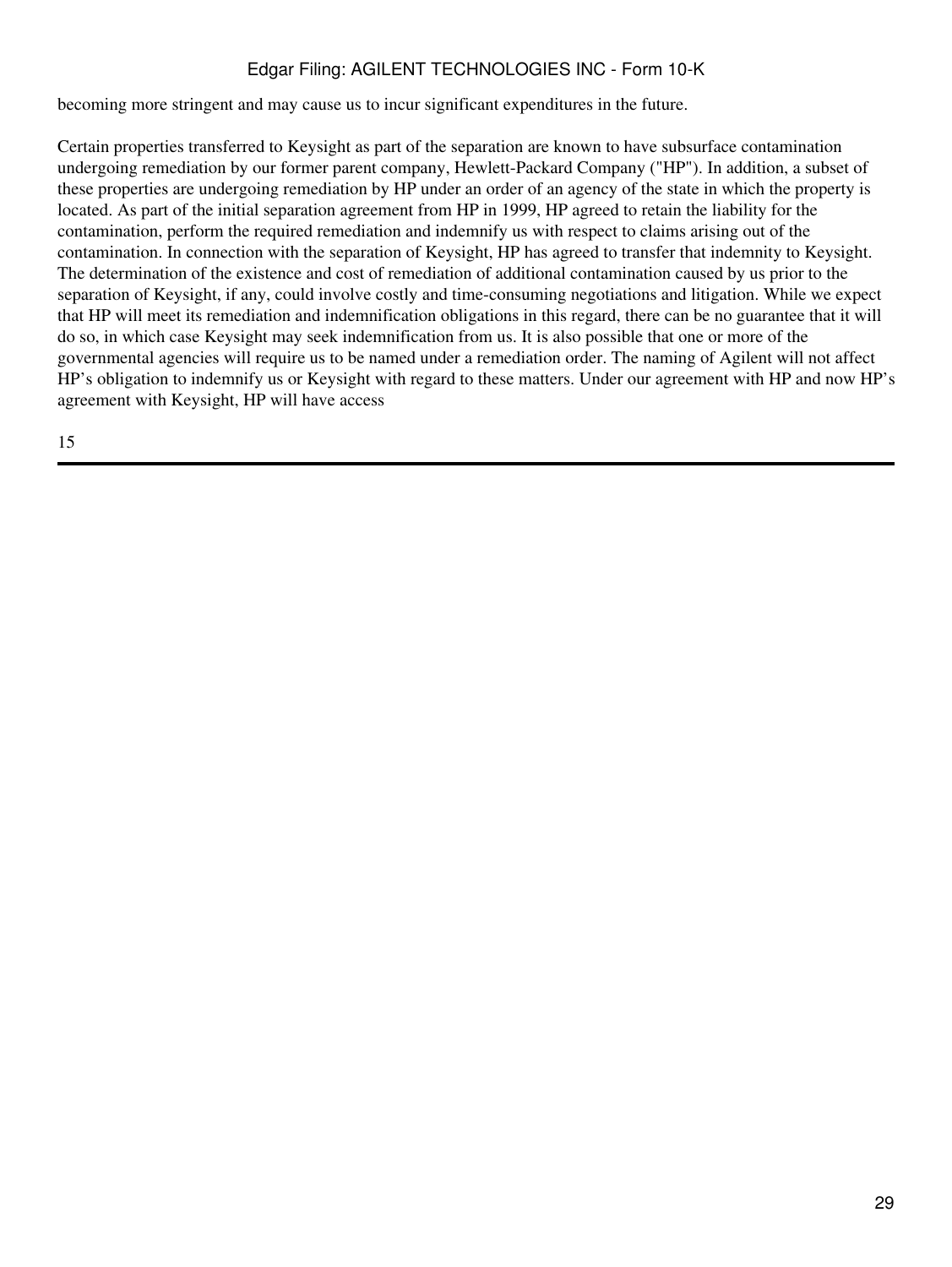### [Table of Contents](#page-2-0)

to those Keysight properties to perform the remediation. HP has agreed to minimize interference with on-site operations at those properties during the course of the remediation, but there can be no guarantee that operations will not be interrupted or that Keysight will not be required to incur unreimbursed costs associated with the remediation. The remediation could also harm on-site operations and the future use and negatively affect the value and future use of the properties. We cannot be sure that Keysight will not seek additional reimbursement from us for that interference or unreimbursed costs. Several of the sites under the initial separation agreement from HP have been sold.

We are liable and are indemnifying HP for any contamination found at all facilities transferred to us by HP excluding the properties undergoing remediation. In addition, we are obligated to indemnify HP for liability associated with past non-compliance with environmental laws regulating ongoing operations, if any, at all properties transferred to us by HP, as well as at sold or discontinued businesses that are related to our businesses. While we are not aware of any material liabilities associated with such indemnified matters, there is no guarantee that such contamination or regulatory non-compliance does not exist, and will not expose us to material liability in the future.

According to the separation agreement, we are liable and are indemnifying Keysight with respect to any liability associated with contamination prior to the separation at properties transferred by us to Keysight. While we are not aware of any material liabilities associated with such indemnified matters, other than the remediation by HP, there is no guarantee that such contamination does not exist, and will not expose us to material liability in the future.

We are being indemnified by HP with respect to all environmental liabilities for which HP accrued a reserve, and we are not aware of any material environmental liabilities assumed by us which are not subject to the indemnity.

As part of our acquisition of Varian in 2010, we assumed the liabilities of Varian, including Varian's costs and potential liabilities for environmental matters. One such cost is our obligation, along with the obligation of Varian Semiconductor Equipment Associates, Inc. ("VSEA") (under the terms of a Distribution Agreement between Varian, VSEA and Varian Medical Systems, Inc. ("VMS")) to each indemnify VMS for one-third of certain costs (after adjusting for any insurance proceeds and tax benefits recognized or realized by VMS for such costs) relating to (a) environmental investigation, monitoring and/or remediation activities at certain facilities previously operated by Varian Associates, Inc. ("VAI") and third-party claims made in connection with environmental conditions at those facilities, and (b) U.S. Environmental Protection Agency or third-party claims alleging that VAI or VMS is a potentially responsible party under the Comprehensive Environmental Response Compensation and Liability Act of 1980, as amended ("CERCLA") in connection with certain sites to which VAI allegedly shipped manufacturing waste for recycling, treatment or disposal (the "CERCLA sites"). With respect to the facilities formerly operated by VAI, VMS is overseeing the environmental investigation, monitoring and/or remediation activities, in most cases under the direction of, or in consultation with, federal, state and/or local agencies, and handling third-party claims. VMS is also handling claims relating to the CERCLA sites. Although any ultimate liability arising from environmental- related matters could result in significant expenditures that, if aggregated and assumed to occur within a single fiscal year, could be material to our financial statements, the likelihood of such occurrence is considered remote. Based on information currently available and our best assessment of the ultimate amount and timing of environmental-related events, management believes that the costs of environmental-related matters are unlikely to have a material adverse effect on our financial condition or results of operations.

We maintain a comprehensive Environmental Site Liability insurance policy which may cover certain clean-up costs or legal claims related to environmental contamination. This policy covers specified active, inactive and divested locations.

International Operations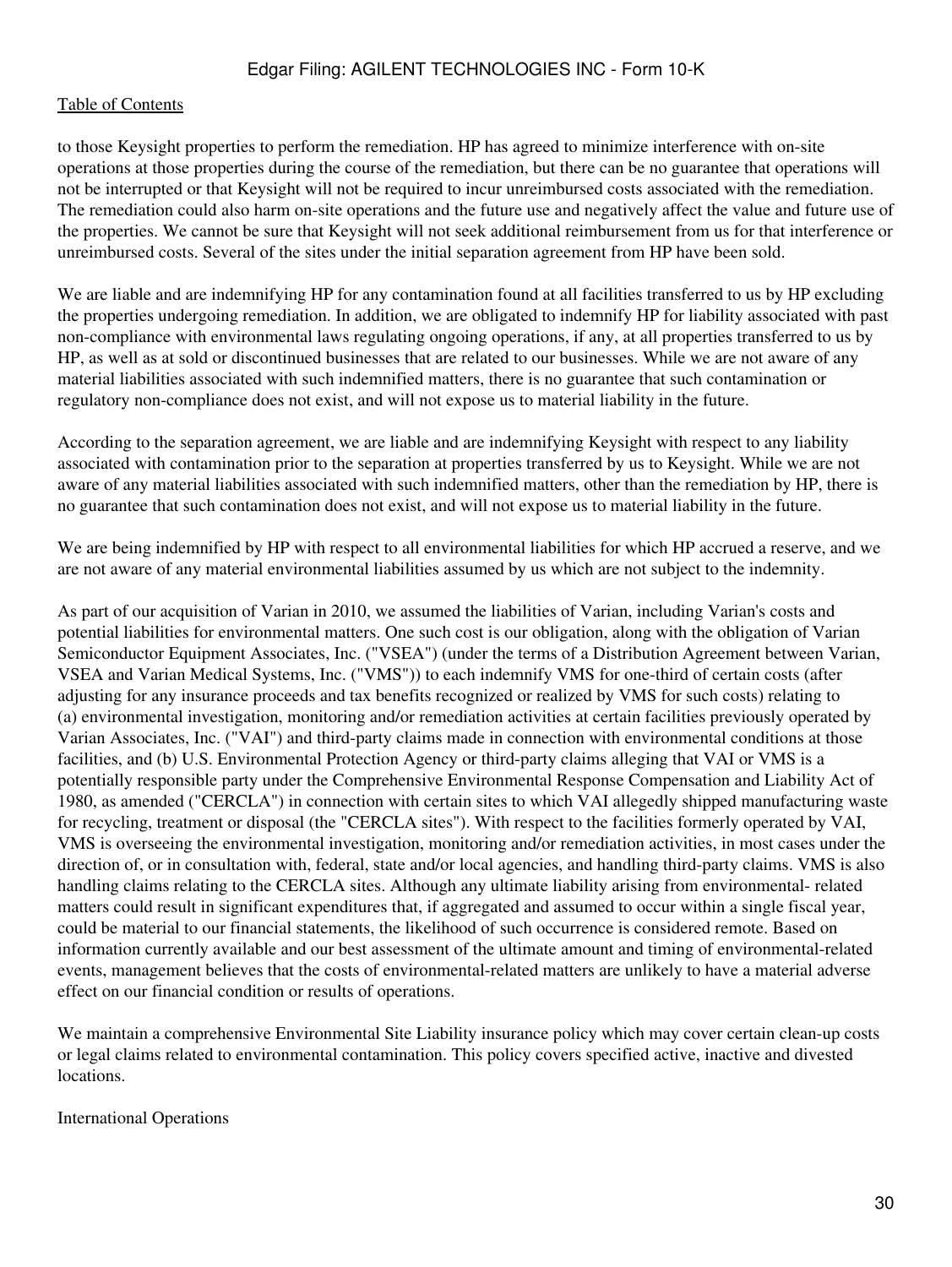Our net revenue originating outside the U.S., as a percentage of our total net revenue, was approximately 70 percent in fiscal 2014, 70 percent in fiscal 2013, and 68 percent in fiscal 2012, the majority of which was from customers other than foreign governments. Annual revenues derived from China were approximately 16 percent in fiscal 2014, 17 percent in fiscal 2013 and 16 percent in fiscal 2012. Approximately 9 percent of our revenue in fiscal 2014, 9 percent in fiscal 2013 and 10 percent in fiscal 2012 was derived from Japan. Revenues from external customers are generally attributed to countries based upon the location of the Agilent sales representative.

Long-lived assets located outside of the U.S., as a percentage of our total long-lived assets, was approximately 58 percent in fiscal year 2014, 58 percent in fiscal year 2013 and 60 percent in fiscal year 2012. Approximately 13, 13 and 12 percent of our long-lived assets were located in Japan in fiscal years 2014, 2013 and 2012, respectively.

Most of our sales in international markets are made by foreign sales subsidiaries. In countries with low sales volumes, sales are made through various representatives and distributors. However, we also sell into international markets directly from the U.S.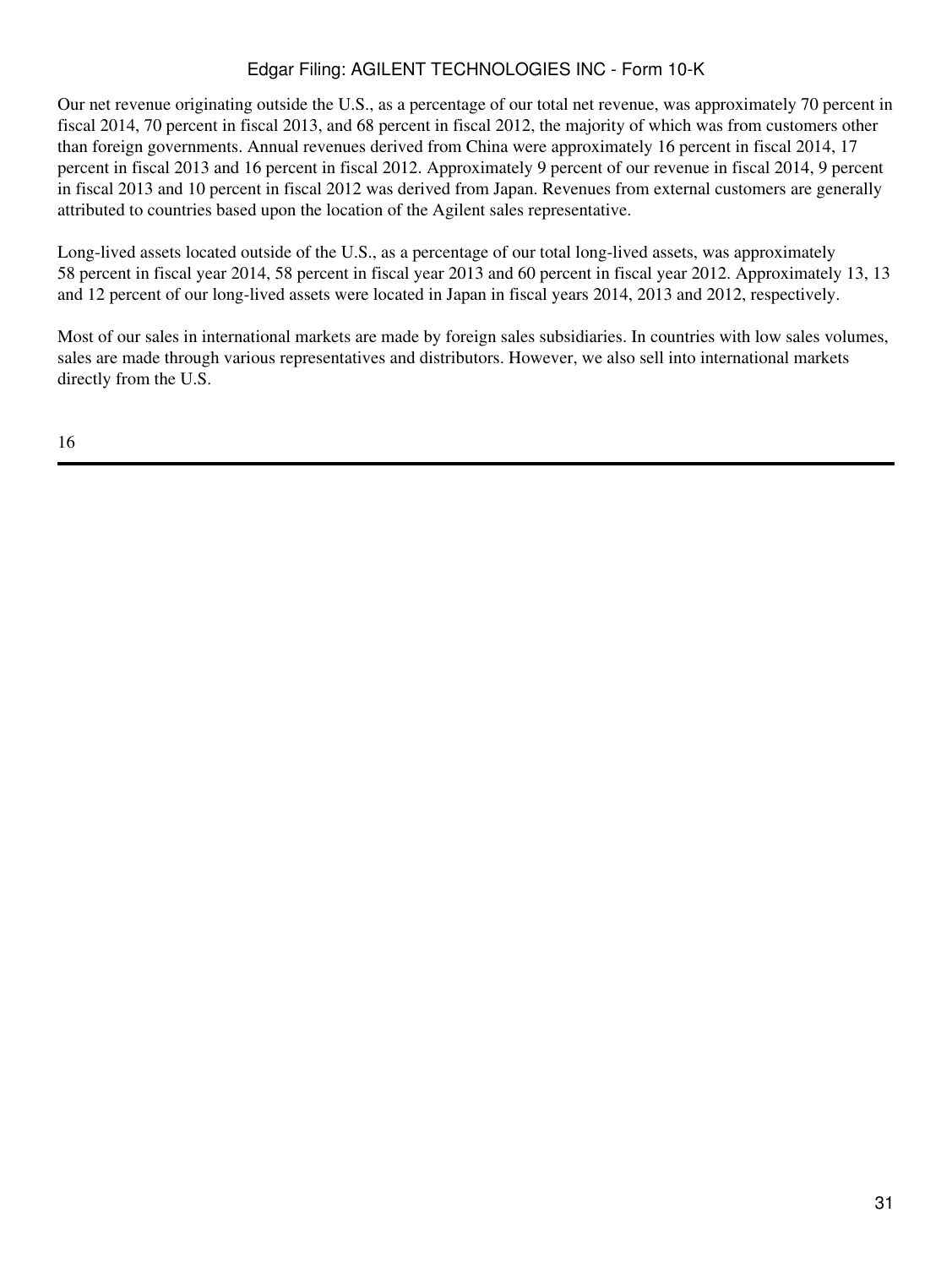Our international business is subject to risks customarily encountered in foreign operations, including interruption to transportation flows for delivery of parts to us and finished goods to our customers, changes in a specific country's or region's political or economic conditions, trade protection measures, import or export licensing requirements, consequences from changes in tax laws and regulatory requirements, difficulty in staffing and managing widespread operations, differing labor regulations, differing protection of intellectual property and geopolitical turmoil, including terrorism and war. We are also exposed to foreign currency exchange rate risk inherent in our sales commitments, anticipated sales and expenses, and assets and liabilities denominated in currencies other than the local functional currency, and may also become subject to interest rate risk inherent in any debt we incur, or investment portfolios we hold. There may be an increased risk of political unrest in regions where we have significant manufacturing operations such as Southeast Asia. However, we believe that our international diversification provides stability to our worldwide operations and reduces the impact on us of adverse economic changes in any single country. Financial information about our international operations is contained in Note 21, "Segment Information", to our consolidated financial statements.

### Acquisition and Disposal of Material Assets

On September 19, 2013, Agilent announced plans to separate into two publicly traded companies, one comprising of the life sciences, diagnostics and chemical analysis businesses that will retain the Agilent name, and the other one that will be comprised of the electronic measurement business that will be renamed Keysight Technologies, Inc. ("Keysight"). Keysight was incorporated in Delaware as a wholly-owned subsidiary of Agilent on December 6, 2013. On November 1, 2014, we completed the distribution of 100% of the outstanding common shares of Keysight to Agilent stockholders who received one share of Keysight common stock for every two shares of Agilent held as of the close of business on the record date, October 22, 2014.

In the fourth quarter of 2014, Agilent announced that it is exiting its Nuclear Magnetic Resonance business ("NMR"). Agilent will stop taking new NMR system orders, but the company will continue to meet customer commitments for orders in progress and for ongoing support contracts and continue to provide service on all installed NMR systems. The company expects that this decision will eliminate about 300 jobs, mostly within the next 12 months.

On June 21, 2012, we acquired Dako through the purchase of 100% of the share capital of Dako, a limited liability company incorporated under the laws of Denmark, under the share purchase agreement, dated May 16, 2012. Dako provides antibodies, reagents, scientific instruments and software primarily to customers in pathology laboratories. As a result of the acquisition, Dako has become a wholly-owned subsidiary of Agilent. The consideration paid was approximately \$2.143 billion, of which \$1.4 billion was paid directly to the seller and \$743 million was paid to satisfy the outstanding debt of Dako. Agilent funded the acquisition using our existing cash.

## Executive Officers of the Registrant

The names of our current executive officers and their ages, titles and biographies appear below: Henrik Ancher-Jensen, 49, has served as Senior Vice President, Agilent and President, Order Fulfillment since September 2013. From September 2012 to September 2013, Mr. Ancher-Jensen served as our Vice President, Global Product Supply, Diagnostics and Genomics Group. From September 2010 to September 2012 he served as Corporate Vice President, Global Operations of Dako A/S, a Danish diagnostics company, and as Dako's Vice President, Supply Chain and Chief Information Officer from 2006 to September 2010. Prior to joining Dako, he spent more than 15 years in senior management roles and management consulting with Chr. Hansen, Deloitte Consulting and NVE. Mark Doak, 59, has served as our Senior Vice President, Agilent and President, Agilent CrossLab Group since November 2014. From September 2014 to November 2014 he served as our Senior Vice President, Agilent and President, Life Sciences & Applied Markets. From August 2008 to September 2014, Mr. Doak served as our Senior Vice President, Agilent and General Manager of the Services and Support Division. Prior to that, he held several senior management positions across functions in marketing, quality and services.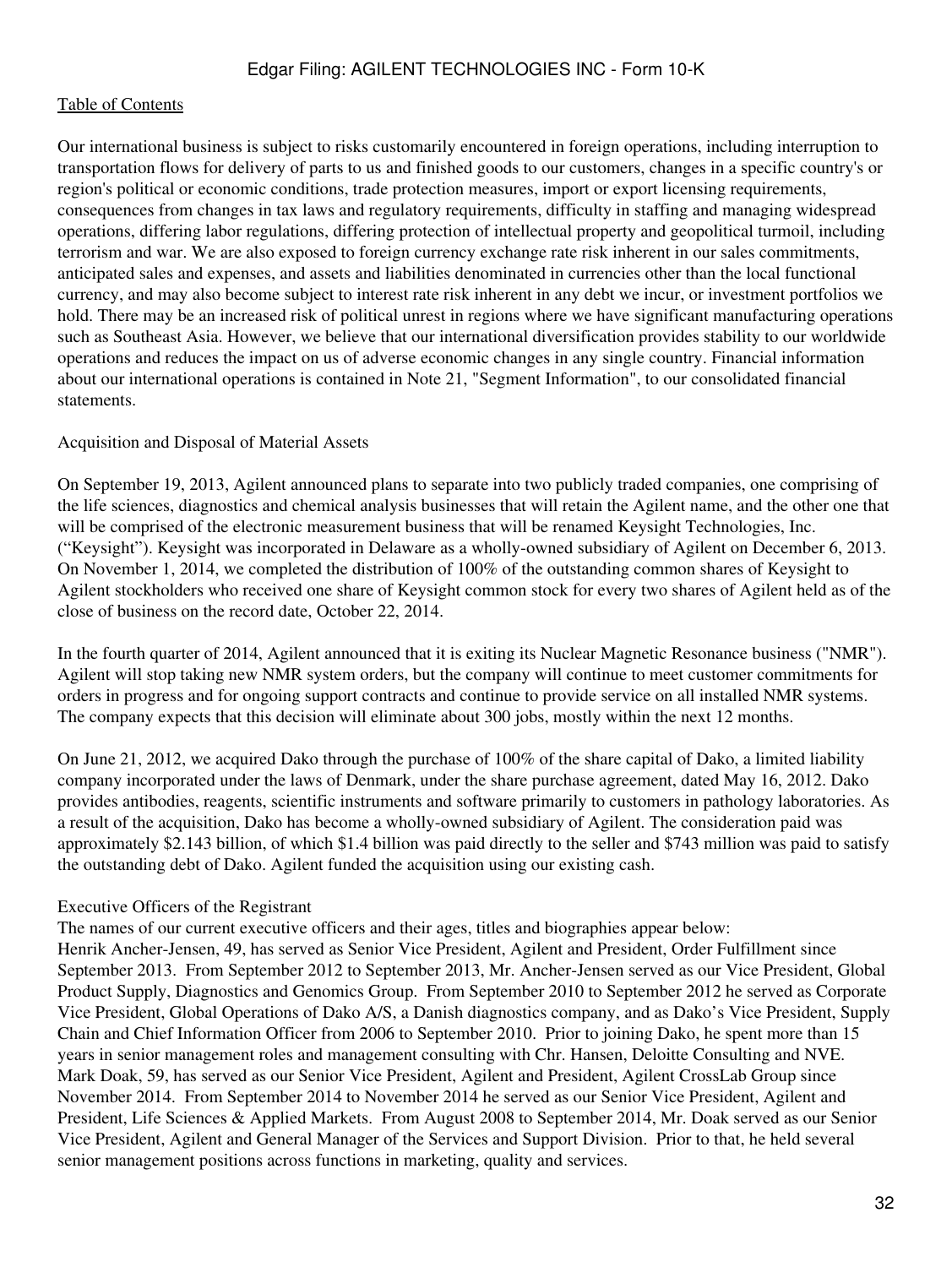Solange Glaize, 50, has served as our Vice President, Corporate Controllership and Chief Accounting Officer since March, 2012. From June 2011 to March 2012, Ms. Glaize served as our Vice President of Finance and Business Development, Group CFO, Life Sciences Group and from September 2009 to June 2011 as Vice President of Finance, Group CFO, Life Sciences Group. From May 2005 to November 2009, she served as Senior Director of Finance, Life Sciences Solution Unit. Ms. Glaize has previously served in various capacities for Agilent, including as Director of Finance, Worldwide Order Fulfillment, Director of Sales Finance and Administration, Semiconductor Products Group and as Managing Director, European Financial Services. Prior to joining Agilent, Ms. Glaize held a variety of positions in finance with Hewlett-Packard Company.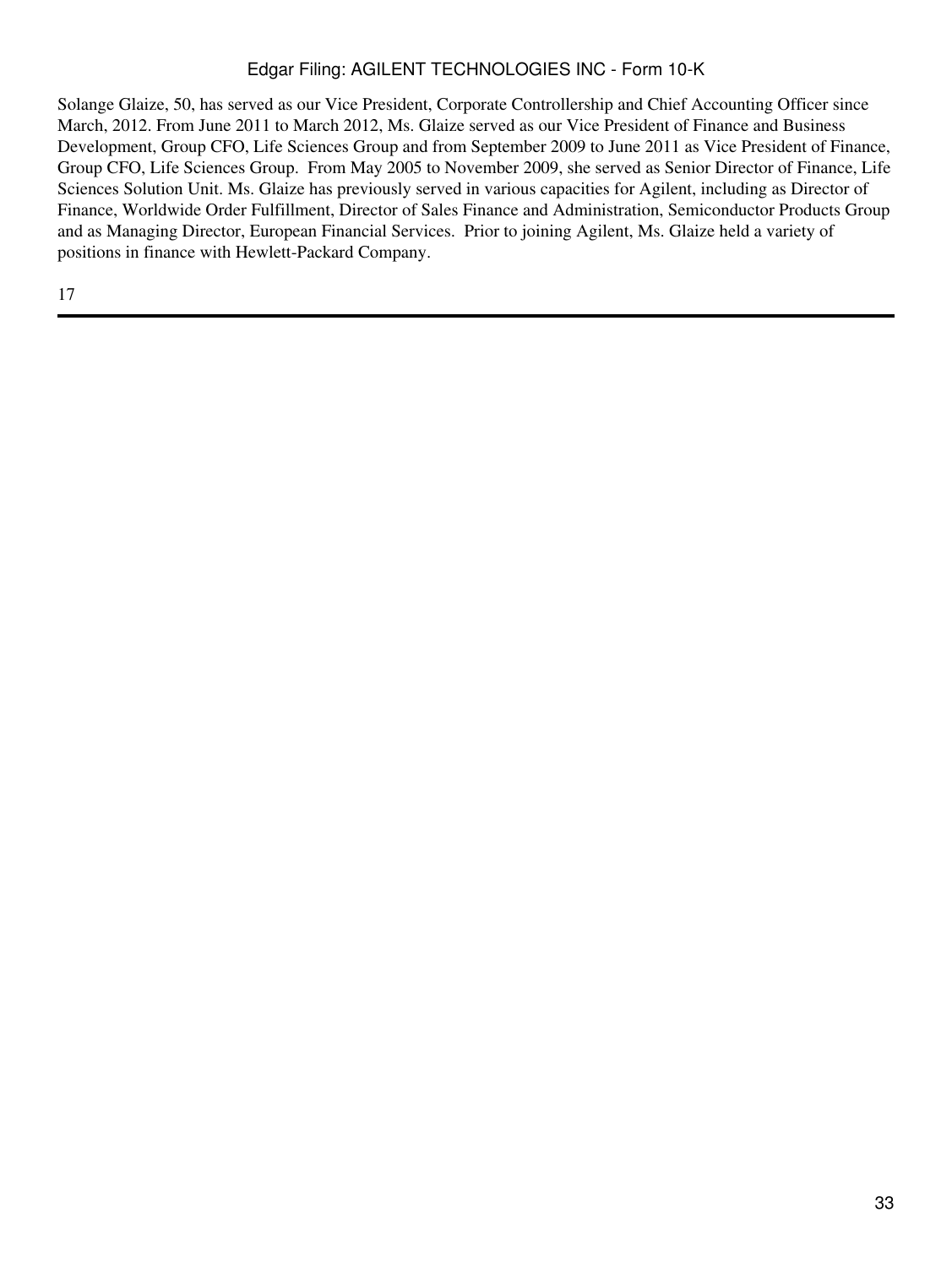Dominique P. Grau 55, has served as our Senior Vice President, Human Resources since August 2014. From May 2012 to August 2014 Mr. Grau served as Vice President, Worldwide Human Resources. Prior to that, he served as Vice President, Compensation, Benefits and HR Services from May 2006 to May 2012. Mr. Grau had previously served in various capacities for Agilent and Hewlett-Packard Company.

Didier Hirsch, 63, has served as our Senior Vice President and Chief Financial Officer since July 2010 and served as interim Chief Financial Officer from April 2010 to July 2010. Prior to that he served as Vice President, Corporate Controllership and Tax from November 2006 to July 2010 and as Chief Accounting Officer from November 2007 to July 2010. From April 2003 to October 2006, Mr. Hirsch served as Vice President and Controller. Prior to assuming this position, Mr. Hirsch served as Vice President and Treasurer from September 1999 to April 2003. Mr. Hirsch had joined Hewlett–Packard Company in 1989 as Director of Finance and Administration of Hewlett–Packard France. In 1993, he became Director of Finance and Administration of Hewlett‑ Packard Asia Pacific, and in 1996 Director of Finance and Administration of Hewlett Packard Europe, Middle East, and Africa. Mr. Hirsch serves on the Board of Directors of Logitech International, International Rectifier Corporation and Knowles Corporation.

Marie Oh Huber, 53, has served as Senior Vice President, General Counsel and Secretary since September 2009 and serves as an officer or director for a variety of Agilent subsidiaries. She served as our Vice President, Deputy General Counsel and Assistant Secretary from June 2007 to September 2009 and as our Vice President, Assistant General Counsel and Assistant Secretary from July 2002 to June 2007. Ms. Huber had previously served in various capacities for Agilent and Hewlett-Packard Company. She is also a director of the James Campbell Company LLC and the American Leadership Forum - Silicon Valley.

Patrick K. Kaltenbach, 51, has served as Senior Vice President, Agilent and President, Life Sciences and Applied Markets Group since November 2014. From January 2014 to November 2014 he served as Vice President and General Manager of the Life Sciences Products and Solutions organization. Prior to that he served as Vice President and General Manager of the Liquid Phase Division from December 2012 to January 2014. From July 2010 to December 2012 he served as Vice President and General Manager of the Liquid Phase Separations Business. Prior to that he served as General Manager of the Liquid Chromatography Business from February 2008 to July 2010. Mr. Kaltenbach has held various positions in R&D management and senior management beginning at Hewlett-Packard Co.

Michael R. McMullen, 53, has served as President and Chief Operating Officer since September 2014. Prior to that, he served as Senior Vice President, Agilent and President, Chemical Analysis Group from September 2009 to September 2014. From January 2002 to September 2009, he served as our Vice President and General Manager of the Chemical Analysis Solutions Unit of the Life Sciences and Chemical Analysis Group. Prior to assuming this position, from March 1999 to December 2001, Mr. McMullen served as Country Manager for Agilent's China, Japan and Korea Life Sciences and Chemical Analysis Group. Prior to this position, Mr. McMullen served as our Controller for the Hewlett Packard Company and Yokogawa Electric Joint Venture from July 1996 to March 1999. William P. Sullivan, 64, has served as Agilent's Chief Executive Officer since March 2005 and served as President from September 2013 to September 2014. He previously served as President from March 2005 to November 2012. Before being named as Agilent's Chief Executive Officer, Mr. Sullivan served as Executive Vice President and Chief Operating Officer from March 2002 to March 2005. In that capacity, he shared the responsibilities of the president's office with Agilent's former President and Chief Executive Officer, Edward W. Barnholt. Mr. Sullivan also had overall responsibility for Agilent's Electronic Products and Solutions Group, the company's largest business group. Prior to assuming that position, Mr. Sullivan served as our Senior Vice President, Semiconductor Products Group, from August 1999 to March 2002. Before that, Mr. Sullivan held various management positions at Hewlett-Packard Company. Mr. Sullivan serves on the Board of the Children's Discovery Museum in San Jose, California.

Jacob Thaysen, 39, has served as Senior Vice President, Agilent and President, Diagnostics and Genomics Group since November 2014. From October 2013 to November 2014 he served as Vice President and General Manager of the Diagnostics and Genomics business. Prior to that he served as Vice President and General Manager of the Genomics Solutions unit from January 2013 to October 2013. Before joining Agilent, he was Corporate Vice President of R&D at Dako A/S, a Danish diagnostics company from April 2011 to January 2013. His previous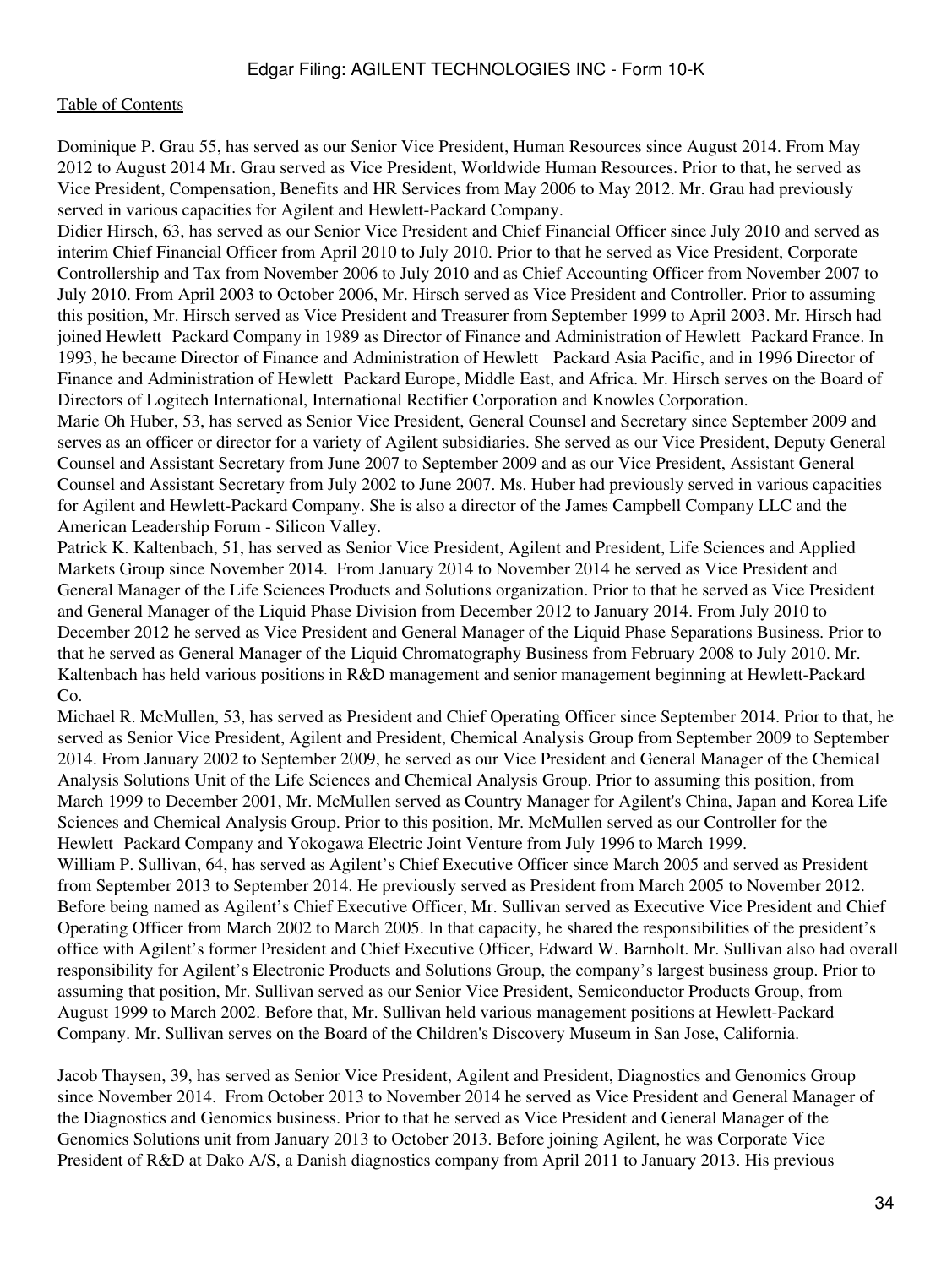positions at Dako include Vice President, System Development, R&D from March 2010 to April 2011, Vice President, Strategic Marketing from April 2009 to March 2010 and Vice President, Global Sales Operations from August 2008 to March 2009. Prior to Dako, Mr. Thaysen worked as a management consultant and Chief Technical Officer and founder of a hi-tech start-up company.

## Investor Information

We are subject to the informational requirements of the Securities Exchange Act of 1934 ("Exchange Act"). Therefore, we file periodic reports, proxy statements and other information with the Securities and Exchange Commission ("SEC"). Such reports,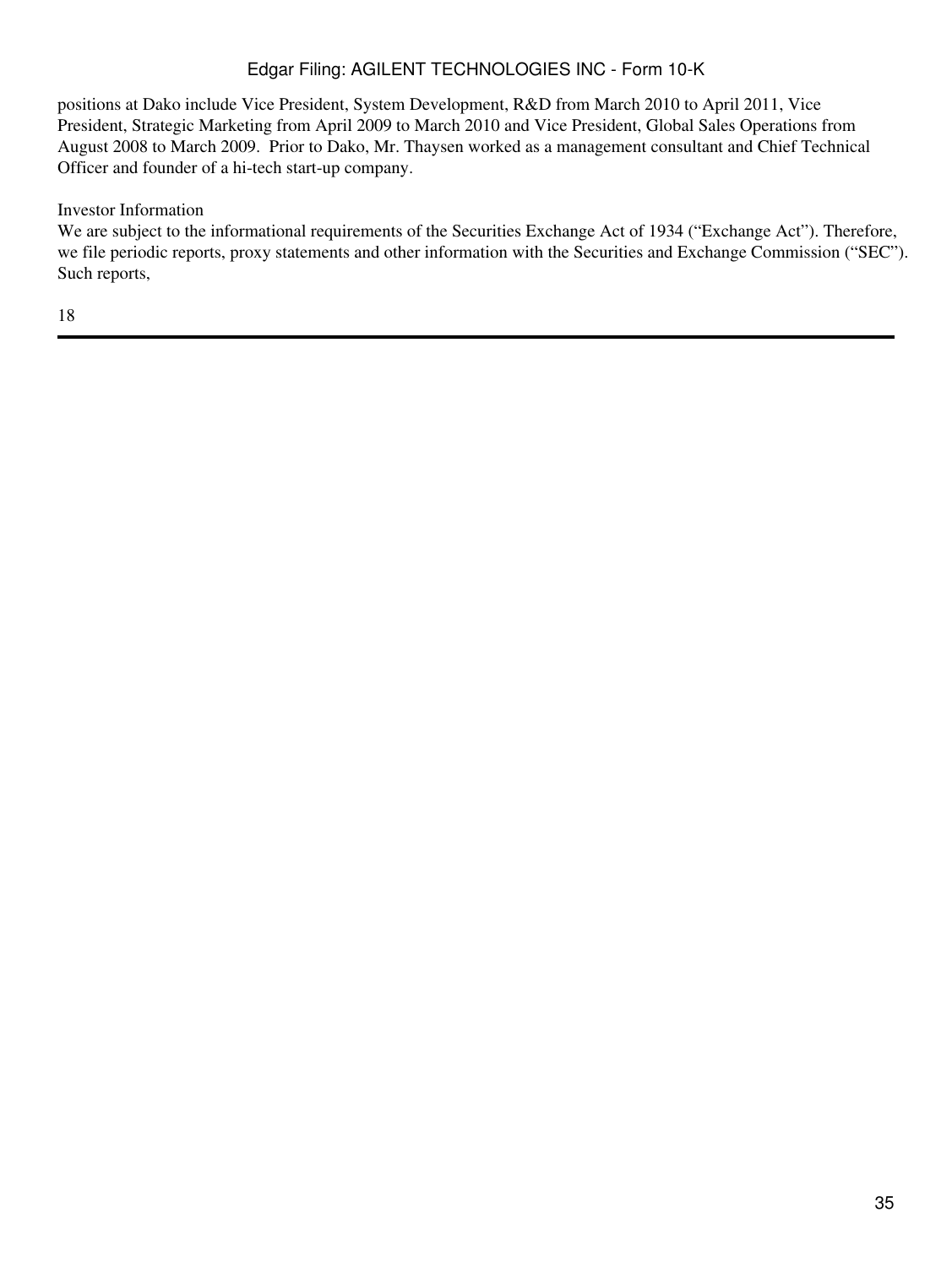proxy statements and other information may be read and copied by visiting the Public Reference Room of the SEC at 100 F Street N.E., Washington, D.C. 20549. You may obtain information on the operation of the Public Reference Room by calling the SEC at 1-800-SEC-0330. In addition, the SEC maintains an Internet site (http://www.sec.gov) that contains reports, proxy and information statements and other information regarding issuers that file electronically. You can access financial and other information at our Investor Relations website. The address is www.investor.agilent.com. We make available, free of charge, copies of our annual report on Form 10-K, quarterly reports on Form 10-Q, current reports on Form 8-K and amendments to those reports filed or furnished pursuant to Section 13(a) or 15(d) of the Exchange Act as soon as reasonably practicable after filing such material electronically or otherwise furnishing it to the SEC.

Our Amended and Restated Corporate Governance Standards, the charters of our Audit and Finance Committee, our Compensation Committee, our Executive Committee and our Nominating/Corporate Governance Committee, as well as our Standards of Business Conduct (including code of ethics provisions that apply to our principal executive officer, principal financial officer, principal accounting officer and senior financial officers) are available on our website at www.investor.agilent.com under "Corporate Governance". These items are also available in print to any stockholder in the United States and Canada who requests them by calling (877) 942-4200. This information is also available by writing to the company at the address on the cover of this Annual Report on Form 10-K.

## <span id="page-35-0"></span>ITEM 1A. RISK FACTORS

Risks, Uncertainties and Other Factors That May Affect Future Results

Our operating results and financial condition could be harmed if the markets into which we sell our products decline or do not grow as anticipated.

Visibility into our markets is limited. Our quarterly sales and operating results are highly dependent on the volume and timing of orders received during the fiscal quarter, which are difficult to forecast and may be cancelled by our customers. In addition, our revenues and earnings forecasts for future fiscal quarters are often based on the expected seasonality of our markets. However, the markets we serve do not always experience the seasonality that we expect. Any decline in our customers' markets or in general economic conditions would likely result in a reduction in demand for our products and services. Also, if our customers' markets decline, we may not be able to collect on outstanding amounts due to us. Such declines could harm our consolidated financial position, results of operations, cash flows and stock price, and could limit our profitability. Also, in such an environment, pricing pressures could intensify. Since a significant portion of our operating expenses is relatively fixed in nature due to sales, research and development and manufacturing costs, if we were unable to respond quickly enough these pricing pressures could further reduce our operating margins.

If we do not introduce successful new products and services in a timely manner to address increased competition through frequent new product and service introductions, rapid technological changes and changing industry standards, our products and services will become obsolete, and our operating results will suffer.

We generally sell our products in industries that are characterized by increased competition through frequent new product and service introductions, rapid technological changes and changing industry standards. In addition, many of the markets in which we operate are seasonal. Without the timely introduction of new products, services and enhancements, our products and services will become technologically obsolete over time, in which case our revenue and operating results would suffer. The success of our new products and services will depend on several factors, including our ability to:

properly identify customer needs; •innovate and develop new technologies, services and applications;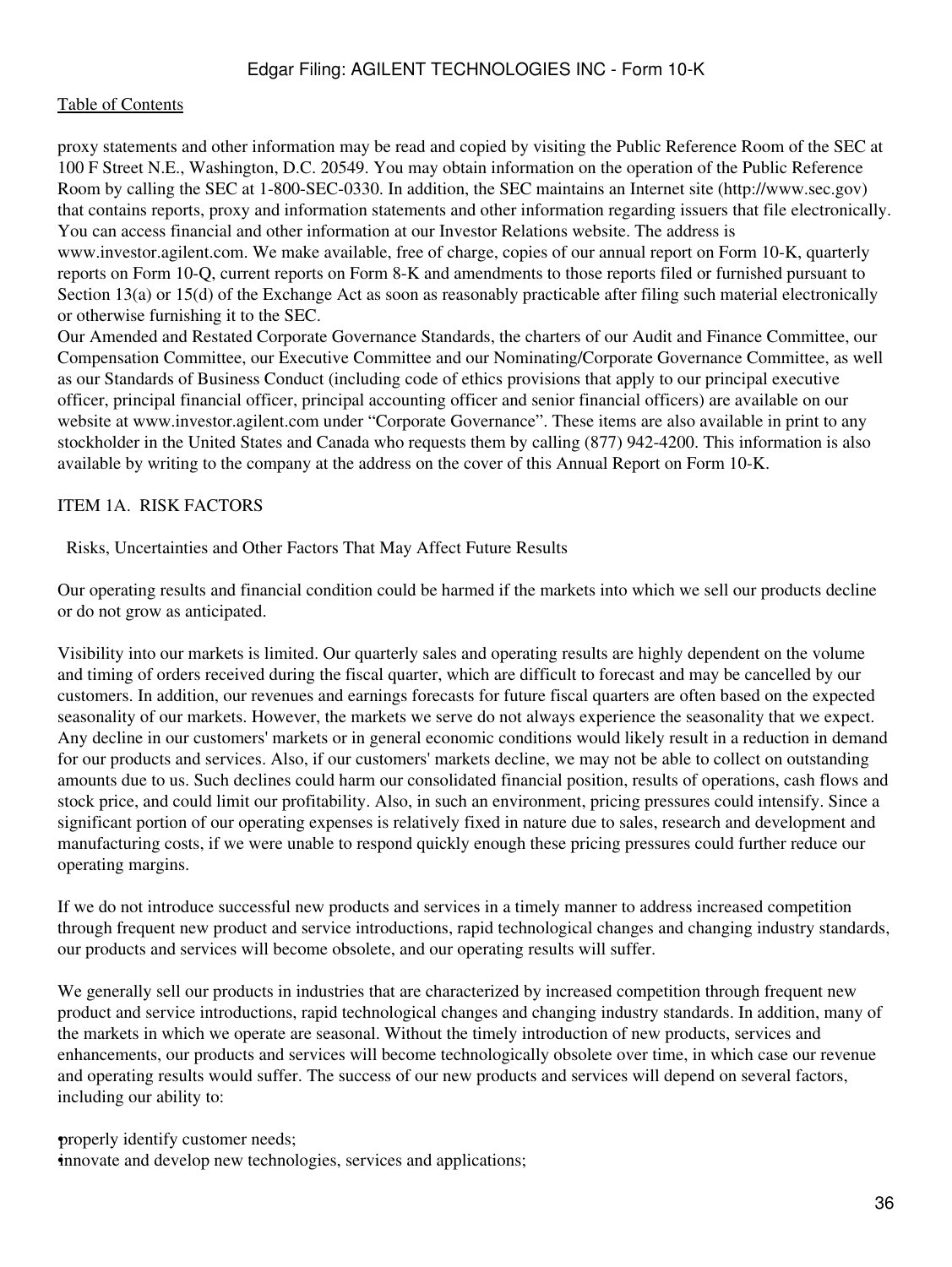successfully commercialize new technologies in a timely manner; •manufacture and deliver our products in sufficient volumes and on time; •differentiate our offerings from our competitors' offerings; •price our products competitively; •anticipate our competitors' development of new products, services or technological innovations; and

• control product quality in our manufacturing process.

Uncertain general economic conditions may adversely affect our operating results and financial condition.

Our business is sensitive to negative changes in general economic conditions, both inside and outside the U.S. Slower global economic growth and uncertainty in the markets in which we operate may adversely impact our business resulting in: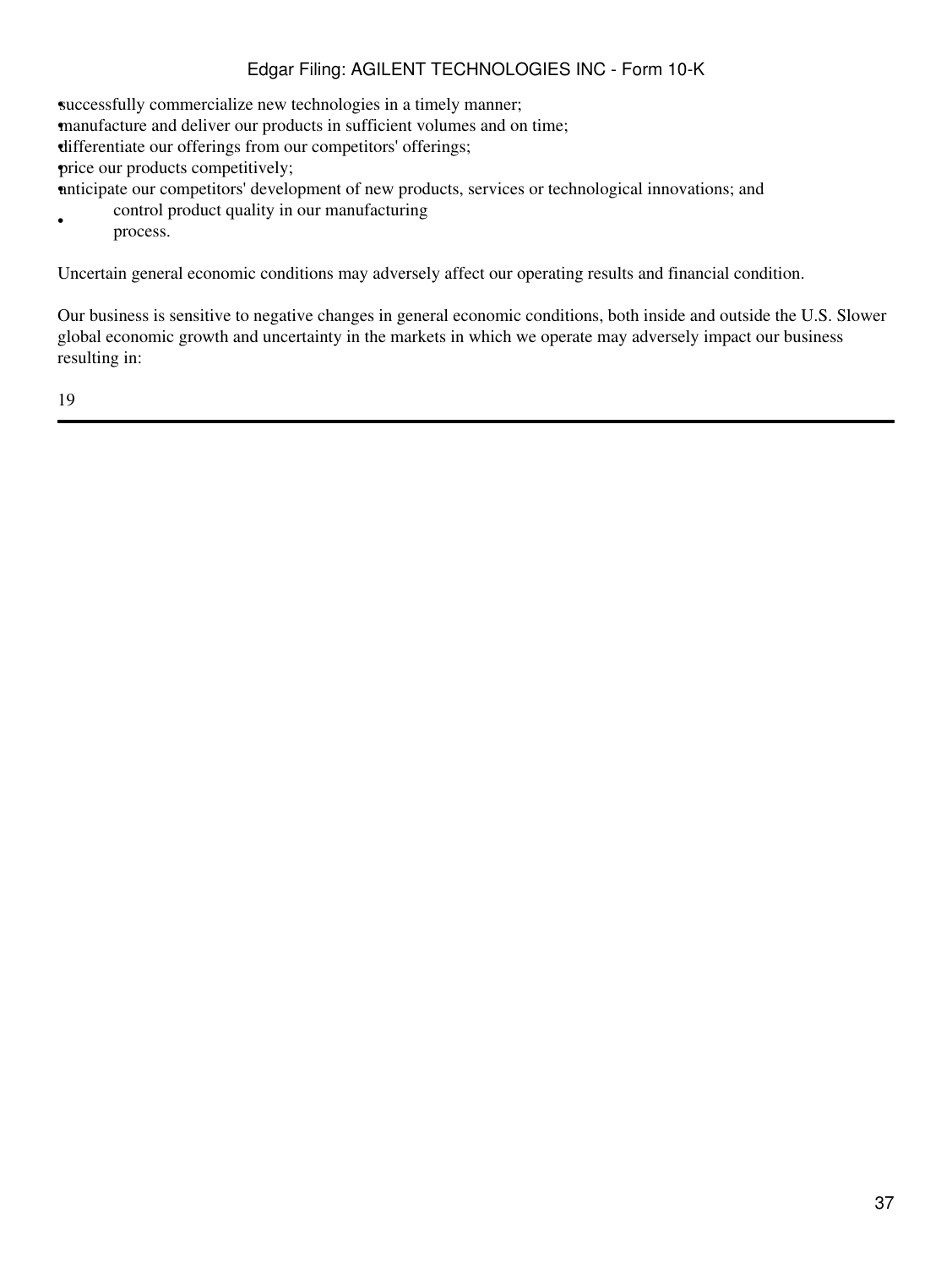#### [Table of Contents](#page-2-0)

•reduced demand for our products, delays in the shipment of orders, or increases in order cancellations; increased risk of excess and obsolete inventories;

•increased price pressure for our products and services; and

•greater risk of impairment to the value, and a detriment to the liquidity, of our investment portfolio.

Failure to adjust our purchases due to changing market conditions or failure to estimate our customers' demand could adversely affect our income.

Our income could be harmed if we are unable to adjust our purchases to reflect market fluctuations, including those caused by the seasonal nature of the markets in which we operate. The sale of our products and services are dependent, to a large degree, on customers whose industries are subject to seasonal trends in the demand for their products. During a market upturn, we may not be able to purchase sufficient supplies or components to meet increasing product demand, which could materially affect our results. In the past we have seen a shortage of parts for some of our products. In addition, some of the parts that require custom design are not readily available from alternate suppliers due to their unique design or the length of time necessary for design work. Should a supplier cease manufacturing such a component, we would be forced to reengineer our product. In addition to discontinuing parts, suppliers may also extend lead times, limit supplies or increase prices due to capacity constraints or other factors. In order to secure components for the production of products, we may continue to enter into non-cancelable purchase commitments with vendors, or at times make advance payments to suppliers, which could impact our ability to adjust our inventory to declining market demands. Prior commitments of this type have resulted in an excess of parts when demand for our communications and electronics products has decreased. If demand for our products is less than we expect, we may experience additional excess and obsolete inventories and be forced to incur additional charges.

Demand for some of our products and services depends on capital spending policies of our customers, research and development budgets and on government funding policies.

Our customers include pharmaceutical companies, laboratories, universities, healthcare providers, government agencies and public and private research institutions. Fluctuations in the research and development budgets at these organizations could have a significant effect on the demand for our products and services. Many factors, including public policy spending priorities, available resources, mergers and consolidation, spending priorities, institutional and governmental budgetary policies and product and economic cycles, have a significant effect on the capital spending policies of these entities. Research and development budgets fluctuate due to changes in available resources, consolidation, spending priorities, general economic conditions and institutional and governmental budgetary policies. The timing and amount of revenues from customers that rely on government funding or research may vary significantly due to factors that can be difficult to forecast. These policies in turn can have a significant effect on the demand for our products and services. If demand for our products and services is adversely affected, our revenue and operating results would suffer.

Economic, political and other risks associated with international sales and operations could adversely affect our results of operations.

Because we sell our products worldwide, our business is subject to risks associated with doing business internationally. We anticipate that revenue from international operations will continue to represent a majority of our total revenue. In addition, many of our employees, contract manufacturers, suppliers, job functions and manufacturing facilities are located outside the U.S. Accordingly, our future results could be harmed by a variety of factors, including:

•interruption to transportation flows for delivery of parts to us and finished goods to our customers;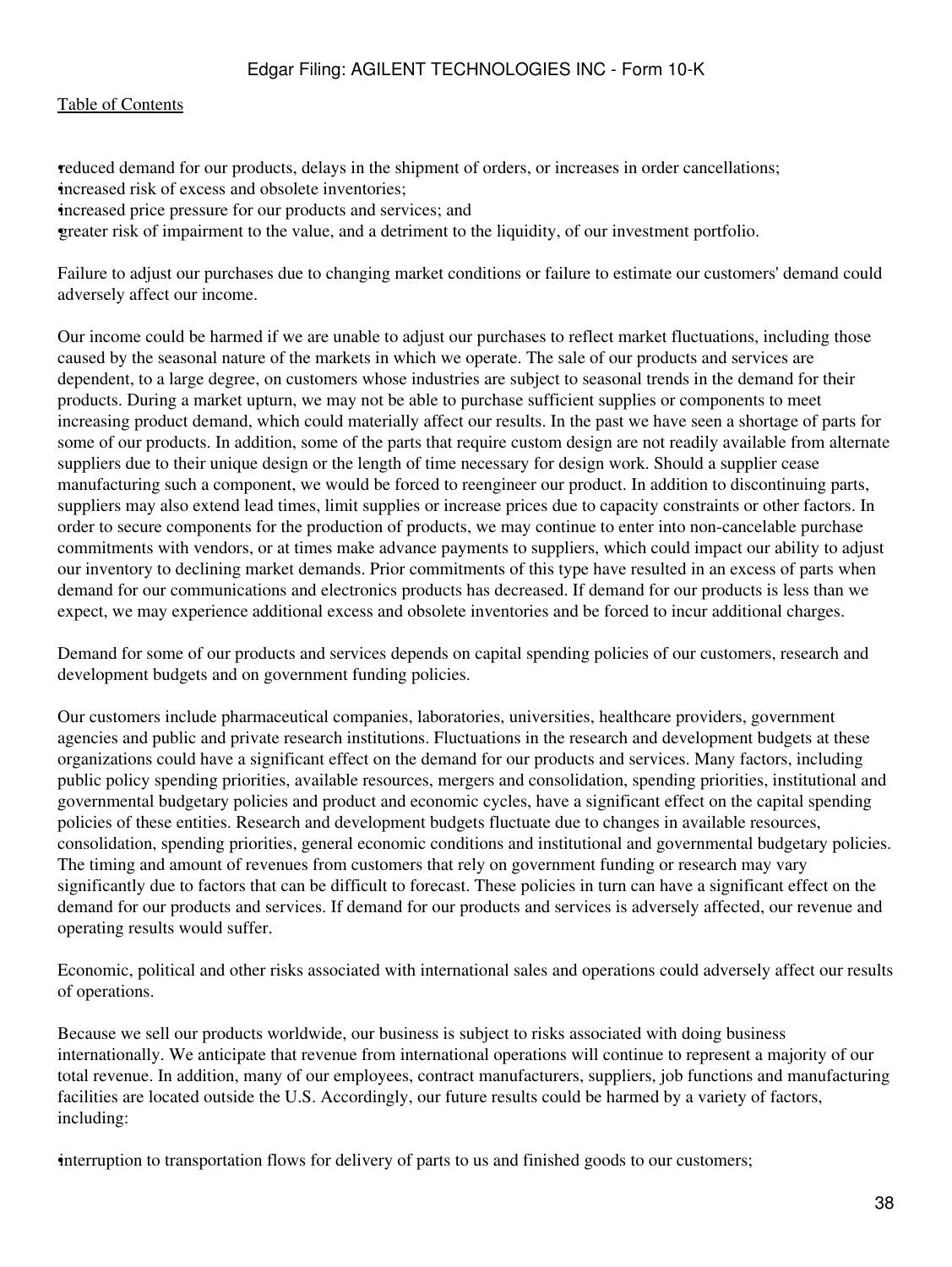•changes in foreign currency exchange rates;

•changes in a specific country's or region's political, economic or other conditions;

trade protection measures and import or export licensing requirements;

**Figure consequences** from consequences negative consequences from changes in tax laws including changes to U.S. tax legislation that could materially

•difficulty in staffing and managing widespread operations;

•differing labor regulations;

•differing protection of intellectual property;

•unexpected changes in regulatory requirements; and

•geopolitical turmoil, including terrorism and war.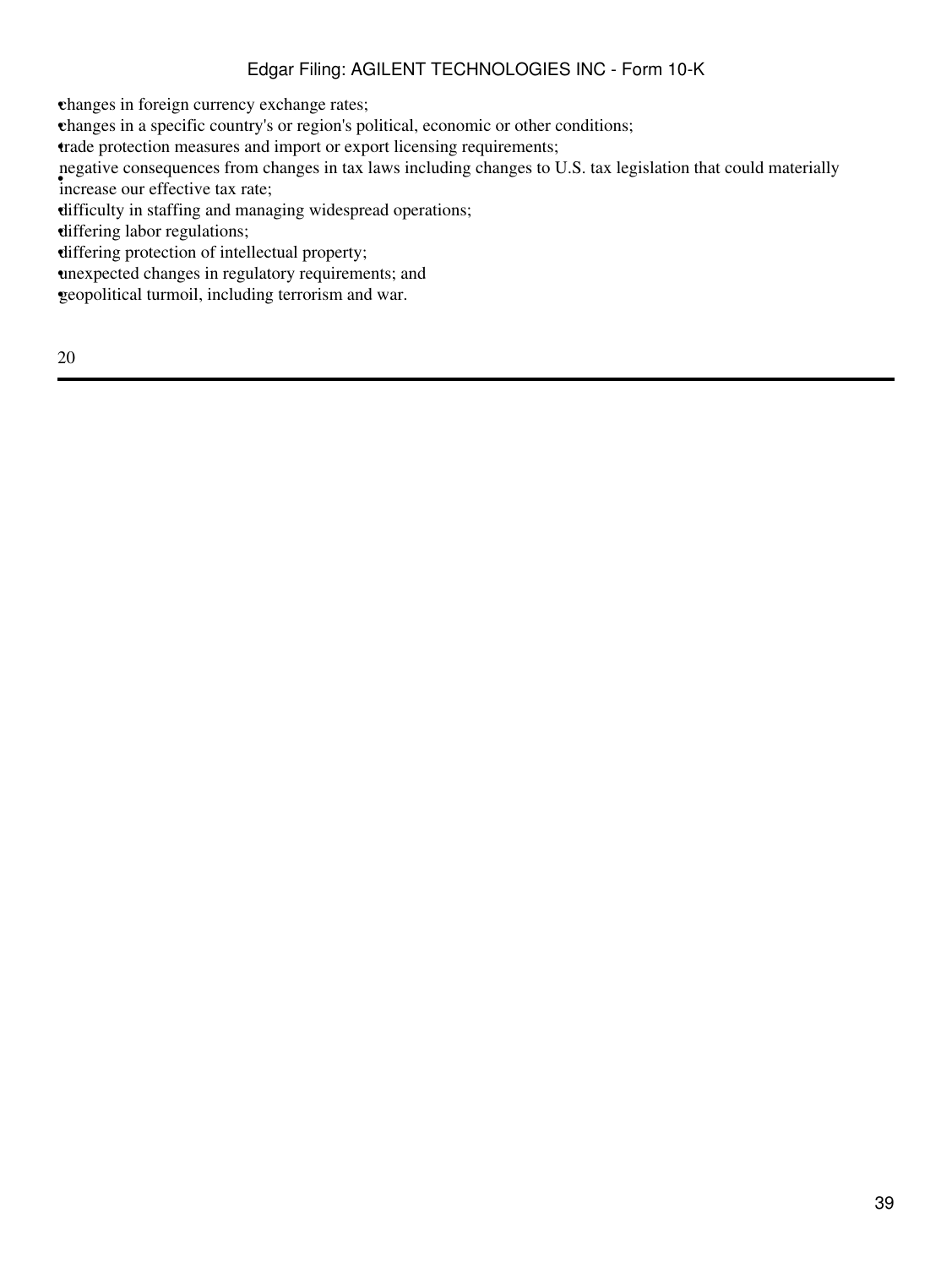#### [Table of Contents](#page-2-0)

We centralized most of our accounting processes to two locations: India and Malaysia. These processes include general accounting, cost accounting, accounts payable and accounts receivables functions. If conditions change in those countries, it may adversely affect operations, including impairing our ability to pay our suppliers and collect our receivables. Our results of operations, as well as our liquidity, may be adversely affected and possible delays may occur in reporting financial results.

Additionally, we must comply with complex foreign and U.S. laws and regulations, such as the U.S. Foreign Corrupt Practices Act, the U.K. Bribery Act, and other local laws prohibiting corrupt payments to governmental officials, and anti-competition regulations. Violations of these laws and regulations could result in fines and penalties, criminal sanctions, restrictions on our business conduct and on our ability to offer our products in one or more countries, and could also materially affect our brand, our ability to attract and retain employees, our international operations, our business and our operating results. Although we have implemented policies and procedures designed to ensure compliance with these laws and regulations, there can be no assurance that our employees, contractors, or agents will not violate our policies.

In addition, although the majority of our products are priced and paid for in U.S. dollars, a significant amount of certain types of expenses, such as payroll, utilities, tax, and marketing expenses, are paid in local currencies. Our hedging programs reduce, but do not always entirely eliminate, within any given twelve month period, the impact of currency exchange rate movements, and therefore fluctuations in exchange rates, including those caused by currency controls, could impact our business operating results and financial condition by resulting in lower revenue or increased expenses. However, for expenses beyond that twelve month period, our hedging strategy does not mitigate our exposure. In addition, our currency hedging programs involve third party financial institutions as counterparties. The weakening or failure of financial institution counterparties may adversely affect our hedging programs and our financial condition through, among other things, a reduction in available counterparties, increasingly unfavorable terms, and the failure of the counterparties to perform under hedging contracts.

Our business will suffer if we are not able to retain and hire key personnel.

Our future success depends partly on the continued service of our key research, engineering, sales, marketing, manufacturing, executive and administrative personnel. If we fail to retain and hire a sufficient number of these personnel, we will not be able to maintain or expand our business. The markets in which we operate are very dynamic, and our businesses continue to respond with reorganizations, workforce reductions and site closures. We believe our pay levels are very competitive within the regions that we operate. However, there is an intense competition for certain highly technical specialties in geographic areas where we continue to recruit, and it may become more difficult to retain our key employees, especially in light of our ongoing restructuring efforts.

Our acquisitions, strategic alliances, joint ventures and divestitures may result in financial results that are different than expected.

In the normal course of business, we frequently engage in discussions with third parties relating to possible acquisitions, strategic alliances, joint ventures and divestitures, and generally expect to complete several transactions per year. For example in the past we completed various acquisitions, including Dako A/S. As a result of such transactions, our financial results may differ from our own or the investment community's expectations in a given fiscal quarter, or over the long term. Such transactions often have post-closing arrangements including but not limited to post-closing adjustments, transition services, escrows or indemnifications, the financial results of which can be difficult to predict. In addition, acquisitions and strategic alliances may require us to integrate a different company culture, management team and business infrastructure. We may have difficulty developing, manufacturing and marketing the products of a newly acquired company in a way that enhances the performance of our combined businesses or product lines to realize the value from expected synergies. Depending on the size and complexity of an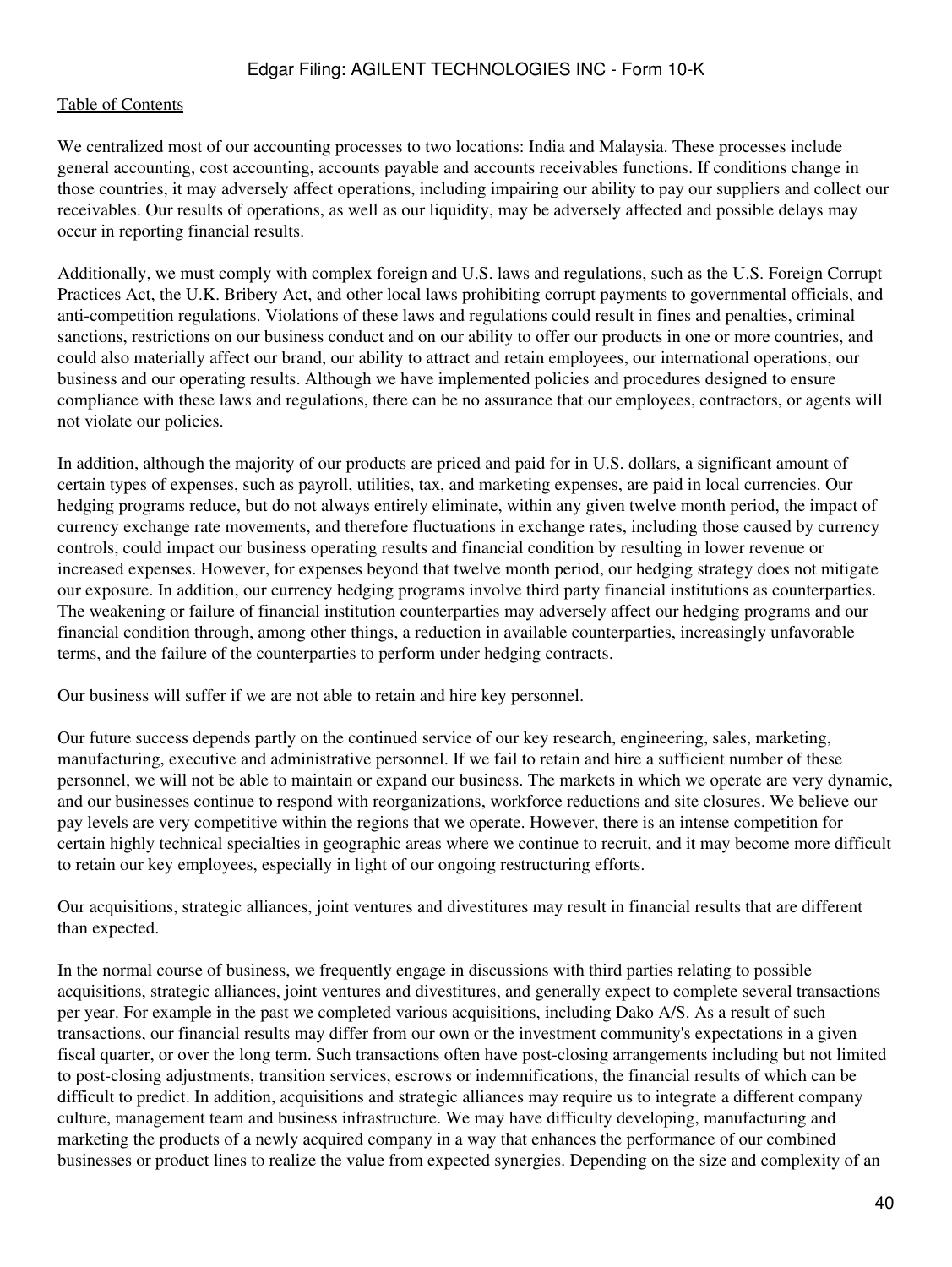acquisition, our successful integration of the entity depends on a variety of factors, including:

the retention of key employees;

•the management of facilities and employees in different geographic areas;

the retention of key customers;

•the compatibility of our sales programs and facilities with those of the acquired company; and •the compatibility of our existing infrastructure with that of an acquired company.

In addition, effective internal controls are necessary for us to provide reliable and accurate financial reports and to effectively prevent fraud. The integration of acquired businesses is likely to result in our systems and controls becoming increasingly complex and more difficult to manage. We devote significant resources and time to comply with the internal control over financial reporting requirements of the Sarbanes-Oxley Act of 2002. However, we cannot be certain that these measures will ensure that we design, implement and maintain adequate control over our financial processes and reporting in the future, especially in the context of acquisitions of other businesses. Any difficulties in the assimilation of acquired businesses into our control system could harm our operating results or cause us to fail to meet our financial reporting obligations. Inferior internal controls could also cause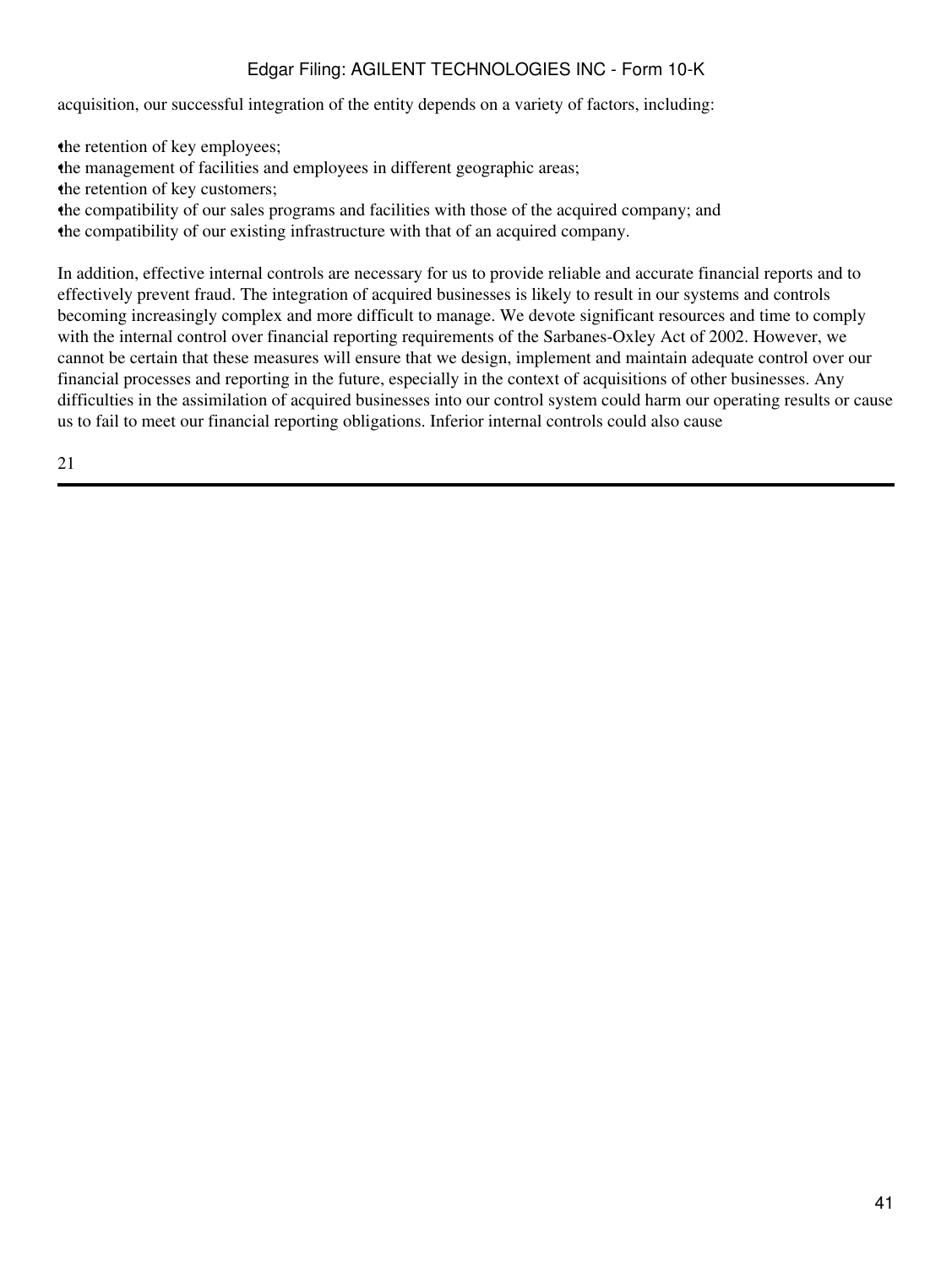investors to lose confidence in our reported financial information, which could have a negative effect on the trading price of our stock and our access to capital.

A successful divestiture depends on various factors, including our ability to:

•effectively transfer liabilities, contracts, facilities and employees to the purchaser;

•identify and separate the intellectual property to be divested from the intellectual property that we wish to keep; and reduce fixed costs previously associated with the divested assets or

• business.

In addition, if customers of the divested business do not receive the same level of service from the new owners, this may adversely affect our other businesses to the extent that these customers also purchase other Agilent products. All of these efforts require varying levels of management resources, which may divert our attention from other business operations. Further, if market conditions or other factors lead us to change our strategic direction, we may not realize the expected value from such transactions. If we do not realize the expected benefits or synergies of such transactions, our consolidated financial position, results of operations, cash flows and stock price could be negatively impacted.

Integrating Dako A/S may be more difficult, costly or time consuming than expected and our business and financial condition may be materially impaired.

We may not achieve the desired benefits from our acquisition and integration of Dako. In addition, the operation of Dako within Agilent could be a difficult, costly and time-consuming process that involves a number of risks, including, but not limited to:

well as in the assimilation of directive corporate called stype and safety and safety and distribution included  $S$ difficulties in the assimilation of different corporate cultures, practices and sales and distribution methodologies, as

increased exposure to certain governmental regulations and compliance

• requirements; and

• activities in excess of our current expectations, which could offset any synergies resulting from the Dako acquisition the use of cash resources and increased capital expenditures on additional investment or research and development and limit other potential uses of our cash, including stock repurchases and retirement of outstanding debt.

Even if we are able to successfully operate Dako within Agilent, we may not be able to realize the revenue and other synergies and growth that we anticipate from the acquisition in the time frame that we currently expect, and the costs of achieving these benefits may be higher than what we currently expect. As a result, the Dako acquisition and integration may not contribute to our earnings as expected, we may not achieve expected revenue synergies or our return on invested capital targets when expected, or at all, and we may not achieve the other anticipated strategic and financial benefits of this transaction.

Our customers and we are subject to various governmental regulations, compliance with or changes in such regulations may cause us to incur significant expenses, and if we fail to maintain satisfactory compliance with certain regulations, we may be forced to recall products and cease their manufacture and distribution, and we could be subject to civil or criminal penalties.

Our customers and we are subject to various significant international, federal, state and local regulations, including but not limited to health and safety, packaging, product content, labor and import/export regulations. These regulations are complex, change frequently and have tended to become more stringent over time. We may be required to incur significant expenses to comply with these regulations or to remedy violations of these regulations. Any failure by us to comply with applicable government regulations could also result in cessation of our operations or portions of our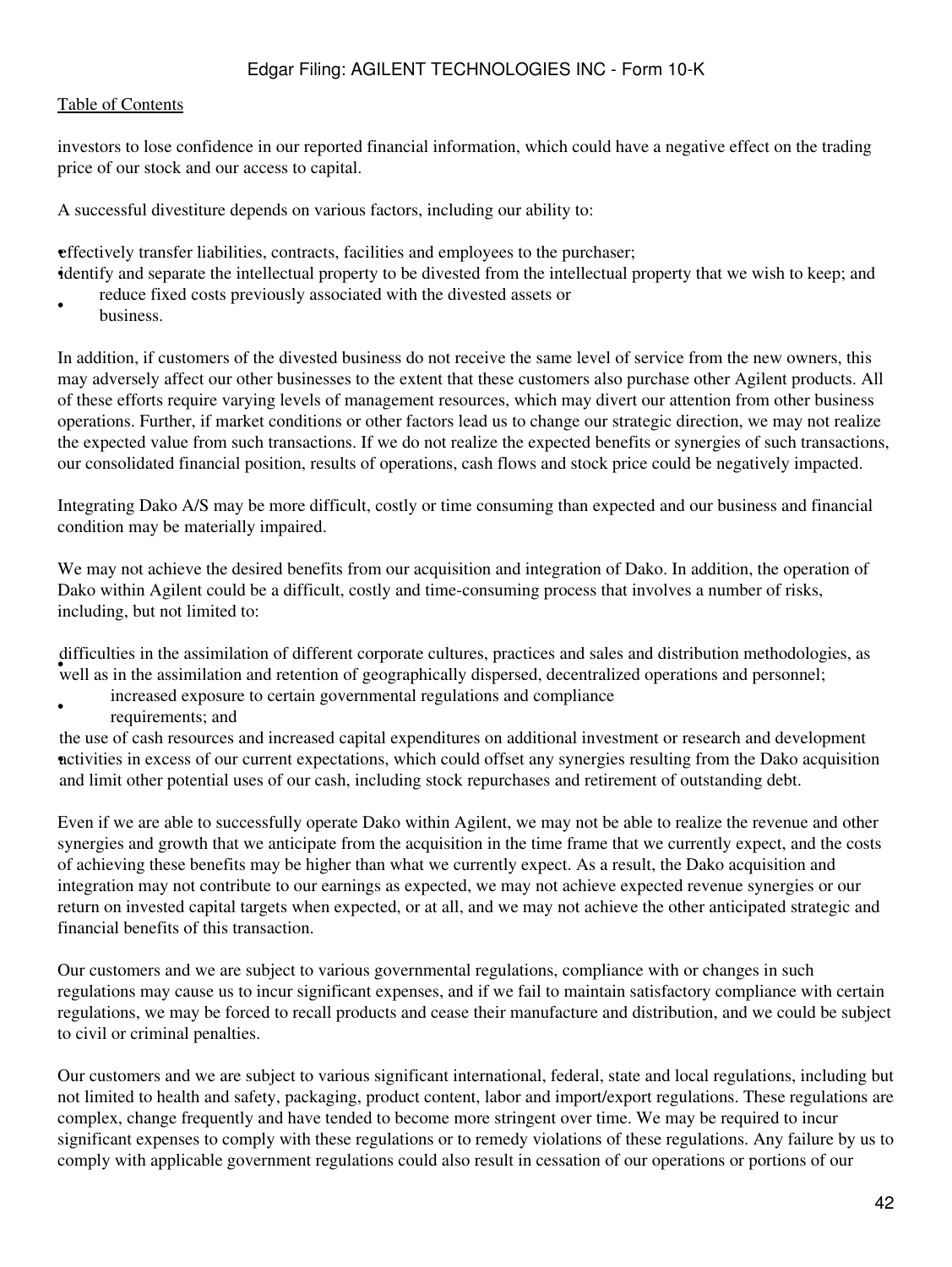operations, product recalls or impositions of fines and restrictions on our ability to carry on or expand our operations. In addition, because many of our products are regulated or sold into regulated industries, we must comply with additional regulations in marketing our products. We develop, configure and market our products to meet customer needs created by these regulations. Any significant change in these regulations could reduce demand for our products, force us to modify our products to comply with new regulations or increase our costs of producing these products. If demand for our products is adversely affected or our costs increase, our business would suffer.

Our products and operations are also often subject to the rules of industrial standards bodies, like the International Standards Organization, as well as regulation by other agencies such as the United States Food and Drug Administration ("FDA"). We also must comply with work safety rules. If we fail to adequately address any of these regulations, our businesses could be harmed.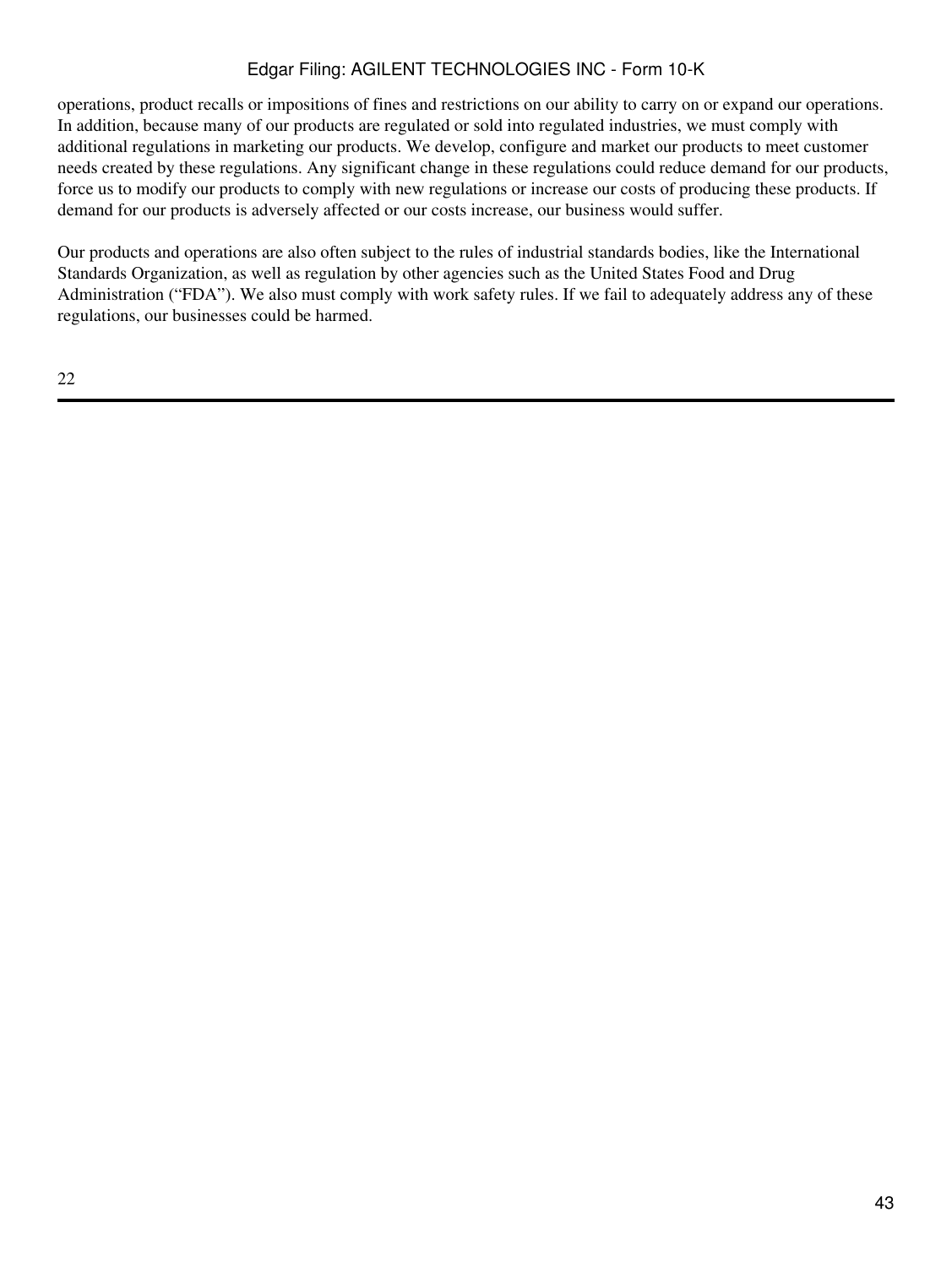We are subject to extensive regulation by the FDA and certain similar foreign regulatory agencies, and failure to comply with such regulations could harm our reputation, business, financial condition and results of operations.

A number of our products from our chemical analysis and life sciences and diagnostics businesses are subject to regulation by the FDA and certain similar foreign regulatory agencies. In addition, a number of our products may be in the future subject to regulation by the FDA and certain similar foreign regulatory agencies. These regulations govern a wide variety of product related activities, from quality management, design and development to labeling, manufacturing, promotion, sales and distribution. If we or any of our suppliers or distributors fail to comply with FDA and other applicable regulatory requirements or are perceived to potentially have failed to comply, we may face, among other things, warning letters, adverse publicity affecting both us and our customers; investigations or notices of non-compliance, fines, injunctions, and civil penalties; import or export restrictions; partial suspensions or total shutdown of production facilities or the imposition of operating restrictions; increased difficulty in obtaining required FDA clearances or approvals or foreign equivalents; seizures or recalls of our products or those of our customers; or the inability to sell our products. Any such FDA actions could disrupt our business and operations, lead to significant remedial costs and have a material adverse impact on our financial position and results of operations.

In August 2013, Dako Denmark A/S received a warning letter from the FDA relating to its quality management processes at our Glostrup facility. Although we are committed to addressing the issues raised by the FDA, there can be no assurance that the FDA will be satisfied with the steps we have taken to address the issues or that the FDA will not raise additional areas of concern. We may be subject to additional regulatory action by the FDA, including import bans, seizures, injunction and/or civil penalties and any such actions could have an adverse impact on our business, financial position and results of operations.

Some of our chemical analysis and life sciences and diagnostics products are exposed to particular complex regulations such as regulations of toxic substances and failure to comply with such regulations could harm our business.

Some of our chemical analysis products and related consumables marketed by our chemical analysis and life sciences and diagnostics businesses are used in conjunction with chemicals whose manufacture, processing, distribution and notification requirements are regulated by the U.S. Environmental Protection Agency ("EPA") under the Toxic Substances Control Act, and by regulatory bodies in other countries with similar laws. The Toxic Substances Control Act regulations govern, among other things, the testing, manufacture, processing and distribution of chemicals, the testing of regulated chemicals for their effects on human health and safety and import and export of chemicals. The Toxic Substances Control Act prohibits persons from manufacturing any chemical in the U.S. that has not been reviewed by EPA for its effect on health and safety, and placed on an EPA inventory of chemical substances. We must ensure conformance of the manufacturing, processing, distribution of and notification about these chemicals to these laws and adapt to regulatory requirements in all applicable countries as these requirements change. If we fail to comply with the notification, record-keeping and other requirements in the manufacture or distribution of our products, then we could be made to pay civil penalties, face criminal prosecution and, in some cases, be prohibited from distributing or marketing our products until the products or component substances are brought into compliance.

Our business may suffer if we fail to comply with government contracting laws and regulations.

We derive a portion of our revenues from direct and indirect sales to U.S., state, local, and foreign governments and their respective agencies. Such contracts are subject to various procurement laws and regulations, and contract provisions relating to their formation, administration and performance. Failure to comply with these laws, regulations or provisions in our government contracts could result in the imposition of various civil and criminal penalties, termination of contracts, forfeiture of profits, suspension of payments, or suspension from future government contracting. If our government contracts are terminated, if we are suspended from government work, or if our ability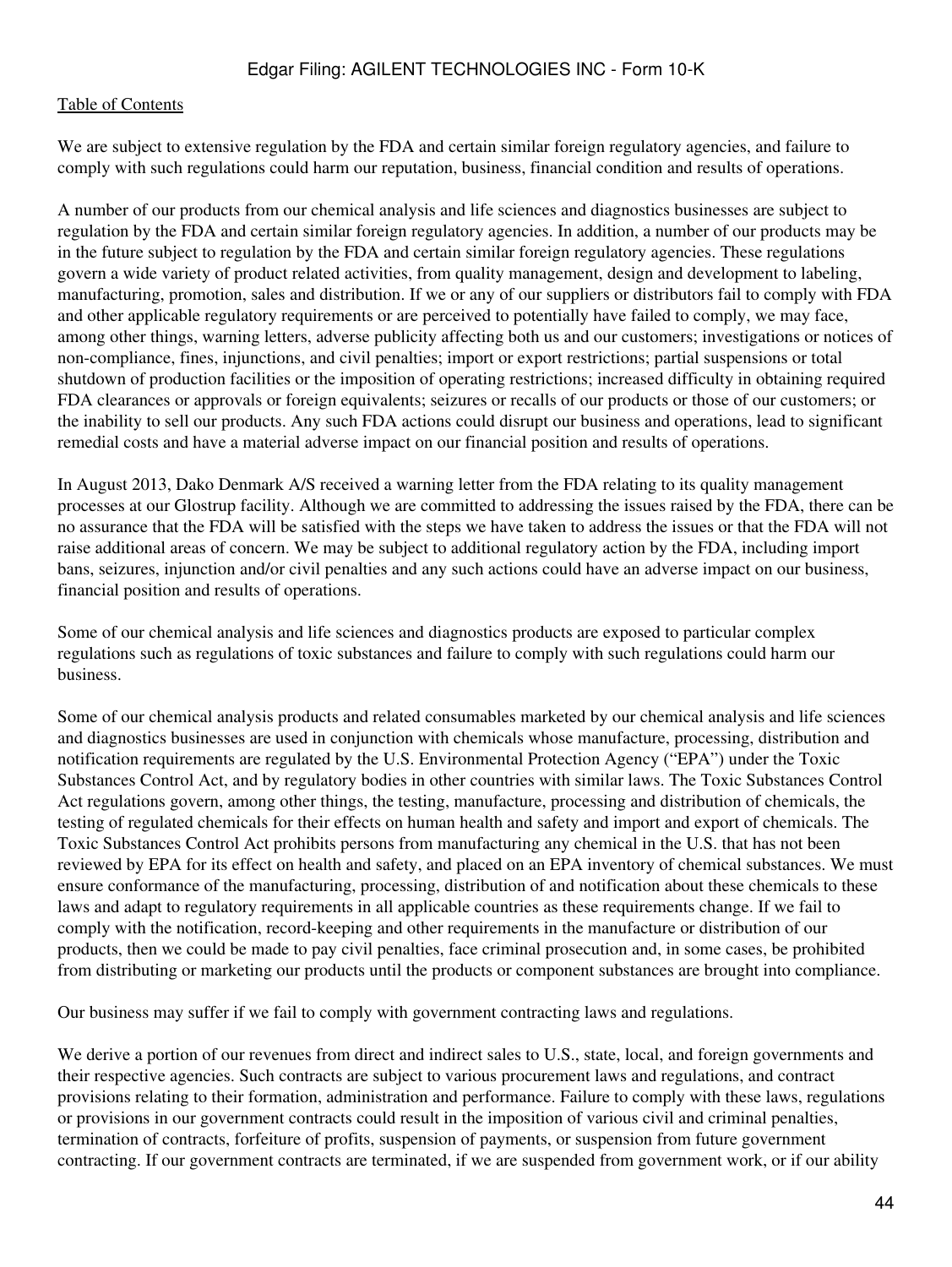to compete for new contracts is adversely affected, our business could suffer.

Our retirement and post retirement pension plans are subject to financial market risks that could adversely affect our future results of operations and cash flows.

We have significant retirement and post retirement pension plans assets and obligations. The performance of the financial markets and interest rates impact our plan expenses and funding obligations. Significant decreases in market interest rates, decreases in the fair value of plan assets and investment losses on plan assets will increase our funding obligations, and adversely impact our results of operations and cash flows.

The impact of consolidation and acquisitions of competitors is difficult to predict and may harm our business.

The life sciences industry is intensely competitive and has been subject to increasing consolidation. Consolidation in our industries could result in existing competitors increasing their market share through business combinations and result in stronger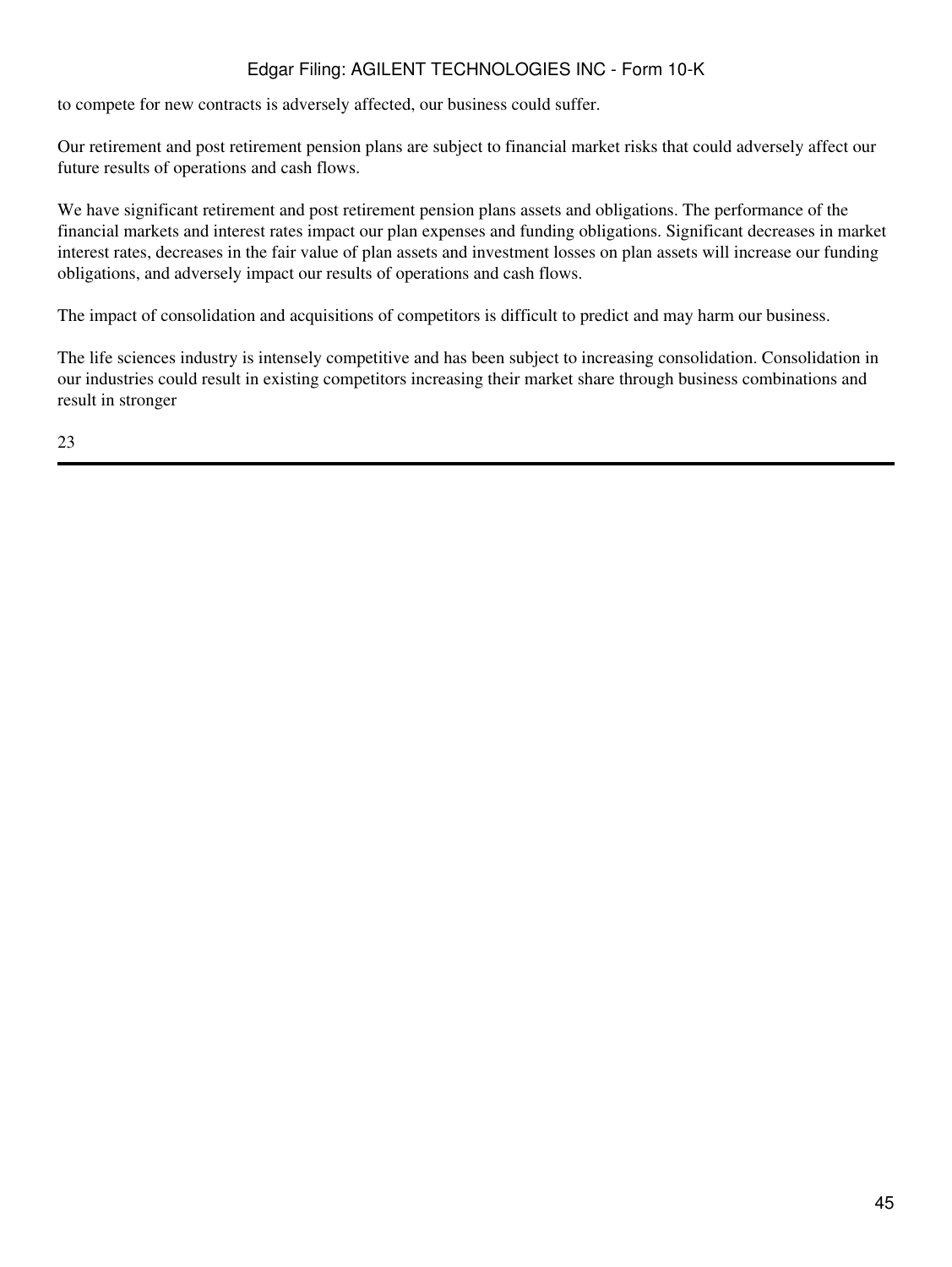#### [Table of Contents](#page-2-0)

competitors, which could have a material adverse effect on our business, financial condition and results of operations. We may not be able to compete successfully in increasingly consolidated industries and cannot predict with certainty how industry consolidation will affect our competitors or us.

If we are unable to successfully manage the consolidation and streamlining of our manufacturing operations, we may not achieve desired efficiencies and our ability to deliver products to our customers could be disrupted.

Although we utilize manufacturing facilities throughout the world, we have been consolidating, and may continue to consolidate, our manufacturing operations to certain of our plants to achieve efficiencies and gross margin improvements. Additionally, we typically consolidate the production of products from our acquisitions into our supply chain and manufacturing processes, which are technically complex and require expertise to operate. If we are unable to establish processes to efficiently and effectively produce high quality products in the consolidated locations, we may not achieve the anticipated synergies and production may be disrupted, which could adversely affect our business and operating results.

Our operating results may suffer if our manufacturing capacity does not match the demand for our products.

Because we cannot immediately adapt our production capacity and related cost structures to rapidly changing market conditions, when demand does not meet our expectations, our manufacturing capacity will likely exceed our production requirements. If, during a general market upturn or an upturn in one of our segments, we cannot increase our manufacturing capacity to meet product demand, we will not be able to fulfill orders in a timely manner which could lead to order cancellations, contract breaches or indemnification obligations. This inability could materially and adversely limit our ability to improve our results. By contrast, if during an economic downturn we had excess manufacturing capacity, then our fixed costs associated with excess manufacturing capacity would adversely affect our income, margins, and operating results.

Dependence on contract manufacturing and outsourcing other portions of our supply chain may adversely affect our ability to bring products to market and damage our reputation. Dependence on outsourced information technology and other administrative functions may impair our ability to operate effectively.

As part of our efforts to streamline operations and to cut costs, we outsource aspects of our manufacturing processes and other functions and continue to evaluate additional outsourcing. If our contract manufacturers or other outsourcers fail to perform their obligations in a timely manner or at satisfactory quality levels, our ability to bring products to market and our reputation could suffer. For example, during a market upturn, our contract manufacturers may be unable to meet our demand requirements, which may preclude us from fulfilling our customers' orders on a timely basis. The ability of these manufacturers to perform is largely outside of our control. Additionally, changing or replacing our contract manufacturers or other outsourcers could cause disruptions or delays. In addition, we outsource significant portions of our information technology ("IT") and other administrative functions. Since IT is critical to our operations, any failure to perform on the part of our IT providers could impair our ability to operate effectively. In addition to the risks outlined above, problems with manufacturing or IT outsourcing could result in lower revenues, unexecuted efficiencies, and impact our results of operations and our stock price. Much of our outsourcing takes place in developing countries and, as a result, may be subject to geopolitical uncertainty.

Environmental contamination from past operations could subject us to unreimbursed costs and could harm on-site operations and the future use and value of the properties involved and environmental contamination caused by ongoing operations could subject us to substantial liabilities in the future.

Certain properties transferred to Keysight as part of the separation are undergoing remediation by the Hewlett-Packard Company ("HP") for subsurface contaminations that were known at the time of our separation from HP. HP has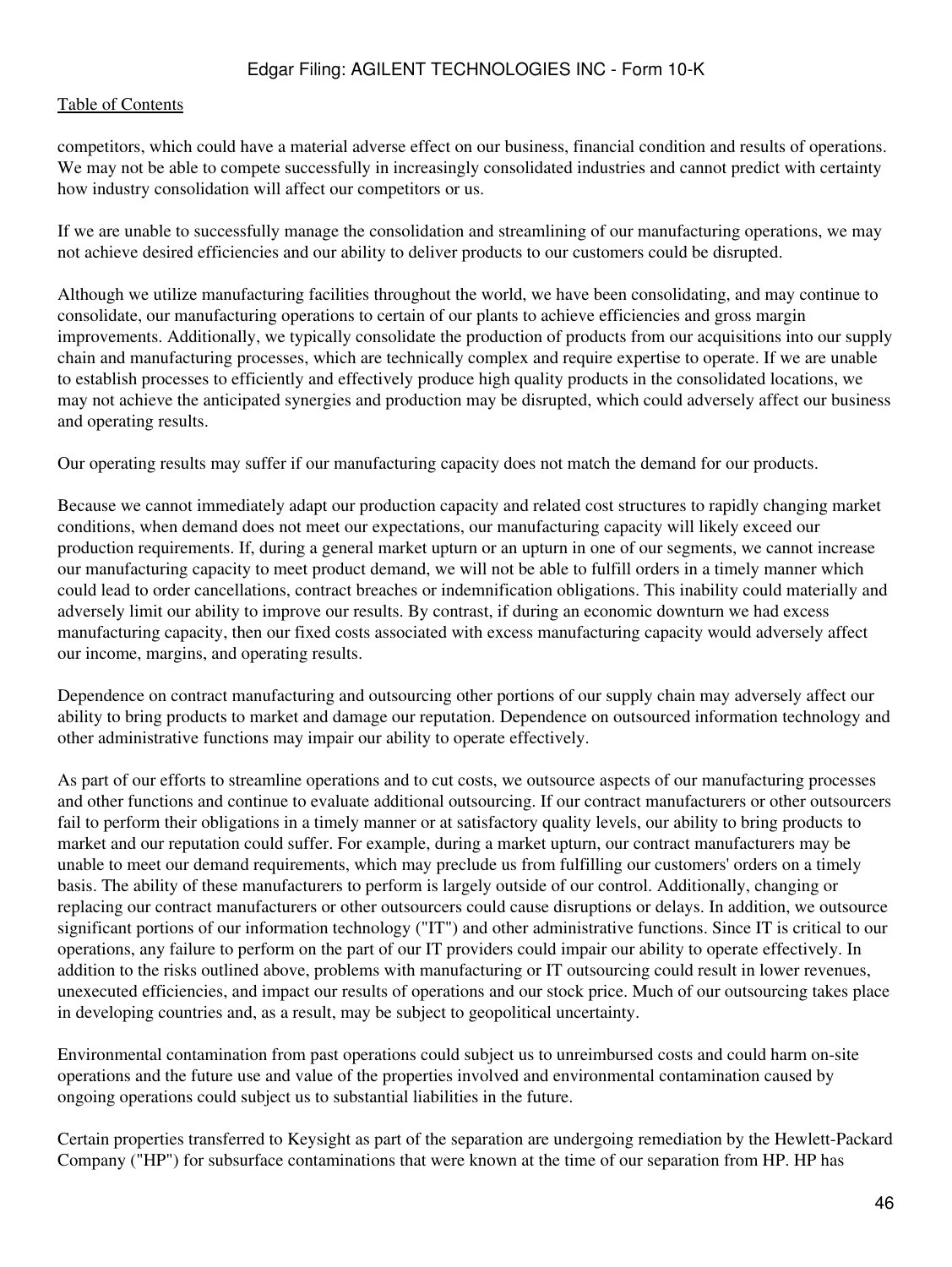agreed to retain the liability for this subsurface contamination, perform the required remediation and indemnify Keysight with respect to claims arising out of that contamination. HP will have access to those Keysight properties to perform remediation. While HP has agreed to minimize interference with on-site operations at those properties, remediation activities and subsurface contamination may require Keysight to incur unreimbursed costs and could harm on-site operations and the future use and value of the properties. We cannot be sure that Keysight will not seek additional reimbursement from us for that interference or unreimbursed costs. We cannot be sure that HP will continue to fulfill its indemnification or remediation obligations, in which case Keysight may seek indemnification from us. In addition, the determination of the existence and cost of any additional contamination caused by us prior to the separation could involve costly and time-consuming negotiations and litigation.

Other than those properties currently undergoing remediation by HP, we have agreed to indemnify HP, with respect to any liability associated with contamination from past operations, and Keysight, with respect to any liability associated with contamination prior to the separation, at, respectively, properties transferred from HP to us and properties transferred by us to Keysight. While we are not aware of any material liabilities associated with any potential subsurface contamination at any of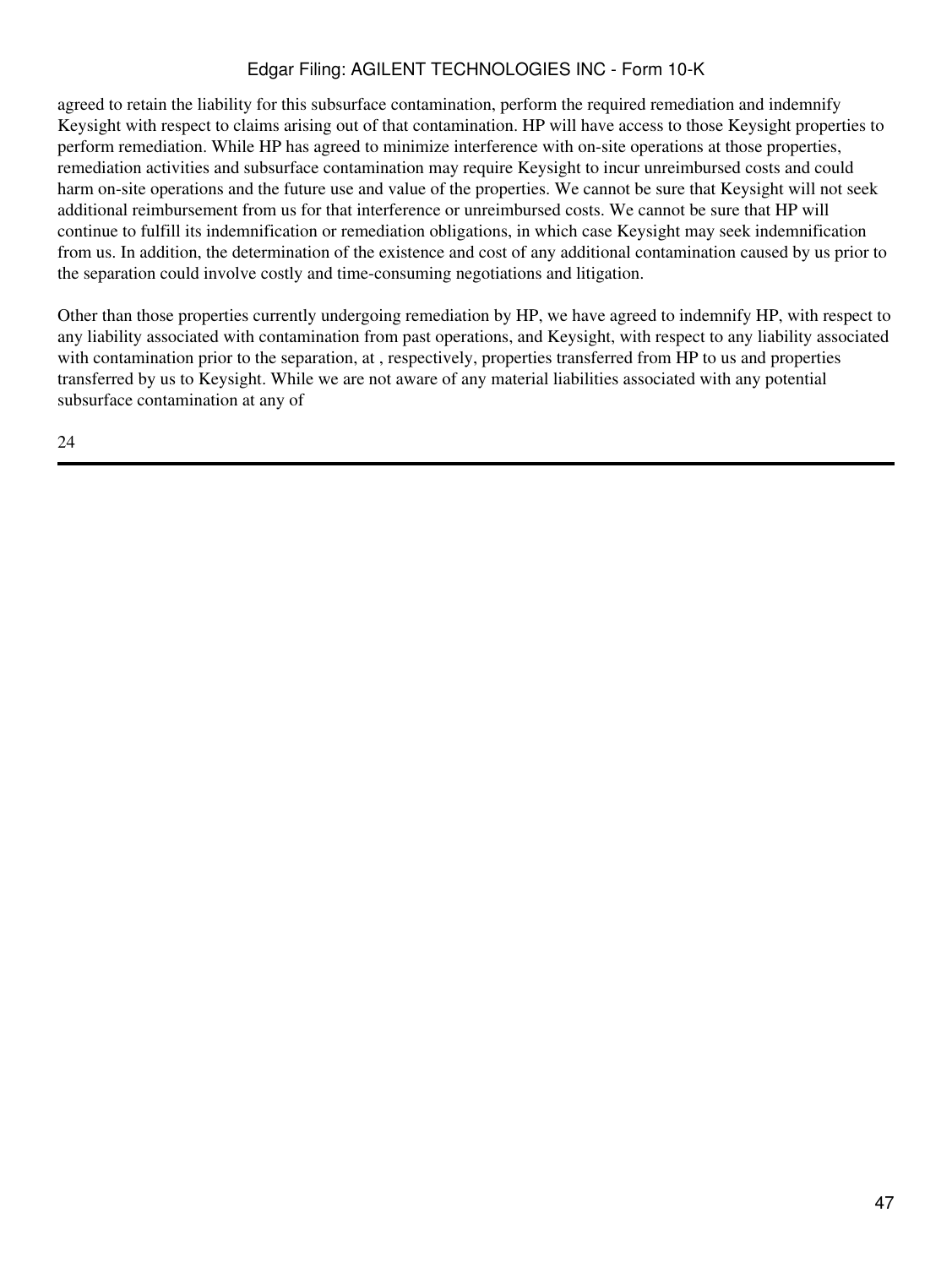those properties, subsurface contamination may exist, and we may be exposed to material liability as a result of the existence of that contamination.

Our current and historical manufacturing processes involve, or have involved, the use of substances regulated under various international, federal, state and local laws governing the environment. As a result, we may become subject to liabilities for environmental contamination, and these liabilities may be substantial. While we have divested substantially all of our semiconductor related businesses to Avago and Verigy and regardless of indemnification arrangements with those parties, we may still become subject to liabilities for historical environmental contamination related to those businesses. Although our policy is to apply strict standards for environmental protection at our sites inside and outside the U.S., even if the sites outside the U.S. are not subject to regulations imposed by foreign governments, we may not be aware of all conditions that could subject us to liability.

As part of our acquisition of Varian, we assumed the liabilities of Varian, including Varian's costs and potential liabilities for environmental matters. One such cost is our obligation, along with the obligation of Varian Semiconductor Equipment Associates, Inc. ("VSEA") (under the terms of a Distribution Agreement between Varian, VSEA and Varian Medical Systems, Inc. ("VMS")) to each indemnify VMS for one-third of certain costs (after adjusting for any insurance proceeds and tax benefits recognized or realized by VMS for such costs) relating to (a) environmental investigation, monitoring and/or remediation activities at certain facilities previously operated by Varian Associates, Inc. ("VAI") and third-party claims made in connection with environmental conditions at those facilities, and (b) U.S. Environmental Protection Agency or third-party claims alleging that VAI or VMS is a potentially responsible party under the Comprehensive Environmental Response Compensation and Liability Act of 1980, as amended ("CERCLA") in connection with certain sites to which VAI allegedly shipped manufacturing waste for recycling, treatment or disposal (the "CERCLA sites"). With respect to the facilities formerly operated by VAI, VMS is overseeing the environmental investigation, monitoring and/or remediation activities, in most cases under the direction of, or in consultation with, federal, state and/or local agencies, and handling third-party claims. VMS is also handling claims relating to the CERCLA sites. Although any ultimate liability arising from environmental- related matters could result in significant expenditures that, if aggregated and assumed to occur within a single fiscal year, could be material to our financial statements, the likelihood of such occurrence is considered remote. Based on information currently available and our best assessment of the ultimate amount and timing of environmental-related events, management believes that the costs of environmental-related matters are unlikely to have a material adverse effect on our financial condition or results of operations.

New regulations related to "conflict minerals" may cause us to incur additional expenses and could limit the supply and increase the cost of certain metals used in manufacturing our products.

In August 2012, the SEC adopted a new rule requiring disclosures by public companies of specified minerals, known as conflict minerals, that are necessary to the functionality or production of products manufactured or contracted to be manufactured. The new rule, which went into effect for calendar year 2013 and requires an annual disclosure report to be filed with the SEC by May 31st, requires companies to perform due diligence, disclose and report whether or not such minerals originate from the Democratic Republic of Congo or an adjoining country. While we filed our initial report for calendar year 2013, there are costs associated with complying with these disclosure requirements, including for diligence in regards to the sources of any conflict minerals used in our products, in addition to the cost of remediation and other changes to products, processes, or sources of supply as a consequence of such verification activities. In addition, our ongoing implementation of these rules could adversely affect the sourcing, supply, and pricing of materials used in our products. The new rule could affect sourcing at competitive prices and availability in sufficient quantities of certain minerals used in the manufacture of our products, including tin, gold and tungsten. The number of suppliers who provide conflict-free minerals may be limited. In addition, there may be material costs associated with complying with the disclosure requirements, such as costs related to the due diligence process of determining the source of certain minerals used in our products, as well as costs of possible changes to products,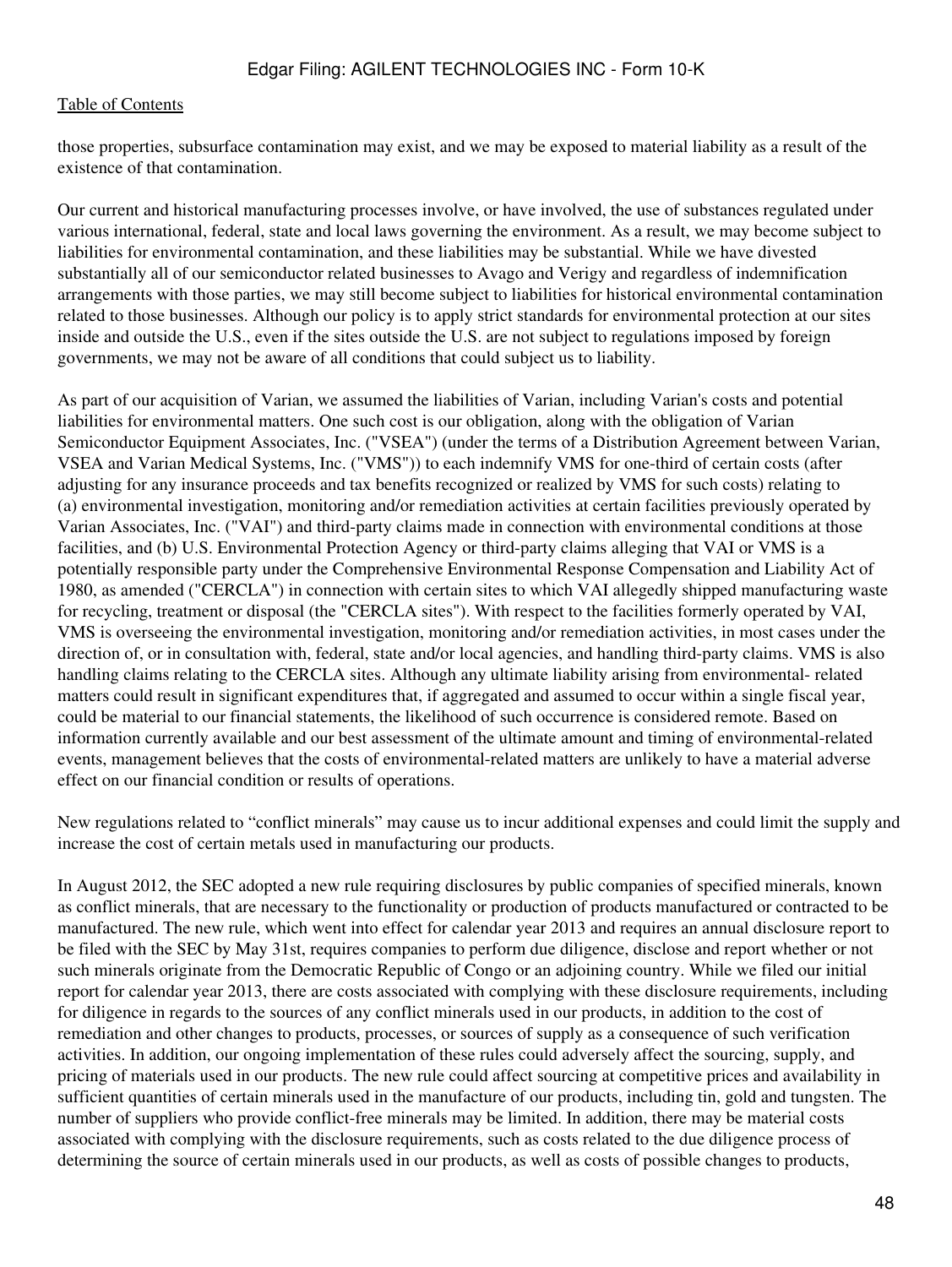processes, or sources of supply as a consequence of such verification activities. As our supply chain is complex and we use contract manufacturers for some of our products, we may not be able to sufficiently verify the origins of the relevant minerals used in our products through the due diligence procedures that we implement, which may harm our reputation. We may also encounter challenges to satisfy those customers who require that all of the components of our products be certified as conflict-free, which could place us at a competitive disadvantage if we are unable to do so.

Third parties may claim that we are infringing their intellectual property and we could suffer significant litigation or licensing expenses or be prevented from selling products or services.

From time to time, third parties may claim that one or more of our products or services infringe their intellectual property rights. We analyze and take action in response to such claims on a case by case basis. Any dispute or litigation regarding patents or other intellectual property could be costly and time-consuming due to the complexity of our technology and the uncertainty of intellectual property litigation and could divert our management and key personnel from our business operations. A claim of intellectual property infringement could force us to enter into a costly or restrictive license agreement, which might not be available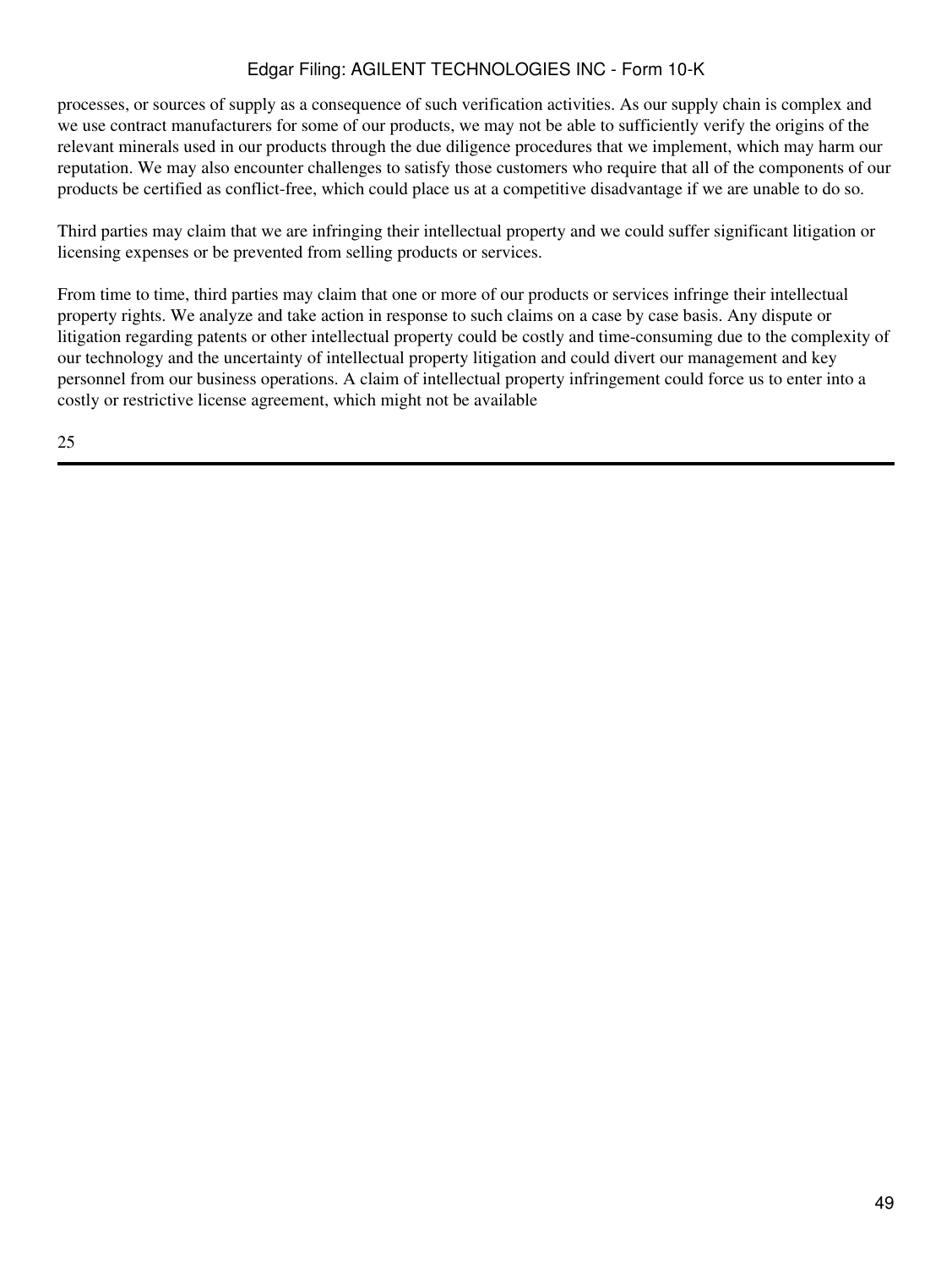#### [Table of Contents](#page-2-0)

under acceptable terms or at all, could require us to redesign our products, which would be costly and time-consuming, and/or could subject us to significant damages or to an injunction against development and sale of certain of our products or services. Our intellectual property portfolio may not be useful in asserting a counterclaim, or negotiating a license, in response to a claim of intellectual property infringement. In certain of our businesses we rely on third party intellectual property licenses and we cannot ensure that these licenses will be available to us in the future on favorable terms or at all.

Third parties may infringe our intellectual property and we may suffer competitive injury or expend significant resources enforcing our rights.

Our success depends in large part on our proprietary technology, including technology we obtained through acquisitions. We rely on various intellectual property rights, including patents, copyrights, trademarks and trade secrets, as well as confidentiality provisions and licensing arrangements, to establish our proprietary rights. If we do not enforce our intellectual property rights successfully our competitive position may suffer which could harm our operating results.

Our pending patent applications, and our pending copyright and trademark registration applications, may not be allowed or competitors may challenge the validity or scope of our patents, copyrights or trademarks. In addition, our patents, copyrights, trademarks and other intellectual property rights may not provide us a significant competitive advantage.

We may need to spend significant resources monitoring our intellectual property rights and we may or may not be able to detect infringement by third parties. Our competitive position may be harmed if we cannot detect infringement and enforce our intellectual property rights quickly or at all. In some circumstances, we may choose to not pursue enforcement because an infringer has a dominant intellectual property position or for other business reasons. In addition, competitors might avoid infringement by designing around our intellectual property rights or by developing non-infringing competing technologies. Intellectual property rights and our ability to enforce them may be unavailable or limited in some countries which could make it easier for competitors to capture market share and could result in lost revenues. Furthermore, some of our intellectual property is licensed to others which allow them to compete with us using that intellectual property.

We are subject to ongoing tax examinations of our tax returns by the Internal Revenue Service and other tax authorities. An adverse outcome of any such audit or examination by the IRS or other tax authority could have a material adverse effect on our results of operations, financial condition and liquidity.

We are subject to ongoing tax examinations of our tax returns by the U.S. Internal Revenue Service and other tax authorities in various jurisdictions. We regularly assess the likelihood of adverse outcomes resulting from ongoing tax examinations to determine the adequacy of our provision for income taxes. These assessments can require considerable estimates and judgments. Intercompany transactions associated with the sale of inventory, services, intellectual property and cost share arrangements are complex and affect our tax liabilities. The calculation of our tax liabilities involves dealing with uncertainties in the application of complex tax laws and regulations in multiple jurisdictions. There can be no assurance that the outcomes from ongoing tax examinations will not have an adverse effect on our operating results and financial condition. A difference in the ultimate resolution of tax uncertainties from what is currently estimated could have an adverse effect on our operating results and financial condition.

If tax incentives change or cease to be in effect, our income taxes could increase significantly.

Agilent benefits from tax incentives extended to its foreign subsidiaries to encourage investment or employment. Several jurisdictions have granted Agilent tax incentives which require renewal at various times in the future. The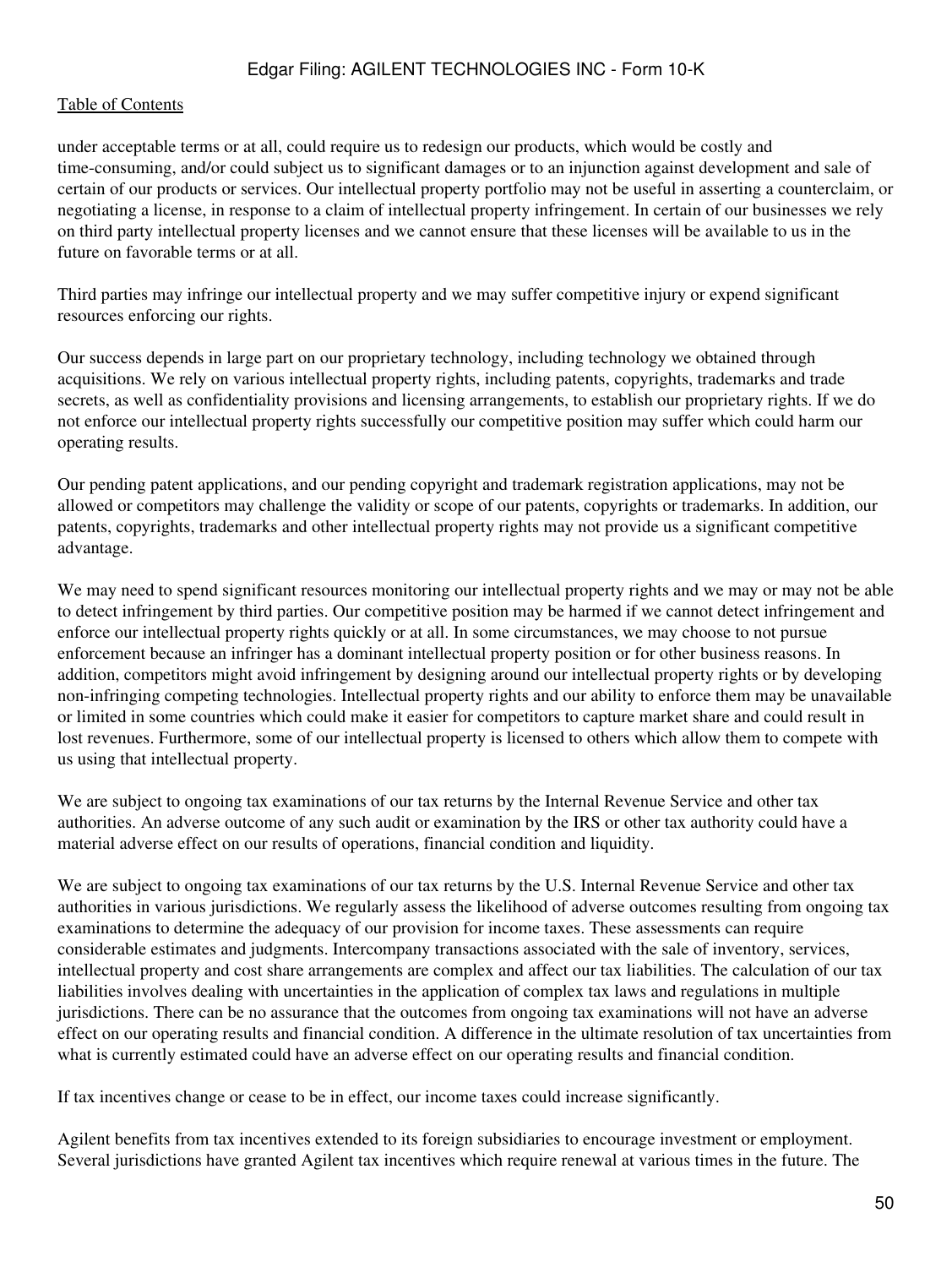incentives are conditioned on achieving various thresholds of investments and employment, or specific types of income. Agilent's taxes could increase if the incentives are not renewed upon expiration. If Agilent cannot or does not wish to satisfy all or parts of the tax incentive conditions, we may lose the related tax incentive and could be required to refund tax incentives previously realized. As a result, our effective tax rate could be higher than it would have been had we maintained the benefits of the tax incentives.

We have substantial cash requirements in the United States while most of our cash is generated outside of the United States. The failure to maintain a level of cash sufficient to address our cash requirements in the United States could adversely affect our financial condition and results of operations.

Although the cash generated in the United States from our operations should cover our normal operating requirements and debt service requirements, a substantial amount of additional cash is required for special purposes such as the maturity of our debt obligations, our stock repurchase program, our declared dividends and acquisitions of third parties. Our business operating results, financial condition, and strategic initiatives could be adversely impacted if we were unable to address our U.S. cash requirements through the efficient and timely repatriations of overseas cash or other sources of cash obtained at an acceptable cost.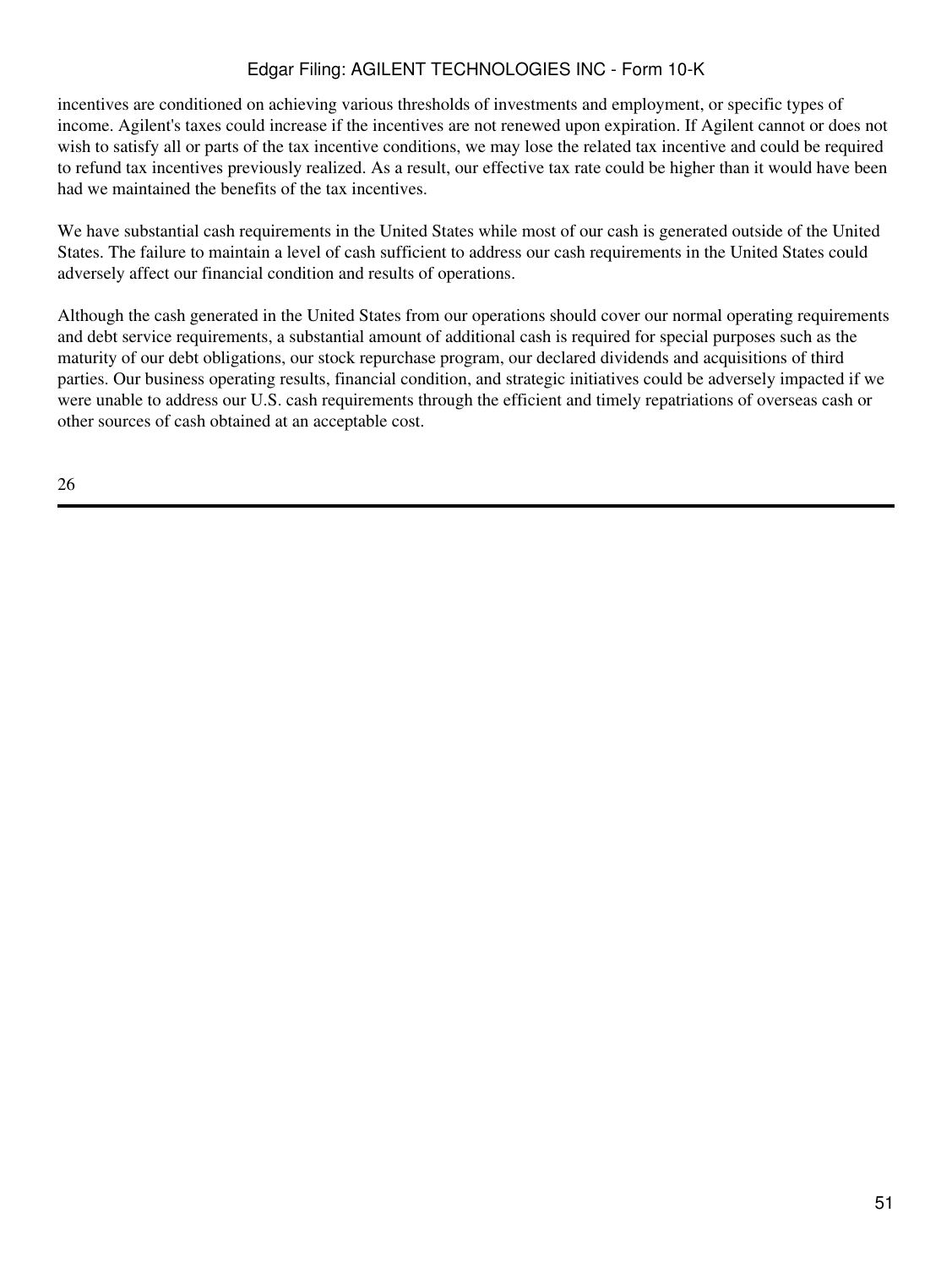We have outstanding debt and may incur other debt in the future, which could adversely affect our financial condition, liquidity and results of operations.

We currently have outstanding an aggregate principal amount of \$2.7 billion in senior unsecured notes, including \$1.1 billion in Keysight senior unsecured notes, and a \$42 million secured mortgage. We also are a party to a five-year senior unsecured revolving credit facility which expires in September 2019 and under which we may borrow up to \$400 million and a Danish Krone denominated credit facility equivalent to \$9 million. We may borrow additional amounts in the future and use the proceeds from any future borrowing for general corporate purposes, other future acquisitions, expansion of our business or repurchases of our outstanding shares of common stock. Keysight is a party to a five-year revolving credit facility which expires in October 2019 for \$300 million, initially guaranteed by us. The guarantee was terminated upon the completion of the separation of Keysight on November 1, 2014.

Our incurrence of this debt, and increases in our aggregate levels of debt, may adversely affect our operating results and financial condition by, among other things:

industry conditions; increasing our vulnerability to downturns in our business, to competitive pressures and to adverse economic and

• thereby reducing the amount of expected cash flow available for other purposes, including capital expenditures, requiring the dedication of an increased portion of our expected cash from operations to service our indebtedness, acquisitions and stock repurchases; and

•limiting our flexibility in planning for, or reacting to, changes in our business and our industry.

Our current revolving credit facility imposes restrictions on us, including restrictions on our ability to create liens on our assets and the ability of our subsidiaries to incur indebtedness, and requires us to maintain compliance with specified financial ratios. Our ability to comply with these ratios may be affected by events beyond our control. In addition, the indenture governing our senior notes contains covenants that may adversely affect our ability to incur certain liens or engage in certain types of sale and leaseback transactions. If we breach any of the covenants and do not obtain a waiver from the lenders, then, subject to applicable cure periods, our outstanding indebtedness could be declared immediately due and payable.

If we suffer a loss to our factories, facilities or distribution system due to catastrophe, our operations could be seriously harmed.

Our factories, facilities and distribution system are subject to catastrophic loss due to fire, flood, terrorism or other natural or man-made disasters. In particular, several of our facilities could be subject to a catastrophic loss caused by earthquake due to their locations. Our production facilities, headquarters and Agilent Technologies Laboratories in California, and our production facilities in Japan, are all located in areas with above-average seismic activity. If any of these facilities were to experience a catastrophic loss, it could disrupt our operations, delay production, shipments and revenue and result in large expenses to repair or replace the facility. If such a disruption were to occur, we could breach agreements, our reputation could be harmed, and our business and operating results could be adversely affected. In addition, since we have consolidated our manufacturing facilities, we are more likely to experience an interruption to our operations in the event of a catastrophe in any one location. Although we carry insurance for property damage and business interruption, we do not carry insurance or financial reserves for interruptions or potential losses arising from earthquakes or terrorism. Also, our third party insurance coverage will vary from time to time in both type and amount depending on availability, cost and our decisions with respect to risk retention. Economic conditions and uncertainties in global markets may adversely affect the cost and other terms upon which we are able to obtain third party insurance. If our third party insurance coverage is adversely affected, or to the extent we have elected to self-insure, we may be at a greater risk that our operations will be harmed by a catastrophic loss.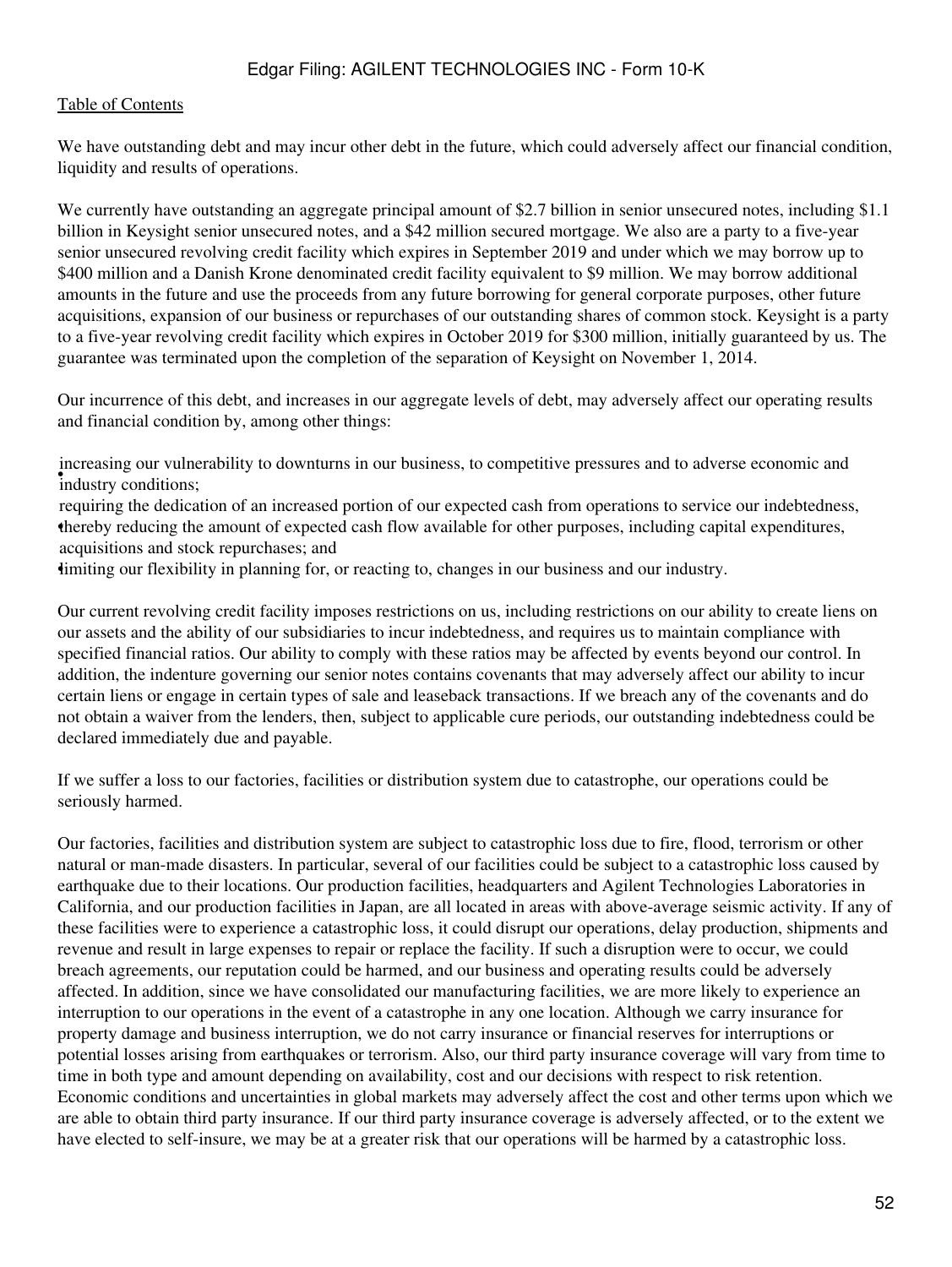If we experience a significant disruption in, or breach in security of, our information technology systems, or if we fail to implement new systems and software successfully, our business could be adversely affected.

We rely on several centralized information technology systems throughout our company to provide products and services, keep financial records, process orders, manage inventory, process shipments to customers and operate other critical functions. Our information technology systems may be susceptible to damage, disruptions or shutdowns due to power outages, hardware failures, computer viruses, attacks by computer hackers, telecommunication failures, user errors, catastrophes or other unforeseen events. If we were to experience a prolonged system disruption in the information technology systems that involve our interactions with customers or suppliers, it could result in the loss of sales and customers and significant incremental costs, which could adversely affect our business. In addition, security breaches of our information technology systems could result in the misappropriation or unauthorized disclosure of confidential information belonging to us or to our employees, partners, customers or suppliers, which could result in our suffering significant financial or reputational damage.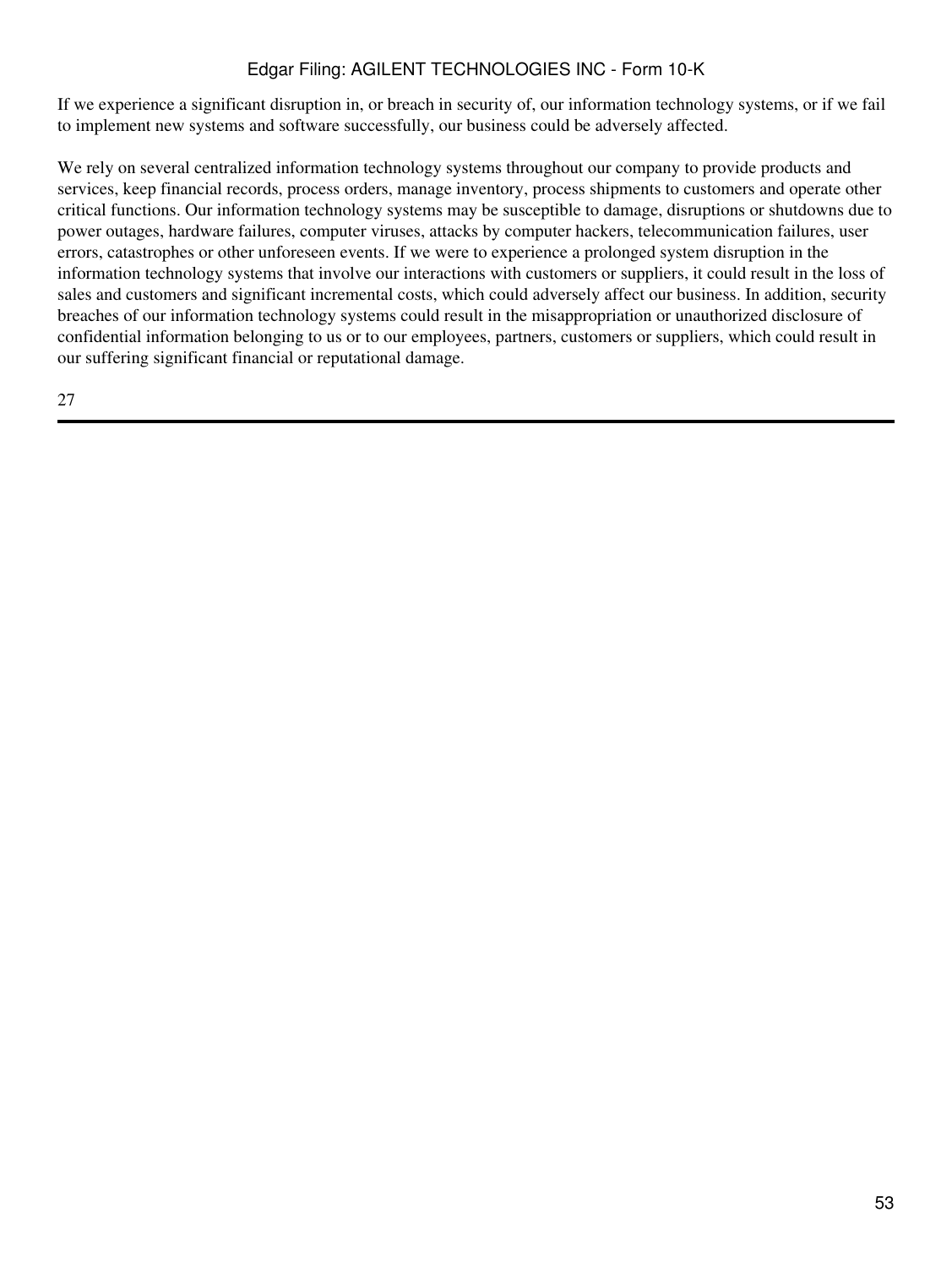Adverse conditions in the global banking industry and credit markets may adversely impact the value of our cash investments or impair our liquidity.

As of October 31 2014, we had cash and cash equivalents of approximately \$3.0 billion invested or held in a mix of money market funds, time deposit accounts and bank demand deposit accounts. Disruptions in the financial markets may, in some cases, result in an inability to access assets such as money market funds that traditionally have been viewed as highly liquid. Any failure of our counterparty financial institutions or funds in which we have invested may adversely impact our cash and cash equivalent positions and, in turn, our results and financial condition.

We could incur significant liability if the distribution of Keysight common stock to our shareholders is determined to be a taxable transaction.

We have received an opinion from outside tax counsel to the effect that the separation and distribution of Keysight qualifies as a transaction that is described in Sections  $355(a)$  and  $368(a)(1)(D)$  of the Internal Revenue Code. The opinion relies on certain facts, assumptions, representations and undertakings from Keysight and us regarding the past and future conduct of the companies' respective businesses and other matters. If any of these facts, assumptions, representations or undertakings are incorrect or not satisfied, our shareholders and we may not be able to rely on the opinion of tax counsel and could be subject to significant tax liabilities. Notwithstanding the opinion of tax counsel we have received, the IRS could determine on audit that the separation is taxable if it determines that any of these facts, assumptions, representations or undertakings are not correct or have been violated or if it disagrees with the conclusions in the opinion. If the separation is determined to be taxable for U.S. federal income tax purposes, our shareholders that are subject to U.S. federal income tax and we could incur significant U.S. federal income tax liabilities.

We may be exposed to claims and liabilities as a result of the separation.

We entered into a separation and distribution agreement and various other agreements with Keysight to govern the separation and the relationship of the two companies going forward. These agreements provide for specific indemnity and liability obligations and could lead to disputes between us. The indemnity rights we have against Keysight under the agreements may not be sufficient to protect us. In addition, our indemnity obligations to Keysight may be significant and these risks could negatively affect our financial condition.

Item 1B. Unresolved Staff Comments

None.

### Item 2. Properties

As of October 31, 2014 we owned or leased a total of approximately 10.6 million square feet of space worldwide. Of that, we owned approximately 7.9 million square feet and leased the remaining 2.7 million square feet. Our sales and support facilities occupied a total of approximately 1.3 million square feet. Our manufacturing plants, R&D facilities and warehouse and administrative facilities occupied approximately 9.3 million square feet. All of our businesses share sales offices throughout the world.

In connection with the separation of Keysight, as of November 1, 2014, we transferred a total of approximately 5.7 million square feet of space worldwide. Of that, Keysight owned approximately 4.1 million square feet and leased approximately 1.6 million square feet of space.

Information about each of our businesses appears below: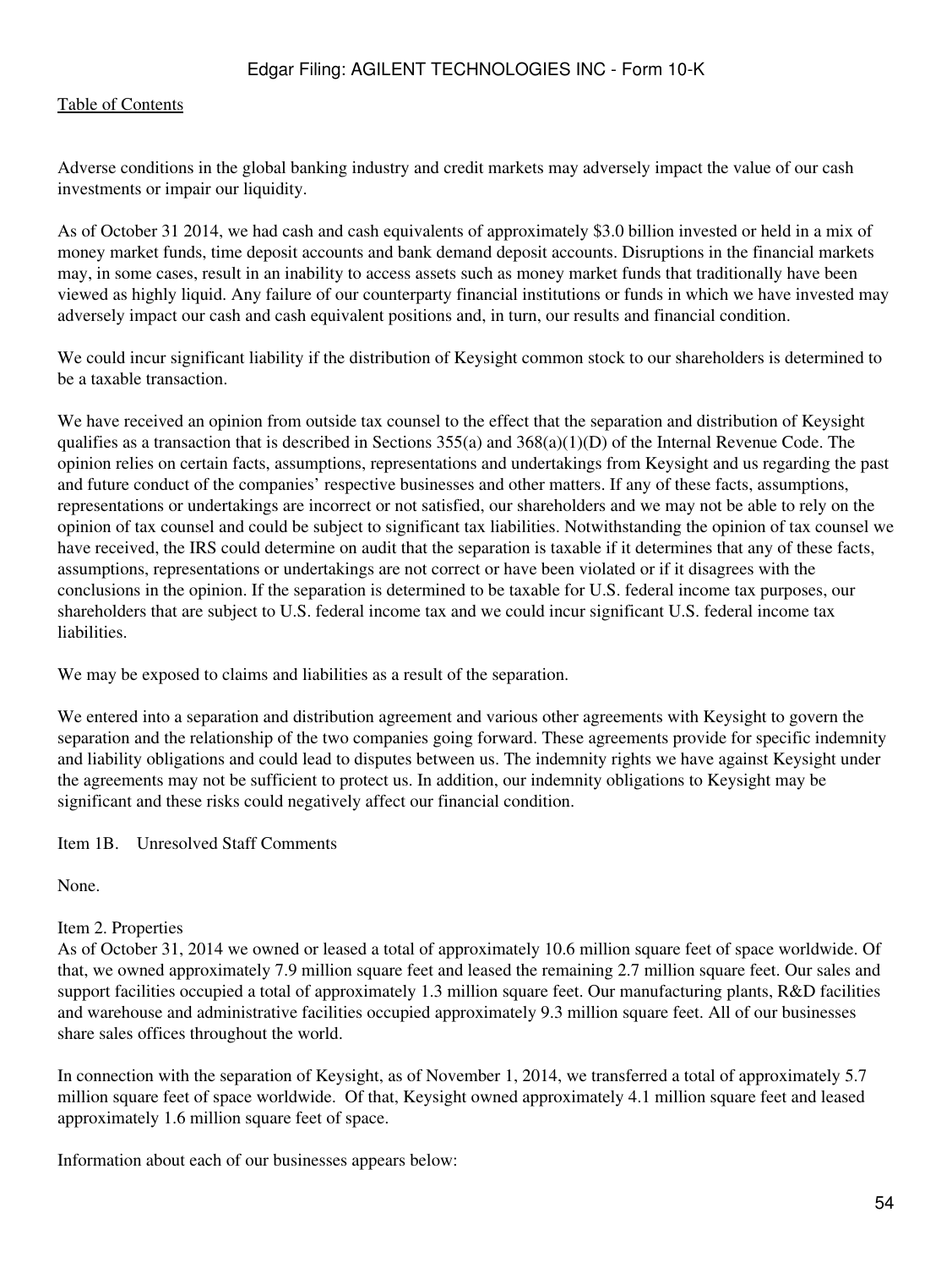Life Sciences & Diagnostics Group. Our life sciences and diagnostics business has manufacturing and R&D facilities in Singapore, Malaysia, Denmark, Germany, Poland, U.K. and the U.S.

Chemical Analysis Group. Our chemical analysis measurement business has manufacturing and R&D facilities in Australia, China, Malaysia, Italy, Japan, Netherlands, U.K. and the U.S.

Electronic Measurement Group. Our electronic measurement business has manufacturing and R&D facilities in China, Germany, Japan, Malaysia, Singapore, India and the U.S.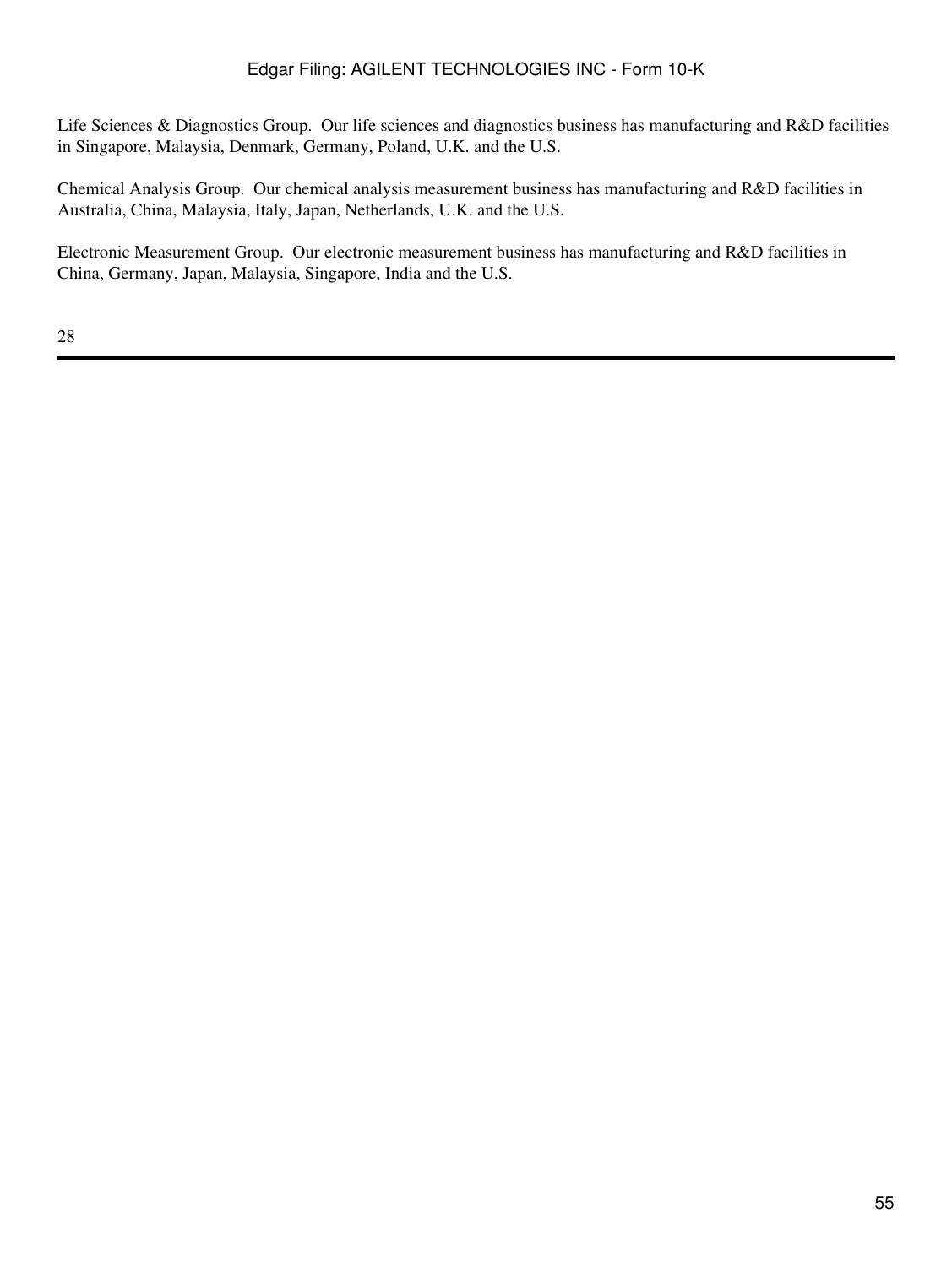#### [Table of Contents](#page-2-0)

### Item 3. Legal Proceedings

We are involved in lawsuits, claims, investigations and proceedings, including, but not limited to, patent, commercial and environmental matters, which arise in the ordinary course of business. There are no matters pending that we currently believe are reasonably possible of having a material impact to our business, consolidated financial condition, results of operations or cash flows.

On March 4, 2013, we made a report to the Inspector General of the Department of Defense ("DOD IG") regarding pricing irregularities relating to certain sales of electronic measurement products to U.S. government agencies. We conducted an investigation with the assistance of outside counsel and approached the DOD IG with a proposed methodology for resolving possible overcharges to U.S. government purchasers resulting from these sales and discussed the matter with the Department of Justice ("DOJ"). On October 31, 2014, the Company resolved the matter with the DOJ with a settlement for an amount that was not material to Agilent's financial condition, results of operations or cash flows.

As part of routine internal audit activities, the Company determined that certain employees of Agilent's subsidiaries in China did not comply with the Company's Standards of Business Conduct and other policies. Based on those findings, the Company has initiated an internal investigation, with the assistance of outside counsel, relating to certain sales of our products through third party intermediaries in China. The internal investigation included a review of compliance by our employees in China with the requirements of the U.S. Foreign Corrupt Practices Act and other applicable laws and regulations. On September 5, 2013, the Company voluntarily contacted the United States Securities and Exchange Commission ("SEC") and United States Department of Justice ("DOJ") to advise both agencies of this internal investigation. On September 15, 2014, the Company received a letter from the SEC's Division of Enforcement stating that its investigation had been completed and that the Division of Enforcement did not intend to recommend any enforcement action against the Company by the SEC. On September 24, 2014, the Company received a letter from DOJ stating that DOJ had closed its inquiry into the matter, citing the Company's voluntary disclosure and thorough investigation.

Item 4. Mine Safety Disclosures Not applicable.

#### PART II

Item 5. Market for the Registrant's Common Equity, Related Stockholder Matters and Issuer Purchases of Equity **Securities** 

Our common stock is listed on the New York Stock Exchange with the ticker symbol "A". The following table sets forth the high and low sale prices and the dividend declarations per quarter for the 2013 and 2014 fiscal years as reported in the consolidated transaction reporting system for the New York Stock Exchange:

| Fiscal 2013                             | High    | Low     | Dividends |
|-----------------------------------------|---------|---------|-----------|
| First Quarter (ended January 31, 2013)  | \$45.55 | \$35.45 | \$0.22    |
| Second Quarter (ended April 30, 2013)   | \$45.66 | \$40.19 | N/A       |
| Third Quarter (ended July 31, 2013)     | \$47.47 | \$41.24 | \$0.12    |
| Fourth Quarter (ended October 31, 2013) | \$53.47 | \$45.32 | \$0.12    |
| Fiscal 2014                             | High    | Low     | Dividends |
| First Quarter (ended January 31, 2014)  | \$61.22 | \$49.84 | \$0.132   |
| Second Quarter (ended April 30, 2014)   | \$60.46 | \$51.96 | \$0.132   |
| Third Quarter (ended July 31, 2014)     | \$59.58 | \$53.66 | \$0.132   |
|                                         |         |         |           |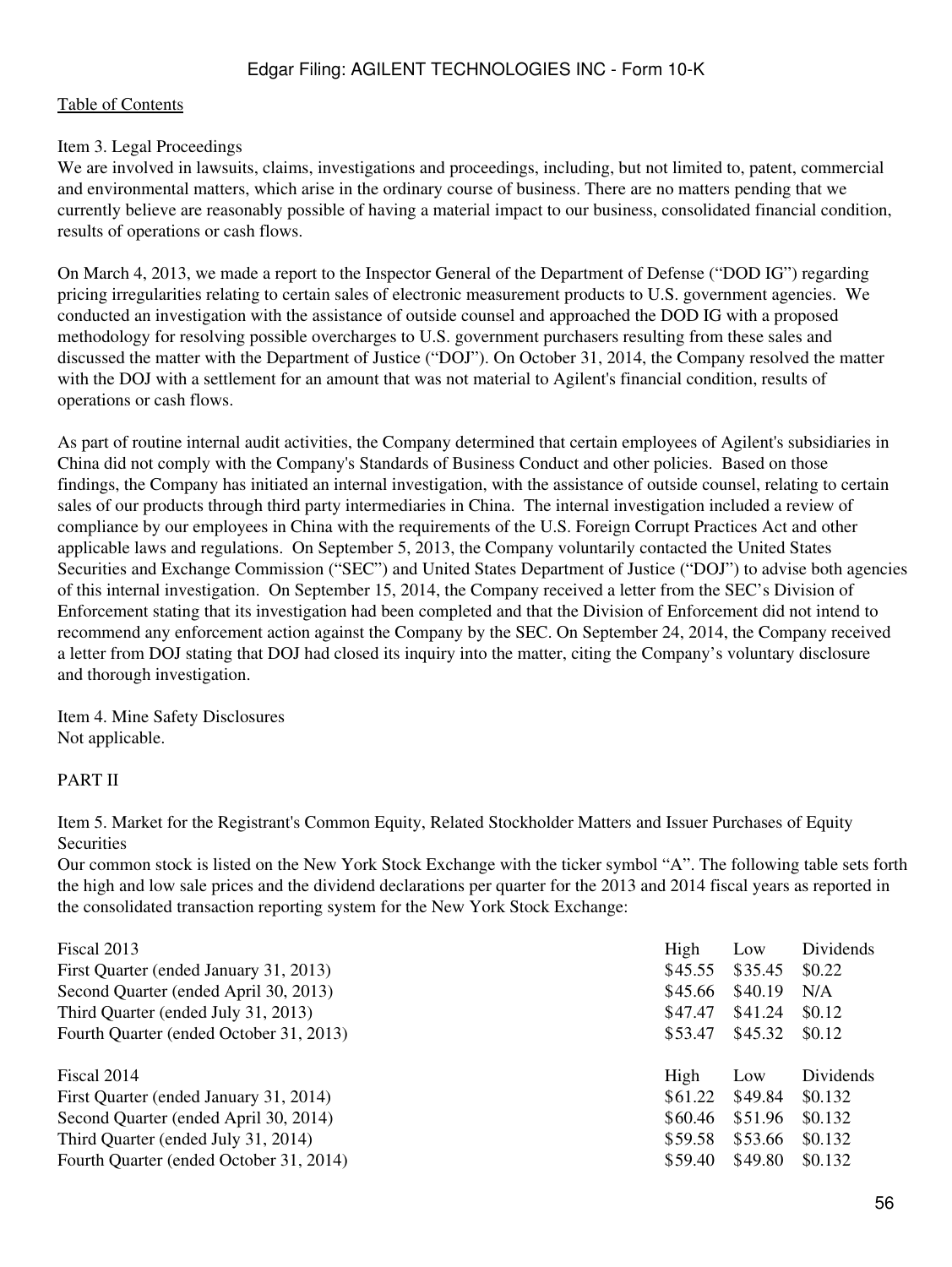As of December 1, 2014, there were 28,341 common stockholders of record.

During fiscal 2014, we issued four quarterly dividends of \$0.132 per share. All decisions regarding the declaration and payment of dividends are at the discretion of our Board of Directors and will be evaluated regularly in light of our financial condition, earnings, growth prospects, funding requirements, applicable law, and any other factors that our Board deems relevant.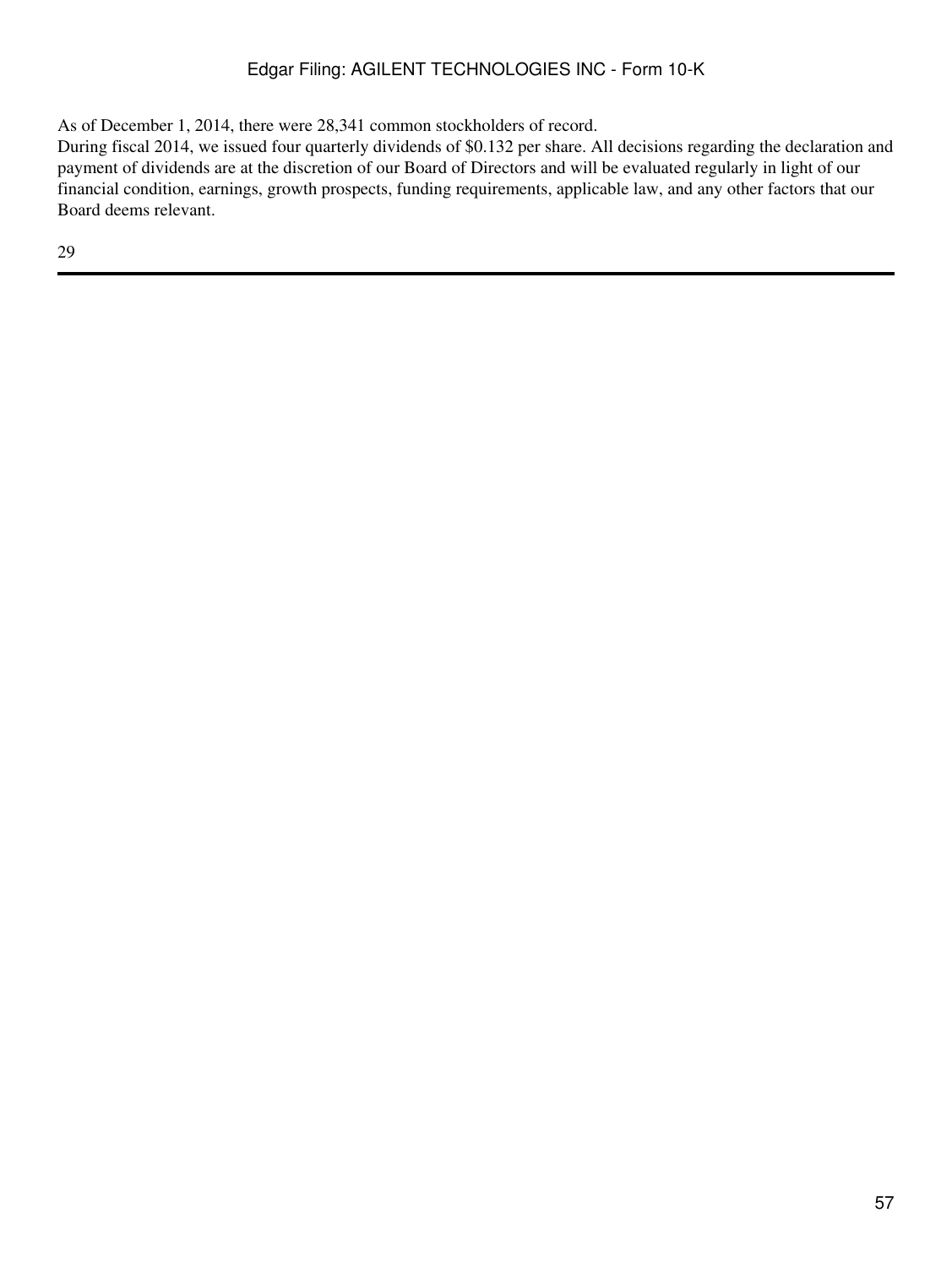### [Table of Contents](#page-2-0)

The information required by this item with respect to equity compensation plans is included under the caption Equity Compensation Plans in our proxy statement for the annual meeting of stockholders to be held March 18, 2015, to be filed with the Securities and Exchange Commission pursuant to Regulation 14A, and is incorporated herein by reference.

On November 1, 2014, we completed the distribution of the issued and outstanding common stock of Keysight to our shareholders. Agilent shareholders of records as of the close of business on October 22, 2014, the record date for the distribution, received one share of Keysight common stock for every two shares of Agilent common stock held as of the record date. Agilent shareholders received cash in lieu of any fractional shares of Keysight common stock.

#### ISSUER PURCHASES OF EQUITY SECURITIES

The table below summarizes information about the company's purchases, based on trade date; of its equity securities registered pursuant to Section 12 of the Exchange Act during the quarterly period ended October 31, 2014. The total number of shares of common stock purchased by the company during the year ended October 31, 2014 is 3,593,606 shares.

| Period                                | <b>Total Number of</b><br>Shares of<br>Common<br><b>Stock</b><br>Purchased $(1)$ | Weighted Average<br>Price Paid per<br>Share of<br>Common Stock(2) | Total<br>Number of<br>Shares of<br>Common<br><b>Stock Purchased</b><br><b>as</b><br>Part of Publicly<br><b>Announced Plans</b><br><b>or</b><br>Programs(1) | махинин<br>Approximate<br>Dollar<br>Value of Shares of<br>Common Stock<br>that<br>May Yet Be<br><b>Purchased Under</b><br>the<br>Plans or Programs<br>(in millions) |
|---------------------------------------|----------------------------------------------------------------------------------|-------------------------------------------------------------------|------------------------------------------------------------------------------------------------------------------------------------------------------------|---------------------------------------------------------------------------------------------------------------------------------------------------------------------|
|                                       | (a)                                                                              | (b)                                                               | (c)                                                                                                                                                        | (d)                                                                                                                                                                 |
| Aug. 1, 2014 through<br>Aug. 31, 2014 |                                                                                  | N/A                                                               |                                                                                                                                                            | N/A                                                                                                                                                                 |
| Sep. 1, 2014 through<br>Sep. 30, 2014 |                                                                                  | N/A                                                               |                                                                                                                                                            | N/A                                                                                                                                                                 |
| Oct. 1, 2014 through<br>Oct. 31, 2014 |                                                                                  | N/A                                                               |                                                                                                                                                            | N/A                                                                                                                                                                 |
| Total                                 |                                                                                  | N/A                                                               |                                                                                                                                                            |                                                                                                                                                                     |

(1) On January 17, 2013, we announced that our board of directors approved a share repurchase program authorizing the use of up to \$500 million to repurchase shares of the Company's common stock in open market transactions, inclusive of any amounts repurchased since November 1, 2012 (the "2013 Repurchase Program"). On May 14, 2013, we announced that our board of directors authorized a \$500 million increase to the 2013 Repurchase Program, bringing the cumulative authorization to \$1 billion. In November 2013, we completed the 2013 Repurchase Program and on November 22, 2013, we announced that our board of directors had authorized a new share repurchase program. The new program is designed to reduce or eliminate dilution resulting from issuance of stock under the Company's employee equity incentive programs to maintain a weighted average share count of approximately 335 million diluted shares. The new program does not require the Company to acquire a specific number of shares and may be suspended or discontinued at any time.

(2) The weighted average price paid per share of common stock does not include the cost of commissions.

Maximum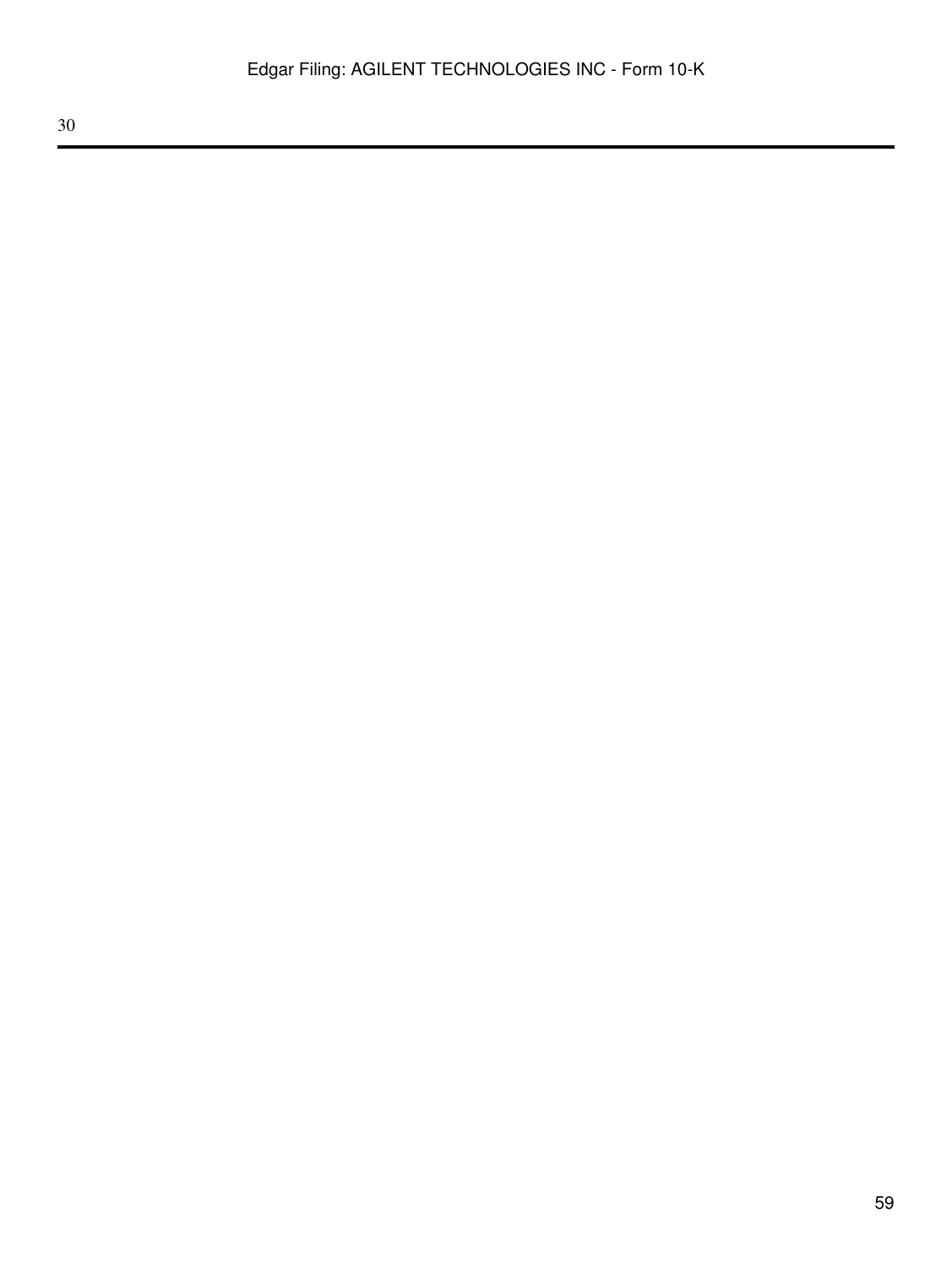### Item 6. Selected Financial Data

### SELECTED FINANCIAL DATA (Unaudited)

|                                                                               | Years Ended October 31,              |         |         |         |         |  |
|-------------------------------------------------------------------------------|--------------------------------------|---------|---------|---------|---------|--|
|                                                                               | 2014                                 | 2013    | 2012    | 2011    | 2010    |  |
|                                                                               | (in millions, except per share data) |         |         |         |         |  |
| <b>Consolidated Statement of Operations Data:</b>                             |                                      |         | (2)     |         | (1)     |  |
| Net revenue                                                                   | \$6,981                              | \$6,782 | \$6,858 | \$6,615 | \$5,444 |  |
| Income before taxes                                                           | \$646                                | \$859   | \$1,043 | \$1,032 | \$692   |  |
| Net income                                                                    | \$504                                | \$724   | \$1,153 | \$1,012 | \$684   |  |
| Net income per share — Basic:                                                 | \$1.51                               | \$2.12  | \$3.31  | \$2.92  | \$1.97  |  |
| Net income per share — Diluted:                                               | \$1.49                               | \$2.10  | \$3.27  | \$2.85  | \$1.94  |  |
| Weighted average shares used in computing basic net $333$<br>income per share |                                      | 341     | 348     | 347     | 347     |  |
| Weighted average shares used in computing diluted<br>net income per share     | 338                                  | 345     | 353     | 355     | 353     |  |
| Cash dividends declared per common share                                      | \$0.528                              | \$0.460 | 0.300   |         |         |  |
|                                                                               | October 31,                          |         |         |         |         |  |
|                                                                               | 2014<br>(in millions)                | 2013    | 2012    | 2011    | 2010    |  |
| <b>Consolidated Balance Sheet Data:</b>                                       |                                      |         | (2)     |         | (1)     |  |
| Cash and cash equivalents and short-term<br>investments                       | \$3,028                              | \$2,675 | \$2,351 | \$3,527 | \$2,649 |  |

| <b>ILIVESULIEIIUS</b> |          |          |          |         |         |
|-----------------------|----------|----------|----------|---------|---------|
| Working capital       | \$3,798  | \$3,381  | \$2.736  | \$3,732 | \$3,086 |
| Total assets          | \$10,831 | \$10,686 | \$10,536 | \$9,057 | \$9,696 |
| Long-term debt        | \$2,762  | \$2,699  | \$2,112  | \$1,932 | \$2,190 |
| Stockholders' equity  | \$5,298  | \$5,286  | \$5,182  | \$4,308 | \$3,228 |
|                       |          |          |          |         |         |

(1) Consolidated financial data includes Varian, acquired on May 14, 2010.

(2) Consolidated financial data includes Dako, acquired on June 21, 2012 and a non-recurring tax benefit relating to the reversal of U.S. valuation allowance of \$280 million.

Note: The above consolidated financial data includes Keysight which separated from Agilent on November 1, 2014. Keysight will be presented as a discontinued operation in the first fiscal quarter of 2015.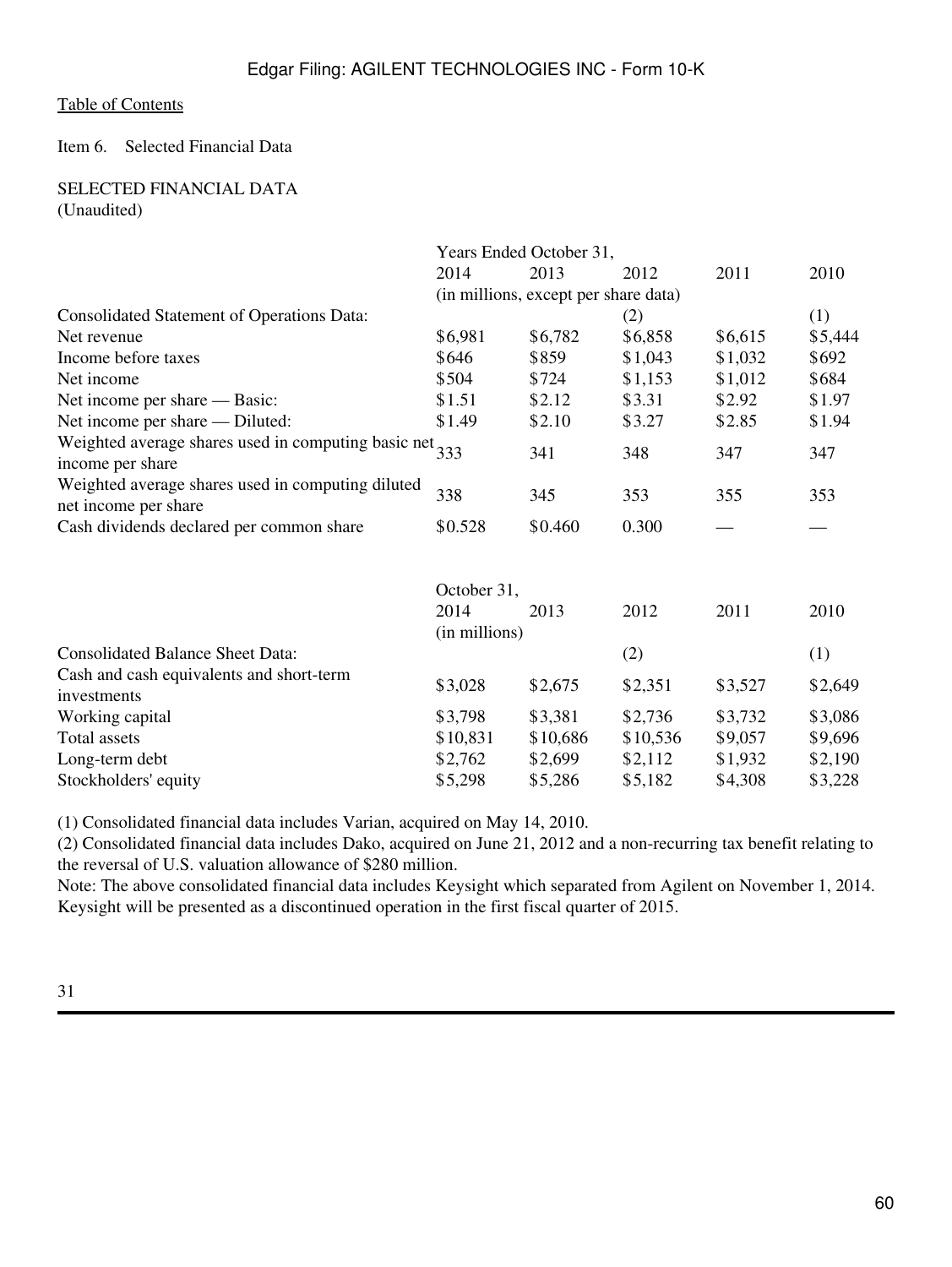#### [Table of Contents](#page-2-0)

#### Item 7. Management's Discussion and Analysis of Financial Condition and Results of Operations

The following discussion should be read in conjunction with the consolidated financial statements and notes thereto included elsewhere in this Annual Report on Form 10-K. This report contains forward-looking statements including, without limitation, statements regarding trends, seasonality, and growth in, and drivers of, the markets we sell into, backlog, our strategic direction, our future effective tax rate and tax valuation allowance, earnings from our foreign subsidiaries, remediation activities, indemnification, new product and service introductions, the ability of our products to meet market needs, changes to our manufacturing processes, the use of contract manufacturers, sources and supply of materials used in our products, the impact of local government regulations on our ability to pay vendors or conduct operations, our liquidity position, our ability to generate cash from operations, growth in our businesses, our investments, the potential impact of adopting new accounting pronouncements, our financial results, our purchase commitments, our contributions to our pension plans, the selection of discount rates and recognition of any gains or losses for our benefit plans, our cost-control activities, timing, savings and headcount reduction recognized from our restructuring programs and other cost saving initiatives, uncertainties relating to Food and Drug Administration ("FDA") and other regulatory approvals, the integration of our acquisitions and other transactions, the separation of the electronic measurement business, transaction expenses related to the separation, post-separation expenses, exiting our Nuclear Magnetic Resonance ("NMR") business, our new organizational structure, our stock repurchase program, our declared dividends, our transition to lower-cost regions, and the existence of economic instability, that involve risks and uncertainties. Our actual results could differ materially from the results contemplated by these forward-looking statements due to various factors, including those discussed in Item 1A and elsewhere in this Form 10-K.

#### Overview and Executive Summary

Agilent Technologies, Inc. ("we", "Agilent" or the "company"), incorporated in Delaware in May 1999, is the world's premier measurement company providing core bio-analytical and electronic measurement solutions to the life sciences, diagnostics and genomics, chemical analysis, communications and electronics industries. Our fiscal year end is October 31. Unless otherwise stated, all years and dates refer to our fiscal year.

On September 19, 2013, Agilent announced plans to separate into two publicly traded companies, one comprising of the life sciences, diagnostics and chemical analysis businesses that will retain the Agilent name, and the other one that will be comprised of the electronic measurement business that will be renamed Keysight Technologies, Inc. ("Keysight"). Keysight was incorporated in Delaware as a wholly-owned subsidiary of Agilent on December 6, 2013. Agilent transferred substantially all of the assets, liabilities and operations of the electronic measurement business to Keysight as of August 1, 2014. On November 1, 2014, we completed the distribution of 100% of the outstanding common shares of Keysight to Agilent stockholders who received one share of Keysight common stock for every two shares of Agilent held as of the close of business on the record date, October 22, 2014. We incurred pre-separation expenses of approximately \$191 million in the year ended October 31, 2014. Pre-separation costs included all incremental expenses incurred by Agilent in order to effect the separation until the distribution date, November 1, 2014. They also included the cost of all new employees recruited in fiscal 2014 to operate the two separate companies. For the year ended October 31, 2014, we incurred \$89 million of non-operating expenses related to the redemption of Agilent's debt obligations as part of our debt repositioning ahead of the distribution of Keysight. We also expect to incur some post-separation costs which include all incremental expenses incurred by Agilent in order to resize our global infrastructure organization in alignment with the relatively smaller footprint of the new company. This will include expenses related to separation of IT infrastructure from Keysight until second quarter of fiscal 2015, streamlining of our residual IT infrastructure and elimination of redundant ERP (Enterprise Resource Planning) software. We also expect to incur, upon separation, transaction expenses, which, among other things, relate to investment banking and other advisory fees as well as tax costs related to the distribution. Total post-separation costs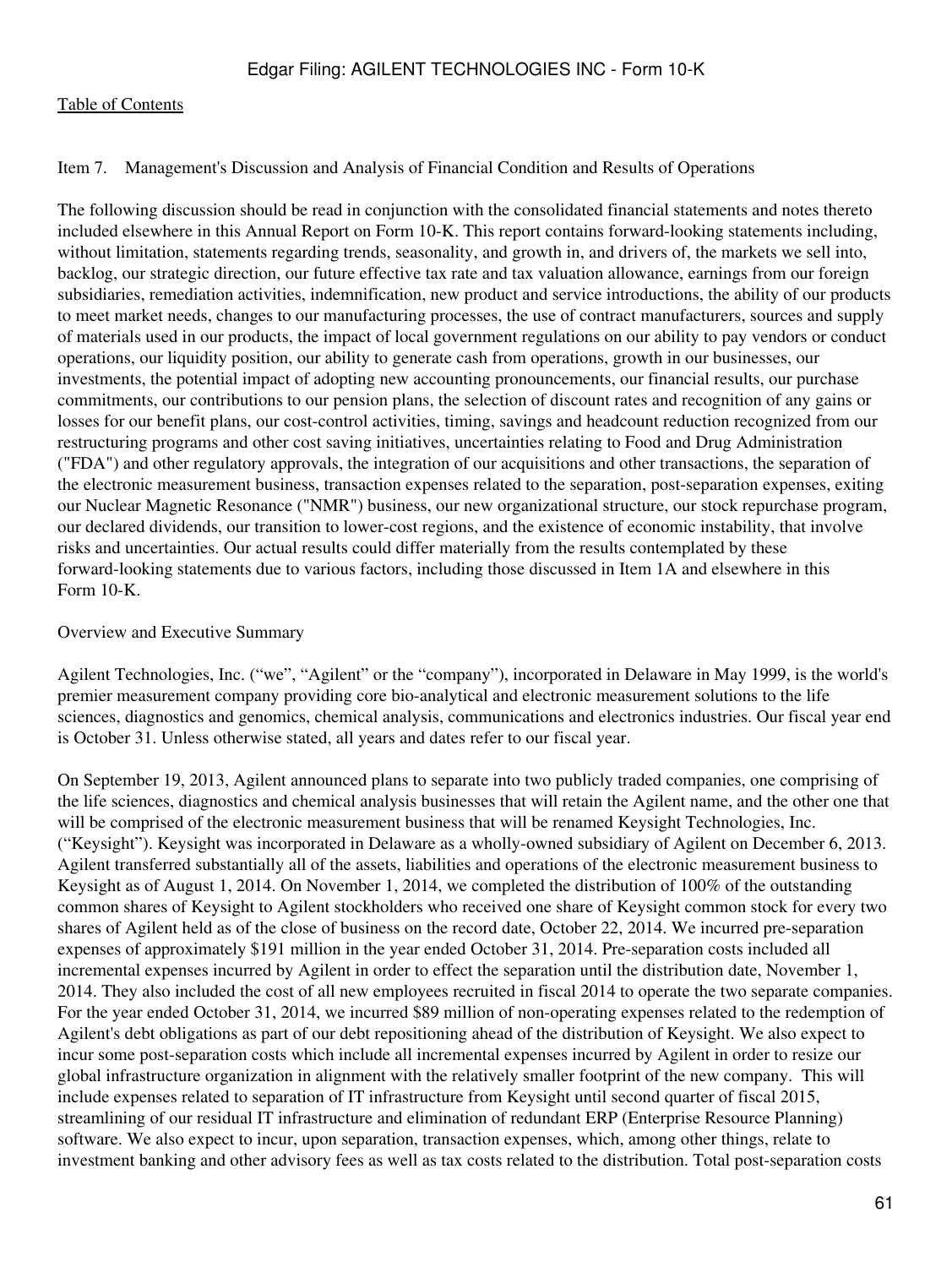are expected to be approximately \$50 million. The historical results of operations and the financial position of Keysight are included in the consolidated financial statements of Agilent and will be reported as discontinued operations beginning in the first quarter of 2015.

In November 2014, we announced a change in organizational structure designed to better serve our customers. Our life sciences business, excluding the nucleic acid solutions division, together with the chemical analysis business will merge to form a new segment called life sciences and applied markets business. Our diagnostics and genomics businesses will combine and will include the nucleic acid solutions division of our life sciences business to become the diagnostics and genomics segment. Finally, the crosslab segment will be formed from the services and consumables businesses. Financial reporting under this new structure will begin in the first quarter of 2015 with historical financial segment information recast to conform to this new presentation in our financial statements.

In the fourth quarter of 2014, Agilent announced that it is exiting its NMR business. Agilent stopped taking new NMR system orders, but the company will continue to meet customer commitments for orders in progress and for ongoing support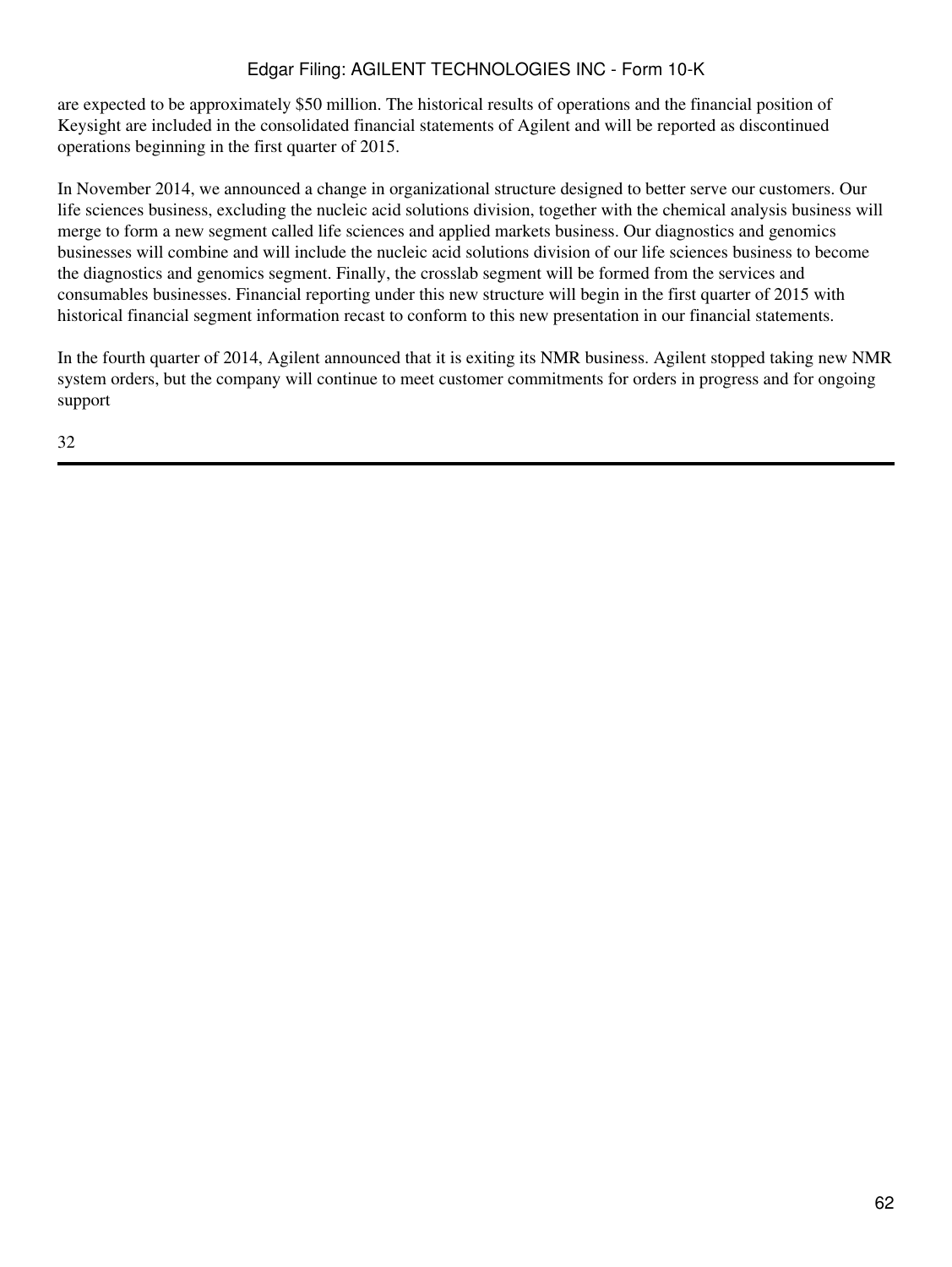contracts and continue to provide service on all installed NMR systems. The company expects that this decision will eliminate about 300 jobs, mostly within the next 12 months. For the year ended October 31, 2014 charges of approximately \$68 million were incurred in respect of the exit of this business. For additional details related to the exit of the NMR business see Note 14, "Restructuring and Exit of NMR Business".

On June 21, 2012, we completed our acquisition of Dako A/S through the acquisition of 100% of the share capital of Dako A/S, a limited liability company incorporated under the laws of Denmark ("Dako"), under the share purchase agreement, dated May 16, 2012. As a result of the acquisition, Dako became a wholly-owned subsidiary of Agilent. The consideration paid was approximately \$2,143 million, of which \$1,400 million was paid directly to the seller and \$743 million was paid to satisfy the outstanding debt of Dako. Agilent funded the acquisition using existing cash. The acquisition has been accounted for in accordance with the authoritative accounting guidance and the results of Dako are included in Agilent's consolidated financial statements from the date of acquisition. For additional details related to the acquisition of Dako, see Note 3, "Acquisitions".

Agilent's total orders in 2014 were \$7,134 million, an increase of 4 percent when compared to 2013. Foreign currency movements had an unfavorable impact of approximately 1 percentage point for the year ended October 31, 2014 when compared to 2013. Within our life sciences and diagnostics business orders increased 5 percent in 2014 compared to 2013. Chemical analysis orders increased 6 percent in 2014 when compared to 2013 and electronic measurement businesses orders increased 3 percent when compared to 2013. Agilent's total orders in 2013 were \$6,827 million, a decrease of 1 percent when compared to 2012. Foreign currency movements had an unfavorable impact of approximately 2 percentage points for the year ended October 31, 2013 when compared to 2012. The increase in orders associated with the Dako acquisition accounted for approximately 3 percentage points of order growth for the year ended 2013 when compared to 2012.

Agilent's net revenue of \$6,981 million in 2014 increased 3 percent when compared to 2013. Foreign currency movements for 2014 had an unfavorable impact of approximately 1 percentage point compared to 2013. Within our life sciences and diagnostics business revenue increased 3 percent in 2014 compared to 2013. There was growth in demand for life sciences and diagnostics products and services led by pharmaceutical and biotechnology and clinical markets. There was a decrease in demand from the life science research for the year ended October 31, 2014, when compared to the prior year. Within our chemical analysis business revenue grew 5 percent in 2014 compared with the prior year. There was a strong increase in revenue from the food safety and forensics with environmental and petrochemical markets also showing increases at a more modest level when compared to the prior year. Within electronic measurement, total revenue increased when compared to the prior year by 2 percent. General purpose markets increased with computer and semi-conductor markets improving, but aerospace and defense was down when compared to 2013. Also within electronic measurement, the communications test business increased for the year ended October 31, 2014 when compared to the prior year with wireless manufacturing growing strongly and R&D showing a moderate shortfall compared to the prior year. Agilent's net revenue of \$6,782 million decreased 1 percent in 2013 when compared to 2012. Foreign currency movements for 2013 had an unfavorable impact of approximately 1 percentage point compared to 2012. Revenue associated with the Dako acquisition accounted for approximately 4 percentage points of the revenue growth for the year ended October 31, 2013 when compared to 2012.

Net income was \$504 million in 2014 compared to net income of \$724 million and \$1,153 million in 2013 and 2012, respectively. In 2014, 2013 and 2012 we generated operating cash flows of \$711 million, \$1,152 million and \$1,228 million, respectively. As of October 31, 2014 and 2013 we had cash and cash equivalents balances of \$3,028 million and \$2,675 million, respectively. Operating cash flows in 2014 were impacted by pre-separation costs and separation related taxes, the redemption of senior notes including payments relating to accrued interest and the timing of the purchase of shares under the employee stock purchase plan.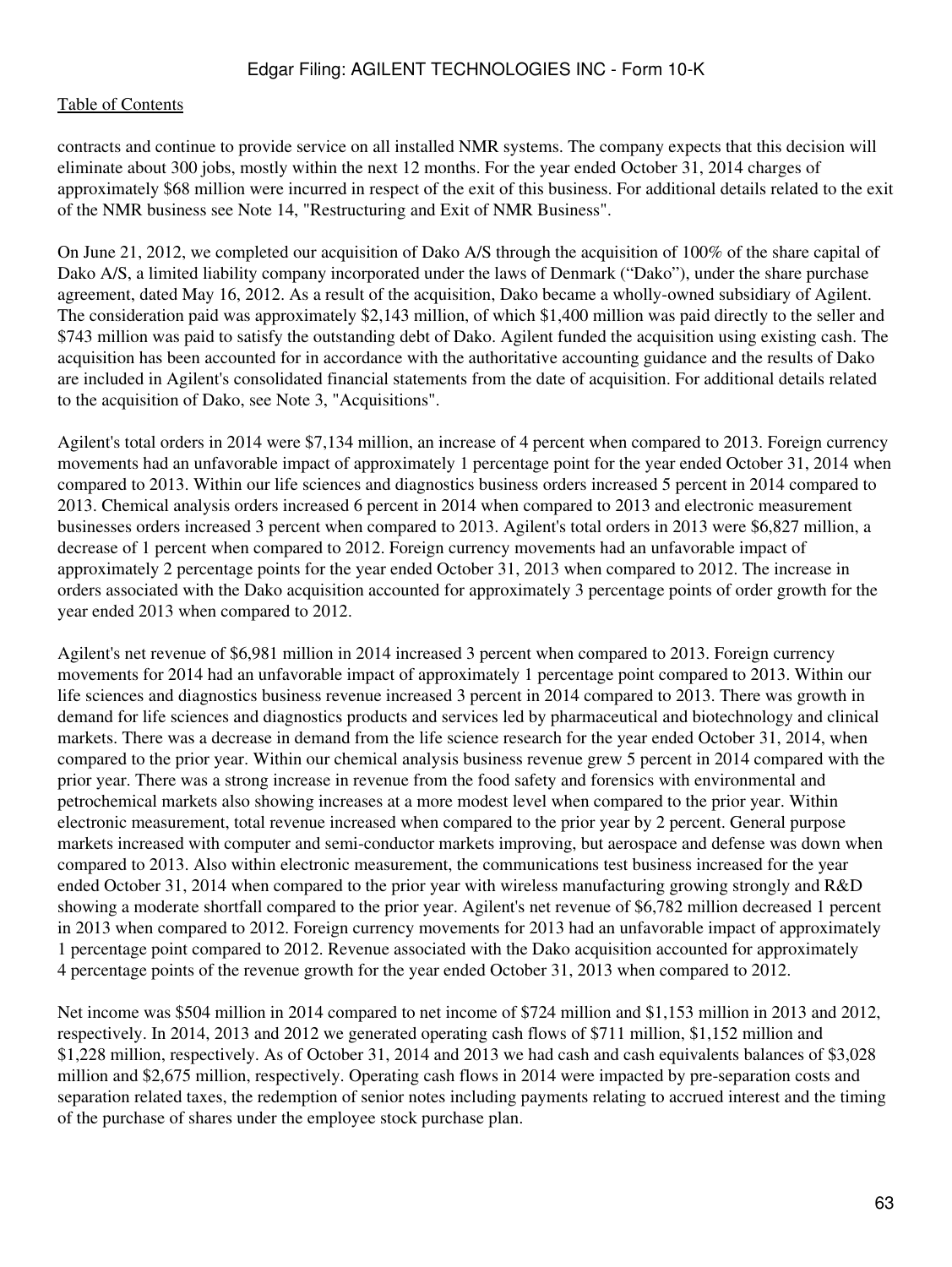For the years ended October 31, 2014, 2013 and 2012 cash dividends of \$176 million, \$156 million and \$104 million were paid on the company's outstanding common stock, respectively. On November 20, 2014, we declared a quarterly dividend of \$0.10 per share of common stock, or approximately \$34 million which will be paid on January 28, 2015 to shareholders of record as of the close of business on January 6, 2015. The timing and amounts of any future dividends are subject to determination and approval by our board of directors.

On July 14, 2014, we settled the redemption of all \$500 million outstanding aggregate principal amount of our 5.5% senior notes ("2015 senior notes") due September 14, 2015 that had been called for redemption on June 12, 2014. The redemption price of approximately \$528 million included a \$28 million prepayment penalty, \$1 million of amortization of debt issuance costs and discount, offset by the amortization of a deferred gain on the terminated interest rate swap related to those senior notes of approximately \$8 million. We also paid accrued and unpaid interest of \$9 million on the 2015 senior notes up to but not including the redemption date.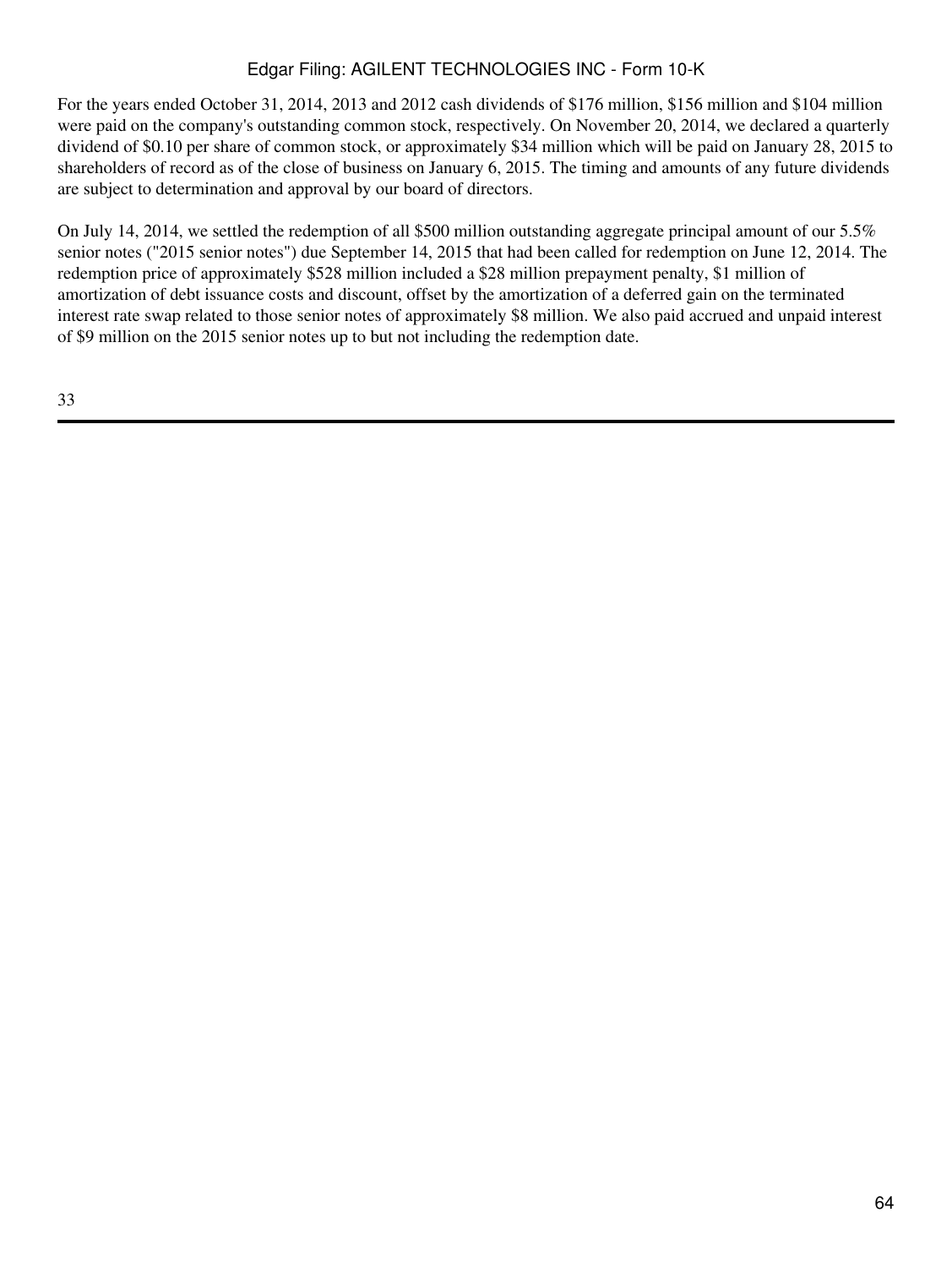### [Table of Contents](#page-2-0)

On October 20, 2014, we settled the redemption of \$500 million of the \$600 million outstanding aggregate principal amount of our 6.5% senior notes ("2017 senior notes") due November 1, 2017 that had been called for redemption on September 19, 2014. The redemption price of approximately \$580 million included an \$80 million prepayment penalty, \$2 million of amortization of debt issuance costs and discount, offset by the amortization of a deferred gain on the terminated interest rate swap related to those senior notes of approximately \$14 million. We also paid accrued and unpaid interest of \$15 million on the 2017 senior notes up to but not including the redemption date.

On October 6, 2014 Keysight announced that it had agreed to sell \$500 million of 3.30% senior notes due 2019 ("2019 senior notes") and \$600 million of 4.55% senior notes due 2024 ("2024 senior notes"). The transaction closed on October 15, 2014. Each series of notes initially were guaranteed on an unsecured, unsubordinated basis by Agilent. The guarantees terminated upon the completion of the separation of Keysight from Agilent on November 1, 2014.

On November 22, 2013 we announced that our board of directors had authorized a new share repurchase program. The new program is designed to reduce or eliminate dilution resulting from issuance of stock under the company's employee equity incentive programs to target maintaining a weighted average share count of approximately 335 million diluted shares. For the year ended October 31, 2014, we repurchased 4 million shares for \$200 million.

Looking forward, we expect positive trends to continue in our life sciences and diagnostics and chemical analysis businesses as we continue to invest in research and development and to improve our applications and solutions portfolio through the introduction of new products. We will continue to bring innovative new offerings to the marketplace, and expand our laboratory-wide services and consumables to drive growth in genomics, clinical research and diagnostic markets.

#### Critical Accounting Policies and Estimates

The preparation of financial statements in accordance with accounting principles generally accepted in the U.S. requires management to make estimates and assumptions that affect the amounts reported in our consolidated financial statements and accompanying notes. Management bases its estimates on historical experience and various other assumptions believed to be reasonable. Although these estimates are based on management's best knowledge of current events and actions that may impact the company in the future, actual results may be different from the estimates. An accounting policy is deemed to be critical if it requires an accounting estimate to be made based on assumptions about matters that are highly uncertain at the time the estimate is made, and if different estimates that reasonably could have been used or changes in the accounting estimate that are reasonably likely to occur could materially change the financial statements. Our critical accounting policies are those that affect our financial statements materially and involve difficult, subjective or complex judgments by management. Those policies are revenue recognition, inventory valuation, share-based compensation, retirement and post-retirement plan assumptions, valuation of goodwill and purchased intangible assets, restructuring and accounting for income taxes.

Revenue recognition. We enter into agreements to sell products (hardware or software), services, and other arrangements (multiple element arrangements) that include combinations of products and services. Revenue from product sales, net of trade discounts and allowances, is recognized provided that persuasive evidence of an arrangement exists, delivery has occurred, the price is fixed or determinable, and collectability is reasonably assured. Delivery is considered to have occurred when title and risk of loss have transferred to the customer. Revenue is reduced for estimated product returns, when appropriate. For sales that include customer-specified acceptance criteria, revenue is recognized after the acceptance criteria have been met. For products that include installation, if the installation meets the criteria to be considered a separate element, product revenue is recognized upon delivery, and recognition of installation revenue occurs when the installation is complete. Otherwise, neither the product nor the installation revenue is recognized until the installation is complete. Revenue from services is deferred and recognized over the contractual period or as services are rendered and accepted by the customer. We allocate revenue to each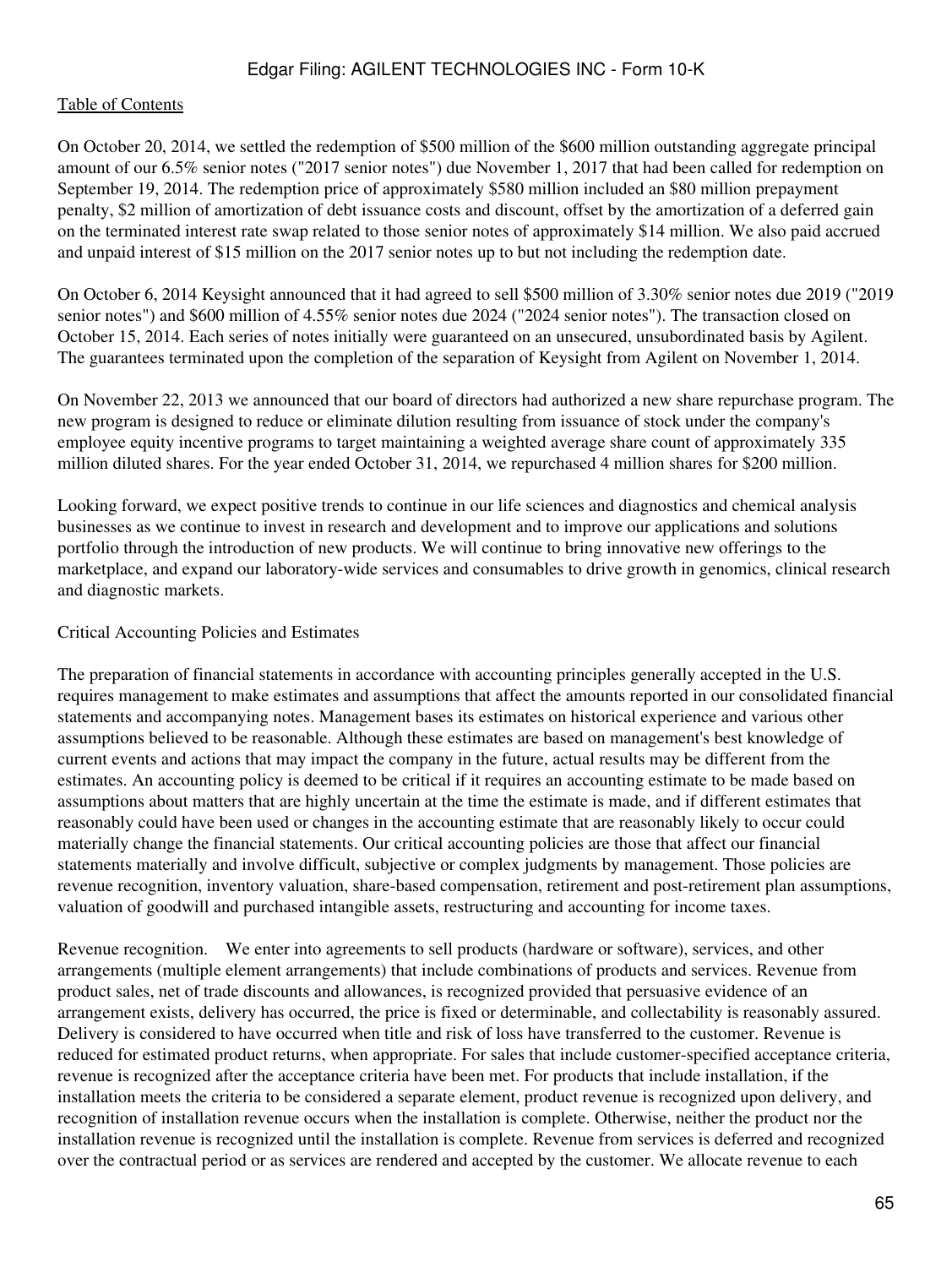element in our multiple-element arrangements based upon their relative selling prices. We determine the selling price for each deliverable based on a selling price hierarchy. The selling price for a deliverable is based on our vendor specific objective evidence (VSOE) if available, third-party evidence (TPE) if VSOE is not available, or estimated selling price (ESP) if neither VSOE nor TPE is available. Revenue from the sale of software products that are not required to deliver the tangible product's essential functionality are accounted for under software revenue recognition rules. Revenue allocated to each element is then recognized when the basic revenue recognition criteria for that element have been met. The amount of product revenue recognized is affected by our judgments as to whether an arrangement includes multiple elements.

We use VSOE of selling price in the selling price allocation in all instances where it exists. VSOE of selling price for products and services is determined when a substantial majority of the selling prices fall within a reasonable range when sold separately. TPE of selling price can be established by evaluating largely interchangeable competitor products or services in standalone sales to similarly situated customers. As our products contain a significant element of proprietary technology and the solution offered differs substantially from that of competitors, it is difficult to obtain the reliable standalone competitive pricing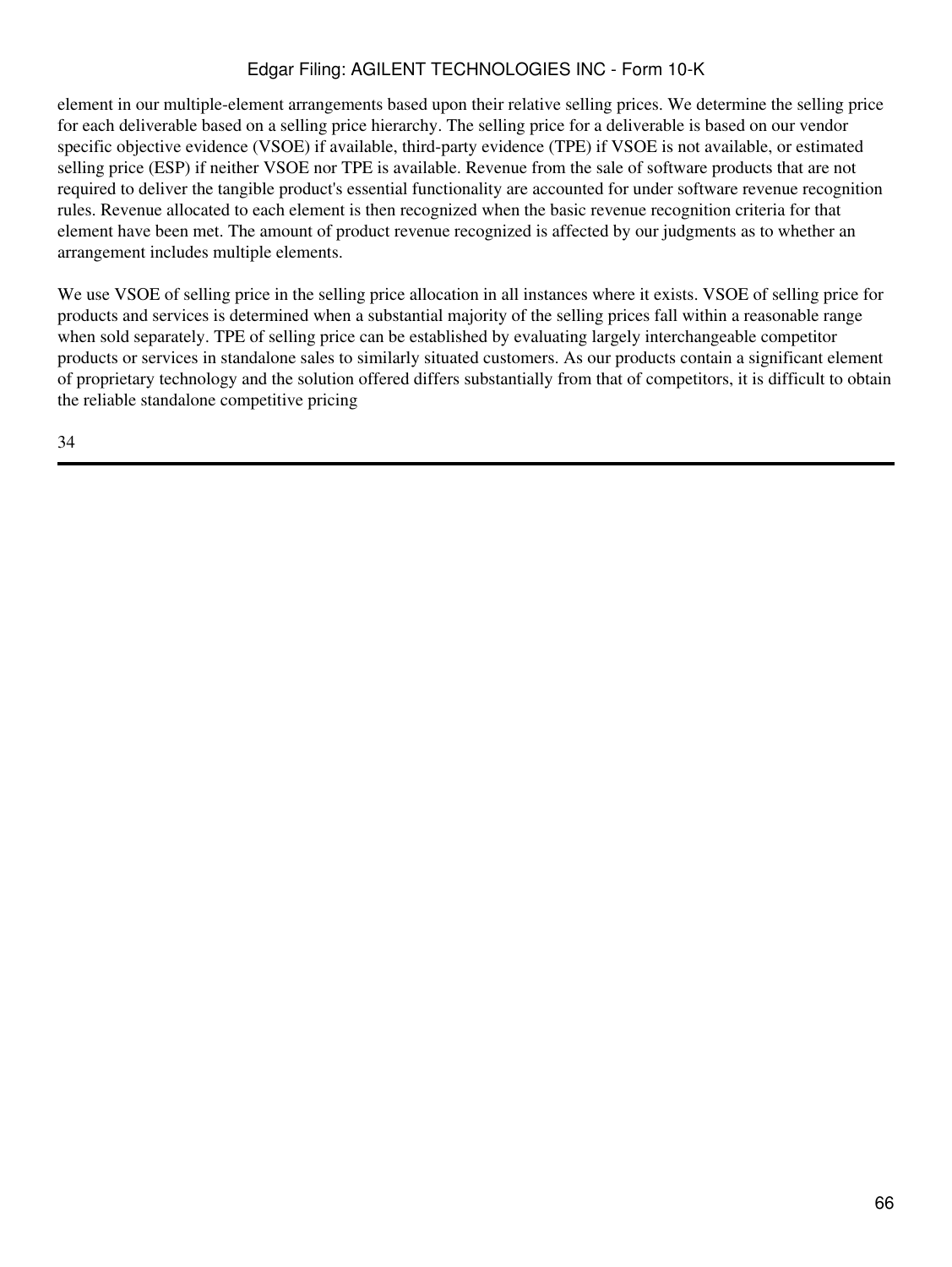#### [Table of Contents](#page-2-0)

necessary to establish TPE. ESP represents the best estimate of the price at which we would transact a sale if the product or service were sold on a standalone basis. We determine ESP for a product or service by using historical selling prices which reflect multiple factors including, but not limited to customer type, geography, market conditions, competitive landscape, gross margin objectives and pricing practices. The determination of ESP is made through consultation with and approval by management. We may modify or develop new pricing practices and strategies in the future. As these pricing strategies evolve changes may occur in ESP. The aforementioned factors may result in a different allocation of revenue to the deliverables in multiple element arrangements, which may change the pattern and timing of revenue recognition for these elements but will not change the total revenue recognized for the arrangement.

Inventory valuation. We assess the valuation of our inventory on a periodic basis and make adjustments to the value for estimated excess and obsolete inventory based upon estimates about future demand and actual usage. Such estimates are difficult to make under most economic conditions. The excess balance determined by this analysis becomes the basis for our excess inventory charge. Our excess inventory review process includes analysis of sales forecasts, managing product rollovers and working with manufacturing to maximize recovery of excess inventory. If actual market conditions are less favorable than those projected by management, additional write-downs may be required. If actual market conditions are more favorable than anticipated, inventory previously written down may be sold to customers, resulting in lower cost of sales and higher income from operations than expected in that period. In the fourth quarter of 2014, Agilent announced it is exiting the NMR business, and as a result, recorded an excess inventory charge of \$30 million.

Share-based compensation. We account for share-based awards in accordance with the authoritative guidance. Under the authoritative guidance, share-based compensation expense is primarily based on estimated grant date fair value and is recognized on a straight line basis. The fair value of share-based awards for employee stock option awards was estimated using the Black-Scholes option pricing model. Shares granted under the Long-Term Performance Program ("LTPP") were valued using the Monte Carlo simulation model. The estimated fair value of restricted stock unit awards is determined based on the market price of Agilent's common stock on the date of grant adjusted for expected dividend yield. On January 17, 2012, the company's Board of Directors approved the initiation of quarterly cash dividends to the company's shareholders. The fair value of all the awards granted prior to the declaration of quarterly cash dividend was measured based on an expected dividend yield of 0%. The Employee Stock Purchase Plan ("ESPP") allows eligible employees to purchase shares of our common stock at 85 percent of the fair market value at the purchase date.

Both the Black-Scholes and Monte Carlo simulation fair value models require the use of highly subjective and complex assumptions, including the option's expected life and the price volatility of the underlying stock. The expected stock price volatility assumption was determined using the historical volatility of Agilent's stock option over the most recent historical period equivalent to the expected life. A 10 percent increase in our historical estimated volatility from 39 percent to 49 percent for our most recent employee stock option grant would generally increase the value of an award and the associated compensation cost by approximately 23 percent if no other factors were changed.

For the grants awarded under the 2009 stock plan after November 1, 2010, we increased the period available to retirement eligible employees to exercise their options from three years at retirement date to the full contractual term of ten years. In developing our estimated life of our employee stock options of 5.8 years for 2012 to 2014, we considered the historical option exercise behavior of our executive employees who were granted the majority of the options in the annual grants, which we believe is representative of future behavior. See Note 4, "Share-based Compensation," to the consolidated financial statements for more information.

The assumptions used in calculating the fair value of share-based awards represent our best estimates, but these estimates involve inherent uncertainties and the application of management judgment. Although we believe the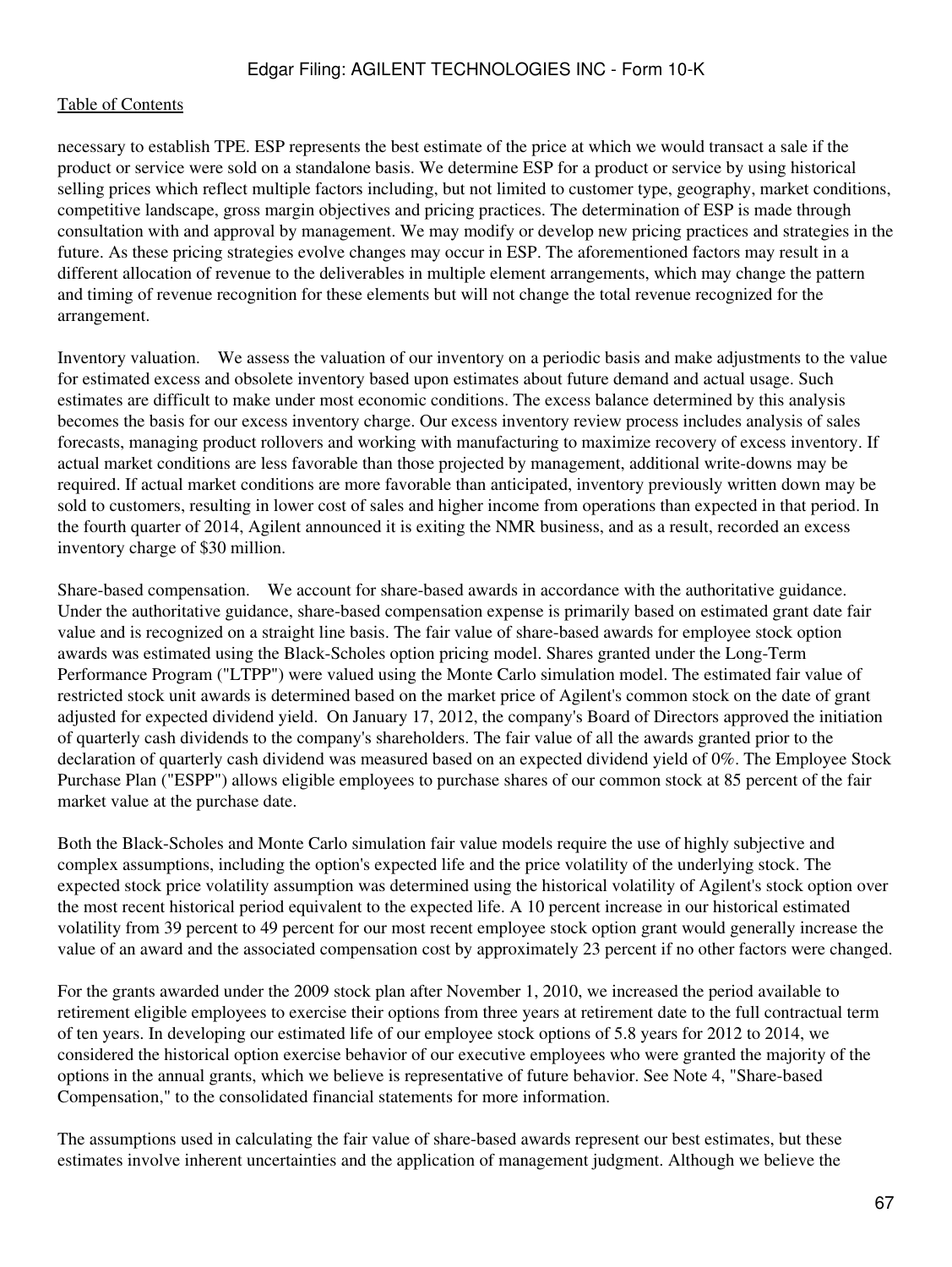assumptions and estimates we have made are reasonable and appropriate, changes in assumptions could materially impact our reported financial results.

Retirement and post-retirement benefit plan assumptions. Retirement and post-retirement benefit plan costs are a significant cost of doing business. They represent obligations that will ultimately be settled sometime in the future and therefore are subject to estimation. Pension accounting is intended to reflect the recognition of future benefit costs over the employees' average expected future service to Agilent based on the terms of the plans and investment and funding decisions. To estimate the impact of these future payments and our decisions concerning funding of these obligations, we are required to make assumptions using actuarial concepts within the framework of accounting principles generally accepted in the U.S. Two critical assumptions are the discount rate and the expected long-term return on plan assets. Other important assumptions include, expected future salary increases, expected future increases to benefit payments, expected retirement dates, employee turnover, retiree mortality rates, and portfolio composition. We evaluate these assumptions at least annually.

The discount rate is used to determine the present value of future benefit payments at the measurement date - October 31 for both U.S. and non-U.S. plans. For 2014 and 2013, the U.S. discount rates were based on the results of matching expected plan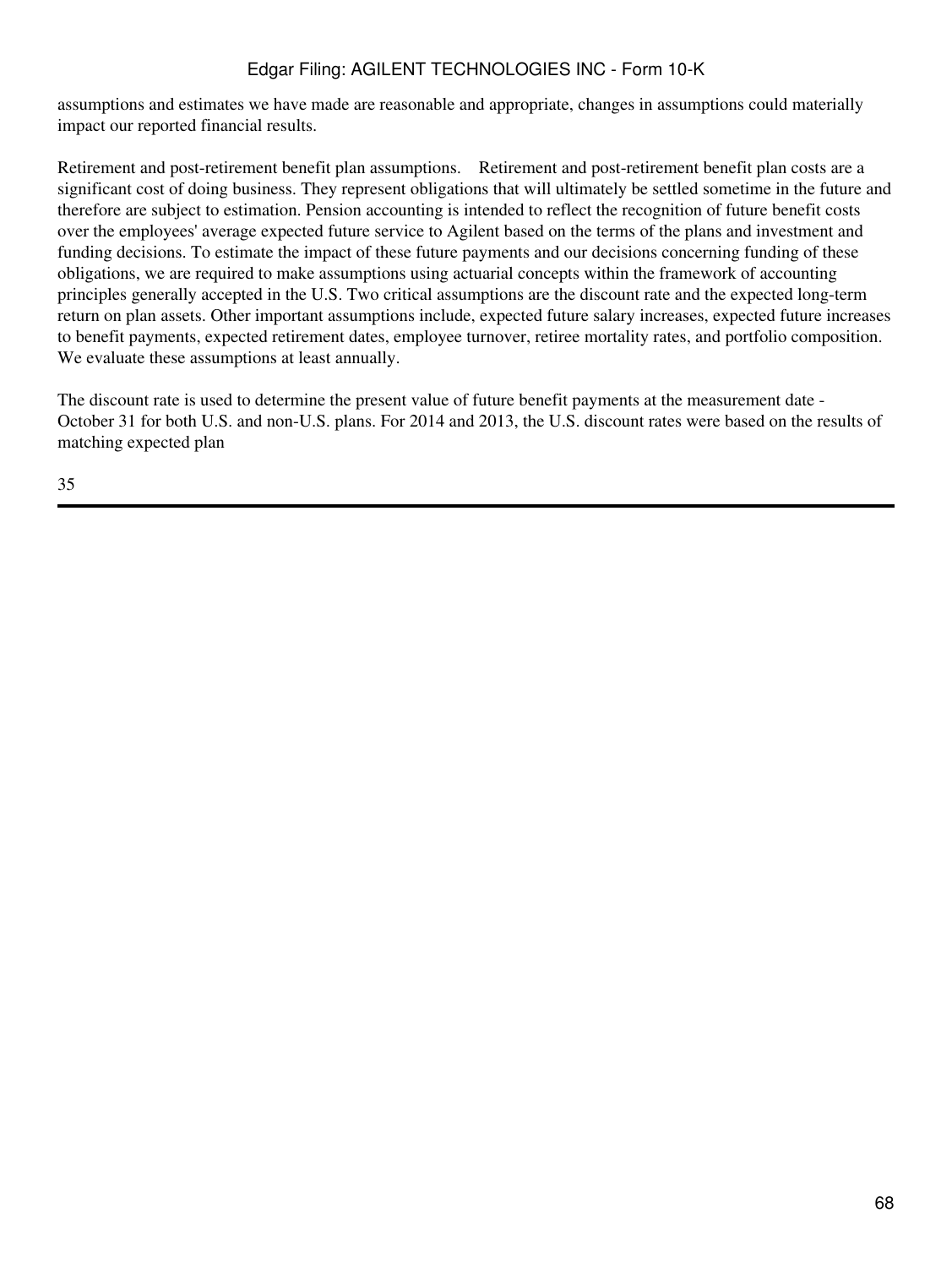#### [Table of Contents](#page-2-0)

benefit payments with cash flows from a hypothetically constructed bond portfolio and decreased in 2014 from the previous year. For 2014 and 2013, the discount rate for non-U.S. plans was generally based on published rates for high quality corporate bonds and in 2014, decreased from the previous year. If we changed our discount rate by 1 percent, the impact would be \$8 million on U.S. pension expense and \$21 million on non-U.S. pension expense. Lower discount rates increase present values and subsequent year pension expense; higher discount rates decrease present values and subsequent year pension expense.

The company uses alternate methods of amortization as allowed by the authoritative guidance which amortizes the actuarial gains and losses on a consistent basis for the years presented. For U.S. Plans, gains and losses are amortized over the average future working lifetime. For most Non-U.S. Plans and U.S. Post-Retirement Benefit Plans, gains and losses are amortized using a separate layer for each year's gains and losses. The expected long-term return on plan assets is estimated using current and expected asset allocations as well as historical and expected returns. Plan assets are valued at fair value. If we changed our estimated return on assets by 1 percent, the impact would be \$10 million on U.S. pension expense and \$17 million on non-U.S. pension expense. For 2014, actual return on assets was above expectations which, along with contributions during the year, reduced next year's pension cost as well as improved the funded status at year end. The net periodic pension and post-retirement benefit costs recorded in operations excluding curtailments and settlements were \$13 million in 2014, \$58 million in 2013, and \$52 million in 2012.

Goodwill and Purchased Intangible Assets. Under the authoritative guidance we have the option to perform a qualitative assessment to determine whether further impairment testing is necessary. The accounting standard gives an entity the option to first assess qualitative factors to determine whether performing the two-step test is necessary. If an entity believes, as a result of its qualitative assessment, that it is more-likely-than-not (i.e. greater than 50% chance) that the fair value of a reporting unit is less than its carrying amount, the quantitative impairment test will be required. Otherwise, no further testing will be required.

The guidance includes examples of events and circumstances that might indicate that a reporting unit's fair value is less than its carrying amount. These include macro-economic conditions such as deterioration in the entity's operating environment or industry or market considerations; entity-specific events such as increasing costs, declining financial performance, or loss of key personnel; or other events such as an expectation that a reporting unit will be sold or a sustained decrease in the stock price on either an absolute basis or relative to peers.

If it is determined, as a result of the qualitative assessment, that it is more-likely-than-not that the fair value of a reporting unit is less than its carrying amount, the provisions of authoritative guidance require that we perform a two-step impairment test on goodwill. In the first step, we compare the fair value of each reporting unit to its carrying value. The second step (if necessary) measures the amount of impairment by applying fair-value-based tests to the individual assets and liabilities within each reporting unit. As defined in the authoritative guidance, a reporting unit is an operating segment, or one level below an operating segment. We aggregate components of an operating segment that have similar economic characteristics into our reporting units.

In fiscal year 2014, we assessed goodwill impairment for our four reporting units which consisted of two segments: chemical analysis and electronic measurement; and two reporting units under the life sciences and diagnostics segment. The first of these two reporting units related to our life sciences business and the second related to our diagnostics business. We performed a qualitative test for goodwill impairment of the four reporting units, as of September 30, 2014. Based on the results of our qualitative testing, we believe that it is more-likely-than-not that the fair value of these reporting units are greater than their respective carrying values. Each quarter we review the events and circumstances to determine if goodwill impairment is indicated. There was no impairment of goodwill during the years ended October 31, 2014, 2013 and 2012.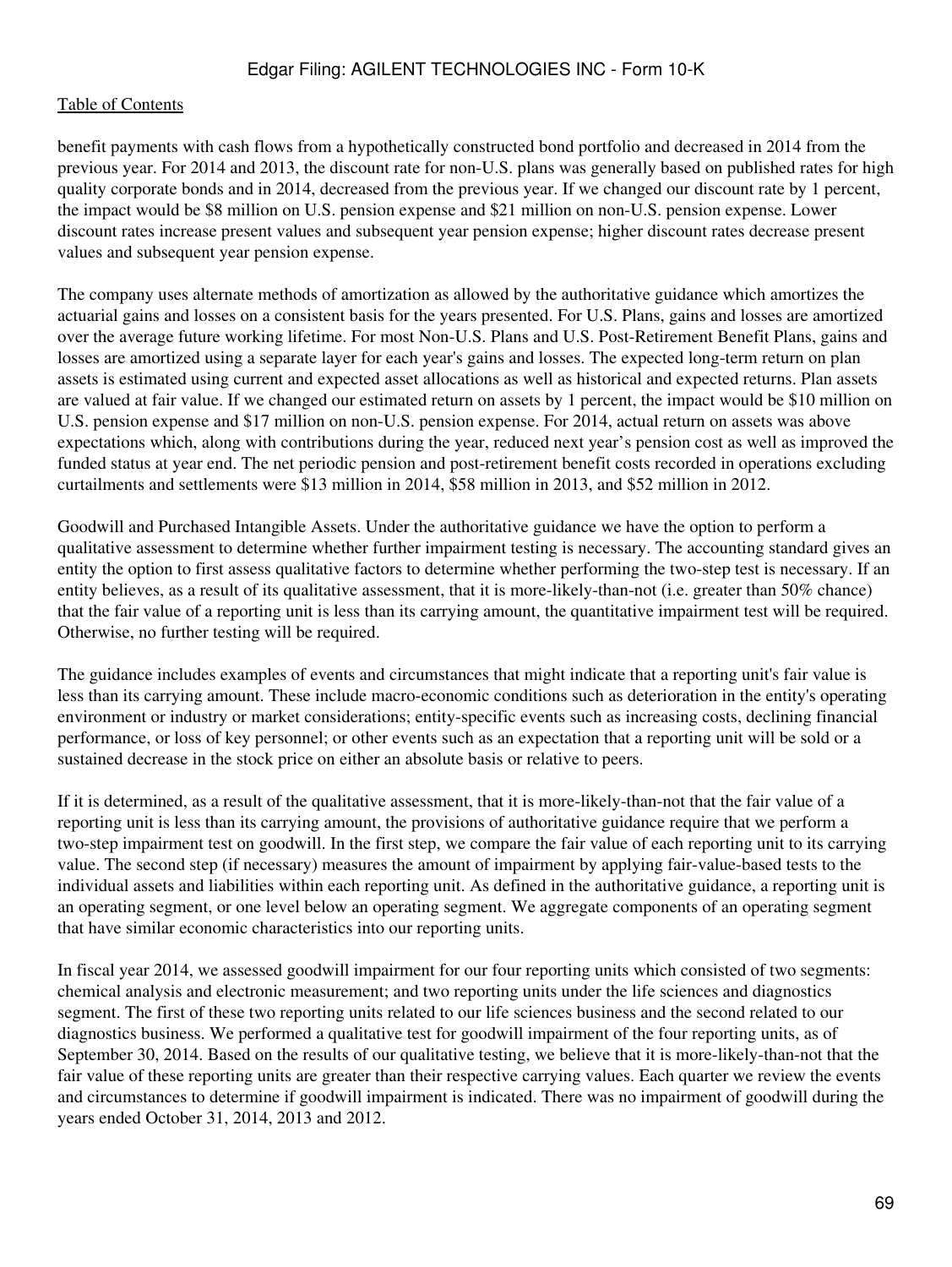Purchased intangible assets consist primarily of acquired developed technologies, proprietary know-how, trademarks, and customer relationships and are amortized using the best estimate of the asset's useful life that reflect the pattern in which the economic benefits are consumed or used up or a straight-line method ranging from 6 months to 15 years. In-process research and development ("IPR&D") is initially capitalized at fair value as an intangible asset with an indefinite life and assessed for impairment thereafter. When the IPR&D project is complete, it is reclassified as an amortizable purchased intangible asset and is amortized over its estimated useful life. If an IPR&D project is abandoned, Agilent will record a charge for the value of the related intangible asset to Agilent's condensed consolidated statement of operations in the period it is abandoned.

Agilent's indefinite-lived intangible assets are IPR&D intangible assets. The accounting guidance allows a qualitative approach for testing indefinite-lived intangible assets for impairment, similar to the issued impairment testing guidance for goodwill and allowed the option to first assess qualitative factors (events and circumstances) that could have affected the significant inputs used in determining the fair value of the indefinite-lived intangible asset to determine whether it is more-likely-than-not (i.e. greater than 50% chance) that the indefinite-lived intangible asset is impaired. An organization may choose to bypass the qualitative assessment for any indefinite-lived intangible asset in any period and proceed directly to calculating its fair value. We performed a qualitative test for impairment of indefinite-lived intangible assets as of September 30, 2014. Based on the results of our qualitative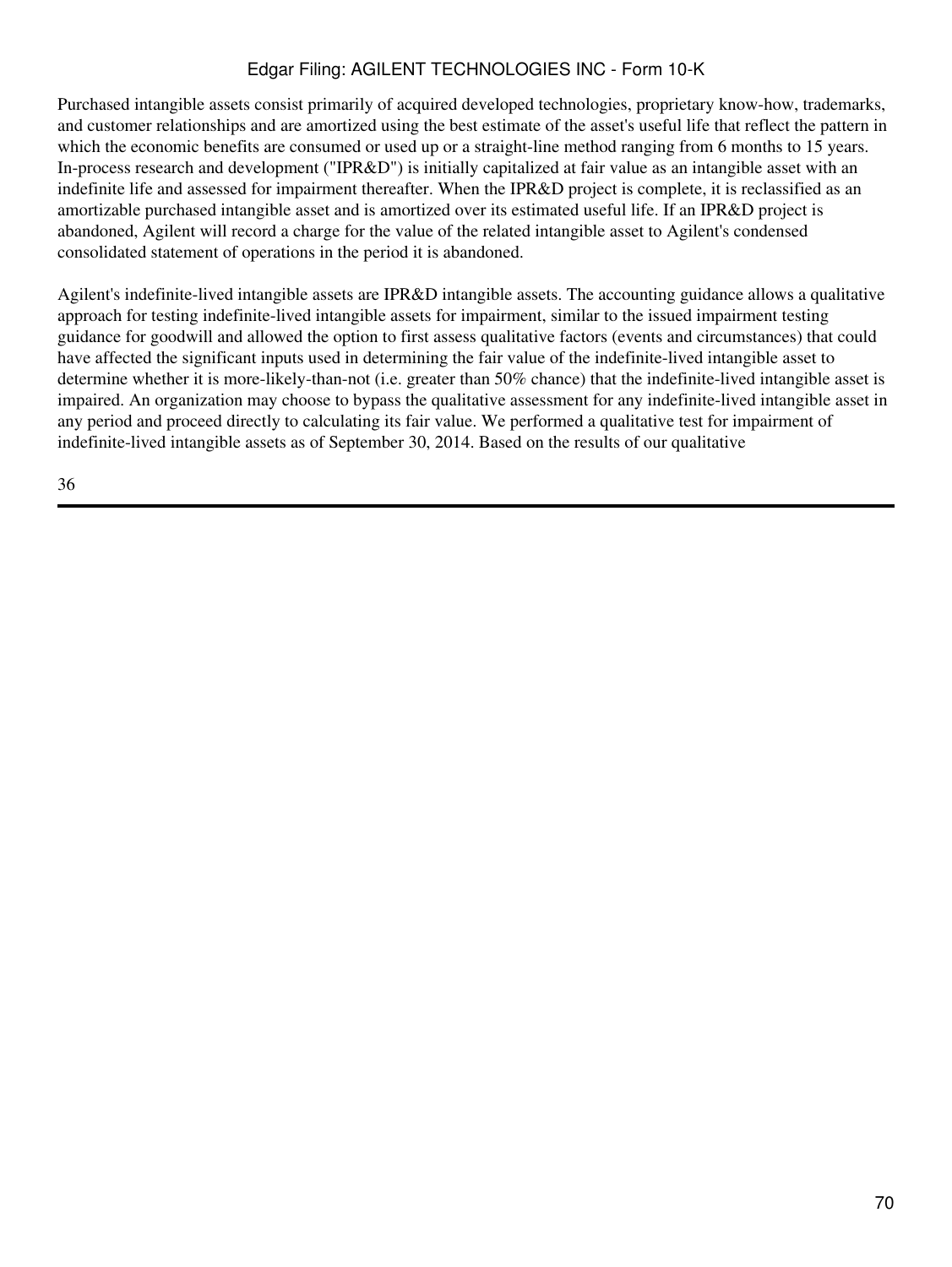#### [Table of Contents](#page-2-0)

testing, we believe that it is more-likely-than-not that the fair value of these indefinite-lived intangible assets is greater than their respective carrying values. Each quarter we review the events and circumstances to determine if impairment of indefinite-lived intangible asset is indicated. In the years ended October 31, 2014, 2013 and 2012, we recorded an impairment of \$4 million, \$1 million and \$1 million, respectively due to the cancellation of certain IPR&D projects. In addition, in the year ended October 31, 2014, we also recorded \$12 million of impairment of other intangibles due to the exit of our NMR business.

Restructuring and exit of NMR business. The main components of expenses are related to workforce reductions, assets impairments and write-downs and special charges to inventory, which mainly relates to exiting of one of our businesses. Workforce reduction charges are accrued when payment of benefits that the employees are entitled to becomes probable and the amounts can be estimated. We have also assessed the recoverability of our long-lived assets, by determining whether the carrying value of such assets will be recovered through undiscounted future cash flows. Asset impairments primarily consist of property, plant and equipment and are based on an estimate of the amounts and timing of future cash flows related to the expected future remaining use and ultimate sale or disposal of buildings and equipment net of costs to sell. The charges related to inventory include estimated future inventory disposal payments that we are contractually obliged to make to our suppliers and inventory written-down to net realizable value. If the amounts and timing of cash flows from restructuring activities are significantly different from what we have estimated, the actual amount of restructuring and asset impairment charges could be materially different, either higher or lower, than those we have recorded.

Accounting for income taxes. We must make certain estimates and judgments in determining income tax expense for financial statement purposes. These estimates and judgments occur in the calculation of tax credits, benefits and deductions, and in the calculation of certain tax assets and liabilities which arise from differences in the timing of recognition of revenue and expense for tax and financial statement purposes, as well as interest and penalties related to uncertain tax positions. Significant changes to these estimates may result in an increase or decrease to our tax provision in a subsequent period.

Significant management judgment is also required in determining whether deferred tax assets will be realized in full or in part. When it is more-likely-than-not that all or some portion of specific deferred tax assets such as net operating losses or foreign tax credit carryforwards will not be realized, a valuation allowance must be established for the amount of the deferred tax assets that cannot be realized. We consider all available positive and negative evidence on a jurisdiction-by-jurisdiction basis when assessing whether it is more likely than not that deferred tax assets are recoverable. We consider evidence such as our past operating results, the existence of losses in recent years and our forecast of future taxable income. In the fourth quarter of fiscal 2012 we released the valuation allowance for the majority of our U.S. deferred tax assets. At October 31, 2014, we continue to recognize a valuation allowance for certain U.S. state and foreign deferred tax assets. We intend to maintain a valuation allowance in these jurisdictions until sufficient positive evidence exists to support its reversal.

We have not provided for all U.S. federal income and foreign withholding taxes on the undistributed earnings of some of our foreign subsidiaries because we intend to reinvest such earnings indefinitely. Should we decide to remit this income to the U.S. in a future period, our provision for income taxes will increase materially in that period.

The calculation of our tax liabilities involves dealing with uncertainties in the application of complex tax law and regulations in a multitude of jurisdictions. Although the guidance on the accounting for uncertainty in income taxes prescribes the use of a recognition and measurement model, the determination of whether an uncertain tax position has met those thresholds will continue to require significant judgment by management. In accordance with the guidance on the accounting for uncertainty in income taxes, for all U.S. and other tax jurisdictions, we recognize potential liabilities for anticipated tax audit issues based on our estimate of whether, and the extent to which, additional taxes and interest will be due. The ultimate resolution of tax uncertainties may differ from what is currently estimated,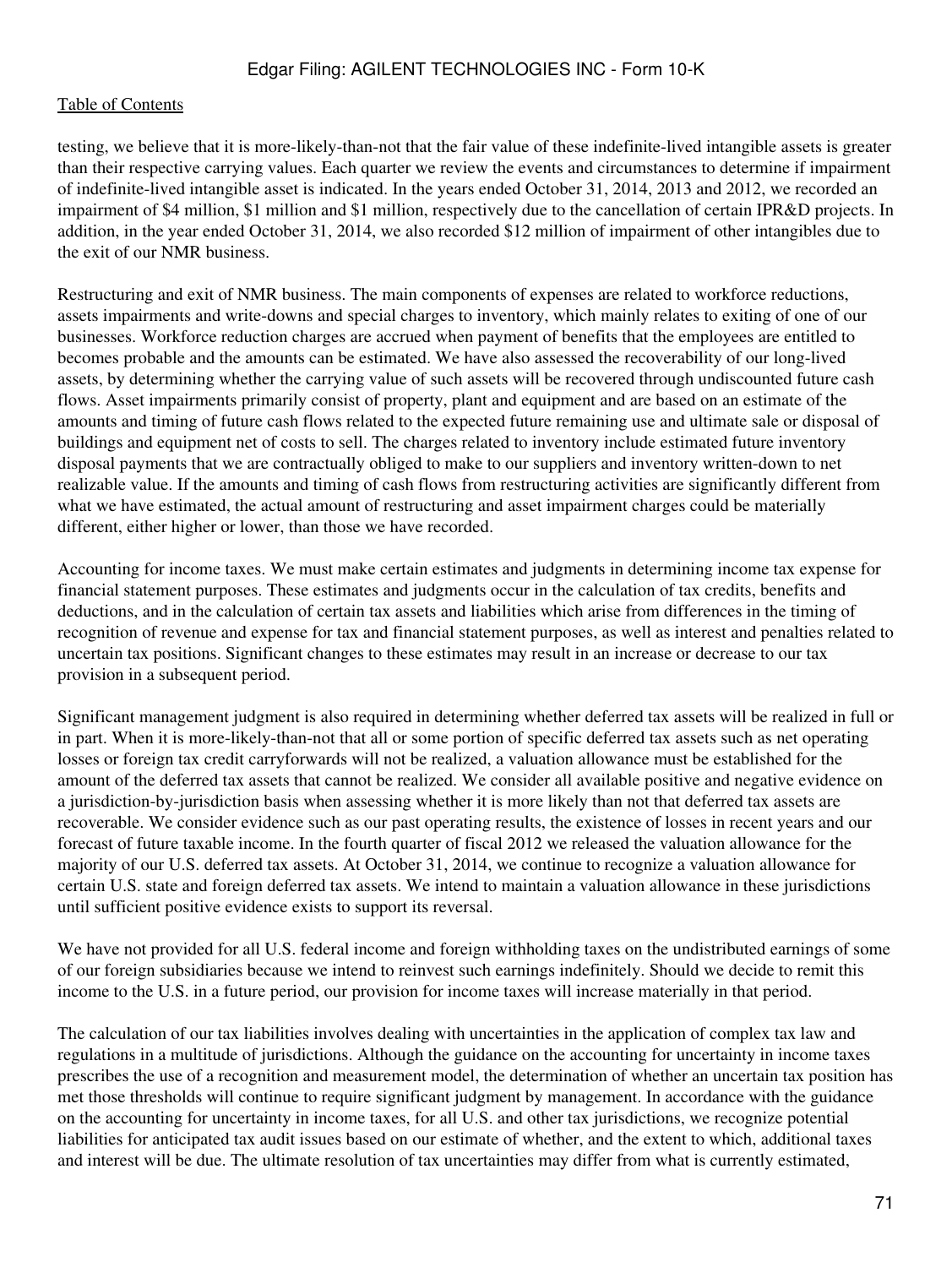which could result in a material impact on income tax expense. If our estimate of income tax liabilities proves to be less than the ultimate assessment, a further charge to expense would be required. If events occur and the payment of these amounts ultimately proves to be unnecessary, the reversal of the liabilities would result in tax benefits being recognized in the period when we determine the liabilities are no longer necessary. We include interest and penalties related to unrecognized tax benefits within the provision for income taxes on the consolidated statements of operations.

As a part of our accounting for business combinations, intangible assets are recognized at fair values and goodwill is measured as the excess of consideration transferred over the net estimated fair values of assets acquired. Impairment charges associated with goodwill are generally not tax deductible and will result in an increased effective income tax rate in the period that any impairment is recorded. Amortization expenses associated with acquired intangible assets are generally not tax deductible and therefore deferred tax liabilities have been recorded for non-deductible amortization expenses as a part of the accounting for business combinations.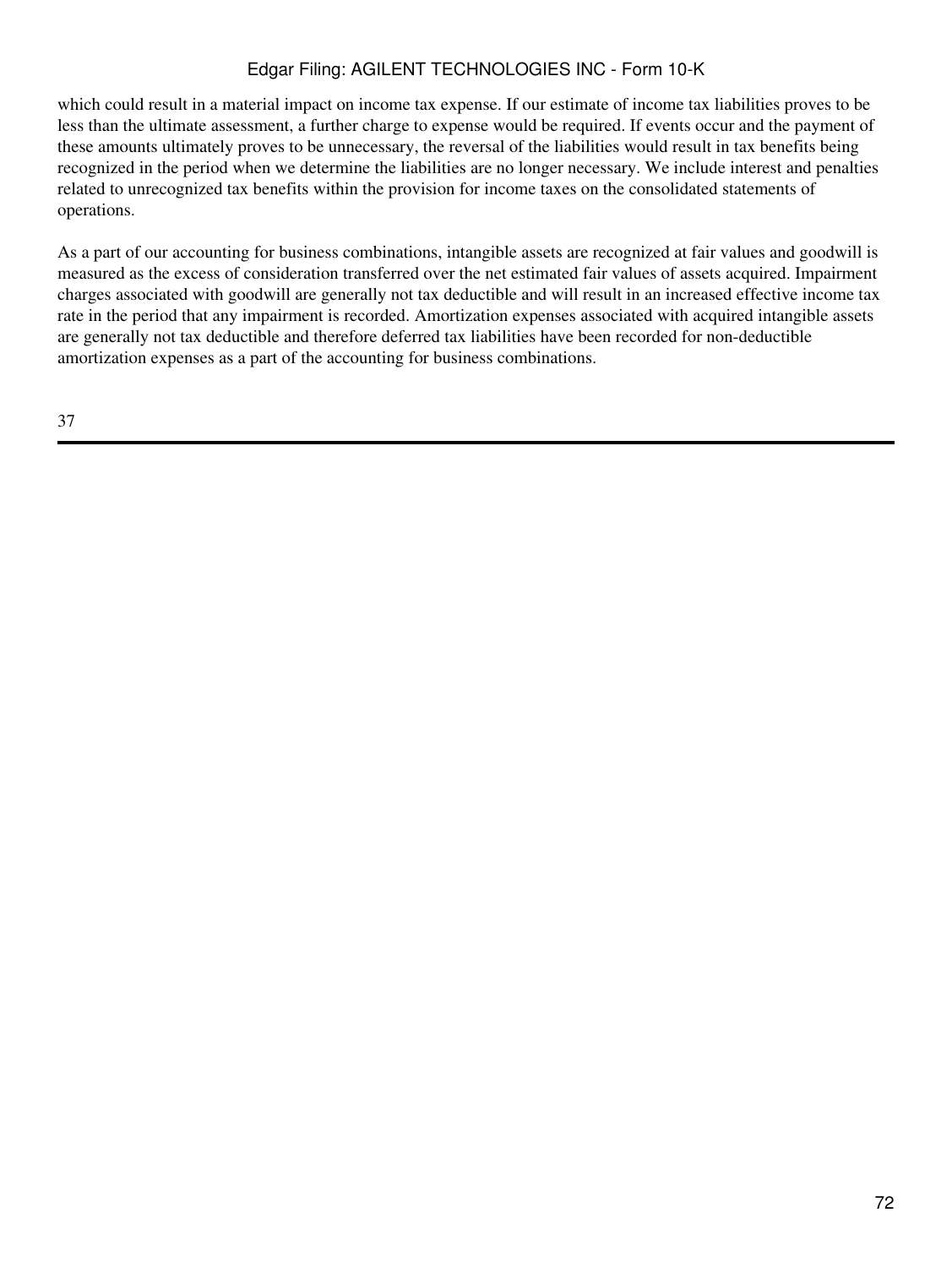### Adoption of New Pronouncements

See Note 2, "New Accounting Pronouncements," to the consolidated financial statements for a description of new accounting pronouncements.

### Restructuring and Exit of NMR Business

During the fourth quarter of fiscal year 2014, we made the decision to cease the manufacture and sale of our nuclear magnetic resonance ("NMR") product line within our life sciences and diagnostics segment. The exit of the NMR business was primarily due to the lack of growth and profitability of the product line. In connection with the exit, we have recorded approximately \$68 million in restructuring and other related costs associated with the closure of NMR. These costs are comprised of severance and other personnel costs related to the workforce reduction of approximately 300 employees primarily located in the United Kingdom and California and non-cash charges related to intangible asset impairments and other asset write-downs including inventory. We expect to substantially complete these restructuring activities by the end of fiscal 2016. The exit of the NMR business is expected to result in a positive impact of approximately \$10 million in operating profit in fiscal year 2015. As of October 31, 2014, substantially all employees are pending termination under the above actions and approximately \$2 million was paid under the above actions.

In the second quarter of 2013, we accrued for a targeted restructuring program to reduce Agilent's total headcount by approximately 450 regular employees, representing approximately 2 percent of our global workforce. In the fourth quarter of fiscal year 2013, Agilent announced plans to separate the electronic measurement business from Agilent which was completed on November 1, 2014. As a result, approximately 50 employees from the targeted restructuring plan have been redeployed within the company, reducing the total headcount under this plan to 400 employees. The timing and scope of workforce reductions will vary based on local legal requirements. When completed the restructuring program expected to result in an approximately \$50 million reduction in annual cost of sales and operating expenses over the three business segments. In addition we have been streamlining our manufacturing operations. As part of this action, we anticipate the reduction of approximately 250 positions to reduce our annual cost of sales.

For the year ended October 31, 2014 we reversed \$4 million in restructuring charges associated with employees that have been redeployed within the company. Within the U.S, we have substantially completed these restructuring activities. Internationally, we expect to complete almost all of these restructuring activities by the end of the first quarter of fiscal 2015. As of October 31, 2014, approximately 70 employees, including Keysight employees, are pending termination and approximately \$46 million was been paid under the above actions. In the year ended October 31, 2014, we have realized the expected savings within our three business segments as a result of these restructuring activities.

### Foreign Currency

Our revenues, costs and expenses, and monetary assets and liabilities are exposed to changes in foreign currency exchange rates as a result of our global operating and financing activities. We hedge revenues, expenses and balance sheet exposures that are not denominated in the functional currencies of our subsidiaries on a short term and anticipated basis. We do experience some fluctuations within individual lines of the consolidated statement of operations and balance sheet because our hedging program is not designed to offset the currency movements in each category of revenues, expenses, monetary assets and liabilities. Our hedging program is designed to hedge currency movements on a relatively short-term basis (up to a rolling twelve month period). Therefore, we are exposed to currency fluctuations over the longer term. To the extent that we are required to pay for all, or portions, of an acquisition price in foreign currencies, Agilent may enter into foreign exchange contracts to reduce the risk that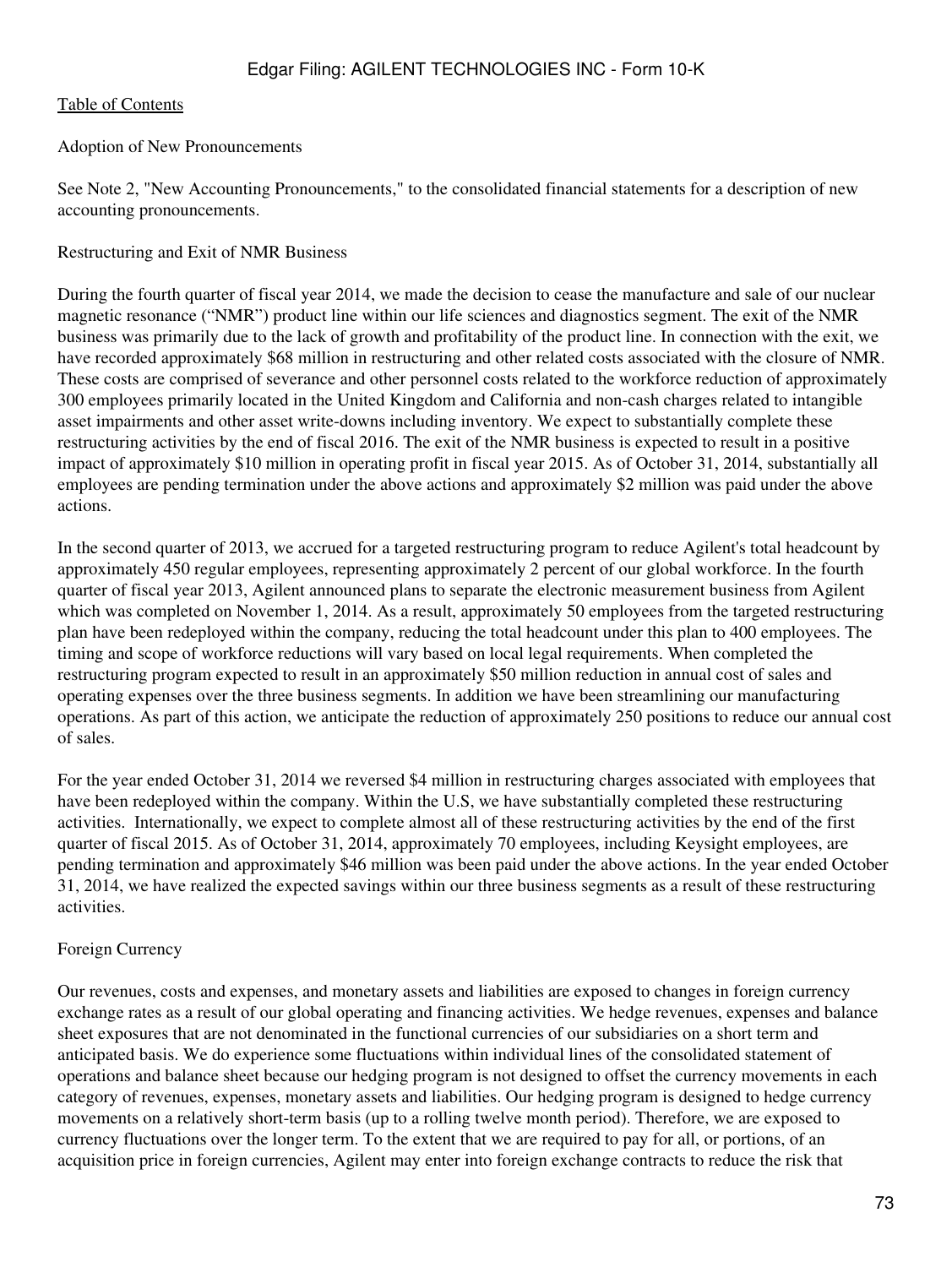currency movements will impact the U.S. dollar cost of the transaction.

Results from Operations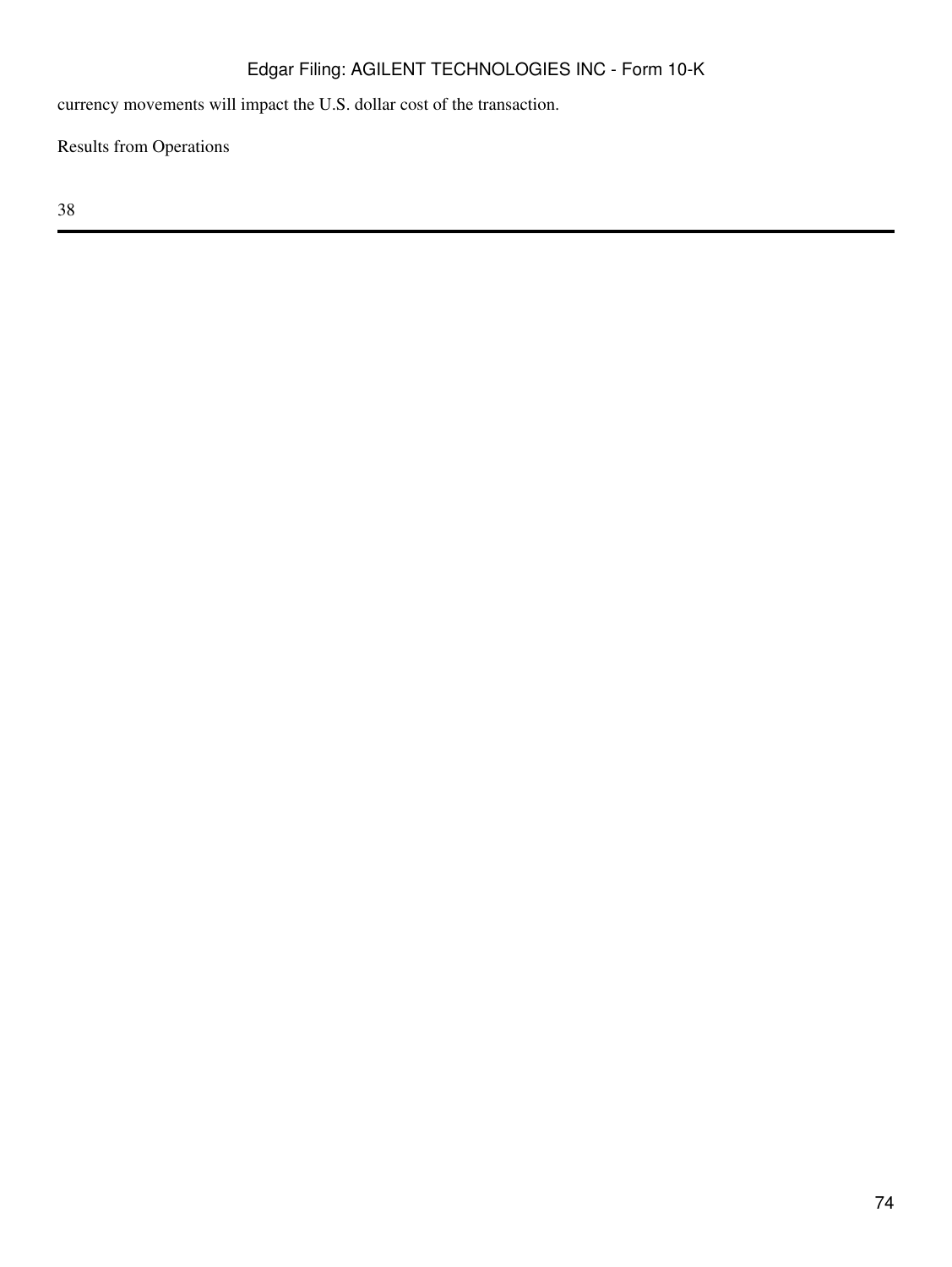#### Orders and Net Revenue

|                         | Years Ended October 31, |      |         |      |         |                | 2014 over 2013     | 2013 over 2012     |
|-------------------------|-------------------------|------|---------|------|---------|----------------|--------------------|--------------------|
|                         | 2014                    |      | 2013    |      | 2012    |                | $%$ Change         | $%$ Change         |
|                         | (in millions)           |      |         |      |         |                |                    |                    |
| Orders                  | \$7,134                 |      | \$6,827 |      | \$6,877 |                | $4\%$              | $(1)\%$            |
| Net revenue:            |                         |      |         |      |         |                |                    |                    |
| Products                | \$5,686                 |      | \$5,534 |      | \$5,659 |                | 3%                 | $(2)\%$            |
| Services and other      | \$1,295                 |      | \$1,248 |      | \$1,199 |                | $4\%$              | $4\%$              |
| Total net revenue       | \$6,981                 |      | \$6,782 |      | \$6,858 |                | 3%                 | $(1)\%$            |
|                         | Years Ended October 31, |      |         |      |         | 2014 over 2013 | 2013 over 2012     |                    |
|                         | 2014                    |      | 2013    |      | 2012    |                | <b>Ppts Change</b> | <b>Ppts Change</b> |
| % of total net revenue: |                         |      |         |      |         |                |                    |                    |
| Products                | 81                      | % 82 |         |      | %83     |                | $\%$ (1) ppt       | $(1)$ ppt          |
| Services and other      | 19                      | %18  |         |      | % 17    |                | $\%$ 1 ppt         | 1 ppt              |
| Total                   | 100                     | $\%$ | 100     | $\%$ | 100     | $\%$           |                    |                    |

In general, recorded orders represent firm purchase commitments from our customers with established terms and conditions for products and services that will be delivered within six months.

Agilent's total orders in 2014 were \$7,134 million, an increase of 4 percent when compared to 2013. Foreign currency movements had an unfavorable impact of approximately 1 percentage point for the year ended October 31, 2014 when compared to 2013. Within our life sciences and diagnostics business orders increased 5 percent in 2014 compared to 2013. Chemical analysis orders increased 6 percent in 2014 when compared to 2013 and electronic measurement businesses orders increased 3 percent when compared to 2013. Agilent's total orders in 2013 were \$6,827 million, a decrease of 1 percent when compared to 2012. Foreign currency movements had an unfavorable impact of approximately 2 percentage points for the year ended October 31, 2013 when compared to 2012. The increase in orders associated with the Dako acquisition accounted for approximately 3 percentage points of order growth for the year ended 2013 when compared to 2012.

Agilent's net revenue of \$6,981 million in 2014 increased 3 percent when compared to 2013. Foreign currency movements for 2014 had an unfavorable impact of approximately 1 percentage point compared to 2013. Within our life sciences and diagnostics business revenue increased 3 percent in 2014 compared to 2013. There was growth in demand for life sciences and diagnostics products and services led by pharmaceutical and biotechnology and clinical markets. There was a decrease in demand from the life science research for the year ended October 31, 2014, when compared to the prior year. Within our chemical analysis business revenue grew 5 percent in 2014 compared with the prior year. There was a strong increase in revenue from the food safety and forensics with environmental and petrochemical markets also showing increases at a more modest level when compared to the prior year. Within electronic measurement, total revenue increased when compared to the prior year by 2 percent. General purpose markets increased with computer and semi-conductor markets improving, but aerospace and defense was down when compared to 2013. Also within electronic measurement, the communications test business increased for the year ended October 31, 2014 when compared to the prior year with wireless manufacturing growing strongly and R&D showing a moderate shortfall compared to the prior year. Agilent's net revenue of \$6,782 million decreased 1 percent in 2013 when compared to 2012. Foreign currency movements for 2013 had an unfavorable impact of approximately 1 percentage point compared to 2012. Revenue associated with the Dako acquisition accounted for approximately 4 percentage points of the revenue growth for the year ended October 31, 2013 when compared to 2012.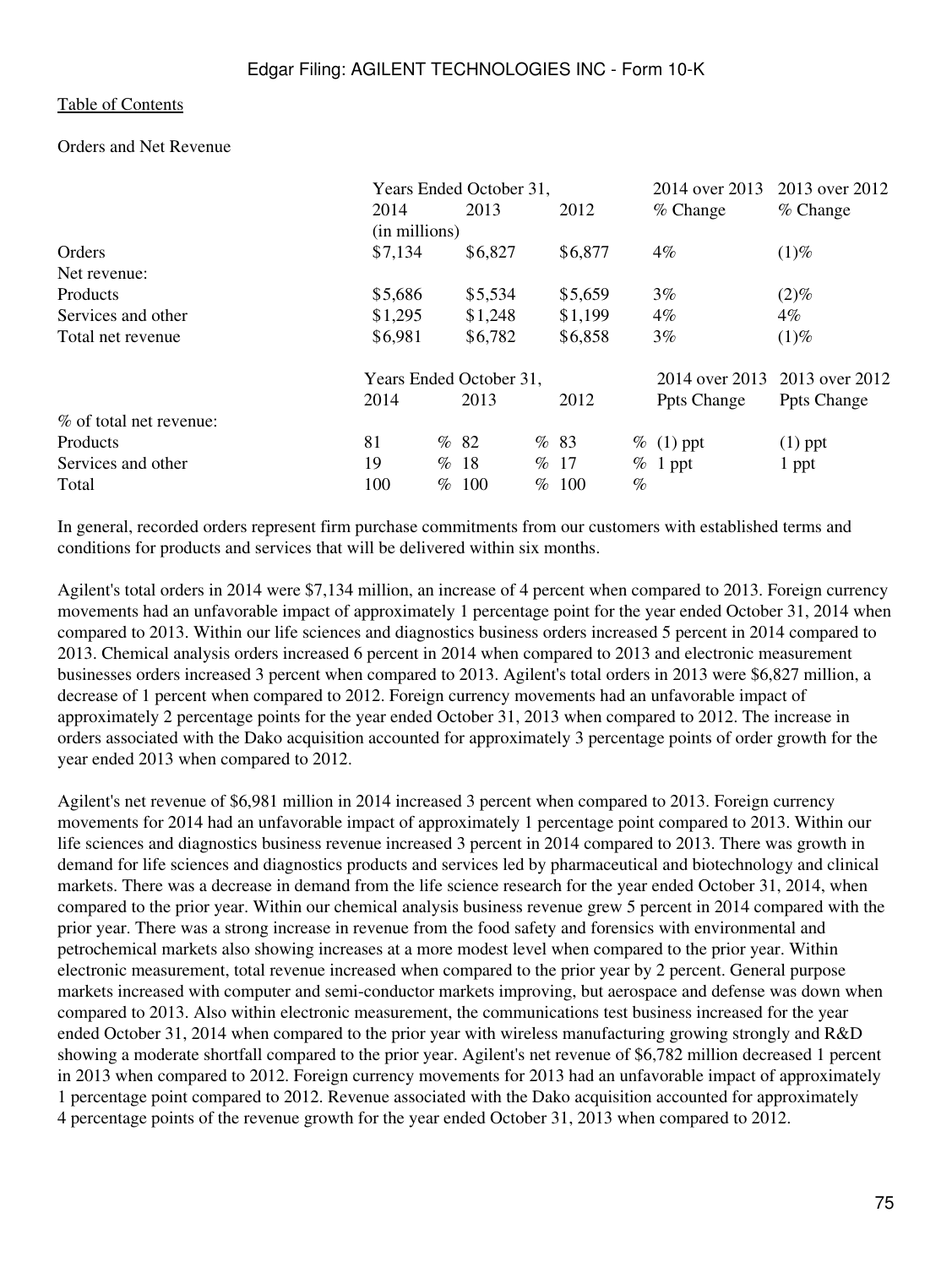Services and other revenue include revenue generated from servicing our installed base of products, warranty extensions and consulting. Services and other revenue increased 4 percent in 2014 as compared to 2013. The service and other revenue growth is impacted by a portion of the revenue being driven by the current and previously installed produce base. Service and other revenue increased due to increased service contract renewals and laboratory productivity services, but revenue from the sale of extended warranties within our electronic measurement business was flat due to the extension of standard terms from one year to three years in 2013. Services and other revenue increased 4 percent in 2013 as compared to 2012.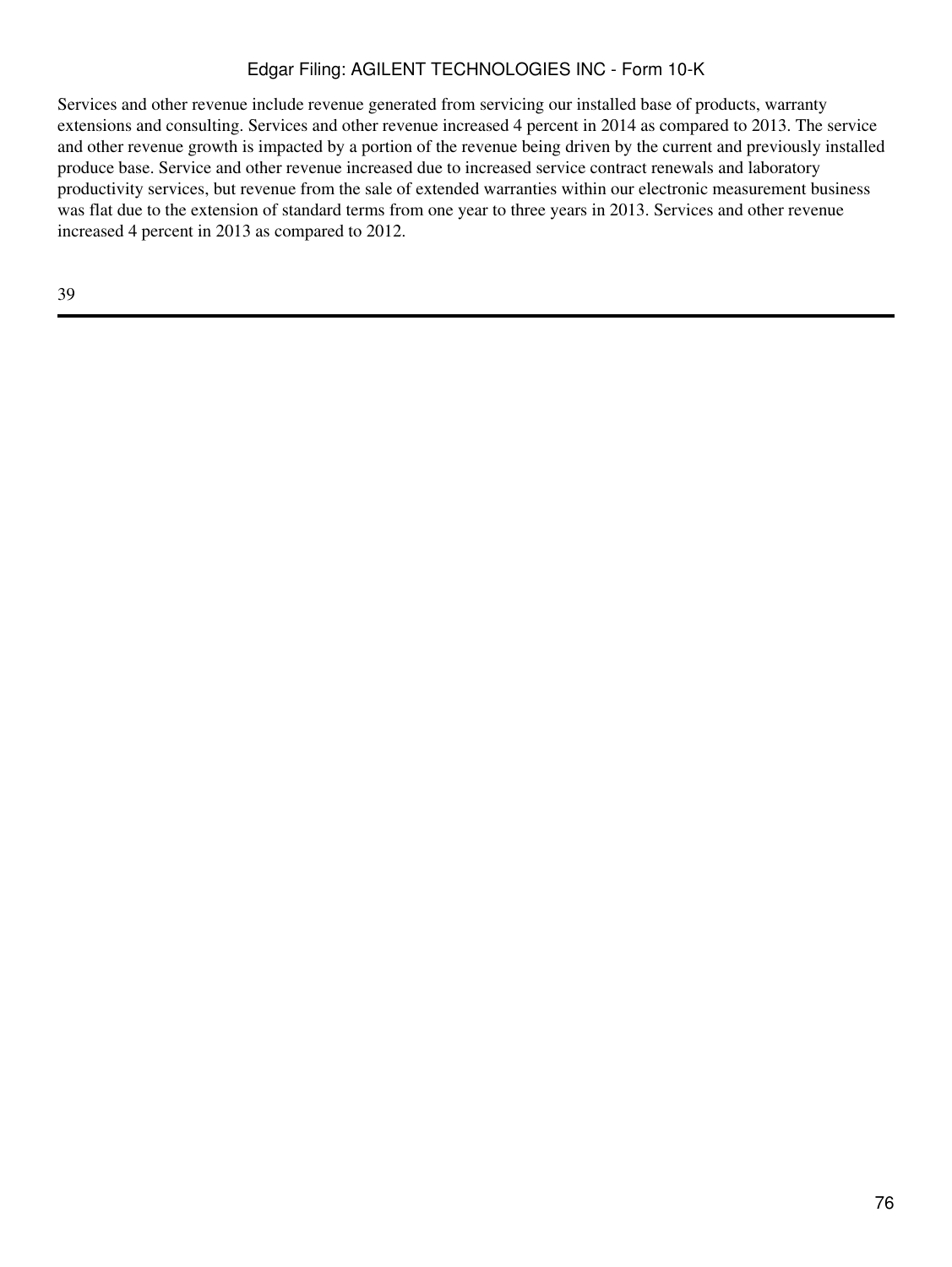### Backlog

Backlog represents the amount of revenue expected from orders that have already been booked, including orders for goods and services that have not been delivered to customers, orders invoiced but not yet recognized as revenue, and orders for goods that were shipped but not invoiced, awaiting acceptance by customers. On October 31, 2014, our unfilled backlog for the chemical analysis business was approximately \$430 million, as compared to approximately \$380 million at October 31, 2013. Within our life sciences and diagnostics business, our unfilled backlog was approximately \$530 million on October 31, 2014 as compared to approximately \$520 million at

October 31, 2013.

On October 31, 2014, our unfilled backlog for the electronic measurement business was approximately \$780 million, as compared to approximately \$760 million at October 31, 2013. It is expected that the unfilled backlog will be fulfilled by Keysight which separated from Agilent on November 1, 2014.

We expect that a majority of the unfilled backlog for all businesses will be delivered to customers within six months. On average, our unfilled backlog represents approximately three months' worth of revenues. We believe backlog on any particular date, while indicative of short-term revenue performance, is not necessarily a reliable indicator of medium or long-term revenue performance.

Costs and Expenses

|                                     | Years Ended October 31, |  |         |  | $2014$ over |  | $2013$ over    |                |
|-------------------------------------|-------------------------|--|---------|--|-------------|--|----------------|----------------|
|                                     | 2014                    |  | 2013    |  | 2012        |  | 2013<br>Change | 2012<br>Change |
| Gross margin on products            | 53.0                    |  | % 53.5  |  | $\%$ 53.9   |  | $\%$ (1) ppt   |                |
| Gross margin on services and other  | 44.8                    |  | % 46.2  |  | % 46.1      |  | $\%$ (1) ppt   |                |
| Total gross margin                  | 51.5                    |  | % 52.1  |  | % 52.6      |  | $\%$ (1) ppt   |                |
| Operating margin                    | 11.9                    |  | %14.0   |  | % 16.3      |  | $\%$ (2) ppts  | $(2)$ ppts     |
| (in millions)                       |                         |  |         |  |             |  |                |                |
| Research and development            | \$719                   |  | \$704   |  | \$668       |  | $2\%$          | $5\%$          |
| Selling, general and administrative | \$2,043                 |  | \$1,880 |  | \$1,817     |  | $9\%$          | $3\%$          |

In 2014, total gross margins decreased one percentage point when compared to the same period last year. Gross margins in our life sciences and diagnostics business were relatively flat, up in our chemicals analysis business and down within our electronic measurement business for the year ended October 31, 2014 when compared to 2013. There were changes in gross margin due to higher inventory charges driven by the exit of the NMR business, expenditures to address an FDA warning letter, increased warranty costs and product discounts offset by favorable manufacturing overhead costs. Operating margins declined by 2 percentage point in the year ended October 31, 2014 when compared to the same period last year. The overall decline in operating margin for the year ended October 31, 2014 was mostly due to pre-separation costs. Operating margins within our life sciences and diagnostics business was down and in the chemical analysis business operating margins increased for the year ended October 31, 2014 when compared to 2013. Within electronic measurement operating margins was flat for the year ended October 31, 2014 when compared to 2013.

In 2013, total gross margin was flat in comparison to 2012. Increased costs, in particular, intangible amortization from the acquisition of Dako, restructuring expenses and inventory charges were offset by a decrease in variable and incentive pay. Operating margins in 2013 decreased 2 percentage points compared to 2012 as a result of increased operating expenses associated with the Dako acquisition, including increased intangible asset amortization, restructuring costs, higher wages and increased inventory charges offset by lower variable and incentive pay. This was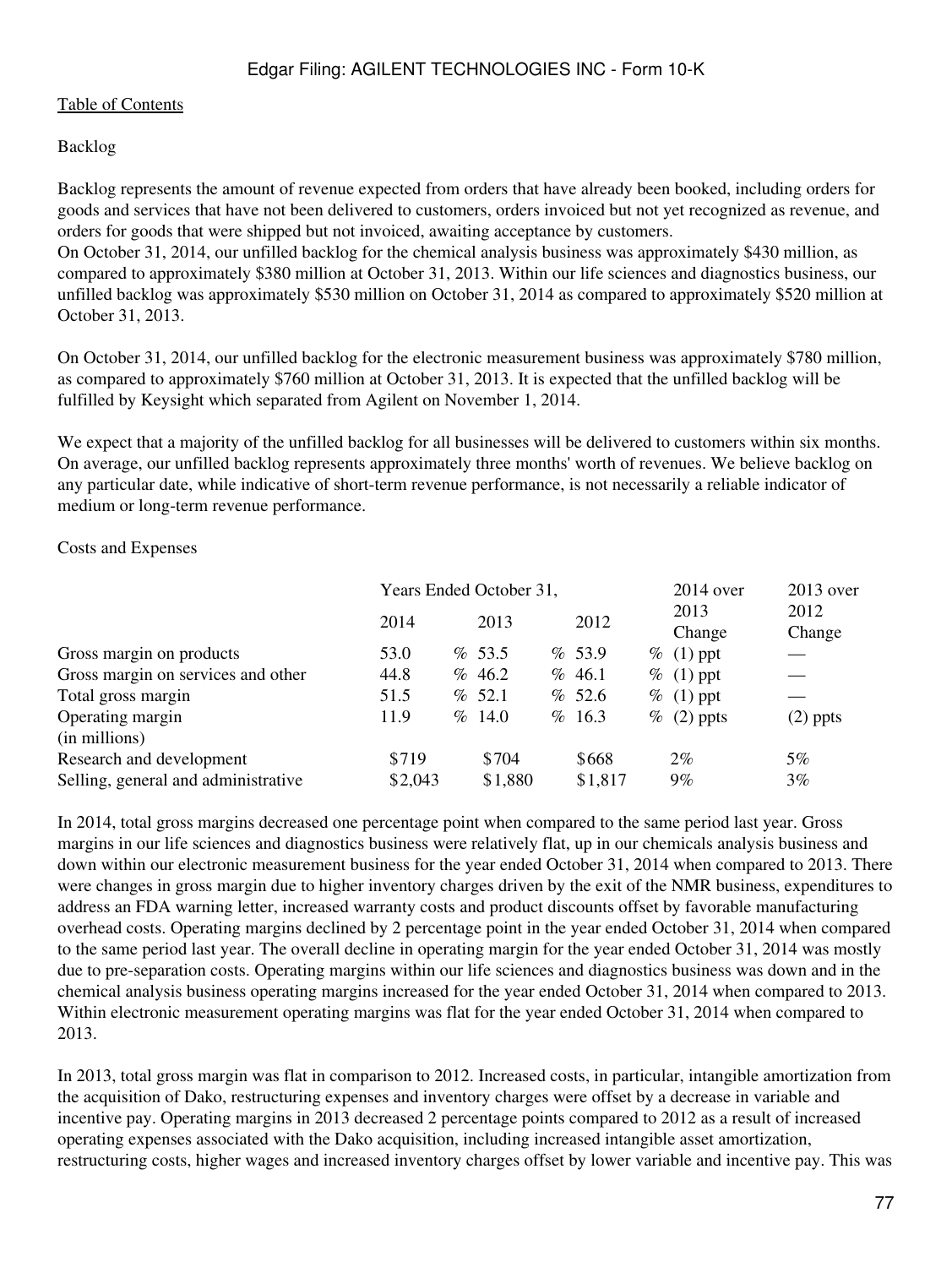the result of maintaining cost control through a decrease in variable and incentive pay while absorbing increases in expenditure from Dako and wage increases.

Gross inventory charges were \$79 million in 2014, \$48 million in 2013 and \$30 million in 2012. Sales of previously written down inventory were \$9 million in 2014, \$7 million in 2013 and \$5 million in 2012.

Our research and development efforts focus on potential new products and product improvements covering a wide variety of technologies, none of which is individually significant to our operations. We conduct five types of research and development: basic research, foundation technologies, communications, life sciences and measurement. Our research seeks to improve on various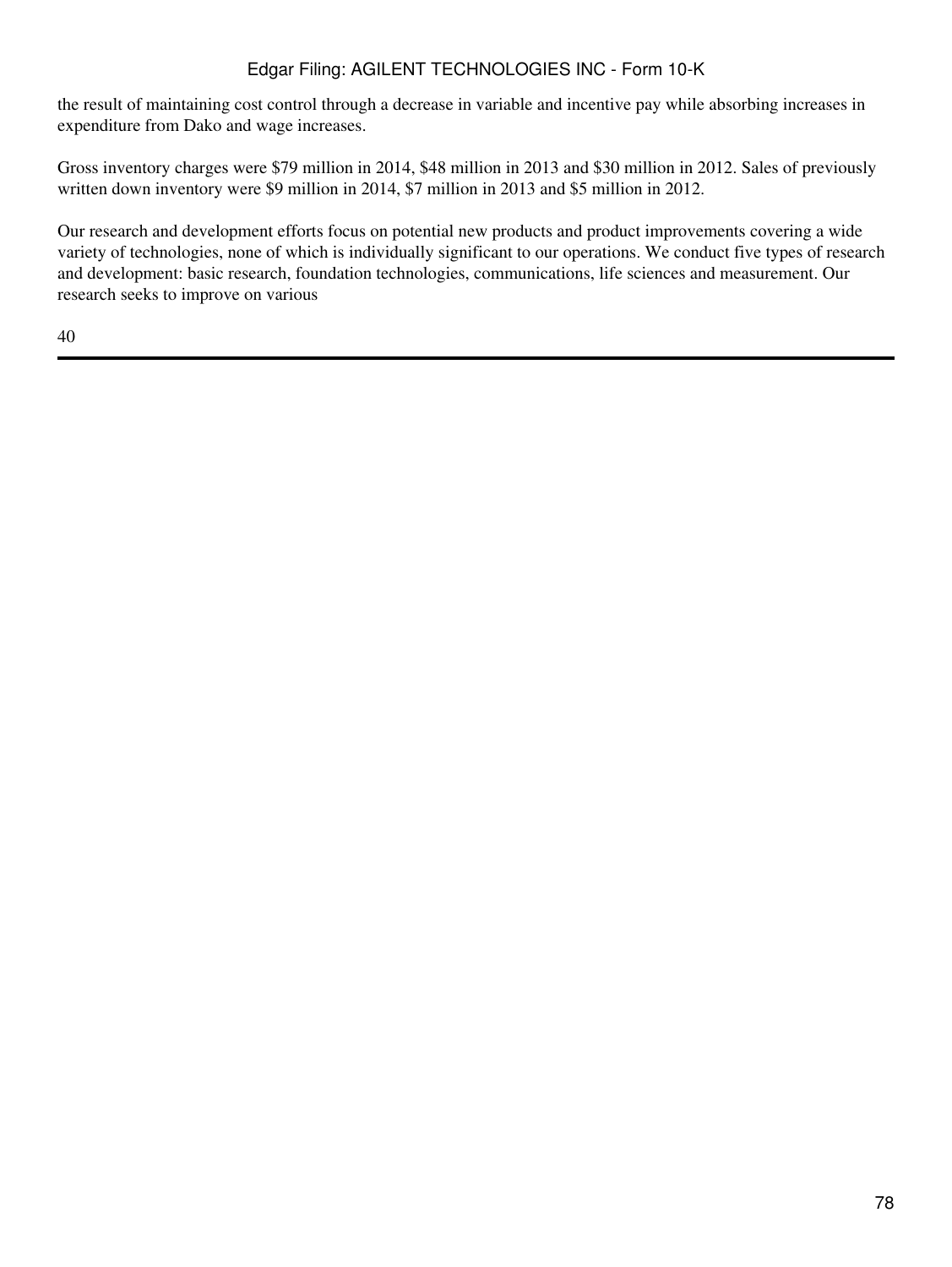#### [Table of Contents](#page-2-0)

technical competencies in electronics, photonics, software, systems and solutions and life sciences. In each of these research fields, we conduct research that is focused on specific product development for release in the short-term as well as other research that is intended to be the foundation for future products over a longer time-horizon. Some of our product development research is designed to improve on the more than 20,000 products already in production, focus on major new product releases, and develop new product segments for the future. Due to the breadth of research and development projects across all of our businesses, there are a number of drivers of this expense. We remain committed to invest significantly in research and development and have focused our development efforts on key strategic opportunities to align our business with available markets and position ourselves to capture market share.

Research and development expenditures increased 2 percent in 2014 compared to 2013. R&D expenditure increased within our life sciences and diagnostics and chemical analysis businesses with investments for product and software R&D together with wage increases and higher variable pay. Within our electronic measurement business there was a reduction in R&D expenditure within electronic measurement business due to savings from prior year's restructuring. Research and development expenditures increased 5 percent in 2013 compared to 2012. Increased expenditure was due to our continued investment in new product development and technologies, increased costs due to Dako, restructuring costs and wage increases, partially offset by lower variable and incentive pay. We remain committed to invest in research and development and have focused our development efforts on key strategic opportunities in order to align our business with available markets and position ourselves to capture market share.

Selling, general and administrative expenses increased 9 percent in 2014 compared to 2013. Selling, general and administrative expenditure increased mostly due to pre-separation costs with other increases in wages, higher commissions and investments in sales channel coverage partially offset by an \$11 million gain on sale of land and savings due to restructuring charges incurred in the prior year. Selling, general and administrative expenses increased 3 percent in 2013 compared to 2012. Increases were due to the acquisition of Dako, including amortization of intangible assets, wage increases and investments in sales channel coverage in emerging geographies and restructuring costs offset by decreases in variable and incentive pay.

Interest expense for the years ended October 31, 2014, 2013 and 2012 was \$113 million, \$107 million and \$101 million, respectively, and relates to the interest charged on our senior notes offset by the amortization of deferred gains recorded upon termination of interest rate swap contracts.

At October 31, 2014, our headcount was approximately 21,400 compared to 20,600 in 2013 and 20,500 in 2012. Following the separation of Keysight from Agilent our headcount will be approximately 12,000.

Other income (expense)

For the year ended October 31, 2014 other income (expense), net includes a net loss on the early redemption of the 2015 senior notes and partial redemption of the 2017 notes of \$89 million consisting of the prepayment penalties of \$108 million, \$3 million of accelerated amortization of debt issuance costs and discount and the accelerated amortization of interest rate swap gains of \$22 million.

Income Taxes

|                                      |               | Years Ended October 31, |         |  |
|--------------------------------------|---------------|-------------------------|---------|--|
|                                      | 2014          | 2013                    | 2012    |  |
|                                      | (in millions) |                         |         |  |
| Provision (benefit) for income taxes | \$142         | \$135                   | \$(110) |  |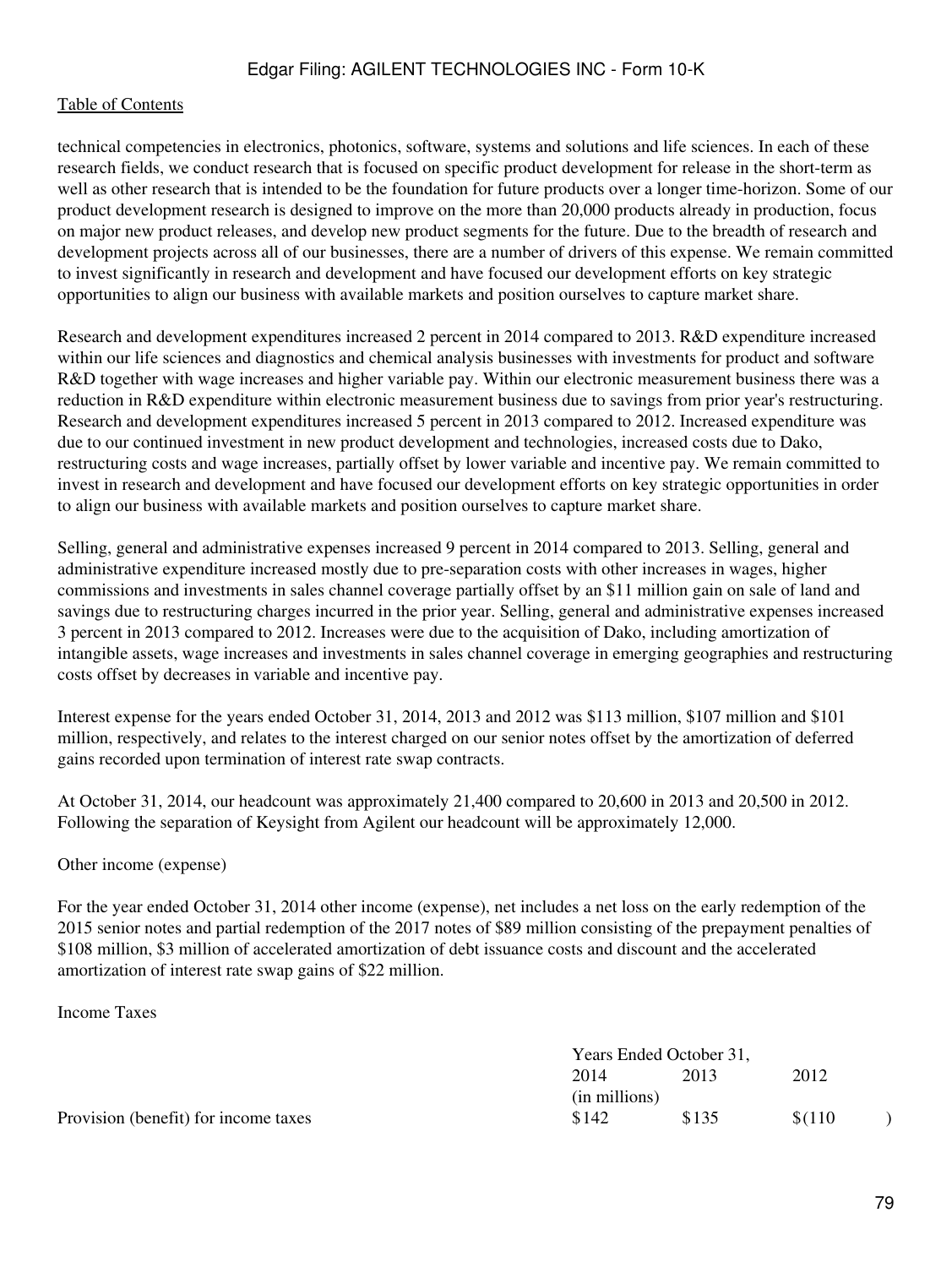For 2014, the effective tax rate was 22 percent. The 22 percent effective tax rate is lower than the U.S. statutory rate primarily due to the mix of earnings in non-U.S. jurisdictions taxed at lower statutory rates; in particular Singapore where we enjoy tax holidays. The impact of the tax holidays decreased income taxes by \$76 million in 2014. In the fourth quarter we recorded an out of period tax expense of \$13 million tax for corrections to U.S. deferred taxes. In the third quarter we recorded out of period adjustments consisting of a \$9 million tax benefit related to the correction of the tax basis of land in the UK and a \$3 million tax expense to correct tax related balance sheet accounts. In the second quarter we recorded an out of period adjustment to tax expense of approximately \$12 million for correction of transfer pricing for tax years 2012 and 2013. These corrections are not considered material to current or prior periods. The effective tax rate increased by 6 percent over the previous year primarily due to lower earnings in non-US jurisdictions taxed a lower statutory rates, the out of period adjustments listed above and the impact of non-deductible costs related to the separation of Keysight of \$17 million.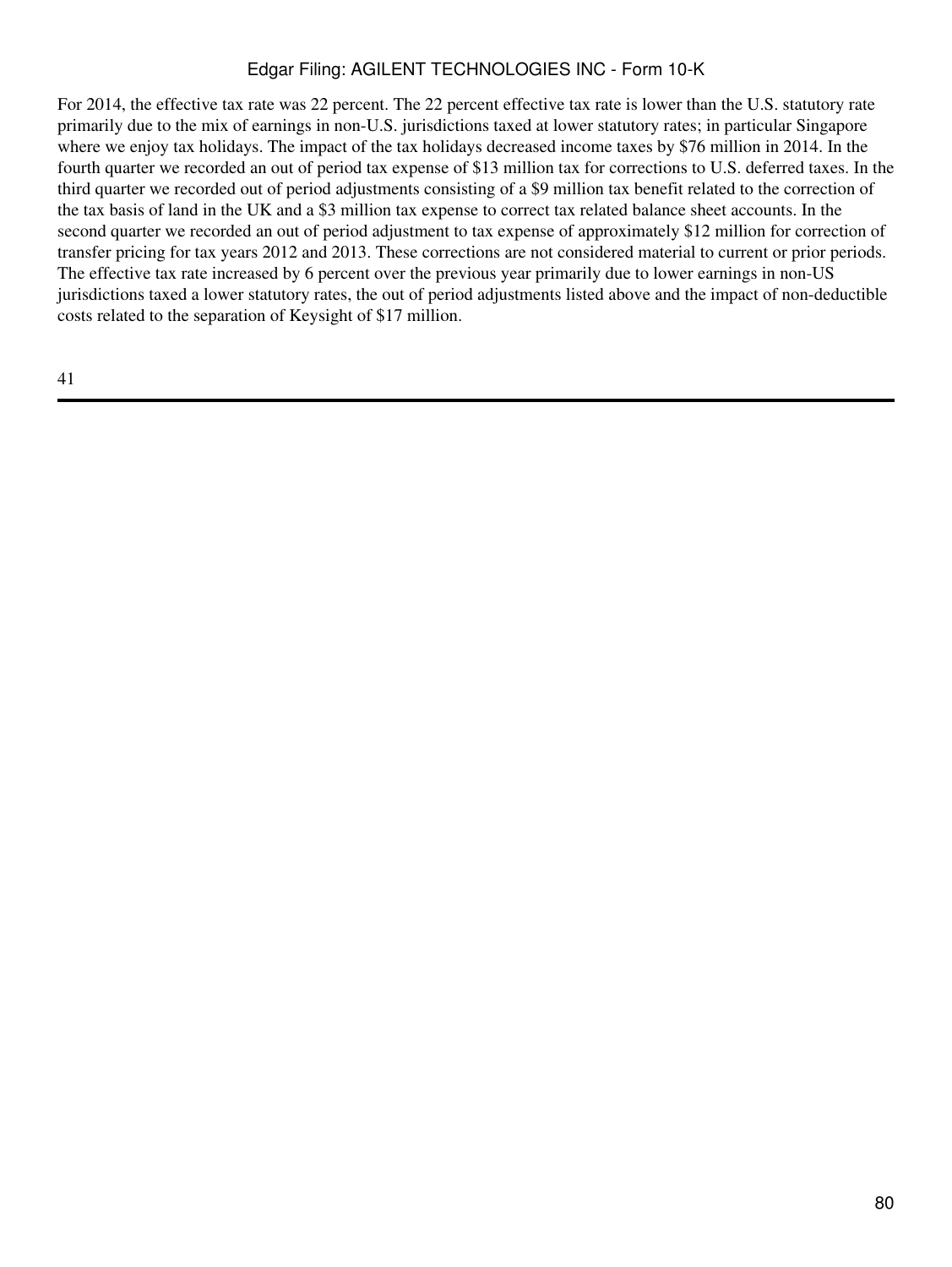### [Table of Contents](#page-2-0)

For 2013, the effective tax rate was 16 percent. The 16 percent effective tax rate is lower than the U.S. statutory rate primarily due to the mix of earnings in non-U.S. jurisdictions taxed at lower statutory rates; in particular Singapore where we enjoy tax holidays. The impact of the tax holidays decreased income taxes by \$127 million in 2013. The effective tax rate also included a \$12 million out-of-period adjustment to increase tax expense, recognized in the second quarter of 2013, associated with the write off of deferred tax assets related to foreign tax credits incorrectly claimed in prior years.

For 2012, the effective tax rate was a benefit of 11 percent. The 11 percent effective tax rate benefit reflected tax on earnings in jurisdictions that had low effective tax rates and included a \$280 million tax benefit due to the reversal of a valuation allowance for most U.S. federal and state deferred tax assets. Valuation allowances require an assessment of both positive and negative evidence when determining whether it is more likely than not that deferred tax assets are recoverable. Such assessment is required on a jurisdiction by jurisdiction basis. In the fourth quarter of 2012, management concluded that the valuation allowance for most of Agilent's U.S. federal and state deferred tax assets was no longer needed primarily due to the emergence from cumulative losses in recent years, the return to sustainable U.S. operating profits and the expectation of sustainable profitability in future periods. As of October 31, 2012, the cumulative positive evidence outweighed the negative evidence regarding the likelihood that most of the deferred tax asset for Agilent's U.S. consolidated income tax group will be realized. Accordingly, we recognized a non-recurring tax benefit of \$280 million relating to the valuation allowance reversal. The effective tax rate also included a non-recurring tax expense of \$88 million relating to an increase in the overall residual U.S. tax expected to be imposed upon the repatriation of unremitted foreign earnings previously considered permanently reinvested. During the fourth quarter of 2012, we assessed the forecasted cash needs and overall financial position of our foreign subsidiaries and determined that a portion of previously permanently reinvested earnings would no longer be reinvested overseas. The effective tax rate was also reduced by a \$68 million tax benefit primarily associated with the recognition of previously unrecognized tax benefits and the reversal of the related interest accruals due to the reassessment of certain uncertain tax positions relating to foreign jurisdictions.

Agilent enjoys tax holidays in several different jurisdictions, most significantly in Singapore. The tax holidays provide lower rates of taxation on certain classes of income and require various thresholds of investments and employment or specific types of income in those jurisdictions. The tax holidays are due for renewal between 2015 and 2023. The Keysight entity in Singapore has not obtained a tax holiday to date. Accordingly, income tax expense has been recorded on its fourth quarter earnings at the statutory rate. As a result of the incentives, the impact of the tax holidays decreased income taxes by \$76 million, \$127 million, and \$122 million in 2014, 2013, and 2012, respectively. The benefit of the tax holidays on net income per share (diluted) was approximately \$0.23, \$0.37, and \$0.35 in 2014, 2013 and 2012, respectively.

In accordance with the guidance on the accounting for uncertainty in income taxes, for all U.S. and other tax jurisdictions, we recognize potential liabilities for anticipated tax audit issues based on our estimate of whether, and the extent to which, additional taxes and interest will be due. If our estimate of income tax liabilities proves to be less than the ultimate assessment, a further charge to expense would be required. If events occur and the payment of these amounts ultimately proves to be unnecessary, the reversal of the liabilities would result in tax benefits being recognized in the period when we determine the liabilities are no longer necessary. We include interest and penalties related to unrecognized tax benefits within the provision for income taxes on the consolidated statements of operations.

In the U.S., tax years remain open back to the year 2008 for federal income tax purposes and the year 2000 for significant states. On January 29, 2014 we reached an agreement with the IRS for the tax years 2006 through 2007. The settlement resulted in the recognition of previously unrecognized tax benefits of \$160 million, offset by a tax liability on foreign distributions of approximately \$148 million principally related to additional foreign earnings that were recognized in conjunction with the settlement. Agilent's U.S. federal income tax returns for 2008 through 2011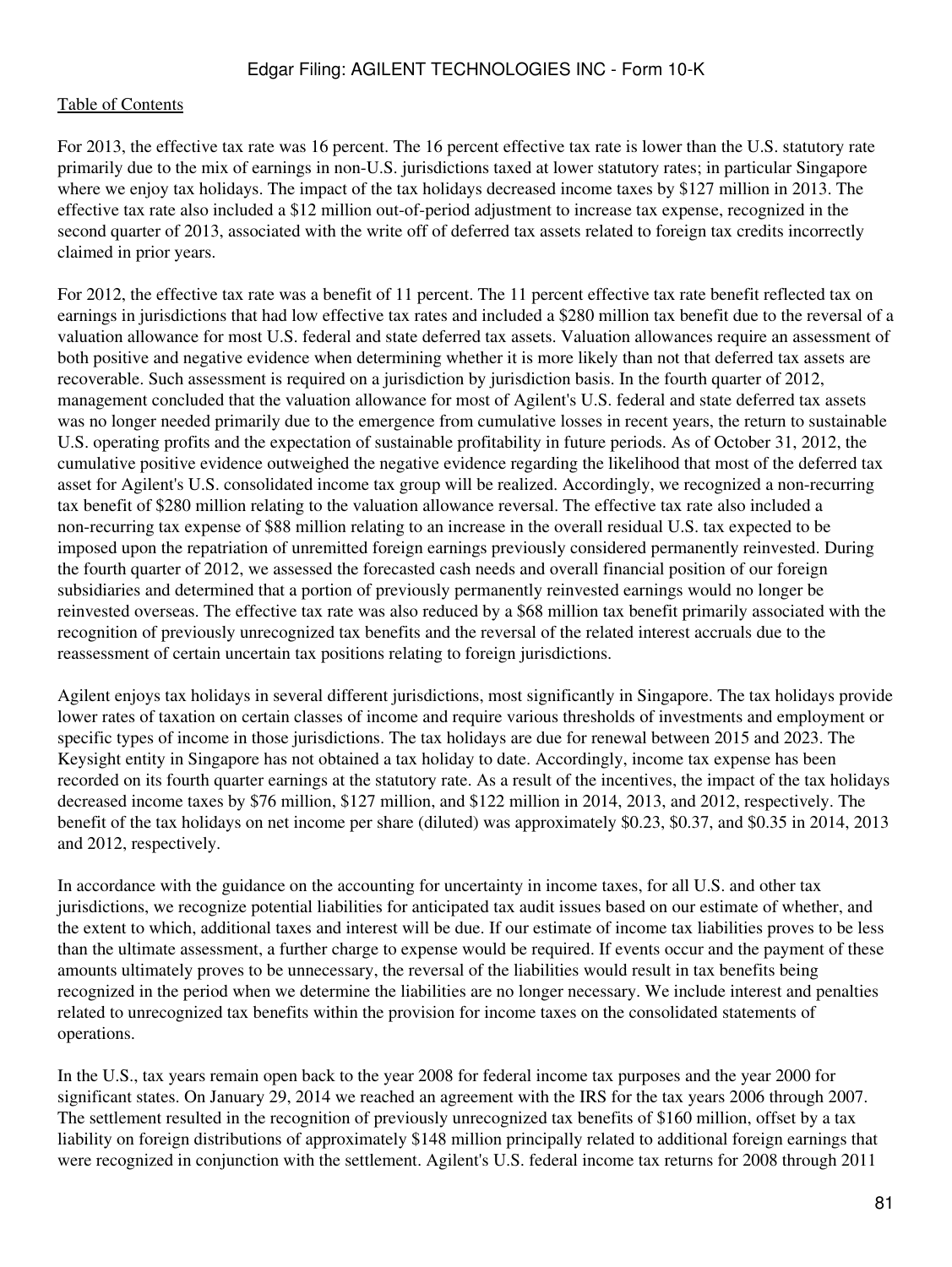are currently under audit by the IRS.

In connection with the settlement of the 2006-2007 IRS audit, we identified during the first quarter of fiscal year 2014 an overstatement of approximately \$65 million in our long-term tax liabilities. The overstatement was recorded in 2008 as a cumulative effect of a change in accounting principle when we adopted Accounting Standard Codification 740-10, Income Taxes. Accordingly, we corrected the error by reducing long-term tax liabilities and increasing retained earnings by \$65 million in the first quarter of fiscal 2014. The correction had no impact on net income or cash flows in any prior period and is not considered material to total liabilities or equity in any prior period.

In other major jurisdictions where the company conducts business, the tax years generally remain open back to the year 2003. With these jurisdictions and the U.S., it is reasonably possible that there could be significant changes to our unrecognized tax benefits in the next twelve months due to either the expiration of a statute of limitation or a tax audit settlement. Given the number of years and numerous matters that remain subject to examination in various tax jurisdictions, management is unable to estimate the range of possible changes to the balance of our unrecognized tax benefits.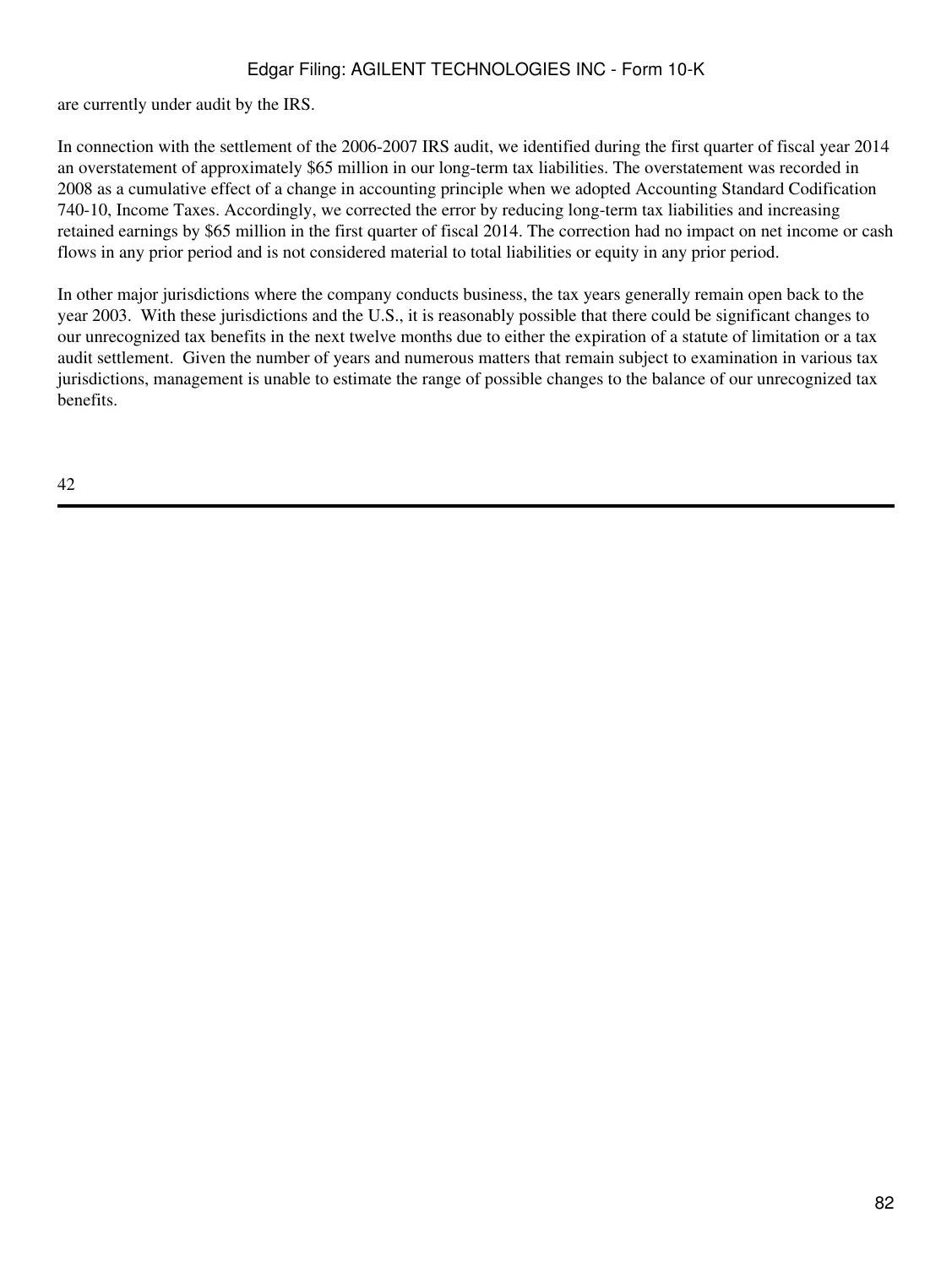#### Segment Overview

Through October 31, 2014, we have three business segments comprised of the life sciences and diagnostics business, the chemical analysis business and the electronic measurement business.

### Life Sciences and Diagnostics

Our life sciences and diagnostics business provides application-focused solutions that include reagents, instruments, software, consumables, and services that enable customers to identify, quantify and analyze the physical and biological properties of substances and products, as well as enable customers in the clinical and life sciences research areas to interrogate samples at the molecular level. Key product categories include: liquid chromatography ("LC") systems, columns and components; liquid chromatography mass spectrometry ("LCMS") systems; laboratory software and informatics systems; laboratory automation and robotic systems; dissolution testing; nucleic acid solutions; Nuclear Magnetic Resonance, and X-Ray Diffraction systems; services and support for the aforementioned products; immunohistochemistry; In Situ Hybridization; Hematoxylin and Eosin staining; special staining, DNA mutation detection; genotyping; gene copy number determination; identification of gene rearrangements; DNA methylation profiling; gene expression profiling; next generation sequencing target enrichment; and automated gel electrophoresis-based sample analysis systems. We also collaborate with a number of major pharmaceutical companies to develop new potential pharmacodiagnostics, also called companion diagnostics, with the potential of identifying patients most likely to benefit from a specific targeted therapy.

Orders and Net Revenue

|                                     |               | Years Ended October 31, | $2014$ over | $2013$ over    |                |
|-------------------------------------|---------------|-------------------------|-------------|----------------|----------------|
|                                     | 2014          | 2013                    | 2012        | 2013<br>Change | 2012<br>Change |
|                                     | (in millions) |                         |             |                |                |
| Orders                              | \$2,424       | \$2,319                 | \$1,993     | 5%             | 16%            |
| Net revenue from products           | \$1,914       | \$1,868                 | \$1,578     | $2\%$          | 18%            |
| Net revenue from services and other | 458           | 432                     | 406         | 6%             | 6%             |
| Total net revenue                   | \$2,372       | \$2,300                 | \$1,984     | 3%             | 16%            |

Life sciences and diagnostics orders in 2014 grew 5 percent compared to 2013. Foreign currency movements had a negligible impact on order growth when compared to the prior year. Order results were led by solid demand in the LC, services and consumables portfolios, along with strength in LCMS, nucleic acid, genomics and informatics. Geographically, orders grew 5 percent in the Americas, grew 9 percent in Europe, declined 9 percent in Japan, and grew 2 percent in Asia Pacific excluding Japan during 2014 when compared to 2013. Life sciences and diagnostics orders in 2013 increased 16 percent compared to 2012. Foreign currency movements had an unfavorable impact of 2 percentage points on order growth when compared to the prior year. Excluding the impact of the Dako acquisition, order growth of 4 percent in 2013 was driven by strength in LC, genomics, services and consumables, partially offset by declines in LCMS and research products.

Life sciences and diagnostics net revenue in 2014 increased 3 percent compared to 2013. Foreign currency movements for 2013 had a negligible impact on revenue growth when compared to the prior year. Revenue growth was led by strength in genomics, LC, consumables and services portfolios. Geographically, revenue grew 3 percent in the Americas, grew 5 percent in Europe, declined 1 percent in Japan, and grew 3 percent in Asia Pacific excluding Japan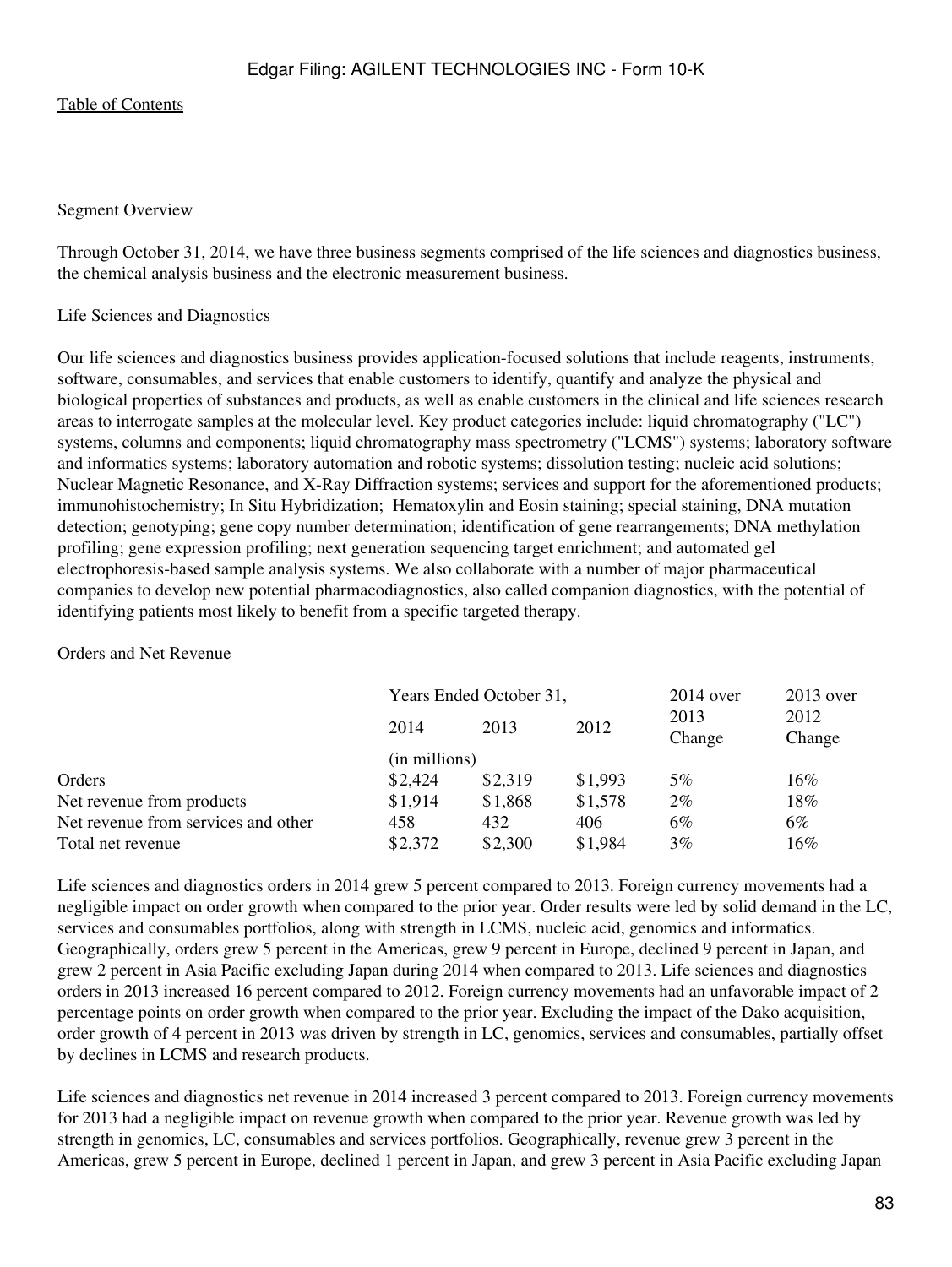during 2014 when compared to 2013. The economic recovery and improved government spending continued to drive growth in the Americas. Increased spending for life science research in China drove the moderate growth in Asia Pacific excluding Japan, while Japan reflected the unfavorable impact of currency and lower government spending. Life sciences and diagnostics revenue in 2013 increased 16 percent compared to 2012. Foreign currency movements for 2013 had an unfavorable impact of 1 percentage point compared to 2012. Excluding the impact of the Dako acquisition, revenue growth of 3 percent was led by strength in LC, consumables and services, partially offset by declines in LCMS and research products.

End market performance reflected mixed growth across markets in 2014. Pharmaceutical and biotechnology market growth was driven by technology refreshes and continued specialty pharmaceutical demand. Despite budget restrictions in most pharmaceutical companies, technology refresh programs in large and mid-size pharmaceutical companies continue to drive traditional replacement business to move to the latest technologies. In life science research, improved government spending on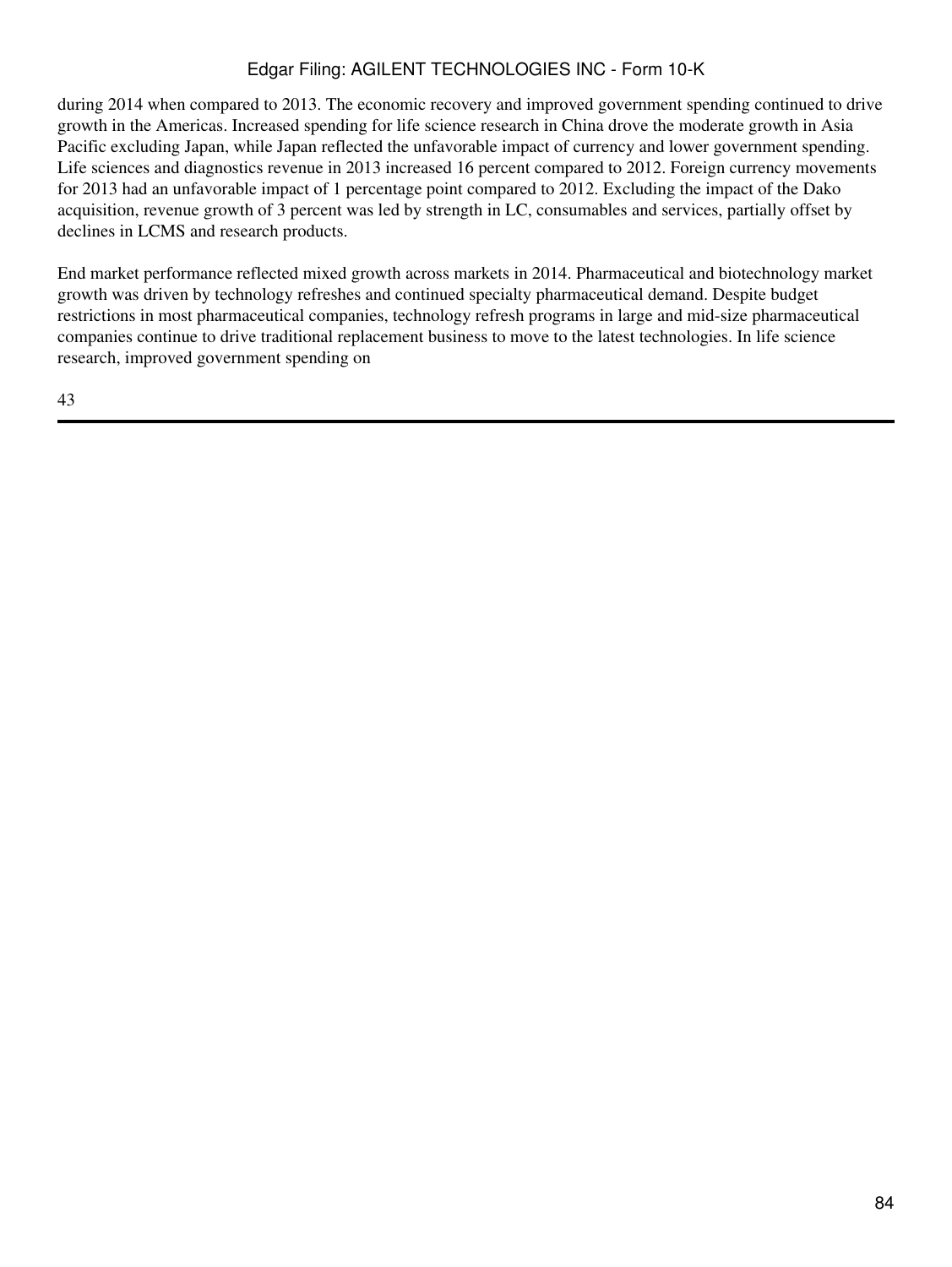### [Table of Contents](#page-2-0)

capital equipment in the U.S., China and Europe in the second half of 2014 was not enough to offset the softness in research in the first half and in Japan. The first half of 2014 was impacted by slow releasing budgets particularly in the U.S. and China. The diagnostics and clinical market reflected solid demand for CGH microarray and target enrichment solutions and sustained growth in pathology. Applied markets grew moderately with good demand in forensics and food boosted by increased government spending in the U.S.

Looking forward, we are optimistic about our growth opportunities in the life sciences and diagnostics markets as our broad portfolio of products and solutions are well suited to address customer needs. We continue to invest in expanding and improving our applications and solutions portfolio. We expect low spending levels to continue in life science research markets, but we expect businesses such as consumables and services and the continued need to refresh instrumentation with high sensitivity and increased throughput to partially offset this effect. We remain positive about our growth in our clinical and clinical research markets, as adoption of our SureSelect and HaloPlex sequencing target enrichment solutions continue. We expect that there will be a positive impact of approximately 1 percentage point to operating margin in fiscal year 2015 as we complete the exit of our NMR business.

### Gross Margin and Operating Margin

The following table shows the life sciences and diagnostics business' margins, expenses and income from operations for 2014 versus 2013, and 2013 versus 2012.

|                                     | Years Ended October 31, |  |           |  |           | $2014$ over    | $2013$ over    |
|-------------------------------------|-------------------------|--|-----------|--|-----------|----------------|----------------|
|                                     | 2014                    |  | 2013      |  | 2012      | 2013<br>Change | 2012<br>Change |
| Total gross margin                  | 54.1                    |  | $\%$ 54.3 |  | $\%$ 53.3 | $\%$ —         | 1 ppt          |
| Operating margin                    | 15.8                    |  | %16.4     |  | %14.8     | $\%$ (1) ppt   | 2 ppts         |
| (in millions)                       |                         |  |           |  |           |                |                |
| Research and development            | \$244                   |  | \$228     |  | \$195     | $7\%$          | 17%            |
| Selling, general and administrative | \$664                   |  | \$645     |  | \$567     | 3%             | 14%            |
| Income from operations              | \$376                   |  | \$377     |  | \$295     |                | 28%            |

Gross margins in 2014 were relatively flat compared to 2013. Gross margins reflect favorable product mix, lower inventory charges, entirely offset by costs to address the FDA warning letter and higher infrastructure expenses and wage increases. Gross margins increased 1 percentage point in 2013 compared to 2012. The increase in gross margins was mainly due to the impact of the Dako acquisition, along with favorable volume and lower infrastructure expenses partially offset by unfavorable product mix.

Research and development expenses increased 7 percent in 2014 compared to 2013 due to greater investments in software and next generation products, higher infrastructure expenses, wage increases and higher variable pay. Research and development expenses increased 17 percent in 2013 compared to 2012. The increase was primarily due to the impact of the Dako acquisition.

Selling, general and administrative expenses increased 3 percent in 2014 compared to 2013 due to higher commissions, higher infrastructure expenses partially offset by workforce reductions. Selling, general and administrative expenses increased 14 percent in 2013 compared to 2012. The increase was primarily due to the impact of the Dako acquisition.

Operating margins decreased 1 percentage point in 2014 compared to 2013 on higher revenue offset by increased operating expenses. Our NMR business, which we made a decision to exit at the end of the fiscal year, had an unfavorable impact of approximately 2 percentage points on operating margin for fiscal year 2014. Operating margins increased by 2 percentage points in 2013 compared to 2012. The increases were mainly due to the impact of the Dako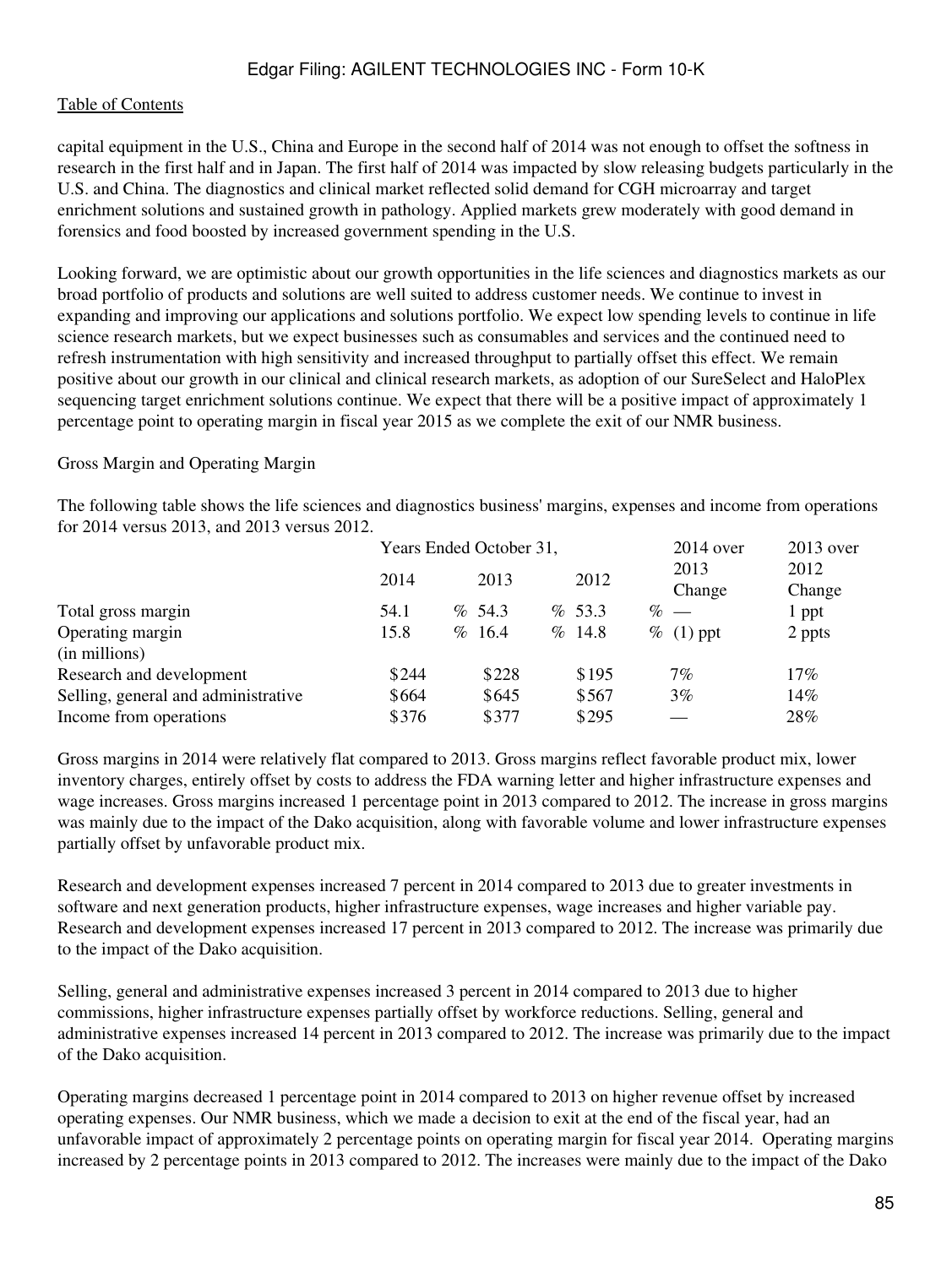acquisition and favorable gross profit from higher revenue.

Income from Operations

Income from operations in 2014 decreased by \$1 million on a revenue increase of \$72 million. Income from operations in 2013 increased by \$82 million or 28 percent on a revenue increase of \$316 million, a 26 percent year-over-year operating margin incremental. Operating margin incremental is measured by the increase in income from operations compared to the prior period divided by the increase in revenue compared to the prior period.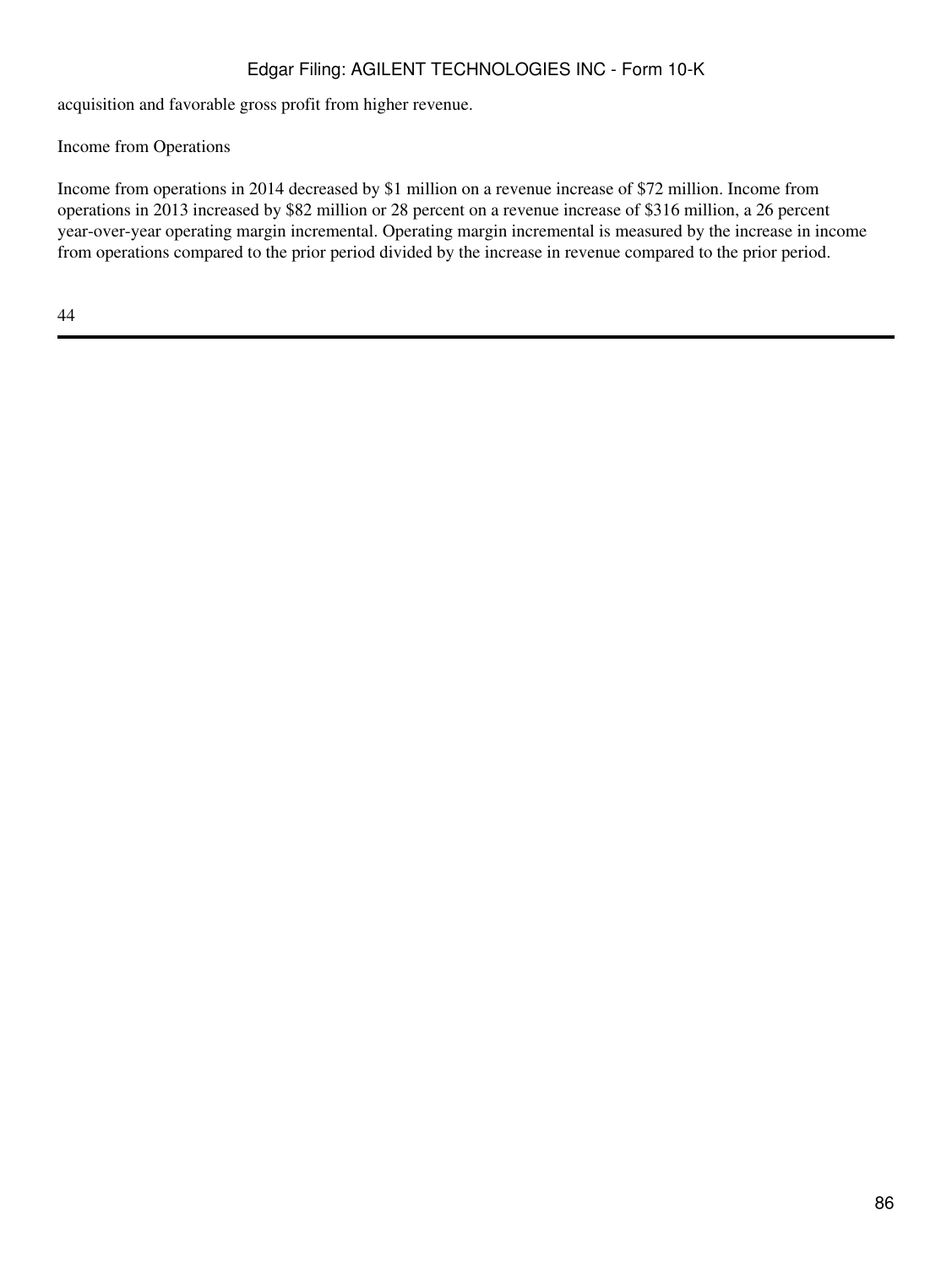### Chemical Analysis

Our chemical analysis business provides application-focused solutions that include instruments, software, consumables, and services that enable customers to identify, quantify and analyze the physical and biological properties of substances and products. Key product categories in chemical analysis include: gas chromatography (GC) systems, columns and components; gas chromatography mass spectrometry (GC-MS) systems; inductively coupled plasma mass spectrometry (ICP-MS) instruments; atomic absorption (AA) instruments; inductively coupled plasma optical emission spectrometry (ICP-OES) instruments; molecular spectroscopy instruments; software and data systems; vacuum pumps and measurement technologies; services and support for our products.

### Orders and Net Revenue

|                                     |               | Years Ended October 31, | $2014$ over | $2013$ over    |                |
|-------------------------------------|---------------|-------------------------|-------------|----------------|----------------|
|                                     | 2014          | 2013                    | 2012        | 2013<br>Change | 2012<br>Change |
|                                     | (in millions) |                         |             |                |                |
| Orders                              | \$1,747       | \$1,642                 | \$1,604     | 6%             | $2\%$          |
| Net revenue from products           | \$1,292       | \$1,232                 | \$1,219     | $5\%$          | $1\%$          |
| Net revenue from services and other | 384           | 362                     | 340         | 6%             | 6%             |
| Total net revenue                   | \$1,676       | \$1,594                 | \$1,559     | 5%             | $2\%$          |

Chemical analysis orders in 2014 increased 6 percent when compared to 2013. Foreign currency movements for 2014 had an unfavorable impact of 1 percentage point compared to 2013. Order results showed positive performance in high-end gas chromatographs, spectroscopy instruments, services and consumables. Strength in these areas was offset by declines in mid-range, micro gas chromatographs and vacuum products. Geographically, orders grew 6 percent in the Americas, increased 9 percent in Europe, declined 1 percent in Japan (includes unfavorable currency impact of 11 percentage points), and grew 6 percent in Asia Pacific excluding Japan during 2014 when compared to 2013. In the Americas the performance was primarily due to the improved demand from government as well as private sector in the second half of the year. Total Asia Pacific orders reflected continued weakness in Japan orders offset by continued growth in both China and India. Chemical analysis orders in 2013 increased 2 percent compared to 2012; orders were led by positive growth in services, consumables, and ICP-MS instruments which was partially offset by declines in GC-MS systems and flat orders in vacuum pump products.

Chemical analysis revenue in 2014 increased 5 percent compared to 2013. Foreign currency movements for 2014 had an unfavorable impact of 1 percentage point compared to 2013. Revenue growth was led by strength in high-end GC's and AA-OES instruments; this was partially offset by weakness in micro/ mid-range GC's and vacuum products. Geographically, revenue grew 4 percent in the Americas, grew 10 percent in Europe, grew 1 percent in Japan (including a 12 percentage point unfavorable currency impact), and grew 3 percent in Asia Pacific excluding Japan over 2013. Chemical analysis revenue grew 2 percent in 2013 compared to 2012. Revenue growth was led by services and consumables. In the instruments, GC and GC-MS weaknesses were offset by strength in ICP-MS and AA-OES.

Chemical analysis saw positive growth in all the key end markets. Growth was led by food testing where the demand to export safe and high quality food in emerging markets remains strong, and improved government funding in the Americas and Europe continue to drive strength for demand of spectroscopes and high-end gas chromatograph instruments. Government spend in the developed countries has improved in the second half of the year, and is driving the growth in forensics and environmental markets. Chemical and energy end markets saw low single digit growth in 2014 compared to 2013, driven primarily by softness in the industrial markets. In forensics, the spread of designer drugs continues to drive the need for high-sensitivity testing which is positively impacting the growth of GC-MS systems, particularly in US and Japan. Environmental and food testing demand grew due to an increased regulatory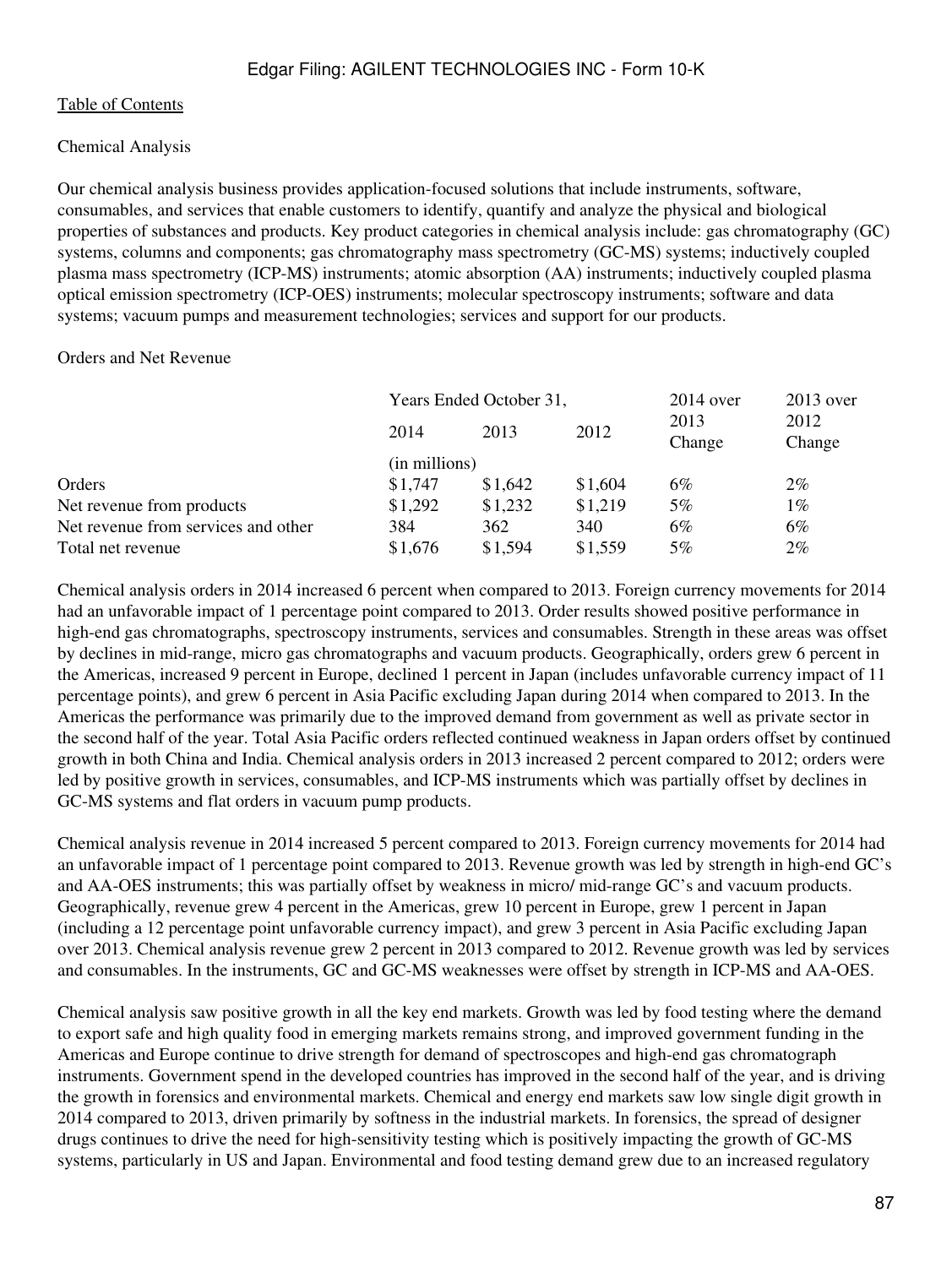environment in China and other developing economies.

While the economic environment still remains uncertain, the second half results of 2014 reflect a positive outlook for the chemical analysis core end markets. We will continue to invest in research and development, and seek to expand our position in developing countries and emerging markets. New instrument launches over the next twelve months, as well as continued market acceptance of our new products released in 2014 (new 5100 ICPOES, 7010 GCMS and 7200 GC Q-TOF), should help with our product differentiation and competitive position.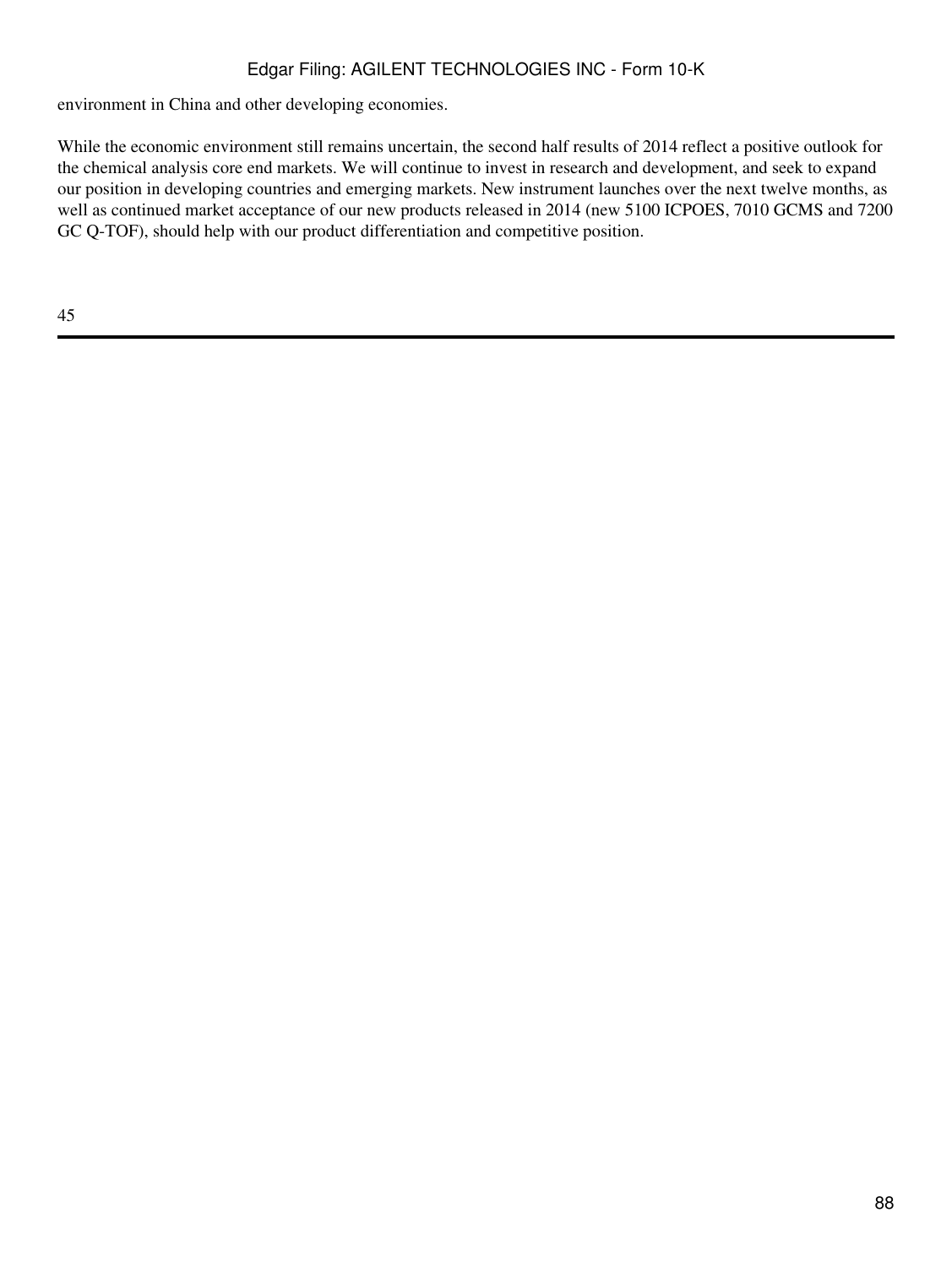### Gross Margin and Operating Margin

The following table shows the chemical analysis business's margins, expenses and income from operations for 2014 versus 2013, and 2013 versus 2012.

| Years Ended October 31, |  |       |                     |       |                     | $2014$ over    | $2013$ over                       |
|-------------------------|--|-------|---------------------|-------|---------------------|----------------|-----------------------------------|
| 2014                    |  | 2013  |                     | 2012  |                     | 2013<br>Change | 2012<br>Change                    |
| 52.6                    |  |       |                     |       |                     |                |                                   |
| 23.1                    |  |       |                     |       |                     |                | 1 ppt                             |
|                         |  |       |                     |       |                     |                |                                   |
| \$102                   |  | \$94  |                     | \$93  |                     | 8%             | $2\%$                             |
| \$393                   |  | \$374 |                     | \$371 |                     | $5\%$          | $1\%$                             |
| \$387                   |  | \$355 |                     | \$338 |                     |                | $5\%$                             |
|                         |  |       | % 51.7<br>$\%$ 22.3 |       | $\%$ 51.4<br>% 21.7 |                | $\%$ 1 ppt<br>$\%$ 1 ppt<br>$9\%$ |

Gross margins increased in 2014 almost 1 percentage point compared to 2013; unfavorable foreign currency movements, higher product discounts, and wage increases were more than offset by favorable manufacturing overhead costs and favorable revenue volume. Gross margins in 2013 were flat compared to 2012. Higher product discounts and unfavorable foreign currency movements were offset by favorable manufacturing overhead costs and favorable revenue volume.

Research and development expenses increased 8 percent in 2014 when compared to 2013; however remained flat as a percentage of revenue, as we continue to make investments in product R&D. Research and development expenses increased 2 percent in 2013 compared to 2012 driven by our continued investment in instrument products.

Selling, general and administrative expenses increased 5 percent in 2014 compared to 2013. The increase was mainly due to higher infrastructure expenses, wage increases, and higher commissions partially offset by favorable currency impact. Selling, general and administrative expenses increased 1 percent in 2013 compared to 2012, mainly due to higher infrastructure expenses and commissions partially offset by reduced discretionary expenses including marketing programs and travel.

Operating margins increased by 1 percentage point in 2014 compared to 2013. The increase was due to higher revenue and improved gross margins. Operating margins increased by 1 percentage point in 2013 compared to 2012.

#### Income from Operations

Income from operations in 2014 increased by \$32 million or 9 percent compared to 2013 on a revenue increase of \$82 million, a 39 percent year-over-year operating margin incremental. Income from operations in 2013 increased by \$17 million or 5 percent compared to 2012 on a revenue increase of \$35 million, a 49 percent year-over-year operating margin incremental.

#### Electronic Measurement

Our electronic measurement business provides electronic measurement instruments and systems, software design tools and related services that are used in the design, development, manufacture, installation, deployment and operation of electronics equipment, and microscopy products. Related services include start-up assistance, instrument productivity and application services and instrument calibration and repair. We also offer customization, consulting and optimization services throughout the customer's product lifecycle.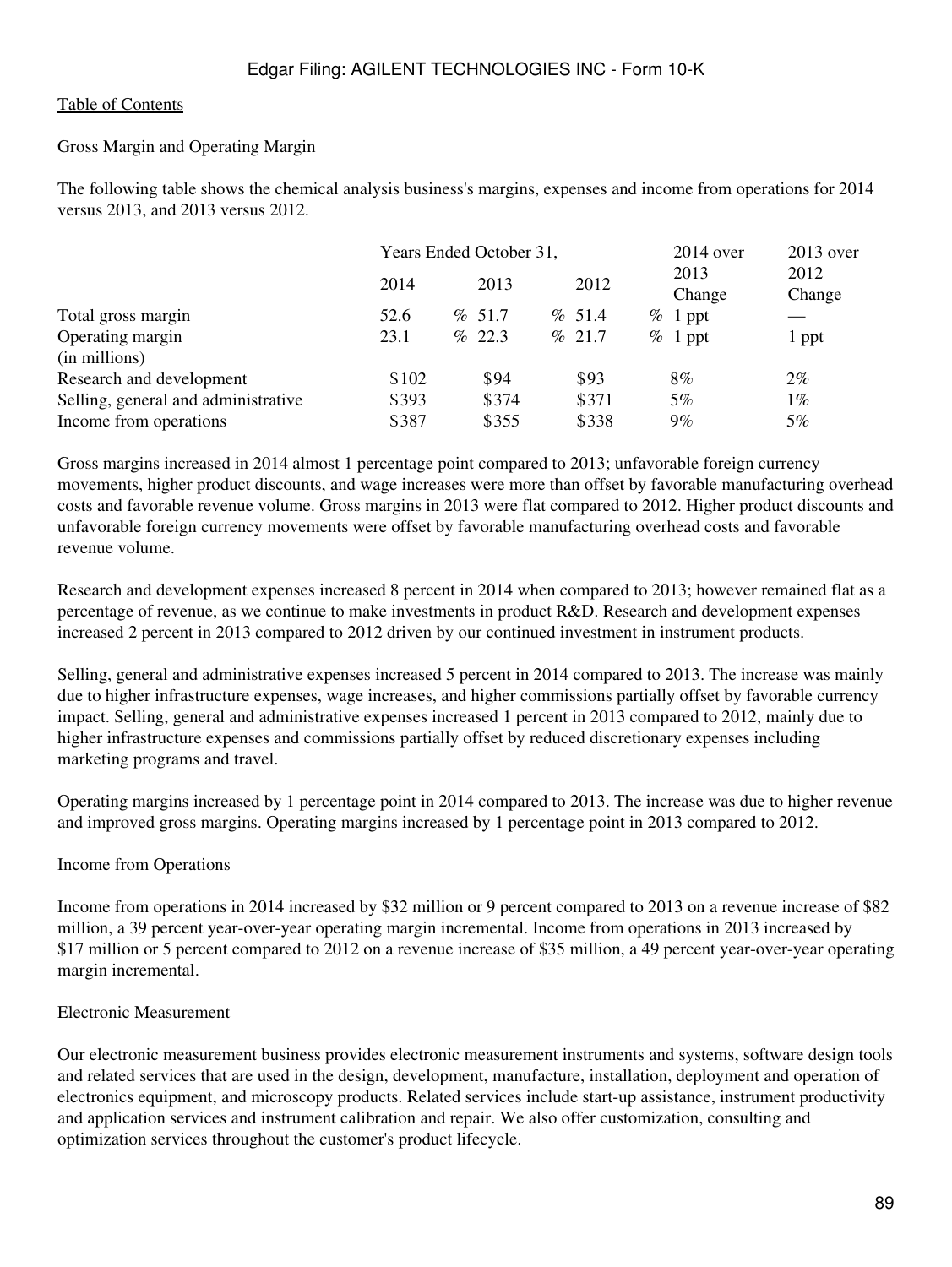## Orders and Net Revenue

|                                     | Years Ended October 31, |         |         | $2014$ over    | $2013$ over    |  |
|-------------------------------------|-------------------------|---------|---------|----------------|----------------|--|
|                                     | 2014                    | 2013    | 2012    | 2013<br>Change | 2012<br>Change |  |
|                                     | (in millions)           |         |         |                |                |  |
| Orders                              | \$2,963                 | \$2,866 | \$3,280 | 3%             | $(13)\%$       |  |
| Net revenue from products           | \$2,480                 | \$2,434 | \$2,862 | $2\%$          | $(15)\%$       |  |
| Net revenue from services and other | 453                     | 454     | 453     |                |                |  |
| Total net revenue                   | \$2,933                 | \$2,888 | \$3,315 | $2\%$          | $(13)\%$       |  |
| 46                                  |                         |         |         |                |                |  |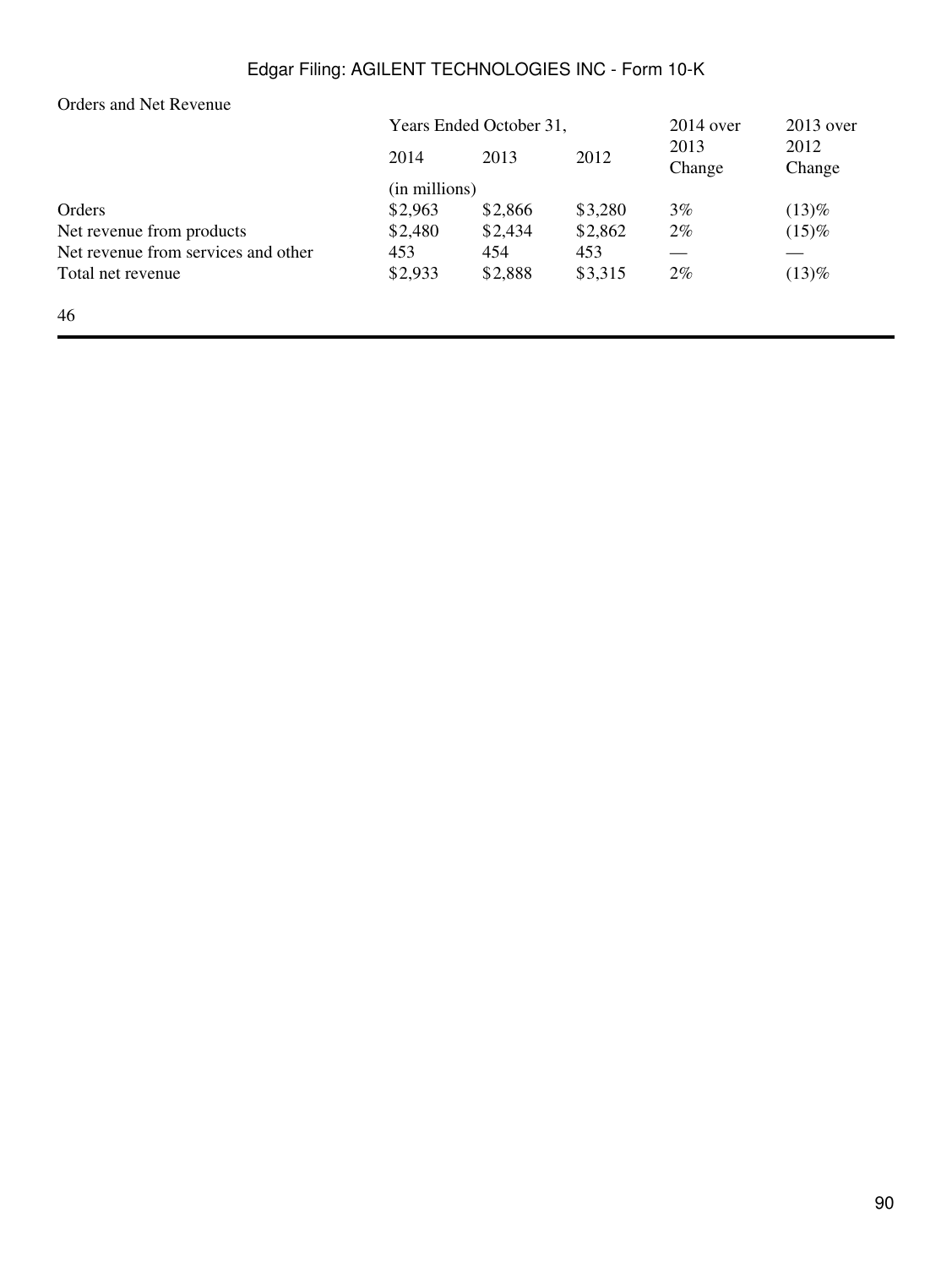#### [Table of Contents](#page-2-0)

Electronic measurement orders increased 3 percent in 2014 compared to 2013. Foreign currency movements had an unfavorable impact of 1 percentage point on the year-over-year compare. Orders increased in all market segments in 2014 compared to 2013 including aerospace and defense; industrial, computer, and semiconductor test; and communications test. On a geographic basis, orders grew 11 percent in Asia Pacific excluding Japan, 6 percent in Europe and 3 percent in the Americas compared to 2013. Japan orders declined 16 percent year-over-year, declining 9 percent year-over-year in local currency compared to 2013. Asia Pacific excluding Japan increased in all market segments. The increase in the Americas was driven by strong aerospace and defense orders. Electronic measurement orders declined 13 percent in 2013 compared to 2012. Orders were lower for all market segments, including aerospace and defense; industrial, computer, and semiconductor test; and communications test.

Electronic measurement revenues increased 2 percent in 2014 compared to 2013 with modest growth in industrial, computer and semiconductor test, and communication test partially offset by decline in the aerospace and defense revenue. Foreign currency movements had an unfavorable impact of 1 percentage point on the year-over-year compare. Revenue from Asia Pacific excluding Japan grew 8 percent driven by growth in communication test and industrials, computer and semiconductor test. Europe revenue increased 5 percent year-over-year from growth in communications test. Americas declined 3 percent year-over-year with lower aerospace and defense and communications test. Japan declined 9 percent year-over-year, with declines in all market segments. Revenue from products increased 2 percent in 2014 compared to 2013 while service related revenue was flat. Growth in calibration services and remarketing sales of used equipment were partially offset by declines in the equipment repair business due to the move from a one to three year product warranty. Electronic measurement revenue declined 13 percent in 2013 compared to 2012 primarily on lower wireless manufacturing and industrial, computer and semiconductor test demand.

General purpose test revenue, representing approximately 66 percent of electronic measurement business, increased year-over-year. Growth in industrial, computer, and semiconductor test demand was partially offset by declines in the aerospace and defense business. Aerospace and defense business, while down for the full fiscal year, had positive growth in the last two fiscal quarters. The computer and semiconductor increase was driven by investment in capacity growth and the overall strength in the semiconductor market. The industrial test business grew for the year with particular strength in the last fiscal quarter driven by growth in the Americas and Asia Pacific excluding Japan. In 2013, general purpose test revenue, representing approximately 66 percent of electronic measurement business, declined year-over-year on weak industrial, computer, and semiconductor test demand.

 Communications test revenue, representing approximately 34 percent of total electronic measurement, increased year over year with increases in wireless manufacturing and broadband communications business partially offset by modest declines in Wireless R&D. Wireless manufacturing growth continues to be driven by 4G base station investments, mainly for China. Broadband showed solid growth impacted by demand for datacom bandwidth. Wireless R&D continues to be affected by cautious customer spending driven by consolidation and restructuring activities throughout the industry, across device, network equipment, chipset and component manufacturers. In 2013, communications test represented approximately 34 percent of total electronic measurement revenue. Revenue declined year-over-year due to significantly lower wireless manufacturing demand and modest declines in wireless R&D.

Gross Margin and Operating Margin

The following table shows the electronic measurement business's margins, expenses and income from operations for 2014 versus 2013 and 2013 versus 2012.

|      | Years Ended October 31. |      | 2014 over | $2013$ over |
|------|-------------------------|------|-----------|-------------|
| 2014 | 2013                    | 2012 | 2013      | 2012        |
|      |                         |      | Change    | Change      |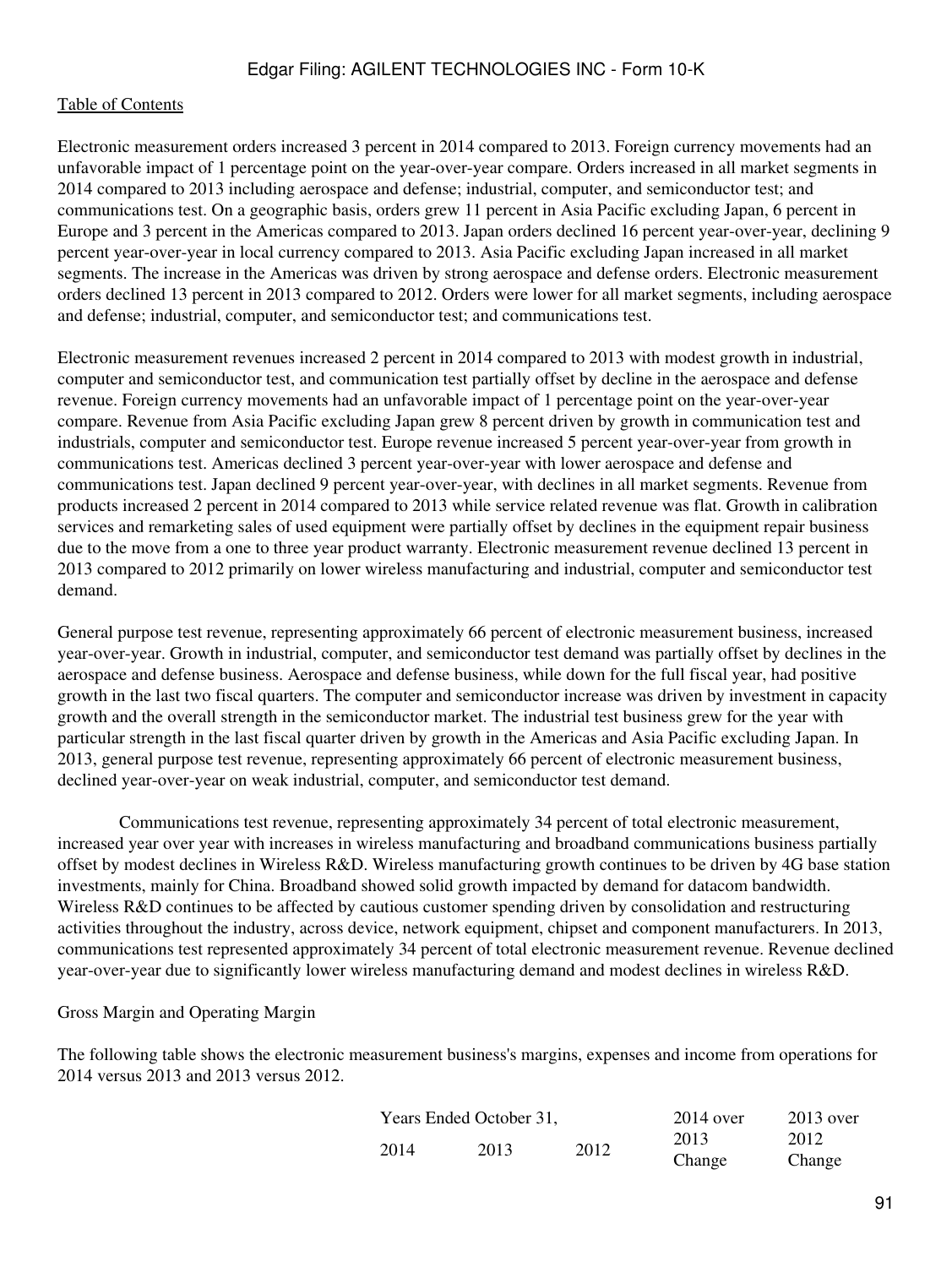| Total gross margin<br>Operating margin<br>(in millions) | 55.7<br>19.1 | %56.9<br>%18.9 | %56.9<br>% 22.7 | $\%$ (1) ppt<br>$\%$ — | $(4)$ ppts |
|---------------------------------------------------------|--------------|----------------|-----------------|------------------------|------------|
| Research and development                                | \$358        | \$365          | \$375           | $(2)\%$                | $(3)\%$    |
| Selling, general and administrative                     | \$717        | \$733          | \$761           | $(2)\%$                | (4)%       |
| Income from operations                                  | \$559        | \$544          | \$751           | $3\%$                  | $(28)\%$   |

Gross margins declined 1 percentage point in 2014 compared to 2013 on slightly higher revenue. Higher inventory charges and an increase in three year warranty costs were the primary reasons for the lower gross margins. Gross margins were flat in 2013 compared to 2012 on lower revenue. A decline in variable and incentive pay and reduced infrastructure spending were offset by higher inventory charges and wage increases.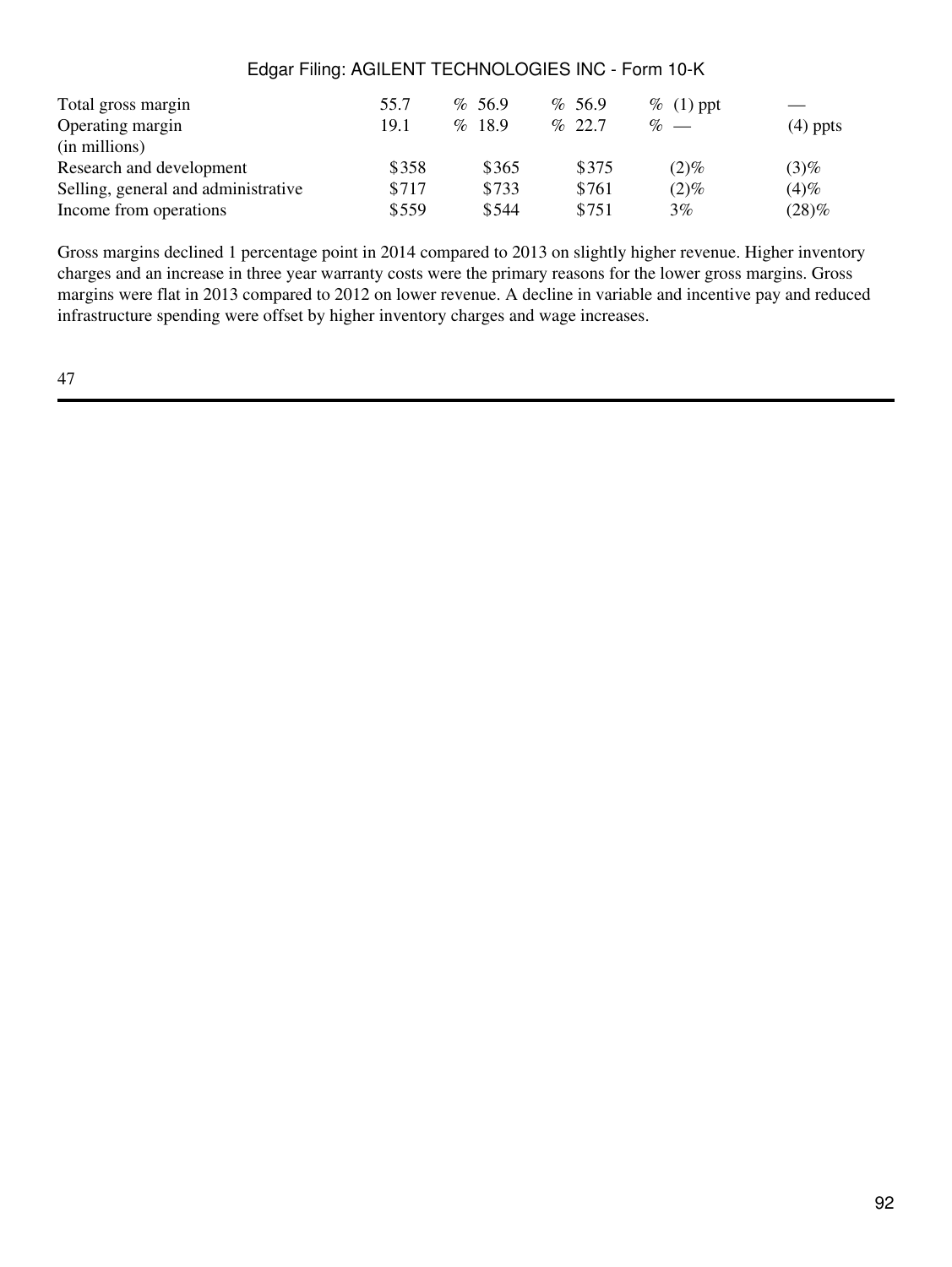### [Table of Contents](#page-2-0)

 Research and development expenses declined 2 percent in 2014 compared to 2013. Reductions were the result of lower infrastructure costs. Research and development expenses declined 3 percent in 2013 compared to 2012. Reductions in development spending, variable and incentive pay, and infrastructure related expenses, and the favorable impact of currency movements were partially offset by investments in acquisitions and wage increases.

Selling, general and administrative expenses decreased 2 percent in 2014 compared to 2013. Reductions in infrastructure costs and the favorable impact of currency movements were partially offset by increases in marketing communications and travel. Selling, general and administrative expenses decreased 4 percent in 2013 compared to 2012. Reductions in discretionary spending, lower variable and incentive pay, and the favorable impact of currency movements were partially offset by wage increases.

Operating margins were flat in 2014 compared to 2013 with revenue growth offset by lower gross margins. Operating margins declined by 4 percentage points in 2013 compared to 2012 on lower revenue partially offset by reduced operating expenses.

### Income from Operations

Income from operations in 2014 increased by \$15 million or 3 percent compared to 2013 on a revenue increase of \$45 million, a 33 percent year-over-year operating margin incremental, reflecting the impact of higher revenue and expense reductions. Income from operations in 2013 decreased by \$207 million or 28 percent compared to 2012 on a revenue decrease of \$427 million, a 48 percent year-over-year operating margin decrement, reflecting the net impact of lower revenue partially offset by expense reductions.

#### Financial Condition

#### Liquidity and Capital Resources

Our financial position as of October 31, 2014 consisted of cash and cash equivalents of \$3,028 million as compared to \$2,675 million as of October 31, 2013.

As of October 31, 2014, approximately \$2,397 million of our cash and cash equivalents is held outside of the U.S. in our foreign subsidiaries. Most of the amounts held outside of the U.S. could be repatriated to the U.S. but, under current law, would be subject to U.S. federal and state income taxes, less applicable foreign tax credits. Agilent has accrued for U.S. federal and state tax liabilities on the earnings of its foreign subsidiaries except when the earnings are considered indefinitely reinvested outside of the U.S. Repatriation could result in additional material U.S. federal and state income tax payments in future years. We utilize a variety of funding strategies in an effort to ensure that our worldwide cash is available in the locations in which it is needed.

On November 1, 2014, we completed the distribution of 100% of the outstanding common shares of Keysight to Agilent stockholders who received one share of Keysight common stock for every two shares of Agilent held as of the close of business on the record date, October 22, 2014. The separation agreement provided that prior to the distribution, Keysight made a cash distribution to Agilent in an amount equal to \$900 million. The distribution of such cash to Agilent was intended to be a return of capital to Agilent that ensures that Keysight had approximately \$700 million of total cash immediately following distribution.

On June 21, 2012, we completed the acquisition of Dako A/S through the acquisition of 100% of the share capital of Dako A/S, a limited liability company incorporated under the laws of Denmark ("Dako"), under the share purchase agreement, dated May 16, 2012. As a result of the acquisition, Dako has become a wholly-owned subsidiary of Agilent. The consideration paid was approximately \$2,143 million, \$1,400 million was paid directly to the seller and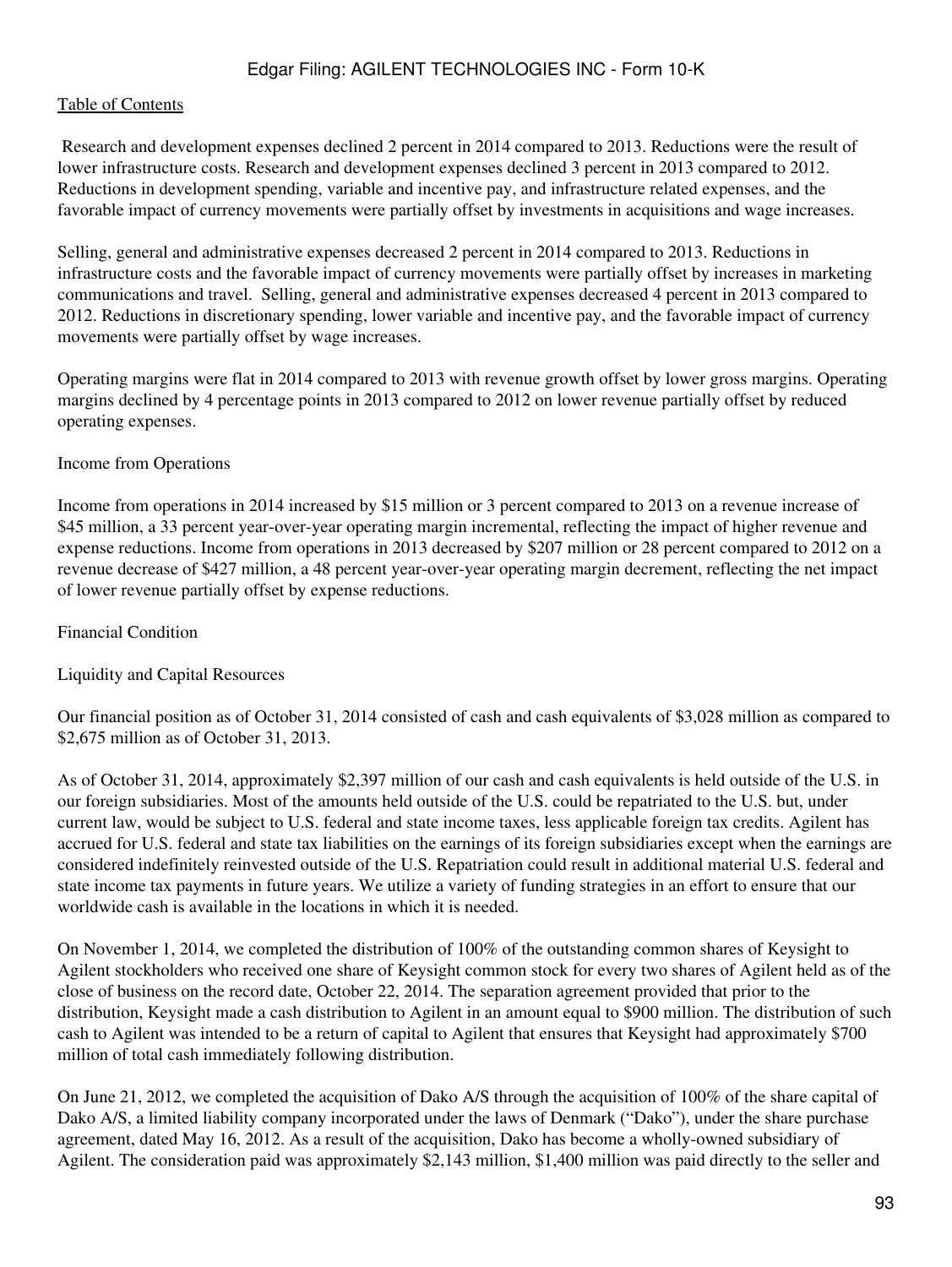\$743 million was paid to satisfy the outstanding debt of Dako. Agilent funded the acquisition using existing cash. The acquisition has been accounted for in accordance with the authoritative accounting guidance and the results of Dako are included in Agilent's consolidated financial statements from the date of acquisition.

We believe our cash and cash equivalents, cash generated from operations, and ability to access capital markets and credit lines will satisfy, for at least the next twelve months, our liquidity requirements, both globally and domestically, including the following: working capital needs, capital expenditures, business acquisitions, stock repurchases, cash dividends, contractual obligations, commitments, principal and interest payments on debt, and other liquidity requirements associated with our operations.

Net Cash Provided by Operating Activities

Net cash provided by operating activities was \$711 million in 2014 as compared to \$1,152 million provided in 2013 and \$1,228 million provided in 2012. We paid approximately net taxes of \$131 million in 2014, as compared to net \$110 million in taxes in 2013 and net \$86 million in 2012. Operating cash flows in 2014 were impacted by pre-separation costs and separation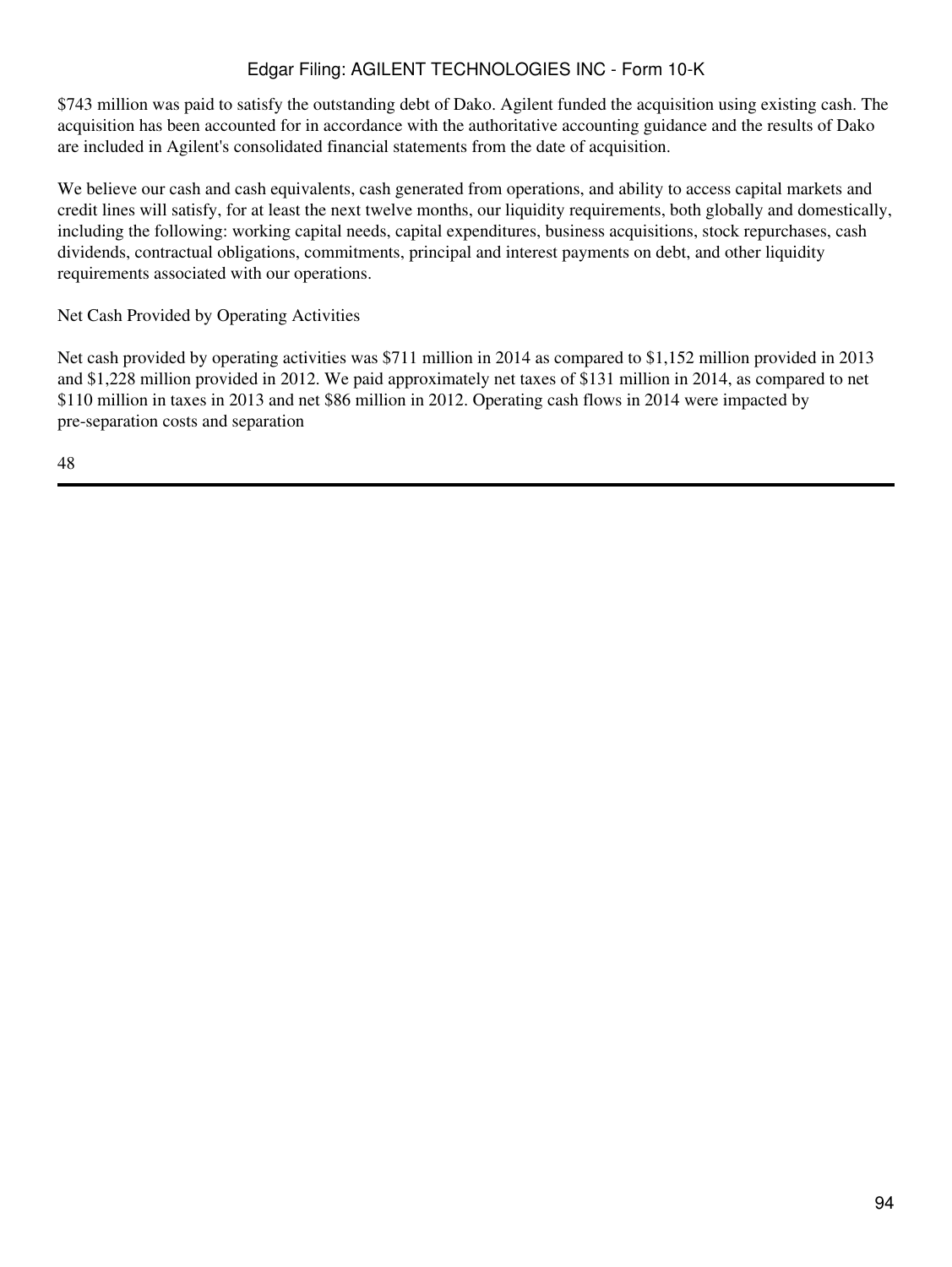#### [Table of Contents](#page-2-0)

related taxes, the redemption of senior notes including payments related to accrued interest and the timing of the purchase of shares under the employee stock purchase plan.

In 2014, the change in accounts receivable used cash of \$119 million, provided cash of \$14 million in 2013 and provided cash of \$19 million in 2012. Days' sales outstanding were 49 days in 2014, 47 days in 2013 and 47 days in 2012. The change in accounts payable provided cash of \$50 million in 2014, used cash of \$27 million in 2013 and used cash of \$31 million in 2012. Cash used in inventory was \$99 million in 2014, \$100 million in 2013 and \$52 million in 2012. Inventory days on-hand decreased to 106 days in 2014 compared to 118 days in 2013 and 108 days in 2012.

We contributed \$30 million to our U.S. defined benefit plans in each of 2014, 2013 and 2012. We contributed \$68 million, \$89 million and \$54 million to our non-U.S. defined benefit plans in 2014, 2013 and 2012, respectively. We contributed \$1 million to our U.S. post-retirement benefit plans in 2014 and 2013, we did not contribute to our U.S. post-retirement benefit plans in 2012. Our non-U.S. defined benefit plans are generally funded ratably throughout the year. Total contributions in 2014 were \$103 million or 14 percent less than 2013. Total contributions in 2013 were \$120 million or 43 percent more than 2012. Our annual contributions are highly dependent on the relative performance of our assets versus our projected liabilities, among other factors. We expect to contribute approximately \$41 million to our U.S. and non-U.S. defined benefit plans and zero to our U.S. post-retirement benefit plans during 2015.

Net Cash Provided by/Used in Investing Activities

Net cash used in investing activities in 2014 was \$230 million and in 2013 was \$248 million as compared to net cash used of \$2,366 million in 2012 primarily due to the acquisition of Dako.

Investments in property, plant and equipment were \$205 million in 2014, \$195 million in 2013 and \$194 million in 2012. Proceeds from sale of property, plant and equipment were \$14 million in 2014, \$2 million in 2013 and zero in 2012. In 2014 we invested \$13 million in acquisitions of businesses compared to \$21 million in 2013 in acquisitions of businesses and intangible assets compared to \$2,257 million in 2012. In 2014, there were \$25 million of purchases of equity method investments including a \$3.5 million loan converted to equity compared with \$46 million of purchases of investments including \$21 million for equity method investments in 2013. Proceeds from the sale of investment securities in 2014 were \$1 million, \$12 million in 2013 and \$5 million in 2012.

On April 30, 2014, Agilent entered into a binding sales contract with real estate developers to sell land in the U.K. The contract calls for proportionate transfers and payments of three separate land tracts totaling approximately \$34 million in May 2014, November 2015 and November 2016. Under the authoritative accounting guidance the full accrual method will be used to account for these transactions and gains on the sales recognized at each sale and payment date. In the year ended October 31, 2014 we recognized \$11 million gain on sale of land in respect of the first of three land tracts in selling, general and administrative expenses. The property transfers to Keysight at distribution and the two remaining future payments in November 2015 and November 2016 from the developers will become due to and collected by Keysight.

Net Cash Provided by/Used in Financing Activities

Net cash used in financing activities in 2014 was \$97 million compared to \$554 million in 2013 and \$37 million in 2012, respectively.

Treasury stock repurchases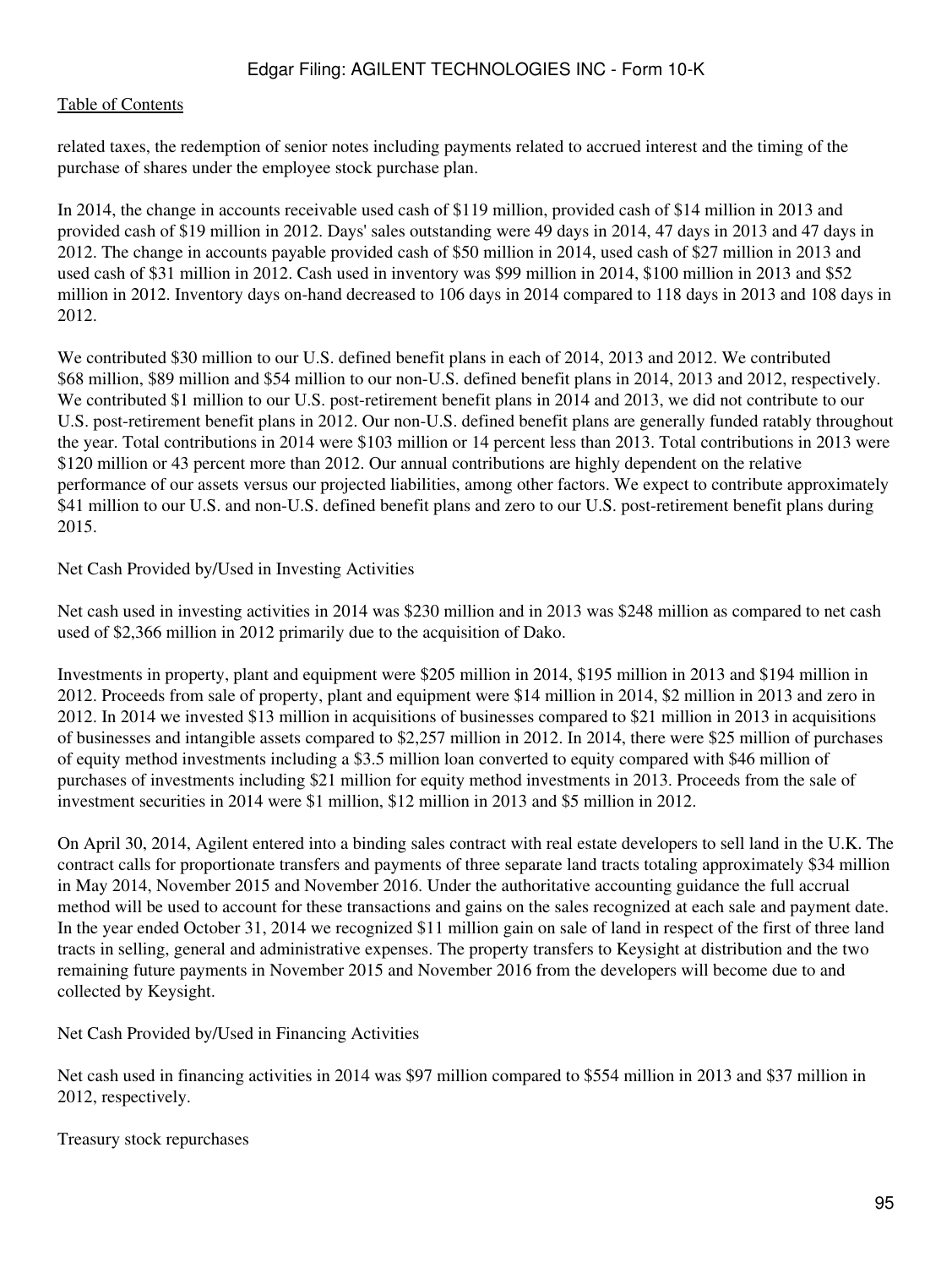On January 16, 2013, our board of directors approved a share-repurchase program (the "2013 repurchase program"). The 2013 repurchase program authorized the use of up to \$500 million to repurchase shares of the company's common stock in open market transactions. On May 14, 2013, we announced that our board of directors authorized an increase of \$500 million to the 2013 repurchase program bringing the cumulative authorization to \$1 billion. As of October 31, 2014, there were no remaining amounts to be repurchased under the 2013 program.

On November 22, 2013 we announced that our board of directors had authorized a new share repurchase program effective upon the conclusion of the company's \$1 billion repurchase program. The new program is designed to reduce or eliminate dilution resulting from issuance of stock under the company's employee equity incentive programs to target maintaining a weighted average share count of approximately 335 million diluted shares.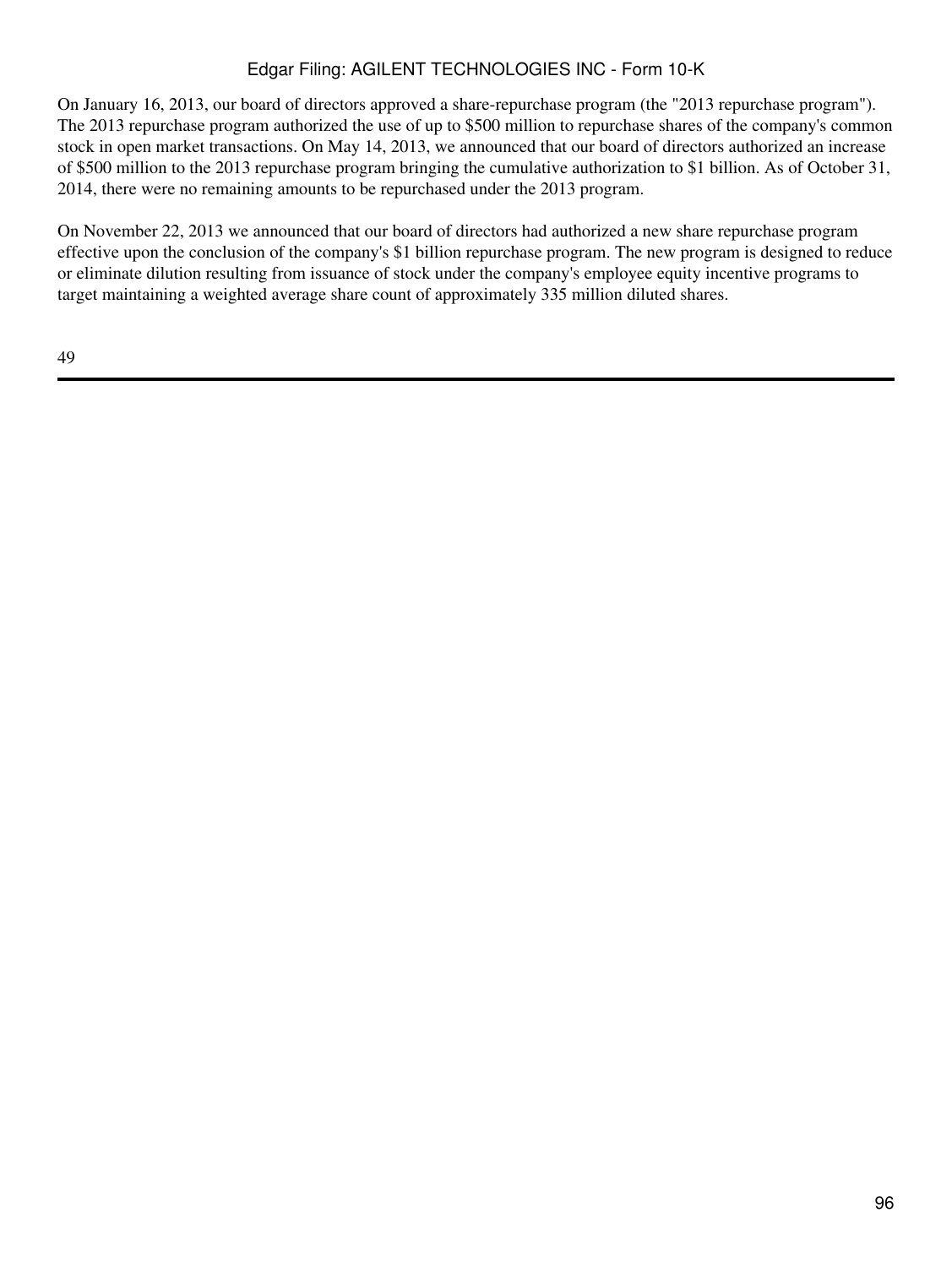### [Table of Contents](#page-2-0)

For the year ended October 31, 2014, we repurchased 4 million shares for \$200 million. For the year ended October 31, 2013, we repurchased 20 million shares for \$900 million. For the year ended October 31, 2012, we repurchased 5 million shares for \$172 million. All such shares and related costs are held as treasury stock and accounted for using the cost method.

### Dividends

During the year ended October 31, 2014, cash dividends of \$0.528 per share, or \$176 million were declared and paid on the company's outstanding common stock. During the year ended October 31, 2013, cash dividends of \$0.46 per share, or \$156 million were declared and paid on the company's outstanding common stock. During the year ended October 31, 2012, cash dividends of \$0.30 per share, or \$104 million were declared and paid on the company's outstanding common stock. On November 20, 2014, we declared a quarterly dividend of \$0.10 per share of common stock, or approximately \$34 million which will be paid on January 28, 2015 to shareholders of record as of the close of business on January 6, 2015. The timing and amounts of any future dividends are subject to determination and approval by our board of directors.

### Credit Facility

On September 15, 2014, Agilent entered into a credit agreement with a financial institution which provides for a \$400 million five-year unsecured credit facility (the "Agilent Facility") that will expire on September 15, 2019. The Agilent Facility replaced the previous credit facility ("old credit facility") and provides for amounts to be borrowed for general corporate purposes. For the year ended October 31, 2014, we borrowed \$50 million under the old credit facility and repaid \$50 million by October 31, 2014. As of October 31, 2014 the company has no borrowings outstanding under the Agilent facility. We were in compliance with the covenants for the credit facilities during the year ended October 31, 2014.

On September 15, 2014, Keysight, a wholly owned subsidiary of Agilent, entered into a credit agreement with a financial institution which provides for a \$300 million five-year unsecured credit facility (the "Keysight Facility") that will expire on November 1, 2019 and provides for amounts to be borrowed for general corporate purposes. The credit agreement was initially guaranteed by Agilent. The guarantee terminated upon the completion of the separation of Keysight from Agilent on November 1, 2014. As of October 31, 2014 the company has no borrowings outstanding under the Keysight facility. We were in compliance with the covenants for the credit facility during the year ended October 31, 2014.

As a result of the Dako acquisition, we have a credit facility in Danish Krone equivalent of \$9 million with a Danish financial institution. As of October 31, 2014 the company had no borrowings outstanding under the facility.

#### Short-term Loan

On July 10, 2014, a wholly owned subsidiary of Agilent in India entered into a short-term loan agreement with a financial institution, which provides up to \$50 million of unsecured borrowings. On July 25, 2014, we borrowed \$35 million against the loan agreement at an interest rate of 9.95 percent per annum. The loan was repaid during the year and as of October 31, 2014, no balance was outstanding against this credit facility.

#### Long-term debt

On July 14, 2014, we settled the redemption of the outstanding aggregate principal amount of our 5.5% senior notes ("2015 senior notes") due September 14, 2015, that had been called for redemption on June 12, 2014. The redemption price of approximately \$528 million included the \$500 million principal amount and a \$28 million prepayment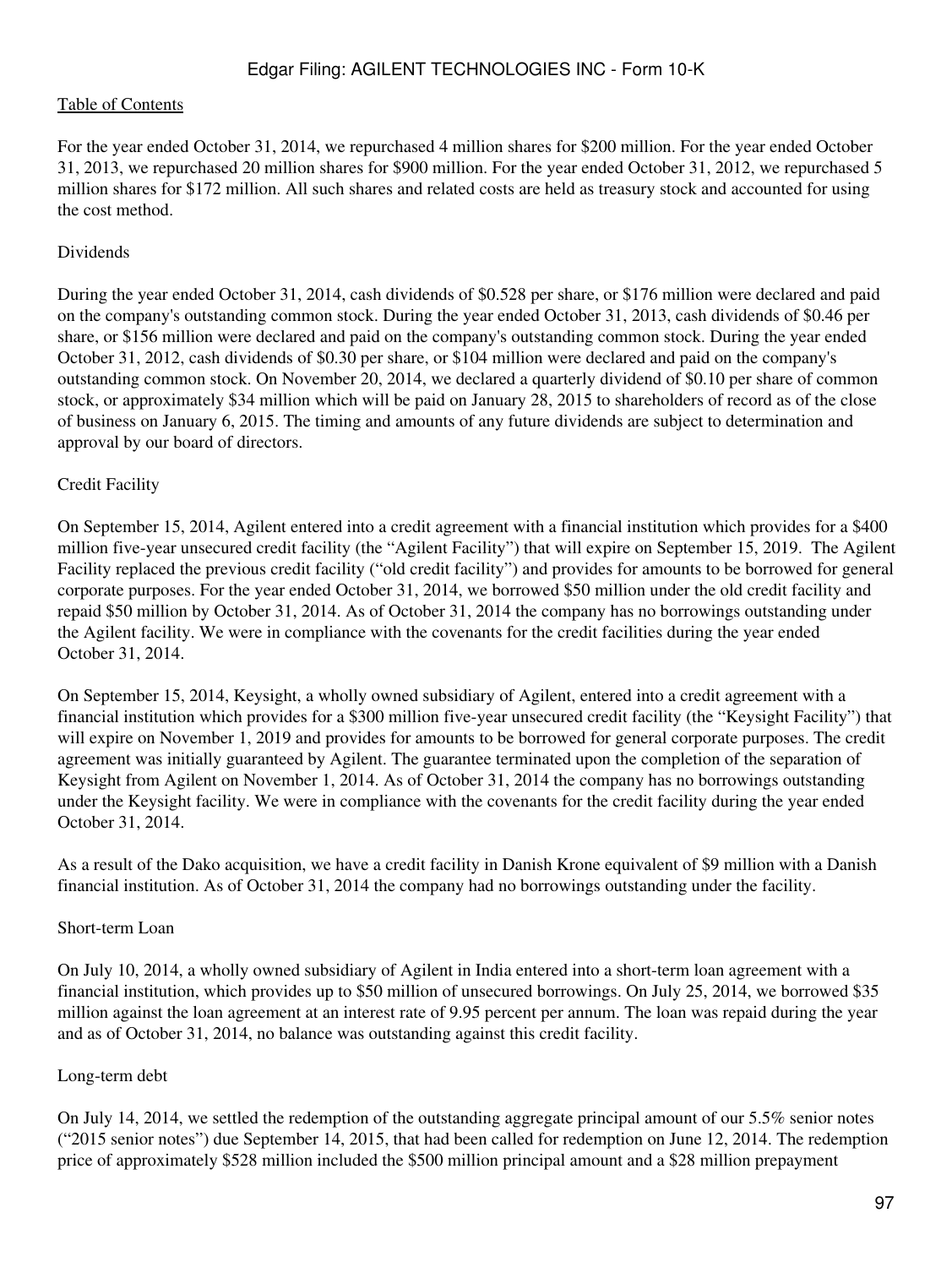penalty. The prepayment penalty less full amortization of previously deferred interest rate swap gain of approximately \$8 million together with \$1 million of amortization of debt issuance costs and discount was disclosed in other income (expense), net in the condensed consolidated statement of operations. The amortization of the interest rate swap gain has been recognized as an adjustment to reconcile net income to net cash provided by operating activities in the condensed consolidated statement of cash flows. We also paid accrued and unpaid interest of \$9 million on the 2015 senior notes up to but not including the redemption date.

In October 2007, the company issued an aggregate principal amount of \$600 million in senior notes ("2017 senior notes"). The 2017 senior notes were issued at 99.60% of their principal amount. The notes will mature on November 1, 2017, and bear interest at a fixed rate of 6.50% per annum. The interest is payable semi-annually on May 1st and November 1st of each year and payments commenced on May 1, 2008.

On November 25, 2008, we terminated two interest rate swap contracts associated with our 2017 senior notes that represented the notional amount of \$400 million. The asset value, including interest receivable, upon termination was approximately \$43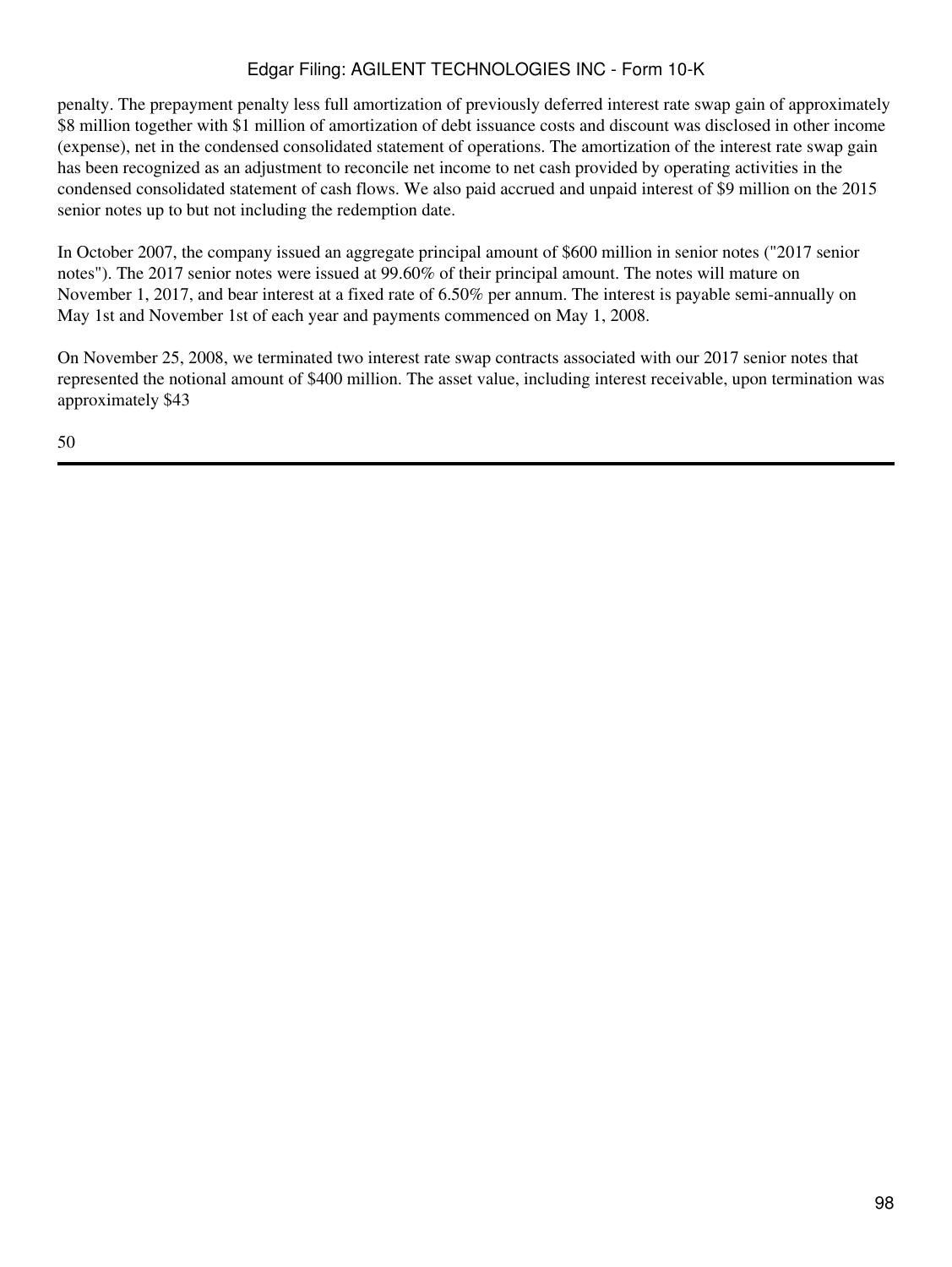million and the amount to be amortized at October 31, 2014 was \$3 million. The gain is being deferred and amortized to interest expense over the remaining life of the 2017 senior notes.

 On October 20, 2014, we settled the redemption of \$500 million of the \$600 million outstanding aggregate principal amount of our 6.5% senior notes ("2017 senior notes") due November 1, 2017 that had been called for redemption on September 19, 2014. The redemption price of approximately \$580 million included a \$80 million prepayment penalty computed in accordance with the terms of the 2017 senior notes as the present value of the remaining scheduled payments of principal and unpaid interest related to \$500 million partial redemption. The prepayment penalty less partial amortization of previously deferred interest rate swap gain of approximately \$14 million together with \$2 million of amortization of debt issuance costs and discount was disclosed in other income (expense), net in the condensed consolidated statement of operations. We also paid accrued and unpaid interest of \$15 million on the 2017 senior notes up to but not including the redemption date.

In July 2010, the company issued an aggregate principal amount of \$500 million in senior notes ("2020 senior notes"). The 2020 senior notes were issued at 99.54% of their principal amount. The notes will mature on July 15, 2020, and bear interest at a fixed rate of 5.00% per annum. The interest is payable semi-annually on January 15th and July 15th of each year, payments commenced on January 15, 2011.

On August 9, 2011, we terminated our interest rate swap contracts related to our 2020 senior notes that represented the notional amount of \$500 million. The asset value, including interest receivable, upon termination for these contracts was approximately \$34 million and the amount to be amortized at October 31, 2014 was \$22 million. The gain is being deferred and amortized to interest expense over the remaining life of the 2020 senior notes.

In September 2012, the company issued an aggregate principal amount of \$400 million in senior notes ("2022 senior notes"). The senior notes were issued at 99.80% of their principal amount. The notes will mature on October 1, 2022, and bear interest at a fixed rate of 3.20% per annum. The interest is payable semi-annually on April 1st and October 1st of each year, payments commenced on April 1, 2013.

In June 2013, the company issued aggregate principal amount of \$600 million in senior notes ("2023 senior notes"). The 2023 senior notes were issued at 99.544% of their principal amount. The notes will mature on July 15, 2023 and bear interest at a fixed rate of 3.875% per annum. Interest is payable semi-annually on January 15th and July 15th of each year and payments commenced January 15, 2014.

 On October 6, 2014 Keysight announced that it had agreed to sell \$500 million of 3.30% senior notes due 2019 ("2019 senior notes") and \$600 million of 4.55% senior notes due 2024 ("2024 senior notes"). The transaction closed on October 15, 2014. Each series of notes initially were guaranteed on an unsecured, unsubordinated basis by Agilent. The guarantees terminated upon the completion of the separation of Keysight from Agilent on November 1, 2014.

 As of October 31, 2014, and as a result of the Dako acquisition, we have mortgage debts, secured on buildings in Denmark, in Danish Krone equivalent of \$42 million aggregate principal outstanding with a Danish financial institution. The loans have a variable interest rate based on 3 months Copenhagen Interbank Rate ("Cibor") and will mature on September 30, 2027. Interest payments are made in March, June, September and December of each year.

#### Off Balance Sheet Arrangements and Other

We have contractual commitments for non-cancelable operating leases. See Note 17 "Commitments and Contingencies", to our consolidated financial statements for further information on our non-cancelable operating leases.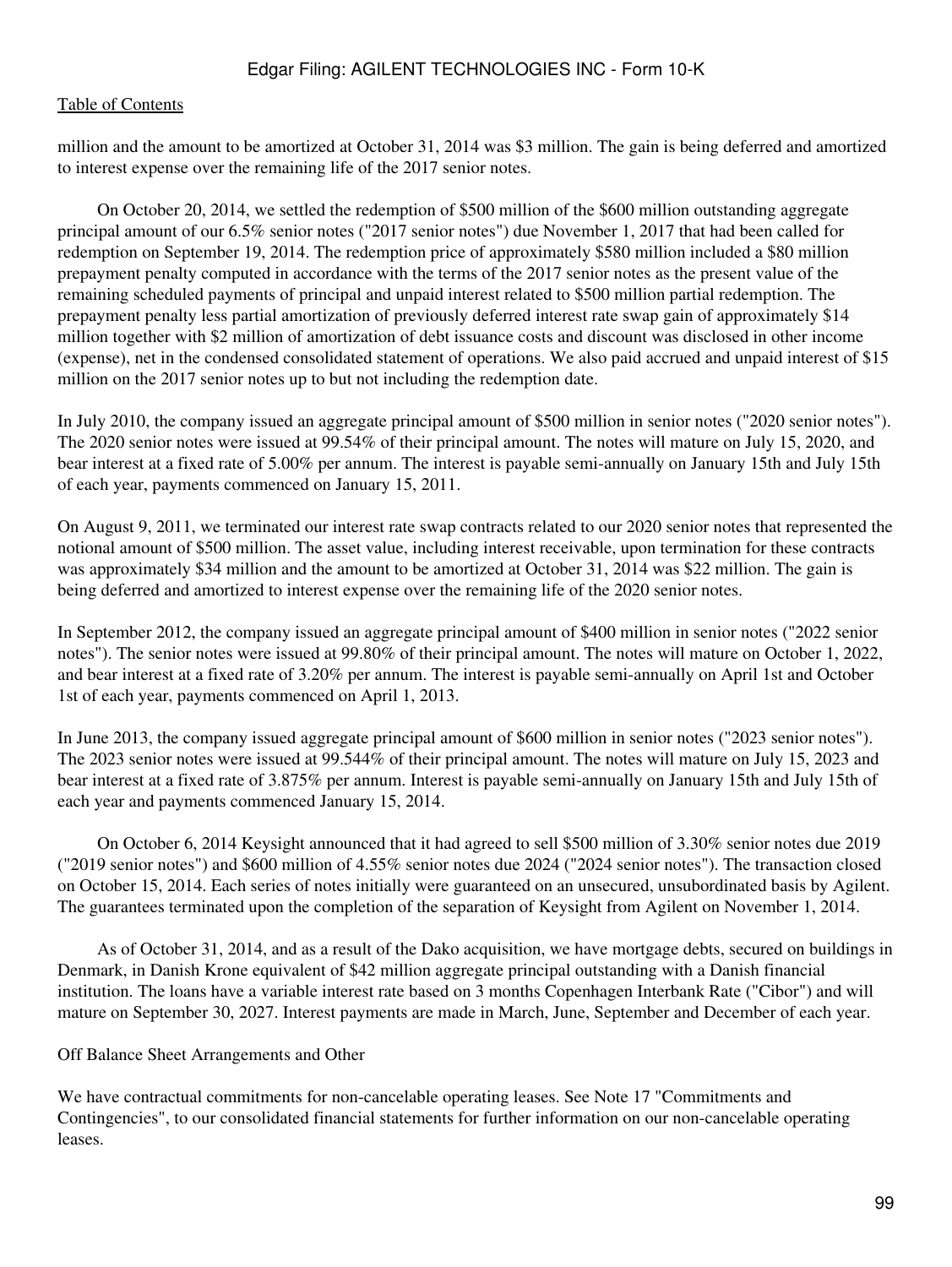Our liquidity is affected by many factors, some of which are based on normal ongoing operations of our business and some of which arise from fluctuations related to global economics and markets. Our cash balances are generated and held in many locations throughout the world. Local government regulations may restrict our ability to move cash balances to meet cash needs under certain circumstances. We do not currently expect such regulations and restrictions to impact our ability to pay vendors and conduct operations throughout our global organization.

### Contractual Commitments

Our cash flows from operations are dependent on a number of factors, including fluctuations in our operating results, accounts receivable collections, inventory management, and the timing of tax and other payments. As a result, the impact of contractual obligations on our liquidity and capital resources in future periods should be analyzed in conjunction with such factors.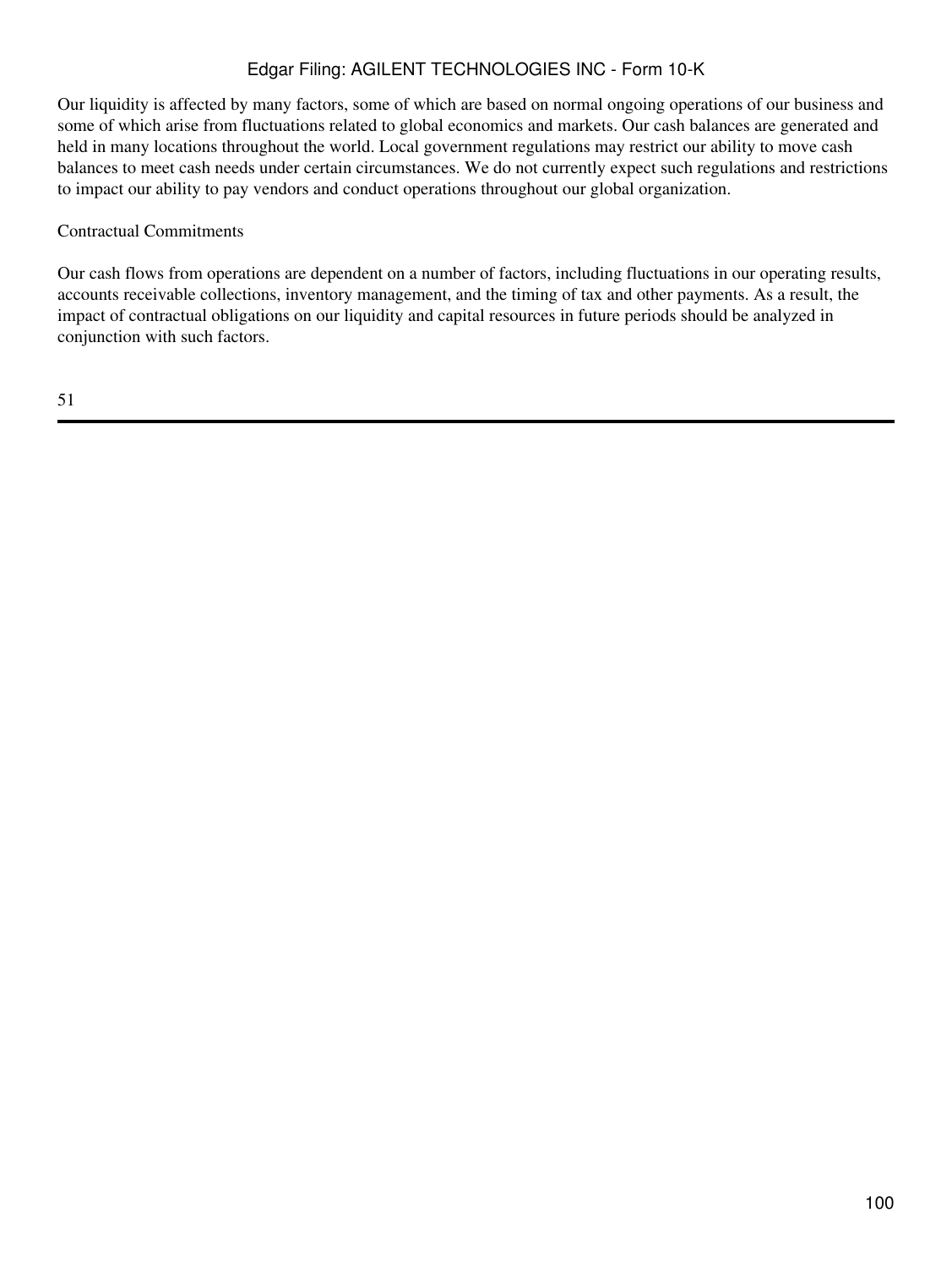The following table summarizes our total contractual obligations at October 31, 2014 for Agilent operations and excludes amounts recorded in our consolidated balance sheet (in millions):

|                                                        | Less than one | One to three | Three to five | More than five. |  |
|--------------------------------------------------------|---------------|--------------|---------------|-----------------|--|
|                                                        | year          | years        | years         | years           |  |
| <b>Operating leases</b>                                | \$57          | \$81         | \$35          | \$33            |  |
| Commitments to contract manufacturers<br>and suppliers | 782           |              |               |                 |  |
| Other purchase commitments                             | 127           |              |               |                 |  |
| Retirement plans                                       | 87            |              |               |                 |  |
| Total                                                  | \$1,053       | \$89         | \$35          | \$33            |  |

We expect that with the separation of Keysight from Agilent on November 1, 2014 that operating lease payments will be reduced by approximately \$52 million in total for the periods presented. We also expect the transfer of approximately one quarter of the commitments to contract manufacturers and suppliers and other purchase commitments to Keysight at separation. In addition, our commitments under the retirement plans are expected to reduce by approximately \$46 million with separation of Keysight. We do not expect a material adverse change in the effect these arrangements and obligations will have on our liquidity.

Operating leases. Commitments under operating leases relate primarily to leasehold property, see Note 17, "Commitments and Contingencies".

Commitments to contract manufacturers and suppliers. We purchase components from a variety of suppliers and use several contract manufacturers to provide manufacturing services for our products. During the normal course of business, we issue purchase orders with estimates of our requirements several months ahead of the delivery dates. However, our agreements with these suppliers usually provide us the option to cancel, reschedule, and adjust our requirements based on our business needs prior to firm orders being placed. Typically purchase orders outstanding with delivery dates within 30 days are non-cancelable. Therefore, only approximately 53 percent of our reported purchase commitments arising from these agreements are firm, non-cancelable, and unconditional commitments. We expect to fulfill most of our purchase commitments for inventory within one year.

In addition to the above mentioned commitments to contract manufacturers and suppliers, we record a liability for firm, non-cancelable and unconditional purchase commitments for quantities in excess of our future demand forecasts consistent with our policy relating to excess inventory. As of October 31, 2014, the liability for our firm, non-cancelable and unconditional purchase commitments was \$15 million, compared to \$5 million as of October 31, 2013 and 2012. These amounts are included in other accrued liabilities in our consolidated balance sheet. The increase when compared to the previous year was largely due to the previous commitment undertaken with suppliers to the NMR business which we are exiting.

Other purchase commitments. We have categorized "other purchase commitments" related to contracts with professional services suppliers. Typically we can cancel these contracts within 90 days without penalties. For those contracts that are not cancelable within 90 days without penalties, we are disclosing the amounts we are obligated to pay to a supplier under each contract in that period before such contract can be cancelled. Our contractual obligations with these suppliers under "other purchase commitments" were approximately \$127 million within the next year. The increase in other purchase commitments compared with a year ago is partially due to additional contracts associated with our pre-separation costs and the duplication of a number of contracts related to the separation activities of Keysight.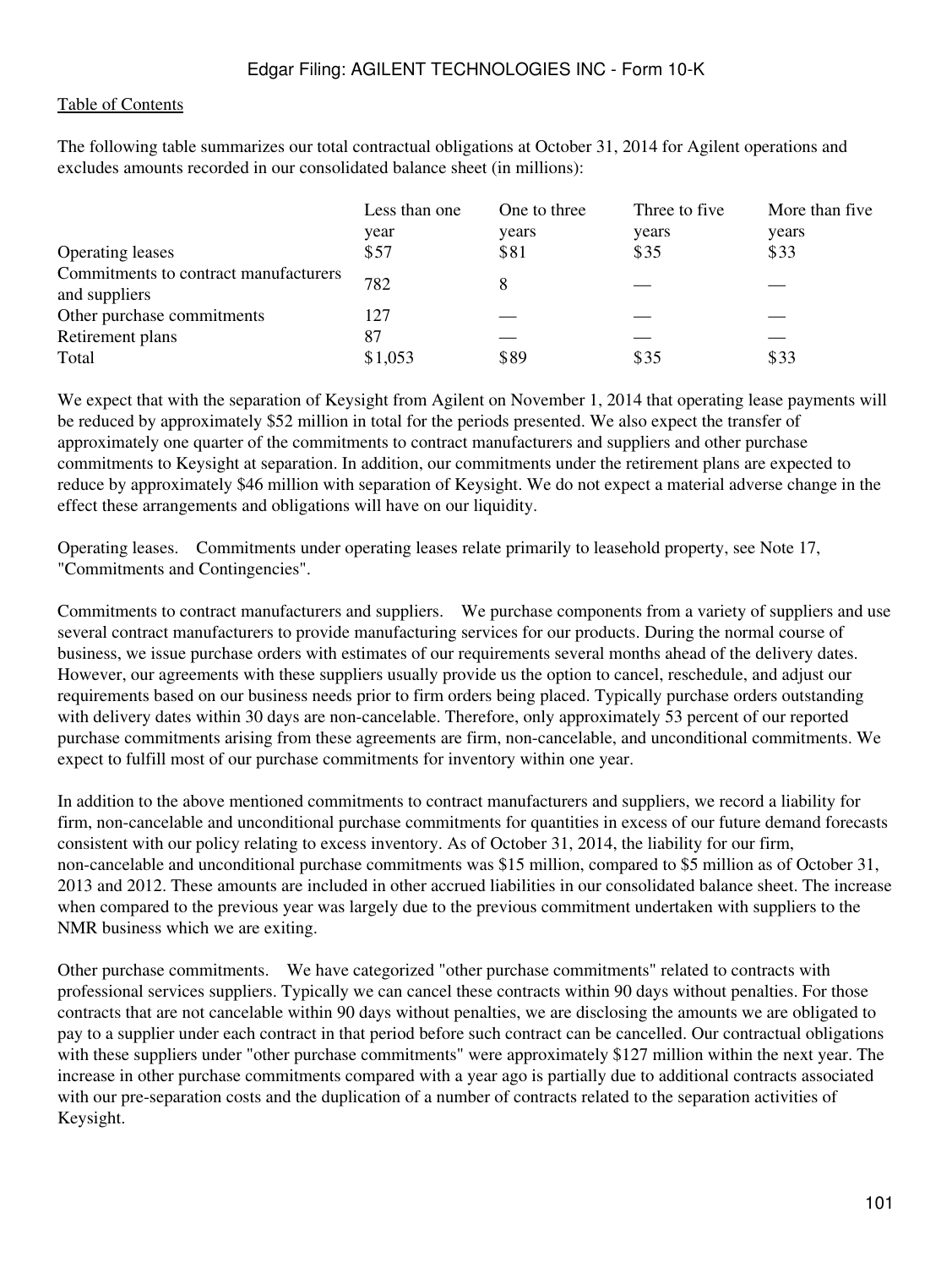Retirement Plans. Commitments under the retirement plans relate to expected contributions to be made to our U.S. and non-U.S. defined benefit plans and to our post-retirement medical plans for the next year only. Contributions after next year are impractical to estimate.

We had no material off-balance sheet arrangements as of October 31, 2014 or October 31, 2013.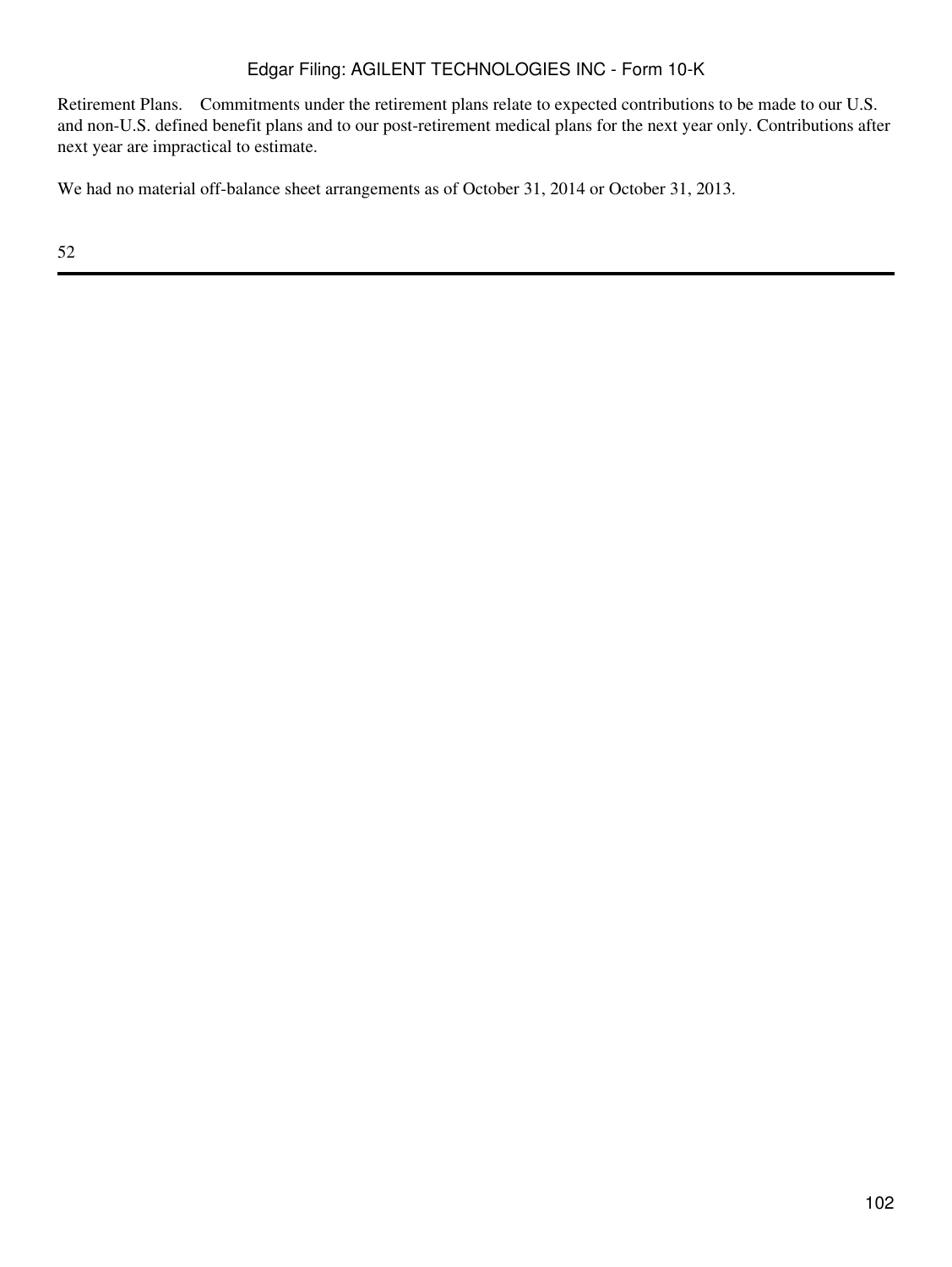### On Balance Sheet Arrangements

The following table summarizes our total contractual obligations at October 31, 2014 related to our long-term debt and interest expense (in millions):

|                  | Less than one | One to three | Three to five | More than five |
|------------------|---------------|--------------|---------------|----------------|
|                  | year          | vears        | years         | years          |
| Senior notes     | $S-$          | $S-$         | \$600         | \$2,100        |
| Other debt       |               |              |               | 42             |
| Interest expense | 114           | 227          | 210           | 298            |
| Total            | \$114         | \$227        | \$810         | \$2,440        |

In connection with the separation of Keysight from Agilent on November 1, 2014, our obligations for long-term debt are expected to decrease by \$1,100 million and interest payments are expected to decrease by approximately \$359 million.

Other long-term liabilities include \$289 million and \$341 million of liabilities for uncertain tax positions as of October 31, 2014 and October 31, 2013, respectively. We are unable to accurately predict when these amounts will be realized or released. However, it is reasonably possible that there could be significant changes to our unrecognized tax benefits in the next twelve months due to either the expiration of a statute of limitations or a tax audit settlement.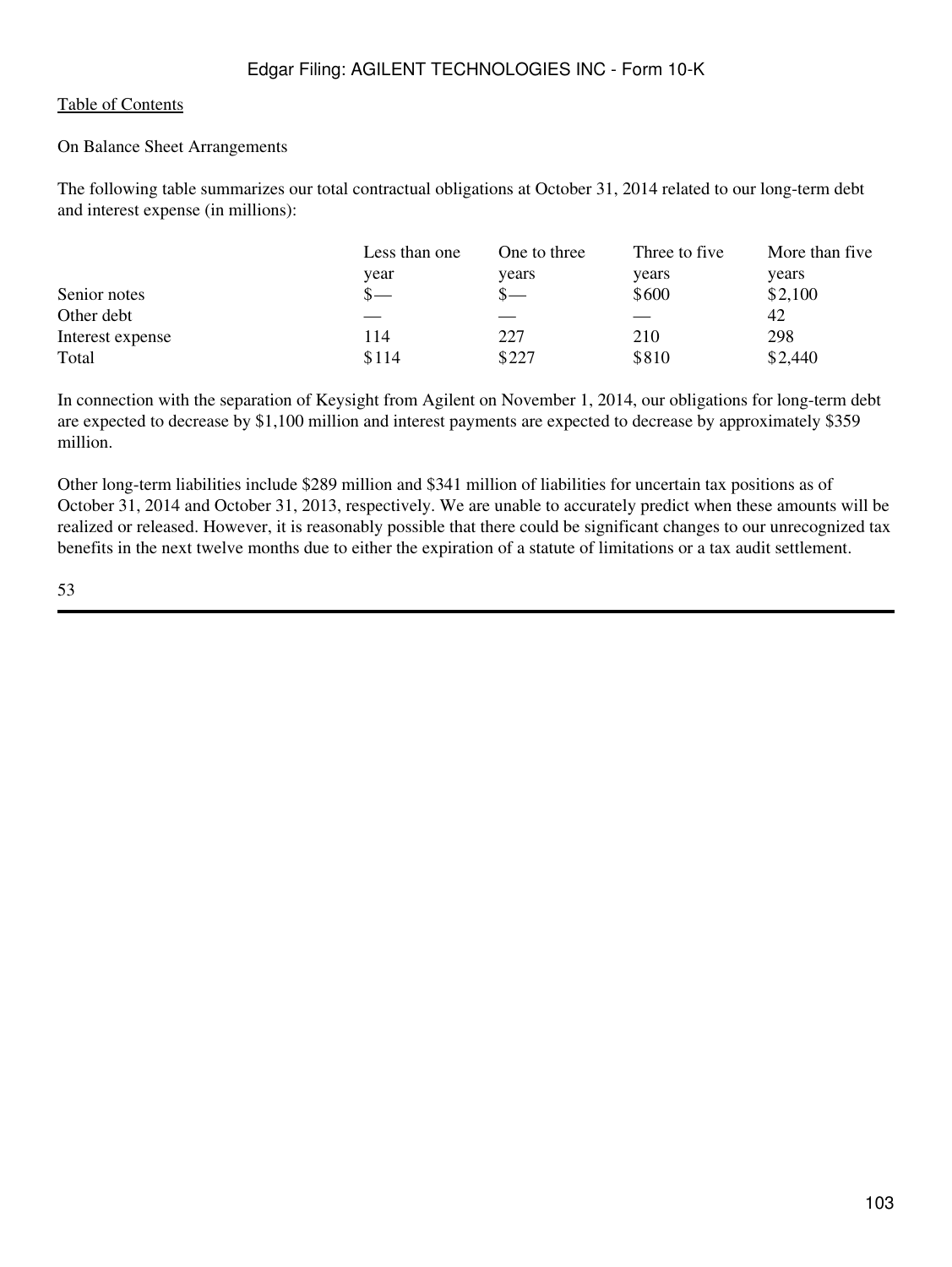#### [Table of Contents](#page-2-0)

### Item 7A. Quantitative and Qualitative Disclosures About Market Risk

We are exposed to foreign currency exchange rate risks inherent in our sales commitments, anticipated sales, and assets and liabilities denominated in currencies other than the functional currency of our subsidiaries. We hedge future cash flows denominated in currencies other than the functional currency using sales forecasts up to twelve months in advance. Our exposure to exchange rate risks is managed on an enterprise-wide basis. This strategy utilizes derivative financial instruments, including option and forward contracts, to hedge certain foreign currency exposures with the intent of offsetting gains and losses that occur on the underlying exposures with gains and losses on the derivative contracts hedging them. We do not currently and do not intend to utilize derivative financial instruments for speculative trading purposes.

Our operations generate non-functional currency cash flows such as revenues, third party vendor payments and inter-company payments. In anticipation of these foreign currency cash flows and in view of volatility of the currency market, we enter into such foreign exchange contracts as are described above to manage our currency risk. Approximately 61 percent of our revenues in 2014, 63 percent of our revenues in 2013 and 63 percent of our revenues in 2012 were generated in U.S. dollars.

We performed a sensitivity analysis assuming a hypothetical 10 percent adverse movement in foreign exchange rates to the hedging contracts and the underlying exposures described above. As of October 31, 2014 and 2013, the analysis indicated that these hypothetical market movements would not have a material effect on our consolidated financial position, results of operations, statement of comprehensive income or cash flows.

We are also exposed to interest rate risk due to the mismatch between the interest expense we pay on our loans at fixed rates and the variable rates of interest we receive from cash, cash equivalents and other short-term investments. We have issued long-term debt in U.S. dollars or foreign currencies at fixed interest rates based on the market conditions at the time of financing. We believe that the fair value of our fixed rate debt changes when the underlying market rates of interest change, and we may use interest rate swaps to modify such market risk.

We performed a sensitivity analysis assuming a hypothetical 10 percent adverse movement in interest rates relating to the underlying fair value of our fixed rate debt. As of October 31, 2014 and 2013, the sensitivity analyses indicated that a hypothetical 10 percent adverse movement in interest rates would result in an immaterial impact to the fair value of our fixed interest rate debt.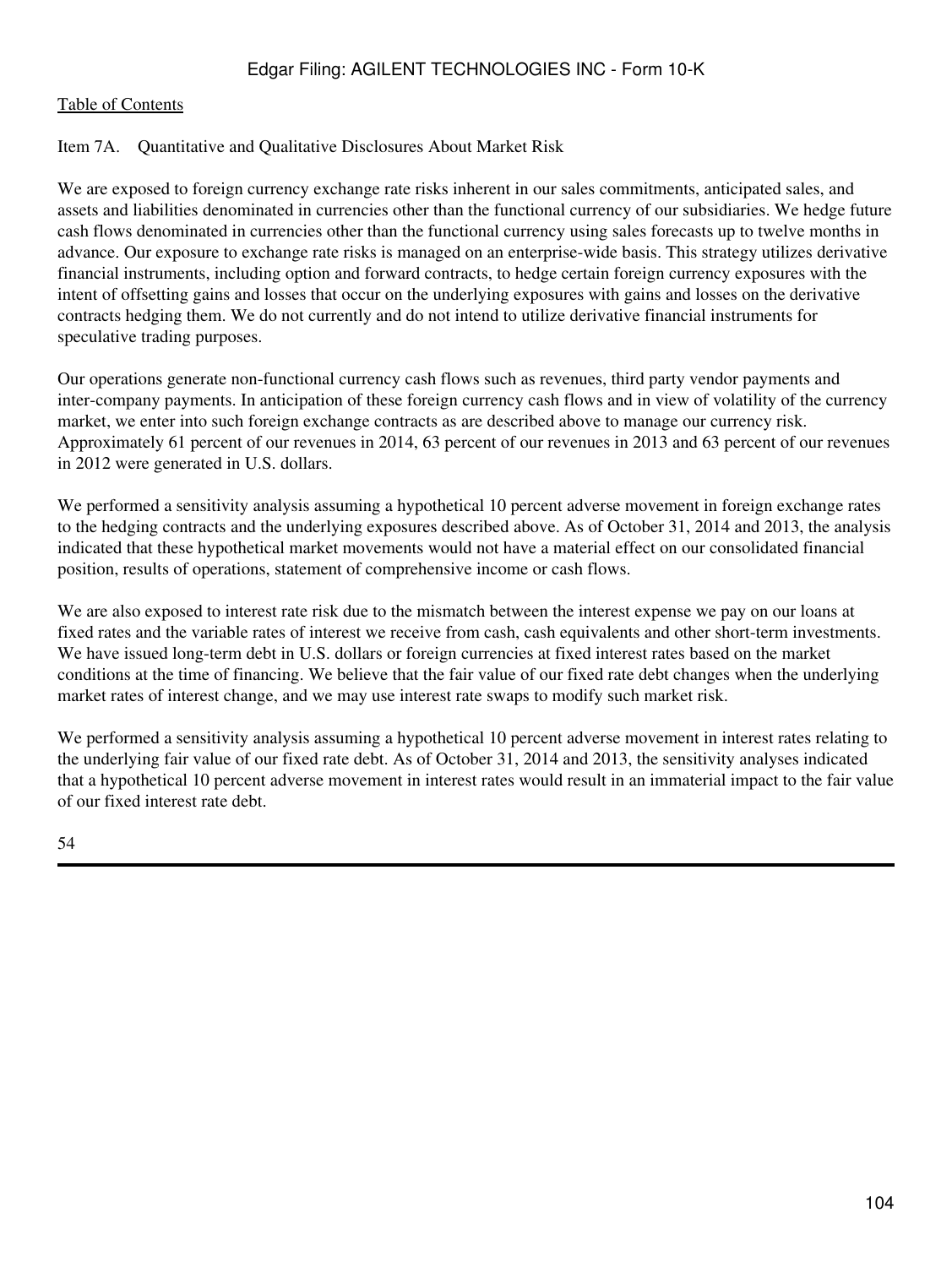| <b>Financial Statements and Supplementary Data</b><br>Item 8.                                          |           |  |
|--------------------------------------------------------------------------------------------------------|-----------|--|
| Index to Consolidated Financial Statements                                                             | Page      |  |
| <b>Consolidated Financial Statements:</b>                                                              |           |  |
| Report of Independent Registered Public Accounting Firm                                                | <u>56</u> |  |
| Consolidated Statement of Operations for each of the three years in the period ended October 31, 2014  | 57        |  |
| Consolidated Statement of Comprehensive Income for each of the three years in the period ended October |           |  |
| 31, 2014                                                                                               | <u>58</u> |  |
| Consolidated Balance Sheet at October 31, 2014 and 2013                                                | 59        |  |
| Consolidated Statement of Cash Flows for each of the three years in the period ended October 31, 2014  | 60        |  |
| Consolidated Statement of Equity for each of the three years in the period ended October 31, 2014      | 61        |  |
| <b>Notes to Consolidated Financial Statements</b>                                                      | 62        |  |
| <b>Quarterly Summary (unaudited)</b>                                                                   | 109       |  |
|                                                                                                        |           |  |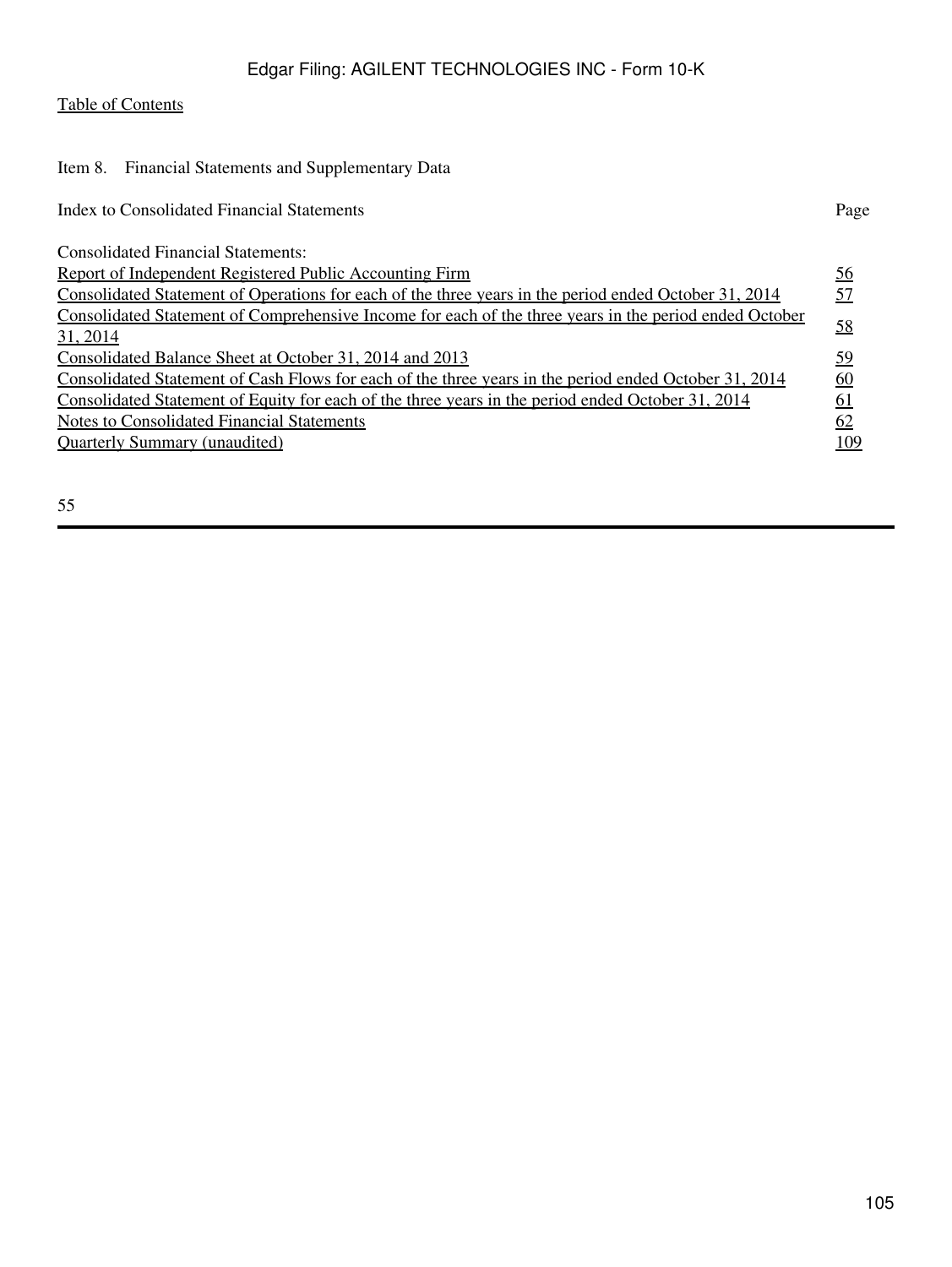### <span id="page-105-0"></span>REPORT OF INDEPENDENT REGISTERED PUBLIC ACCOUNTING FIRM

To the Stockholders and Board of Directors of Agilent Technologies, Inc.:

In our opinion, the consolidated financial statements listed in the index appearing under Item 8 present fairly, in all material respects, the financial position of Agilent Technologies, Inc. and its subsidiaries at October 31, 2014 and October 31, 2013, and the results of their operations and their cash flows for each of the three years in the period ended October 31, 2014 in conformity with accounting principles generally accepted in the United States of America. In addition, in our opinion, the financial statement schedule listed in the index appearing under item  $15(a)(2)$  presents fairly, in all material respects, the information set forth therein when read in conjunction with the related consolidated financial statements. Also in our opinion, the Company maintained, in all material respects, effective internal control over financial reporting as of October 31, 2014, based on criteria established in Internal Control - Integrated Framework (1992) issued by the Committee of Sponsoring Organizations of the Treadway Commission (COSO). The Company's management is responsible for these financial statements and financial statement schedule, for maintaining effective internal control over financial reporting and for its assessment of the effectiveness of internal control over financial reporting, included in Management's Report on Internal Control over Financial Reporting appearing under Item 9A. Our responsibility is to express opinions on these financial statements, on the financial statement schedule, and on the Company's internal control over financial reporting based on our integrated audits. We conducted our audits in accordance with the standards of the Public Company Accounting Oversight Board (United States). Those standards require that we plan and perform the audits to obtain reasonable assurance about whether the financial statements are free of material misstatement and whether effective internal control over financial reporting was maintained in all material respects. Our audits of the financial statements included examining, on a test basis, evidence supporting the amounts and disclosures in the financial statements, assessing the accounting principles used and significant estimates made by management, and evaluating the overall financial statement presentation. Our audit of internal control over financial reporting included obtaining an understanding of internal control over financial reporting, assessing the risk that a material weakness exists, and testing and evaluating the design and operating effectiveness of internal control based on the assessed risk. Our audits also included performing such other procedures as we considered necessary in the circumstances. We believe that our audits provide a reasonable basis for our opinions.

As discussed in Note 1 to the consolidated financial statements, on November 1, 2014, the Company distributed all of the outstanding shares of Keysight Technologies, Inc., which encompasses the Company's electronic measurement business, to the Company's shareholders.

A company's internal control over financial reporting is a process designed to provide reasonable assurance regarding the reliability of financial reporting and the preparation of financial statements for external purposes in accordance with generally accepted accounting principles. A company's internal control over financial reporting includes those policies and procedures that (i) pertain to the maintenance of records that, in reasonable detail, accurately and fairly reflect the transactions and dispositions of the assets of the company; (ii) provide reasonable assurance that transactions are recorded as necessary to permit preparation of financial statements in accordance with generally accepted accounting principles, and that receipts and expenditures of the company are being made only in accordance with authorizations of management and directors of the company; and (iii) provide reasonable assurance regarding prevention or timely detection of unauthorized acquisition, use, or disposition of the company's assets that could have a material effect on the financial statements.

Because of its inherent limitations, internal control over financial reporting may not prevent or detect misstatements. Also, projections of any evaluation of effectiveness to future periods are subject to the risk that controls may become inadequate because of changes in conditions, or that the degree of compliance with the policies or procedures may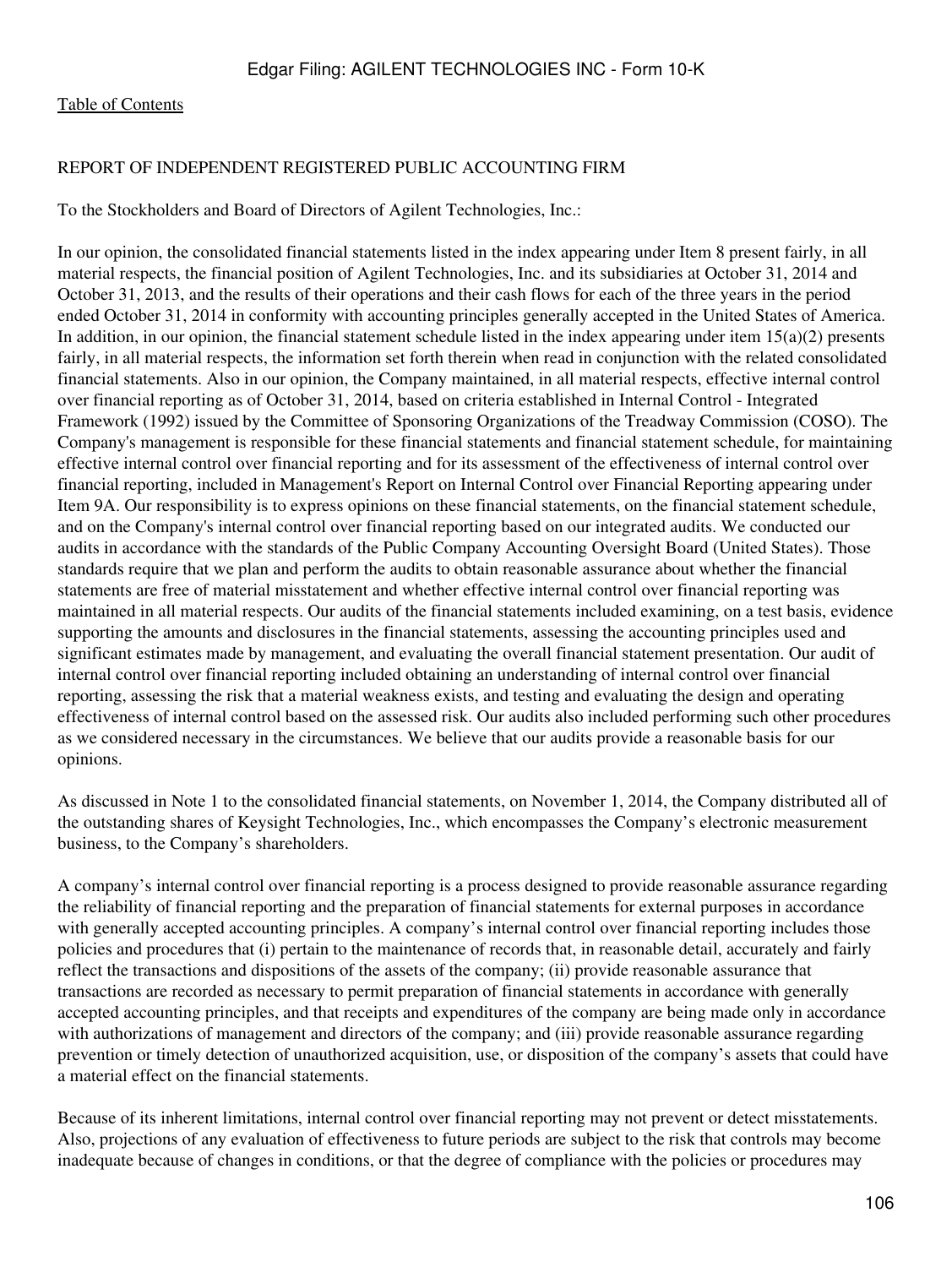deteriorate.

### /s/ PRICEWATERHOUSECOOPERS LLP

San Jose, California December 22, 2014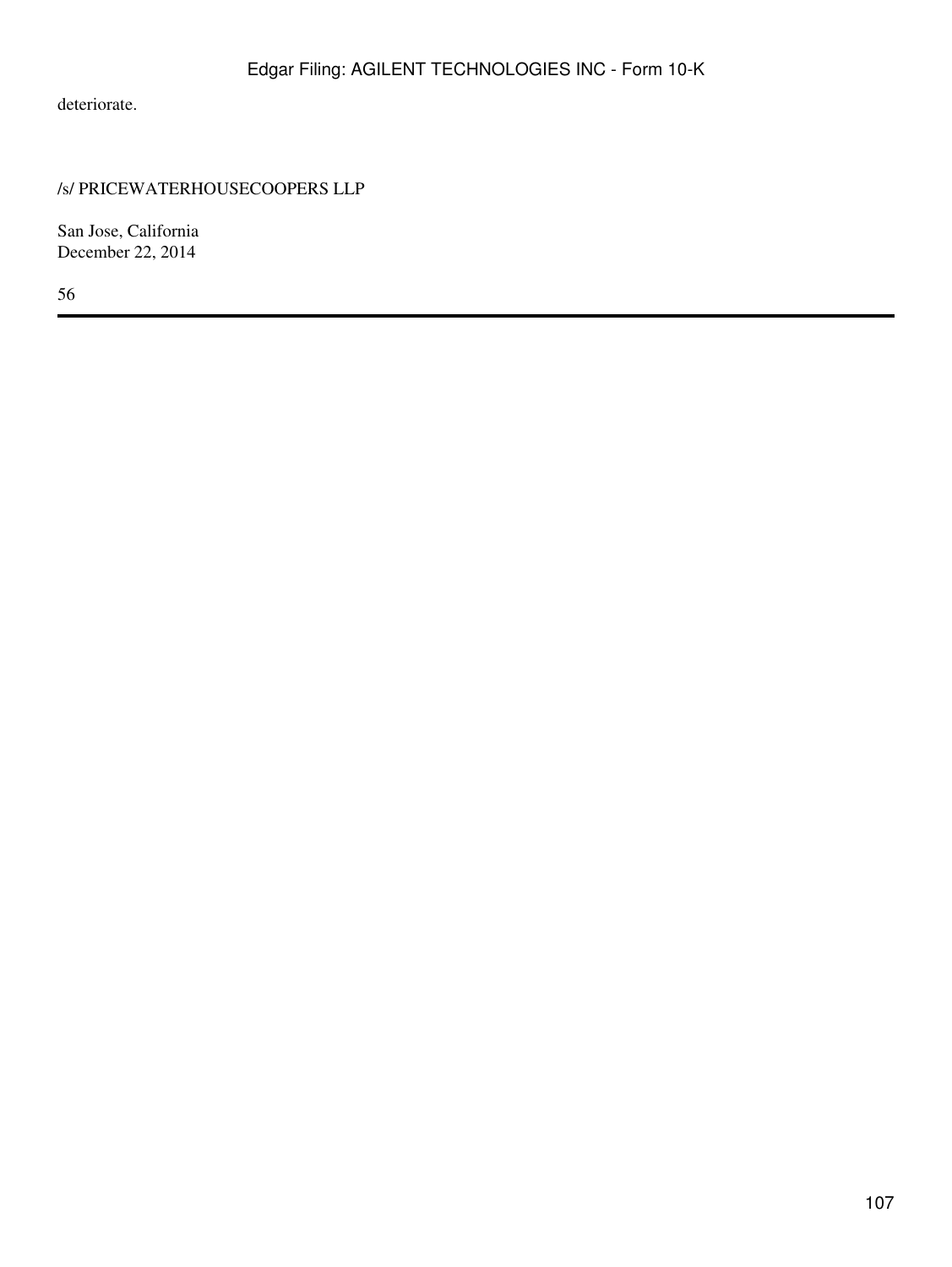### <span id="page-107-0"></span>AGILENT TECHNOLOGIES, INC. CONSOLIDATED STATEMENT OF OPERATIONS

|                                                                 | Years Ended October 31,  |                        |         |  |
|-----------------------------------------------------------------|--------------------------|------------------------|---------|--|
|                                                                 | 2014                     | 2013                   | 2012    |  |
|                                                                 | (in millions, except per |                        |         |  |
|                                                                 | share data)              |                        |         |  |
| Net revenue:                                                    |                          |                        |         |  |
| Products                                                        | \$5,686                  | \$5,534                | \$5,659 |  |
| Services and other                                              | 1,295                    | 1,248                  | 1,199   |  |
| Total net revenue                                               | 6,981                    | 6,782                  | 6,858   |  |
| Costs and expenses:                                             |                          |                        |         |  |
| Cost of products                                                | 2,673                    | 2,576                  | 2,608   |  |
| Cost of services and other                                      | 715                      | 671                    | 646     |  |
| <b>Total costs</b>                                              | 3,388                    | 3,247                  | 3,254   |  |
| Research and development                                        | 719                      | 704                    | 668     |  |
| Selling, general and administrative                             | 2,043                    | 1,880                  | 1,817   |  |
| Total costs and expenses                                        | 6,150                    | 5,831                  | 5,739   |  |
| Income from operations                                          | 831                      | 951                    | 1,119   |  |
| Interest income                                                 | 9                        | $\overline{7}$         | 9       |  |
| Interest expense                                                | (113)                    | (107)<br>$\mathcal{L}$ | (101)   |  |
| Other income (expense), net                                     | (81)                     | 8<br>$\lambda$         | 16      |  |
| Income before taxes                                             | 646                      | 859                    | 1,043   |  |
| Provision (benefit) for income taxes                            | 142                      | 135                    | (110)   |  |
| Net income                                                      | \$504                    | \$724                  | \$1,153 |  |
| Net income per share:                                           |                          |                        |         |  |
| <b>Basic</b>                                                    | \$1.51                   | \$2.12                 | \$3.31  |  |
| Diluted                                                         | \$1.49                   | \$2.10                 | \$3.27  |  |
| Weighted average shares used in computing net income per share: |                          |                        |         |  |
| <b>Basic</b>                                                    | 333                      | 341                    | 348     |  |
| Diluted                                                         | 338                      | 345                    | 353     |  |
| Cash dividends declared per common share                        | \$0.528                  | \$0.46                 | \$0.30  |  |

The accompanying notes are an integral part of these consolidated financial statements.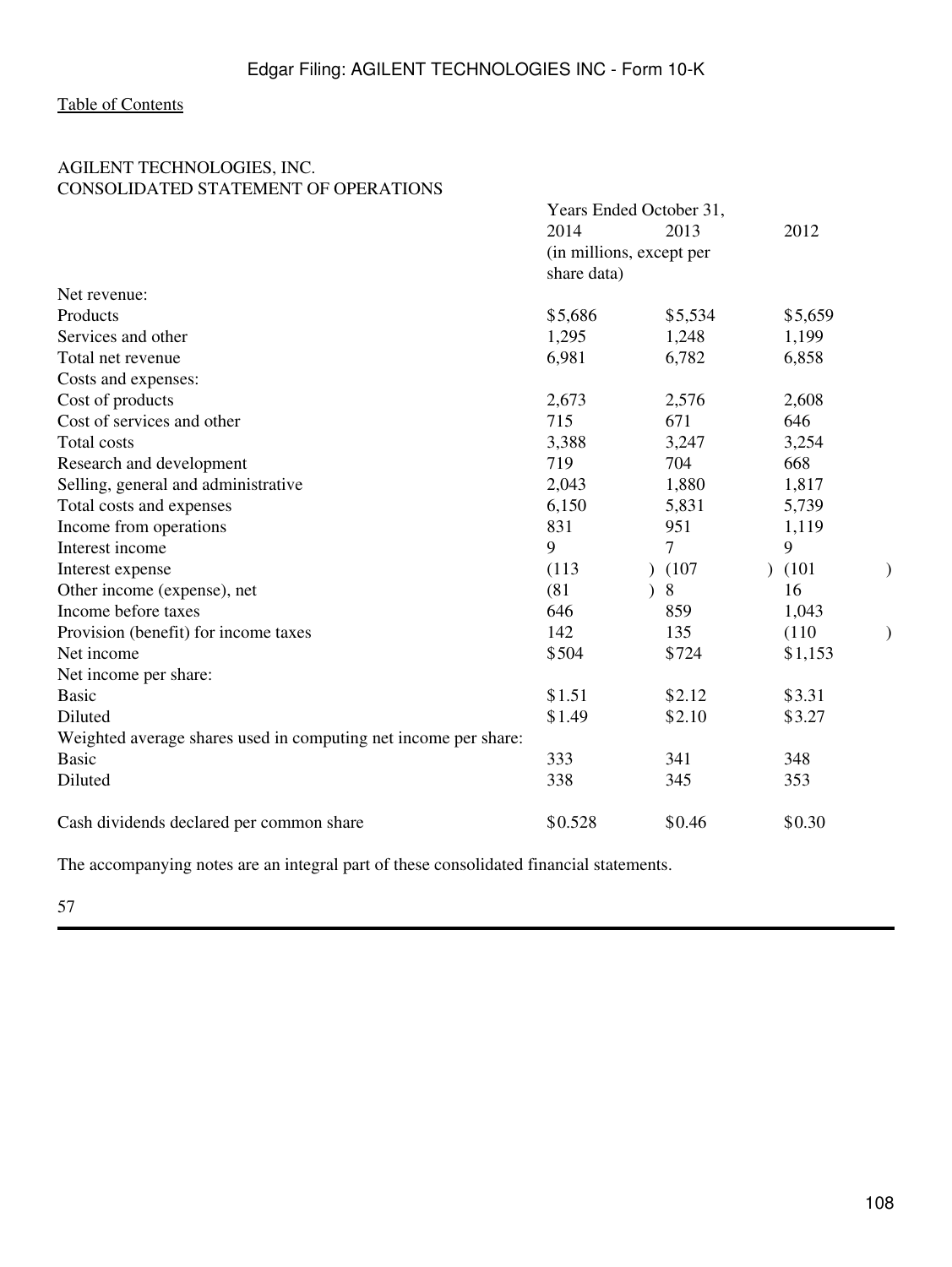### AGILENT TECHNOLOGIES, INC. CONSOLIDATED STATEMENT OF COMPREHENSIVE INCOME (in millions)

|                                                                                                                  | Years Ended October 31, |  |       |  |         |  |
|------------------------------------------------------------------------------------------------------------------|-------------------------|--|-------|--|---------|--|
|                                                                                                                  | 2014                    |  | 2013  |  | 2012    |  |
| Net income                                                                                                       | \$504                   |  | \$724 |  | \$1,153 |  |
| Other comprehensive income (loss):                                                                               |                         |  |       |  |         |  |
| Unrealized gain on investments, net of tax (expense) benefit of $\$(1), \$(2)$ and $\$\$$                        | 11                      |  |       |  | 6       |  |
| Amounts reclassified into earnings related to investments, net of tax of \$0, \$0 and \$0 (1)                    |                         |  |       |  |         |  |
| Gain on derivative instruments, net of tax (expense) of $\S(5)$ , $\S(2)$ and $\S(3)$                            | 8                       |  | 8     |  | 7       |  |
| Amounts reclassified into earnings related to derivative instruments, net of tax benefit,<br>of \$0, \$3 and \$2 |                         |  | (10)  |  | (6)     |  |
| Foreign currency translation, net of tax benefit of \$8, \$8 and \$0                                             | (269)                   |  |       |  | (28     |  |
| Net defined benefit pension cost and post retirement plan costs:                                                 |                         |  |       |  |         |  |
| Change in actuarial net loss, net of tax (expense) benefit of $$65, $(114)$ , and $$61$                          | (143)                   |  | 228   |  | (175)   |  |
| Change in net prior service benefit, net of tax benefit of \$16, \$16, and \$17                                  | (32)                    |  | (32)  |  | (31)    |  |
| Other comprehensive income (loss)                                                                                | (425                    |  | 202   |  | (227    |  |
| Total comprehensive income                                                                                       | \$79                    |  | \$926 |  | \$926   |  |

The accompanying notes are an integral part of these condensed consolidated financial statements.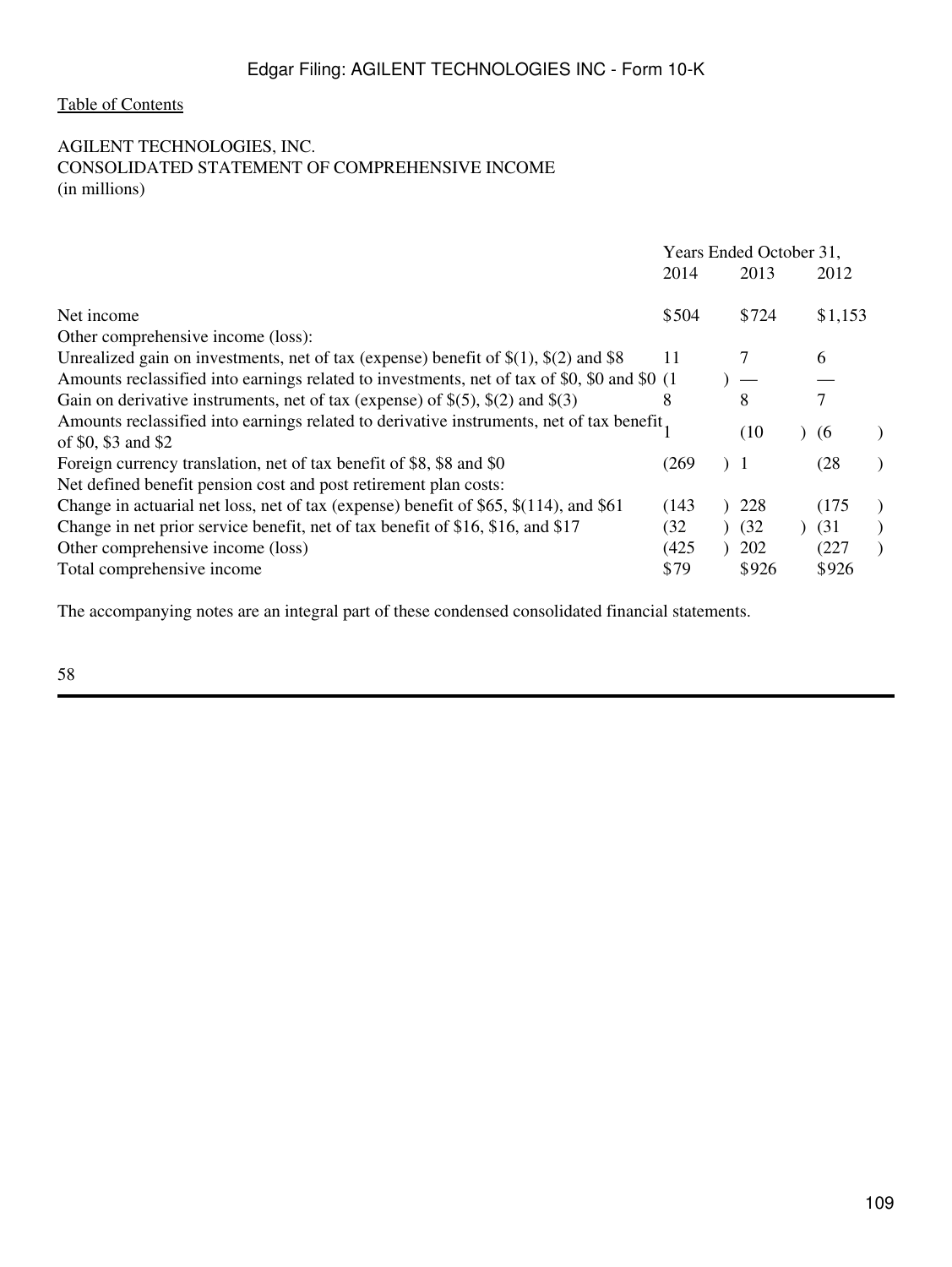### AGILENT TECHNOLOGIES, INC. CONSOLIDATED BALANCE SHEET

|                                                                                       | October 31,<br>2014                                  | 2013     |  |
|---------------------------------------------------------------------------------------|------------------------------------------------------|----------|--|
|                                                                                       | (in millions, except<br>par value and<br>share data) |          |  |
| <b>ASSETS</b>                                                                         |                                                      |          |  |
| Current assets:                                                                       |                                                      |          |  |
| Cash and cash equivalents                                                             | \$3,028                                              | \$2,675  |  |
| Accounts receivable, net                                                              | 983                                                  | 899      |  |
| Inventory                                                                             | 1,072                                                | 1,066    |  |
| Other current assets                                                                  | 417                                                  | 343      |  |
| Total current assets                                                                  | 5,500                                                | 4,983    |  |
| Property, plant and equipment, net                                                    | 1,101                                                | 1,134    |  |
| Goodwill                                                                              | 2,899                                                | 3,047    |  |
| Other intangible assets, net                                                          | 667                                                  | 916      |  |
| Long-term investments                                                                 | 159                                                  | 139      |  |
| Other assets                                                                          | 505                                                  | 467      |  |
| Total assets                                                                          | \$10,831                                             | \$10,686 |  |
| <b>LIABILITIES AND EQUITY</b>                                                         |                                                      |          |  |
| <b>Current liabilities:</b>                                                           |                                                      |          |  |
| Accounts payable                                                                      | \$475                                                | \$432    |  |
| Employee compensation and benefits                                                    | 395                                                  | 401      |  |
| Deferred revenue                                                                      | 435                                                  | 439      |  |
| Other accrued liabilities                                                             | 397                                                  | 330      |  |
| Total current liabilities                                                             | 1,702                                                | 1,602    |  |
| Long-term debt                                                                        | 2,762                                                | 2,699    |  |
| Retirement and post-retirement benefits                                               | 422                                                  | 294      |  |
| Other long-term liabilities                                                           | 644                                                  | 802      |  |
| <b>Total liabilities</b>                                                              | 5,530                                                | 5,397    |  |
| Commitments and contingencies (Note 17)                                               |                                                      |          |  |
| Total equity:                                                                         |                                                      |          |  |
| Stockholders' equity:                                                                 |                                                      |          |  |
| Preferred stock; \$0.01 par value; 125 million shares authorized; none issued and     |                                                      |          |  |
| outstanding                                                                           |                                                      |          |  |
| Common stock; \$0.01 par value; 2 billion shares authorized; 608 million shares at    |                                                      |          |  |
| October 31, 2014 and 602 million shares at October 31, 2013 issued                    | 6                                                    | 6        |  |
| Treasury stock at cost; 273 million shares at October 31, 2014 and 269 million shares |                                                      |          |  |
| at October 31, 2013                                                                   | (9, 807)                                             | (9,607)  |  |
| Additional paid-in-capital                                                            | 8,967                                                | 8,723    |  |
| Retained earnings                                                                     | 6,466                                                | 6,073    |  |
| Accumulated other comprehensive income (loss)                                         | (334)                                                | 91       |  |
| Total stockholders' equity                                                            | 5,298                                                | 5,286    |  |
| Non-controlling interest                                                              | 3                                                    | 3        |  |
| Total equity                                                                          | 5,301                                                | 5,289    |  |
| Total liabilities and equity                                                          | \$10,831                                             | \$10,686 |  |
|                                                                                       |                                                      |          |  |

The accompanying notes are an integral part of these consolidated financial statements.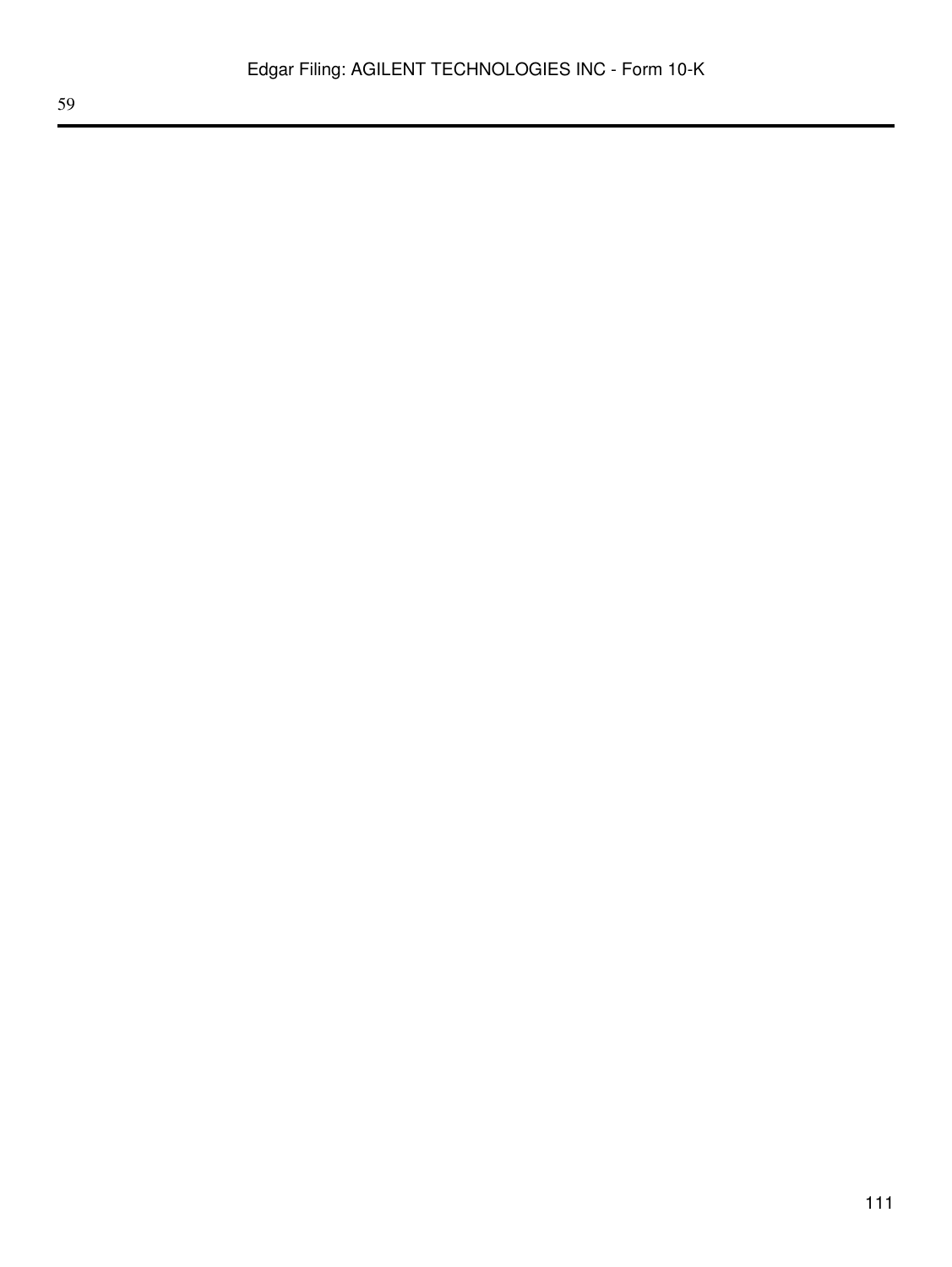# AGILENT TECHNOLOGIES, INC. CONSOLIDATED STATEMENT OF CASH FLOWS

|                                                                                   | Years Ended October 31, |                        |            |               |  |  |  |
|-----------------------------------------------------------------------------------|-------------------------|------------------------|------------|---------------|--|--|--|
|                                                                                   | 2014                    | 2013                   | 2012       |               |  |  |  |
|                                                                                   | (in millions)           |                        |            |               |  |  |  |
| Cash flows from operating activities:                                             |                         |                        |            |               |  |  |  |
| Net income                                                                        | \$504                   | \$724                  | \$1,153    |               |  |  |  |
| Adjustments to reconcile net income to net cash provided by operating activities: |                         |                        |            |               |  |  |  |
| Depreciation and amortization                                                     | 384                     | 372                    | 301        |               |  |  |  |
| Accelerated amortization of interest rate swap gain (due to early redemption of   |                         |                        |            |               |  |  |  |
| debt)                                                                             | (22)                    |                        |            |               |  |  |  |
| Share-based compensation                                                          | 96                      | 85                     | 74         |               |  |  |  |
| Excess tax benefit from share-based plans                                         | (1)                     | (2)<br>$\mathcal{L}$   |            |               |  |  |  |
| Deferred taxes                                                                    | (132)                   | 31<br>$\lambda$        | (158)      | $\mathcal{E}$ |  |  |  |
| Excess and obsolete inventory and inventory related charges                       | 79                      | 48                     | 30         |               |  |  |  |
| Non-cash restructuring and asset impairment charges                               | 23                      | 3                      | 1          |               |  |  |  |
| Net gain on sale of investments                                                   | (1)                     | (1)                    | (4)        |               |  |  |  |
| Net (gain) loss on sale of assets and divestitures                                | (10)                    | 3                      | $\sqrt{2}$ |               |  |  |  |
| Other                                                                             | 10                      | 3                      | 5          |               |  |  |  |
| Changes in assets and liabilities:                                                |                         |                        |            |               |  |  |  |
| Accounts receivable, net                                                          | (119)                   | 14                     | 19         |               |  |  |  |
| Inventory                                                                         | (99)                    | (100)                  | (52)       |               |  |  |  |
| Accounts payable                                                                  | 50                      | (27)                   | $)$ (31)   |               |  |  |  |
| Employee compensation and benefits                                                | 9                       | 16                     | (54)       |               |  |  |  |
| Other assets and liabilities                                                      | (60)                    | (17)                   | ) (58)     |               |  |  |  |
| Net cash provided by operating activities                                         | 711                     | 1,152                  | 1,228      |               |  |  |  |
| Cash flows from investing activities:                                             |                         |                        |            |               |  |  |  |
| Investments in property, plant and equipment                                      | (205)                   | (195)                  | (194)      |               |  |  |  |
| Proceeds from the sale of property, plant and equipment                           | 14                      | $\overline{2}$         |            |               |  |  |  |
| Proceeds from lease receivable                                                    |                         |                        | 80         |               |  |  |  |
| Proceeds from the sale of investment securities                                   | $\mathbf{1}$            | 12                     | 5          |               |  |  |  |
| Proceeds from divestitures                                                        | $\overline{2}$          |                        |            |               |  |  |  |
| Payment to acquire equity method investment                                       | (25)                    | (21)<br>$\mathcal{L}$  |            |               |  |  |  |
| Purchase of other investments                                                     |                         | (25)                   |            |               |  |  |  |
| Change in restricted cash, cash equivalents and investments, net                  | (4)                     |                        |            |               |  |  |  |
| Acquisitions of businesses and intangible assets, net of cash acquired            | (13)                    | (21)                   | (2,257)    |               |  |  |  |
| Net cash used in investing activities                                             | (230)                   | (248)                  | )(2,366)   |               |  |  |  |
| Cash flows from financing activities:                                             |                         |                        |            |               |  |  |  |
| Issuance of common stock under employee stock plans                               | 188                     | 161                    | 100        |               |  |  |  |
| Treasury stock repurchases                                                        | (200)                   | (900)<br>$\mathcal{L}$ | (172)      |               |  |  |  |
| Payment of dividends                                                              | (176)                   | (156)                  | (104)      | $\mathcal{E}$ |  |  |  |
| Issuance of senior notes                                                          | 1,099                   | 597                    | 399        |               |  |  |  |
| Debt issuance costs                                                               | (9)                     | (5)<br>$\mathcal{L}$   | (3)        |               |  |  |  |
| Repayment of senior notes                                                         | (1,000)                 | (250)<br>$\mathcal{L}$ | (250)      |               |  |  |  |
| Purchase of non-controlling interest                                              |                         | (3)                    | (6)        |               |  |  |  |
| Proceeds from debts and credit facility                                           | 87                      |                        |            |               |  |  |  |
| Repayment of debts and credit facility                                            | (87)                    |                        | (1)        |               |  |  |  |
| Excess tax benefit from share-based plans                                         |                         | $\overline{2}$         |            |               |  |  |  |
| Net cash used in financing activities                                             | (97)                    | (554)                  | )(37)      | $\mathcal{Y}$ |  |  |  |
|                                                                                   |                         |                        |            |               |  |  |  |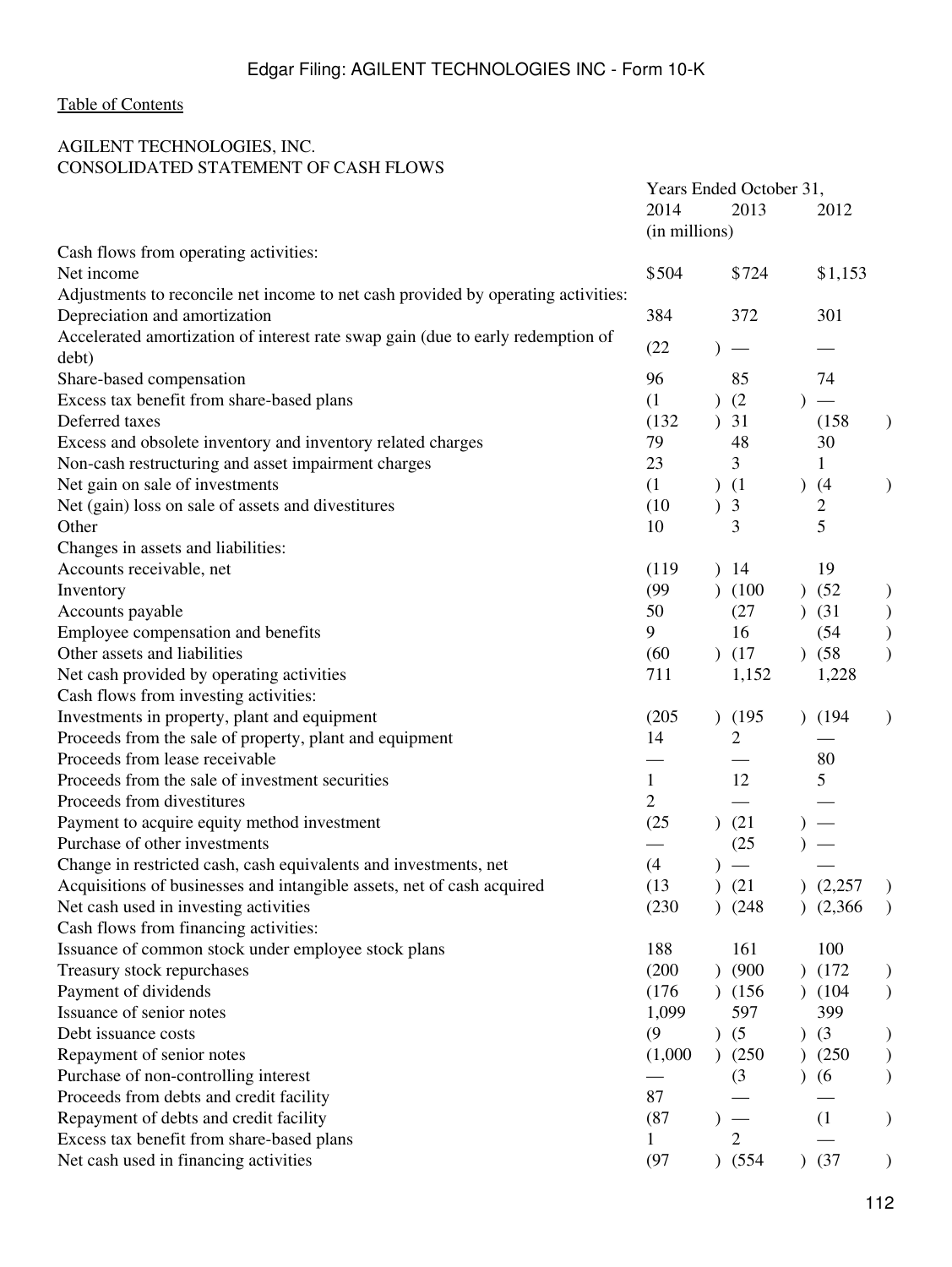| Effect of exchange rate movements                    | (31)    | (26)    | $\overline{1}$ |  |
|------------------------------------------------------|---------|---------|----------------|--|
| Net increase (decrease) in cash and cash equivalents | 353     | 324     | (1.176)        |  |
| Cash and cash equivalents at beginning of year       | 2.675   | 2.351   | 3.527          |  |
| Cash and cash equivalents at end of year             | \$3,028 | \$2.675 | \$2,351        |  |

The accompanying notes are an integral part of these consolidated financial statements.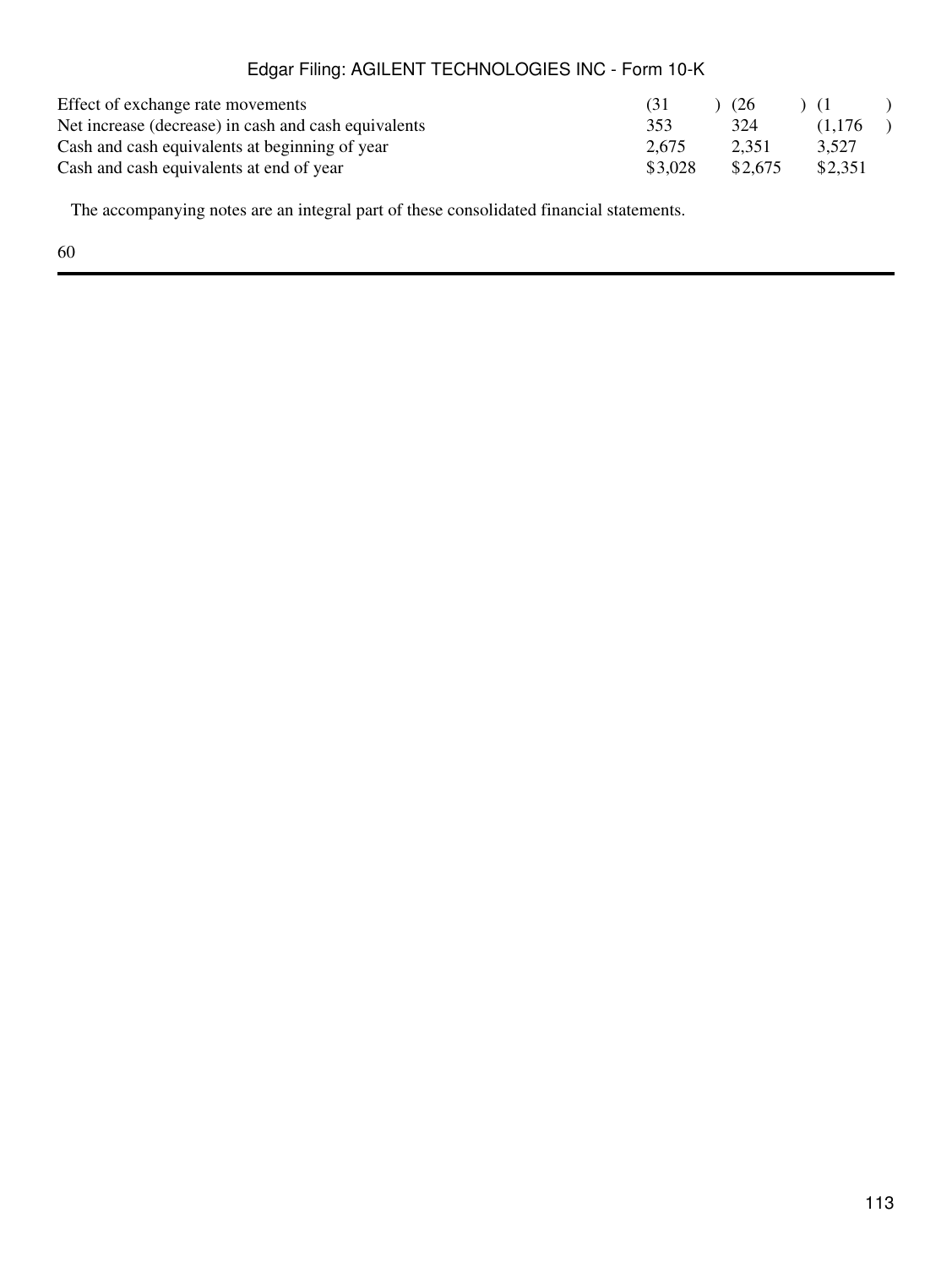| AGILENT TECHNOLOGIES, INC.                                          |                               |     |                                                                    |                                                                                                |                              |                      |                           |                                            |                      |                           |
|---------------------------------------------------------------------|-------------------------------|-----|--------------------------------------------------------------------|------------------------------------------------------------------------------------------------|------------------------------|----------------------|---------------------------|--------------------------------------------|----------------------|---------------------------|
| CONSOLIDATED STATEMENT OF EQUITY                                    | Common Stock                  |     |                                                                    | <b>Treasury Stock</b>                                                                          |                              |                      | Accumulated               |                                            |                      |                           |
|                                                                     | Number<br>of<br><b>Shares</b> | Par | Paid-in<br>$\ensuremath{\textrm{Value}}\xspace_{\textrm{Capital}}$ | AdditionalNumber<br>of<br><b>Shares</b><br>(in millions, except number of shares in thousands) | Treasury<br>Stock at<br>Cost | Retained<br>Earnings | Other<br>Income/(Lossuity | Total<br>Comprehensive kholder Sontrolling | Non-                 | Total<br>Interests Equity |
| Balance as of October<br>31, 2011                                   | 590,668 \$6 \$8,265           |     |                                                                    | $(244,286)$ \$ $(8,535)$ \$4,456                                                               |                              |                      | \$116                     | \$4,308                                    | \$8                  | \$4,316                   |
| Components of<br>comprehensive<br>income, net of tax:<br>Net income |                               |     |                                                                    |                                                                                                |                              | 1,153                |                           | 1,153                                      |                      | 1,153                     |
| Other comprehensive                                                 |                               |     |                                                                    |                                                                                                |                              |                      | (227)                     | (227)                                      |                      | (227)<br>$\lambda$        |
| loss<br>Total comprehensive<br>income                               |                               |     |                                                                    |                                                                                                |                              |                      |                           | 926                                        |                      | 926                       |
| Cash dividends<br>declared (\$0.30 per<br>common share)             |                               |     |                                                                    |                                                                                                |                              | (104)                |                           | (104)                                      |                      | (104)                     |
| Change in<br>non-controlling interest                               |                               |     |                                                                    |                                                                                                |                              |                      |                           |                                            | (5)<br>$\mathcal{L}$ | (5)                       |
| Share-based awards<br>issued                                        | 4,591                         |     | 84                                                                 |                                                                                                |                              |                      |                           | 84                                         |                      | 84                        |
| Repurchase of<br>common stock<br>Cumulative excess tax              |                               |     |                                                                    | (4,500)                                                                                        | (172)                        |                      |                           | (172)                                      |                      | (172)                     |
| benefits realized from<br>share-based awards<br>issued              |                               |     | 66                                                                 |                                                                                                |                              |                      |                           | 66                                         |                      | 66                        |
| Share-based<br>compensation                                         |                               |     | 74                                                                 |                                                                                                |                              |                      |                           | 74                                         |                      | 74                        |
| Balance as of October<br>31, 2012<br>Components of                  | 595,259                       | \$6 | \$8,489                                                            | $(248,786)$ \$ $(8,707)$ \$5,505                                                               |                              |                      | \$(111)<br>$\lambda$      | \$5,182                                    | \$3                  | \$5,185                   |
| comprehensive<br>income, net of tax:                                |                               |     |                                                                    |                                                                                                |                              |                      |                           |                                            |                      |                           |
| Net income<br>Other comprehensive                                   |                               |     |                                                                    |                                                                                                |                              | 724                  |                           | 724                                        |                      | 724                       |
| income<br>Total comprehensive                                       |                               |     |                                                                    |                                                                                                |                              |                      | 202                       | 202<br>926                                 |                      | 202<br>926                |
| income<br>Cash dividends<br>declared (\$0.46 per<br>common share)   |                               |     |                                                                    |                                                                                                |                              | (156)                |                           | (156)                                      |                      | (156)                     |
| Change in<br>non-controlling interest                               |                               |     |                                                                    |                                                                                                |                              |                      |                           |                                            |                      |                           |
| Share-based awards<br>issued                                        | 6,370                         |     | 147                                                                |                                                                                                |                              |                      |                           | 147                                        |                      | 147                       |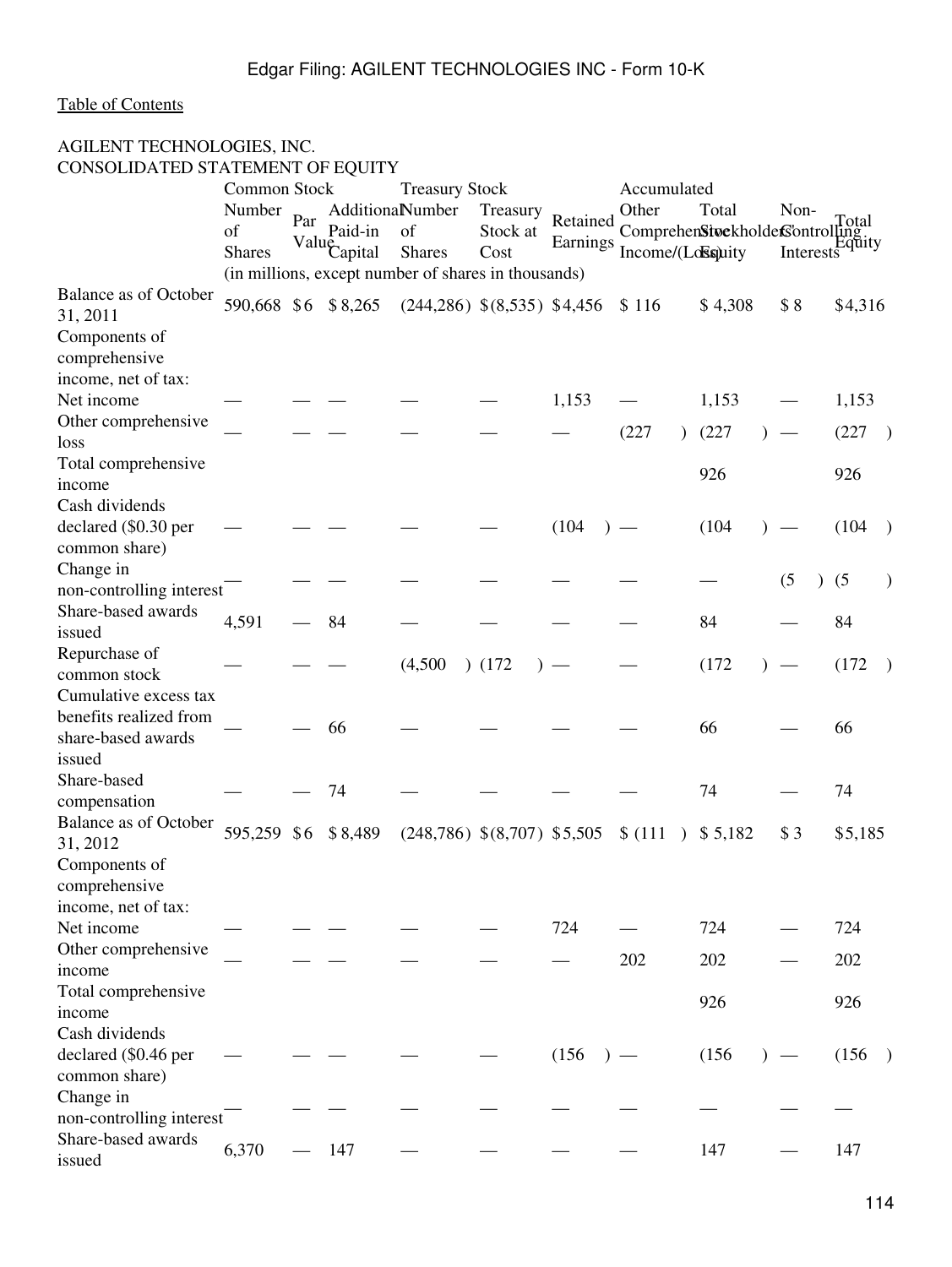| Tax benefits from                                                                       |             |     |                |                                             |         |       |                        |                |     |                        |
|-----------------------------------------------------------------------------------------|-------------|-----|----------------|---------------------------------------------|---------|-------|------------------------|----------------|-----|------------------------|
| share-based awards                                                                      |             |     | $\overline{2}$ |                                             |         |       |                        | $\mathfrak{2}$ |     | 2                      |
| issued                                                                                  |             |     |                |                                             |         |       |                        |                |     |                        |
| Repurchase of                                                                           |             |     |                | $(20,544)$ (900)                            |         |       |                        | (900)          |     | (900)<br>$\rightarrow$ |
| common stock                                                                            |             |     |                |                                             |         |       |                        |                |     |                        |
| Share-based                                                                             |             |     | 85             |                                             |         |       |                        | 85             |     | 85                     |
| compensation                                                                            |             |     |                |                                             |         |       |                        |                |     |                        |
| Balance as of October<br>31, 2013                                                       | 601,629     | \$6 | \$8,723        | $(269,330)$ \$ $(9,607)$ \$6,073            |         |       | \$91                   | \$5,286        | \$3 | \$5,289                |
| Components of                                                                           |             |     |                |                                             |         |       |                        |                |     |                        |
| comprehensive                                                                           |             |     |                |                                             |         |       |                        |                |     |                        |
| income, net of tax:                                                                     |             |     |                |                                             |         |       |                        |                |     |                        |
| Net income                                                                              |             |     |                |                                             |         | 504   |                        | 504            |     | 504                    |
| Other comprehensive<br>loss                                                             |             |     |                |                                             |         |       | (425)<br>$\mathcal{L}$ | (425)          |     | (425)<br>$\big)$       |
| Total comprehensive                                                                     |             |     |                |                                             |         |       |                        |                |     |                        |
| income                                                                                  |             |     |                |                                             |         |       |                        | 79             |     | 79                     |
| Cash dividends                                                                          |             |     |                |                                             |         |       |                        |                |     |                        |
| declared (\$0.528 per                                                                   |             |     |                |                                             |         | (176) |                        | (176)          |     | (176)<br>$\rightarrow$ |
| common share)                                                                           |             |     |                |                                             |         |       |                        |                |     |                        |
| Adjustment to correct                                                                   |             |     |                |                                             |         |       |                        |                |     |                        |
| initial application of                                                                  |             |     |                |                                             |         |       |                        |                |     |                        |
| FIN No.48, see Note 5,                                                                  |             |     |                |                                             |         | 65    |                        | 65             |     | 65                     |
| "Income Taxes"                                                                          |             |     |                |                                             |         |       |                        |                |     |                        |
| Share-based awards                                                                      |             |     |                |                                             |         |       |                        |                |     |                        |
| issued                                                                                  | 6,261       |     | 170            |                                             |         |       |                        | 170            |     | 170                    |
| Adjustment to                                                                           |             |     |                |                                             |         |       |                        |                |     |                        |
| cumulative excess tax                                                                   |             |     |                |                                             |         |       |                        |                |     |                        |
| benefits realized from                                                                  |             |     |                |                                             |         |       |                        |                |     |                        |
| share based awards                                                                      |             |     | (23)           |                                             |         |       |                        | (23)           |     | (23)                   |
| issued, see Note 4,                                                                     |             |     |                |                                             |         |       |                        |                |     |                        |
| "Share-based                                                                            |             |     |                |                                             |         |       |                        |                |     |                        |
| Compensation"                                                                           |             |     |                |                                             |         |       |                        |                |     |                        |
| Tax benefit from share                                                                  |             |     |                |                                             |         |       |                        |                |     |                        |
| based awards issued                                                                     |             |     | 1              |                                             |         |       |                        | $\mathbf{1}$   |     | 1                      |
|                                                                                         |             |     |                |                                             |         |       |                        |                |     |                        |
| Repurchase of                                                                           |             |     |                |                                             |         |       |                        |                |     |                        |
| common stock                                                                            |             |     |                | (3,594)                                     | ) (200) |       |                        | (200)          |     | (200)<br>$\rightarrow$ |
| Share-based                                                                             |             |     |                |                                             |         |       |                        |                |     |                        |
| compensation                                                                            |             |     | 96             |                                             |         |       |                        | 96             |     | 96                     |
| <b>Balance as of October</b>                                                            |             |     |                |                                             |         |       |                        |                |     |                        |
| 31, 2014                                                                                | 607,890 \$6 |     | \$8,967        | $(272,924)$ \$ $(9,807)$ \$6,466 \$ $(334)$ |         |       |                        | \$5,298        | \$3 | \$5,301                |
| The accompanying notes are an integral part of these consolidated financial statements. |             |     |                |                                             |         |       |                        |                |     |                        |
|                                                                                         |             |     |                |                                             |         |       |                        |                |     |                        |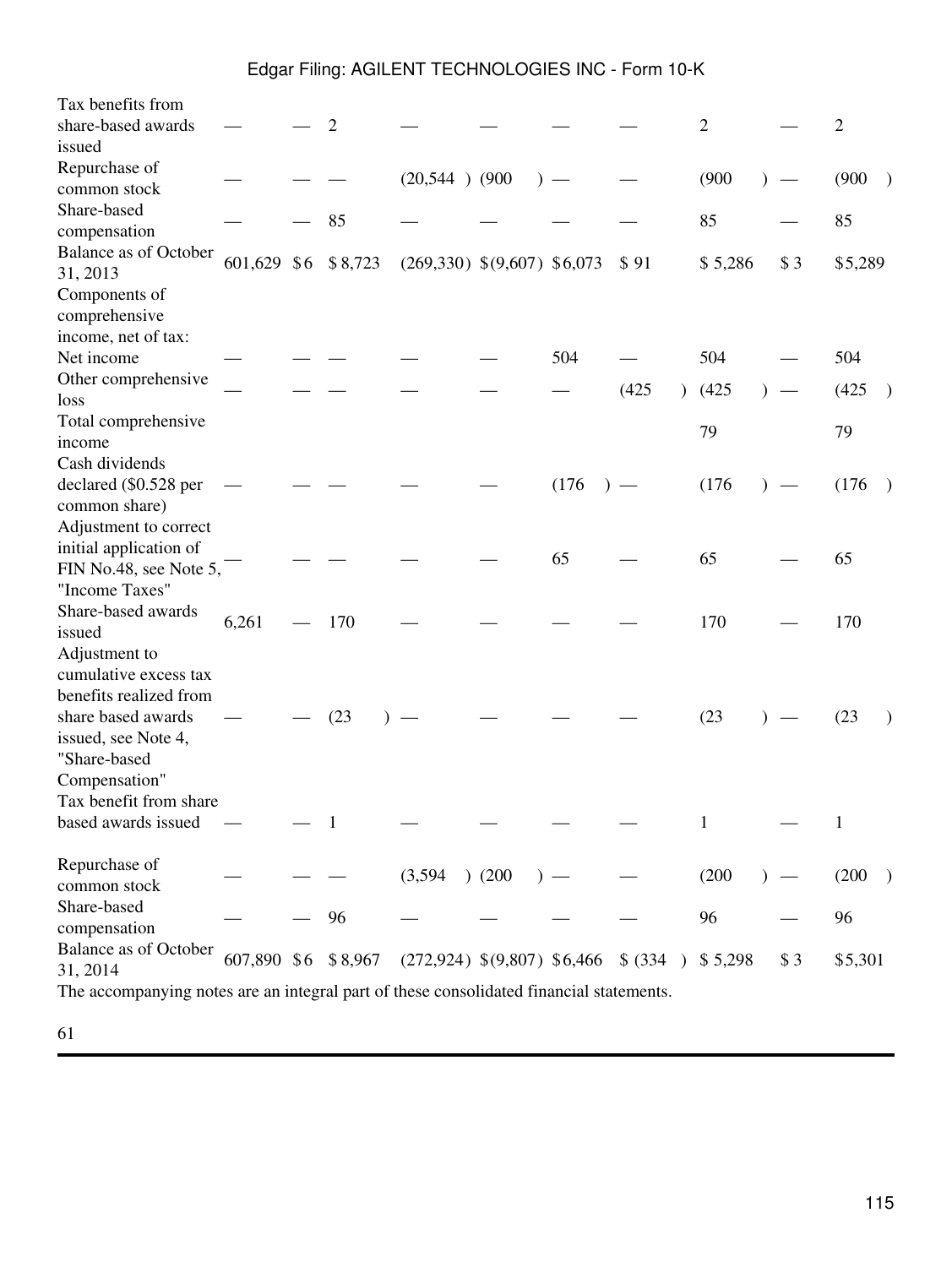#### [Table of Contents](#page-2-0)

### AGILENT TECHNOLOGIES, INC. NOTES TO CONSOLIDATED FINANCIAL STATEMENTS 1. OVERVIEW AND SUMMARY OF SIGNIFICANT ACCOUNTING POLICIES

Overview. Agilent Technologies, Inc. ("we", "Agilent" or the "company"), incorporated in Delaware in May 1999, is a measurement company, providing core bio-analytical and electronic measurement solutions to the life sciences, diagnostics and genomics, chemical analysis, communications and electronics industries.

Agilent Separation. On September 19, 2013, Agilent announced plans to separate into two publicly traded companies, one comprising of the life sciences, diagnostics and chemical analysis businesses that will retain the Agilent name, and the other one that will be comprised of the electronic measurement business that will be renamed Keysight Technologies, Inc. ("Keysight"). Keysight was incorporated in Delaware as a wholly-owned subsidiary of Agilent on December 6, 2013. On November 1, 2014, we completed the distribution of 100% of the outstanding common shares of Keysight to Agilent stockholders who received one share of Keysight common stock for every two shares of Agilent held as of the close of business on the record date, October 22, 2014. The historical results of operations and the financial position of Keysight are included in the consolidated financial statements of Agilent and will be reported as discontinued operations beginning in the first quarter of 2015.

Acquisition of Dako A/S. On June 21, 2012, we completed our acquisition of Dako A/S through the acquisition of 100% of the share capital of Dako A/S, a limited liability company incorporated under the laws of Denmark ("Dako"), under the share purchase agreement, dated May 16, 2012. As a result of the acquisition, Dako became a wholly-owned subsidiary of Agilent. The consideration paid was approximately \$2,143 million, of which \$1,400 million was paid directly to the seller and \$743 million was paid to satisfy the outstanding debt of Dako. Agilent funded the acquisition using existing cash. The acquisition has been accounted for in accordance with the authoritative accounting guidance and the results of Dako are included in Agilent's consolidated financial statements from the date of acquisition. For additional details related to the acquisition of Dako, see Note 3, "Acquisitions".

Exit of Nuclear Magnetic Resonance Business. During the fourth quarter of fiscal year 2014, we made the decision to cease the manufacture and sale of our nuclear magnetic resonance ("NMR") product line within our life sciences and diagnostics segment. In connection with the exit from this business, we have recorded approximately \$68 million in restructuring and other related costs. For additional details related to the exit of the NMR business see Note 14, "Restructuring and Exit of a Business".

Basis of presentation. The accompanying financial data has been prepared by us pursuant to the rules and regulations of the U.S. Securities and Exchange Commission ("SEC") and is in conformity with U.S. generally accepted accounting principles ("GAAP"). Our fiscal year end is October 31. Unless otherwise stated, all years and dates refer to our fiscal year.

We previously recorded certain transaction tax receivables and payables on a gross basis within other current assets and other accrued liabilities, respectively, even though those balances were subject to the right of offset. During the fourth quarter of fiscal year 2014, we began recording transaction tax receivables and payables on a net basis to reflect this right of offset. If we had implemented previously, this change would have resulted in a reduction of other current assets and other accrued liabilities of \$50 million from the amounts shown in our October 31, 2013 balance sheet. This correction had no impact on net income, cash flows or equity and is not considered material to our consolidated balance sheet.

Principles of consolidation. The consolidated financial statements include the accounts of the company and our wholly- and majority-owned subsidiaries. All significant intercompany accounts and transactions have been eliminated.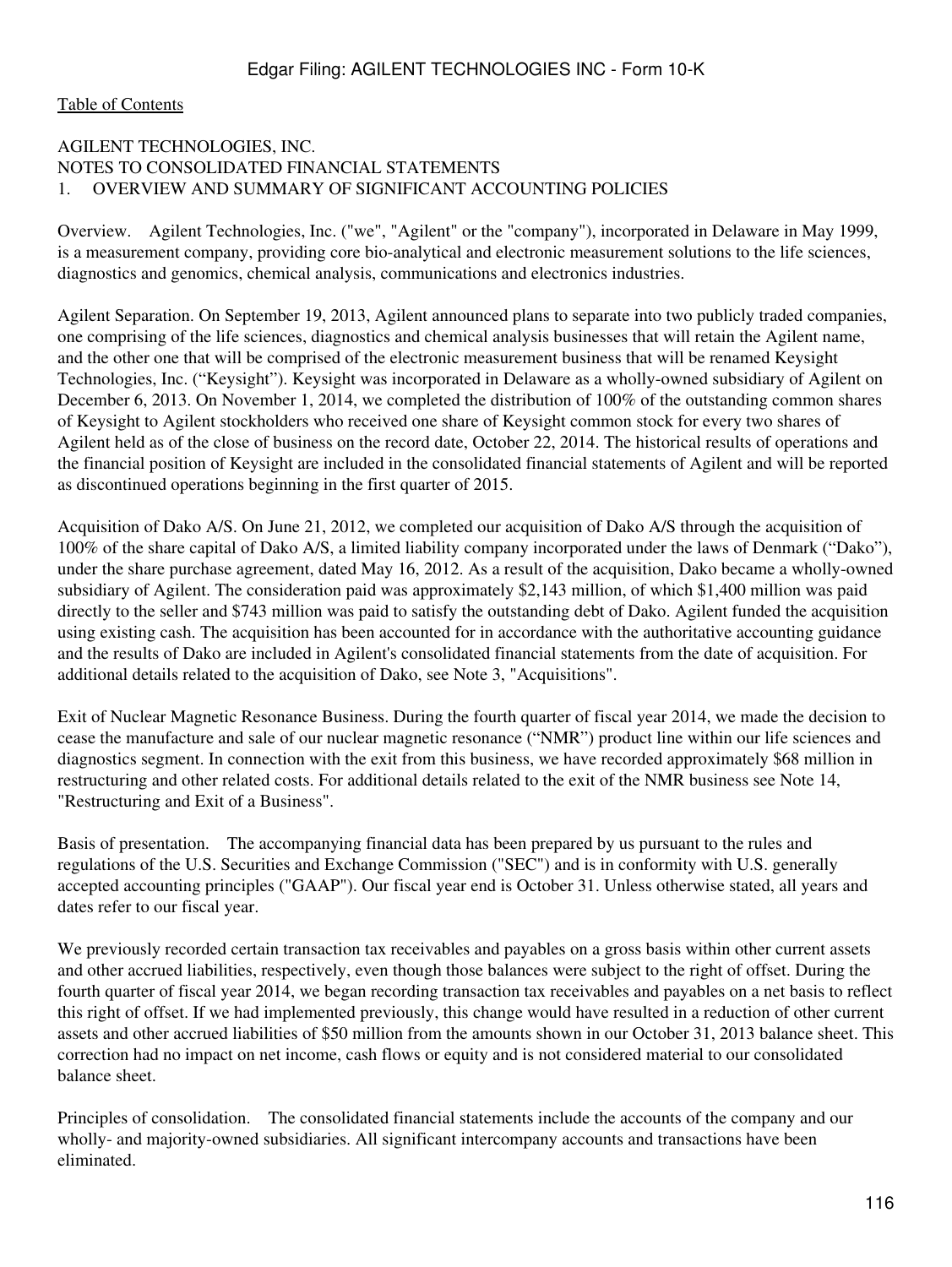Use of estimates. The preparation of financial statements in accordance with U.S. GAAP requires management to make estimates and assumptions that affect the amounts reported in our consolidated financial statements and accompanying notes. Management bases its estimates on historical experience and various other assumptions believed to be reasonable. Although these estimates are based on management's best knowledge of current events and actions that may impact the company in the future, actual results may be different from the estimates. Our critical accounting policies are those that affect our financial statements materially and involve difficult, subjective or complex judgments by management. Those policies are revenue recognition, valuation of goodwill and purchased intangible assets, inventory valuation, share-based compensation, retirement and post-retirement plan assumptions, restructuring and accounting for income taxes.

Revenue recognition. We enter into agreements to sell products (hardware and/or software), services and other arrangements (multiple element arrangements) that include combinations of products and services.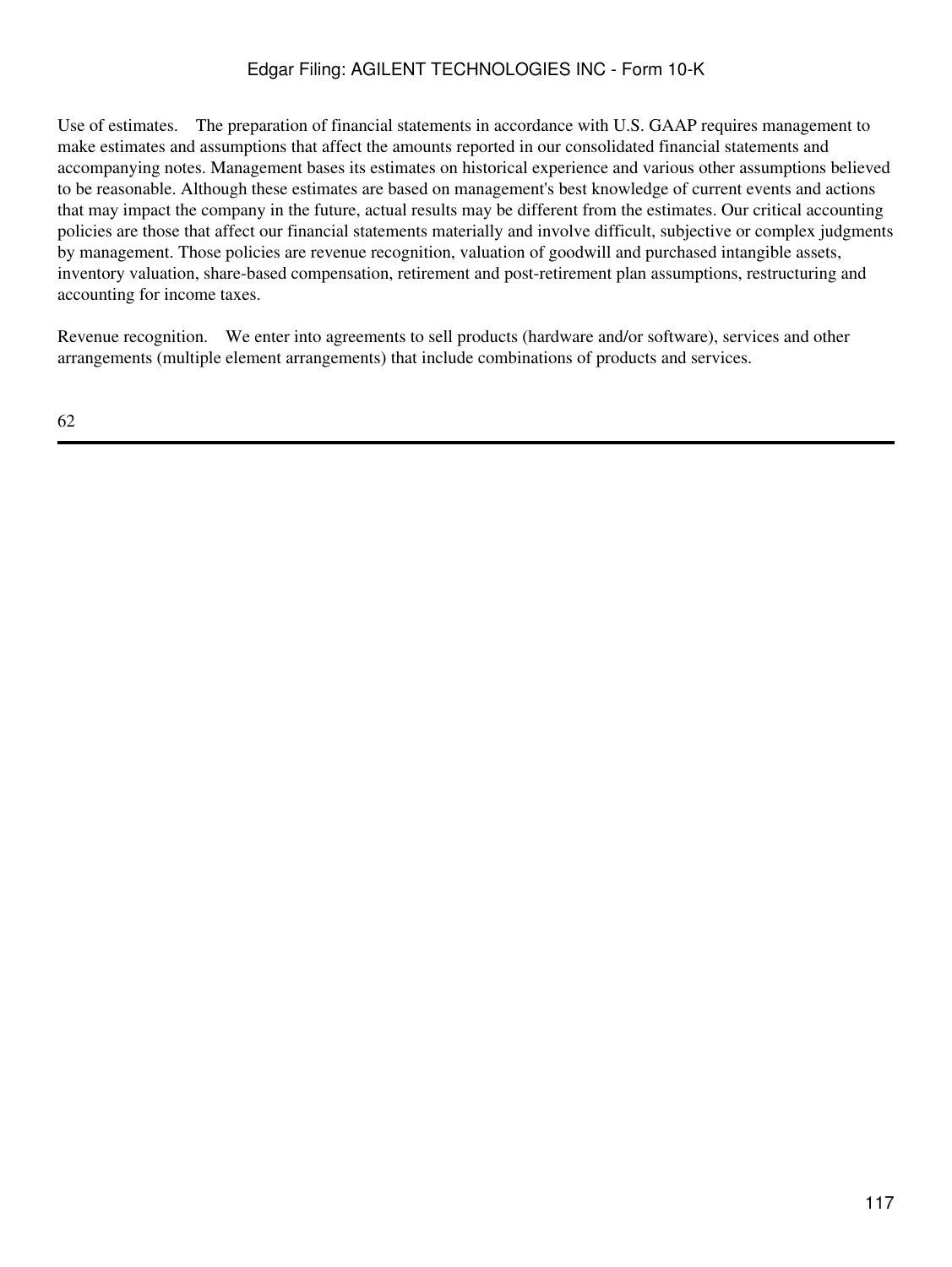#### [Table of Contents](#page-2-0)

We recognize revenue, net of trade discounts and allowances, provided that  $(1)$  persuasive evidence of an arrangement exists, (2) delivery has occurred, (3) the price is fixed or determinable and (4) collectability is reasonably assured. Delivery is considered to have occurred when title and risk of loss have transferred to the customer, for products, or when the service has been provided. We consider the price to be fixed or determinable when the price is not subject to refund or adjustments. We consider arrangements with extended payment terms not to be fixed or determinable, and accordingly we defer revenue until amounts become due. At the time of the transaction, we evaluate the creditworthiness of our customers to determine the appropriate timing of revenue recognition.

Product revenue. Our product revenue is generated predominantly from the sales of various types of test equipment. Product revenue, including sales to resellers and distributors, is reduced for estimated returns, when appropriate. For sales or arrangements that include customer-specified acceptance criteria, including those where acceptance is required upon achievement of performance milestones, revenue is recognized after the acceptance criteria have been met. For products that include installation, if the installation meets the criteria to be considered a separate element, product revenue is recognized upon delivery, and recognition of installation revenue is delayed until the installation is complete. Otherwise, neither the product nor the installation revenue is recognized until the installation is complete.

Where software is licensed separately, revenue is recognized when the software is delivered and has been transferred to the customer or, in the case of electronic delivery of software, when the customer is given access to the licensed software programs.

We also evaluate whether collection of the receivable is probable, the fee is fixed or determinable and whether any other undelivered elements of the arrangement exist on which a portion of the total fee would be allocated based on vendor-specific objective evidence.

Service revenue. Revenue from services includes extended warranty, customer and software support, consulting, training and education. Service revenue is deferred and recognized over the contractual period or as services are rendered and accepted by the customer. For example, customer support contracts are recognized ratably over the contractual period, while training revenue is recognized as the training is provided to the customer. In addition the four revenue recognition criteria described above must be met before service revenue is recognized.

Revenue Recognition for Arrangements with Multiple Deliverables. Our multiple-element arrangements are generally comprised of a combination of measurement instruments, installation or other start-up services, and/or software and/or support or services. Hardware and software elements are typically delivered at the same time and revenue is recognized upon delivery once title and risk of loss pass to the customer. Delivery of installation, start-up services and other services varies based on the complexity of the equipment, staffing levels in a geographic location and customer preferences, and can range from a few days to a few months. Service revenue is deferred and recognized over the contractual period or as services are rendered and accepted by the customer. Revenue from the sale of software products that are not required to deliver the tangible product's essential functionality are accounted for under software revenue recognition rules which require vendor specific objective evidence ("VSOE") of fair value to allocate revenue in a multiple element arrangement. Our arrangements generally do not include any provisions for cancellation, termination, or refunds that would significantly impact recognized revenue.

We have evaluated the deliverables in our multiple-element arrangements and concluded that they are separate units of accounting if the delivered item or items have value to the customer on a standalone basis and for an arrangement that includes a general right of return relative to the delivered item(s), delivery or performance of the undelivered item(s) is considered probable and substantially in our control. We allocate revenue to each element in our multiple-element arrangements based upon their relative selling prices. We determine the selling price for each deliverable based on a selling price hierarchy. The selling price for a deliverable is based on VSOE if available, third-party evidence ("TPE") if VSOE is not available, or estimated selling price ("ESP") if neither VSOE nor TPE is available. Revenue allocated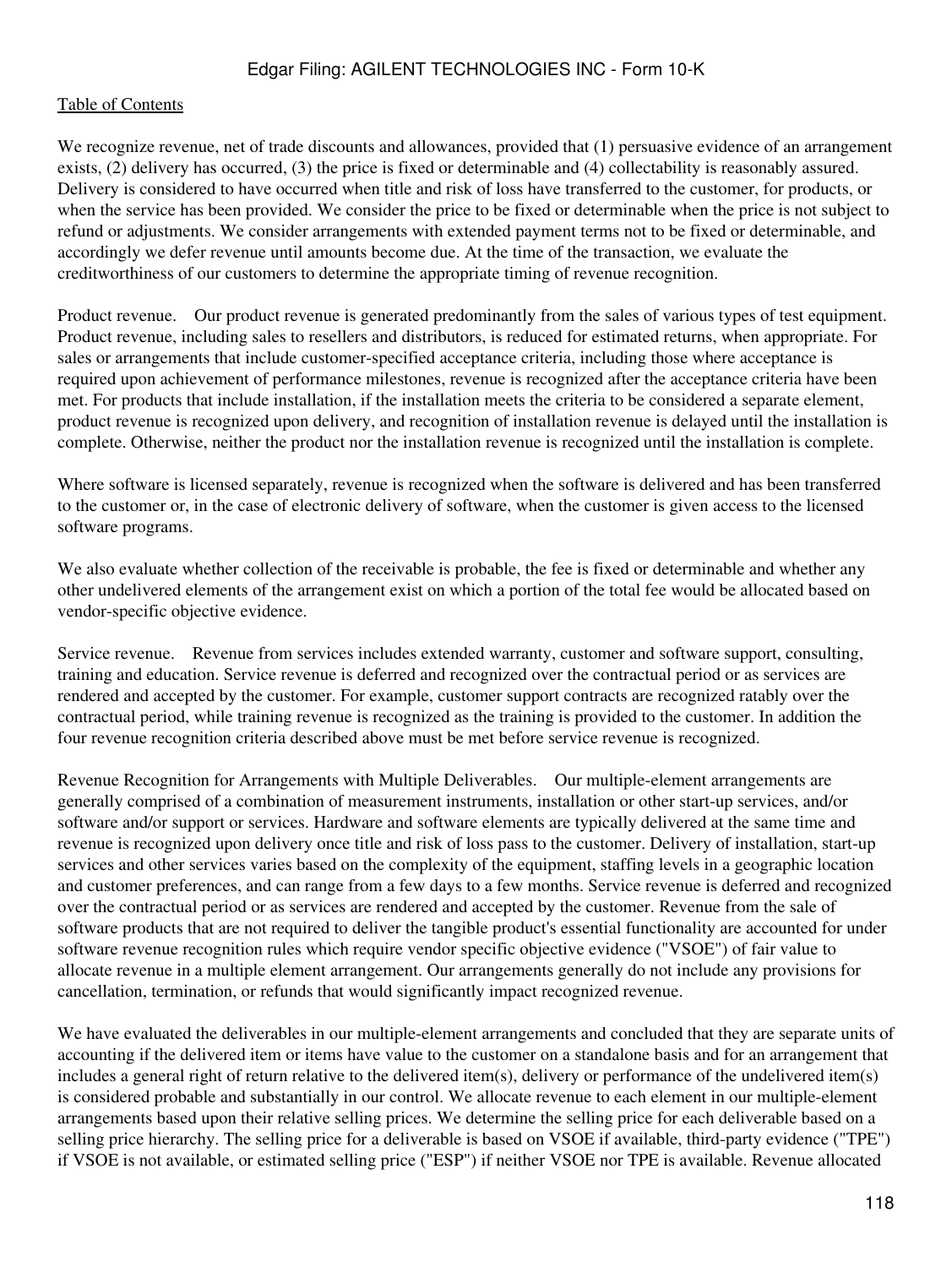to each element is then recognized when the basic revenue recognition criteria for that element have been met.

We use VSOE of selling price in the selling price allocation in all instances where it exists. VSOE of selling price for products and services is determined when a substantial majority of the selling prices fall within a reasonable range when sold separately. TPE of selling price can be established by evaluating largely interchangeable competitor products or services in standalone sales to similarly situated customers. As our products contain a significant element of proprietary technology and the solution offered differs substantially from that of competitors, it is difficult to obtain the reliable standalone competitive pricing necessary to establish TPE. ESP represents the best estimate of the price at which we would transact a sale if the product or service were sold on a standalone basis. We determine ESP for a product or service by using historical selling prices which reflect multiple factors including, but not limited to customer type, geography, market conditions, competitive landscape, gross margin objectives and pricing practices. The determination of ESP is made through consultation with and approval by management. We may modify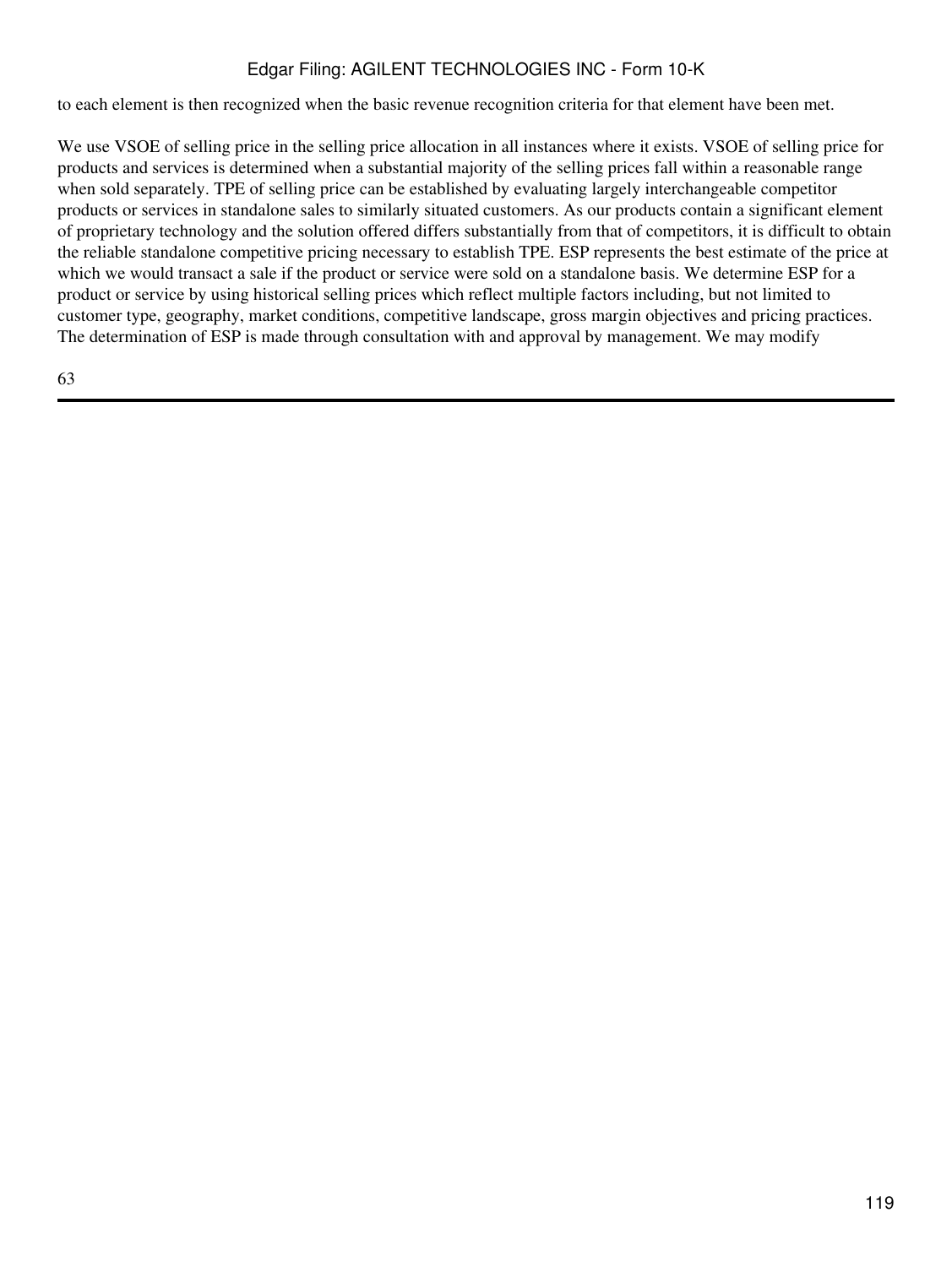#### [Table of Contents](#page-2-0)

or develop new pricing practices and strategies in the future. As these pricing strategies evolve in changes may occur in ESP. The aforementioned factors may result in a different allocation of revenue to the deliverables in multiple element arrangements, which may change the pattern and timing of revenue recognition for these elements but will not change the total revenue recognized for the arrangement.

Deferred revenue. Deferred revenue represents the amount that is allocated to undelivered elements in multiple element arrangements. We limit the revenue recognized to the amount that is not contingent on the future delivery of products or services or meeting other specified performance conditions.

Accounts receivable, net. Trade accounts receivable are recorded at the invoiced amount and do not bear interest. Such accounts receivable has been reduced by an allowance for doubtful accounts, which is our best estimate of the amount of probable credit losses in our existing accounts receivable. We determine the allowance based on customer specific experience and the aging of such receivables, among other factors. The allowance for doubtful accounts as of October 31, 2014 and 2013 was not material. We do not have any off-balance-sheet credit exposure related to our customers. Accounts receivable are also recorded net of product returns.

Share-based compensation. For the years ended 2014, 2013 and 2012, we accounted for share-based awards made to our employees and directors including employee stock option awards, restricted stock units, employee stock purchases made under our Employee Stock Purchase Plan ("ESPP") and performance share awards under Agilent Technologies, Inc. Long-Term Performance Program ("LTPP") using the estimated grant date fair value method of accounting. Under the fair value method, we recorded compensation expense for all share-based awards of \$98 million in 2014, \$88 million in 2013 and \$76 million in 2012.

Inventory. Inventory is valued at standard cost, which approximates actual cost computed on a first-in, first-out basis, not in excess of market value. We assess the valuation of our inventory on a periodic basis and make adjustments to the value for estimated excess and obsolete inventory based on estimates about future demand. The excess balance determined by this analysis becomes the basis for our excess inventory charge. Our excess inventory review process includes analysis of sales forecasts, managing product rollovers and working with manufacturing to maximize recovery of excess inventory.

Warranty. Our standard warranty terms typically extend for one to three years from the date of delivery. During the second fiscal quarter of 2013 typical standard warranty arrangements within our electronic measurement business were extended from one year to three years from the date of delivery. Prior to the change in standard warranty terms, we sold extended warranties of more than one year and less than three years which were deferred. Those existing warranties greater than one year and less than three years and previously classified as extended warranties are being amortized over the original period of the warranty. We will continue to sell extended warranties for terms beyond three years within the electronic measurement business. The impact has not been material to the segment or consolidated revenue of Agilent and the anticipated total increase to the warranty accrual as a result of the new arrangements will not be material to the consolidated balance sheet of Agilent. No changes were made to the standard and extended warranty terms within our other businesses. We accrue for standard warranty costs based on historical trends in warranty charges as a percentage of net product revenue. The accrual is reviewed regularly and periodically adjusted to reflect changes in warranty cost estimates. Estimated warranty charges are recorded within cost of products at the time products are sold. See Note 16, "Guarantees".

Taxes on income. Income tax expense or benefit is based on income or loss before taxes. Deferred tax assets and liabilities are recognized principally for the expected tax consequences of temporary differences between the tax bases of assets and liabilities and their reported amounts.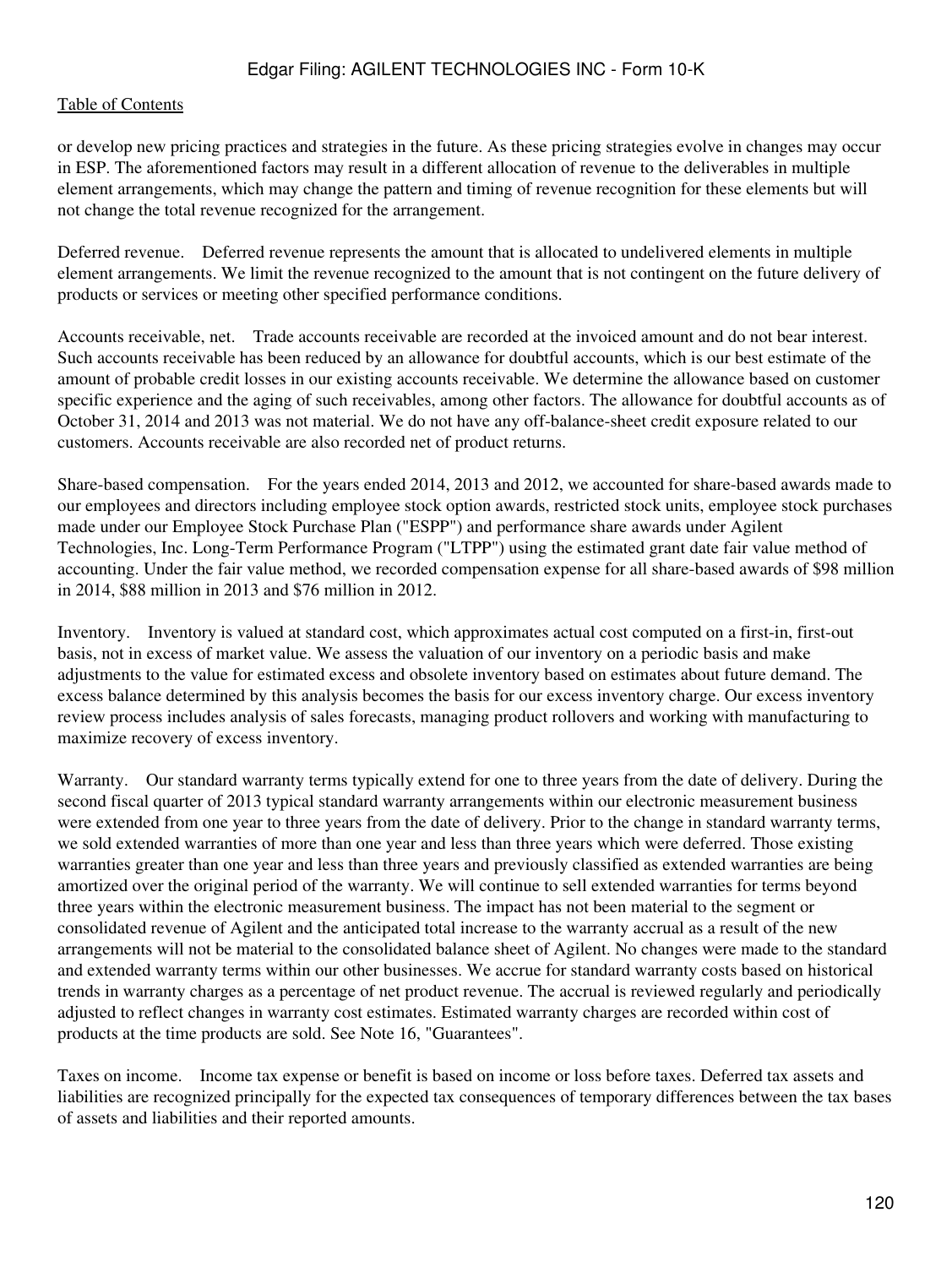Shipping and handling costs. Our shipping and handling costs charged to customers are included in net revenue, and the associated expense is recorded in cost of products for all periods presented.

Goodwill and Purchased Intangible Assets. Under the authoritative guidance we have the option to perform a qualitative assessment to determine whether further impairment testing is necessary. The accounting standard gives an entity the option to first assess qualitative factors to determine whether performing the two-step test is necessary. If an entity believes, as a result of its qualitative assessment, that it is more-likely-than-not (i.e. greater than 50% chance) that the fair value of a reporting unit is less than its carrying amount, the quantitative impairment test will be required. Otherwise, no further testing will be required.

The guidance includes examples of events and circumstances that might indicate that a reporting unit's fair value is less than its carrying amount. These include macro-economic conditions such as deterioration in the entity's operating environment or industry or market considerations; entity-specific events such as increasing costs, declining financial performance, or loss of key personnel; or other events such as an expectation that a reporting unit will be sold or a sustained decrease in the stock price on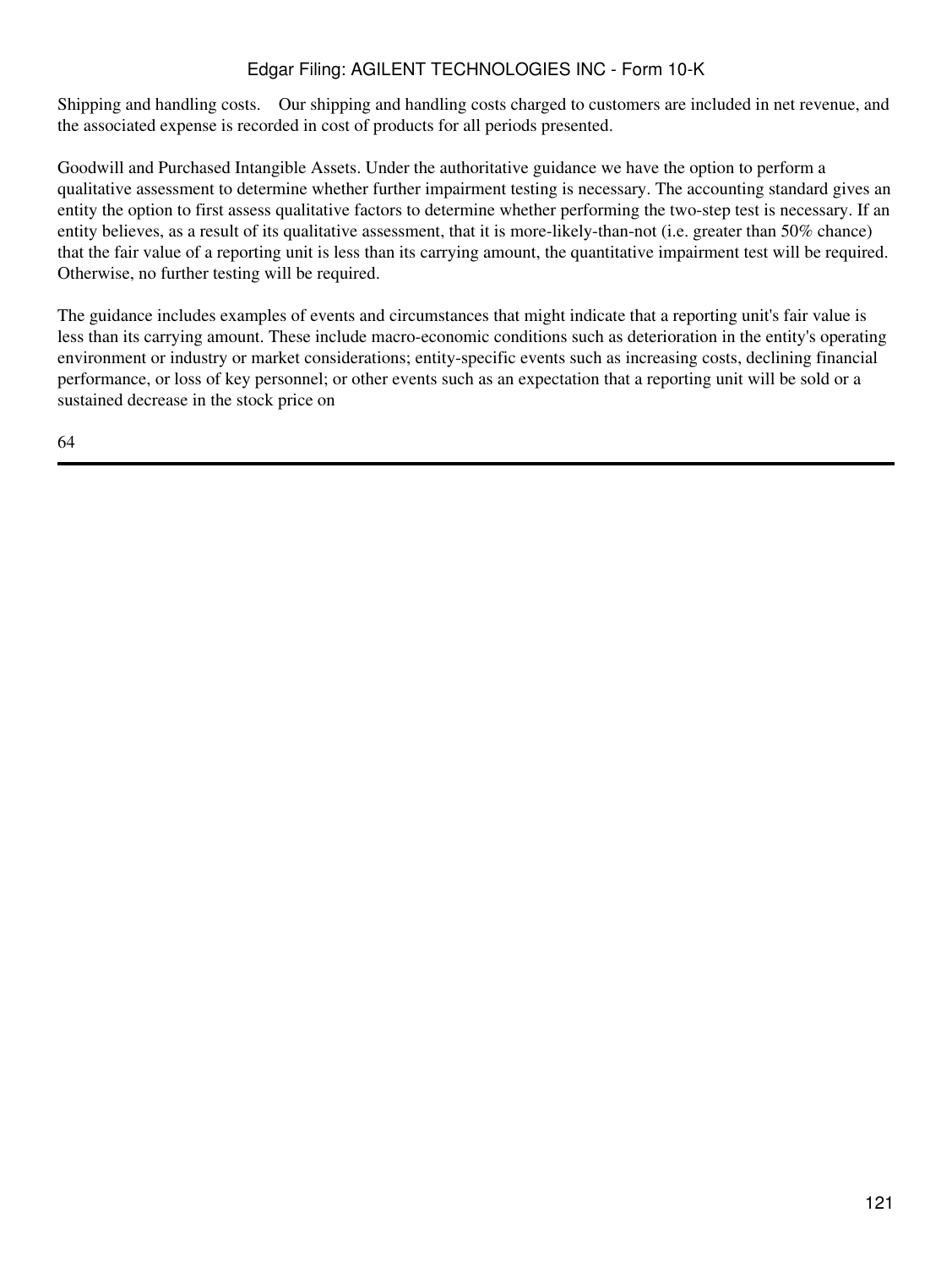either an absolute basis or relative to peers.

If it is determined, as a result of the qualitative assessment, that it is more-likely-than-not that the fair value of a reporting unit is less than its carrying amount, the provisions of authoritative guidance require that we perform a two-step impairment test on goodwill. In the first step, we compare the fair value of each reporting unit to its carrying value. The second step (if necessary) measures the amount of impairment by applying fair-value-based tests to the individual assets and liabilities within each reporting unit. As defined in the authoritative guidance, a reporting unit is an operating segment, or one level below an operating segment. We aggregate components of an operating segment that have similar economic characteristics into our reporting units. Agilent has three segments, life sciences and diagnostics, chemical analysis, and electronic measurement segments.

In fiscal year 2014, we assessed goodwill impairment for our four reporting units which consisted of two segments: chemical analysis and electronic measurement; and two reporting units under the life sciences and diagnostics segment. The first of these two reporting units related to our life sciences business and the second related to our diagnostics business. We performed a qualitative test for goodwill impairment of the four reporting units as of September 30, 2014. Based on the results of our qualitative testing, we believe that it is more-likely-than-not that the fair value of these reporting units are greater than their respective carrying values. Each quarter we review the events and circumstances to determine if goodwill impairment is indicated. There was no impairment of goodwill during the years ended October 31, 2014, 2013 and 2012.

Purchased intangible assets consist primarily of acquired developed technologies, proprietary know-how, trademarks, and customer relationships and are amortized using the best estimate of the asset's useful life that reflect the pattern in which the economic benefits are consumed or used up or a straight-line method ranging from 6 months to 15 years. In-process research and development ("IPR&D") is initially capitalized at fair value as an intangible asset with an indefinite life and assessed for impairment thereafter. When the IPR&D project is complete, it is reclassified as an amortizable purchased intangible asset and is amortized over its estimated useful life. If an IPR&D project is abandoned, Agilent will record a charge for the value of the related intangible asset to Agilent's condensed consolidated statement of operations in the period it is abandoned.

Agilent's indefinite-lived intangible assets are IPR&D intangible assets. The accounting guidance allows a qualitative approach for testing indefinite-lived intangible assets for impairment, similar to the issued impairment testing guidance for goodwill and allows the option to first assess qualitative factors (events and circumstances) that could have affected the significant inputs used in determining the fair value of the indefinite-lived intangible asset to determine whether it is more-likely-than-not (i.e. greater than 50% chance) that the indefinite-lived intangible asset is impaired. An organization may choose to bypass the qualitative assessment for any indefinite-lived intangible asset in any period and proceed directly to calculating its fair value. We performed a qualitative test for impairment of indefinite-lived intangible assets as of September 30, 2014. Based on the results of our qualitative testing, we believe that it is more-likely-than-not that the fair value of these indefinite-lived intangible assets is greater than their respective carrying values. Each quarter we review the events and circumstances to determine if impairment of indefinite-lived intangible asset is indicated. In the years ended October 31, 2014, 2013 and 2012, we recorded an impairment of \$4 million, \$1 million and \$1 million, respectively due to the cancellation of certain IPR&D projects. In addition, in the year ended October 31, 2014, we also recorded \$12 million of impairment of other intangibles due to the exit of our NMR business.

Advertising. Advertising costs are generally expensed as incurred and amounted to \$57 million in 2014, \$44 million in 2013 and \$50 million in 2012.

Research and development. Costs related to research, design and development of our products are charged to research and development expense as they are incurred.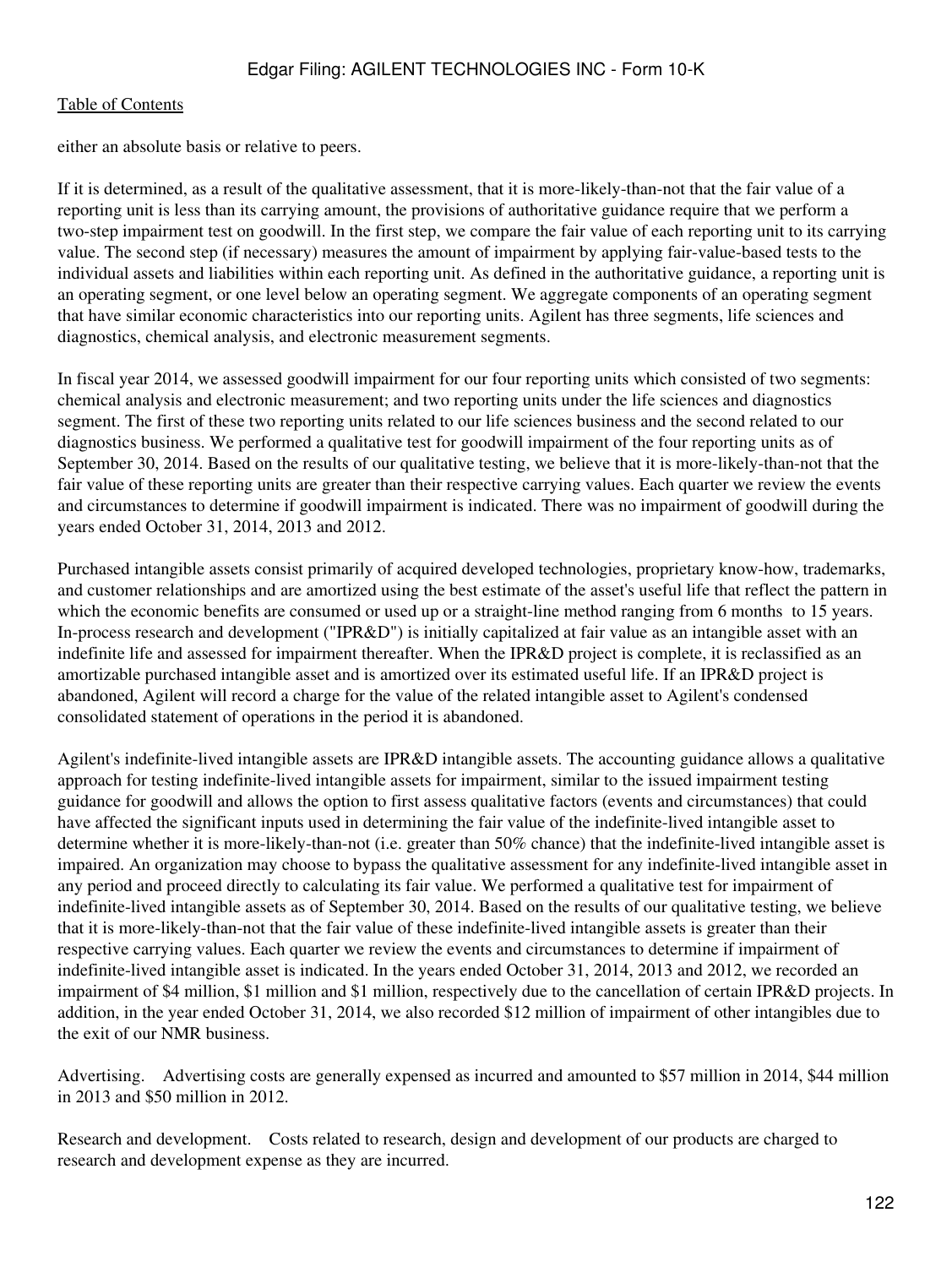Sales Taxes. Sales taxes collected from customers and remitted to governmental authorities are not included in our revenue.

Net income per share. Basic net income per share is computed by dividing net income - the numerator - by the weighted average number of common shares outstanding - the denominator - during the period excluding the dilutive effect of stock options and other employee stock plans. Diluted net income per share gives effect to all potential common shares outstanding during the period unless the effect is anti-dilutive. The dilutive effect of share-based awards is reflected in diluted net income per share by application of the treasury stock method, which includes consideration of unamortized share-based compensation expense, the tax benefits and shortfalls charged to additional paid-in capital and the dilutive effect of in-the-money options and non-vested restricted stock units. Under the treasury stock method, the amount the employee must pay for exercising stock options, unamortized share-based compensation expense and tax benefits or shortfalls are assumed proceeds to be used to repurchase hypothetical shares. See Note 6, "Net Income Per Share".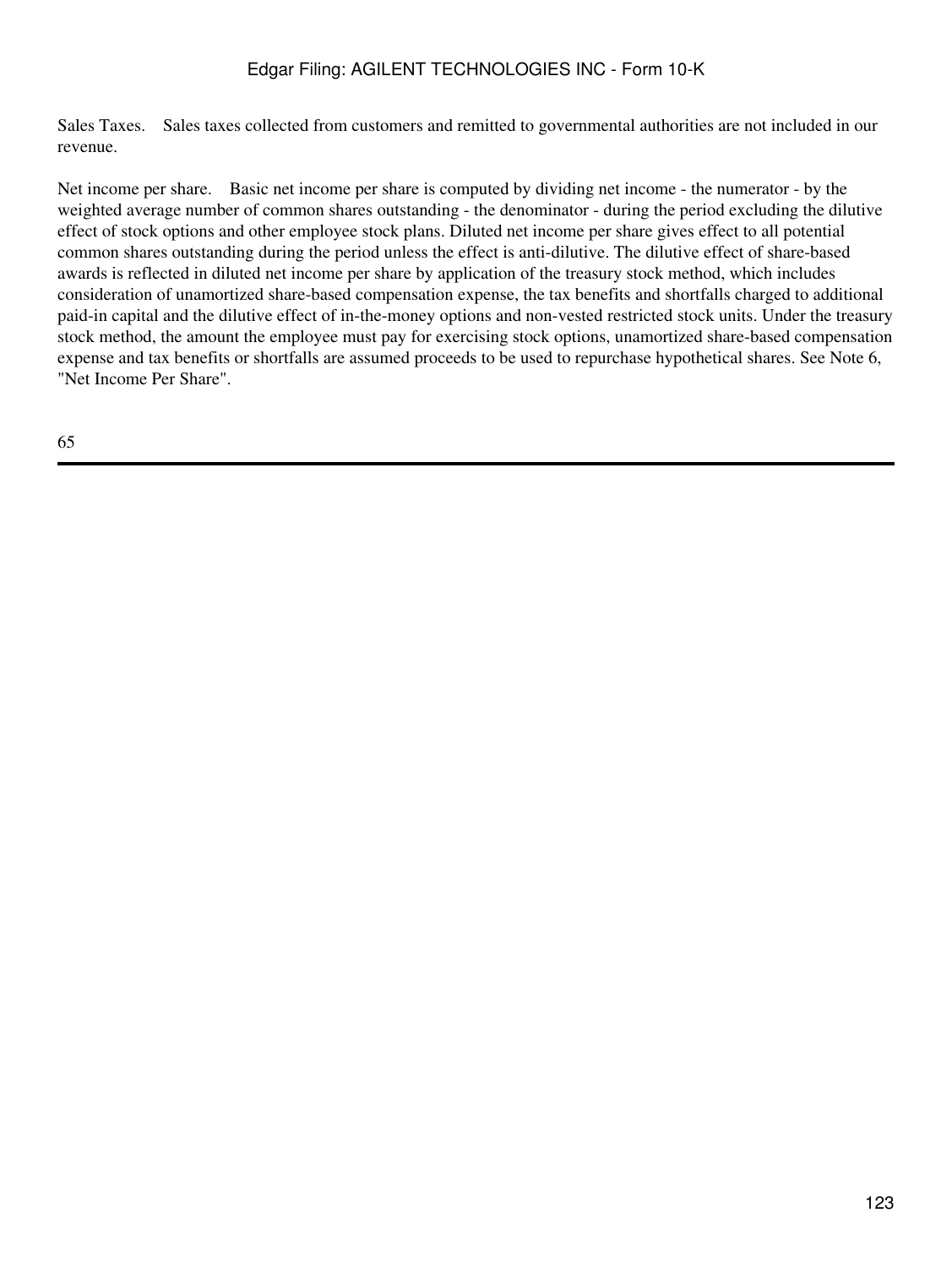Cash, cash equivalents and short term investments. We classify investments as cash equivalents if their original or remaining maturity is three months or less at the date of purchase. Cash equivalents are stated at cost, which approximates fair value.

As of October 31, 2014, approximately \$2,397 million of our cash and cash equivalents is held outside of the U.S. in our foreign subsidiaries. Under current tax laws, most of the cash could be repatriated to the U.S. but it would be subject to U.S. federal and state income taxes, less applicable foreign tax credits. Our cash and cash equivalents mainly consist of short term deposits held at major global financial institutions, institutional money market funds, and similar short duration instruments with original maturities of 90 days or less. We continuously monitor the creditworthiness of the financial institutions and institutional money market funds in which we invest our funds.

We classify investments as short-term investments if their original maturities are greater than three months and their remaining maturities are one year or less.

Fair Value of Financial Instruments. The carrying values of certain of our financial instruments including cash and cash equivalents, accounts receivable, accounts payable, accrued compensation and other accrued liabilities approximate fair value because of their short maturities. The fair value of long-term equity investments is determined using quoted market prices for those securities when available. For those long-term equity investments accounted for under the cost or equity method, their carrying value approximates their estimated fair value. Equity method investments are reported at the amount of the company's initial investment and adjusted each period for the company's share of the investee's income or loss and dividend paid. The fair value of our long-term debt, calculated from quoted prices which are primarily Level 1 inputs under the accounting guidance fair value hierarchy, exceeds the carrying value by approximately \$54 million and \$112 million as of October 31, 2014 and 2013, respectively. The fair value of foreign currency contracts used for hedging purposes is estimated internally by using inputs tied to active markets. These inputs, for example, interest rate yield curves, foreign exchange rates, and forward and spot prices for currencies are observable in the market or can be corroborated by observable market data for substantially the full term of the assets or liabilities. See also Note 12, "Fair Value Measurements" for additional information on the fair value of financial instruments.

Concentration of credit risk. Financial instruments that potentially subject Agilent to significant concentration of credit risk include money market fund investments, time deposits and demand deposit balances. These investments are categorized as cash and cash equivalents. In addition, Agilent has credit risk from derivative financial instruments used in hedging activities and accounts receivable. We invest in a variety of financial instruments and limit the amount of credit exposure with any one financial institution. We have a comprehensive credit policy in place and credit exposure is monitored on an ongoing basis.

Credit risk with respect to our accounts receivable is diversified due to the large number of entities comprising our customer base and their dispersion across many different industries and geographies. Credit evaluations are performed on customers requiring credit over a certain amount and we sell the majority of our products through our direct sales force. Credit risk is mitigated through collateral such as letter of credit, bank guarantees or payment terms like cash in advance. Credit evaluation is performed by an independent team to ensure proper segregation of duties. No single customer accounted for more than 10 percent of combined accounts receivable as of October 31, 2014, or 2013.

Derivative instruments. Agilent is exposed to global foreign currency exchange rate and interest rate risks in the normal course of business. We enter into foreign exchange hedging contracts, primarily forward contracts and purchased options and, in the past, interest rate swaps to manage financial exposures resulting from changes in foreign currency exchange rates and interest rates. In the vast majority of cases, these contracts are designated at inception as hedges of the related foreign currency or interest exposures. Foreign currency exposures include committed and anticipated revenue and expense transactions and assets and liabilities that are denominated in currencies other than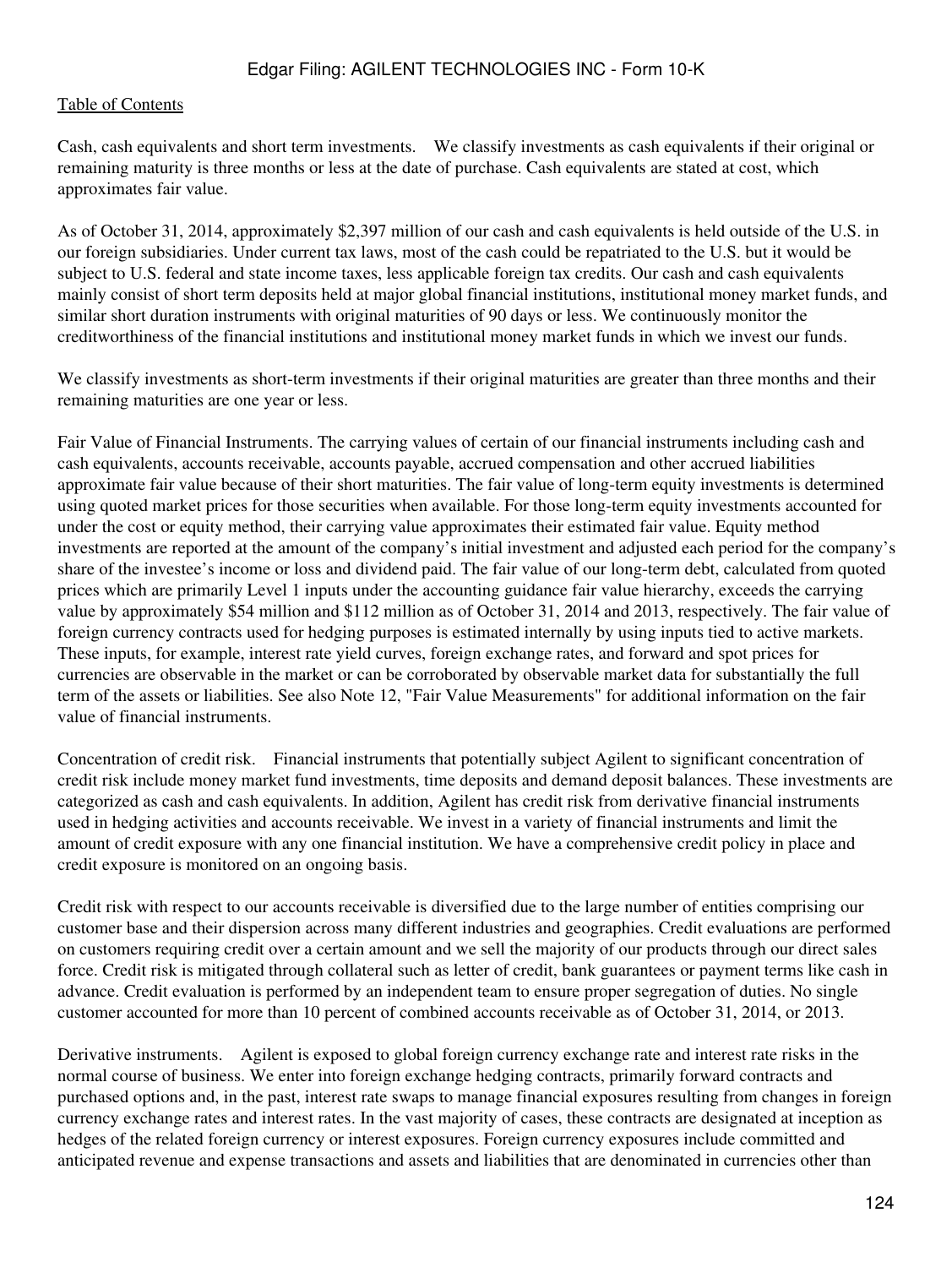the functional currency of the subsidiary. Interest rate exposures are associated with the company's fixed-rate debt. For option contracts, we exclude time value from the measurement of effectiveness. To qualify for hedge accounting, contracts must reduce the foreign currency exchange rate and interest rate risk otherwise inherent in the amount and duration of the hedged exposures and comply with established risk management policies; foreign exchange hedging contracts generally mature within twelve months and interest rate swaps, if any, mature at the same time as the maturity of the debt. In order to manage foreign currency exposures in a few limited jurisdictions we may enter into foreign exchange contracts that do not qualify for hedge accounting. In such circumstances, the local foreign currency exposure is offset by contracts owned by the parent company. We do not use derivative financial instruments for speculative trading purposes.

All derivatives are recognized on the balance sheet at their fair values. For derivative instruments that are designated and qualify as a fair value hedge, changes in value of the derivative are recognized in the consolidated statement of operations in the current period, along with the offsetting gain or loss on the hedged item attributable to the hedged risk. For derivative instruments that are designated and qualify as a cash flow hedges, changes in the value of the effective portion of the derivative instrument is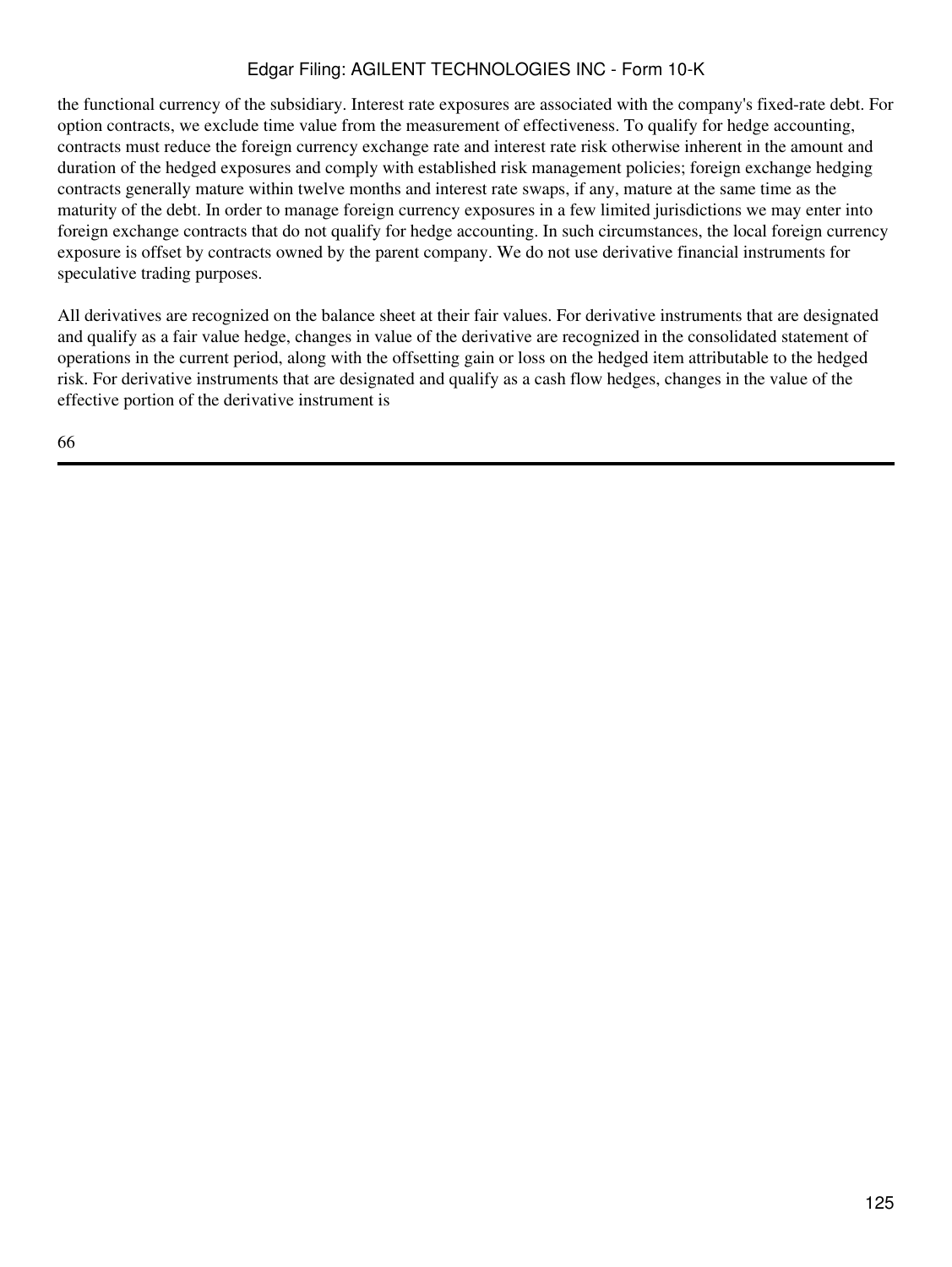#### [Table of Contents](#page-2-0)

recognized in accumulated comprehensive income, a component of stockholders' equity. Amounts associated with cash flow hedges are reclassified and recognized in income when either the forecasted transaction occurs or it becomes probable the forecasted transaction will not occur. Derivatives not designated as hedging instruments are recorded on the balance sheet at their fair value and changes in the fair values are recorded in the income statement in the current period. Derivative instruments are subject to master netting arrangements and qualify for net presentation in the balance sheet. Changes in the fair value of the ineffective portion of derivative instruments are recognized in earnings in the current period. Ineffectiveness in 2014, 2013 and 2012 was not material. Cash flows from derivative instruments are classified in the statement of cash flows in the same category as the cash flows from the hedged or economically hedged item, primarily in operating activities.

Property, plant and equipment. Property, plant and equipment are stated at cost less accumulated depreciation. Additions, improvements and major renewals are capitalized; maintenance, repairs and minor renewals are expensed as incurred. When assets are retired or disposed of, the assets and related accumulated depreciation and amortization are removed from our general ledger, and the resulting gain or loss is reflected in the consolidated statement of operations. Buildings and improvements are depreciated over the lesser of their useful lives or the remaining term of the lease and machinery and equipment over three to ten years. We use the straight-line method to depreciate assets.

Leases. We lease buildings, machinery and equipment under operating leases for original terms ranging generally from one year to twenty years. Certain leases contain renewal options for periods up to six years. In addition, we lease equipment to customers in connection with our diagnostics business using both capital and operating leases. As of October 31, 2014 and 2013 our life sciences and diagnostics segment has approximately \$8 million and \$4 million, respectively, of lease receivables related to capital leases and approximately \$33 million and \$35 million, respectively, of net assets for operating leases. We depreciate the assets related to the operating leases over their estimated useful lives.

Capitalized software. We capitalize certain internal and external costs incurred to acquire or create internal use software. Capitalized software is included in property, plant and equipment and is depreciated over three to five years once development is complete.

Impairment of long-lived assets. We continually monitor events and changes in circumstances that could indicate carrying amounts of long-lived assets, including intangible assets, may not be recoverable. When such events or changes in circumstances occur, we assess the recoverability of long-lived assets by determining whether the carrying value of such assets will be recovered through undiscounted expected future cash flows. If the total of the undiscounted future cash flows is less than the carrying amount of those assets, we recognize an impairment loss based on the excess of the carrying amount over the fair value of the assets.

Restructuring and exit of NMR business. The main components of expenses are related to workforce reductions, assets impairments and write-downs and special charges to inventory, which mainly relates to exiting of one of our businesses. Workforce reduction charges are accrued when payment of benefits that the employees are entitled to becomes probable and the amounts can be estimated. We have also assessed the recoverability of our long-lived assets, by determining whether the carrying value of such assets will be recovered through undiscounted future cash flows. Asset impairments primarily consist of property, plant and equipment and are based on an estimate of the amounts and timing of future cash flows related to the expected future remaining use and ultimate sale or disposal of buildings and equipment net of costs to sell. The charges related to inventory include estimated future inventory disposal payments that we are contractually obliged to make to our suppliers and inventory written-down to net realizable value. If the amounts and timing of cash flows from restructuring activities are significantly different from what we have estimated, the actual amount of restructuring and asset impairment charges could be materially different, either higher or lower, than those we have recorded.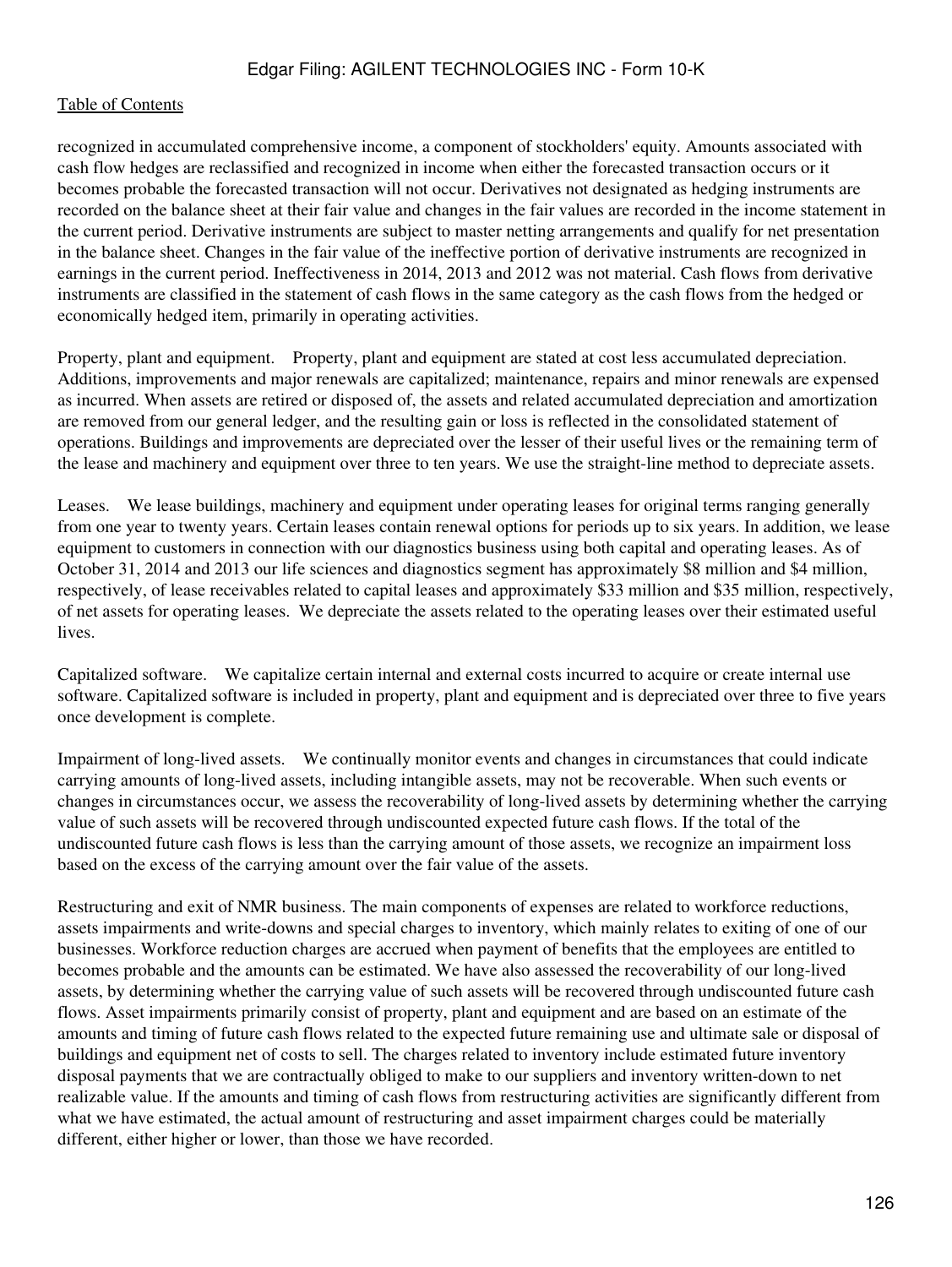Employee compensation and benefits. Amounts owed to employees, such as accrued salary, bonuses and vacation benefits are accounted for within employee compensation and benefits. The total amount of accrued vacation benefit was \$170 million and \$158 million as of October 31, 2014, and 2013, respectively.

Foreign currency translation. We translate and remeasure balance sheet and income statement items into U.S. dollars. For those subsidiaries that operate in a local currency functional environment, all assets and liabilities are translated into U.S. dollars using current exchange rates at the balance sheet date; revenue and expenses are translated using monthly exchange rates which approximate to average exchange rates in effect during each period. Resulting translation adjustments are reported as a separate component of accumulated other comprehensive income (loss) in stockholders' equity.

For those subsidiaries that operate in a U.S. dollar functional environment, foreign currency assets and liabilities are remeasured into U.S. dollars at current exchange rates except for non-monetary assets and capital accounts which are remeasured at historical exchange rates. Revenue and expenses are generally remeasured at monthly exchange rates which approximate average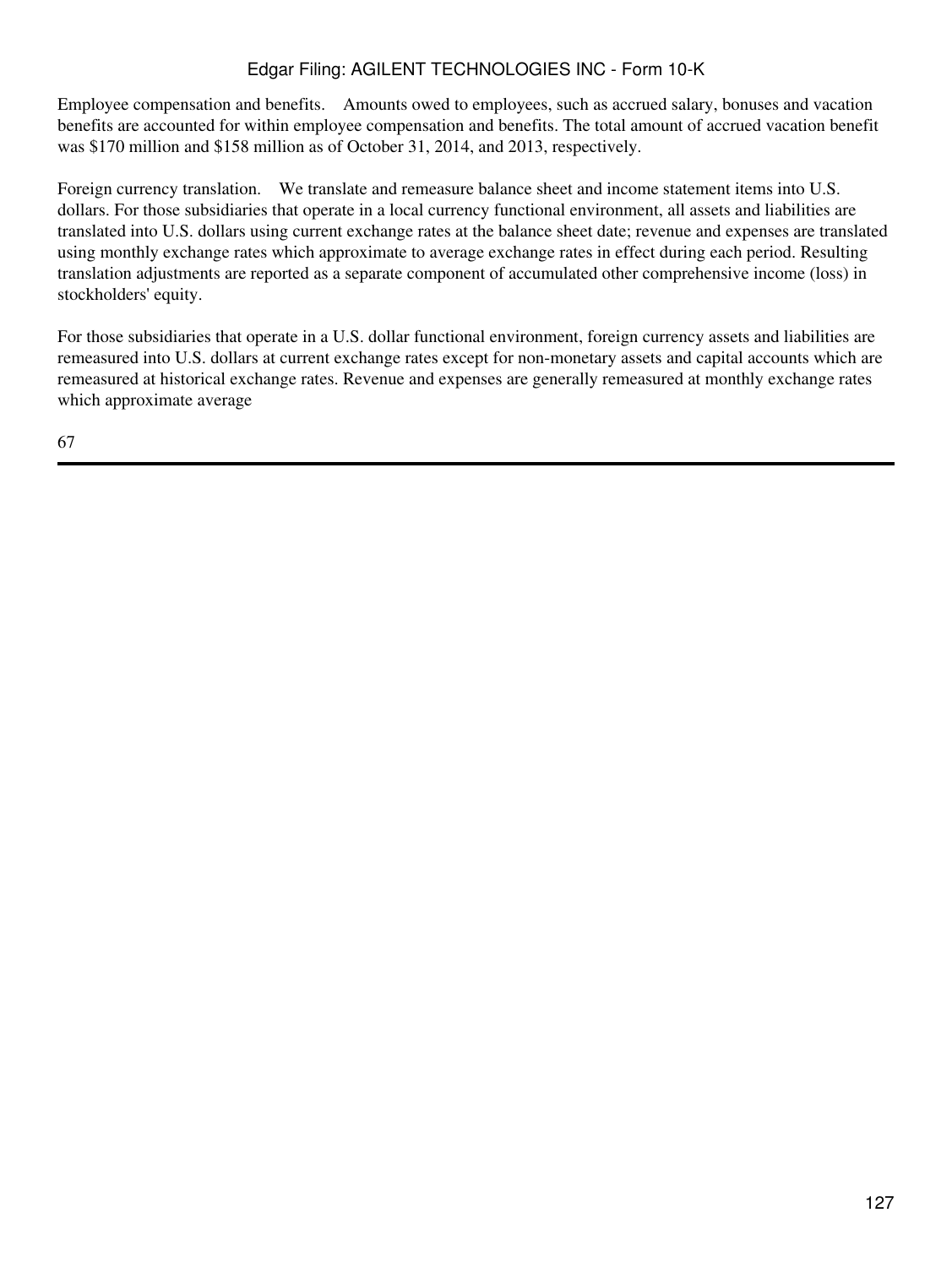#### [Table of Contents](#page-2-0)

exchange rates in effect during each period. Gains or losses from foreign currency remeasurement are included in consolidated net income. Net gains or losses resulting from foreign currency transactions, including hedging gains and losses, are reported in other income (expense), net and was \$4 million loss for fiscal year 2014, \$6 million loss for 2013 and \$19 million loss for 2012, respectively. The loss recorded for fiscal year 2012 includes \$14 million of loss associated with the settlement of currency contracts entered into for the purchase of Dako.

#### 2. NEW ACCOUNTING PRONOUNCEMENTS

In December 2011, the FASB issued guidance related to the enhanced disclosures that will enable the users of financial statements to evaluate the effect or potential effect of netting arrangements on an entity's financial position. The amendments require improved information about financial instruments and derivative instruments that are either offset or subject to enforceable master netting arrangements or similar agreement. The guidance is effective for annual reporting periods beginning on or after January 1, 2013, and interim periods within those annual periods. We adopted this guidance in the first quarter of 2014. There was no impact to our consolidated financial statements due to the adoption of this guidance.

In February 2013, the FASB issued an amendment to the accounting guidance for reporting of amounts reclassified out of accumulated other comprehensive income. The amended guidance requires reporting the effect of significant reclassifications out of accumulated other comprehensive income on the respective line items in net income if the amount being reclassified is required to be reclassified in its entirety to net income. For other amounts that are not required to be reclassified in their entirety to net income in the same reporting period, an entity is required to cross-reference other disclosures that provide additional detail about these amounts. The amendments do not change the current requirements for reporting net income or other comprehensive income in financial statements. The guidance is effective prospectively for annual reporting periods beginning after December 15, 2012 and interim periods within those years. We adopted this guidance in the first quarter of 2014 and have presented the requisite disclosures in the consolidated statement of comprehensive income and in the notes to the financial statements.

In March 2013, the FASB issued an amendment to the accounting guidance on foreign currency matters in order to clarify the guidance for the release of cumulative translation adjustment. The guidance requires that a parent deconsolidate a subsidiary or derecognize a group of assets that is a nonprofit activity or a business (other than a sale of in substance real estate or conveyance of oil and gas mineral rights) if the parent ceases to have a controlling financial interest in that group of assets. The guidance is effective for interim and annual periods beginning on or after December 15, 2013. We do not expect a material impact to our consolidated financial statements due to the adoption of this guidance.

In July 2013, the FASB issued an amendment to the accounting guidance related to the financial statement presentation of an unrecognized tax benefit when a net operating loss carryforward, a similar tax loss or a tax credit carryforward exists. The guidance requires an unrecognized tax benefit to be presented as a decrease in a deferred tax asset where a net operating loss, a similar tax loss, or a tax credit carryforward exists and certain criteria are met. This guidance is effective prospectively for annual periods beginning after December 15, 2013 and interim periods within those years. This guidance is consistent with our current practice.

In April 2014, the FASB issued amendments to the guidance on discontinued operations. The guidance changes the criteria for reporting discontinued operations while enhancing disclosures in this area. Under the new guidance, only disposals representing a strategic shift in operations should be presented as discontinued operations. Those strategic shifts should have a major effect on the organization's operations and financial results. Examples include a disposal of a major geographic area, a major line of business, or a major equity method investment. Additionally, the new guidance requires expanded disclosures about discontinued operations that will provide financial statement users with more information about the assets, liabilities, income, expenses of discontinued operations and of the pre-tax income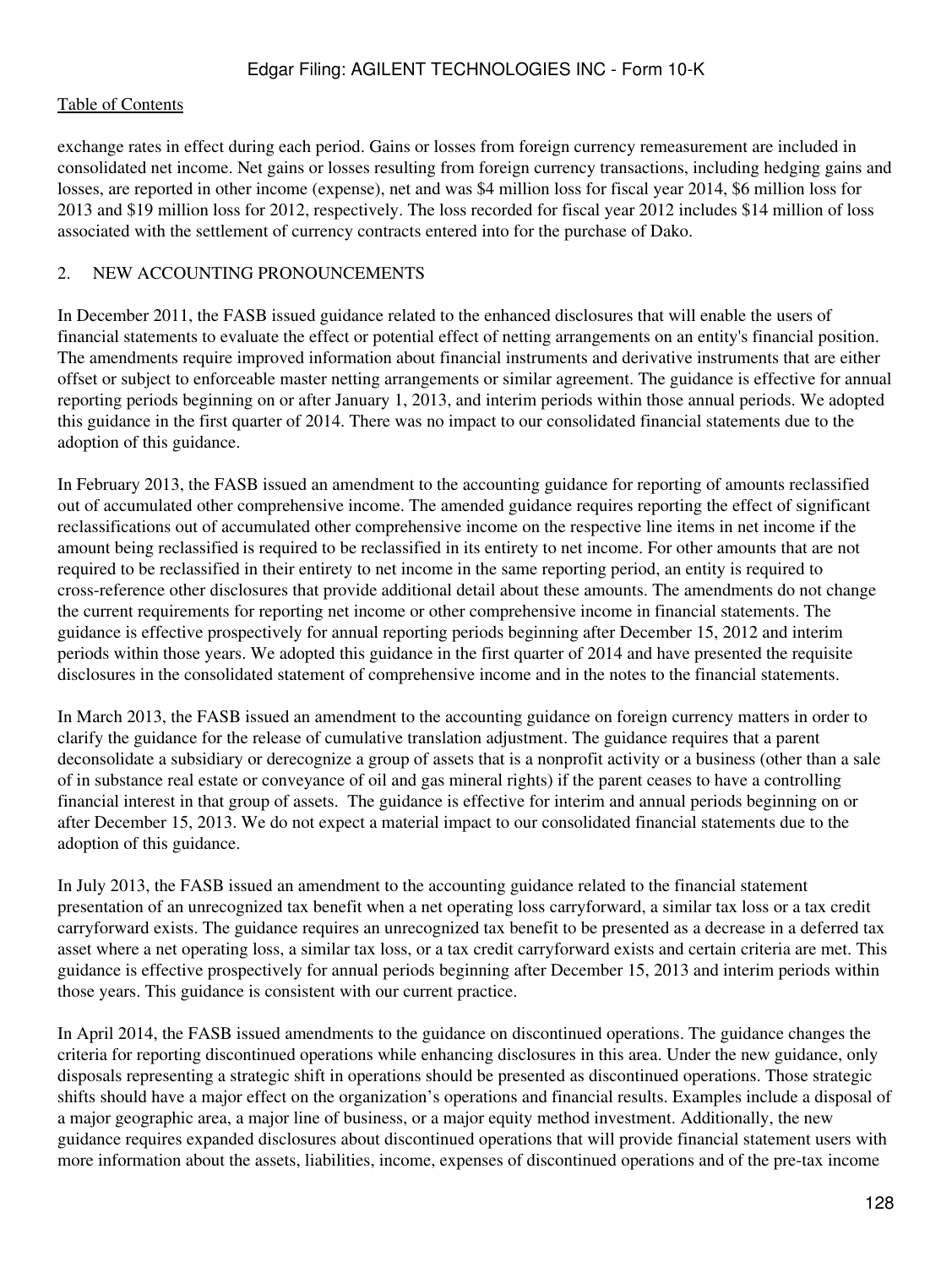attributable to a disposal of a significant part of an organization that does not qualify for discontinued operations reporting. The new guidance is effective prospectively for all disposals (or classifications as held for sale) of components of an entity that occur within annual periods beginning on or after December 15, 2014, and interim periods within those years. We are evaluating the impact of adopting this prospective guidance to our consolidated financial statements.

In May 2014, the FASB issued an amendment to the accounting guidance related to revenue recognition. The amendment was the result of a joint project between the FASB and the International Accounting Standards Board ("IASB") to clarify the principles for recognizing revenue and to develop common revenue standards for U.S. GAAP and International Financial Reporting Standards ("IFRS"). To meet those objectives, the FASB is amending the FASB Accounting Standards Codification and creating a new Topic 606, Revenue from Contracts with Customers, and the IASB is issuing IFRS 15, Revenue from Contracts with Customers. The new guidance is effective for annual periods beginning after December 15, 2016, and interim periods within those years. Early application is not permitted. We are evaluating the impact of adopting this guidance to our consolidated financial statements.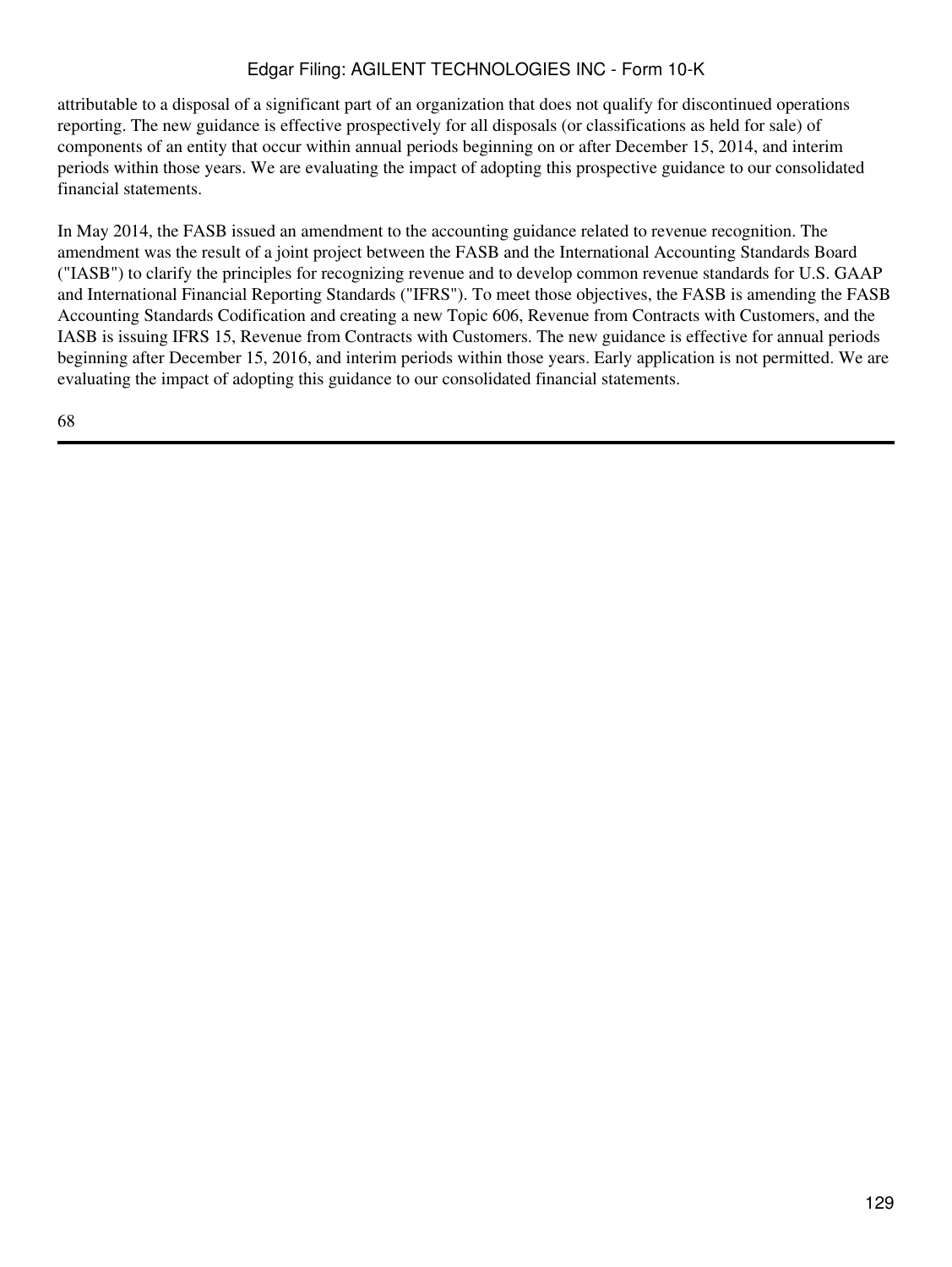In June 2014, the FASB issued an amendment to the accounting guidance relating to share-based compensation to resolve what it saw as diverse accounting treatment of certain awards. With this amendment, the FASB has given explicit guidance to treat a performance target that could be achieved after the requisite service period as a performance condition that affects vesting rather than as a non-vesting condition that affects the grant-date fair value of an award. The new guidance is effective for annual periods beginning after December 15, 2015 and for the interim periods within those annual periods. Earlier adoption is permitted. We have evaluated the impact of adopting this prospective guidance to our consolidated financial statements and we believe this amendment to the accounting guidance is not applicable.

Other amendments to GAAP in the U.S. that have been issued by the FASB or other standards-setting bodies that do not require adoption until a future date are not expected to have a material impact on our consolidated financial statements upon adoption.

### 3. ACQUISITIONS

### Acquisition of Dako

On June 21, 2012, we completed the acquisition of Dako through the acquisition of 100% of share capital of Dako, a limited liability company incorporated under the laws of Denmark, under the share purchase agreement, dated May 16, 2012. As a result of the acquisition, Dako has become a wholly-owned subsidiary of Agilent. Accordingly, the results of Dako are included in Agilent's consolidated financial statements from the date of the acquisition. For the period from June 22, 2012 to October 31, 2012, Dako's net revenue was \$126 million and net loss was \$37 million. The acquisition of Dako and its portfolio is another step to increase our growth in several rapidly expanding areas of diagnostics, including anatomic pathology and molecular diagnostics, as well as strengthen our existing offerings with a focus on product development to help in the fight against cancer.

The consideration paid was approximately \$2,143 million, of which \$1,400 million was paid directly to the seller and \$743 million was paid to satisfy outstanding debt. Agilent funded the acquisition using existing cash. In connection with the acquisition of Dako, Agilent entered into several foreign currency forward contracts to mitigate the currency exchange risk associated with the payment of the purchase price in Danish Krone and the repayment of debt in multiple currencies. The aggregate notional amount of the currencies hedged was \$1.7 billion. These foreign exchange contracts did not qualify for hedge accounting treatment and were not designated as hedging instruments. The resulting loss on settlement, on the date of acquisition, was \$14 million and was recorded in other income (expense) in the consolidated statement of operations for the year ended October 31, 2012.

The Dako acquisition was accounted for in accordance with the authoritative accounting guidance. The acquired assets and assumed liabilities were recorded by Agilent at their estimated fair values. Agilent determined the estimated fair values with the assistance of appraisals or valuations performed by third party specialists, discounted cash flow analyses, and estimates made by management. We expect to realize revenue synergies, leverage and expand the existing sales channels and product development resources, and utilize the assembled workforce. The company also anticipates opportunities for growth through expanded geographic and customer segment diversity and the ability to leverage additional products and capabilities. These factors, among others, contributed to a purchase price in excess of the estimated fair value of Dako's net identifiable assets acquired (see summary of net assets below), and, as a result, we have recorded goodwill in connection with this transaction.

All goodwill was allocated to the life sciences and diagnostics segment. We do not expect the goodwill recognized to be deductible for income tax purposes. Any impairment charges made in the future associated with goodwill will not be tax deductible.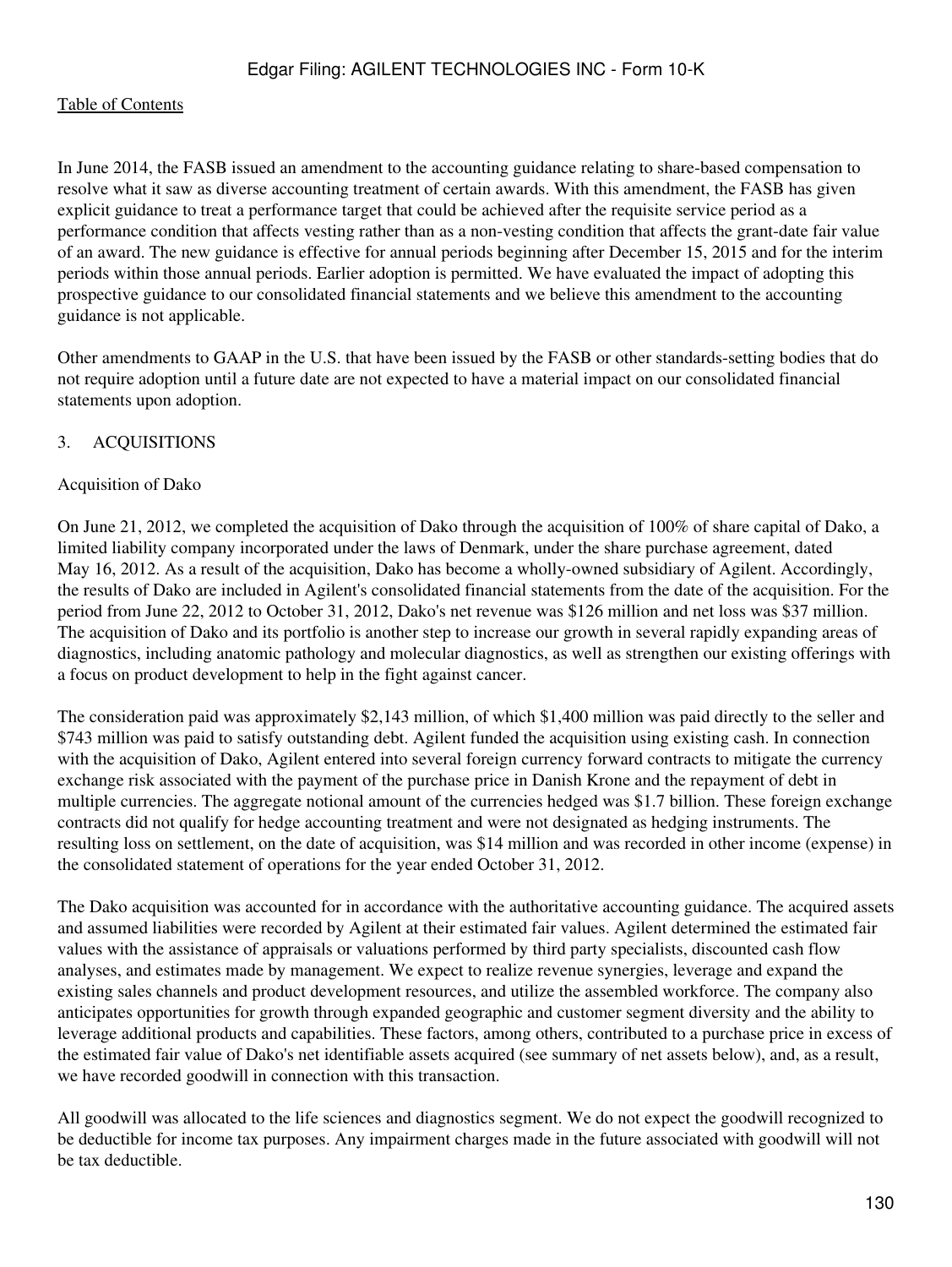A portion of the overall purchase price was allocated to acquired intangible assets. Amortization expense associated with acquired intangible assets is not deductible for tax purposes. Therefore, approximately \$185 million was established as a deferred tax liability for the future amortization of these intangibles and is included in "other long-term liabilities" in the table below.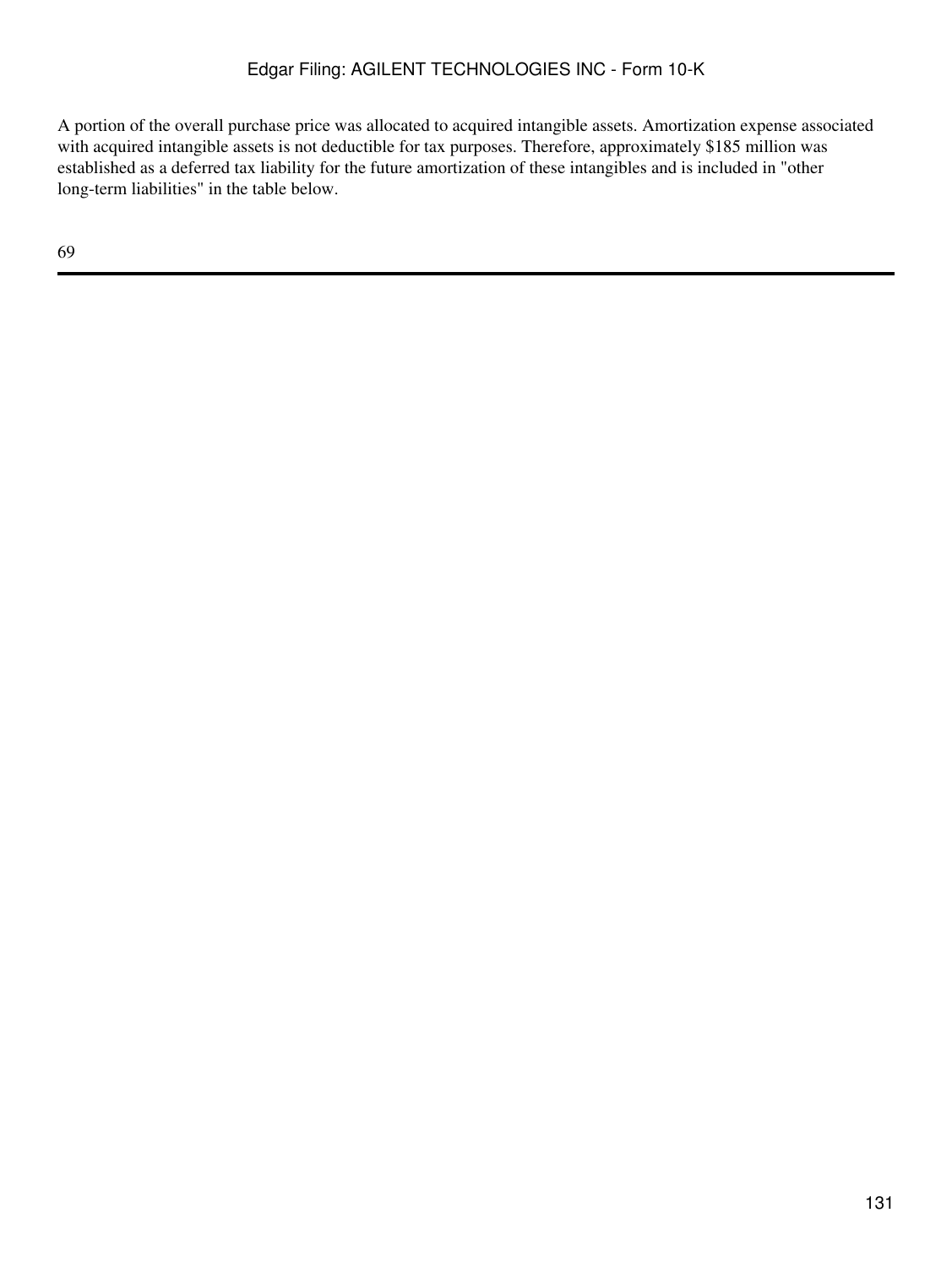The following table summarizes the allocation of the purchase price to the estimated fair values of the assets acquired and liabilities assumed on the closing date of June 21, 2012 (in millions):

| Cash and cash equivalents          | \$11    |
|------------------------------------|---------|
| Accounts receivable                | 96      |
| Inventories                        | 90      |
| Other current assets               | 5       |
| Property, plant and equipment      | 146     |
| Long term investments              | 11      |
| Intangible assets                  | 738     |
| Other assets                       | 13      |
| Goodwill                           | 1,382   |
| Total assets acquired              | 2,492   |
| Accounts payable                   | (24)    |
| Employee compensation and benefits | (24)    |
| Other accrued liabilities          | (47)    |
| Long-term debt                     | (43)    |
| Other long-term liabilities        | (211)   |
| Net assets acquired                | \$2,143 |

The fair value of cash and cash equivalents, accounts receivable, other current assets, accounts payable and other accrued liabilities were generally determined using historical carrying values given the short-term nature of these assets and liabilities.

The fair values for acquired inventory, property, plant and equipment, and intangible assets were determined with the input from third party valuation specialists.

The fair values of certain other assets, investments, long-term debt, and certain other long-term liabilities were determined internally using historical carrying values and estimates made by management.

Valuations of intangible assets acquired

The components of intangible assets acquired in connection with the Dako acquisition were as follows (in millions):

|                                                 | Fair Value Useful Life |           |
|-------------------------------------------------|------------------------|-----------|
| Developed product technology                    | \$287                  | 8 - 9 yrs |
| Customer relationships                          | 140                    | 4 years   |
| Tradenames and trademarks                       | 128                    | 12 years  |
| Total intangible assets subject to amortization | 555                    |           |
| In-process research and development             | 183                    |           |
| Total intangible assets                         | \$738                  |           |

As noted above, the intangible assets, including in-process research and development, were valued with input from valuation specialists. The In-Process Research and Development was valued using the multi-period excess earnings method under the income approach by discounting forecasted cash flows directly related to the products expecting to result from the projects, net of returns on contributory assets. The primary in-process project acquired relates to a major new product platform which was released and amortization began in the second quarter of fiscal 2013. Total costs to complete for all Dako In- Process Research and Development were estimated at approximately \$49 million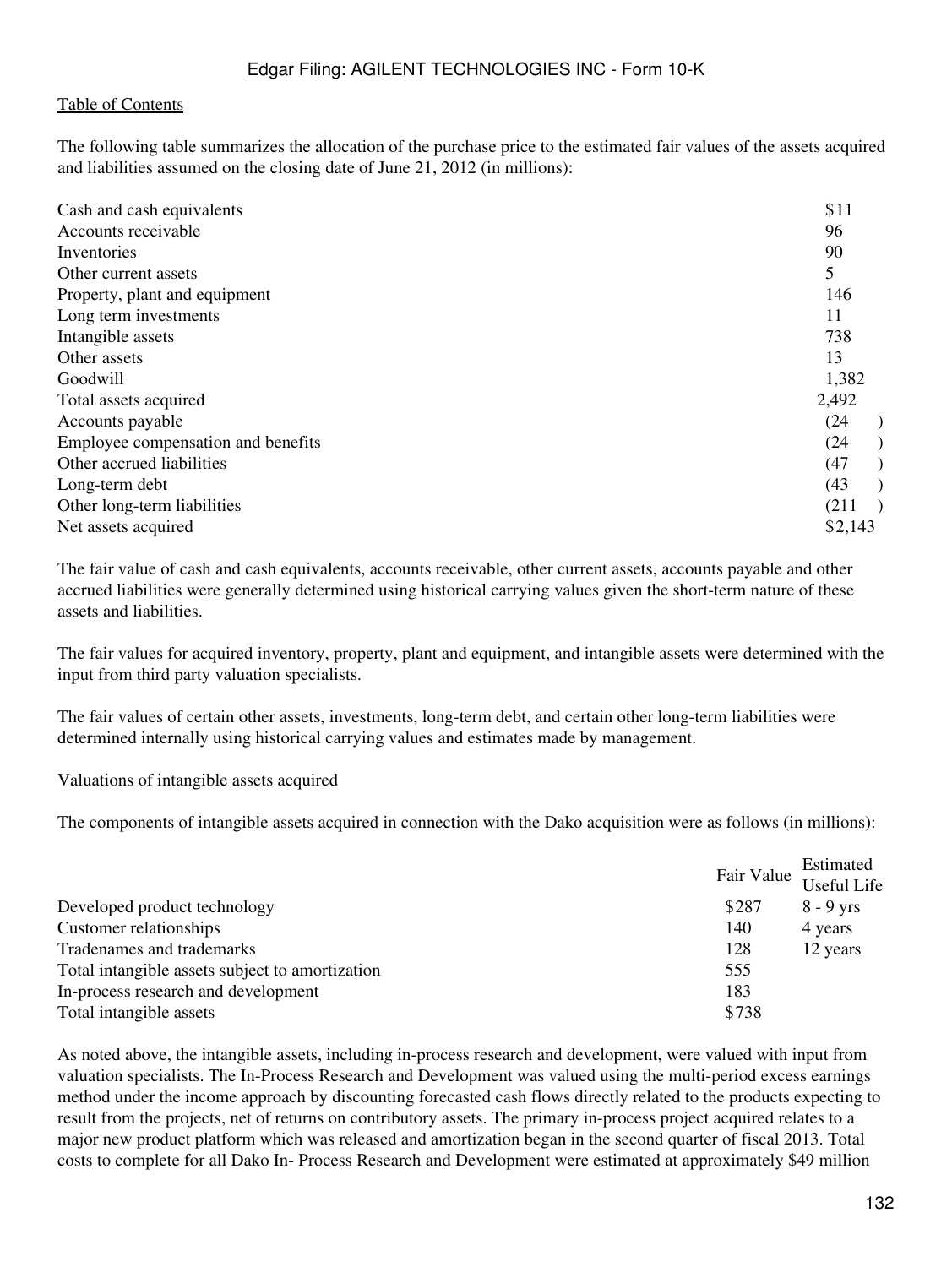over time as of the close date.

Acquisition and integration costs directly related to the Dako acquisition totaled \$15 million and \$15 million for the years ended October 31, 2013 and 2012, respectively and were recorded in selling, general and administrative expenses. Such costs are expensed in accordance with the authoritative accounting guidance.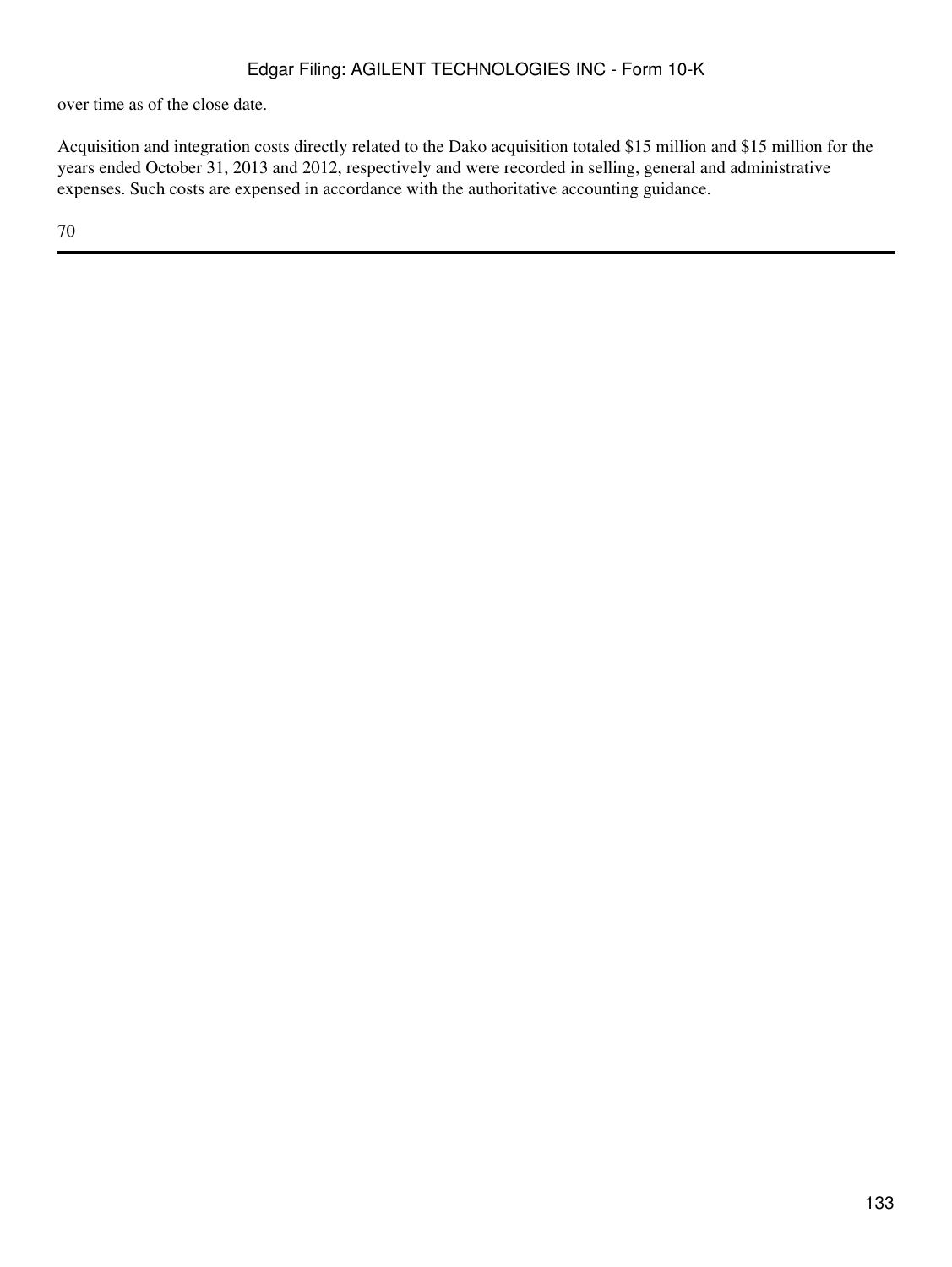The following represents pro forma operating results as if Dako had been included in the company's condensed consolidated statements of operations as of the beginning of fiscal 2011(in millions, except per share amounts):

| 2012    |
|---------|
| \$7,100 |
| \$1,145 |
| \$3.29  |
| \$3.24  |
|         |

The pro forma financial information assumes that the companies were combined as of November 1, 2010 and include business combination accounting effects from the acquisition including amortization charges from acquired intangible assets, the impact on cost of sales due to the respective estimated fair value adjustments to inventory, changes to interest income for cash used in the acquisition, interest expense and currency losses associated with debt paid in connection with the acquisition and acquisition related transaction costs and tax related effects. The pro forma information as presented above is for informational purposes only and is not indicative of the results of operations that would have been achieved if the acquisition had taken place at the beginning of fiscal 2011.

The unaudited pro forma financial information for the year ended October 31, 2012 combines the historical results of Agilent for the year ended October 31, 2012 (which includes Dako after the acquisition date) and for Dako for the six months ended March 31, 2012 and the two months ended May 31, 2012.

#### 4. SHARE-BASED COMPENSATION

Agilent accounts for share-based awards in accordance with the provisions of the accounting guidance which requires the measurement and recognition of compensation expense for all share-based payment awards made to our employees and directors including employee stock option awards, restricted stock units, employee stock purchases made under our ESPP and performance share awards granted to selected members of our senior management under the LTPP based on estimated fair values.

Description of Share-Based Plans

Employee stock purchase plan. Effective November 1, 2000, we adopted the ESPP. The ESPP allows eligible employees to contribute up to ten percent of their base compensation to purchase shares of our common stock at 85 percent of the closing market price at purchase date. Shares authorized for issuance in connection with the ESPP are subject to an automatic annual increase of the lesser of one percent of the outstanding shares of common stock of Agilent on November 1, or an amount determined by the Compensation Committee of our Board of Directors. Under the terms of the ESPP, in no event shall the number of shares issued under the ESPP exceed 75 million shares.

Under our ESPP, employees purchased 1,604,406 shares for \$73 million in 2014, 1,454,724 shares for \$48 million in 2013 and 1,405,774 shares for \$47 million in 2012. As of October 31, 2014, the number of shares of common stock authorized and available for issuance under our ESPP was 39,990,573.

Incentive compensation plans. On November 19, 2008 and March 11, 2009, the Compensation Committee of Board of Directors and the stockholders, respectively, approved the Agilent Technologies, Inc. 2009 Stock Plan (the "2009 Stock Plan") to replace the Company's 1999 Stock Plan and 1999 Stock Non-Employee Director Stock Plan and subsequently reserved 25 million shares of Company common stock that may be issued under the 2009 Plan, plus any shares forfeited or cancelled under the 1999 Stock Plan. The 2009 Stock Plan provides for the grant of awards in the form of stock options, stock appreciation rights ("SARs"), restricted stock, restricted stock units ("RSUs"),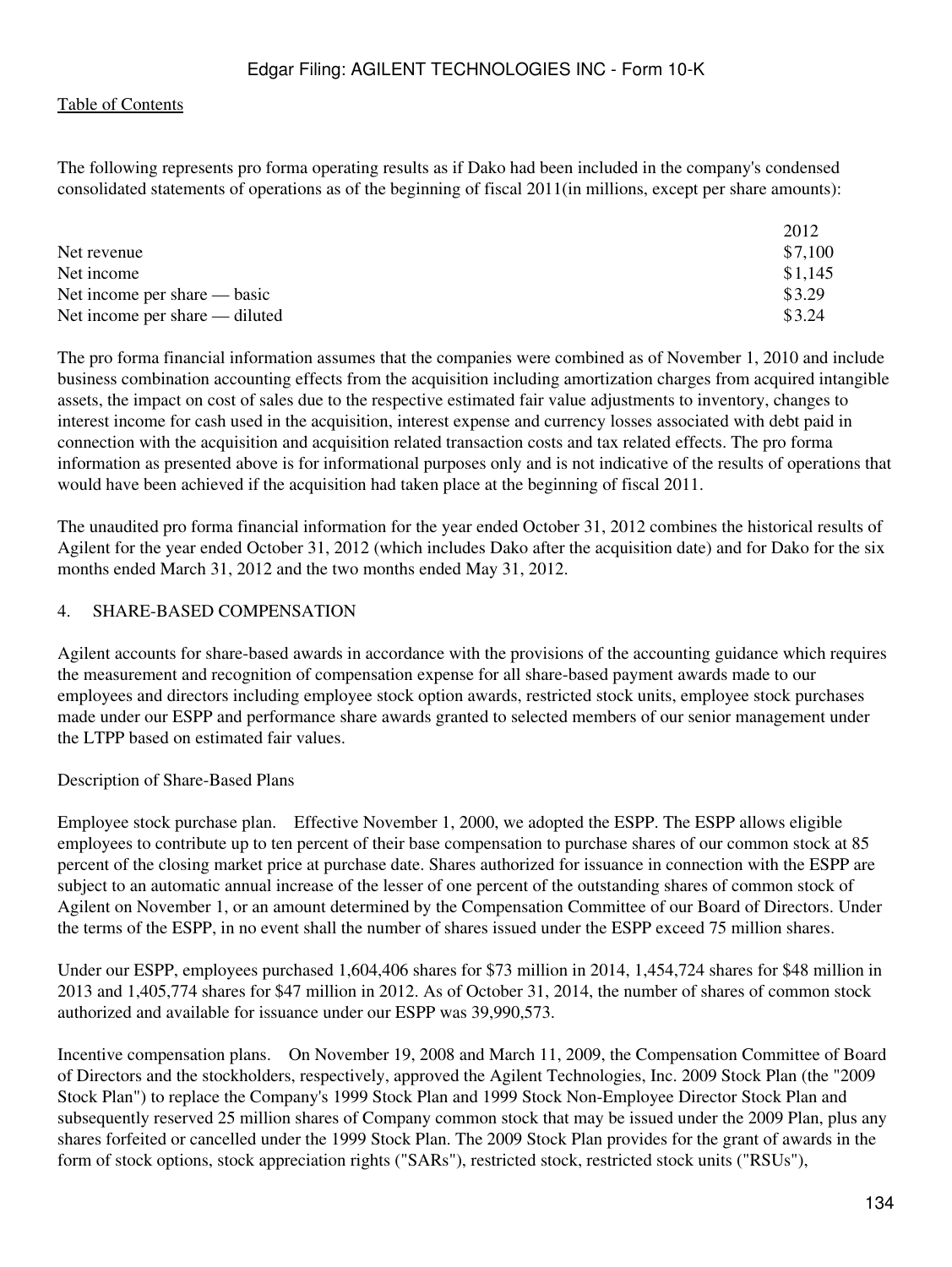performance shares and performance units with performance-based conditions on vesting or exercisability, and cash awards. The 2009 Plan has a term of ten years. As of October 31, 2014, 9,019,407 shares were available for future awards under the 2009 Stock Plan.

Stock options granted under the 2009 Stock Plans may be either "incentive stock options", as defined in Section 422 of the Internal Revenue Code, or non-statutory. Options generally vest at a rate of 25 percent per year over a period of four years from the date of grant and generally have a maximum contractual term of ten years. The exercise price for stock options is generally not less than 100 percent of the fair market value of our common stock on the date the stock award is granted.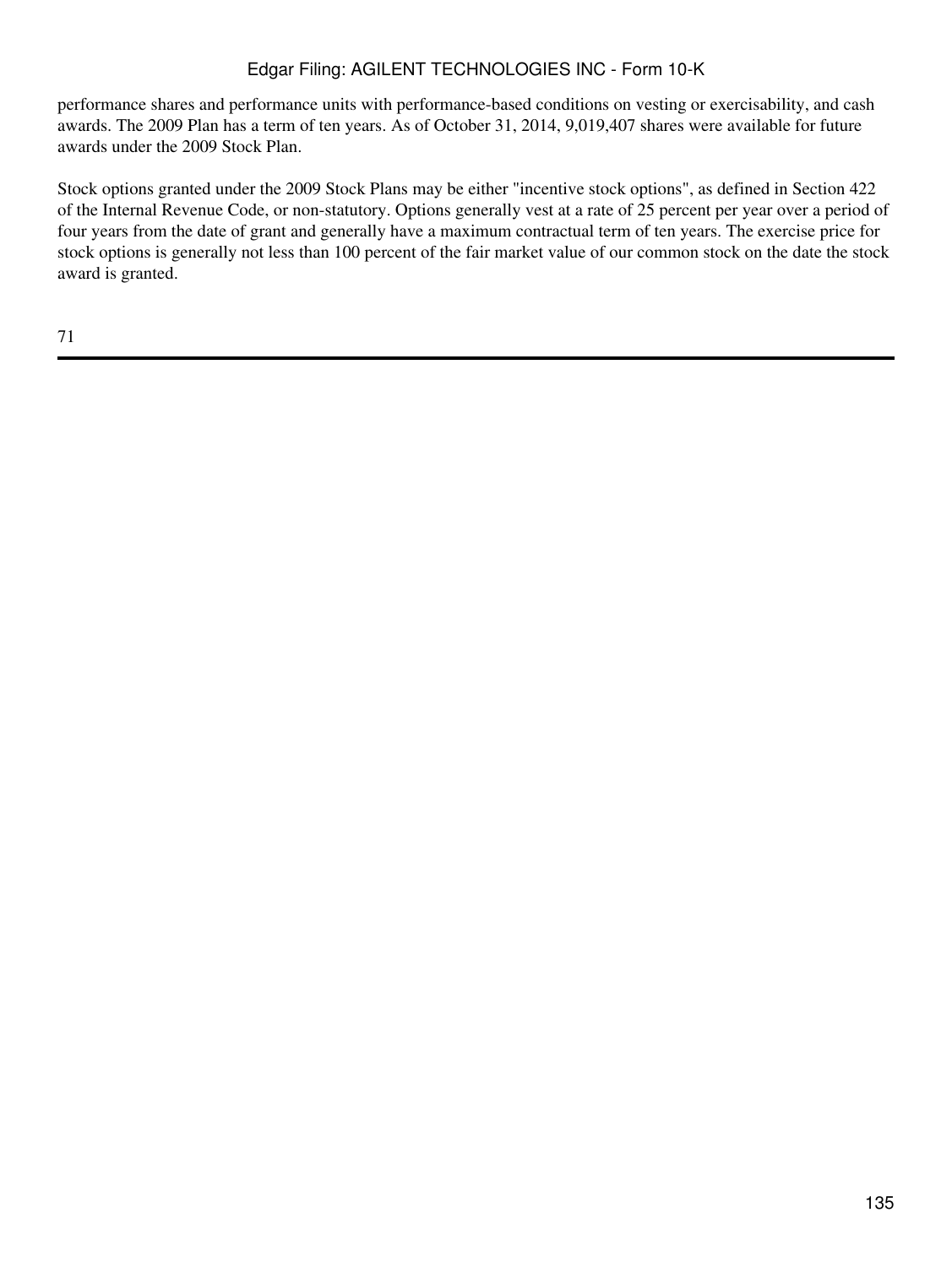#### [Table of Contents](#page-2-0)

Effective November 1, 2003, the Compensation Committee of the Board of Directors approved the LTPP, which is a performance stock award program administered under the 2009 Stock Plan, for the company's executive officers and other key employees. Participants in this program are entitled to receive unrestricted shares of the company's stock after the end of a three-year period, if specified performance targets are met. LTPP awards are generally designed to meet the criteria of a performance award with the performance metrics and peer group comparison set at the beginning of the performance period. Based on the performance metrics the final award may vary from zero to 200 percent of the target award. The maximum contractual term for awards under the LTPP program is three years. We consider the dilutive impact of this program in our diluted net income per share calculation only to the extent that the performance conditions are met.

In March 2007, we began to issue restricted stock units under our share-based plans. The estimated fair value of the restricted stock unit awards granted under the Stock Plans is determined based on the market price of Agilent's common stock on the date of grant adjusted for expected dividend yield. Restricted stock units generally vest, with some exceptions, at a rate of 25 percent per year over a period of four years from the date of grant.

In connection with the separation of Keysight Technologies on November 1, 2014 and in accordance with the Employee Matters Agreement we will make certain adjustments to the exercise price and number of our share-based compensation awards with the intention of preserving the intrinsic value of the awards prior to the separation. Exercisable and non-exercisable stock options will be converted to those of the entity where the employee is working post-separation. Restricted stock units awards and long-term performance plan grants will be adjusted to provide holders restricted stock units and long-term performance plan grants in the company that employs such employee following the separation. We believe these adjustments to our stock-based compensation awards will not have a material impact on compensation expense.

#### Impact of Share-based Compensation Awards

We have recognized compensation expense based on the estimated grant date fair value method under the authoritative guidance. For all share-based awards we have recognized compensation expense using a straight-line amortization method. As the guidance requires that share-based compensation expense be based on awards that are ultimately expected to vest, estimated share-based compensation has been reduced for estimated forfeitures.

The impact on our results for share-based compensation was as follows:

|                                        | Years Ended October 31, |      |      |  |
|----------------------------------------|-------------------------|------|------|--|
|                                        | 2014                    | 2013 | 2012 |  |
|                                        | (in millions)           |      |      |  |
| Cost of products and services          | \$23                    | \$20 | \$16 |  |
| Research and development               | 14                      | 12   | 10   |  |
| Selling, general and administrative    | 61                      | 56   | 50   |  |
| Total share-based compensation expense | \$98                    | \$88 | \$76 |  |

At October 31, 2014 and 2013 there was no share-based compensation capitalized within inventory. The windfall income tax benefit realized from the exercised stock options and similar awards recognized was \$1 million in 2014, \$2 million in 2013 and zero in 2012, respectively. In the third quarter of 2014, an out of period adjustment was recorded to reverse previously recognized windfall tax benefits in the amount of \$12 million and was the result of the correction to the computation of a cash tax benefit realized in prior years. The correction is not considered material to current or prior periods. In addition, approximately \$11 million of previously recognized windfall tax benefits was reversed due to the favorable settlement of a tax authority examination in first quarter of 2014. The weighted average grant date fair value of options, granted in 2014, 2013 and 2012 was \$18.73, \$12.18 and \$13.69 per share, respectively.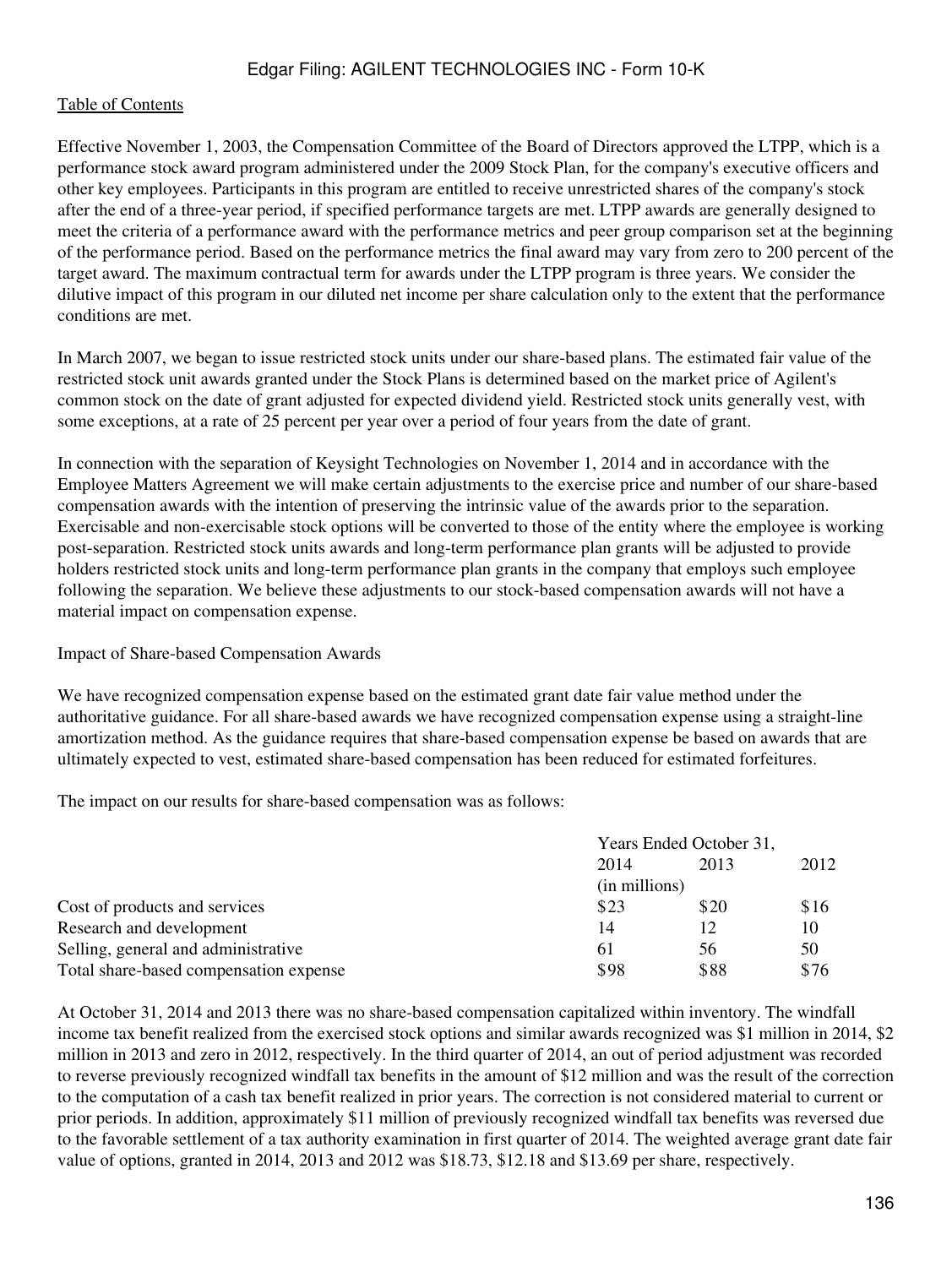Included in the 2014 and 2013 expense is incremental expense for acceleration of share-based compensation related to the announced workforce reduction plan of \$1 million and \$3 million, respectively . In 2012, the expense for the acceleration of share-based compensation related to the announced workforce reduction plan was immaterial. Upon termination of the employees impacted by workforce reduction, the non-vested Agilent awards held by these employees immediately vests. Employees have a period of up to three months in which to exercise the Agilent options before such options are cancelled.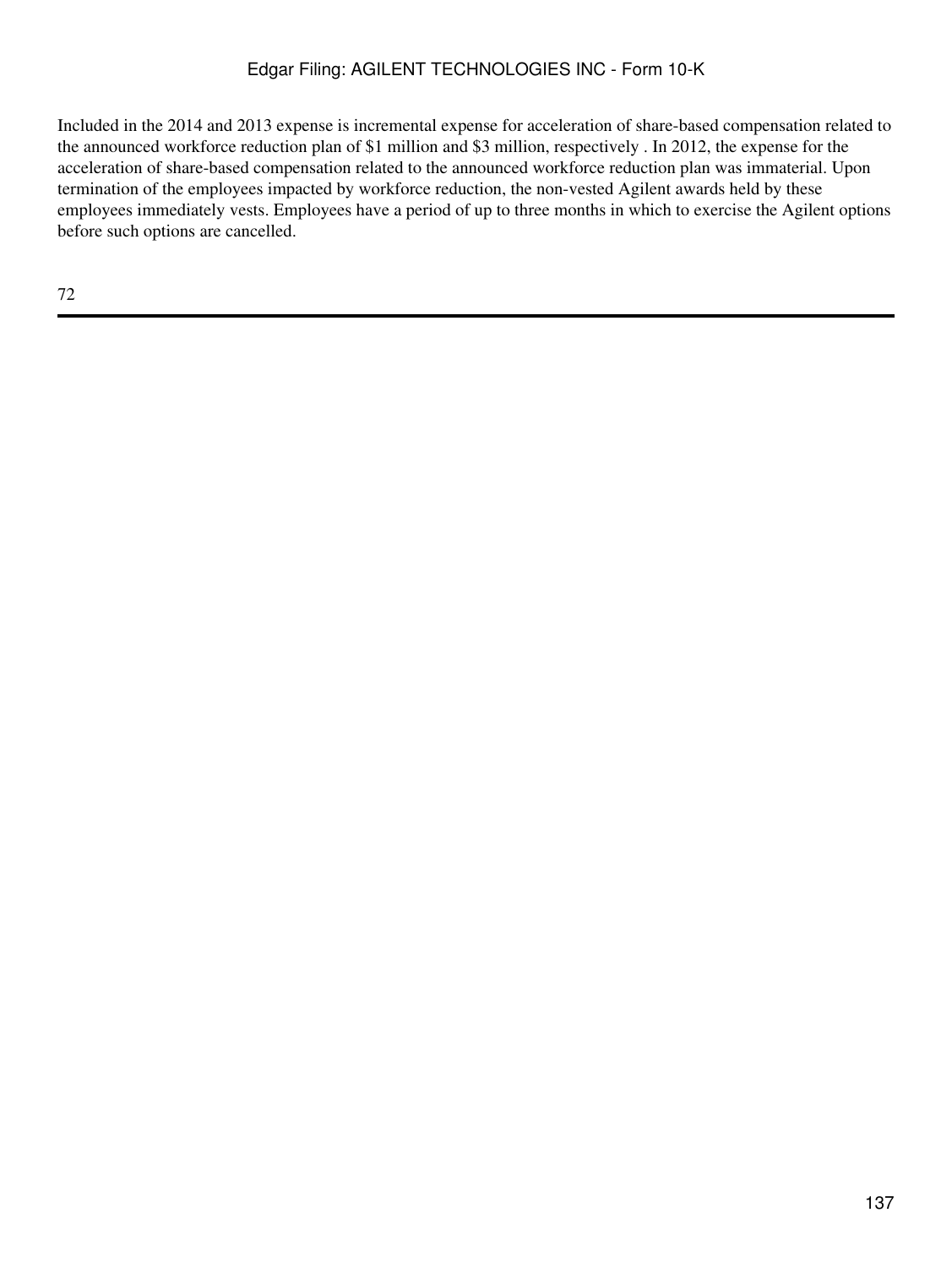### Valuation Assumptions

For all periods presented, the fair value of share based awards for employee stock option awards was estimated using the Black-Scholes option pricing model. For all periods presented, shares granted under the LTPP were valued using a Monte Carlo simulation. The estimated fair value of restricted stock unit awards was determined based on the market price of Agilent's common stock on the date of grant adjusted for expected dividend yield. On January 17, 2012, the company's Board of Directors approved the initiation of quarterly cash dividends to the company's shareholders. The fair value of all the awards granted prior to the declaration of quarterly cash dividend was measured based on an expected dividend yield of 0%. The ESPP allows eligible employees to purchase shares of our common stock at 85 percent of the fair market value at the purchase date.

The following assumptions were used to estimate the fair value of employee stock options and LTPP grants.

|                                            | Years Ended October 31, |              |               |  |
|--------------------------------------------|-------------------------|--------------|---------------|--|
|                                            | 2014                    | 2013         | 2012          |  |
| <b>Stock Option Plans:</b>                 |                         |              |               |  |
| Weighted average risk-free interest rate   | $1.69\%$                | $0.86\%$     | $0.88\%$      |  |
| Dividend yield                             | $1\%$                   | $1\%$        | $0\%$         |  |
| Weighted average volatility                | 39%                     | 39%          | 38%           |  |
| Expected life                              | 5.8 years               | 5.8 years    | 5.8 years     |  |
| LTPP:                                      |                         |              |               |  |
| Volatility of Agilent shares               | 36%                     | $37\%$       | 41%           |  |
| Volatility of selected peer-company shares | 13%-57%                 | $6\% - 64\%$ | $17\% - 75\%$ |  |
| Price-wise correlation with selected peers | 47%                     | 49%          | 62%           |  |

Both the Black-Scholes and Monte Carlo simulation fair value models require the use of highly subjective and complex assumptions, including the option's expected life and the price volatility of the underlying stock. For all the years presented, the expected stock price volatility assumption was determined using the historical volatility of Agilent's stock options over the most recent historical period equivalent to the expected life.

In developing our estimated life of our employee stock options of 5.8 years for 2012 to 2014, we considered the historical option exercise behavior of our executive employees who were granted the majority of the options in the annual grants made which we believe is representative of future behavior.

Share-based Payment Award Activity

### Employee Stock Options

The following table summarizes employee stock option award activity made to our employees and directors for 2014:

|                                 | Options<br>Outstanding | Weighted<br>Average<br><b>Exercise Price</b> |
|---------------------------------|------------------------|----------------------------------------------|
|                                 | (in thousands)         |                                              |
| Outstanding at October 31, 2013 | 9,609                  | \$32                                         |
| Granted                         | 1,250                  | \$54                                         |
| Exercised                       | (3,750)                | \$30                                         |
| Cancelled/Forfeited/Expired     | (99)                   | \$41                                         |
| Outstanding at October 31, 2014 | 7,010                  | \$36                                         |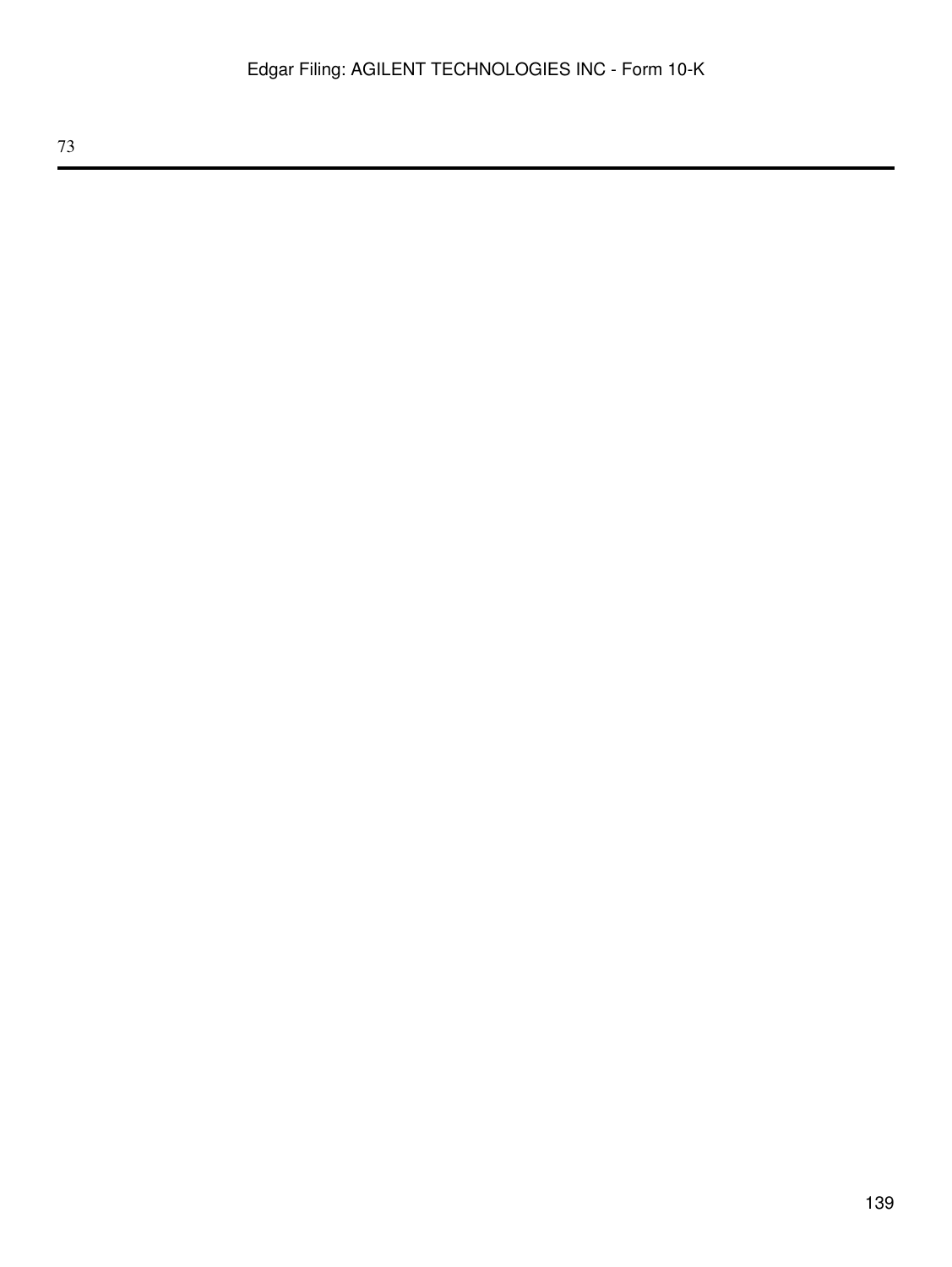Forfeited and expired options from total cancellations in 2014 were as follows:

|                                     | Options<br>Cancelled | Weighted<br>Average<br><b>Exercise Price</b> |
|-------------------------------------|----------------------|----------------------------------------------|
|                                     | (in thousands)       |                                              |
| Forfeited                           | 60                   | \$49                                         |
| Expired                             | 39                   | \$29                                         |
| Total Options Cancelled during 2014 | 99                   | \$41                                         |

The options outstanding and exercisable for equity share-based payment awards at October 31, 2014 were as follows:

|                                    | <b>Options Outstanding</b> |                                                         |                                          |                                 | <b>Options Exercisable</b> |                                                         |                                          |                                 |
|------------------------------------|----------------------------|---------------------------------------------------------|------------------------------------------|---------------------------------|----------------------------|---------------------------------------------------------|------------------------------------------|---------------------------------|
| Range of<br><b>Exercise Prices</b> | Number<br>Outstanding      | Weighted<br>Average<br>Remaining<br>Contractual<br>Life | Weighted<br>Average<br>Exercise<br>Price | Aggregate<br>Intrinsic<br>Value | Number<br>Exercisable      | Weighted<br>Average<br>Remaining<br>Contractual<br>Life | Weighted<br>Average<br>Exercise<br>Price | Aggregate<br>Intrinsic<br>Value |
|                                    | (in<br>thousands)          | (in years)                                              |                                          | (1n<br>thousands)               | (in<br>thousands)          | (in years)                                              |                                          | (in<br>thousands)               |
| $$0 - 25$                          | 690                        | 1.9                                                     | \$20                                     | \$24,240                        | 690                        | 1.9                                                     | \$20                                     | \$24,240                        |
| $$25.01 - 30$                      | 466                        | 4.9                                                     | \$29                                     | 12,032                          | 466                        | 4.9                                                     | \$29                                     | 12,032                          |
| $$30.01 - 40$                      | 4,646                      | 5.4                                                     | \$35                                     | 93,664                          | 2,612                      | 3.8                                                     | \$34                                     | 54,838                          |
| $$40.01 - 50$                      | 6                          | 7.4                                                     | \$45                                     | 59                              | 3                          | 7.4                                                     | \$45                                     | 29                              |
| \$50.01 $&$ over                   | 1,202                      | 9.1                                                     | \$54                                     | \$2,054                         |                            |                                                         | $\frac{\S}{\S}$                          | $\frac{\S}{\S}$                 |
|                                    | 7,010                      | 5.7                                                     | \$36                                     | \$132,049                       | 3,771                      | 3.6                                                     | \$31                                     | \$91,139                        |

The aggregate intrinsic value in the table above represents the total pre-tax intrinsic value, based on the company's closing stock price of \$55.28 at October 31, 2014, which would have been received by award holders had all award holders exercised their awards that were in-the-money as of that date. The total number of in-the-money awards exercisable at October 31, 2014 was approximately 4 million.

The following table summarizes the aggregate intrinsic value of options exercised and the fair value of options granted in 2014, 2013 and 2012:

|                                                                     | Aggregate<br>Intrinsic Value | Weighted<br>Average<br>Exercise<br>Price | Per Share<br>Value Using<br><b>Black-Scholes</b><br>Model |
|---------------------------------------------------------------------|------------------------------|------------------------------------------|-----------------------------------------------------------|
|                                                                     | (in thousands)               |                                          |                                                           |
| Options exercised in fiscal 2012                                    | \$38,188                     | \$23                                     |                                                           |
| Black-Scholes per share value of options granted during fiscal 2012 |                              |                                          | \$14                                                      |
| Options exercised in fiscal 2013                                    | \$71,499                     | \$28                                     |                                                           |
| Black-Scholes per share value of options granted during fiscal 2013 |                              |                                          | \$12                                                      |
| Options exercised in fiscal 2014                                    | \$98,075                     | \$30                                     |                                                           |
| Black-Scholes per share value of options granted during fiscal 2014 |                              |                                          | \$19                                                      |

As of October 31, 2014, the unrecognized share-based compensation costs for outstanding stock option awards, net of expected forfeitures, was approximately \$12 million which is expected to be amortized over a weighted average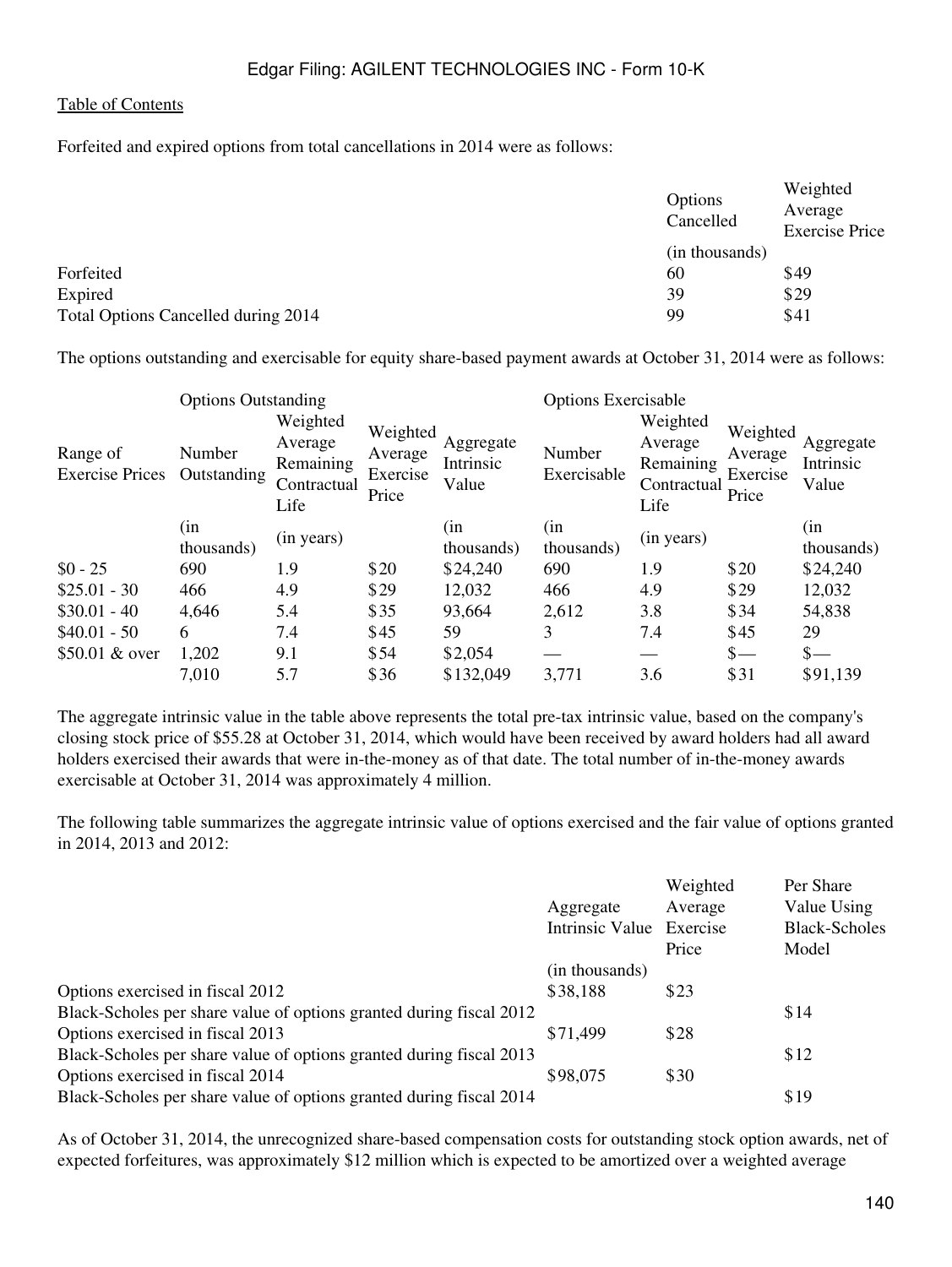period of 2.2 years. The amount of cash received from the exercise of share-based awards granted was \$188 million in 2014, \$161 million in 2013 and \$100 million in 2012. See Note 5, "Income Taxes" for the tax impact on share-based award exercises.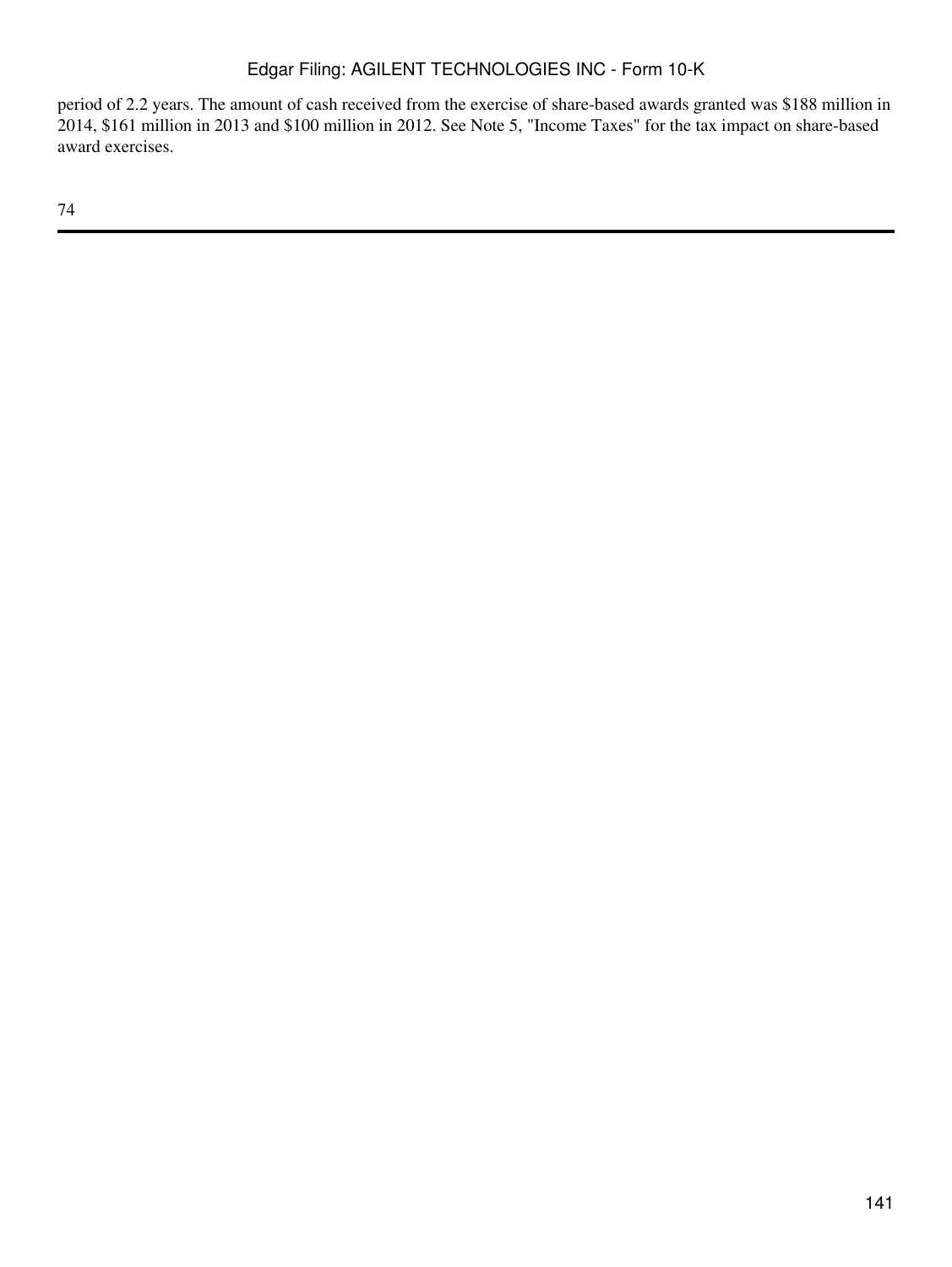#### Non-vested Awards

The following table summarizes non-vested award activity in 2014 primarily for our LTPP and restricted stock unit awards:

|                                                                        |                | Weighted<br>Average |  |
|------------------------------------------------------------------------|----------------|---------------------|--|
|                                                                        | <b>Shares</b>  |                     |  |
|                                                                        |                | <b>Grant Price</b>  |  |
|                                                                        | (in thousands) |                     |  |
| Non-vested at October 31, 2013                                         | 3.546          | \$37                |  |
| Granted                                                                | 1,358          | \$54                |  |
| Vested                                                                 | (1,324)        | 340                 |  |
| Forfeited                                                              | (104           | 342                 |  |
| Change in LTPP shares vested in the year due to performance conditions | (43)           | 36                  |  |
| Non-vested at October 31, 2014                                         | 3,433          | \$44                |  |

As of October 31, 2014, the unrecognized share-based compensation costs for non-vested restricted stock awards, net of expected forfeitures, was approximately \$56 million which is expected to be amortized over a weighted average period of 2.3 years. The total fair value of restricted stock awards vested was \$54 million for 2014, \$44 million for 2013 and \$54 million for 2012.

### 5. INCOME TAXES

The domestic and foreign components of income before taxes are:

|                           | Years Ended October 31, |       |         |  |  |
|---------------------------|-------------------------|-------|---------|--|--|
|                           | 2014                    | 2013  | 2012    |  |  |
|                           | (in millions)           |       |         |  |  |
| U.S. operations           | \$(117                  | \$39  | \$45    |  |  |
| Non-U.S. operations       | 763                     | 820   | 998     |  |  |
| Total income before taxes | \$646                   | \$859 | \$1,043 |  |  |

The provision (benefit) for income taxes is comprised of:

| Years Ended October 31, |                    |         |      |
|-------------------------|--------------------|---------|------|
| 2014                    | 2013               | 2012    |      |
| (in millions)           |                    |         |      |
|                         |                    |         |      |
| \$12                    | \$24               | \$6     |      |
| (11)                    | 48<br>$\mathbf{r}$ | (144)   |      |
|                         |                    |         |      |
| 260                     | 77                 | 41      |      |
| (117)                   | (24)               |         |      |
|                         |                    |         |      |
| 2                       | 3                  |         |      |
| (4)                     |                    | 8       |      |
| \$142                   | \$135              | \$(110) |      |
|                         |                    |         | (22) |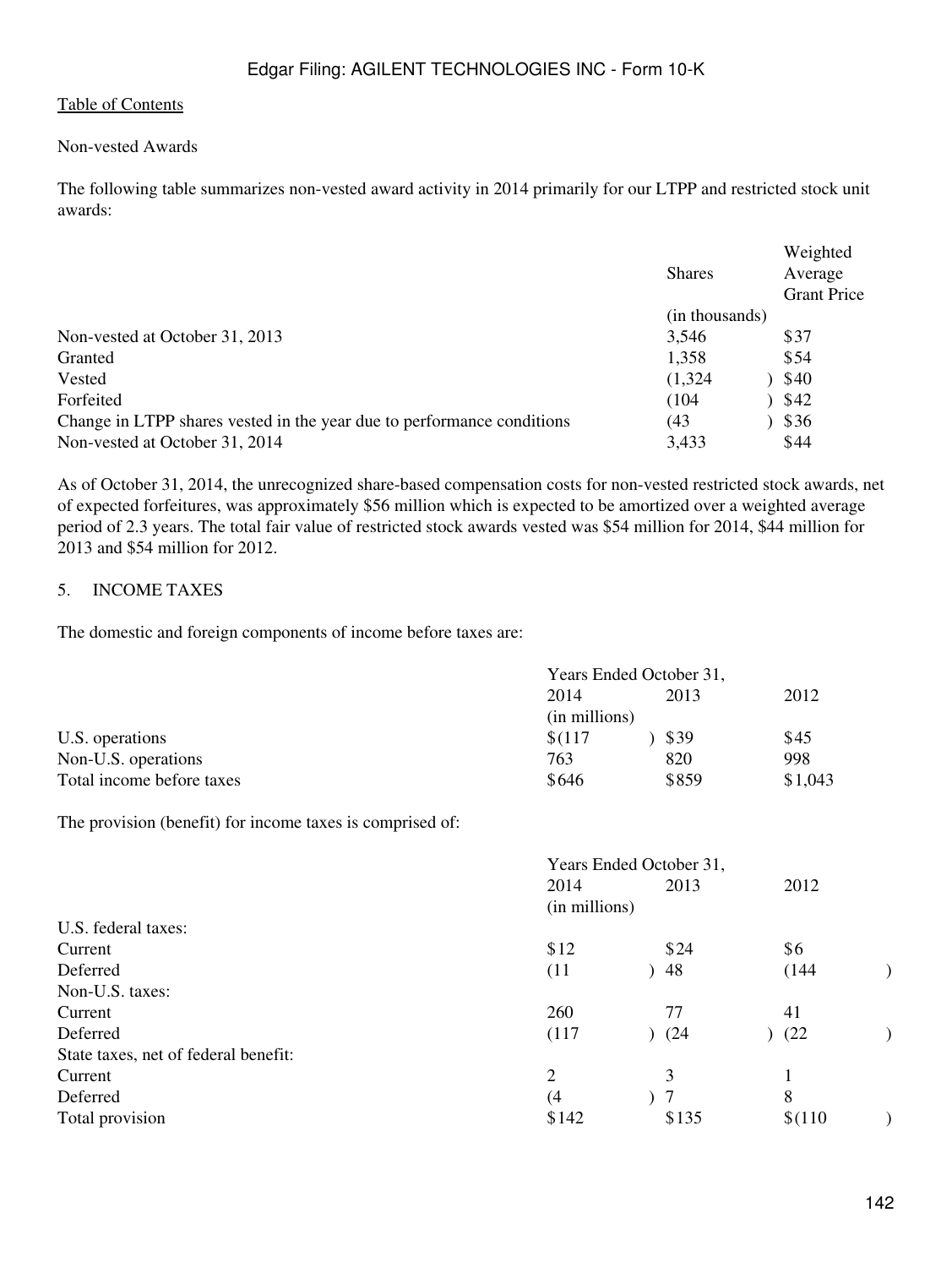The income tax provision does not reflect potential future tax savings resulting from excess deductions associated with our various share-based award plans.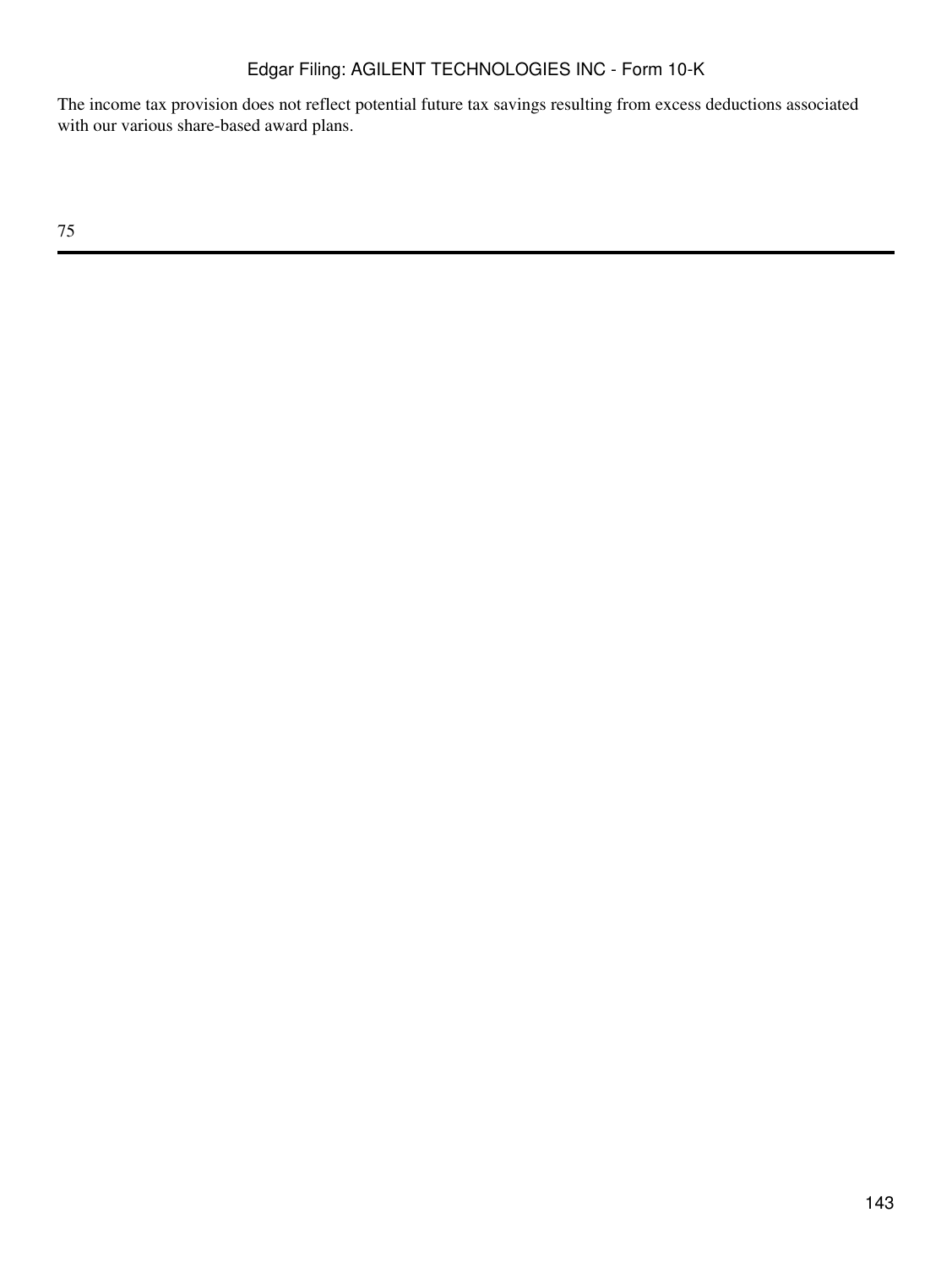The significant components of deferred tax assets and deferred tax liabilities included on the consolidated balance sheet are:

|                                                               | October 31,       |              |                   |                 |
|---------------------------------------------------------------|-------------------|--------------|-------------------|-----------------|
|                                                               | 2014              |              | 2013              |                 |
|                                                               | Deferred          | Deferred Tax | Deferred          | Deferred Tax    |
|                                                               | <b>Tax Assets</b> | Liabilities  | <b>Tax Assets</b> | Liabilities     |
|                                                               | (in millions)     |              |                   |                 |
| Inventory                                                     | \$32              | $S-$         | \$32              | $\frac{\ }{s-}$ |
| Intangibles                                                   |                   | 154          |                   | 214             |
| Property, plant and equipment                                 | 40                |              | 18                |                 |
| Warranty reserves                                             | 27                |              | 25                |                 |
| Retiree medical benefits                                      |                   | 14           |                   |                 |
| Pension benefits                                              | 166               |              | 42                |                 |
| Employee benefits, other than retirement                      | 49                |              | 57                |                 |
| Net operating loss, capital loss, and credit<br>carryforwards | 209               |              | 263               |                 |
| Unrealized gains/losses on investments                        |                   |              | 24                |                 |
| Unremitted earnings of foreign subsidiaries                   |                   | 61           |                   | 114             |
| Share-based compensation                                      | 56                |              | 54                |                 |
| Deferred revenue                                              | 82                |              | 27                |                 |
| Other                                                         | 21                | 13           | 36                | $\overline{3}$  |
| Subtotal                                                      | 682               | 242          | 578               | 331             |
| Tax valuation allowance                                       | (134)             |              | (85)              |                 |
| Total deferred tax assets or deferred tax liabilities         | \$548             | \$242        | \$493             | \$331           |

The significant increase in 2014 as compared to 2013 for the deferred tax asset relating to pension benefits is due mainly to the tax effect of changes in pension plans recognized in other comprehensive income. The decrease in the deferred tax liability relating to intangible assets is due primarily to amortization of acquired intangible assets from Dako. The amortization expenses associated with acquired intangible assets are not deductible for tax purposes. In the fourth quarter we recorded a deferred tax asset and related full valuation allowance in the amount of \$43 million for a previously unrecorded Capital Loss Carryover in Australia. The loss arose in 2001 and may be carried forward indefinitely. A valuation allowance is recorded because the Australian entity has limited ability to generate taxable capital gains. This correction is not considered material to current or prior periods.

Agilent records U.S. income taxes on the undistributed earnings of foreign subsidiaries unless the subsidiaries' earnings are considered indefinitely reinvested outside the U.S. As of October 31, 2014 the Company recognized a \$61 million deferred tax liability for the overall residual tax expected to be imposed upon the repatriation of unremitted foreign earnings that are not considered permanently reinvested. As of October 31, 2014, the cumulative amount of undistributed earnings considered indefinitely reinvested was \$5.7 billion. No deferred tax liability has been recognized on the basis difference created by such earnings since it is our intention to utilize those earnings in the company's foreign operations. Because of the availability of U.S. foreign tax credits, the determination of the unrecognized deferred tax liability on these earnings is not practicable.

The breakdown between current and long-term deferred tax assets and deferred tax liabilities was as follows for the years 2014 and 2013:

> October 31, 2014 2013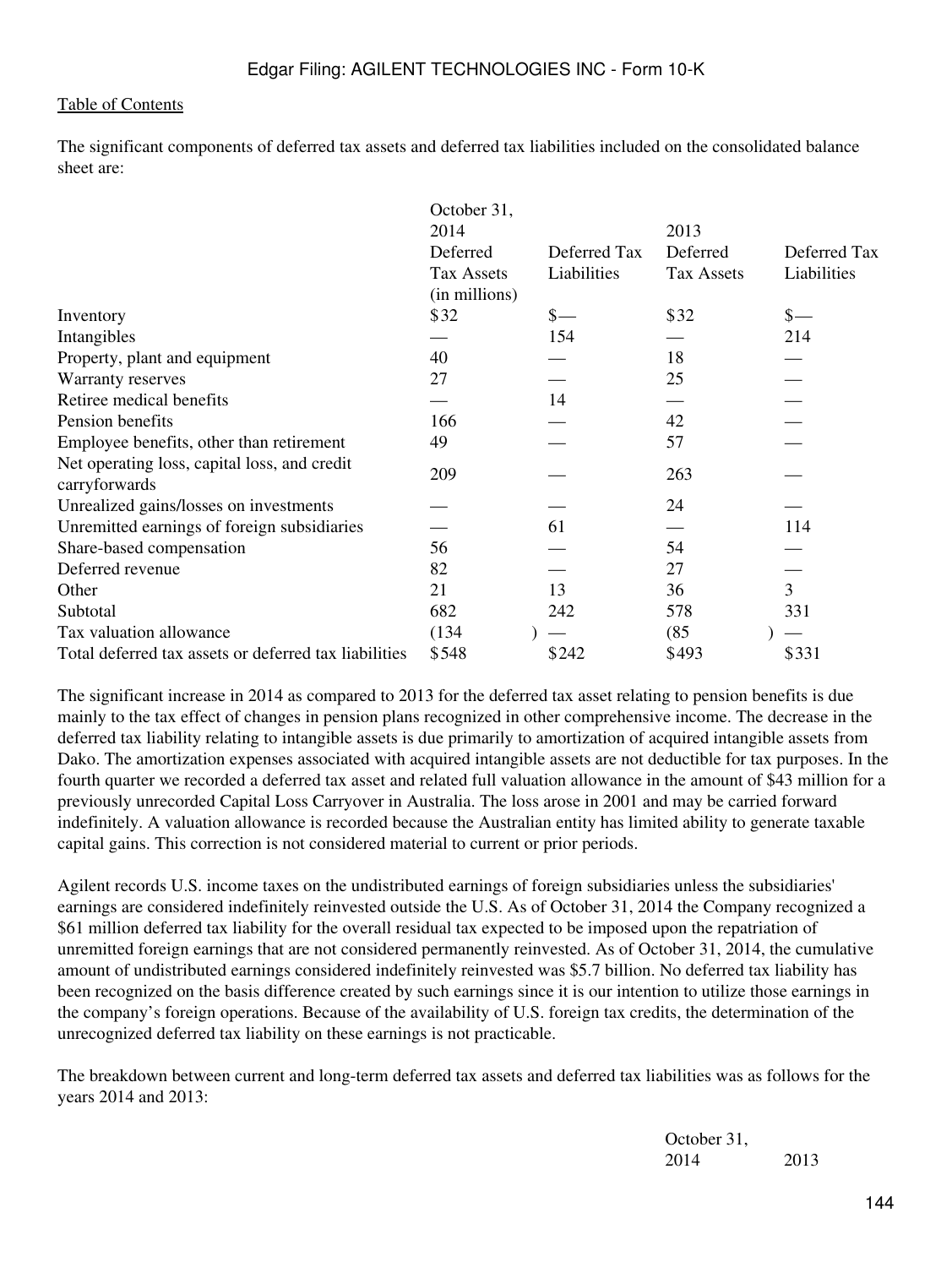|                                                                                  | (in millions) |       |  |
|----------------------------------------------------------------------------------|---------------|-------|--|
| Current deferred tax assets (included within other current assets)               | \$160         | \$115 |  |
| Long-term deferred tax assets (included within other assets)                     | 289           | 264   |  |
| Current deferred tax liabilities (included within other accrued liabilities)     | (6)           | (4)   |  |
| Long-term deferred tax liabilities (included within other long-term liabilities) | (137)         | (213) |  |
| Total                                                                            | \$306         | \$162 |  |

Valuation allowances require an assessment of both positive and negative evidence when determining whether it is more likely than not that deferred tax assets are recoverable. Such assessment is required on a jurisdiction by jurisdiction basis. In the fourth quarter of 2012, management concluded that the valuation allowance for most of Agilent's U.S. federal and state deferred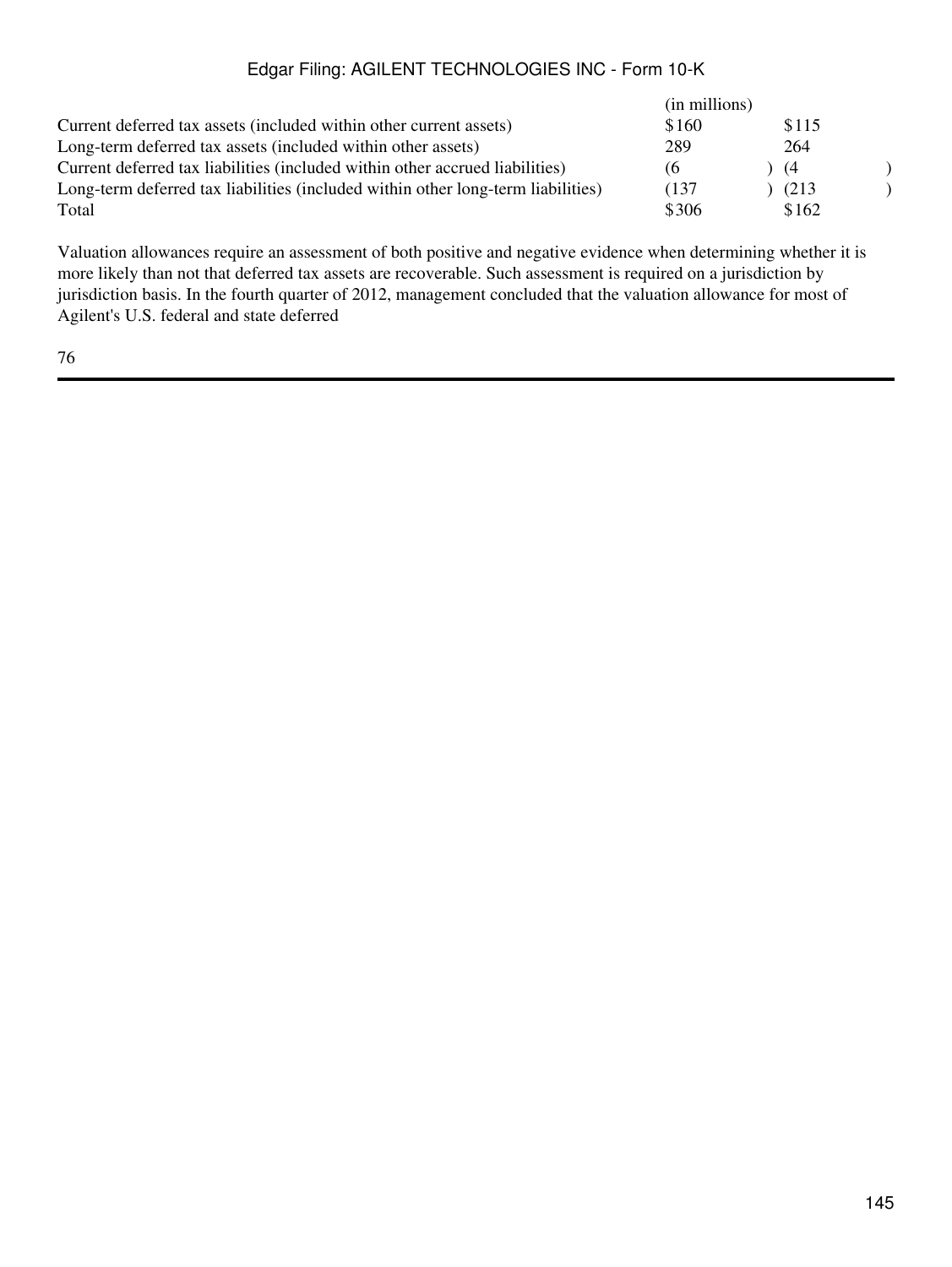#### [Table of Contents](#page-2-0)

tax assets is no longer needed primarily due to the emergence from cumulative losses in recent years, the return to sustainable U.S. operating profits and the expectation of sustainable profitability in future periods. As of October 31, 2012, the cumulative positive evidence outweighed the negative evidence regarding the likelihood that most of the deferred tax asset for Agilent's U.S. consolidated income tax group will be realized. Accordingly, we recognized a non-recurring tax benefit of \$280 million relating to the valuation allowance reversal. As of October 31, 2014, we continued to maintain a valuation allowance of \$134 million until sufficient positive evidence exists to support reversal. The valuation allowance is mainly related to deferred tax assets for California R&D credits, net operating losses in the Netherlands and capital losses in Australia.

At October 31, 2014, we had federal net operating loss carryforwards of approximately \$8 million and zero tax credit carryforwards. The federal net operating losses expire in years beginning 2022 through 2026. At October 31, 2014, we had state net operating loss carryforwards of approximately \$202 million which expire in years beginning 2015 through 2031, if not utilized. In addition, we had net state tax credit carryforwards of \$31 million that do not expire. All of the federal and some of the state net operating loss carryforwards are subject to change of ownership limitations provided by the Internal Revenue Code and similar state provisions. At October 31, 2014, we also had foreign net operating loss carryforwards of approximately \$547 million. Of this foreign loss, \$227 million will expire in years beginning 2015 through 2022, if not utilized. The remaining \$320 million has an indefinite life. Some of the foreign losses are subject to annual loss limitation rules. These annual loss limitations in the U.S. and foreign jurisdictions may result in the expiration or reduced utilization of the net operating losses.

The authoritative guidance prohibits recognition of a deferred tax asset for excess tax benefits related to stock and stock option plans that have not yet been realized through reduction in income taxes payable. Such unrecognized deferred tax benefit totals \$194 million as of October 31, 2014 and will be accounted for as a credit to shareholders' equity, if and when realized, through a reduction in income taxes payable. The Company recognized approximately \$46 million as a credit to shareholders' equity for cumulative excess tax benefits related to stock and stock option plans that have been realized as of October 31, 2014.

The differences between the U.S. federal statutory income tax rate and our effective tax rate are:

|                                                            | Years Ended October 31, |      |       |      |         |       |
|------------------------------------------------------------|-------------------------|------|-------|------|---------|-------|
|                                                            | 2014                    |      | 2013  |      | 2012    |       |
|                                                            | (in millions)           |      |       |      |         |       |
| Profit before tax times statutory rate                     | \$226                   |      | \$301 |      | \$365   |       |
| State income taxes, net of federal benefit                 | (6                      |      |       |      | 8       |       |
| Non-U.S. income taxed at different rates                   | (156)                   |      | (162) |      | (144)   |       |
| Change in unrecognized non-U.S. tax benefits               |                         |      |       |      | (68)    |       |
| Change in unrecognized U.S. tax benefits                   | (160)                   |      |       |      |         |       |
| Repatriation of foreign earnings                           | 149                     |      |       |      |         |       |
| Valuation allowances                                       | 49                      |      | (8)   |      | (280)   |       |
| Non-deductible costs related to the separation of Keysight | 17                      |      |       |      |         |       |
| Transfer pricing adjustments for prior years               | 12                      |      |       |      |         |       |
| Other, net                                                 | 11                      |      | (3)   |      | 9       |       |
| Provision for income taxes                                 | \$142                   |      | \$135 |      | \$(110) |       |
| Effective tax rate                                         | 22                      | $\%$ | -16   | $\%$ | (11)    | $)\%$ |

Agilent enjoys tax holidays in several different jurisdictions, most significantly in Singapore. The tax holidays provide lower rates of taxation on certain classes of income and require various thresholds of investments and employment or specific types of income in those jurisdictions. The tax holidays are due for renewal between 2015 and 2023. The Keysight entity in Singapore has not obtained a tax holiday to date. Accordingly, income tax expense has been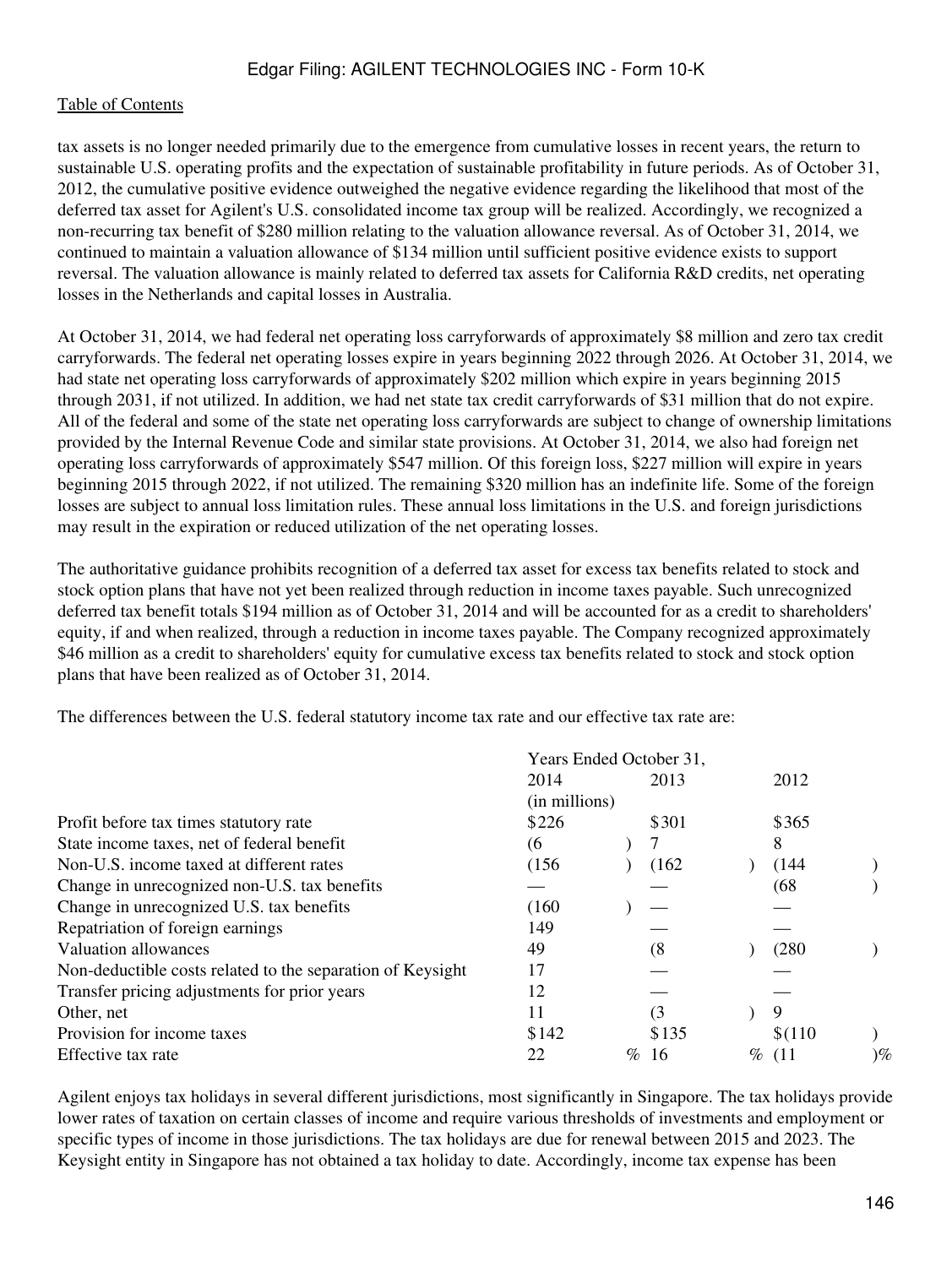recorded on its fourth quarter earnings at the statutory rate. As a result of the incentives, the impact of the tax holidays decreased income taxes by \$76 million, \$127 million, and \$122 million in 2014, 2013, and 2012, respectively. The benefit of the tax holidays on net income per share (diluted) was approximately \$0.23, \$0.37, and \$0.35 in 2014, 2013 and 2012, respectively.

For 2014, the effective tax rate was 22 percent .The 22 percent effective tax rate is lower than the U.S. statutory rate primarily due to the mix of earnings in non-U.S. jurisdictions taxed at lower statutory rates; in particular Singapore where we enjoy tax holidays. In the fourth quarter we recorded an out of period tax expense of \$13 million tax for corrections to U.S. deferred taxes. In the third quarter we recorded out of period adjustments consisting of a \$9 million tax benefit related to the correction of the tax basis of land in the UK and a \$3 million tax expense to correct tax related balance sheet accounts. In the second quarter we recorded an out of period adjustment to tax expense of approximately \$12 million for correction of transfer pricing for tax years 2012 and 2013. These corrections are not considered material to current or prior periods. The effective tax rate increased by 6 percent over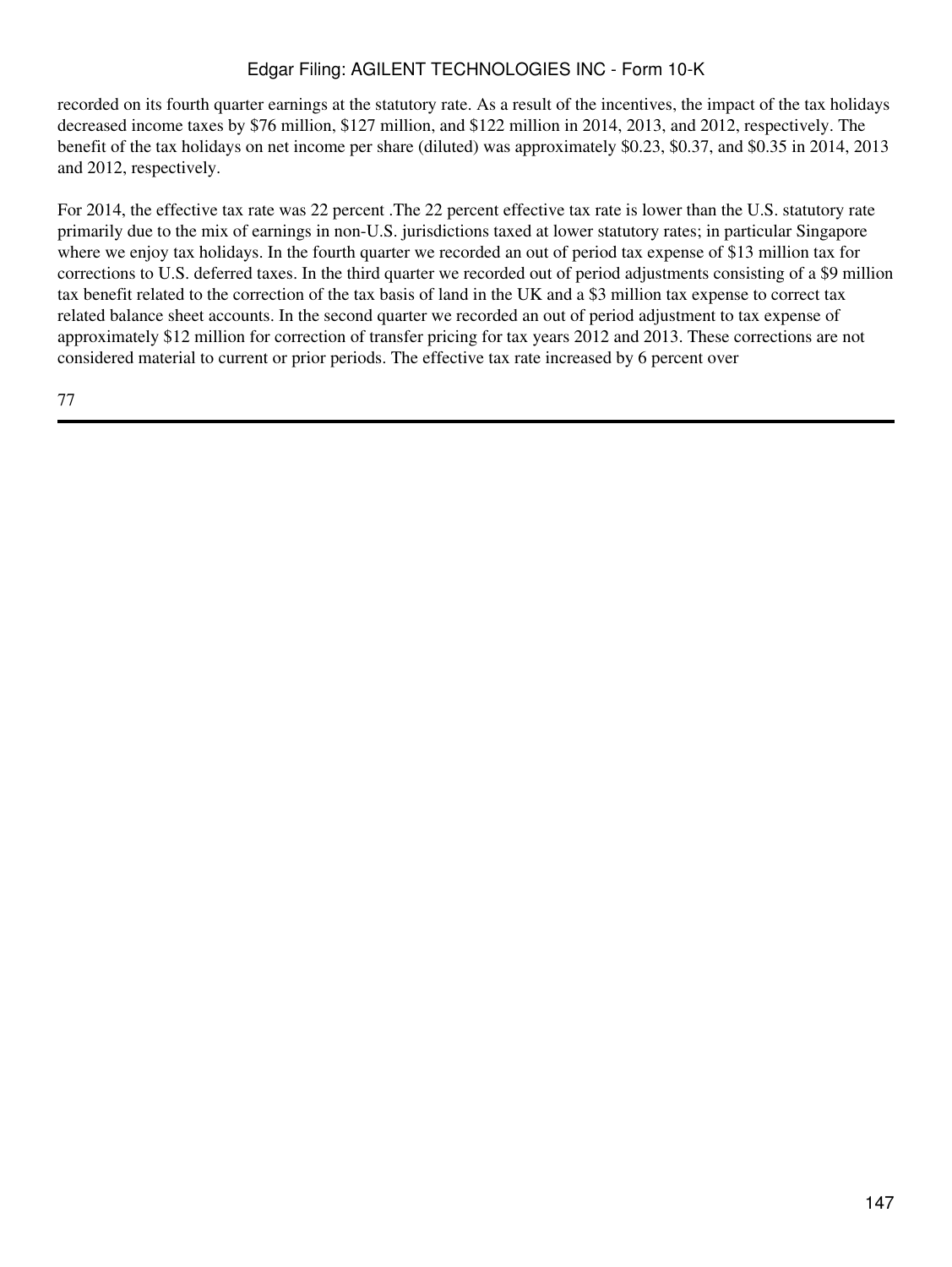the previous year primarily due to lower earnings in non-US jurisdictions taxed a lower statutory rates, the out of period adjustments listed above and the impact of non-deductible costs related to the separation of Keysight of \$17 million.

For 2013, the effective tax rate was 16 percent. The 16 percent effective tax rate is lower than the U.S. statutory rate primarily due to the mix of earnings in non-U.S. jurisdictions taxed at lower statutory rates; in particular Singapore where we enjoy tax holidays. The effective tax rate also included a \$12 million out-of-period adjustment to increase tax expense, recognized in the second quarter of 2013, associated with the write off of deferred tax assets related to foreign tax credits incorrectly claimed in prior years.

For 2012, the effective tax was a benefit of 11 percent. The 11 percent effective tax rate benefit reflected tax on earnings in jurisdictions that had low effective tax rates and includes a \$280 million tax benefit due to the reversal of a valuation allowance for most U.S. federal and state deferred tax assets. Valuation allowances require an assessment of both positive and negative evidence when determining whether it is more likely than not that deferred tax assets are recoverable. Such assessment is required on a jurisdiction by jurisdiction basis. In the fourth quarter of 2012, management concluded that the valuation allowance for most of Agilent's U.S. federal and state deferred tax assets was no longer needed primarily due to the emergence from cumulative losses in recent years, the return to sustainable U.S. operating profits and the expectation of sustainable profitability in future periods. As of October 31, 2012, the cumulative positive evidence outweighed the negative evidence regarding the likelihood that most of the deferred tax asset for Agilent's U.S. consolidated income tax group will be realized. Accordingly, the Company recognized a non-recurring tax benefit of \$280 million relating to the valuation allowance reversal. The effective tax rate also included a non-recurring tax expense of \$88 million relating to an increase in the overall residual U.S. tax expected to be imposed upon the repatriation of unremitted foreign earnings previously considered permanently reinvested. During the fourth quarter of 2012, the Company assessed the forecasted cash needs and the overall financial position of its foreign subsidiaries and determined that a portion of previously permanently reinvested earnings would no longer be reinvested overseas. The effective tax rate was also reduced by a \$68 million tax benefit primarily associated with the recognition of previously unrecognized tax benefits and the reversal of the related interest accruals due to the reassessment of certain uncertain tax positions relating to foreign jurisdictions.

The breakdown between current and long-term income tax assets and liabilities, excluding deferred tax assets and liabilities, was as follows for the years 2014 and 2013:

|                                                                                | October 31,   |             |  |
|--------------------------------------------------------------------------------|---------------|-------------|--|
|                                                                                | 2014          | 2013        |  |
|                                                                                | (in millions) |             |  |
| Current income tax assets (included within other current assets)               | \$99          | \$42        |  |
| Long-term income tax assets (included within other assets)                     | 48            | 34          |  |
| Current income tax liabilities (included within other accrued liabilities)     | (151)         | (48         |  |
| Long-term income tax liabilities (included within other long-term liabilities) | (289)         | (341        |  |
| Total                                                                          | $$^{(293)}$   | $$^{(313)}$ |  |

The calculation of our tax liabilities involves dealing with uncertainties in the application of complex tax law and regulations in a multitude of jurisdictions. Although the guidance on the accounting for uncertainty in income taxes prescribes the use of a recognition and measurement model, the determination of whether an uncertain tax position has met those thresholds will continue to require significant judgment by management. In accordance with the guidance on the accounting for uncertainty in income taxes, for all U.S. and other tax jurisdictions, we recognize potential liabilities for anticipated tax audit issues based on our estimate of whether, and the extent to which, additional taxes and interest will be due. The ultimate resolution of tax uncertainties may differ from what is currently estimated, which could result in a material impact on income tax expense. If our estimate of income tax liabilities proves to be less than the ultimate assessment, a further charge to expense would be required. If events occur and the payment of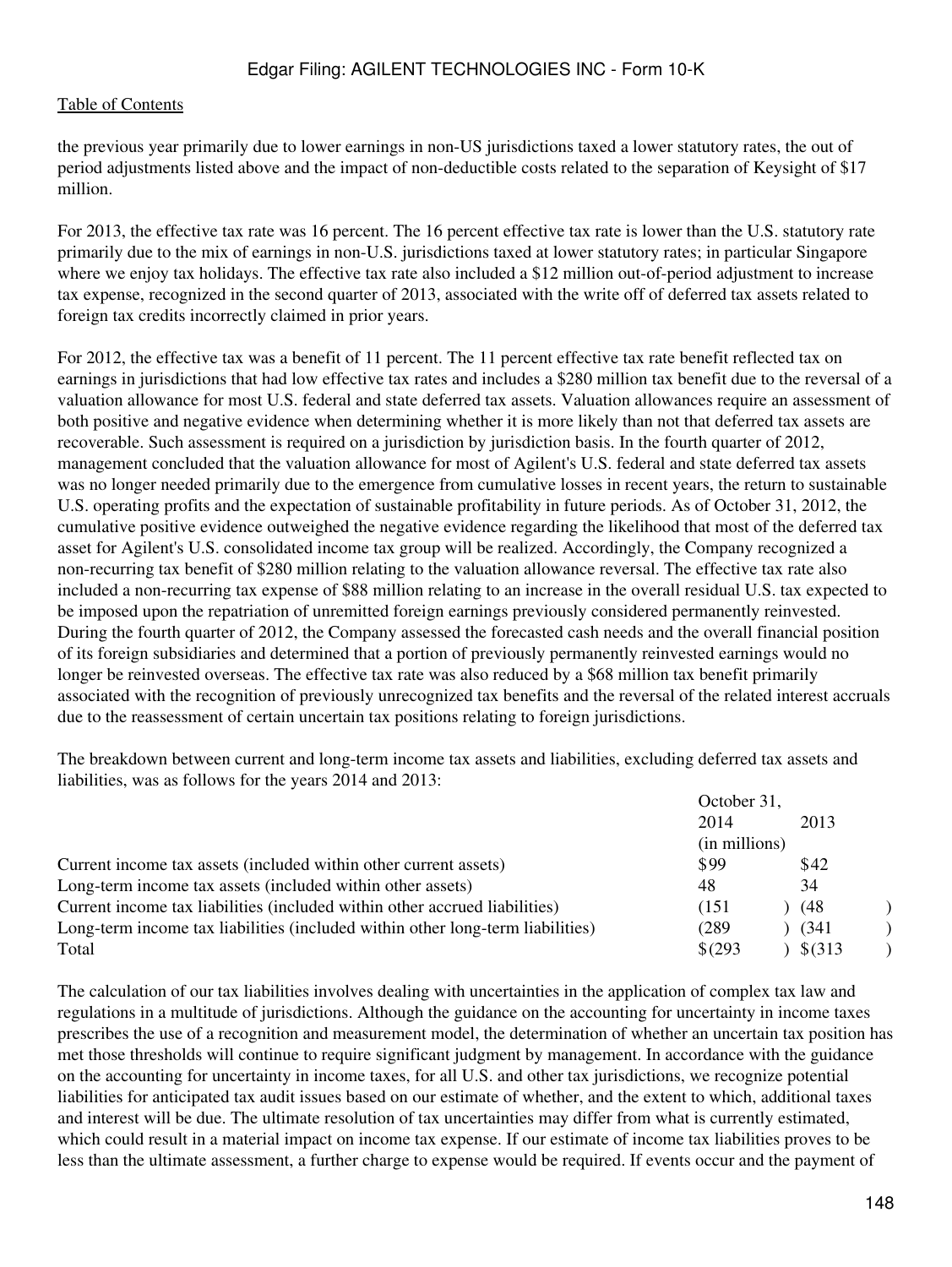these amounts ultimately proves to be unnecessary, the reversal of the liabilities would result in tax benefits being recognized in the period when we determine the liabilities are no longer necessary.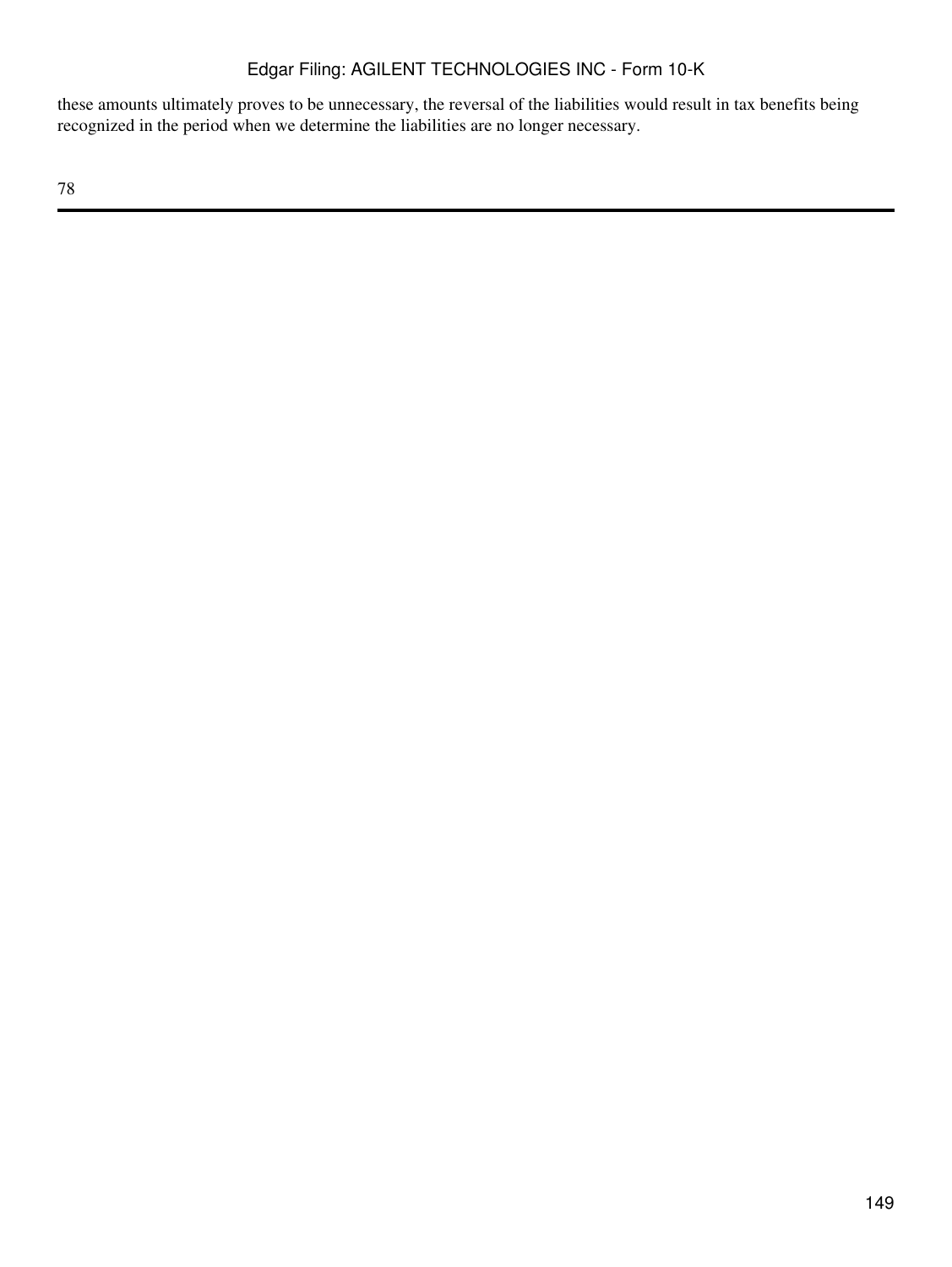The aggregate changes in the balances of our unrecognized tax benefits including all federal, state and foreign tax jurisdictions are as follows:

|                                                         | 2014          | 2013  | 2012  |  |
|---------------------------------------------------------|---------------|-------|-------|--|
|                                                         | (in millions) |       |       |  |
| Balance, beginning of year                              | \$516         | \$464 | \$469 |  |
| Additions for acquisitions                              |               |       |       |  |
| Additions for tax positions related to the current year | 47            | 53    | 56    |  |
| Additions for tax positions from prior years            | 16            | 11    | 40    |  |
| Reductions for tax positions from prior years           | (144          | - 6   | (90)  |  |
| Settlements with taxing authorities                     | (2            | (3    | (2)   |  |
| Statute of limitations expirations                      | (9            | (3)   | (9)   |  |
| Balance, end of year                                    | \$424         | \$516 | \$464 |  |

As of October 31, 2014, we had \$424 million of unrecognized tax benefits of which \$405 million, if recognized, would affect our effective tax rate.

We recognized a tax benefit of \$10 million, a tax expense of \$5 million and a tax benefit \$4 million of interest and penalties related to unrecognized tax benefits in 2014, 2013 and 2012, respectively. Interest and penalties accrued as of October 31, 2014 and 2013 were \$29 million and \$39 million, respectively.

In the U.S., tax years remain open back to the year 2008 for federal income tax purposes and the year 2000 for significant states. On January 29, 2014 we reached an agreement with the IRS for the tax years 2006 through 2007. The settlement resulted in the recognition of previously unrecognized tax benefits of \$160 million, offset by a tax liability on foreign distributions of approximately \$148 million principally related to additional foreign earnings that was recognized in conjunction with the settlement. Agilent's U.S. federal income tax returns for 2008 through 2011 are currently under audit by the IRS.

In connection with the settlement of the 2006-2007 IRS audit, we identified during the first quarter of fiscal year 2014 an overstatement of approximately \$65 million in our long-term tax liabilities. The overstatement was recorded in 2008 as a cumulative effect of a change in accounting principle when we adopted Accounting Standard Codification 740-10, Income Taxes. Accordingly, we corrected the error by reducing long-term tax liabilities and increasing retained earnings by \$65 million in the first quarter of fiscal 2014. The correction had no impact on net income or cash flows in any prior period and is not considered material to total liabilities or equity in any prior period.

In other major jurisdictions where the company conducts business, the tax years generally remain open back to the year 2003. With these jurisdictions and the U.S., it is reasonably possible that there could be significant changes to our unrecognized tax benefits in the next twelve months due to either the expiration of a statute of limitation or a tax audit settlement. Given the number of years and numerous matters that remain subject to examination in various tax jurisdictions, management is unable to estimate the range of possible changes to the balance of our unrecognized tax benefits.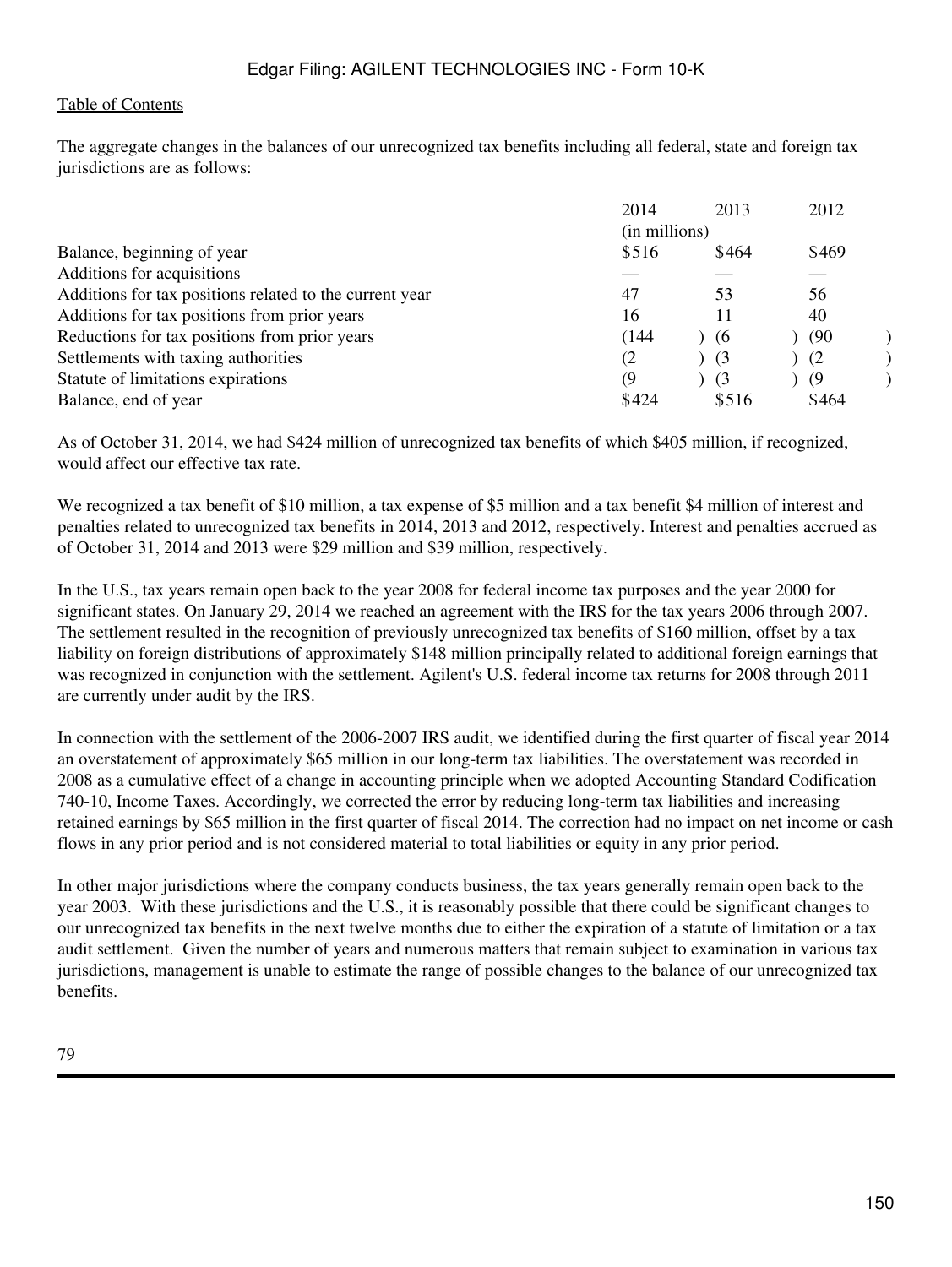#### 6. NET INCOME PER SHARE

The following is a reconciliation of the numerators and denominators of the basic and diluted net income per share computations for the periods presented below.

|                                                                          | Years Ended October 31, |       |         |  |  |
|--------------------------------------------------------------------------|-------------------------|-------|---------|--|--|
|                                                                          | 2014                    | 2013  | 2012    |  |  |
|                                                                          | (in millions)           |       |         |  |  |
| Numerator:                                                               |                         |       |         |  |  |
| Net income                                                               | \$504                   | \$724 | \$1,153 |  |  |
| Denominators:                                                            |                         |       |         |  |  |
| Basic weighted average shares                                            | 333                     | 341   | 348     |  |  |
| Potential common shares — stock options and other employee stock $\zeta$ |                         | 4     | 5       |  |  |
| plans                                                                    |                         |       |         |  |  |
| Diluted weighted average shares                                          | 338                     | 345   | 353     |  |  |

The dilutive effect of share-based awards is reflected in diluted net income per share by application of the treasury stock method, which includes consideration of unamortized share-based compensation expense, the tax benefits or shortfalls charged to additional paid-in capital and the dilutive effect of in-the-money options and non-vested restricted stock units. Under the treasury stock method, the amount the employee must pay for exercising stock options and unamortized share-based compensation expense and tax benefits or shortfalls collectively are assumed proceeds to be used to repurchase hypothetical shares. An increase in the fair market value of the company's common stock can result in a greater dilutive effect from potentially dilutive awards. The total number of share-based awards issued in 2014, 2013 and 2012 were 6 million, 6 million and 5 million, respectively.

We exclude stock options with exercise prices greater than the average market price of our common stock from the calculation of diluted earnings per share because their effect would be anti-dilutive. For 2014, 2013 and 2012, options to purchase 1,500, 4,200 and 436,500 shares respectively were excluded from the calculation of diluted earnings per share. In addition, we also exclude from the calculation of diluted earnings per share, stock options, ESPP, LTPP and restricted stock awards whose combined exercise price, unamortized fair value and excess tax benefits or shortfalls collectively were greater than the average market price of our common stock because their effect would also be anti-dilutive. For the year ended 2014, 2013 and 2012, options to purchase 383,200, 18,300 and 1,544,600 shares respectively were excluded from the calculation of diluted earnings per share.

### 7. SUPPLEMENTAL CASH FLOW INFORMATION

Net cash paid for income taxes was \$131 million in 2014, \$110 million in 2013, and \$86 million in 2012. Cash paid for interest was \$142 million in 2014, \$112 million in 2013 and \$111 million in 2012.

#### 8. INVENTORY

|                                           | October 31,   |         |  |
|-------------------------------------------|---------------|---------|--|
|                                           | 2014          | 2013    |  |
|                                           | (in millions) |         |  |
| Finished goods                            | \$585         | \$552   |  |
| Purchased parts and fabricated assemblies | 487           | 514     |  |
| Inventory                                 | \$1,072       | \$1,066 |  |
|                                           |               |         |  |

Inventory-related excess and obsolescence charges of \$79 million were recorded in total cost of products in 2014, \$48 million in 2013 and \$30 million in 2012, respectively. We record excess and obsolete inventory charges for both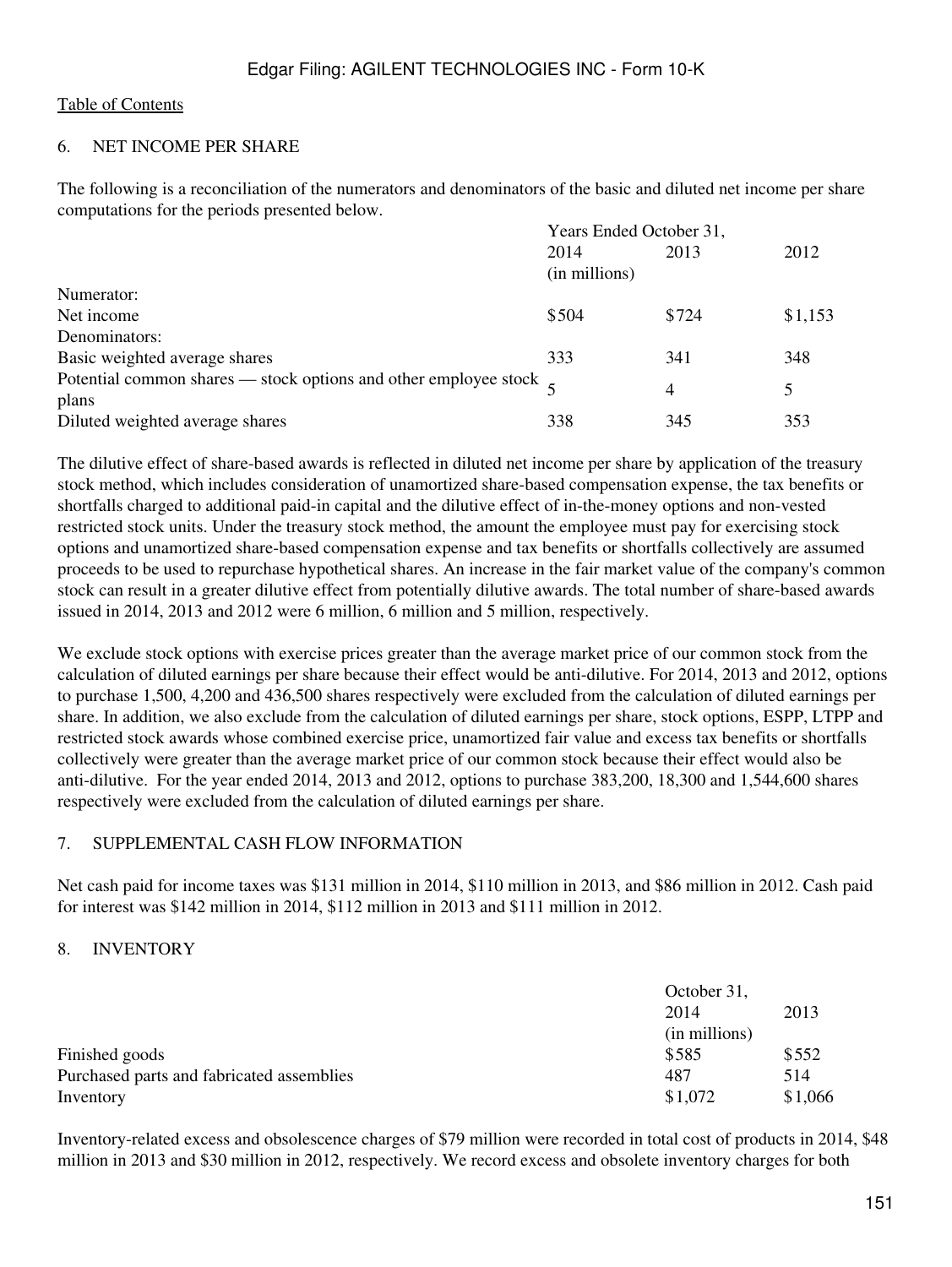inventory on our site as well as inventory at our contract manufacturers and suppliers where we have non-cancellable purchase commitments.

On November 1, 2014 we transferred approximately \$498 million of inventory to Keysight.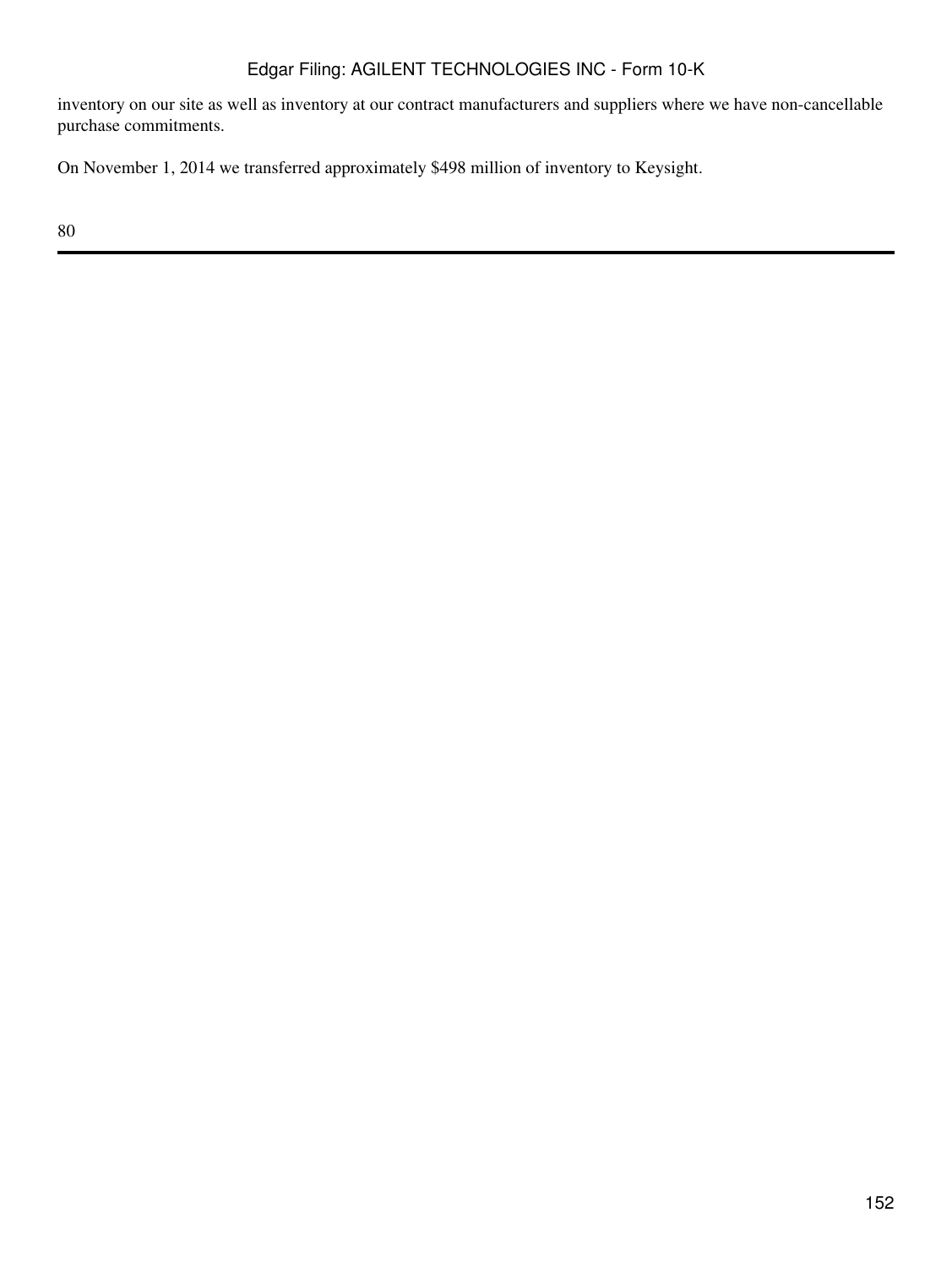#### 9. PROPERTY, PLANT AND EQUIPMENT, NET

| October 31,   |         |         |  |
|---------------|---------|---------|--|
| 2014          | 2013    |         |  |
| (in millions) |         |         |  |
| \$120         | \$131   |         |  |
| 1,341         | 1,330   |         |  |
| 1,054         | 1,019   |         |  |
| 410           | 398     |         |  |
| 2,925         | 2,878   |         |  |
| (1,824)       |         |         |  |
| \$1,101       | \$1,134 |         |  |
|               |         | (1,744) |  |

Asset impairments other than related to our exit of the NMR business were zero in 2014, \$3 million in 2013 and zero in 2012. Asset impairments in connection with the exit of the NMR business were \$7 million in 2014. Depreciation expenses were \$194 million in 2014, \$181 million in 2013 and \$171 million in 2012.

For the year ended October 31, 2012 we recorded \$15 million of accelerated depreciation related to a building classified as held and used. In accordance with the accounting guidance, it was determined that the building had been abandoned and an assessment was made of the remaining useful life of the building. The building was written down to its fair value. On April 30, 2014, Agilent entered into a binding sales contract with real estate developers to sell land in the U.K. The contract calls for proportionate transfers and payments of three separate land tracts totaling approximately \$34 million in May 2014, November 2015 and November 2016. Under the authoritative accounting guidance the full accrual method will be used to account for these transactions and gains on the sales recognized at each sale and payment date. In the year ended October 31, 2014 we recognized \$11 million gain on sale of land in respect of the first of three land tracts in selling, general and administrative expenses. The property transfers to Keysight at distribution and the two remaining future payments in November 2015 and November 2016 from the developers will become due to and collected by Keysight.

On November 1, 2014 approximately \$470 million of net book value of property plant and equipment was transferred to Keysight.

# 10. GOODWILL AND OTHER INTANGIBLE ASSETS

The goodwill balances at October 31, 2014, 2013 and 2012 and the movements in 2014 and 2013 for each of our reportable segments are shown in the table below:

|                                     | Life               |          |             |         |
|-------------------------------------|--------------------|----------|-------------|---------|
|                                     | Sciences           | Chemical | Electronic  |         |
|                                     | and                | Analysis | Measurement | Total   |
|                                     | <b>Diagnostics</b> |          |             |         |
|                                     | (in millions)      |          |             |         |
| Goodwill as of October 31, 2012     | \$1,807            | \$751    | \$467       | \$3,025 |
| Foreign currency translation impact | 63                 | (10)     | (47)        | 6       |
| Goodwill arising from acquisitions  | 13                 | 4        | (1)         | 16      |
| Goodwill as of October 31, 2013     | \$1,883            | \$745    | \$419       | \$3,047 |
| Foreign currency translation impact | (116)              | (5)      | (32)        | (153)   |
| Goodwill arising from acquisitions  |                    |          |             |         |
| Goodwill as of October 31, 2014     | \$1,767            | \$740    | \$392       | \$2,899 |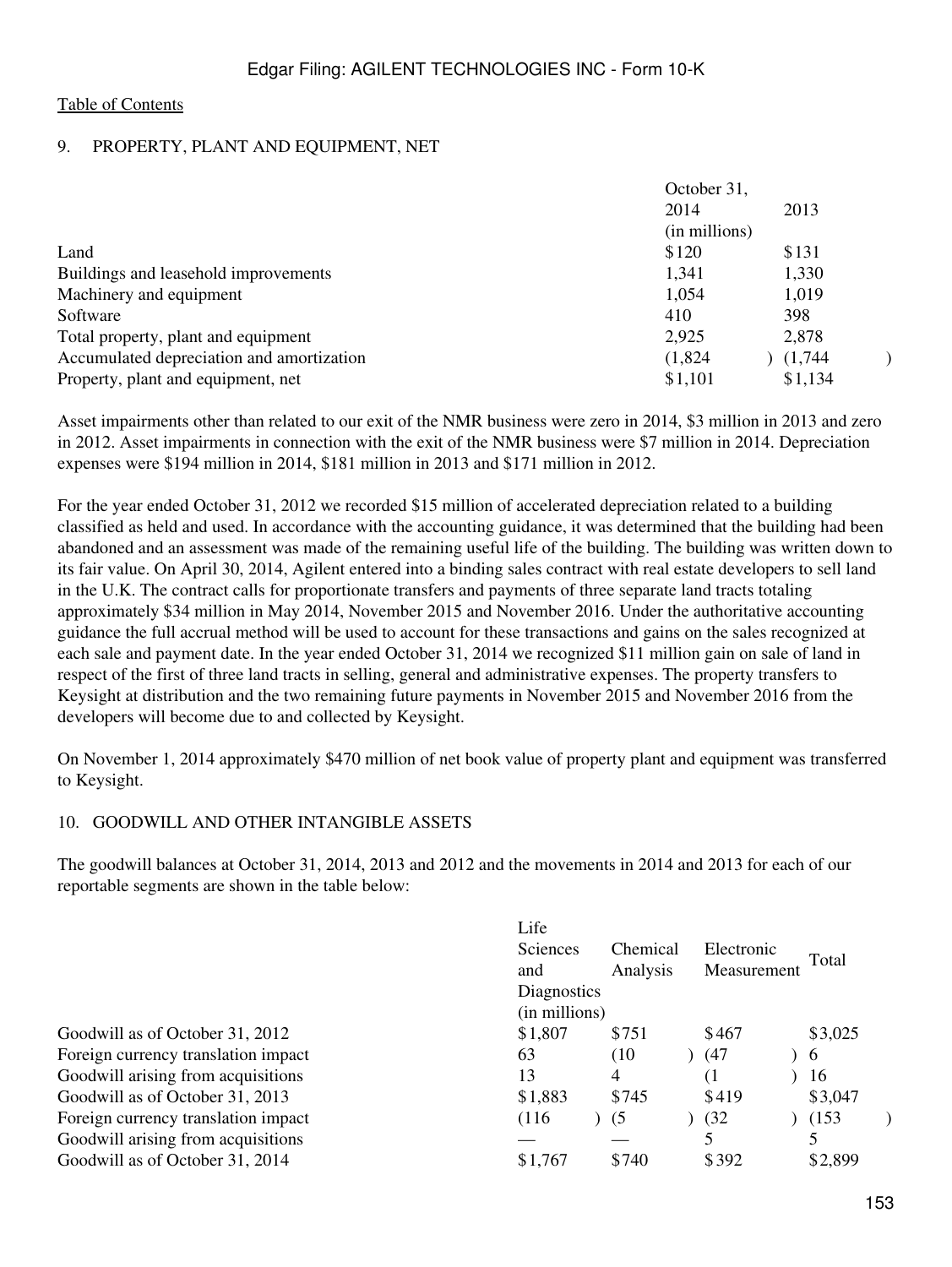As of September 30, 2014, we assessed goodwill impairment for our reporting units and no impairment of goodwill was indicated.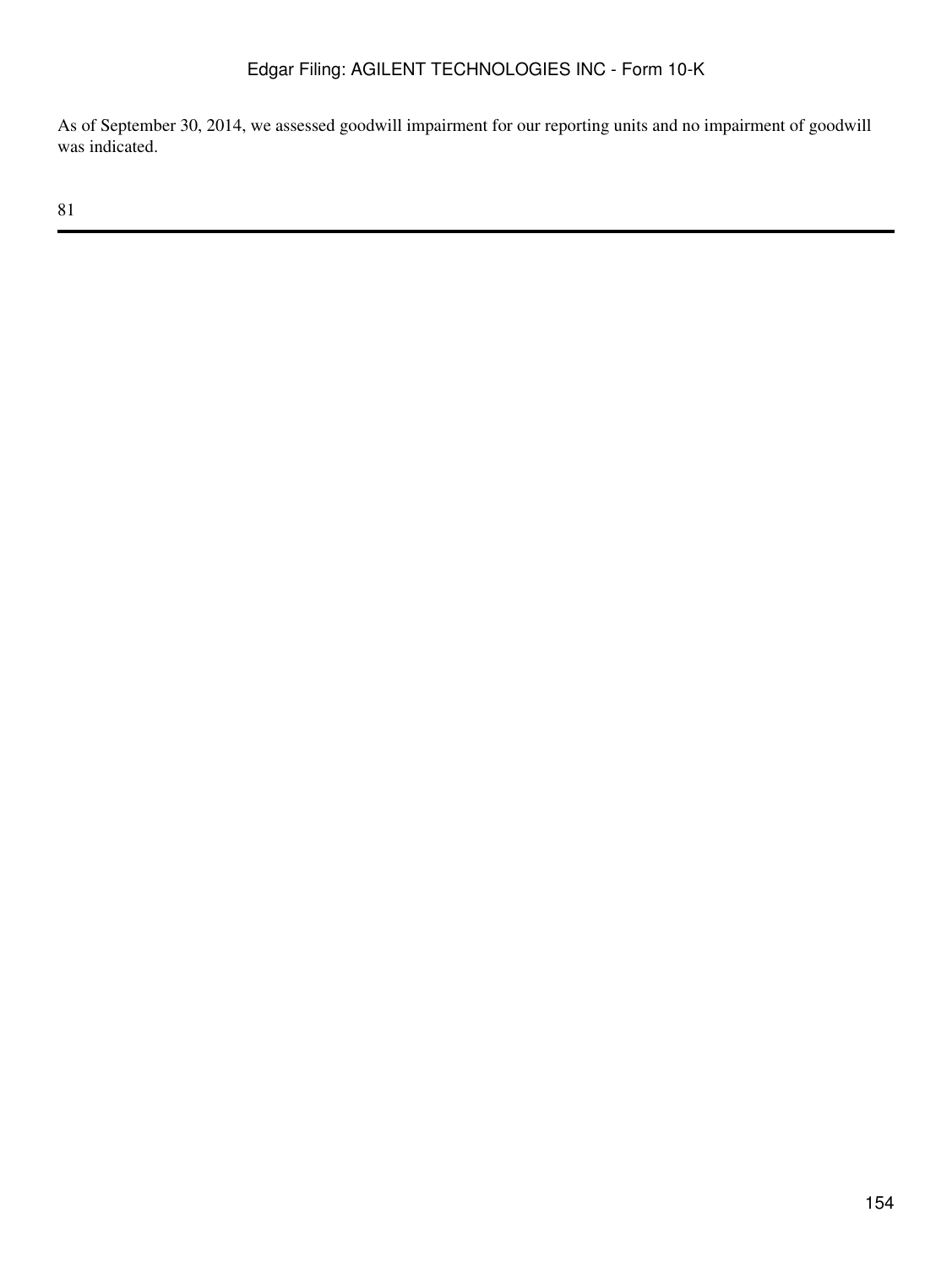The component parts of other intangible assets at October 31, 2014 and 2013 are shown in the table below:

|                                     | Other Intangible Assets     |                                                   |                   |  |  |
|-------------------------------------|-----------------------------|---------------------------------------------------|-------------------|--|--|
|                                     | Gross<br>Carrying<br>Amount | Accumulated<br>Amortization<br>and<br>Impairments | Net Book<br>Value |  |  |
|                                     | (in millions)               |                                                   |                   |  |  |
| As of October 31, 2013:             |                             |                                                   |                   |  |  |
| Purchased technology                | \$1,019                     | \$460                                             | \$559             |  |  |
| Trademark/Tradename                 | 176                         | 40                                                | 136               |  |  |
| Customer relationships              | 401                         | 215                                               | 186               |  |  |
| Total amortizable intangible assets | \$1,596                     | \$715                                             | \$881             |  |  |
| In-Process R&D                      | 35                          |                                                   | 35                |  |  |
| Total                               | \$1,631                     | \$715                                             | \$916             |  |  |
| As of October 31, 2014:             |                             |                                                   |                   |  |  |
| Purchased technology                | \$1,005                     | \$589                                             | \$416             |  |  |
| Trademark/Tradename                 | 168                         | 53                                                | 115               |  |  |
| Customer relationships              | 400                         | 282                                               | 118               |  |  |
| Total amortizable intangible assets | \$1,573                     | \$924                                             | \$649             |  |  |
| In-Process R&D                      | 18                          |                                                   | 18                |  |  |
| Total                               | \$1,591                     | \$924                                             | \$667             |  |  |
|                                     |                             |                                                   |                   |  |  |

In 2014, we recorded additions to goodwill and intangible assets of \$5 million and \$6 million, respectively related to the acquisition of one business. During the year, we also recorded \$42 million of foreign exchange translation impact decreasing the other intangibles. In addition, we transferred \$11 million excluding currency movements from in-process R&D to purchased technology in the year ended October 31, 2014, as projects were completed. In 2014, we recorded \$12 million of impairment of other intangibles due to the exit of the NMR business. In addition, we recorded \$4 million, \$1 million and \$1 million of impairments of other intangibles related to the cancellation of in-process research and development projects during 2014, 2013 and 2012, respectively.

In 2013, we recorded additions to goodwill of \$16 million related to the acquisition of four businesses. During the year, we also recorded \$5 million of additions and adjustments to other intangibles mostly related to the same four businesses. We recorded \$25 million of foreign exchange translation impact to other intangibles in 2013. The \$158 million decrease in in-process R&D was largely due to the completion of projects in our life sciences and diagnostics segment.

Amortization of intangible assets was \$197 million in 2014, \$199 million in 2013, and \$136 million in 2012. Future amortization expense related to finite-lived existing purchased intangible assets is estimated to be \$173 million in 2015, \$147 million for 2016, \$101 million for 2017, \$67 million for 2018, \$51 million for 2019, and \$110 million thereafter.

#### 11. INVESTMENTS

# Equity Investments

The following table summarizes the company's equity investments as of October 31, 2014 and 2013 (net book value):

October 31, 2014 2013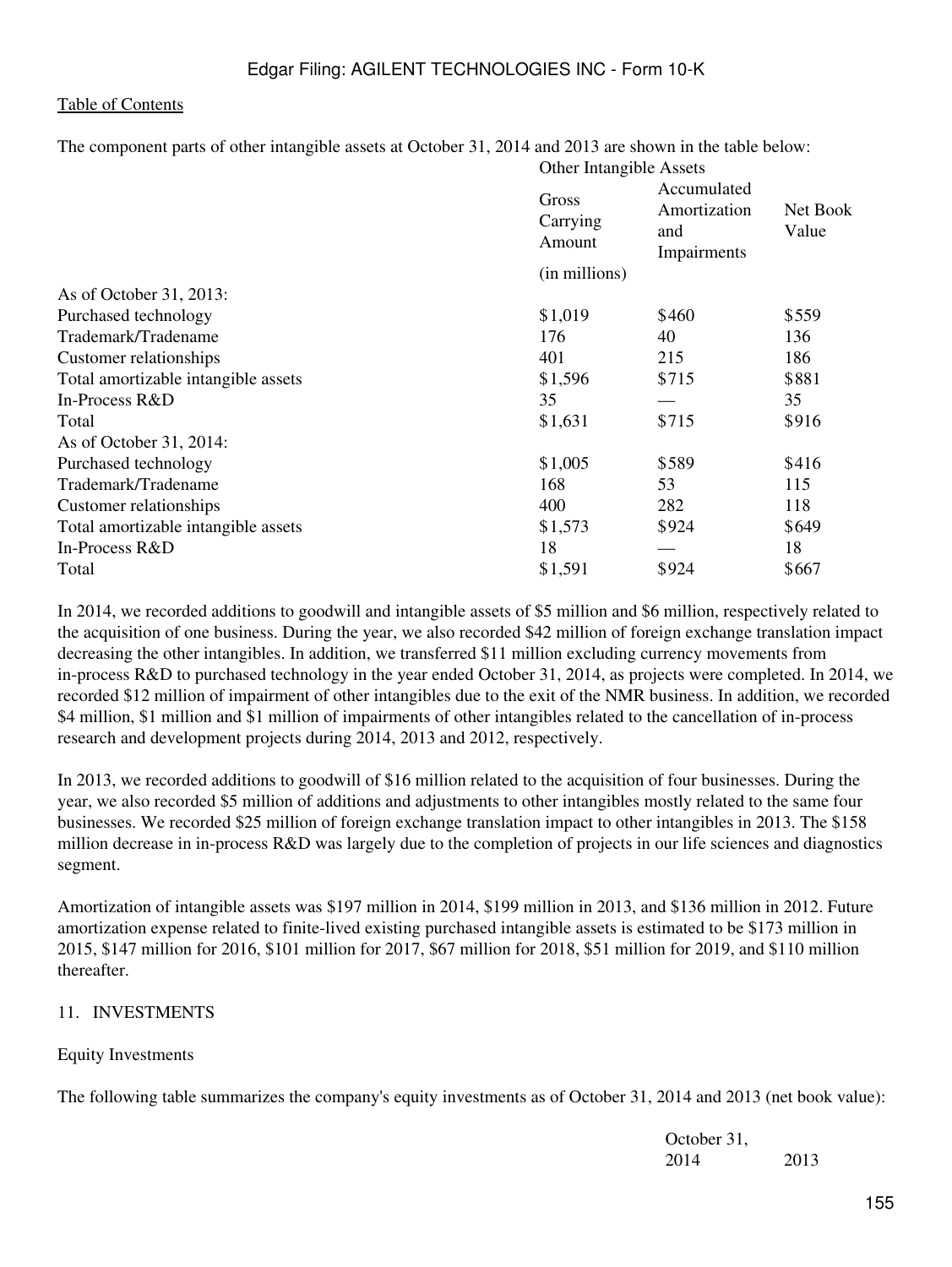|                                | (in millions) |       |  |  |
|--------------------------------|---------------|-------|--|--|
| Long-Term                      |               |       |  |  |
| Cost method investments        | \$40          | \$44  |  |  |
| Trading securities             | 48            | 51    |  |  |
| Available-for-sale investments | 35            | 25    |  |  |
| Equity method investments      | 36            | 19    |  |  |
| Total                          | \$159         | \$139 |  |  |

Cost method investments consist of non-marketable equity securities and two funds and are accounted for at historical cost. Trading securities are reported at fair value, with gains or losses resulting from changes in fair value recognized currently in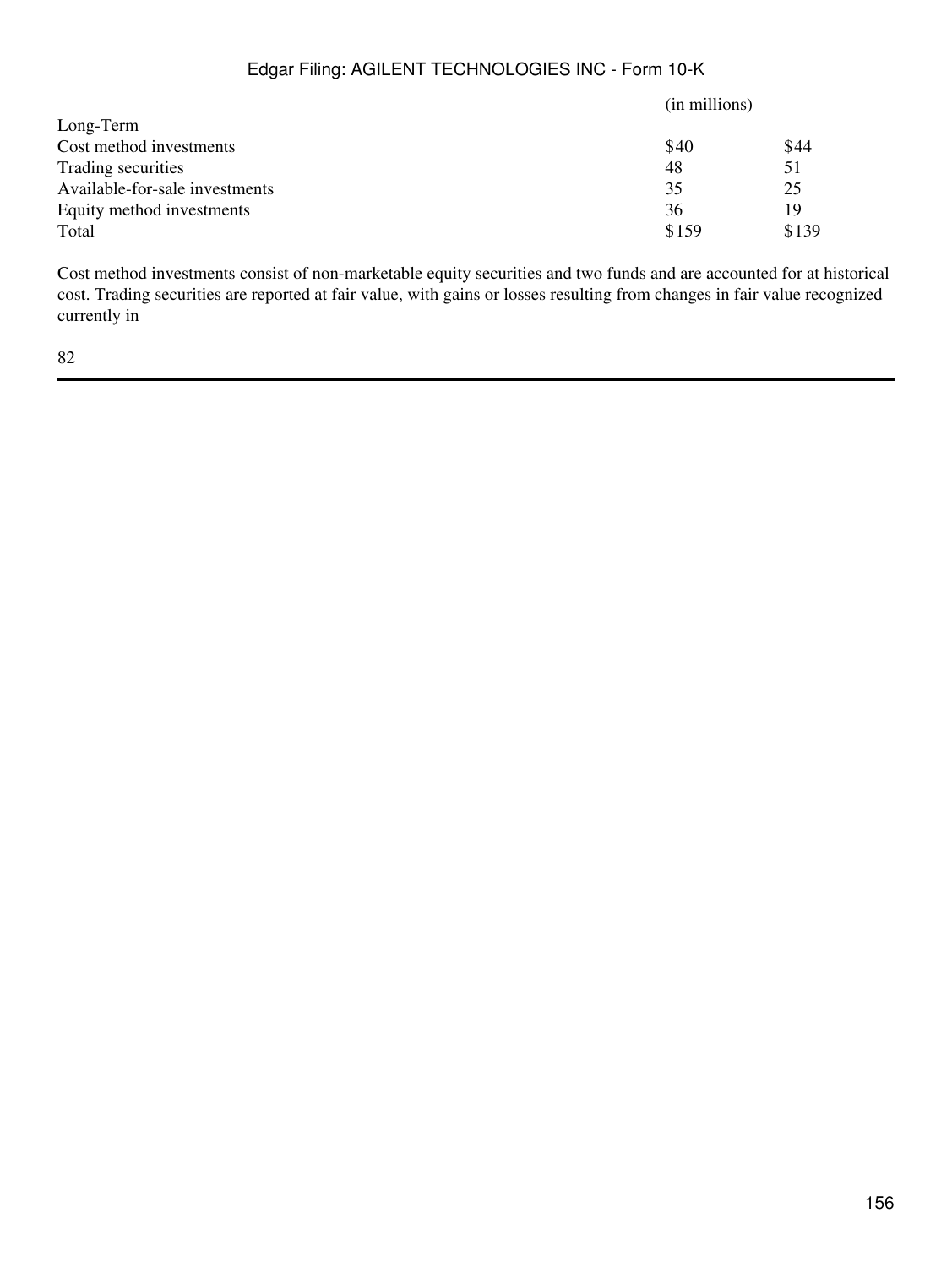#### [Table of Contents](#page-2-0)

earnings. Investments designated as available-for-sale are reported at fair value, with unrealized gains and losses, net of tax, included in stockholders' equity. Equity method investments are reported at the amount of the company's initial investment and adjusted each period for the company's share of the investee's income or loss and dividend paid.

Investments in available-for-sale securities at estimated fair value were as follows as of October 31, 2014 and 2013:

|                   | October 31, 2014 |       |                            |           | October 31, 2013 |       |                            |           |
|-------------------|------------------|-------|----------------------------|-----------|------------------|-------|----------------------------|-----------|
|                   |                  | Gross | Gross                      | Estimated |                  | Gross | Gross                      | Estimated |
|                   | Cost             |       | Unrealized Unrealized Fair |           | Cost             |       | Unrealized Unrealized Fair |           |
|                   |                  | Gains | Losses                     | Value     |                  | Gains | Losses                     | Value     |
|                   | (in millions)    |       |                            |           |                  |       |                            |           |
| Equity securities | 15               | 20    |                            | 35        | 15               | 10    |                            | 25        |
|                   | \$15             | \$20  |                            | \$35      | \$15             | \$10  |                            | \$25      |

All of our investments, excluding trading securities, are subject to periodic impairment review. The impairment analysis requires significant judgment to identify events or circumstances that would likely have significant adverse effect on the future value of the investment. We consider various factors in determining whether an impairment is other-than-temporary, including the severity and duration of the impairment, forecasted recovery, the financial condition and near-term prospects of the investee, and our ability and intent to hold the investment for a period of time sufficient to allow for any anticipated recovery in market value.

Amounts included in other income (expense), net for realized gains on the sale of available-for-sale securities and the appropriate share of loss on equity method investments were as follows:

|                                                | Years Ended October 31, |                   |      |  |  |
|------------------------------------------------|-------------------------|-------------------|------|--|--|
|                                                | 2014                    | 2013              | 2012 |  |  |
|                                                | (in millions)           |                   |      |  |  |
| Available-for-sale investments — realized gain | \$1                     | -81               | \$2  |  |  |
| Equity method investments - share of losses    |                         | S <sub>6</sub> (2 |      |  |  |

Net unrealized gains on our trading securities portfolio were \$3 million in 2014, \$8 million in 2013 and \$5 million in 2012.

Realized gains from the sale of cost method securities were zero for 2014, zero for 2013 and \$2 million for 2012. Proceeds from the sale of cost method investments were zero in 2014 and \$11 million in 2013.

#### Investments in Leases

In February 2001, we sold a parcel of surplus land in San Jose, California for \$287 million in cash. In August 2001, we acquired a long-term leasehold interest in several municipal properties in southern California. In 2002, we received \$237 million in non-refundable prepaid rent related to the leasehold interests described above.

In December 2011, we terminated our leasehold interest in the municipal properties, received \$80 million in cash and recognized a loss of approximately \$2 million.

#### 12. FAIR VALUE MEASUREMENTS

The authoritative guidance defines fair value as the price that would be received from selling an asset or paid to transfer a liability in an orderly transaction between market participants at the measurement date. When determining the fair value measurements for assets and liabilities required or permitted to be recorded at fair value, we consider the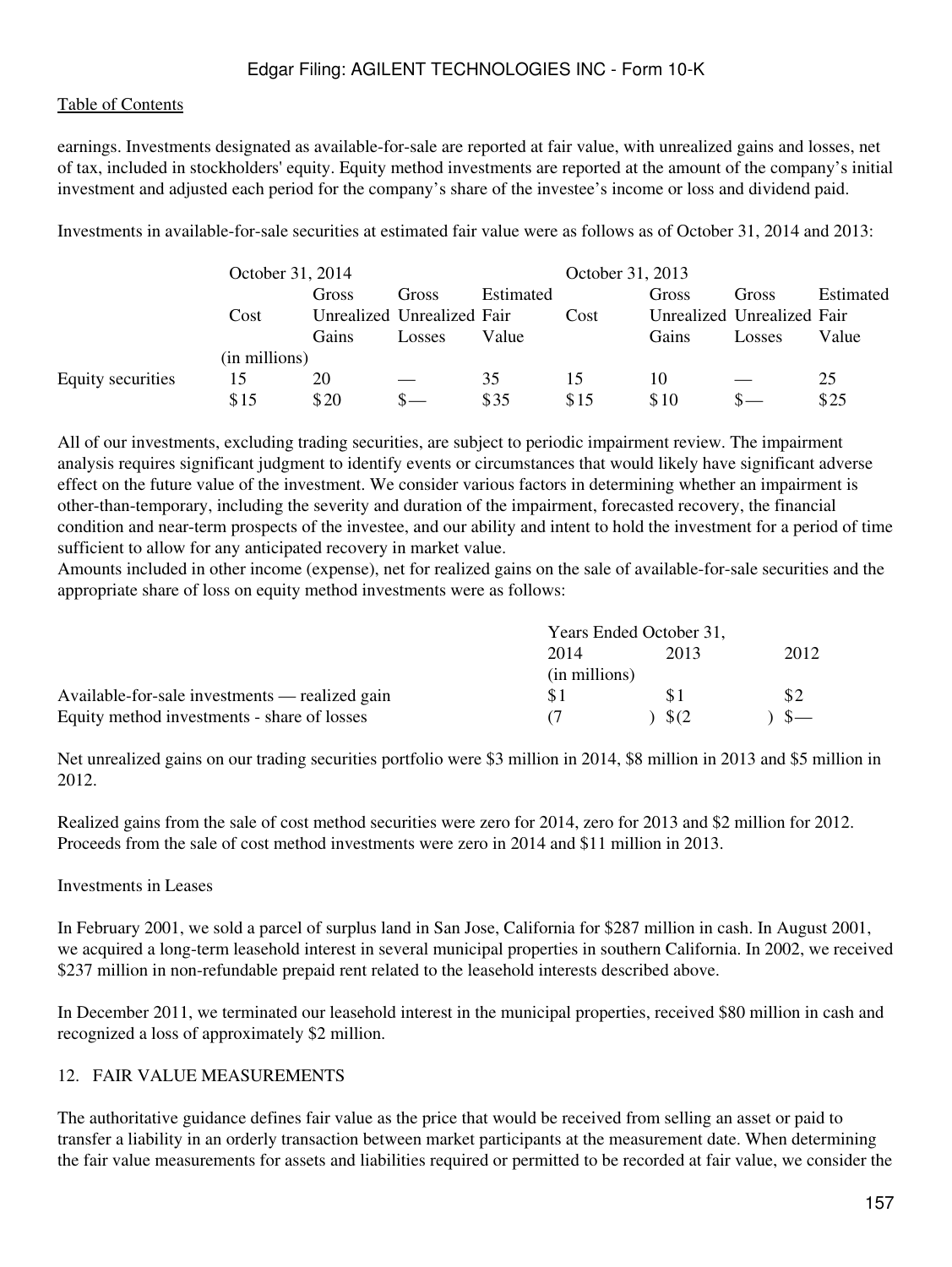principal or most advantageous market and assumptions that market participants would use when pricing the asset or liability.

Fair Value Hierarchy

The guidance establishes a fair value hierarchy that prioritizes the use of inputs used in valuation techniques into three levels. A financial instrument's categorization within the fair value hierarchy is based upon the lowest level of input that is significant to the fair value measurement. There are three levels of inputs that may be used to measure fair value: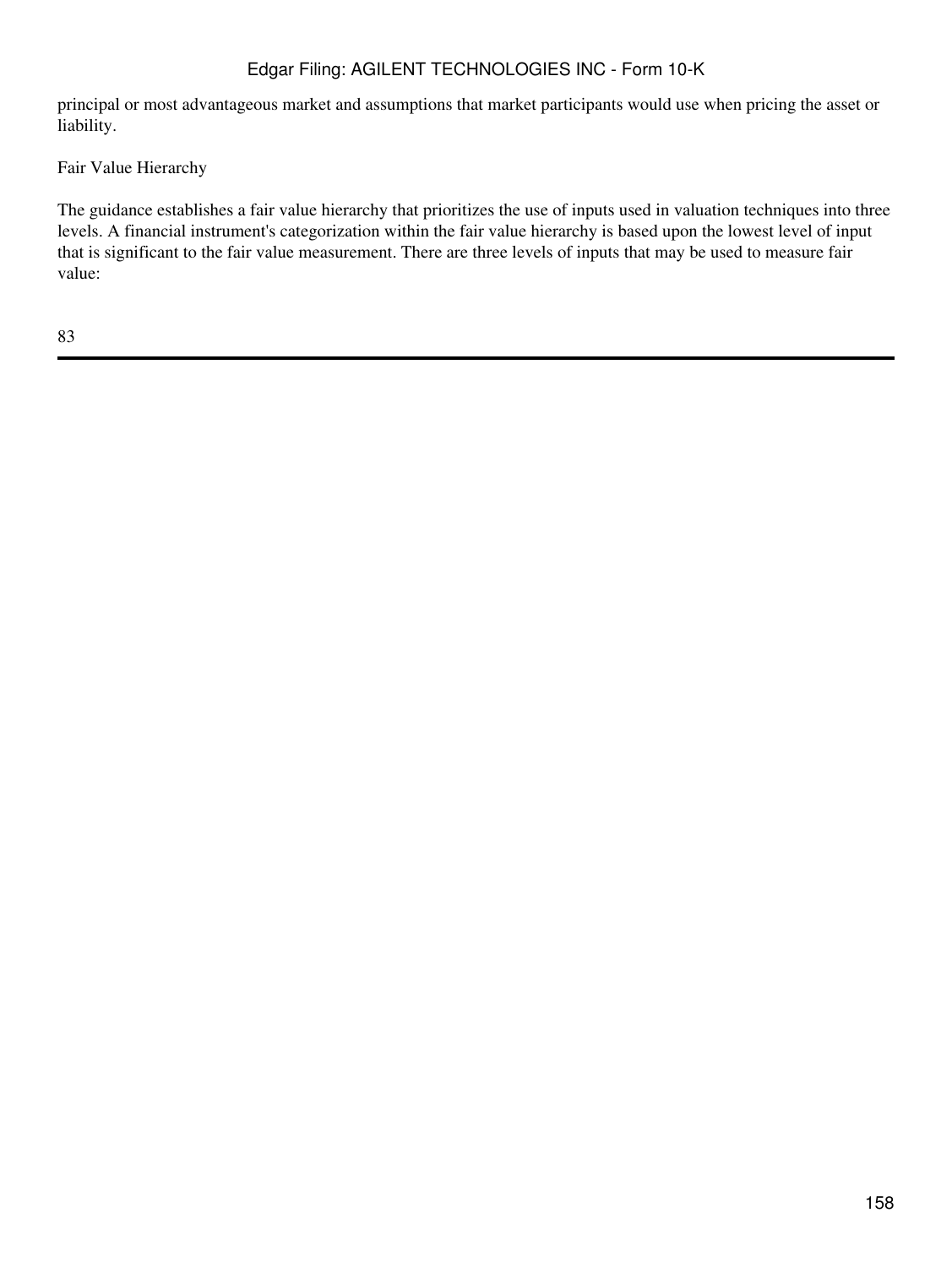Level 1 — applies to assets or liabilities for which there are quoted prices in active markets for identical assets or liabilities.

Level 2 — applies to assets or liabilities for which there are inputs other than quoted prices included within level 1 that are observable, either directly or indirectly, for the asset or liability such as: quoted prices for similar assets or liabilities in active markets; quoted prices for identical or similar assets or liabilities in less active markets; or other inputs that can be derived principally from, or corroborated by, observable market data.

Level 3 — applies to assets or liabilities for which there are unobservable inputs to the valuation methodology that are significant to the measurement of the fair value of the assets or liabilities.

Financial Assets and Liabilities Measured at Fair Value on a Recurring Basis

Financial assets and liabilities measured at fair value on a recurring basis as of October 31, 2014 were as follows:

|                                                        | October 31,<br>2014<br>(in millions) | Fair Value Measurement at<br>October 31, 2014 Using<br><b>Quoted Prices</b><br>in Active<br>Markets for<br><b>Identical Assets</b><br>(Level 1) | Significant<br>Other<br>Observable<br>Inputs<br>(Level 2) | Significant<br>Unobservable<br>Inputs<br>(Level 3) |
|--------------------------------------------------------|--------------------------------------|-------------------------------------------------------------------------------------------------------------------------------------------------|-----------------------------------------------------------|----------------------------------------------------|
| Assets:                                                |                                      |                                                                                                                                                 |                                                           |                                                    |
| Short-term                                             |                                      |                                                                                                                                                 |                                                           |                                                    |
| Cash equivalents (money market funds)                  | \$1,751                              | \$1,751                                                                                                                                         | $\frac{\ }{s-}$                                           | $S-$                                               |
| Derivative instruments (foreign exchange<br>contracts) | 19                                   |                                                                                                                                                 | 19                                                        |                                                    |
| Long-term                                              |                                      |                                                                                                                                                 |                                                           |                                                    |
| Trading securities                                     | 48                                   | 48                                                                                                                                              |                                                           |                                                    |
| Available-for-sale investments                         | 35                                   | 35                                                                                                                                              |                                                           |                                                    |
| Total assets measured at fair value<br>Liabilities:    | \$1,853                              | \$1,834                                                                                                                                         | \$19                                                      |                                                    |
| Short-term                                             |                                      |                                                                                                                                                 |                                                           |                                                    |
| Derivative instruments (foreign exchange<br>contracts) | \$7                                  | $s-$                                                                                                                                            | \$7                                                       | $\mathbb{S}-$                                      |
| Long-term                                              |                                      |                                                                                                                                                 |                                                           |                                                    |
| Deferred compensation liability                        | 48                                   |                                                                                                                                                 | 48                                                        |                                                    |
| Total liabilities measured at fair value               | \$55                                 | $s-$                                                                                                                                            | \$55                                                      | $\frac{\ }{s-}$                                    |
| 84                                                     |                                      |                                                                                                                                                 |                                                           |                                                    |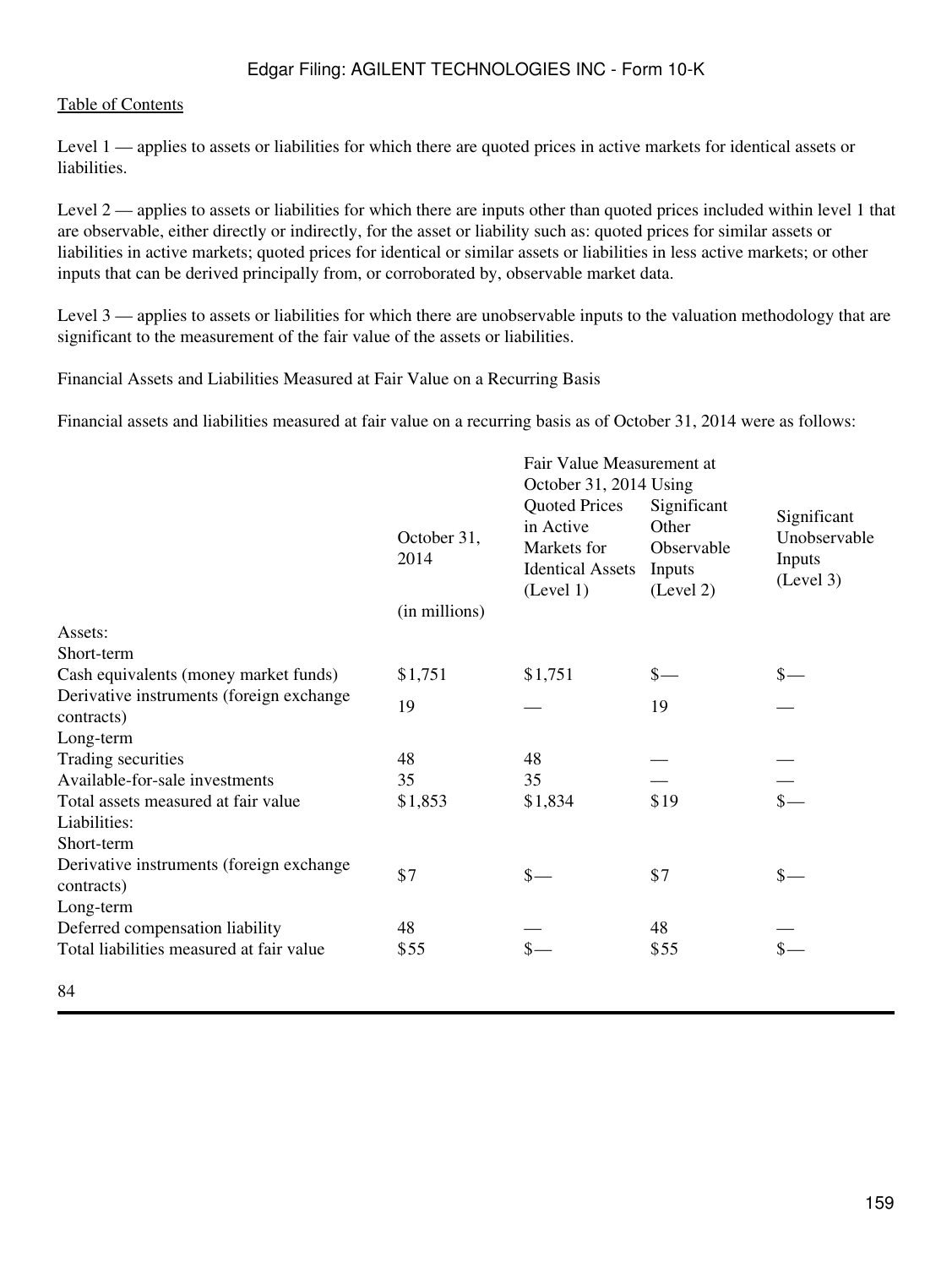Financial assets and liabilities measured at fair value on a recurring basis as of October 31, 2013 were as follows:

|                                                        |                     | Fair Value Measurement at<br>October 31, 2013 Using                                      |                                                           |                                                    |
|--------------------------------------------------------|---------------------|------------------------------------------------------------------------------------------|-----------------------------------------------------------|----------------------------------------------------|
|                                                        | October 31,<br>2013 | <b>Quoted Prices</b><br>in Active<br>Markets for<br><b>Identical Assets</b><br>(Level 1) | Significant<br>Other<br>Observable<br>Inputs<br>(Level 2) | Significant<br>Unobservable<br>Inputs<br>(Level 3) |
|                                                        | (in millions)       |                                                                                          |                                                           |                                                    |
| Assets:                                                |                     |                                                                                          |                                                           |                                                    |
| Short-term                                             |                     |                                                                                          |                                                           |                                                    |
| Cash equivalents (money market funds)                  | \$1,968             | \$1,968                                                                                  | $S-$                                                      | s—                                                 |
| Derivative instruments (foreign exchange<br>contracts) | 7                   |                                                                                          | $\overline{7}$                                            |                                                    |
| Long-term                                              |                     |                                                                                          |                                                           |                                                    |
| Trading securities                                     | 51                  | 51                                                                                       |                                                           |                                                    |
| Available-for-sale investments                         | 25                  | 25                                                                                       |                                                           |                                                    |
| Total assets measured at fair value                    | \$2,051             | \$2,044                                                                                  | \$7                                                       |                                                    |
| Liabilities:                                           |                     |                                                                                          |                                                           |                                                    |
| Short-term                                             |                     |                                                                                          |                                                           |                                                    |
| Derivative instruments (foreign exchange<br>contracts) | \$6                 | $S-$                                                                                     | \$6                                                       | $\frac{\ }{\ }$                                    |
| Long-term                                              |                     |                                                                                          |                                                           |                                                    |
| Deferred compensation liability                        | 51                  |                                                                                          | 51                                                        |                                                    |
| Total liabilities measured at fair value               | \$57                |                                                                                          | \$57                                                      |                                                    |
|                                                        |                     |                                                                                          |                                                           |                                                    |

Our money market funds, trading securities, and available-for-sale investments are generally valued using quoted market prices and therefore are classified within level 1 of the fair value hierarchy. Our derivative financial instruments are classified within level 2, as there is not an active market for each hedge contract, but the inputs used to calculate the value of the instruments are tied to active markets. Our deferred compensation liability is classified as level 2 because although the values are not directly based on quoted market prices, the inputs used in the calculations are observable.

Trading securities and deferred compensation liability are reported at fair value, with gains or losses resulting from changes in fair value recognized currently in net income. Investments designated as available-for-sale and certain derivative instruments are reported at fair value, with unrealized gains and losses, net of tax, included in stockholders' equity. Realized gains and losses from the sale of these instruments are recorded in net income.

Assets and Liabilities Measured at Fair Value on a Non-Recurring Basis

#### Long-Lived Assets

For assets measured at fair value on a non-recurring basis, the following table summarizes the impairments included in net income for the years ended October 31, 2014, 2013 and 2012:

> Years Ended October 31,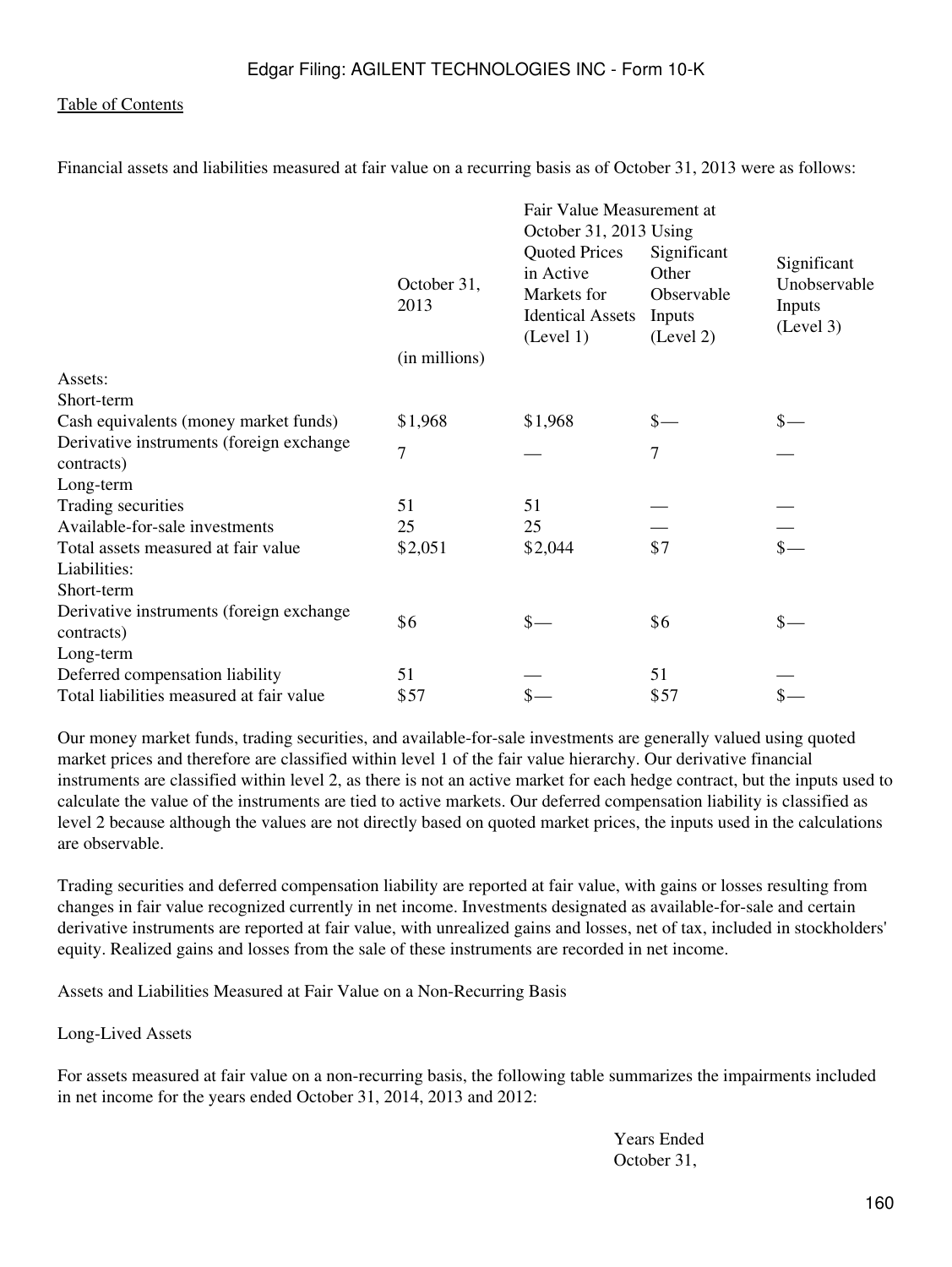|                                 | 2014          | 2013 | 2012 |
|---------------------------------|---------------|------|------|
|                                 | (in millions) |      |      |
| Long-lived assets held and used | \$23          |      |      |
| Long-lived assets held for sale |               |      |      |

Long-lived assets held and used with a carrying amount of \$23 million were written down to their fair value of zero, resulting in an impairment charge of \$23 million, which was included in net income for 2014. The impairment charge for 2014 includes \$19 million relating to the exit of a business and \$4 million related to various IPR&D projects that were written down to their fair value of zero. Long-lived assets held and used with a carrying amount of \$2 million were written down to their fair value of zero, resulting in an impairment charge of \$2 million, which was included in net income for 2013. Long-lived assets held and used with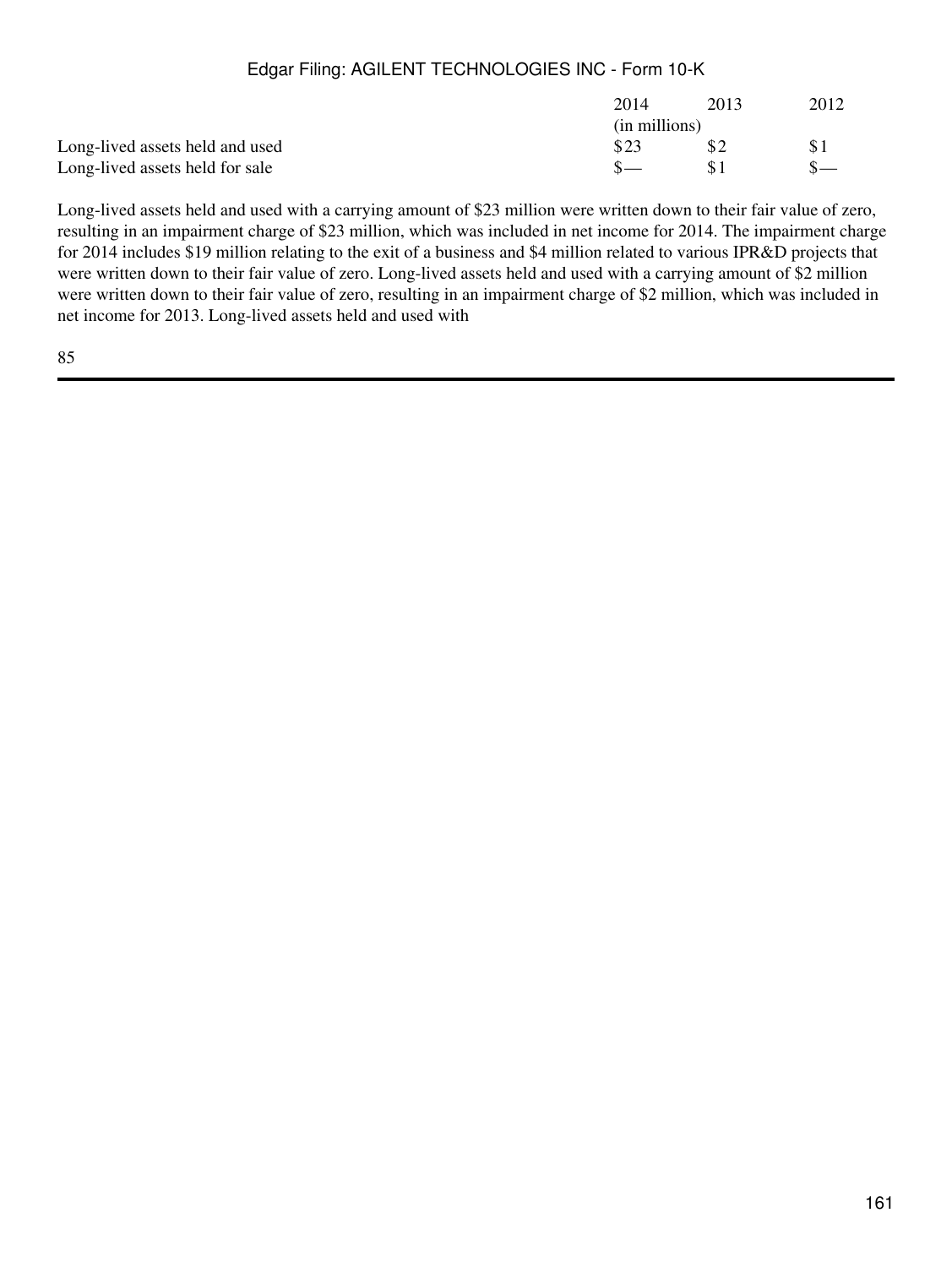a carrying amount of \$1 million were written down to their fair value of zero, resulting in an impairment charge of \$1 million, which was included in net income for 2012.

There were no impairments of long-lived assets held for sale in 2014. Long-lived assets held for sale with a carrying amount of \$3 million were written down to their fair value of \$2 million, resulting in an impairment charge of \$1 million which was included in net income for 2013. There were no impairments of long-lived assets held for sale in 2012.

Fair values for the impaired long-lived assets were measured using level 2 and level 3 inputs.

# 13. DERIVATIVES

We are exposed to foreign currency exchange rate fluctuations and interest rate changes in the normal course of our business. As part of risk management strategy, we use derivative instruments, primarily forward contracts, purchased options, and interest rate swaps, to hedge economic and/or accounting exposures resulting from changes in foreign currency exchange rates and interest rates.

### Fair Value Hedges

We are exposed to interest rate risk due to the mismatch between the interest expense we pay on our loans at fixed rates and the variable rates of interest we receive from cash, cash equivalents and other short-term investments. We have issued long-term debt in U.S. dollars at fixed interest rates based on the market conditions at the time of financing. The fair value of our fixed rate debt changes when the underlying market rates of interest change, and, in the past, we have used interest rate swaps to change our fixed interest rate payments to U.S. dollar LIBOR-based variable interest expense to match the floating interest income from our cash, cash equivalents and other short term investments. As of October 31, 2014, all interest rate swap contracts had either been terminated or had expired.

On November 25, 2008, we terminated two interest rate swap contracts associated with our 2017 senior notes that represented the notional amount of \$400 million. The asset value, including interest receivable, upon termination was approximately \$43 million and the amount to be amortized at October 31, 2014 was \$3 million. On August 9, 2011, we terminated five interest rate swap contracts related to our 2020 senior notes that represented the notional amount of \$500 million. The asset value, including interest receivable, upon termination for these contracts was approximately \$34 million and the amount to be amortized at October 31, 2014 was \$22 million. All deferred gains from terminated interest rate swaps are being amortized over the remaining life of the respective senior notes. On July 14, 2014 we prepaid our 2015 senior notes and amortized the remaining \$8 million of deferred gain on the terminated interest rate swap related to those senior notes to other income (expense), net. On October 20, 2014 we prepaid \$500 million out of \$600 million principal of our 2017 senior notes and amortized \$14 million of the total \$17 million deferred gain on the terminated interest rate swap related to those senior notes to other income (expense), net. For more information see Note 19, "Long-term debt".

# Cash Flow Hedges

We enter into foreign exchange contracts to hedge our forecasted operational cash flow exposures resulting from changes in foreign currency exchange rates. These foreign exchange contracts, carried at fair value, have maturities between one and twelve months. These derivative instruments are designated and qualify as cash flow hedges under the criteria prescribed in the authoritative guidance. The changes in the fair value of the effective portion of the derivative instrument are recognized in accumulated other comprehensive income. Amounts associated with cash flow hedges are reclassified to cost of sales in the consolidated statement of operations when the forecasted transaction occurs. If it becomes probable that the forecasted transaction will not occur, the hedge relationship will be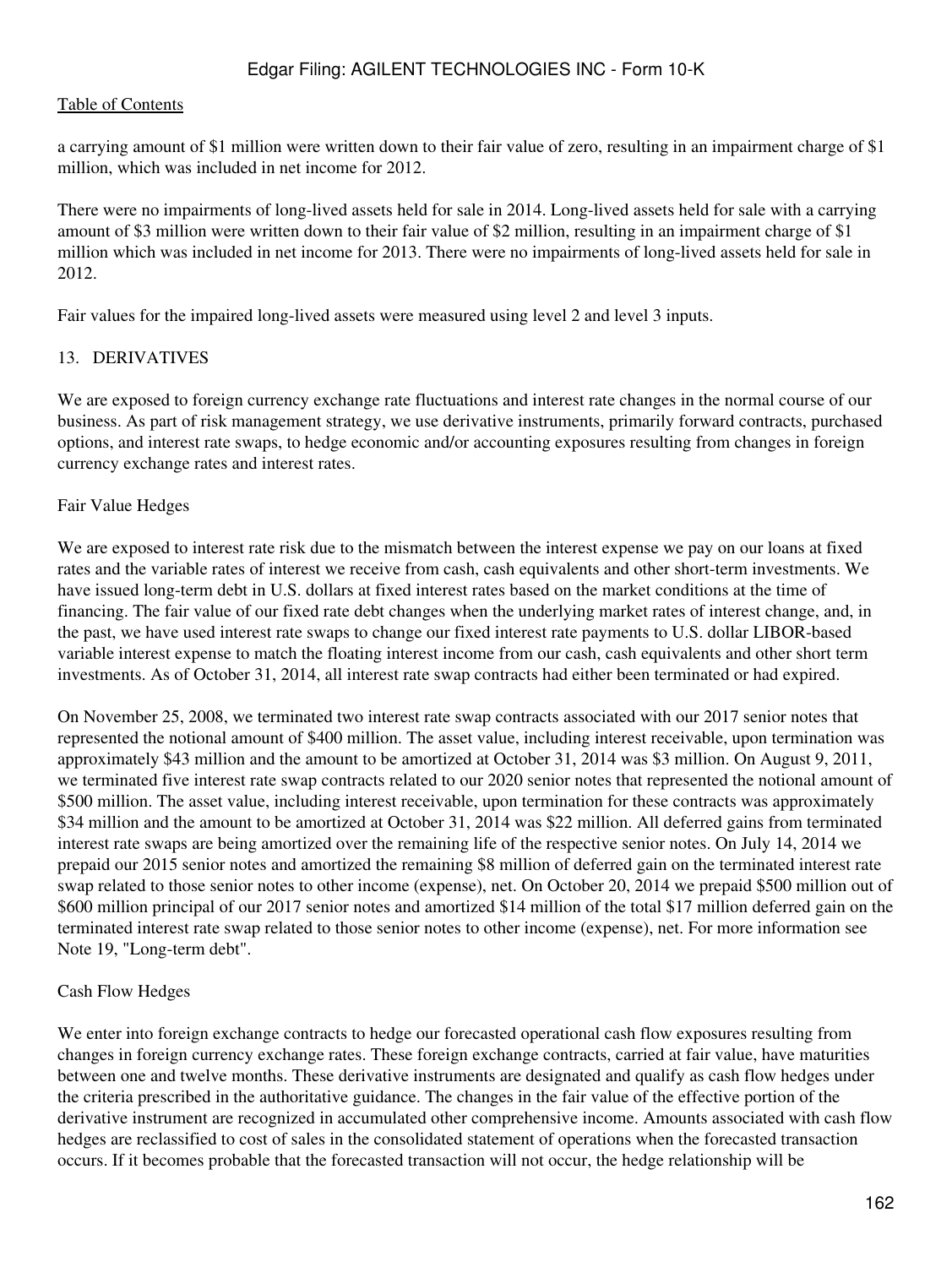de-designated and amounts accumulated in other comprehensive income will be reclassified to other income (expense) in the current period. Changes in the fair value of the ineffective portion of derivative instruments are recognized in other income (expense) in the consolidated statement of operations in the current period. We record the premium paid (time value) of an option on the date of purchase as an asset. For options designated as cash flow hedges, changes in the time value are excluded from the assessment of hedge effectiveness and are recognized in other income (expense) over the life of the option contract. Ineffectiveness in 2014, 2013 and 2012 was not significant. For the year ended October 31, 2014, 2013 and 2012 gains and losses recognized in earnings due to de-designation of cash flow hedge contracts were not significant.

In July 2012, Agilent executed treasury lock agreements for \$400 million in connection with future interest payments to be made on our 2022 senior notes issued on September 10, 2012. We designated the treasury lock as a cash flow hedge. The treasury lock contracts were terminated on September 10, 2012 and we recognized a deferred gain in accumulated other comprehensive income of \$3 million to be amortized to interest expense over the life of the 2022 senior notes.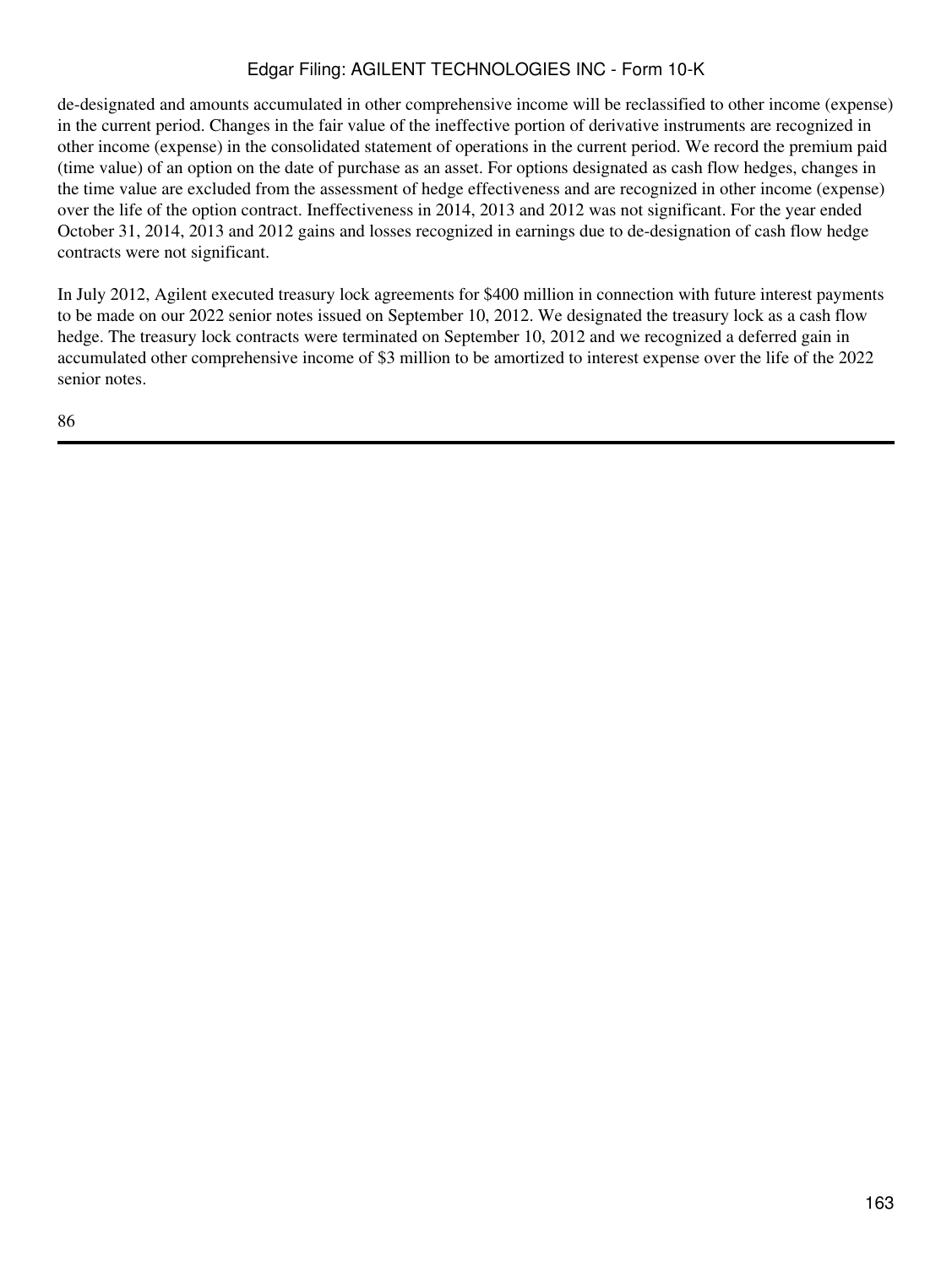### Other Hedges

Additionally, we enter into foreign exchange contracts to hedge monetary assets and liabilities that are denominated in currencies other than the functional currency of our subsidiaries. These foreign exchange contracts are carried at fair value and do not qualify for hedge accounting treatment and are not designated as hedging instruments. Changes in value of the derivative are recognized in other income (expense) in the consolidated statement of operations, in the current period, along with the offsetting foreign currency gain or loss on the underlying assets or liabilities.

In connection with the acquisition of Dako, Agilent entered into several foreign currency forward contracts to mitigate the currency exchange risk associated with the payment of the purchase price in Danish Krone and the repayment of debt in multiple currencies. The aggregate notional amount of the currencies hedged was \$1.7 billion. These foreign exchange contracts did not qualify for hedge accounting treatment and were not designated as hedging instruments. The resulting loss on settlement, on the date of acquisition, was \$14 million and was recorded in other income (expense) in the consolidated statement of operations for the year ended October 31, 2012.

Our use of derivative instruments exposes us to credit risk to the extent that the counterparties may be unable to meet the terms of the agreement. We do, however, seek to mitigate such risks by limiting our counterparties to major financial institutions which are selected based on their credit ratings and other factors. We have established policies and procedures for mitigating credit risk that include establishing counterparty credit limits, monitoring credit exposures, and continually assessing the creditworthiness of counterparties.

A number of our derivative agreements contain threshold limits to the net liability position with counterparties and are dependent on our corporate credit rating determined by the major credit rating agencies. The counterparties to the derivative instruments may request collateralization, in accordance with derivative agreements, on derivative instruments in net liability positions.

The aggregate fair value of all derivative instruments with credit-risk-related contingent features that were in a net liability position as of October 31, 2014, was \$2 million. The credit-risk-related contingent features underlying these agreements had not been triggered as of October 31, 2014.

There were 127 foreign exchange forward contracts and 7 foreign exchange option contracts open as of October 31, 2014 and designated as cash flow hedges. There were 220 foreign exchange forward contracts open as of October 31, 2014 not designated as hedging instruments. The aggregated U.S. Dollar notional amounts by currency and designation as of October 31, 2014 were as follows:

|                           |                              |                             | ---------   |  |  |  |  |
|---------------------------|------------------------------|-----------------------------|-------------|--|--|--|--|
|                           | Derivatives in               |                             | <b>Not</b>  |  |  |  |  |
|                           | <b>Cash Flow</b>             |                             |             |  |  |  |  |
|                           | <b>Hedging Relationships</b> |                             | as Hedging  |  |  |  |  |
|                           |                              |                             | Instruments |  |  |  |  |
|                           | Forward                      | Option                      | Forward     |  |  |  |  |
|                           | Contracts                    | Contracts                   | Contracts   |  |  |  |  |
| Currency                  | Buy/(Sell)                   | Buy/(Sell)                  | Buy/(Sell)  |  |  |  |  |
|                           | (in millions)                |                             |             |  |  |  |  |
| Euro                      | $$^{(37)}$                   | $\frac{1}{2}$               | \$207       |  |  |  |  |
| <b>British Pound</b>      | (20)                         | $\overbrace{\hspace{15em}}$ | 48          |  |  |  |  |
| Canadian Dollar           | (34)                         |                             | (1)         |  |  |  |  |
| <b>Australian Dollars</b> | 6                            |                             | 18          |  |  |  |  |
| <b>Malaysian Ringgit</b>  | 91                           |                             | 15          |  |  |  |  |
|                           |                              |                             |             |  |  |  |  |

Derivatives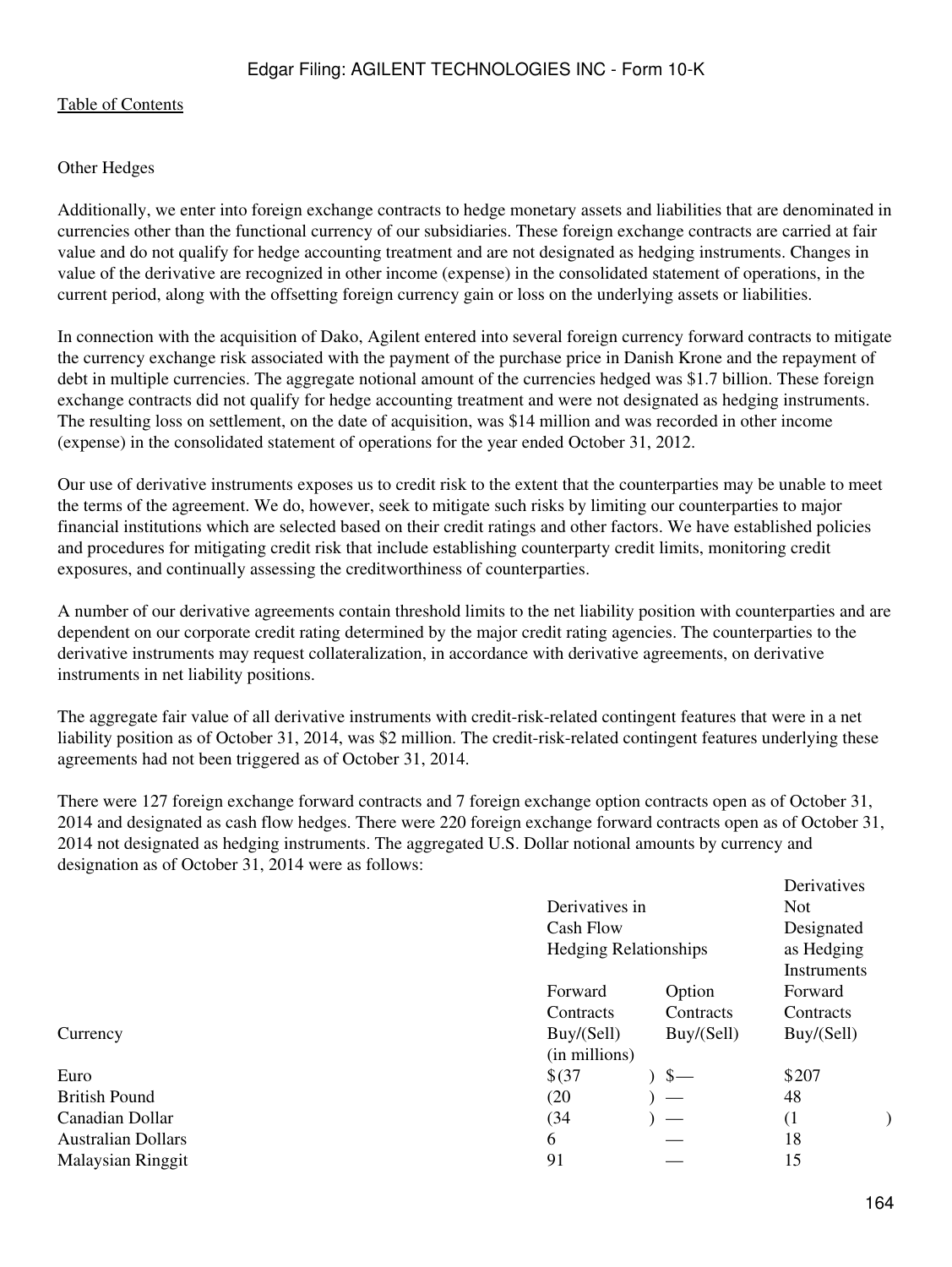| Japanese Yen<br>Other | (140)<br>(27)<br>\$(161) | (50)<br>\$ (50) | (5)<br>45<br>\$327 |  |
|-----------------------|--------------------------|-----------------|--------------------|--|
|                       |                          |                 |                    |  |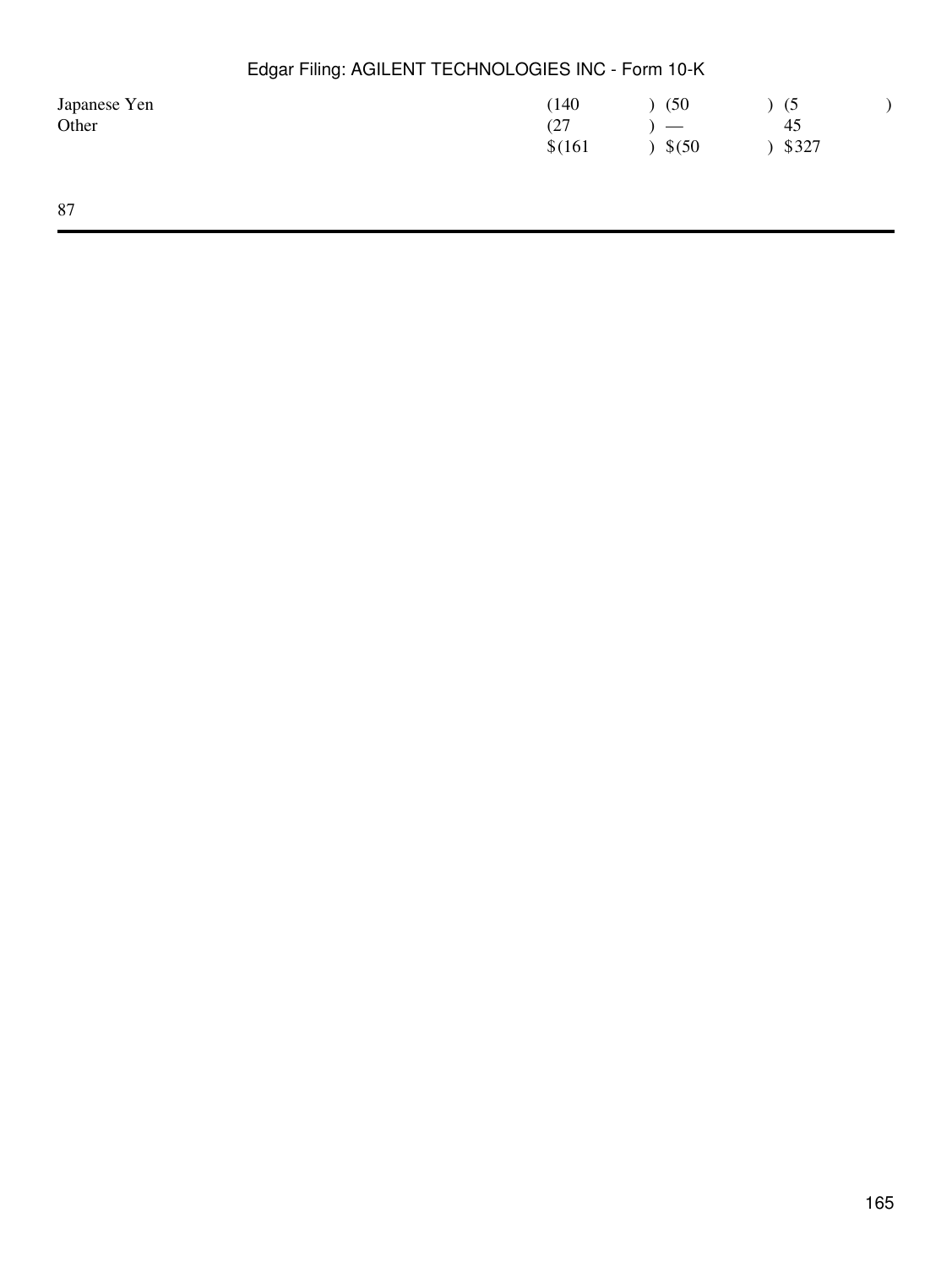Derivative instruments are subject to master netting arrangements and are disclosed gross in the balance sheet in accordance with the authoritative guidance. The gross fair values and balance sheet location of derivative instruments held in the consolidated balance sheet as of October 31, 2014 and 2013 were as follows:

Fair Values of Derivative Instruments

| <b>Asset Derivatives</b>      |                     |                     | <b>Liability Derivatives</b>  |                     |                     |
|-------------------------------|---------------------|---------------------|-------------------------------|---------------------|---------------------|
|                               | Fair Value          |                     |                               | Fair Value          |                     |
| <b>Balance Sheet Location</b> | October 31,<br>2014 | October 31,<br>2013 | <b>Balance Sheet Location</b> | October 31,<br>2014 | October 31,<br>2013 |
| (in millions)                 |                     |                     |                               |                     |                     |
| Derivatives designated as     |                     |                     |                               |                     |                     |
| hedging instruments:          |                     |                     |                               |                     |                     |
| Cash flow hedges              |                     |                     |                               |                     |                     |
| Foreign exchange contracts    |                     |                     |                               |                     |                     |
| Other current assets          | \$16                | \$4                 | Other accrued liabilities     | \$2                 | \$4                 |
|                               | \$16                | \$4                 |                               | \$2                 | \$4                 |
| Derivatives not designated as |                     |                     |                               |                     |                     |
| hedging instruments:          |                     |                     |                               |                     |                     |
| Foreign exchange contracts    |                     |                     |                               |                     |                     |
| Other current assets          | \$3                 | \$3                 | Other accrued liabilities     | \$5                 | \$2                 |
| Total derivatives             | \$19                | \$7                 |                               | \$7                 | \$6                 |

The effect of derivative instruments for interest rate swap contracts and for foreign exchange contracts designated as hedging instruments and not designated as hedging instruments in our consolidated statement of operations were as follows:

|                                                                                                     | 2014<br>(in millions) | 2013 | 2012       |
|-----------------------------------------------------------------------------------------------------|-----------------------|------|------------|
| Derivatives designated as hedging instruments:                                                      |                       |      |            |
| Fair Value Hedges                                                                                   |                       |      |            |
| Gain on interest rate swap contracts, including interest accrual,<br>recognized in interest expense | $S-$                  |      | $S-$       |
| Gain (loss) on hedged item, recognized in interest expense                                          | $\frac{\ }{s-}$       | $s-$ | \$3        |
| Cash Flow Hedges                                                                                    |                       |      |            |
| Gain recognized in accumulated other comprehensive income                                           | \$13                  | \$10 | \$7        |
| Gain (loss) reclassified from accumulated other comprehensive<br>income into cost of sales          | $\frac{1}{2}$         | \$13 | \$8        |
| <b>Treasury Lock Agreements</b>                                                                     |                       |      |            |
| Gain recognized in accumulated other comprehensive income                                           | $\mathbf{s}-$         |      | \$3        |
| Derivatives not designated as hedging instruments:                                                  |                       |      |            |
| Gain (loss) recognized in other income (expense), net                                               | \$(19)                | \$7  | $$^{(34)}$ |

The estimated net amount of existing loss at October 31, 2014 that is expected to be reclassified from other comprehensive income to the cost of sales within the next twelve months is \$13 million.

# 14. RESTRUCTURING AND EXIT OF NMR BUSINESS

Exit of Nuclear Magnetic Resonance ("NMR") Business. During the fourth quarter of fiscal year 2014, we made the decision to cease the manufacture and sale of our NMR product line within our life sciences and diagnostics segment.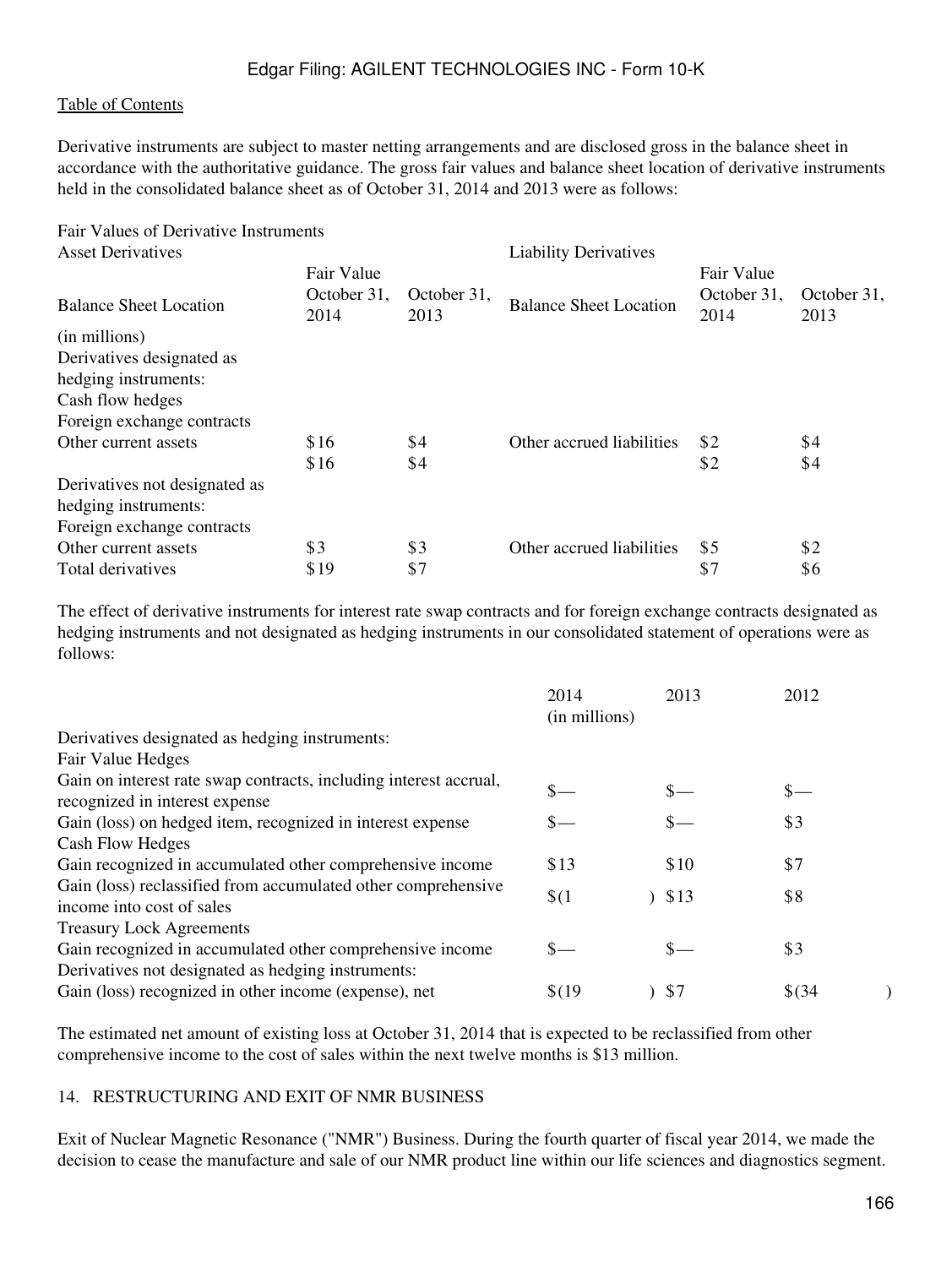The exit of the NMR business was primarily due to the lack of growth and profitability of the product line. In connection with the business exit, we have recorded approximately \$68 million in restructuring and other related costs associated with the closure of NMR. These costs are comprised of severance and other personnel costs related to the workforce reduction of approximately 300 employees primarily located in the United Kingdom and California and non-cash charges related to intangible asset impairments and other asset write-downs including inventory. We expect to substantially complete these restructuring activities by the end of fiscal 2016. As of October 31, 2014, substantially all employees are pending termination under the above actions.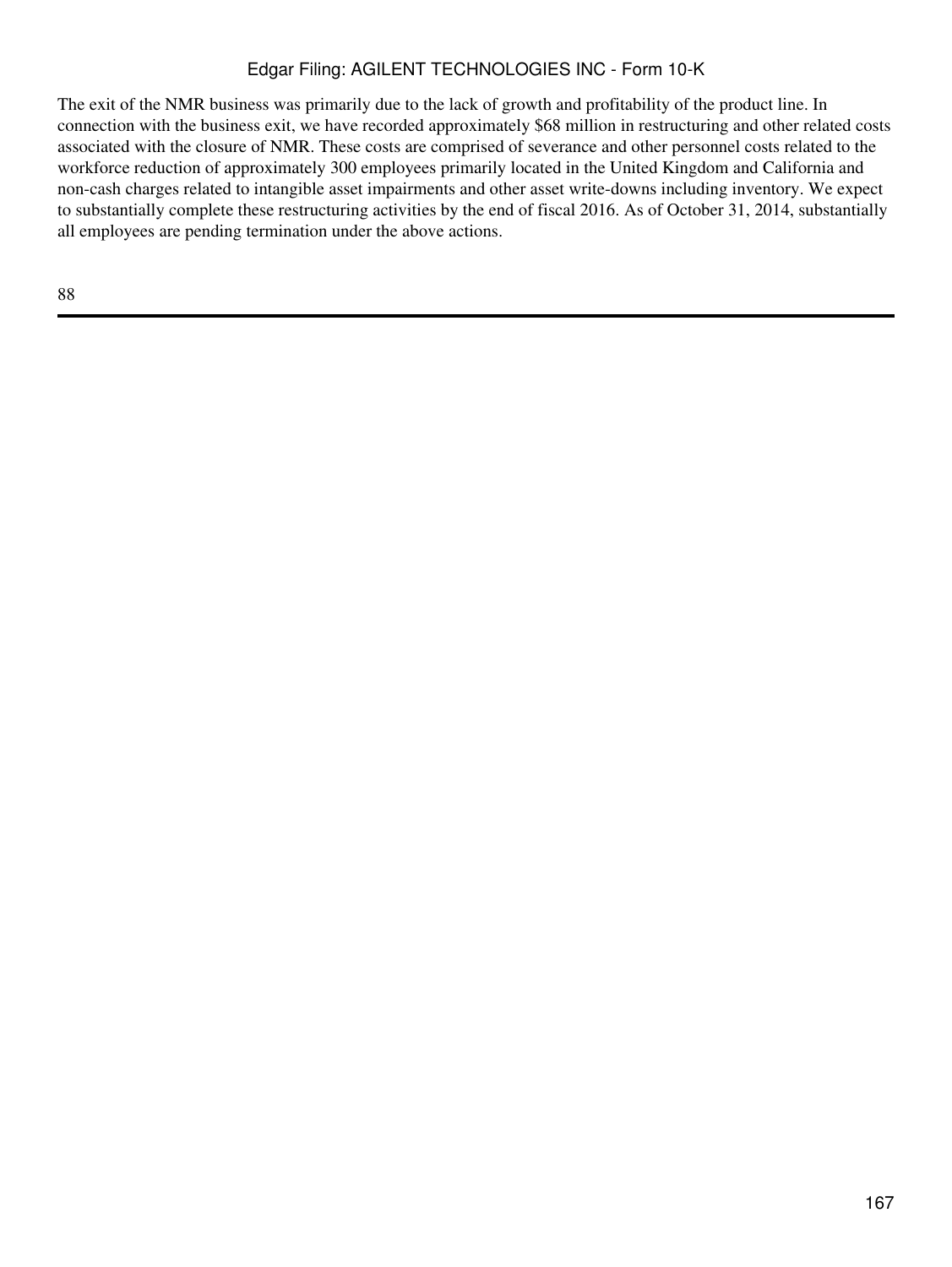A summary of total "NMR" restructuring activity and other special charges is shown in the table below:

|                                     | Workforce<br>Reduction | Impairments of<br>Building and<br>Other Assets | <b>Special Charges</b><br>Related to<br>Inventory and<br>Others | Total |  |
|-------------------------------------|------------------------|------------------------------------------------|-----------------------------------------------------------------|-------|--|
|                                     | (in millions)          |                                                |                                                                 |       |  |
| Balance as of October 31, 2013      | S—                     |                                                |                                                                 |       |  |
| Income statement expense            | 16                     | 19                                             | 33                                                              | 68    |  |
| Asset impairments/inventory charges |                        | (19                                            | )(30)                                                           | (49)  |  |
| Cash payments                       | (2                     |                                                |                                                                 | (2)   |  |
| Balance as of October 31, 2014      | \$14                   |                                                | \$3                                                             | \$17  |  |

The restructuring and other special accruals related to the NMR closure, which totaled \$17 million at October 31, 2014, are recorded in other accrued liabilities on the consolidated balance sheet. These balances reflect estimated future cash outlays.

Restructuring. In the second quarter of 2013, in response to slow revenue growth due to macroeconomic conditions, we accrued for a targeted restructuring program that is expected to reduce Agilent's total headcount by approximately 450 regular employees, representing approximately 2 percent of our global workforce. In the fourth quarter of fiscal year 2013, Agilent announced plans to separate the electronic measurement business from Agilent which was completed on November 1, 2014. As a result, approximately 50 employees from the targeted restructuring plan have been redeployed within the company, reducing the total headcount under this plan to 400 employees. The timing and scope of workforce reductions will vary based on local legal requirements. When completed, the restructuring program is expected to result in a reduction in annual cost of sales and operating expenses.

As previously announced, we are streamlining our manufacturing operations. As part of this action, we anticipate the reduction of approximately 250 positions to reduce our annual cost of sales.

Total headcount reductions from targeted restructuring and manufacturing streamlining will be approximately 650 positions. Within the U.S., we have substantially completed these restructuring activities. Internationally, we expect to complete these restructuring activities by the end of the first quarter of fiscal 2015. As of October 31, 2014, approximately 70 employees, including Keysight employees, are pending termination under the above actions.

A summary of total restructuring accrual activity is shown in the table below:

|                                | Workforce<br>Reduction<br>(in millions) |  |
|--------------------------------|-----------------------------------------|--|
| Balance as of October 31, 2012 | $S-$                                    |  |
| Income statement expense       | 53                                      |  |
| Cash payments                  | (29)                                    |  |
| Balance as of October 31, 2013 | \$24                                    |  |
| Income statement reversal      | (4)                                     |  |
| Cash payments                  | (17)                                    |  |
| Balance as of October 31, 2014 | \$3                                     |  |

The restructuring reversal of 4 million recorded during fiscal year 2014 related to approximately 50 employees that had been redeployed within the company as a result of the separation announcement. The restructuring accruals,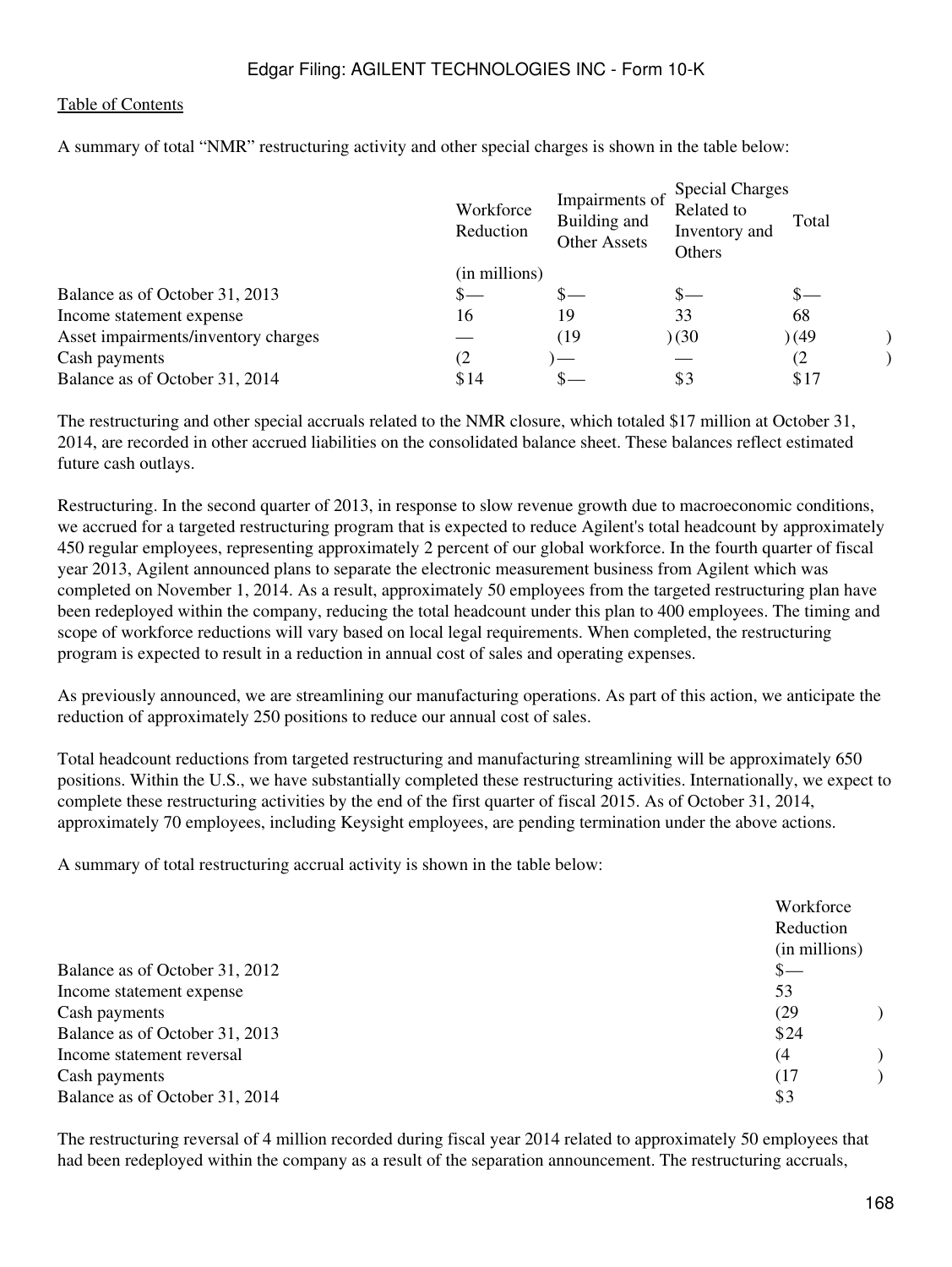which totaled \$3 million at October 31, 2014, are recorded in other accrued liabilities on the consolidated balance sheet. These balances reflect estimated future cash outlays.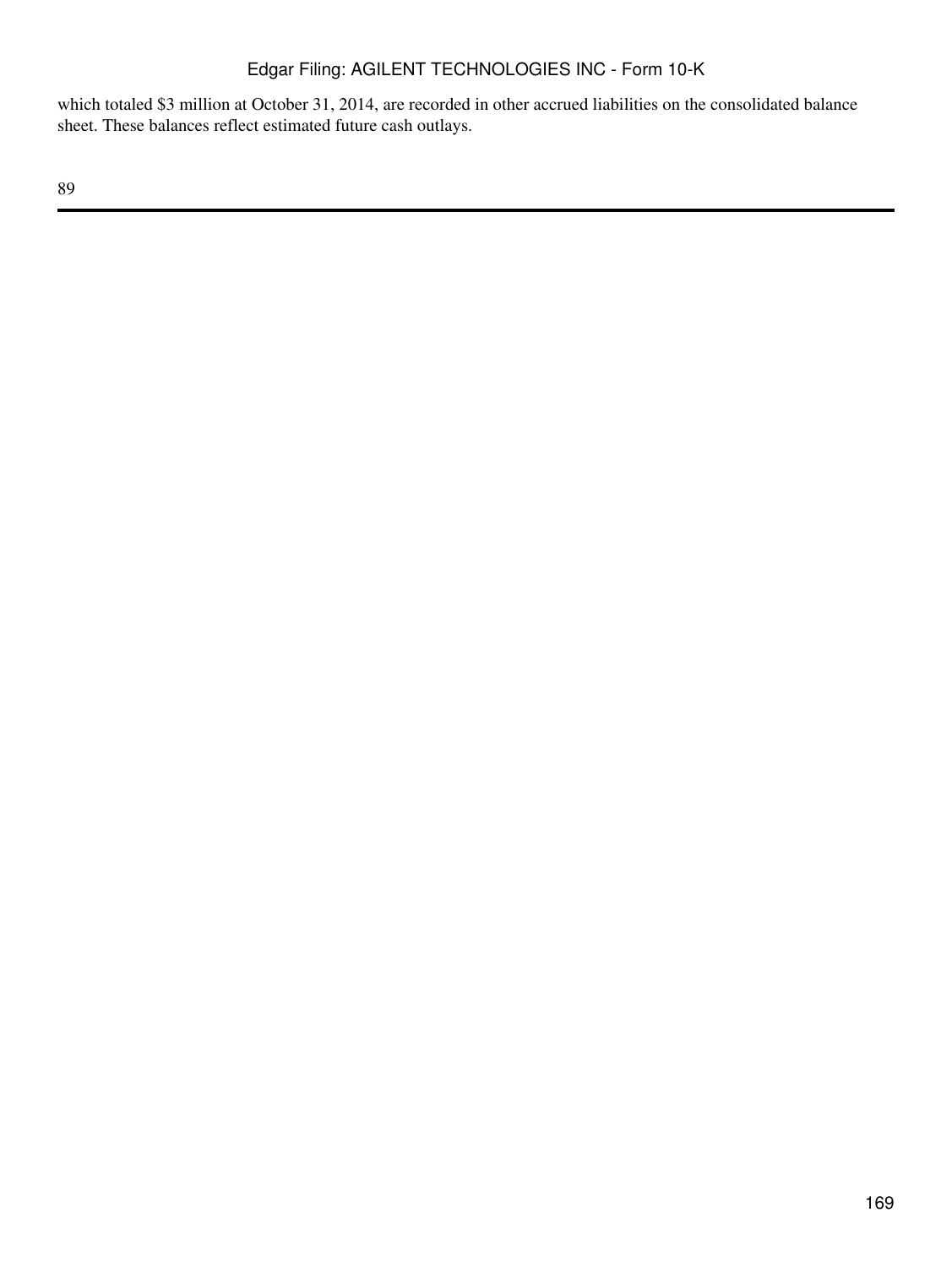A summary of the charges in the consolidated statement of operations resulting from the NMR closure and restructuring plan is shown below:

|                                                                  | Year Ended    | Year Ended  |
|------------------------------------------------------------------|---------------|-------------|
|                                                                  | October 31,   | October 31, |
|                                                                  | 2014          | 2013        |
|                                                                  | (in millions) |             |
| Cost of products and services                                    | \$45          | \$19        |
| Research and development                                         | 4             | Q           |
| Selling, general and administrative                              | 15            | 25          |
| Total restructuring, asset impairments and other special charges | \$64          | \$53        |

#### 15. RETIREMENT PLANS AND POST RETIREMENT PENSION PLANS

General. Substantially all of our employees are covered under various defined benefit and/or defined contribution retirement plans. Additionally, we sponsor post-retirement health care benefits for our eligible U.S. employees.

Agilent provides U.S. employees, who meet eligibility criteria under the Agilent Technologies, Inc. Retirement Plan or the Keysight Technologies, Inc. Retirement Plan (together, the "RP"), defined benefits which are based on an employee's base or target pay during the years of employment and on length of service. For eligible service through October 31, 1993, the benefit payable under the Agilent and Keysight Retirement Plans is reduced by any amounts due to the eligible employee under the Agilent and Keysight defined contribution Deferred Profit-Sharing Plans (together, the "DPSP"), which were closed to new participants as of November 1993.

As of October 31, 2014 and 2013, the fair value of plan assets of the DPSP was \$520 million and \$552 million, respectively. Note that the projected benefit obligation for the DPSP equals the fair value of plan assets.

In addition to the DPSP, in the U.S., Agilent and Keysight each maintain a Supplemental Benefits Retirement Plan ("SBRP"), supplemental unfunded non-qualified defined benefit plans to provide benefits that would be provided under the RP but for limitations imposed by the Internal Revenue Code. The RP and the SBRP comprise the "U.S. Plans" in the tables below.

Eligible employees outside the U.S. generally receive retirement benefits under various retirement plans based upon factors such as years of service and/or employee compensation levels. Eligibility is generally determined in accordance with local statutory requirements.

401(k) defined contribution plan. Eligible Agilent U.S. employees may participate in the Agilent Technologies, Inc. 401(k) Plan. Beginning on August 1, 2014, Keysight U.S. employees became eligible to participate in the Keysight Technologies, Inc. 401(k) Plan. Enrollment in the Agilent or Keysight 401(k) Plans is automatic for employees who meet eligibility requirements unless they decline participation. Under the 401(k) Plan, we provide matching contributions to employees up to a maximum of 4 percent of an employee's annual eligible compensation. Effective November 1, 2014, new employees, new transfers to the U.S. payroll and rehires will be eligible for an enhanced 6 percent employer match in the Agilent 401(k) Plan (see Plan Amendments below). The maximum contribution to the 401(k) Plan is 50 percent of an employee's annual eligible compensation, subject to regulatory limitations. The 401(k) Plan employer expense included in income from operations was \$27 million in 2014, \$25 million in 2013 and \$25 million in 2012.

Post-retirement medical benefit plans. In addition to receiving retirement benefits, Agilent U.S. employees who meet eligibility requirements as of their termination date may participate in the Agilent Technologies, Inc. Health Plan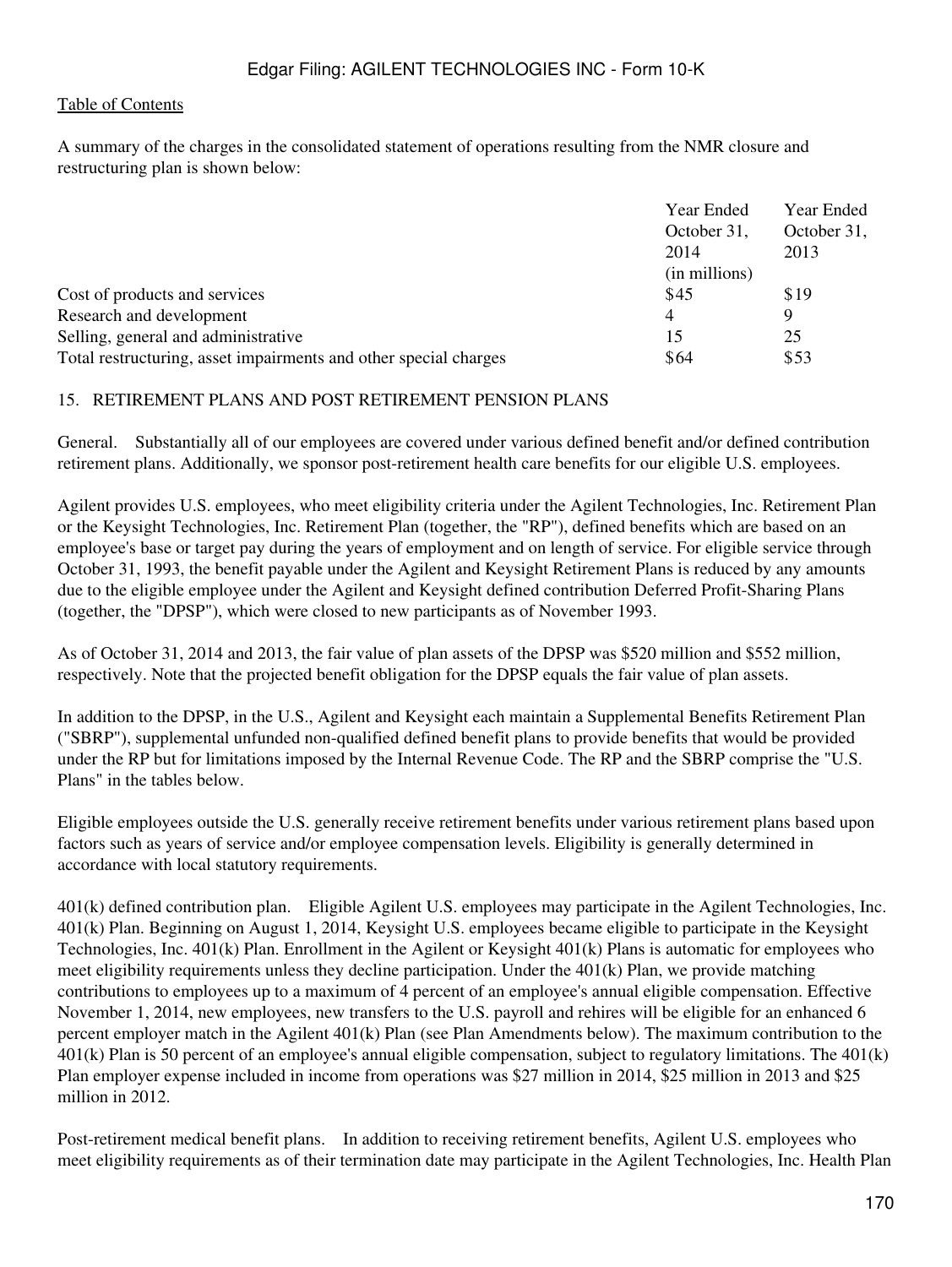for Retirees. Beginning on August 1, 2014, Keysight U.S. employees may participate in the Keysight Technologies Inc. Health Plan for Retirees. Eligible retirees who were less than age 50 as of January 1, 2005 and who retire after age 55 with 15 or more years of service are eligible for a fixed amount which can be utilized to pay for either sponsored plans and/or individual medicare plans. Eligible retirees who were at least age 50 as of January 1, 2005 and who retire after age 55 with 15 or more years of service currently choose from managed-care, indemnity options or individual medicare plans, with the company subsidization level or stipend dependent on a number of factors including eligibility and length of service. See Plan Amendments below for changes to these benefits.

Plan Amendments. Effective November 1, 2014, Agilent's U.S. defined benefit retirement plan will be closed to new entrants including new employees, new transfers to the U.S. payroll and rehires. These employees will instead be eligible for an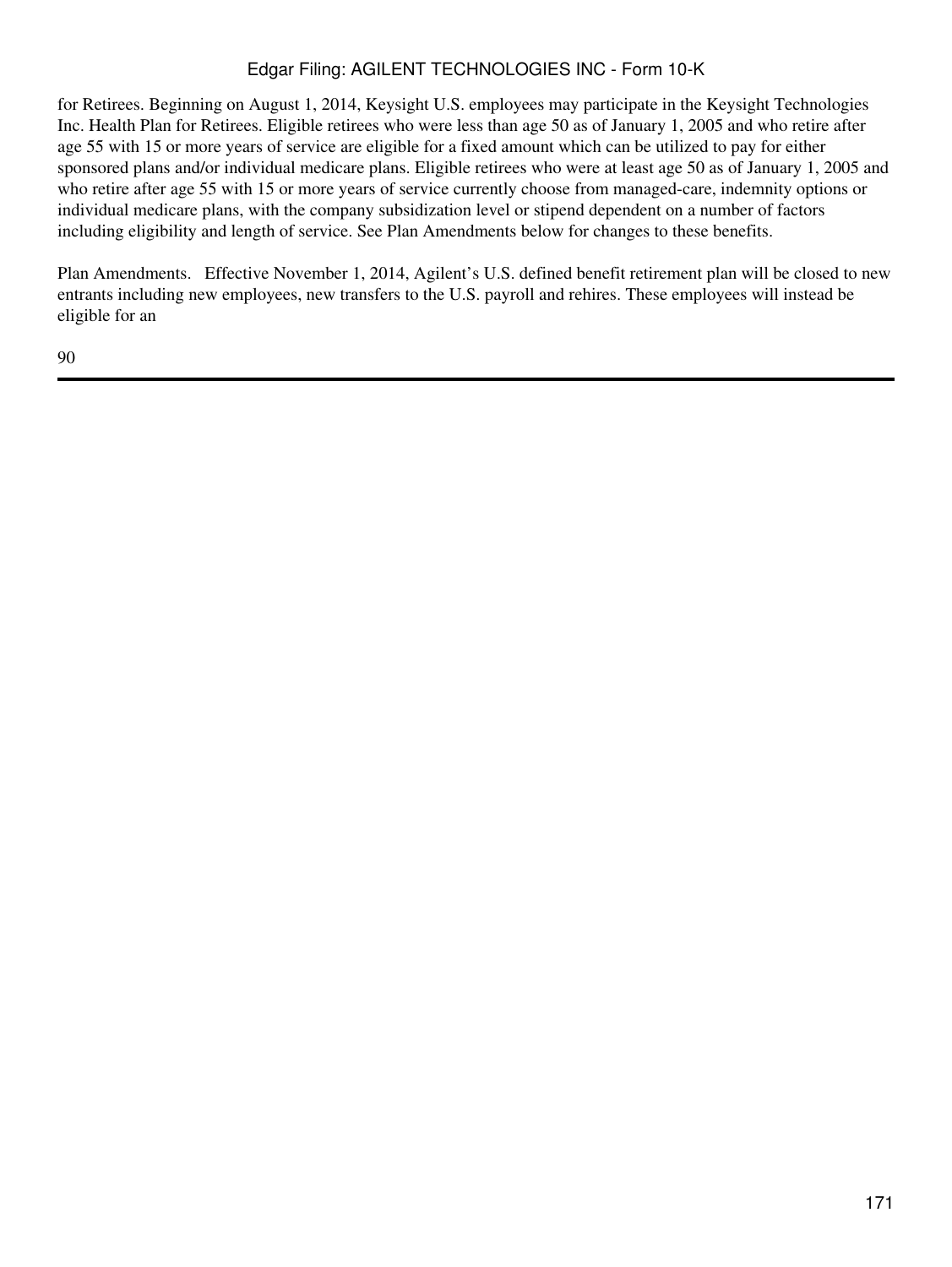#### [Table of Contents](#page-2-0)

enhanced 6% employer match in the Agilent 401(k) plan. In addition, any new employee hired on or after November 1, 2014, will not be eligible to participate in the retiree medical plans upon retiring. Current eligible employees will continue to participate in the U.S. defined benefit retirement plan and retiree medical programs in place today and will remain eligible for the 401(k) plan with the current 4 percent employer match. Retirees will maintain the retirement benefits and retiree medical benefits they are eligible for today.

 On April 1, 2011, changes to the Agilent Technologies, Inc. Health Plan for Retirees were approved. Effective January 1, 2012, employees who were at least age 50 as of January 1, 2005 and who retire after age 55 with 15 or more years of service are eligible for fixed dollar subsidies and stipends. Grandfathered retirees receive a fixed monthly subsidy toward pre-65 premium costs (subsidy capped at 2011 levels) and a fixed monthly stipend post-65. The subsidy amounts will not increase.

Components of net periodic cost. The company uses alternate methods of amortization as allowed by the authoritative guidance which amortizes the actuarial gains and losses on a consistent basis for the years presented. For U.S. Plans, gains and losses are amortized over the average future working lifetime. For most Non-U.S. Plans and U.S. Post-Retirement Benefit Plans, gains and losses are amortized using a separate layer for each year's gains and losses. For the years ended October 31, 2014, 2013 and 2012, components of net periodic benefit cost and other amounts recognized in other comprehensive income were comprised of:

|                                                          |                       | Pensions      |         |               |                |               |              |               |                   |               |                      |               |                   |               | <b>U.S. Post-Retirement</b> |               |        |               |  |  |  |
|----------------------------------------------------------|-----------------------|---------------|---------|---------------|----------------|---------------|--------------|---------------|-------------------|---------------|----------------------|---------------|-------------------|---------------|-----------------------------|---------------|--------|---------------|--|--|--|
|                                                          | U.S. Plans            |               |         |               | Non-U.S. Plans |               |              |               |                   |               | <b>Benefit Plans</b> |               |                   |               |                             |               |        |               |  |  |  |
|                                                          | 2014<br>(in millions) |               | 2013    |               | 2012           |               | 2014         |               | 2013              |               | 2012                 |               | 2014              |               | 2013                        |               | 2012   |               |  |  |  |
| Net periodic benefit cost                                |                       |               |         |               |                |               |              |               |                   |               |                      |               |                   |               |                             |               |        |               |  |  |  |
| (benefit)                                                |                       |               |         |               |                |               |              |               |                   |               |                      |               |                   |               |                             |               |        |               |  |  |  |
| Service cost - benefits earned                           | \$46                  |               | \$44    |               | \$40           |               | \$36         |               | \$36              |               | \$33                 |               |                   |               | \$4                         |               |        |               |  |  |  |
| during the period                                        |                       |               |         |               |                |               |              |               |                   |               |                      |               | \$3               |               |                             |               | \$3    |               |  |  |  |
| Interest cost on benefit                                 | 34                    |               | 24      |               | 27             |               | 74           |               | 68                |               | 74                   |               | 12                |               | 12                          |               | 15     |               |  |  |  |
| obligation                                               |                       |               |         |               |                |               |              |               |                   |               |                      |               |                   |               |                             |               |        |               |  |  |  |
| Expected return on plan assets                           | (64)                  | $\mathcal{L}$ | (51)    | $\mathcal{L}$ | (46)           | $\mathcal{L}$ | (118)        | $\lambda$     | (97)              | $\mathcal{L}$ | (92)                 | $\mathcal{L}$ | (22)              |               | (20)                        | $\mathcal{L}$ | (19)   | $\mathcal{E}$ |  |  |  |
| Amortization of net actuarial<br>loss                    | $\mathbf{1}$          |               | 13      |               | 7              |               | 48           |               | 55                |               | 42                   |               | 14                |               | 18                          |               | 16     |               |  |  |  |
| Amortization of prior service<br>benefit                 | (12)                  |               | (12)    | $\mathcal{L}$ | (12)           | $\mathcal{L}$ | (1)          | $\mathcal{L}$ | (1)               | $\mathcal{L}$ | (1)                  | $\mathcal{L}$ | (35)              | $\mathcal{L}$ | (35)                        | $\mathcal{L}$ | (35)   | $\lambda$     |  |  |  |
| Total periodic benefit cost<br>(benefit)                 | \$5                   |               | \$18    |               | \$16           |               | \$39         |               | \$61              |               | \$56                 |               | $$^{(28)}$        | $\mathcal{L}$ | \$(21)                      | $\mathcal{L}$ | \$(20) |               |  |  |  |
| Other changes in plan assets and                         |                       |               |         |               |                |               |              |               |                   |               |                      |               |                   |               |                             |               |        |               |  |  |  |
| benefit obligations recognized in                        |                       |               |         |               |                |               |              |               |                   |               |                      |               |                   |               |                             |               |        |               |  |  |  |
| other comprehensive (income)                             |                       |               |         |               |                |               |              |               |                   |               |                      |               |                   |               |                             |               |        |               |  |  |  |
| loss                                                     |                       |               |         |               |                |               |              |               |                   |               |                      |               |                   |               |                             |               |        |               |  |  |  |
| Net actuarial (gain) loss                                | \$86                  |               | \$(122) |               | \$69           |               | \$173        |               | \$ (85)           | $\lambda$     | \$214                |               | \$12              |               | \$(57                       |               | \$22   |               |  |  |  |
| Amortization of net actuarial<br>loss                    | (1)                   |               | (13)    | $\mathcal{L}$ | (7)            |               | $)$ (48)     |               | ) (55)            |               | $)$ (42)             |               | (14)              |               | (18)                        |               | (16)   | $\mathcal{L}$ |  |  |  |
| Prior service cost (benefit)                             |                       |               |         |               |                |               | (2)          | $\mathcal{L}$ | $\hspace{0.05cm}$ |               |                      |               |                   |               |                             |               |        |               |  |  |  |
| Amortization of prior service<br>benefit                 | 12                    |               | 12      |               | 12             |               | $\mathbf{1}$ |               | 1                 |               | $\mathbf{1}$         |               | 35                |               | 35                          |               | 35     |               |  |  |  |
| Foreign currency                                         |                       |               |         |               |                |               | (28)         |               | $\overline{2}$    |               | (5)                  |               | $\hspace{0.05cm}$ |               |                             |               |        |               |  |  |  |
| Total recognized in other<br>comprehensive (income) loss | \$97                  |               | \$(123) |               | \$74           |               | \$96         |               | \$(137)           |               | \$168                |               | \$33              |               | \$(40)                      |               | \$41   |               |  |  |  |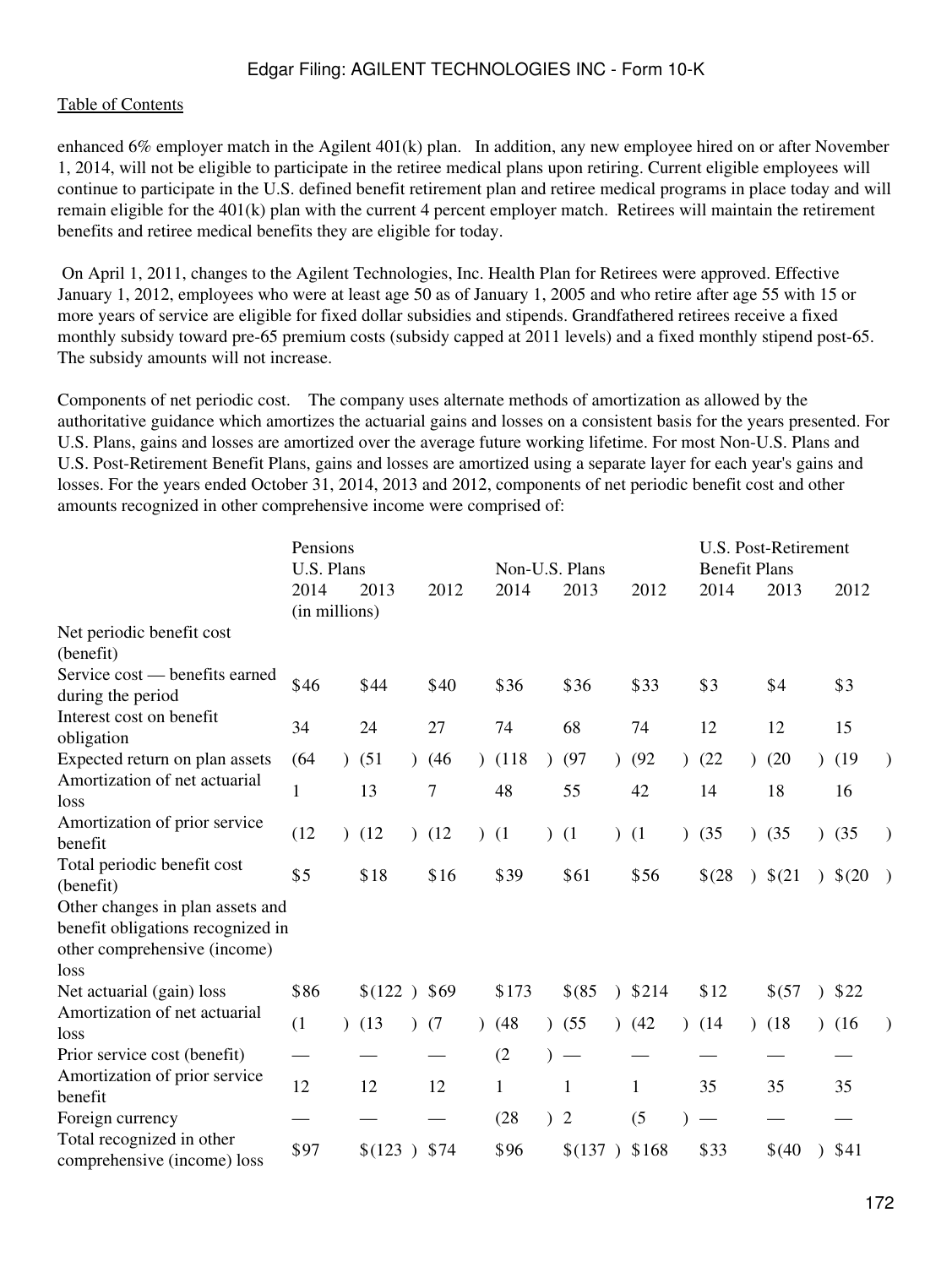Total recognized in net periodic benefit cost (benefit) and other \$102 comprehensive (income) loss  $$(105)$  \$90 \$135 \$(76 ) \$224 \$5 \$(61 ) \$21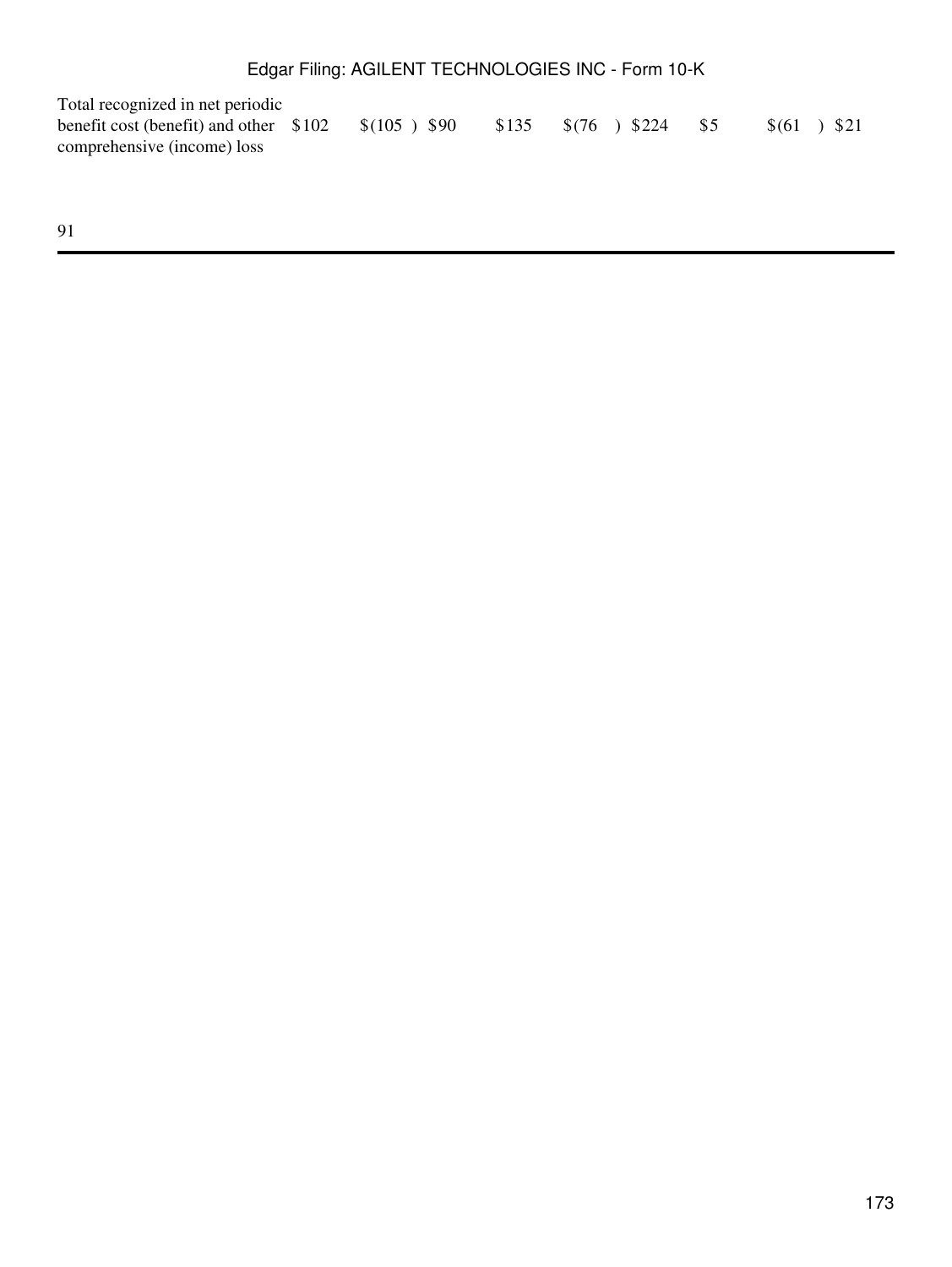Funded status. As of October 31, 2014 and 2013, the funded status of the defined benefit and post-retirement benefit plans was:

|                                                                     | U.S. Defined<br><b>Benefit Plans</b> |               |                                           |               |                                  | Non-U.S. Defined<br><b>Benefit Plans</b> |                          |           |                                           |               | Post-Retirement<br><b>Benefit Plans</b> |               |
|---------------------------------------------------------------------|--------------------------------------|---------------|-------------------------------------------|---------------|----------------------------------|------------------------------------------|--------------------------|-----------|-------------------------------------------|---------------|-----------------------------------------|---------------|
|                                                                     | 2014                                 |               | 2013                                      |               | 2014                             |                                          | 2013                     |           | 2014                                      |               | 2013                                    |               |
|                                                                     | (in millions)                        |               |                                           |               |                                  |                                          |                          |           |                                           |               |                                         |               |
| Change in fair value of plan assets:                                |                                      |               |                                           |               |                                  |                                          |                          |           |                                           |               |                                         |               |
| Fair value — beginning of year                                      | \$782                                |               | \$654                                     |               | \$2,045                          |                                          | \$1,801                  |           | \$288                                     |               | \$261                                   |               |
| Actual return on plan assets                                        | 64                                   |               | 133                                       |               | 180                              |                                          | 267                      |           | 18                                        |               | 47                                      |               |
| <b>Employer contributions</b>                                       | 30                                   |               | 30                                        |               | 72                               |                                          | 89                       |           | $\mathbf{1}$                              |               | $\mathbf{1}$                            |               |
| Participants' contributions                                         |                                      |               | $\overbrace{\phantom{13333}}$             |               | $\overline{3}$                   |                                          | $\mathbf{1}$             |           |                                           |               |                                         |               |
| Benefits paid                                                       | (39)                                 | $\mathcal{L}$ | (35)                                      |               | (62)                             |                                          | (49)                     |           | (23)                                      | $\lambda$     | (21)                                    | $\mathcal{E}$ |
| Currency impact                                                     |                                      |               |                                           |               | (130)                            | $\lambda$                                | (64)                     |           |                                           |               |                                         |               |
| Fair value — end of year                                            | \$837                                |               | \$782                                     |               | \$2,108                          |                                          | \$2,045                  |           | \$284                                     |               | \$288                                   |               |
| Change in benefit obligation:                                       |                                      |               |                                           |               |                                  |                                          |                          |           |                                           |               |                                         |               |
| Benefit obligation — beginning of year                              | \$763                                |               | \$771                                     |               | \$2,199                          |                                          | \$2,117                  |           | \$307                                     |               | \$343                                   |               |
| Service cost                                                        | 46                                   |               | 44                                        |               | 36                               |                                          | 36                       |           | $\overline{3}$                            |               | $\overline{4}$                          |               |
| Interest cost                                                       | 34                                   |               | 24                                        |               | 74                               |                                          | 68                       |           | 12                                        |               | 12                                      |               |
| Participants' contributions                                         |                                      |               | $\qquad \qquad$                           |               | 3                                |                                          | $\mathbf{1}$             |           |                                           |               |                                         |               |
| Plan amendment                                                      | $\overline{\phantom{0}}$             |               | $\qquad \qquad \overline{\qquad \qquad }$ |               | (2)                              | $\lambda$                                | $\overline{\phantom{m}}$ |           | $\qquad \qquad \overline{\qquad \qquad }$ |               | $\overline{\phantom{0}}$                |               |
| Actuarial (gain) loss                                               | 85                                   |               | (41)                                      |               | 236                              |                                          | 85                       |           | 10                                        |               | (31)                                    | $\mathcal{E}$ |
| Benefits paid                                                       | (39)                                 |               | $)$ (35)                                  |               | (62)                             |                                          | (49)                     |           | (23)                                      | $\lambda$     | (21)                                    | $\mathcal{E}$ |
| Currency impact                                                     |                                      |               |                                           |               | (140)                            |                                          | $)$ (59                  |           |                                           |               |                                         |               |
| Benefit obligation — end of year                                    | \$889                                |               | \$763                                     |               | \$2,344                          |                                          | \$2,199                  |           | \$309                                     |               | \$307                                   |               |
| Overfunded (underfunded) status of PBO                              | \$ (52)                              | $\mathcal{L}$ | \$19                                      |               | $$^{(236)}$                      | $\lambda$                                | \$(154)                  | $\lambda$ | \$(25)                                    | $\lambda$     | \$(19)                                  | $\lambda$     |
| Amounts recognized in the consolidated balance sheet<br>consist of: |                                      |               |                                           |               |                                  |                                          |                          |           |                                           |               |                                         |               |
| Other assets                                                        | $\frac{\S}{\S}$                      |               | \$34                                      |               | \$70                             |                                          | \$60                     |           | $\frac{\S}{\S}$                           |               | $\frac{\S}{\S}$                         |               |
| Employee compensation and benefits                                  | (2)                                  | $\mathcal{L}$ | (2)                                       | $\mathcal{L}$ | $\overbrace{\phantom{12322111}}$ |                                          |                          |           |                                           |               |                                         |               |
| Retirement and post-retirement benefits                             | (50)                                 |               | (13)                                      |               | $)$ (306)                        |                                          | (214)                    |           | )(25)                                     | $\mathcal{F}$ | (19)                                    | $\mathcal{E}$ |
| Net asset (liability)                                               | \$ (52)                              | $\mathcal{L}$ | \$19                                      |               | \$(236)                          |                                          | \$(154)                  |           | 3(25)                                     | $\lambda$     | \$(19)                                  | $\mathcal{L}$ |
| Amounts Recognized in Accumulated Other                             |                                      |               |                                           |               |                                  |                                          |                          |           |                                           |               |                                         |               |
| Comprehensive Income (loss):                                        |                                      |               |                                           |               |                                  |                                          |                          |           |                                           |               |                                         |               |
| Actuarial (gains) losses                                            | \$77                                 |               | $$^{(8)}$                                 | $\mathcal{L}$ | \$621                            |                                          | \$525                    |           | \$118                                     |               | \$119                                   |               |
| Prior service costs (benefits)                                      | (55)                                 | $\mathcal{L}$ | (67)                                      |               | (4)                              |                                          | (4)                      |           | (149)                                     |               | (183)                                   | $\mathcal{E}$ |
| Total                                                               | \$22                                 |               | \$(75                                     | $\mathcal{L}$ | \$617                            |                                          | \$521                    |           | $$^{(31)}$                                | $\lambda$     | \$ (64)                                 | $\mathcal{E}$ |

In connection with the separation of Keysight Technologies on November 1, 2014, Agilent transferred certain liabilities and assets of the U.S. and Non-U.S. defined benefit pension plans, and U.S. Post-Retirement Benefit Plans to similar plans created for Keysight Technologies employees as follows:

|                                                   | U.S. Defined<br><b>Benefit Plans</b> | Non-U.S.<br>Defined<br><b>Benefit Plans</b> | U.S.<br>Post-Retirement<br><b>Benefit Plans</b> |
|---------------------------------------------------|--------------------------------------|---------------------------------------------|-------------------------------------------------|
|                                                   | (in millions)                        |                                             |                                                 |
| Fair value of plan assets transferred to Keysight | \$491                                | \$1,318                                     | \$187                                           |
| Benefit obligation transferred to Keysight        | \$514                                | \$1,429                                     | \$206                                           |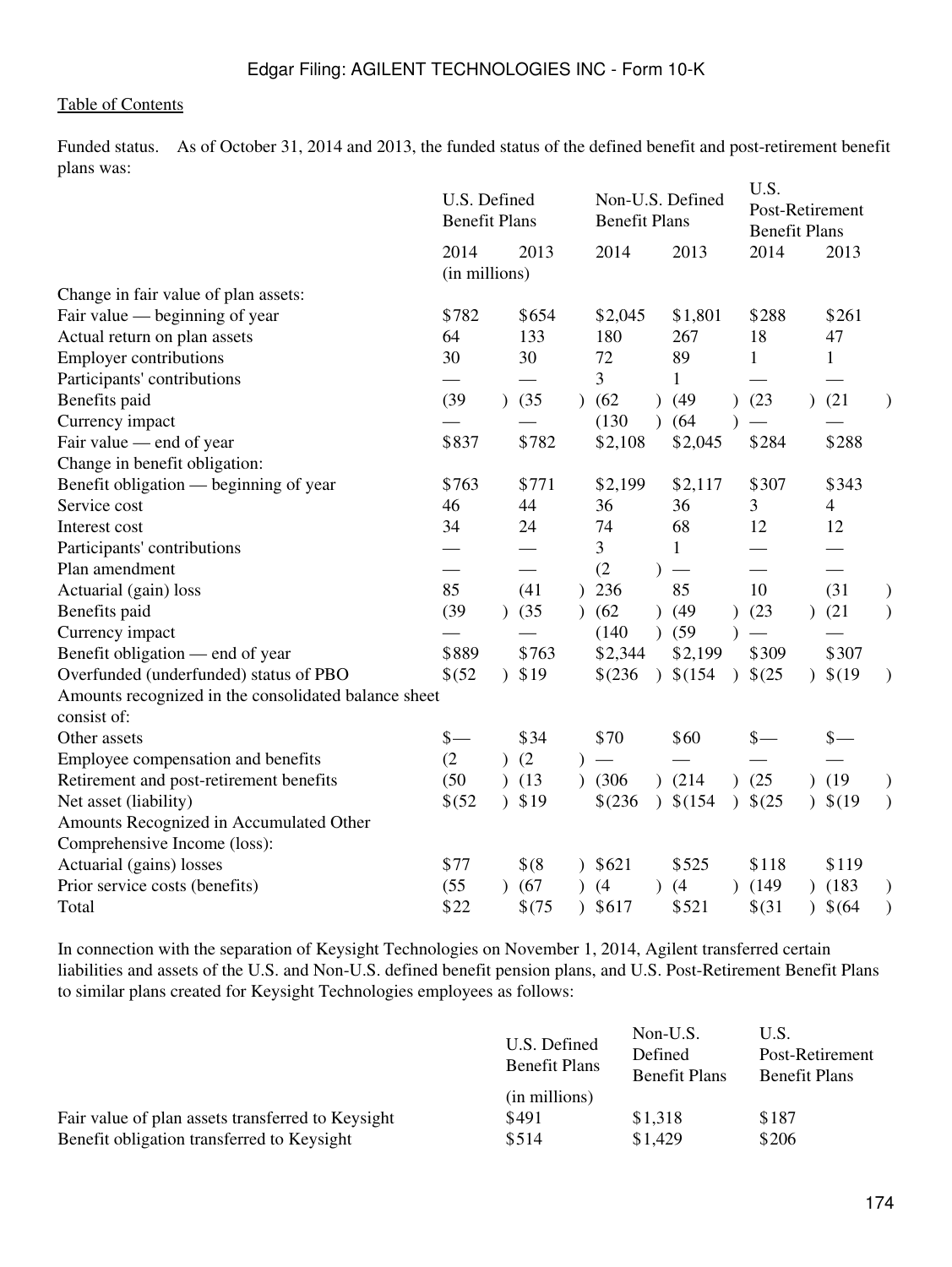The amounts in accumulated other comprehensive income expected to be recognized by Agilent (excluding Keysight plans) as components of net expense during 2015 are as follows: N<sub>on</sub> II C. II.C.

|                                                  | U.S. Defined<br><b>Benefit Plans</b> | $Non-U.S.$<br>Defined<br><b>Benefit Plans</b> | U.S.<br>Post-Retirement<br><b>Benefit Plans</b> |  |
|--------------------------------------------------|--------------------------------------|-----------------------------------------------|-------------------------------------------------|--|
|                                                  | (in millions)                        |                                               |                                                 |  |
| Amortization of net prior service cost (benefit) | $\sqrt{5}$                           |                                               | \$(12)                                          |  |
| Amortization of actuarial net loss (gain)        | \$3                                  | \$27                                          | \$6                                             |  |
|                                                  |                                      |                                               |                                                 |  |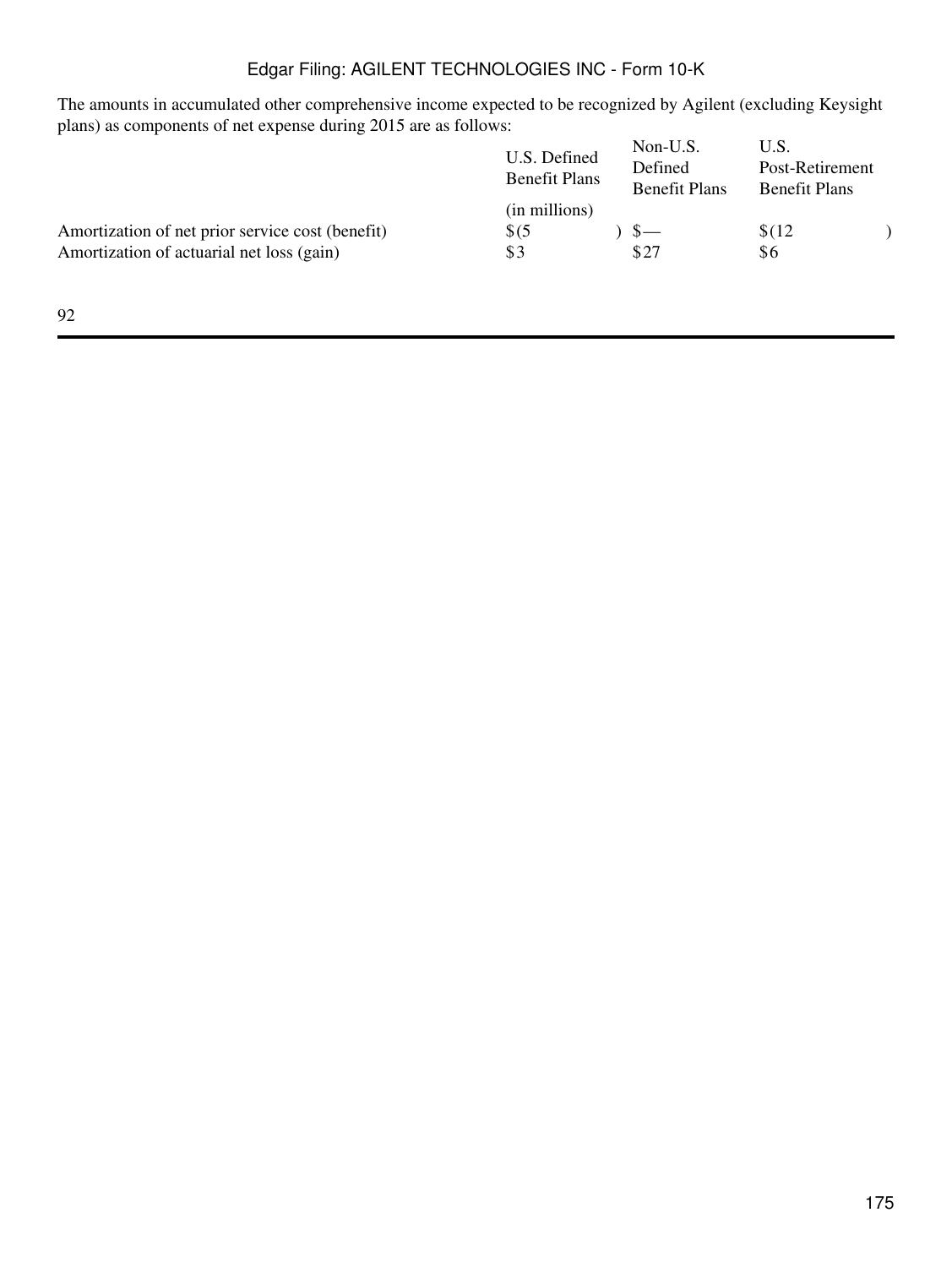Investment policies and strategies as of October 31, 2014, 2013 and 2012. In the U.S., target asset allocations for our retirement and post-retirement benefit plans are approximately 80 percent to equities and approximately 20 percent to fixed income investments. Our DPSP target asset allocation is approximately 60 percent to equities and approximately 40 percent to fixed income investments. Approximately, 5 percent of our U.S. equity portfolio consists of limited partnerships. The general investment objective for all our plan assets is to obtain the optimum rate of investment return on the total investment portfolio consistent with the assumption of a reasonable level of risk. Specific investment objectives for the plans' portfolios are to: maintain and enhance the purchasing power of the plans' assets; achieve investment returns consistent with the level of risk being taken; and earn performance rates of return in accordance with the benchmarks adopted for each asset class. Outside the U.S., our target asset allocation is from 37 to 60 percent to equities, from 40 to 60 percent to fixed income investments, and from zero to 6 percent to real estate investments and from zero to 7 percent to cash, depending on the plan. All plans' assets are broadly diversified. Due to fluctuations in equity markets, our actual allocations of plan assets at October 31, 2014 and 2013 differ from the target allocation. Our policy is to bring the actual allocation in line with the target allocation.

Equity securities include exchange-traded common stock and preferred stock of companies from broadly diversified industries. Fixed income securities include a global portfolio of corporate bonds of companies from diversified industries, government securities, mortgage-backed securities, asset-backed securities, derivative instruments and other. Other investments include a group trust consisting primarily of private equity partnerships as well as other investments. Portions of the cash and cash equivalent, equity, and fixed income investments are held in commingled funds.

Fair Value. The measurement of the fair value of pension and post-retirement plan assets uses the valuation methodologies and the inputs as described in Note 12.

Cash and Cash Equivalents - Cash and cash equivalents consist of short-term investment funds. The funds also invest in short-term domestic fixed income securities and other securities with debt-like characteristics emphasizing short-term maturities and quality. Cash and cash equivalents are classified as Level 1 investments except when the cash and cash equivalents are held in commingled funds, which have a daily net value derived from quoted prices for the underlying securities in active markets; these are classified as Level 2 investments.

Equity - Some equity securities consisting of common and preferred stock are held in commingled funds, which have daily net asset values derived from quoted prices for the underlying securities in active markets; these are classified as Level 2 investments. Commingled funds which have quoted prices in active markets are classified as Level 1 investments.

Fixed Income - Some of the fixed income securities are held in commingled funds, which have daily net asset values derived from the underlying securities; these are classified as Level 2 investments. Commingled funds which have quoted prices in active markets are classified as Level 1 investments.

Other Investments - Other investments includes property based pooled vehicles which invest in real estate. Market net asset values are regularly published in the financial press or on corporate websites and so these investments are classified as Level 2. Other investments also includes partnership investments where, due to their private nature, pricing inputs are not readily observable. Asset valuations are developed by the general partners that manage the partnerships. These valuations are based on proprietary appraisals, application of public market multiples to private company cash flows, utilization of market transactions that provide valuation information for comparable companies and other methods. Holdings of limited partnerships are classified as Level 3.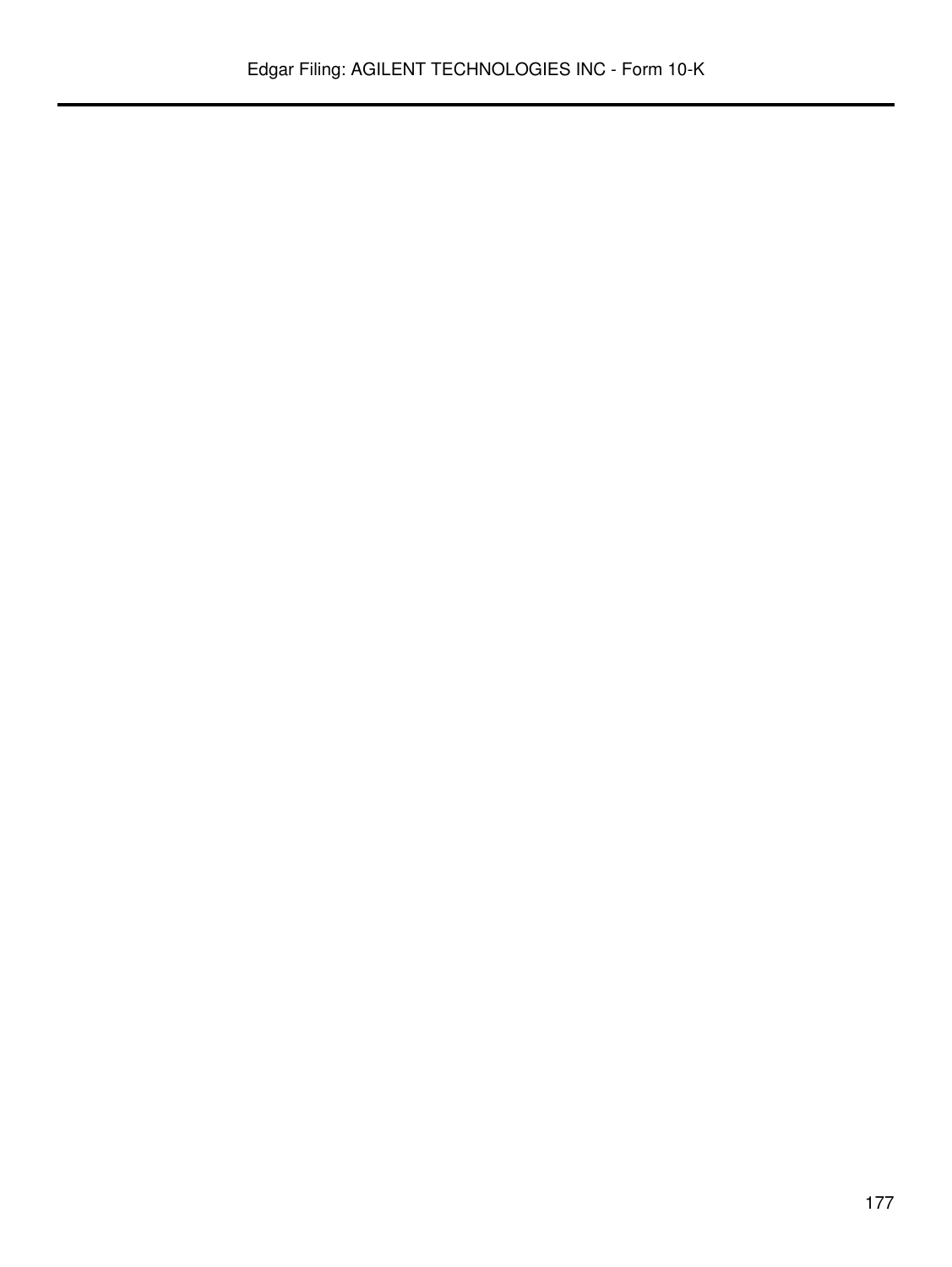The following tables present the fair value of U.S. Defined Benefit Plans assets classified under the appropriate level of the fair value hierarchy as of October 31, 2014 and 2013.

|                                     | Fair Value Measurement<br>at October 31, 2014 Using |                                                                                          |                                                           |                                                    |  |
|-------------------------------------|-----------------------------------------------------|------------------------------------------------------------------------------------------|-----------------------------------------------------------|----------------------------------------------------|--|
|                                     | October 31,<br>2014                                 | <b>Quoted Prices</b><br>in Active<br>Markets for<br><b>Identical Assets</b><br>(Level 1) | Significant<br>Other<br>Observable<br>Inputs<br>(Level 2) | Significant<br>Unobservable<br>Inputs<br>(Level 3) |  |
|                                     | (in millions)                                       |                                                                                          |                                                           |                                                    |  |
| Cash and Cash Equivalents           | \$9                                                 | \$2                                                                                      | \$7                                                       | $\frac{\ }{\ }$                                    |  |
| Equity                              | 668                                                 | 156                                                                                      | 512                                                       |                                                    |  |
| <b>Fixed Income</b>                 | 145                                                 | 40                                                                                       | 105                                                       |                                                    |  |
| <b>Other Investments</b>            | 15                                                  | 1                                                                                        |                                                           | 14                                                 |  |
| Total assets measured at fair value | \$837                                               | \$199                                                                                    | \$624                                                     | \$14                                               |  |
|                                     |                                                     | Fair Value Measurement<br>at October 31, 2013 Using                                      |                                                           |                                                    |  |
|                                     | October 31,<br>2013                                 | <b>Quoted Prices</b><br>in Active<br>Markets for<br><b>Identical Assets</b><br>(Level 1) | Significant<br>Other<br>Observable<br>Inputs<br>(Level 2) | Significant<br>Unobservable<br>Inputs<br>(Level 3) |  |
|                                     | (in millions)                                       |                                                                                          |                                                           |                                                    |  |
| Cash and Cash Equivalents           | \$8                                                 | \$1                                                                                      | \$7                                                       | $\frac{\ }{\ }$                                    |  |
| Equity                              | 616                                                 | 191                                                                                      | 425                                                       |                                                    |  |
| <b>Fixed Income</b>                 | 139                                                 | 17                                                                                       | 122                                                       |                                                    |  |
| Other Investments                   | 19                                                  | 2                                                                                        |                                                           | 17                                                 |  |
| Total assets measured at fair value | \$782                                               | \$211                                                                                    | \$554                                                     | \$17                                               |  |

For U.S. Defined Benefit Plans assets measured at fair value using significant unobservable inputs (level 3), the following table summarizes the change in balances during 2014 and 2013:

|                                              | <b>Years Ended</b> |                |  |  |
|----------------------------------------------|--------------------|----------------|--|--|
|                                              | October 31.        |                |  |  |
|                                              | 2014               | 2013           |  |  |
| Balance, beginning of year                   | \$17               | \$21           |  |  |
| Realized gains/(losses)                      |                    | $\overline{4}$ |  |  |
| Unrealized gains/(losses)                    |                    | (2)            |  |  |
| Purchases, sales, issuances, and settlements | (4)                | (6)            |  |  |
| Transfers in (out)                           |                    |                |  |  |
| Balance, end of year                         | \$14               | \$17           |  |  |

The following tables present the fair value of U.S. Post-Retirement Benefit Plans assets classified under the appropriate level of the fair value hierarchy as of October 31, 2014 and 2013.

> Fair Value Measurement at October 31, 2014 Using Quoted Prices Significant Significant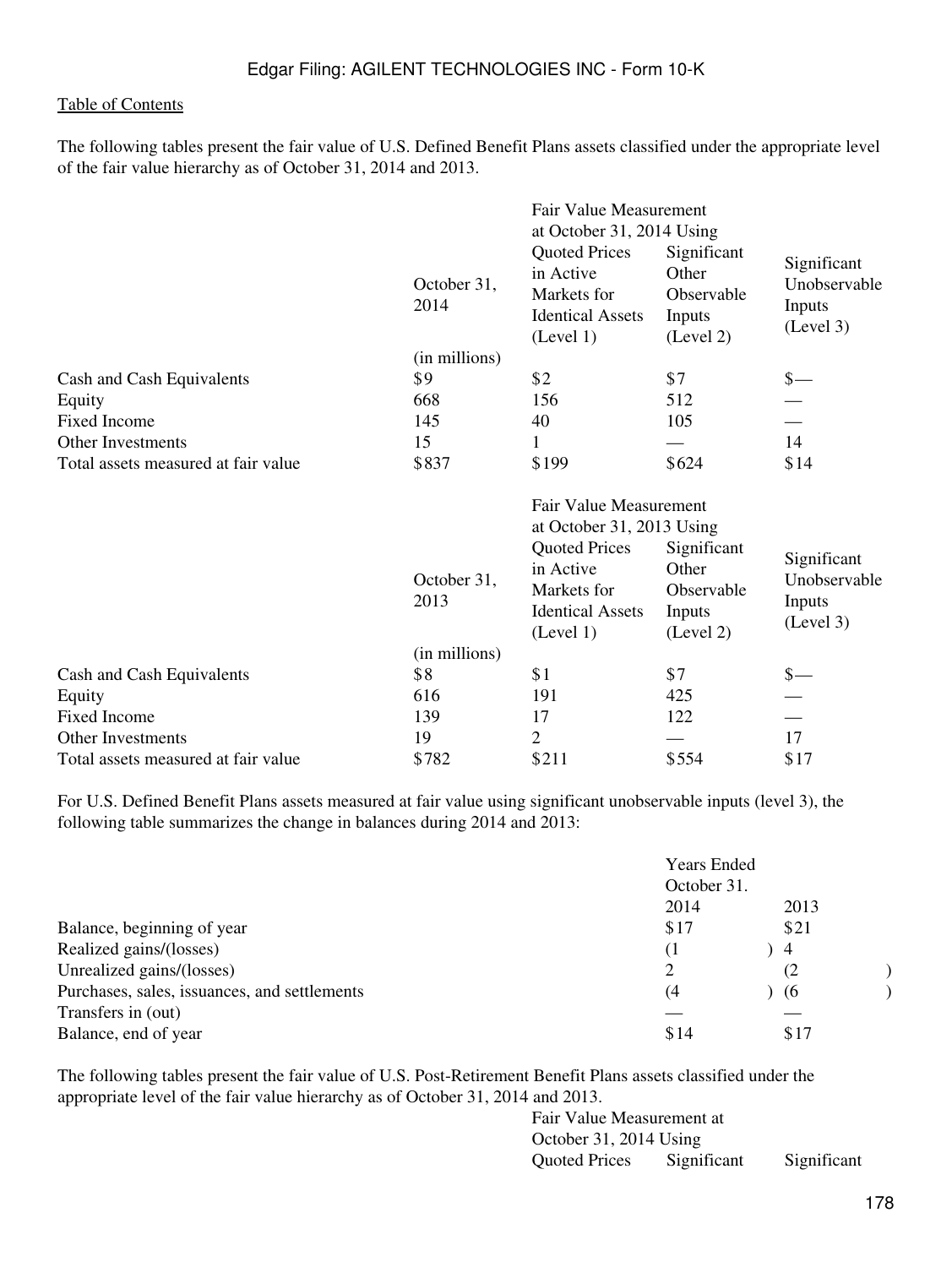|                                     | October 31,<br>2014  | in Active<br>Markets for<br><b>Identical Assets</b> | Other<br>Observable<br>Inputs | Unobservable<br>Inputs<br>(Level 3) |
|-------------------------------------|----------------------|-----------------------------------------------------|-------------------------------|-------------------------------------|
|                                     |                      | (Level 1)                                           | (Level 2)                     |                                     |
|                                     | (in millions)<br>\$6 | \$3                                                 | \$3                           | $\mathcal{S}-$                      |
| Cash and Cash Equivalents           |                      |                                                     |                               |                                     |
| Equity                              | 217                  | 51                                                  | 166                           |                                     |
| Fixed Income                        | 53                   | 14                                                  | 39                            |                                     |
| <b>Other Investments</b>            | 8                    |                                                     |                               | 8                                   |
| Total assets measured at fair value | \$284                | \$68                                                | \$208                         | \$8                                 |
| 94                                  |                      |                                                     |                               |                                     |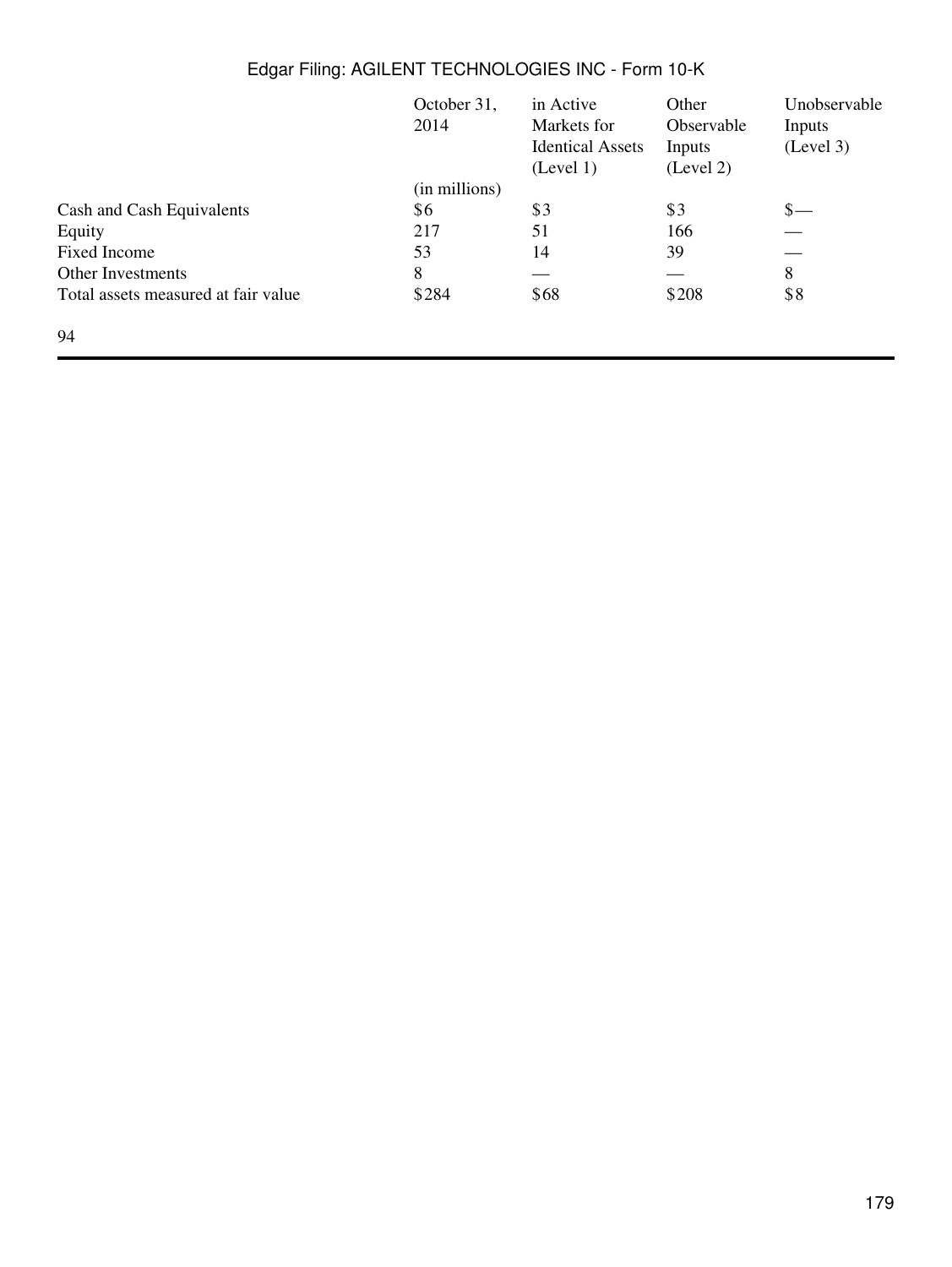|                                     | October 31,<br>2013 | Fair Value Measurement<br>at October 31, 2013 Using<br><b>Quoted Prices</b><br>in Active<br>Markets for<br><b>Identical Assets</b><br>(Level 1) | Significant<br>Other<br>Observable<br>Inputs<br>(Level 2) | Significant<br>Unobservable<br>Inputs<br>(Level 3) |
|-------------------------------------|---------------------|-------------------------------------------------------------------------------------------------------------------------------------------------|-----------------------------------------------------------|----------------------------------------------------|
|                                     | (in millions)       |                                                                                                                                                 |                                                           |                                                    |
| Cash and Cash Equivalents           | \$5                 | \$2                                                                                                                                             | \$3                                                       | $S-$                                               |
| Equity                              | 220                 | 68                                                                                                                                              | 152                                                       |                                                    |
| Fixed Income                        | 52                  | 6                                                                                                                                               | 46                                                        |                                                    |
| <b>Other Investments</b>            | 11                  |                                                                                                                                                 |                                                           | 10                                                 |
| Total assets measured at fair value | \$288               | \$77                                                                                                                                            | \$201                                                     | \$10                                               |

For U.S. Post-Retirement Benefit Plans assets measured at fair value using significant unobservable inputs (level 3), the following table summarizes the change in balances during 2014 and 2013:

|                                              | <b>Years Ended</b><br>October 31, |               |  |
|----------------------------------------------|-----------------------------------|---------------|--|
|                                              |                                   |               |  |
|                                              | 2014                              | 2013          |  |
| Balance, beginning of year                   | \$10                              | \$12          |  |
| Realized gains/(losses)                      | (1                                | $\binom{2}{}$ |  |
| Unrealized gains/(losses)                    |                                   |               |  |
| Purchases, sales, issuances, and settlements | (2                                | - (3          |  |
| Transfers in (out)                           |                                   |               |  |
| Balance, end of year                         | \$8                               | \$10          |  |

The following tables present the fair value of non-U.S. Defined Benefit Plans assets classified under the appropriate level of the fair value hierarchy as of October 31, 2014 and 2013:

|                                     | Fair Value Measurement at<br>October 31, 2014 Using |                                                                                          |                                                           |                                                    |  |
|-------------------------------------|-----------------------------------------------------|------------------------------------------------------------------------------------------|-----------------------------------------------------------|----------------------------------------------------|--|
|                                     | October 31,<br>2014                                 | <b>Quoted Prices</b><br>in Active<br>Markets for<br><b>Identical Assets</b><br>(Level 1) | Significant<br>Other<br>Observable<br>Inputs<br>(Level 2) | Significant<br>Unobservable<br>Inputs<br>(Level 3) |  |
|                                     | (in millions)                                       |                                                                                          |                                                           |                                                    |  |
| Cash and Cash Equivalents           | \$10                                                | \$3                                                                                      | \$7                                                       | $\frac{\S}{\S}$                                    |  |
| Equity                              | 1,078                                               | 335                                                                                      | 743                                                       |                                                    |  |
| Fixed Income                        | 974                                                 | 37                                                                                       | 937                                                       |                                                    |  |
| <b>Other Investments</b>            | 46                                                  |                                                                                          | 25                                                        | 21                                                 |  |
| Total assets measured at fair value | \$2,108                                             | \$375                                                                                    | \$1,712                                                   | \$21                                               |  |
|                                     |                                                     | Fair Value Measurement                                                                   |                                                           |                                                    |  |
|                                     |                                                     | at October 31, 2013 Using                                                                |                                                           |                                                    |  |
|                                     | October 31,                                         | <b>Quoted Prices</b>                                                                     | Significant                                               | Significant                                        |  |
|                                     | 2013                                                | in Active                                                                                | Other                                                     | Unobservable                                       |  |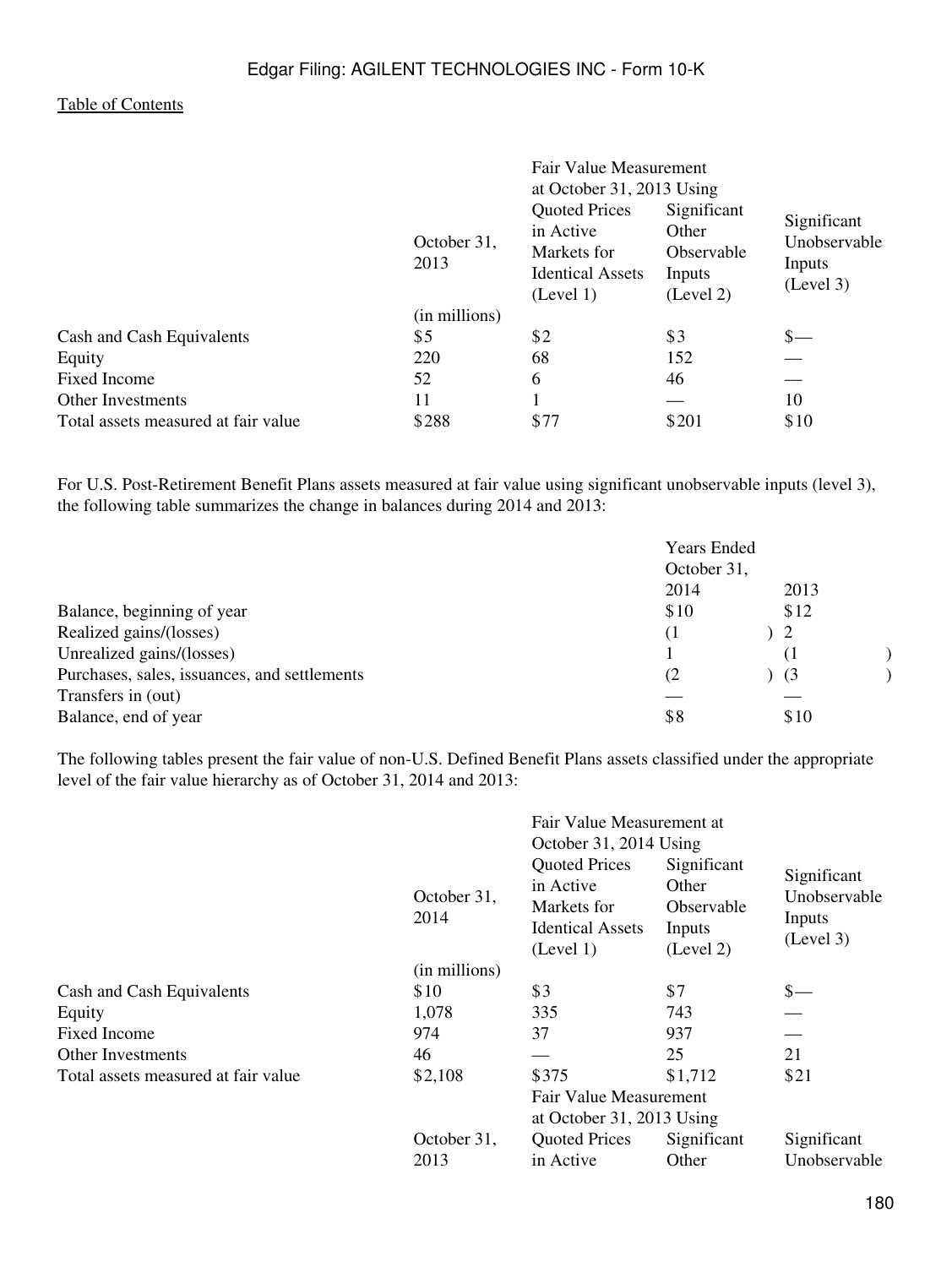|                                     |               | Markets for             | Observable | Inputs    |
|-------------------------------------|---------------|-------------------------|------------|-----------|
|                                     |               | <b>Identical Assets</b> | Inputs     | (Level 3) |
|                                     |               | (Level 1)               | (Level 2)  |           |
|                                     | (in millions) |                         |            |           |
| Cash and Cash Equivalents           | \$10          | \$10                    | $S-$       | $S-$      |
| Equity                              | 1,078         | 296                     | 782        |           |
| Fixed Income                        | 919           | 24                      | 895        |           |
| <b>Other Investments</b>            | 38            |                         | 38         |           |
| Total assets measured at fair value | \$2,045       | \$330                   | \$1,715    | $S-$      |
|                                     |               |                         |            |           |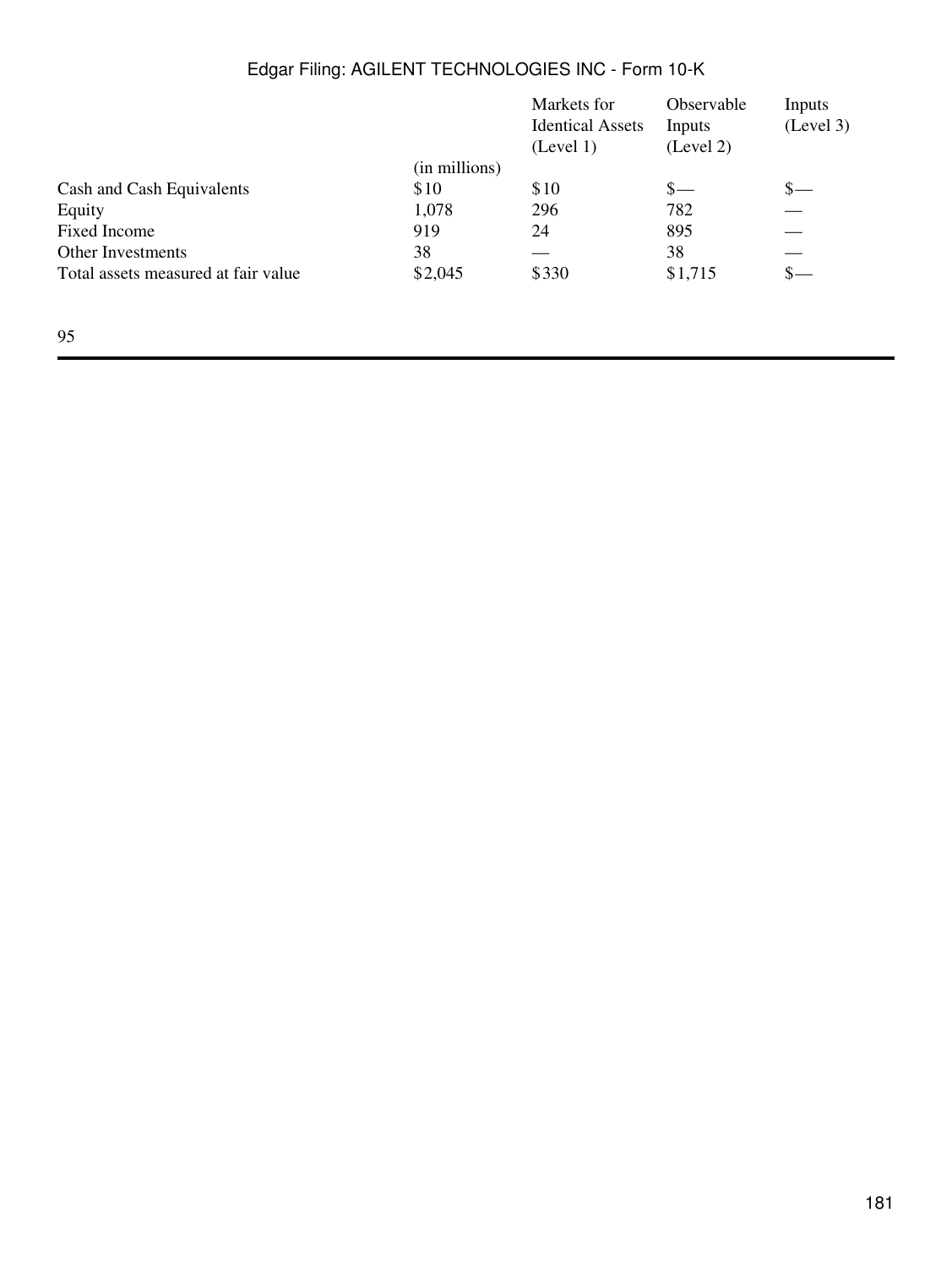For non-U.S. Defined Benefit Plans, assets measured at fair value using significant unobservable inputs (level 3), the following table summarizes the change in balances during 2014. For non-U.S. Defined Benefit Plans, there was no activity relating to assets measured at fair value using significant unobservable inputs (level 3) during fiscal year 2013.

|                                              | <b>Years Ended</b><br>October 31, |               |
|----------------------------------------------|-----------------------------------|---------------|
|                                              | 2014                              | 2013          |
| Balance, beginning of year                   | $S-$                              | $\frac{1}{2}$ |
| Realized gains/(losses)                      |                                   |               |
| Unrealized gains/(losses)                    |                                   |               |
| Purchases, sales, issuances, and settlements |                                   |               |
| Transfers in (out)                           | 20                                |               |
| Balance, end of year                         | \$21                              |               |

The table below presents the combined projected benefit obligation ("PBO"), accumulated benefit obligation ("ABO") and fair value of plan assets, grouping plans using comparisons of the PBO and ABO relative to the plan assets as of October 31, 2014 or 2013.

|                                                                                                           | 2014<br>Benefit | <b>Obligation</b> Fair Value | 2013<br>Benefit<br>Obligation | Fair Value        |
|-----------------------------------------------------------------------------------------------------------|-----------------|------------------------------|-------------------------------|-------------------|
|                                                                                                           | <b>PBO</b>      | οf<br><b>Plan Assets</b>     | PBO                           | of<br>Plan Assets |
|                                                                                                           | (in millions)   |                              |                               |                   |
| U.S. defined benefit plans where PBO exceeds the fair value of<br>plan assets                             | \$889           | \$837                        | \$15                          | $\frac{\ }{s-}$   |
| U.S. defined benefit plans where fair value of plan assets exceeds<br><b>PBO</b>                          |                 |                              | 748                           | 782               |
| Total                                                                                                     | \$889           | \$837                        | \$763                         | \$782             |
| Non-U.S. defined benefit plans where PBO exceeds or is equal to $$1,865$<br>the fair value of plan assets |                 | \$1,559                      | \$1,697                       | \$1,482           |
| Non-U.S. defined benefit plans where fair value of plan assets<br>exceeds PBO                             | 479             | 549                          | 502                           | 563               |
| Total                                                                                                     | \$2,344         | \$2,108                      | \$2,199                       | \$2,045           |
|                                                                                                           | <b>ABO</b>      |                              | <b>ABO</b>                    |                   |
| U.S. defined benefit plans where ABO exceeds the fair value of<br>plan assets                             | \$14            | $s-$                         | \$14                          | $\frac{\ }{s-}$   |
| U.S. defined benefit plans where the fair value of plan assets<br>exceeds ABO                             | 812             | 837                          | 716                           | 782               |
| Total                                                                                                     | \$826           | \$837                        | \$730                         | \$782             |
| Non-U.S. defined benefit plans where ABO exceeds or is equal<br>to the fair value of plan assets          | \$1,795         | \$1,559                      | \$1,533                       | \$1,380           |
| Non-U.S. defined benefit plans where fair value of plan assets<br>exceeds ABO                             | 468             | 549                          | 590                           | 665               |
| Total                                                                                                     | \$2,263         | \$2,108                      | \$2,123                       | \$2,045           |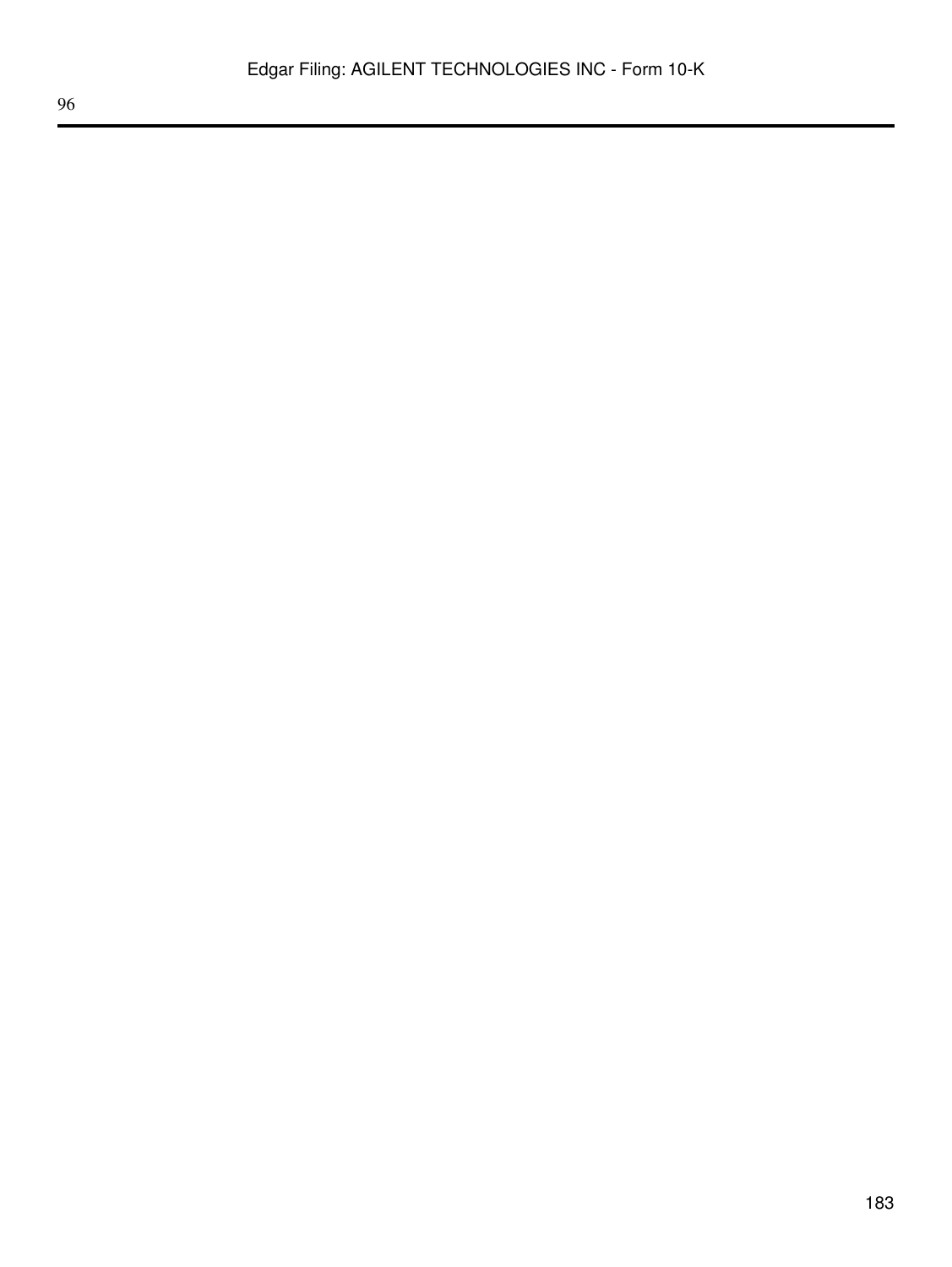#### [Table of Contents](#page-2-0)

Contributions and estimated future benefit payments. During fiscal year 2015, we expect to contribute \$15 million to the U.S. defined benefit plans, \$25 million to plans outside the U.S., and \$1 million to the Post-retirement Medical Plans. The following table presents expected future benefit payments for the next 10 years for the Agilent plans only.

|               | U.S. Defined         | Non-U.S.             | U.S.                 |
|---------------|----------------------|----------------------|----------------------|
|               | <b>Benefit Plans</b> | Defined              | Post-Retirement      |
|               |                      | <b>Benefit Plans</b> | <b>Benefit Plans</b> |
|               | (in millions)        |                      |                      |
| 2015          | \$30                 | \$23                 | \$8                  |
| 2016          | \$23                 | \$24                 | \$8                  |
| 2017          | \$26                 | \$27                 | \$8                  |
| 2018          | \$28                 | \$28                 | \$8                  |
| 2019          | \$30                 | \$29                 | \$8                  |
| $2020 - 2024$ | \$177                | \$185                | \$39                 |

Assumptions. The assumptions used to determine the benefit obligations and expense for our defined benefit and post-retirement benefit plans are presented in the tables below. The expected long-term return on assets below represents an estimate of long-term returns on investment portfolios consisting of a mixture of equities, fixed income and alternative investments in proportion to the asset allocations of each of our plans. We consider long-term rates of return, which are weighted based on the asset classes (both historical and forecasted) in which we expect our pension and post-retirement funds to be invested. Discount rates reflect the current rate at which pension and post-retirement obligations could be settled based on the measurement dates of the plans - October 31. The U.S. discount rates at October 31, 2014 and 2013 were determined based on the results of matching expected plan benefit payments with cash flows from a hypothetically constructed bond portfolio. The non-U.S. rates were generally based on published rates for high-quality corporate bonds. The range of assumptions that were used for the non-U.S. defined benefit plans reflects the different economic environments within various countries.

Assumptions used to calculate the net periodic cost in each year were as follows:

|                                                            | For years ended October 31, |                 |                 |  |  |
|------------------------------------------------------------|-----------------------------|-----------------|-----------------|--|--|
|                                                            | 2014                        | 2013            | 2012            |  |  |
| U.S. defined benefit plans:                                |                             |                 |                 |  |  |
| Discount rate                                              | $4.00 - 4.50\%$             | 3.25%           | 4.50%           |  |  |
| Average increase in compensation levels                    | 3.50%                       | 3.50%           | $3.50\%$        |  |  |
| Expected long-term return on assets                        | $8.00\%$                    | 8.00%           | 8.00%           |  |  |
| Non-U.S. defined benefit plans:                            |                             |                 |                 |  |  |
| Discount rate                                              | $1.50 - 4.00\%$             | $1.50 - 4.50\%$ | 2.00-5.50%      |  |  |
| Average increase in compensation levels                    | $2.50 - 3.25\%$             | 2.50-3.00%      | 2.50-3.25%      |  |  |
| Expected long-term return on assets                        | $4.00 - 6.50\%$             | $4.00 - 6.50\%$ | $4.00 - 6.50\%$ |  |  |
| U.S. post-retirement benefits plans:                       |                             |                 |                 |  |  |
| Discount rate                                              | 4.00-4.25%                  | 3.50%           | 4.75%           |  |  |
| Expected long-term return on assets                        | $8.00\%$                    | $8.00\%$        | $8.00\%$        |  |  |
| Current medical cost trend rate                            | 8.00-9.00%                  | 9.00%           | 9.00%           |  |  |
| Ultimate medical cost trend rate                           | $3.50\%$                    | 3.50%           | 4.50%           |  |  |
| Medical cost trend rate decreases to ultimate rate in year | 2028                        | 2027            | 2026            |  |  |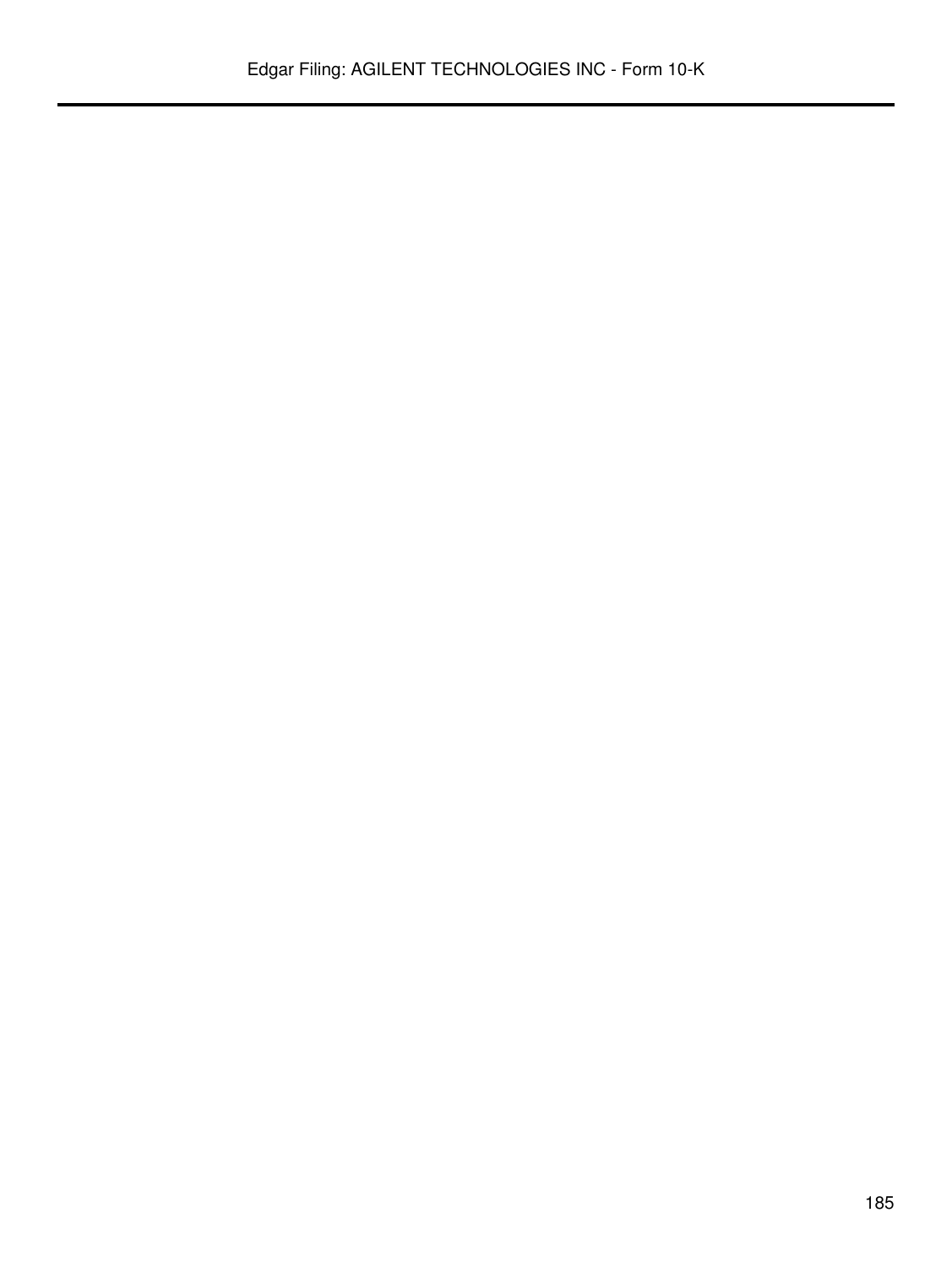Assumptions used to calculate the benefit obligation were as follows:

|                                                            |                 | As of the Years Ending<br>October 31, |  |  |
|------------------------------------------------------------|-----------------|---------------------------------------|--|--|
|                                                            |                 |                                       |  |  |
|                                                            | 2014            | 2013                                  |  |  |
| U.S. defined benefit plans:                                |                 |                                       |  |  |
| Discount rate                                              | $4.00\%$        | 4.50%                                 |  |  |
| Average increase in compensation levels                    | $3.50\%$        | $3.50\%$                              |  |  |
| Non-U.S. defined benefit plans:                            |                 |                                       |  |  |
| Discount rate                                              | $1.50 - 4.00\%$ | 1.75-4.25%                            |  |  |
| Average increase in compensation levels                    | $2.50 - 3.25\%$ | 2.50-3.25%                            |  |  |
| U.S. post-retirement benefits plans:                       |                 |                                       |  |  |
| Discount rate                                              | 3.75-4.00%      | $4.25\%$                              |  |  |
| Current medical cost trend rate                            | $8.00\%$        | $9.00\%$                              |  |  |
| Ultimate medical cost trend rate                           | $3.50\%$        | $3.50\%$                              |  |  |
| Medical cost trend rate decreases to ultimate rate in year | 2028            | 2028                                  |  |  |
|                                                            |                 |                                       |  |  |

Health care trend rates do not have a significant effect on the total service and interest cost components or on the post-retirement benefit obligation amounts reported for the U.S. Post-Retirement Benefit Plan for the year ended October 31, 2014.

## 16. GUARANTEES

#### Standard Warranty

We accrue for standard warranty costs based on historical trends in warranty charges as a percentage of net product shipments. The accrual is reviewed regularly and periodically adjusted to reflect changes in warranty cost estimates. Estimated warranty charges are recorded within cost of products at the time products are sold. The standard warranty accrual balances are held in other accrued and other long-term liabilities on our consolidated balance sheet. Our standard warranty terms typically extend between one and three years from the date of delivery, depending on the product.

A summary of the standard warranty accrual activity is shown in the table below. The standard warranty accrual balances are held in other accrued and other long-term liabilities.

|                                                       | October 31,   |      |
|-------------------------------------------------------|---------------|------|
|                                                       | 2014          | 2013 |
|                                                       | (in millions) |      |
| Balance as of October 31, 2013 and 2012               | \$69          | \$60 |
| Accruals for warranties including change in estimates | 90            | 92   |
| Settlements made during the period                    | (78           | (83) |
| Balance as of October 31, 2014 and 2013               | \$81          | \$69 |
| Accruals for warranties due within one year           | 60            | 48   |
| Accruals for warranties due after one year            | 21            | 21   |
| Balance as of October 31, 2014 and 2013               | \$81          | \$69 |

#### Indemnifications to Keysight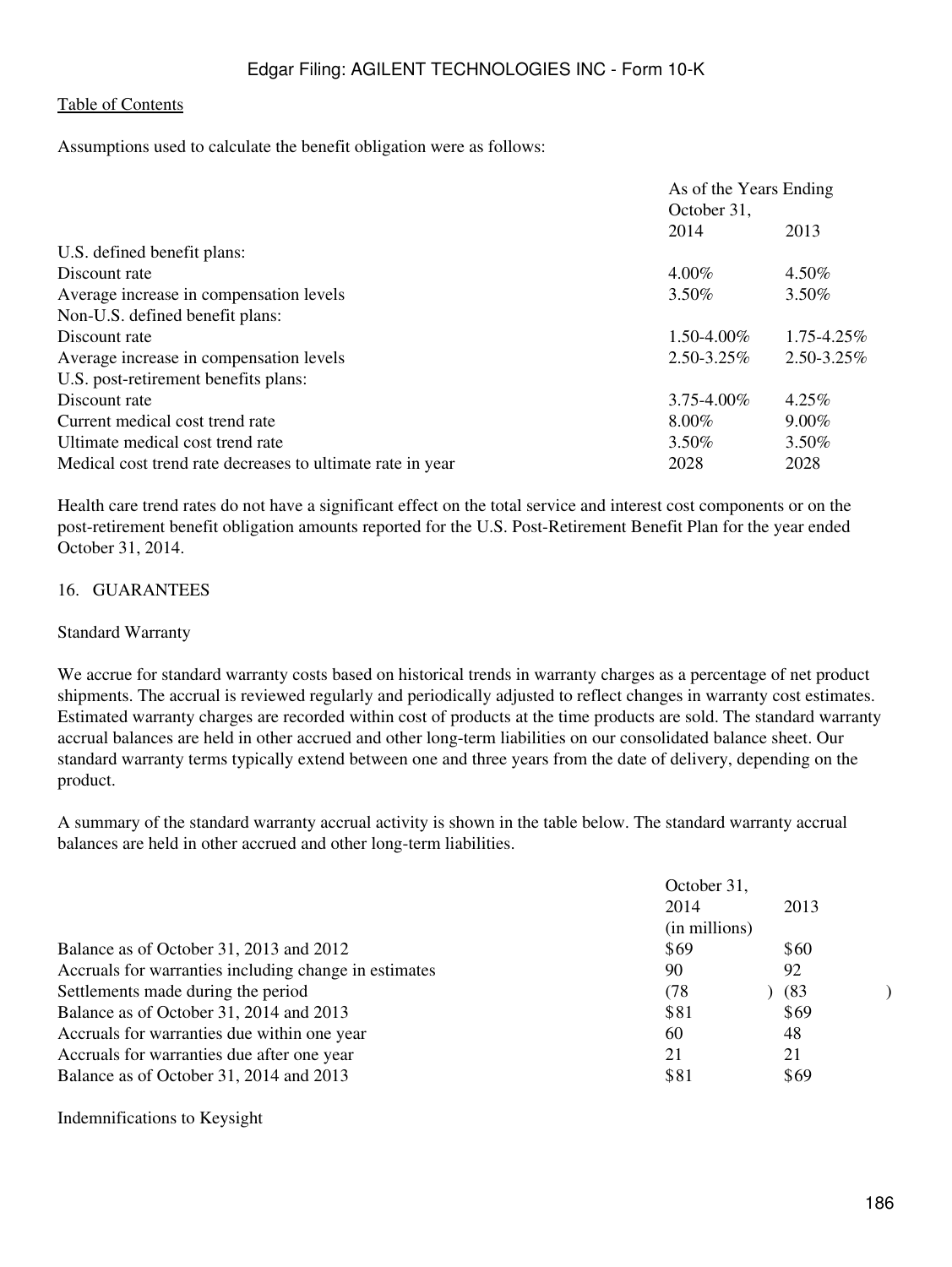In connection with the separation of Keysight from Agilent on November 1, 2014 we agreed to indemnify Keysight and its affiliates against certain damages and expenses that might occur in the future. These indemnifications cover a variety of liabilities, including, but not limited to, employee, tax and environmental matters. The agreements containing these indemnifications have been previously disclosed as exhibits to our current report on Form 8-K filed on August 1, 2014. In our opinion, the fair value of these indemnification obligations was not material as of October 31, 2014.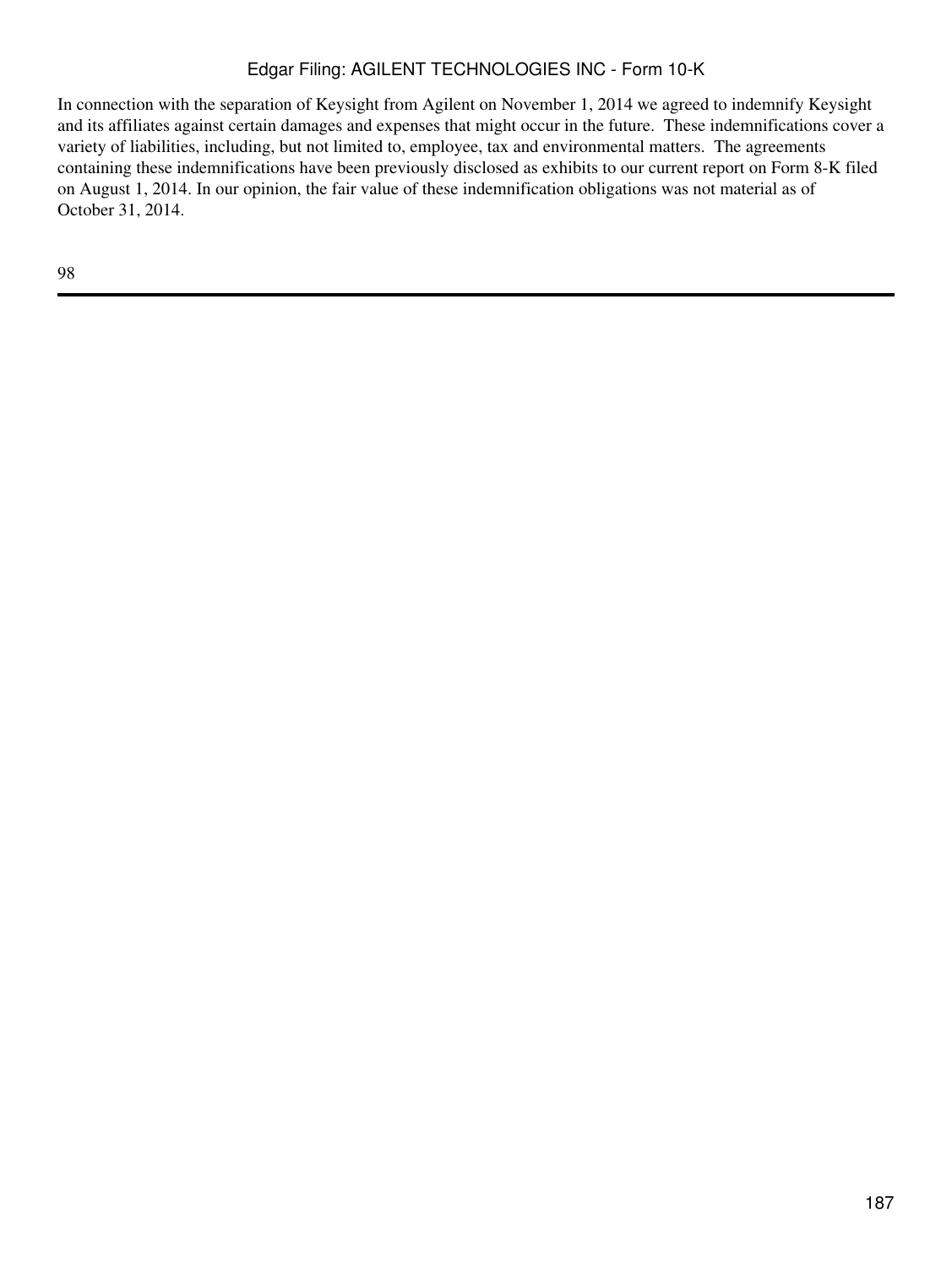## Indemnifications to Avago

In connection with the sale of our semiconductor products business in December 2005, we agreed to indemnify Avago, its affiliates and other related parties against certain damages and expenses that it might incur in the future. The continuing indemnifications primarily cover damages and expenses relating to liabilities of the businesses that Agilent retained and did not transfer to Avago, as well as pre-closing taxes and other specified items. In connection with the separation of Keysight from Agilent, Keysight assumed the indemnification obligations to Avago. In our opinion, the fair value of these indemnification obligations was not material as of October 31, 2014.

## Indemnifications to Verigy

In connection with the spin-off of Verigy, we agreed to indemnify Verigy and its affiliates against certain damages which it might incur in the future. These indemnifications primarily cover damages relating to liabilities of the businesses that Agilent did not transfer to Verigy, liabilities that might arise under limited portions of Verigy's IPO materials that relate to Agilent, and costs and expenses incurred by Agilent or Verigy to effect the IPO, arising out of the distribution of Agilent's remaining holding in Verigy ordinary shares to Agilent's stockholders, or incurred to effect the separation of the semiconductor test solutions business from Agilent to the extent incurred prior to the separation on June 1, 2006. On July 4, 2011, Verigy announced the completion by Advantest Corporation of its acquisition of Verigy. Verigy will operate as a wholly-owned subsidiary of Advantest and our indemnification obligations to Verigy should be unaffected. In connection with the separation of Keysight from Agilent, Keysight assumed the indemnification obligations to Verigy. In our opinion, the fair value of these indemnification obligations was not material as of October 31, 2014.

## Indemnifications to Hewlett-Packard

We have given multiple indemnities to Hewlett-Packard in connection with our activities prior to our spin-off from HP for the businesses that constituted Agilent prior to the spin-off. These indemnifications cover a variety of aspects of our business, including, but not limited to, employee, tax, intellectual property and environmental matters. The agreements containing these indemnifications have been previously disclosed as exhibits to our registration statement on Form S-1 filed on August 16, 1999. In our opinion, the fair value of these indemnification obligations was not material as of October 31, 2014.

Indemnifications to Varian Medical Systems and Varian Semiconductor Equipment Associates

In connection with our acquisition of Varian, we are subject to certain indemnification obligations to Varian Medical Systems (formerly Varian Associates, Inc. ("VAI")) and Varian Semiconductor Equipment Associates ("VSEA") in connection with the Instruments business as conducted by VAI prior to the Distribution (as described in Note 1 of Varian's Annual Report on Form 10-K filed on November 25, 2009). These indemnification obligations cover a variety of aspects of our business, including, but not limited to, employee, tax, intellectual property, litigation and environmental matters. Certain of the agreements containing these indemnification obligations are disclosed as exhibits to Varian's Annual Report on Form 10-K filed on November 25, 2009. On November 10, 2011, Applied Materials announced that it had completed the acquisition of VSEA, which is now a wholly-owned subsidiary of Applied Materials; our indemnification obligations to VSEA should be unaffected. In our opinion, the fair value of these indemnification obligations was not material as of October 31, 2014.

## Indemnifications to Officers and Directors

Our corporate by-laws require that we indemnify our officers and directors, as well as those who act as directors and officers of other entities at our request, against expenses, judgments, fines, settlements and other amounts actually and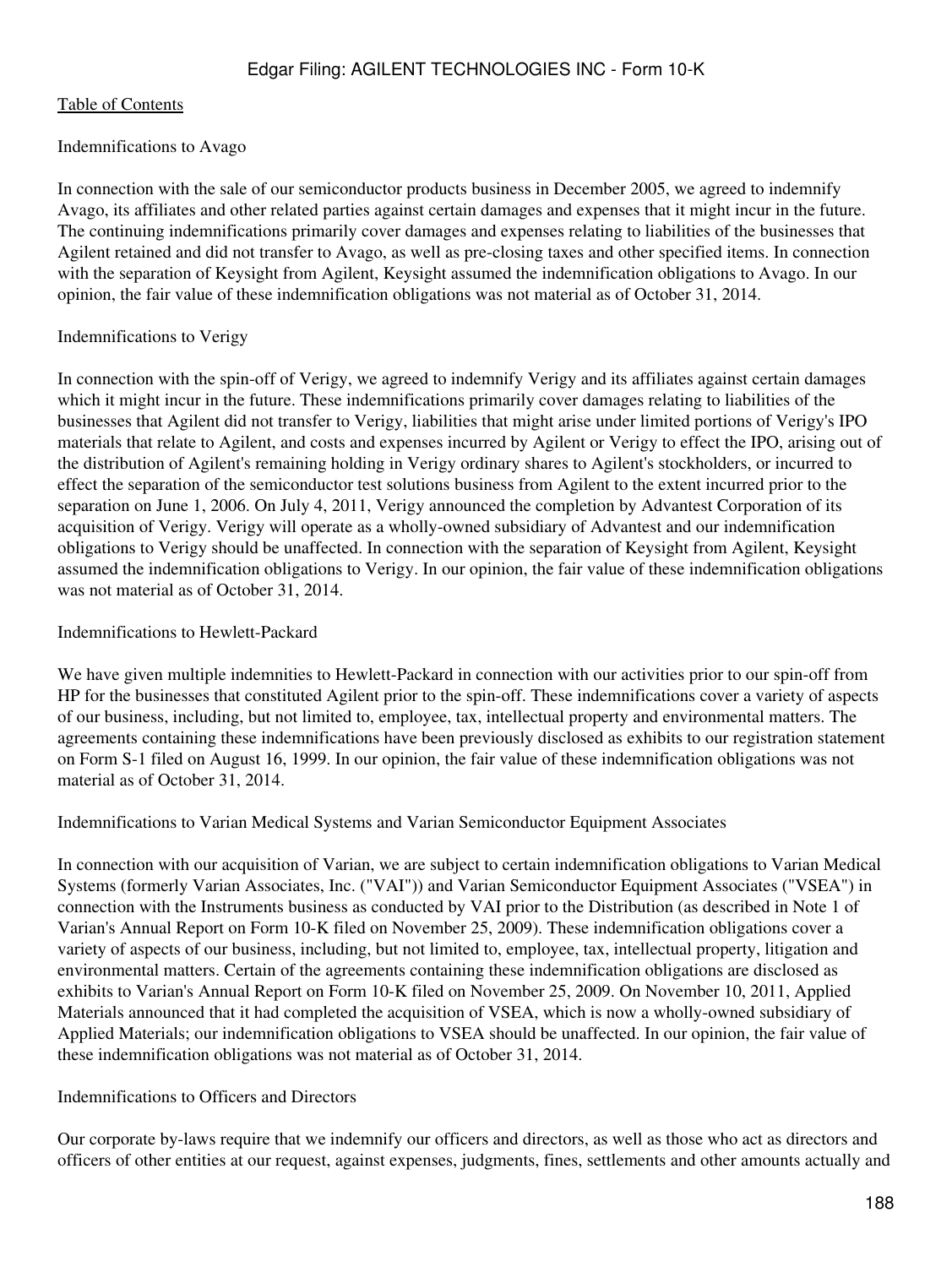reasonably incurred in connection with any proceedings arising out of their services to Agilent and such other entities, including service with respect to employee benefit plans. In addition, we have entered into separate indemnification agreements with each director and each board-appointed officer of Agilent which provide for indemnification of these directors and officers under similar circumstances and under additional circumstances. The indemnification obligations are more fully described in the by-laws and the indemnification agreements. We purchase standard insurance to cover claims or a portion of the claims made against our directors and officers. Since a maximum obligation is not explicitly stated in our by-laws or in our indemnification agreements and will depend on the facts and circumstances that arise out of any future claims, the overall maximum amount of the obligations cannot be reasonably estimated. Historically, we have not made payments related to these obligations, and the fair value for these indemnification obligations was not material as of October 31, 2014.

Other Indemnifications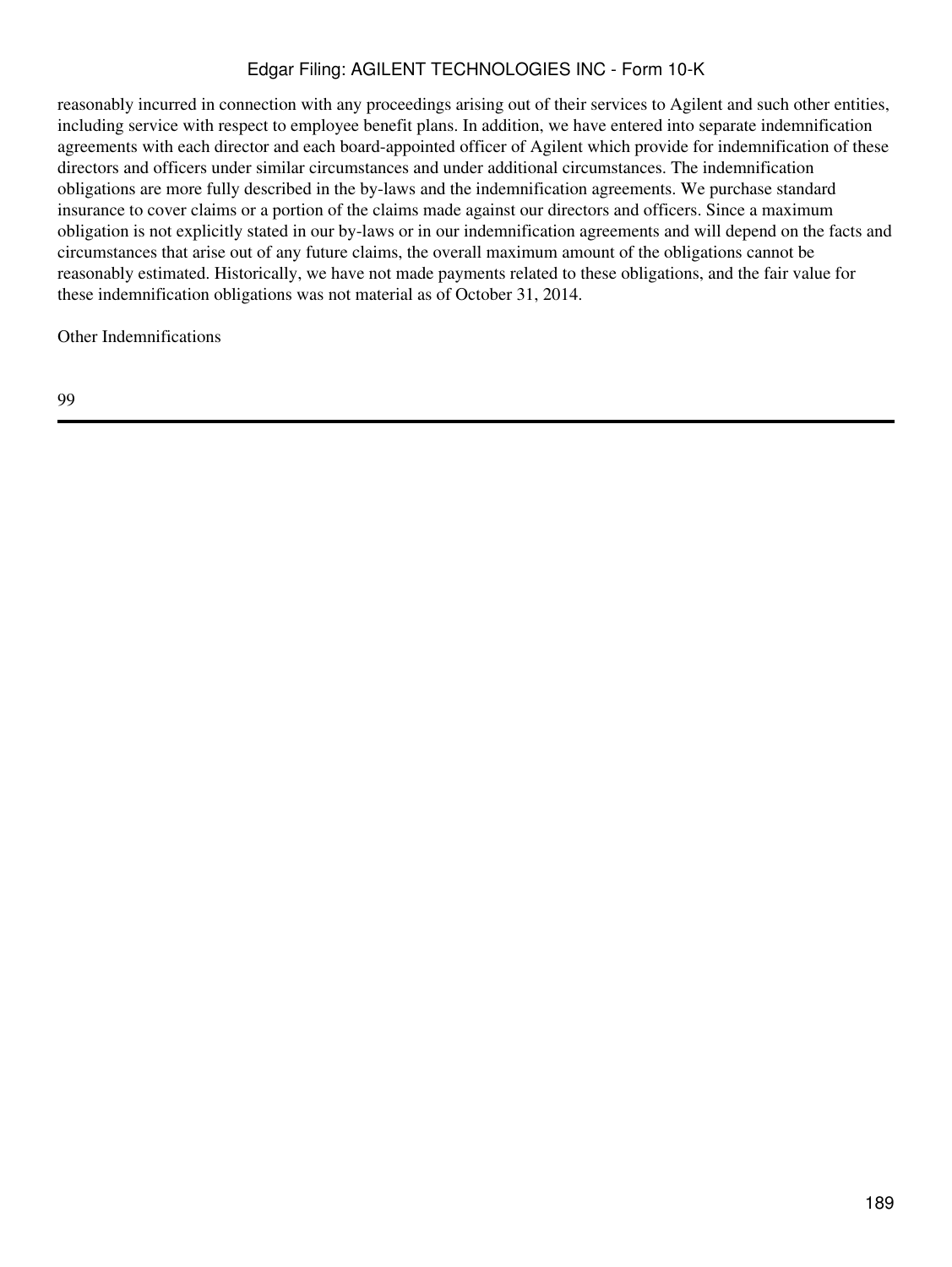As is customary in our industry and as provided for in local law in the U.S. and other jurisdictions, many of our standard contracts provide remedies to our customers and others with whom we enter into contracts, such as defense, settlement, or payment of judgment for intellectual property claims related to the use of our products. From time to time, we indemnify customers, as well as our suppliers, contractors, lessors, lessees, companies that purchase our businesses or assets and others with whom we enter into contracts, against combinations of loss, expense, or liability arising from various triggering events related to the sale and the use of our products and services, the use of their goods and services, the use of facilities and state of our owned facilities, the state of the assets and businesses that we sell and other matters covered by such contracts, usually up to a specified maximum amount. In addition, from time to time we also provide protection to these parties against claims related to undiscovered liabilities, additional product liability or environmental obligations. In our experience, claims made under such indemnifications are rare and the associated estimated fair value of the liability was not material as of October 31, 2014.

In connection with the sale of several of our businesses, we have agreed to indemnify the buyers of such business, their respective affiliates and other related parties against certain damages that they might incur in the future. The continuing indemnifications primarily cover damages relating to liabilities of the businesses that Agilent retained and did not transfer to the buyers, as well as other specified items. In our opinion, the fair value of these indemnification obligations was not material as of October 31, 2014.

## 17. COMMITMENTS AND CONTINGENCIES

Operating Lease Commitments: We lease certain real and personal property from unrelated third parties under non-cancelable operating leases. Future minimum lease payments under operating leases at October 31, 2014 were \$57 million for 2015, \$47 million for 2016, \$34 million for 2017, \$22 million for 2018, \$13 million for 2019 and \$33 million thereafter. Future minimum sublease income under leases at October 31, 2014 was \$7 million for 2015, \$5 million for 2016, \$3 million for 2017, and \$0 million thereafter. We expect that with the separation of Keysight from Agilent on November 1, 2014 that future minimum lease payments will reduced by approximately \$52 million and sub-lease income will increase by approximately \$50 million over the periods presented above. Certain leases require us to pay property taxes, insurance and routine maintenance, and include escalation clauses. Total rent expense was \$93 million in 2014, \$90 million in 2013 and \$84 million in 2012.

Contingencies: We are involved in lawsuits, claims, investigations and proceedings, including, but not limited to, patent, commercial and environmental matters, which arise in the ordinary course of business. There are no matters pending that we currently believe are reasonably possible of having a material impact to our business, consolidated financial condition, results of operations or cash flows.

On March 4, 2013, we made a report to the Inspector General of the Department of Defense ("DOD IG") regarding pricing irregularities relating to certain sales of electronic measurement products to U.S. government agencies. We conducted an investigation with the assistance of outside counsel and approached the DOD IG with a proposed methodology for resolving possible overcharges to U.S. government purchasers resulting from these sales and discussed the matter with the Department of Justice ("DOJ"). On October 31, 2014, the Company resolved the matter with the DOJ with a settlement for an amount that was not material to Agilent's financial condition, results of operations or cash flows.

As part of routine internal audit activities, the Company determined that certain employees of Agilent's subsidiaries in China did not comply with the Company's Standards of Business Conduct and other policies. Based on those findings, the Company has initiated an internal investigation, with the assistance of outside counsel, relating to certain sales of our products through third party intermediaries in China. The internal investigation included a review of compliance by our employees in China with the requirements of the U.S. Foreign Corrupt Practices Act and other applicable laws and regulations. On September 5, 2013, the Company voluntarily contacted the United States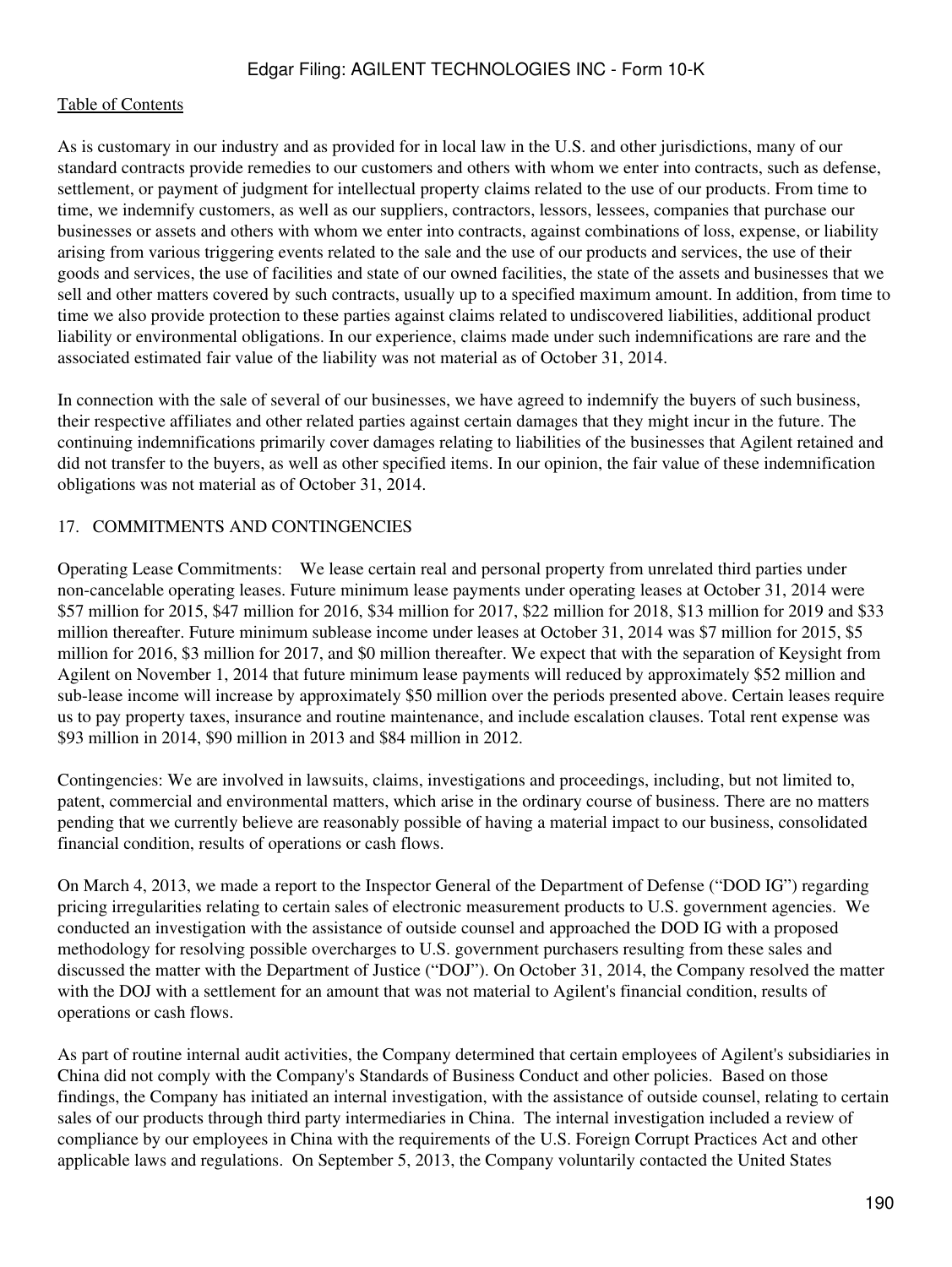Securities and Exchange Commission ("SEC") and United States Department of Justice ("DOJ") to advise both agencies of this internal investigation. On September 15, 2014, the Company received a letter from the SEC's Division of Enforcement stating that its investigation had been completed and that the Division of Enforcement did not intend to recommend any enforcement action against the Company by the SEC. On September 24, 2014, the Company received a letter from DOJ stating that DOJ had closed its inquiry into the matter, citing the Company's voluntary disclosure and thorough investigation.

## 18. SHORT-TERM DEBT

## Credit Facilities

On September 15, 2014, Agilent entered into a credit agreement with a financial institution which provides for a \$400 million five-year unsecured credit facility (the "Agilent Facility") that will expire on September 15, 2019. The Agilent Facility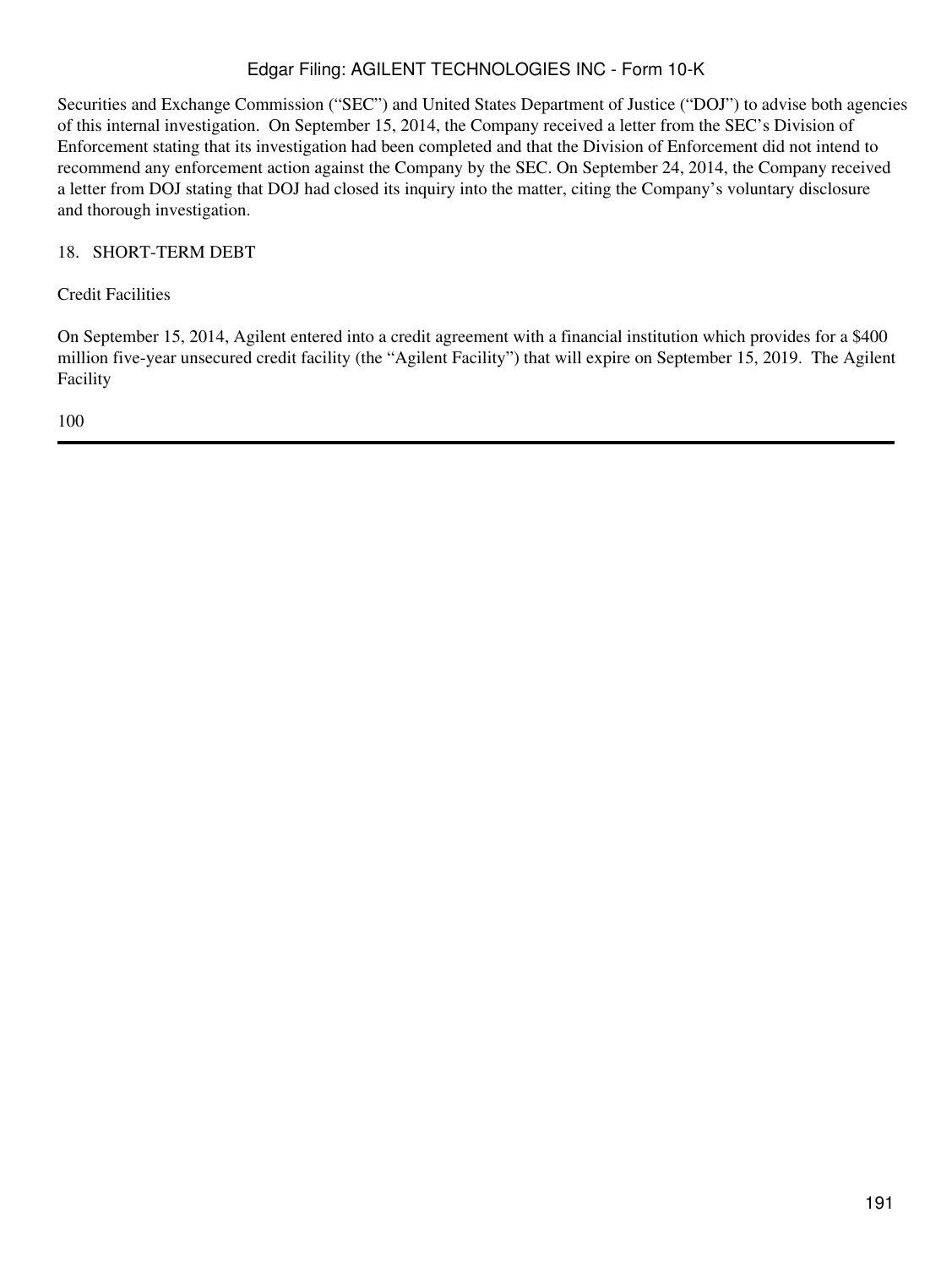## [Table of Contents](#page-2-0)

replaced the previous credit facility ("old credit facility") and provides for amounts to be borrowed for general corporate purposes. For the year ended October 31, 2014, we borrowed \$50 million under the old credit facility and repaid \$50 million by October 31, 2014. As of October 31, 2014 the company has no borrowings outstanding under the Agilent facility. We were in compliance with the covenants for the credit facilities during the year ended October 31, 2014.

On September 15, 2014, Keysight, a wholly owned subsidiary of Agilent, entered into a credit agreement with a financial institution which provides for a \$300 million five-year unsecured credit facility (the "Keysight Facility") that will expire on November 1, 2019 and provides for amounts to be borrowed for general corporate purposes. The credit agreement was initially guaranteed by Agilent. The guarantee terminated upon the completion of the separation of Keysight from Agilent on November 1, 2014. As of October 31, 2014 the company has no borrowings outstanding under the Keysight facility. We were in compliance with the covenants for the credit facility during the year ended October 31, 2014.

As a result of the Dako acquisition, we have a credit facility in Danish Krone equivalent of \$9 million with a Danish financial institution. As of October 31, 2014 the company had no borrowings outstanding under the facility.

## Short- Term Loan

On July 10, 2014, a wholly owned subsidiary of Agilent in India entered into a short-term loan agreement with a financial institution, which provides up to \$50 million of unsecured borrowings. On July 25, 2014, we borrowed \$35 million against the loan agreement at an interest rate of 9.95 percent per annum. The loan was repaid during the year and as of October 31, 2014, no balance was outstanding against this loan agreement.

## 19. LONG-TERM DEBT

#### Senior Notes

The following table summarizes the company's long-term senior notes and the related interest rate swaps:

|                                                                   |      | October 31, 2013 |  |  |  |  |
|-------------------------------------------------------------------|------|------------------|--|--|--|--|
| Amortized<br>Amortized<br>Swap<br>Total<br>Principal<br>Principal | Swap | Total            |  |  |  |  |
| (in millions)                                                     |      |                  |  |  |  |  |
| \$500<br>2015 Senior Notes<br>$\frac{\ }{s-}$<br>$S-$             | \$12 | \$512            |  |  |  |  |
| 3<br>100<br>103<br>599<br>2017 Senior Notes                       | 22   | 621              |  |  |  |  |
| 500<br>500<br>2019 Senior Notes                                   |      |                  |  |  |  |  |
| 499<br>22<br>521<br>498<br>2020 Senior Notes                      | 26   | 524              |  |  |  |  |
| 399<br>399<br>399<br>2022 Senior Notes                            |      | 399              |  |  |  |  |
| 598<br>598<br>597<br>2023 Senior Notes                            |      | 597              |  |  |  |  |
| 599<br>599<br>2024 Senior Notes                                   |      |                  |  |  |  |  |
| \$2,695<br>\$25<br>\$2,720<br>Total<br>\$2,593                    | \$60 | \$2,653          |  |  |  |  |

## 2015 Senior Notes

On July 14, 2014, we settled the redemption of the outstanding aggregate principal amount of our 5.5% senior notes ("2015 senior notes") due September 14, 2015, that had been called for redemption on June 12, 2014. The redemption price of approximately \$528 million included the \$500 million principal amount and a \$28 million prepayment penalty, computed in accordance with the terms of the 2015 senior notes as the present value of the remaining scheduled payments of principal and unpaid interest. The prepayment penalty less full amortization of previously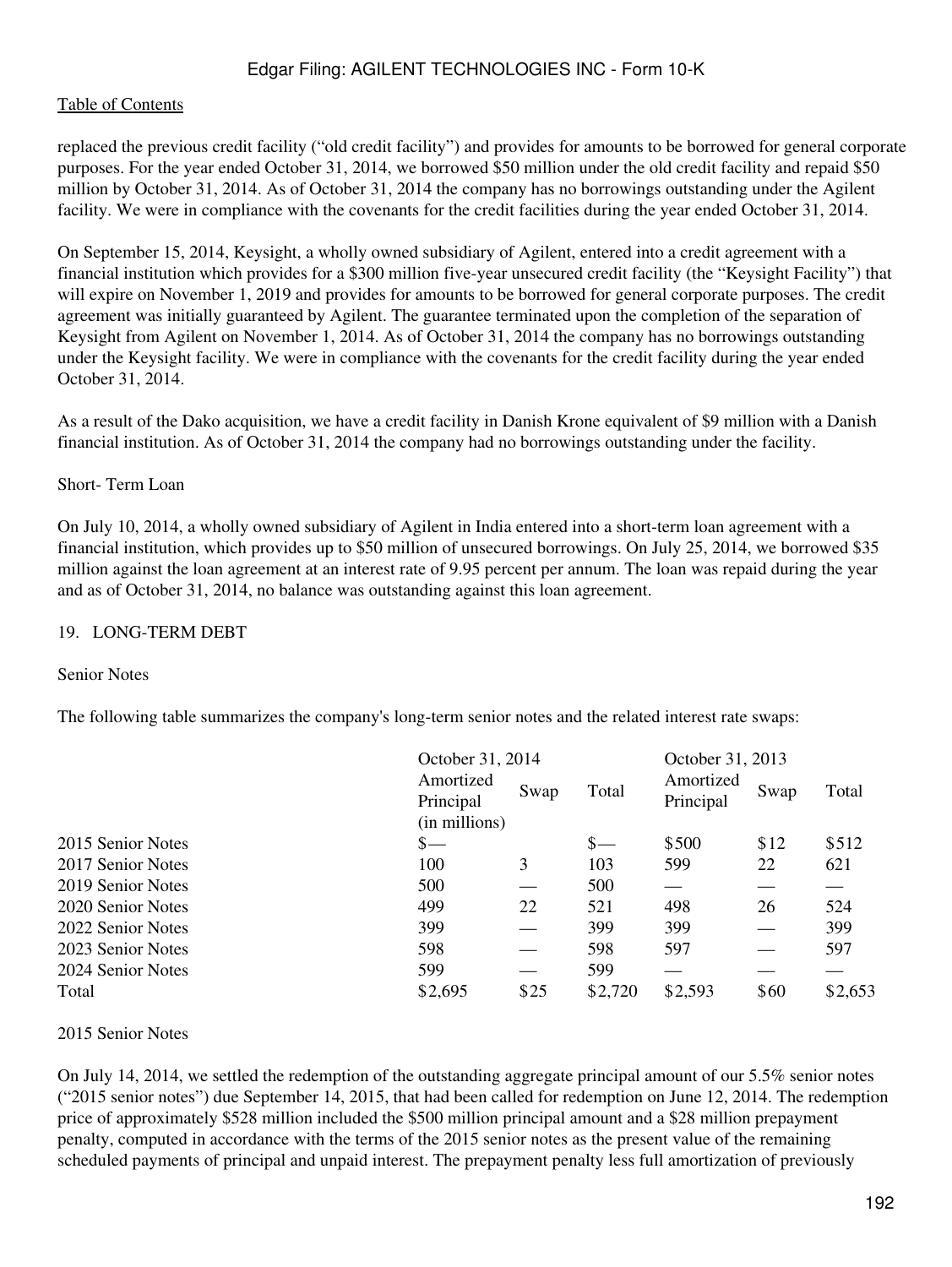deferred interest rate swap gain of approximately \$8 million together with \$1 million of amortization of debt issuance costs and discount was disclosed in other income (expense), net in the condensed consolidated statement of operations. We also paid accrued and unpaid interest of \$9 million on the 2015 senior notes up to but not including the redemption date.

## 2017 Senior Notes

In October 2007, the company issued an aggregate principal amount of \$600 million in senior notes ("2017 senior notes"). The 2017 senior notes were issued at 99.60% of their principal amount. The notes will mature on November 1, 2017, and bear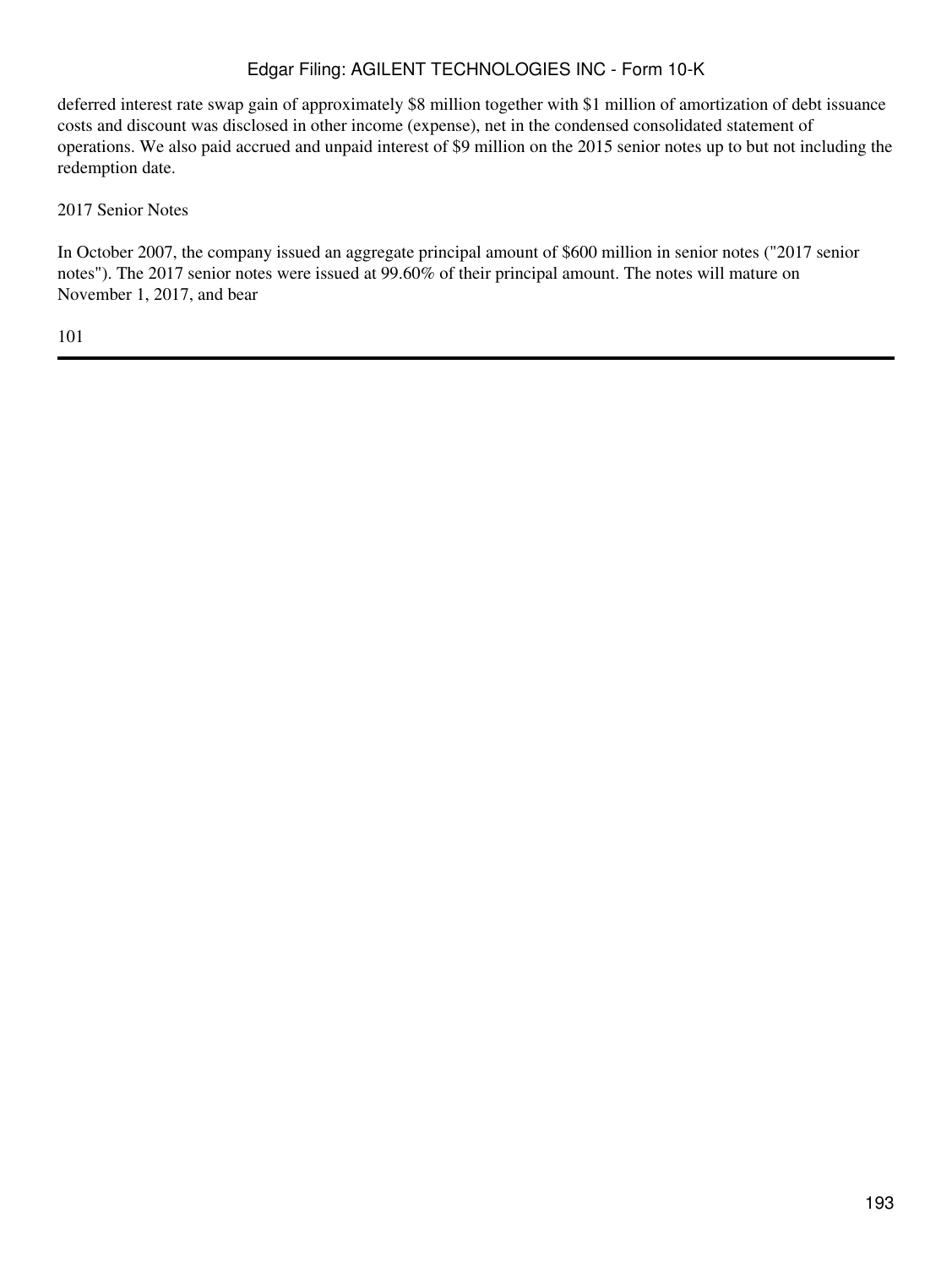## [Table of Contents](#page-2-0)

interest at a fixed rate of 6.50% per annum. The interest is payable semi-annually on May 1st and November 1st of each year and payments commenced on May 1, 2008.

On November 25, 2008, we terminated two interest rate swap contracts associated with our 2017 senior notes that represented the notional amount of \$400 million. The asset value, including interest receivable, upon termination was approximately \$43 million and the amount to be amortized at October 31, 2014 was \$3 million. The gain is being deferred and amortized to interest expense over the remaining life of the 2017 senior notes.

On October 20, 2014, we settled the redemption of \$500 million of the \$600 million outstanding aggregate principal amount of our 2017 senior notes due November 1, 2017 that had been called for redemption on September 19, 2014. The redemption price of approximately \$580 million included a \$80 million prepayment penalty computed in accordance with the terms of the 2017 senior notes as the present value of the remaining scheduled payments of principal and unpaid interest related to \$500 million partial redemption. The prepayment penalty less partial amortization of previously deferred interest rate swap gain of approximately \$14 million together with \$2 million of amortization of debt issuance costs and discount was disclosed in other income (expense), net in the condensed consolidated statement of operations. We also paid accrued and unpaid interest of \$15 million on the 2017 senior notes up to but not including the redemption date.

#### 2020 Senior Notes

In July 2010, the company issued an aggregate principal amount of \$500 million in senior notes ("2020 senior notes"). The 2020 senior notes were issued at 99.54% of their principal amount. The notes will mature on July 15, 2020, and bear interest at a fixed rate of 5.00% per annum. The interest is payable semi-annually on January 15th and July 15th of each year, payments commenced on January 15, 2011.

On August 9, 2011, we terminated our interest rate swap contracts related to our 2020 senior notes that represented the notional amount of \$500 million. The asset value, including interest receivable, upon termination for these contracts was approximately \$34 million and the amount to be amortized at October 31, 2014 was \$22 million. The gain is being deferred and amortized to interest expense over the remaining life of the 2020 senior notes.

## 2022 Senior Notes

In September 2012, the company issued an aggregate principal amount of \$400 million in senior notes ("2022 senior notes"). The 2022 senior notes were issued at 99.80% of their principal amount. The notes will mature on October 1, 2022, and bear interest at a fixed rate of 3.20% per annum. The interest is payable semi-annually on April 1st and October 1st of each year, payments commenced on April 1, 2013.

#### 2023 Senior Notes

In June 2013, the company issued aggregate principal amount of \$600 million in senior notes ("2023 senior notes"). The 2023 senior notes were issued at 99.544% of their principal amount. The notes will mature on July 15, 2023 and bear interest at a fixed rate of 3.875% per annum. The interest is payable semi annually on January 15th and July 15th of each year and payments will commence January 15, 2014.

## Keysight 2019 and 2024 Senior Notes

On October 6, 2014 Keysight announced that it had agreed to sell \$500 million of 3.30% senior notes due 2019 ("2019 senior notes") and \$600 million of 4.55% senior notes due 2024 ("2024 senior notes"). The transaction closed on October 15, 2014. Each series of notes initially were guaranteed on an unsecured, unsubordinated basis by Agilent.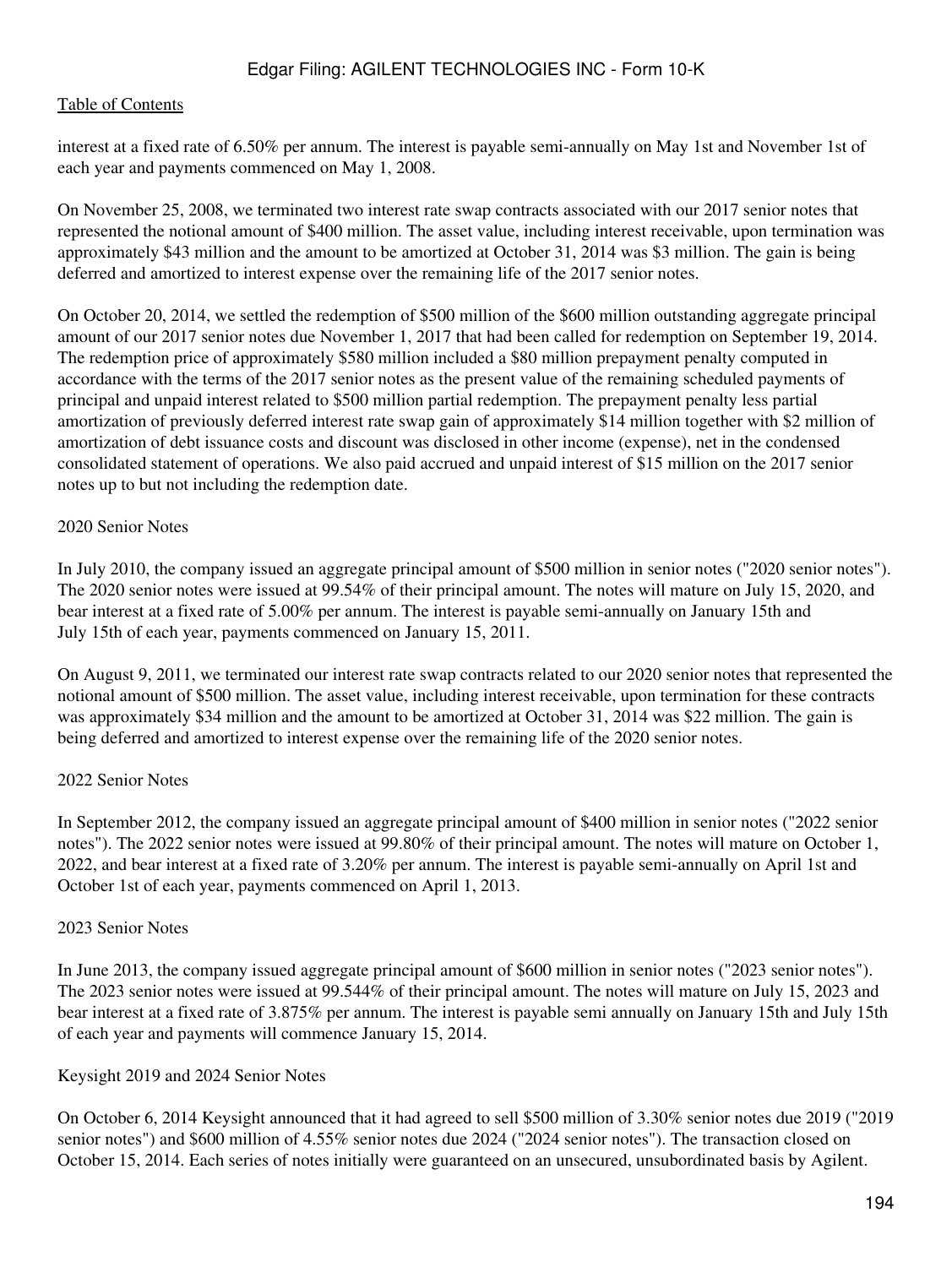The guarantees terminated upon the completion of the separation of Keysight from Agilent on November 1, 2014.

All notes issued are unsecured and rank equally in right of payment with all of Agilent's other senior unsecured indebtedness.

Other debt

As of October 31, 2014, and as a result of the Dako acquisition, we have mortgage debts, secured on buildings in Denmark, in Danish Krone equivalent of \$42 million aggregate principal outstanding with a Danish financial institution. The loans have a variable interest rate based on 3 months Copenhagen Interbank Rate ("Cibor") and will mature on September 30, 2027. Interest payments are made in March, June, September and December of each year.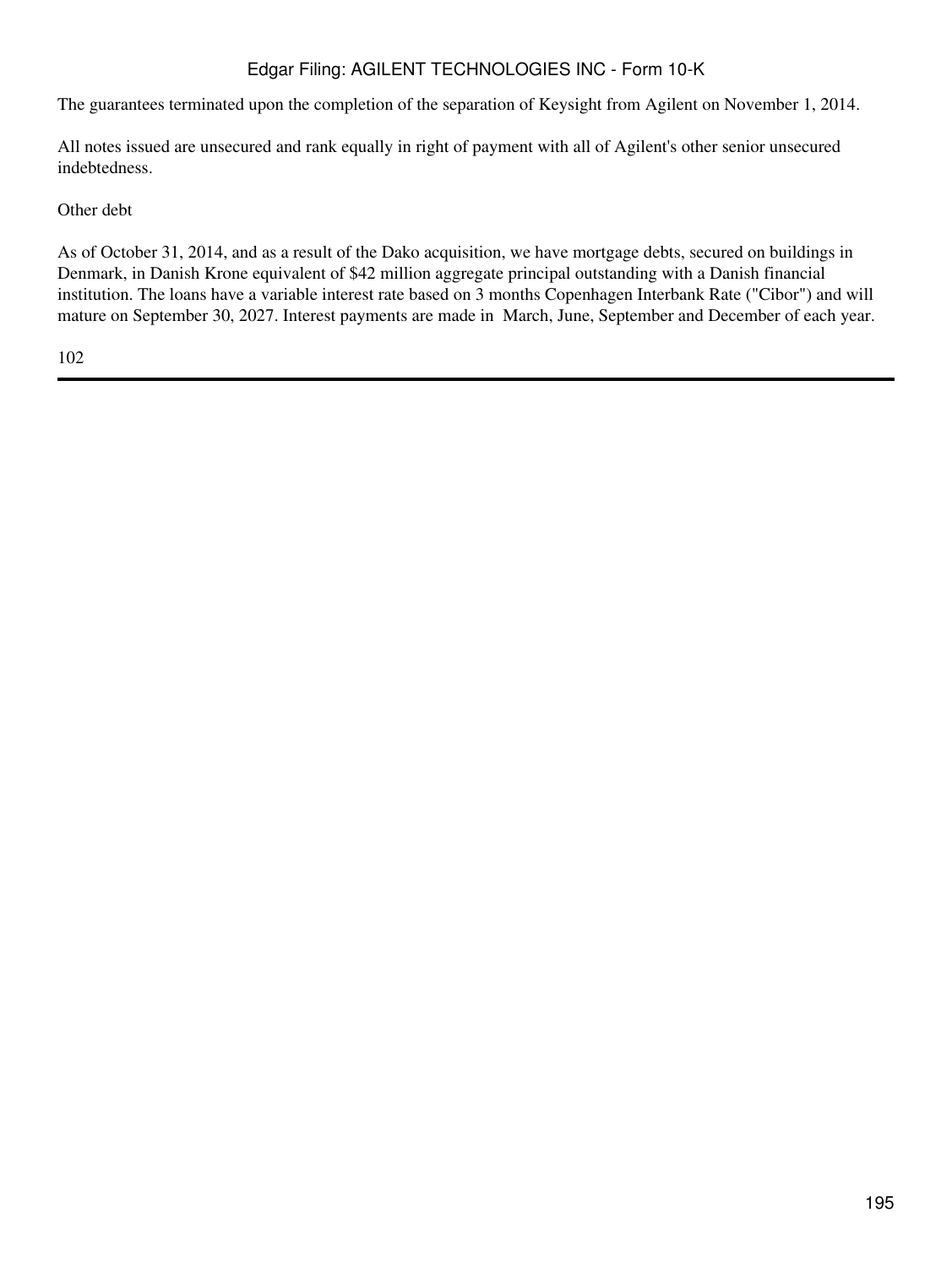## 20. STOCKHOLDERS' EQUITY

#### Stock Repurchase Program

On January 16, 2013, our board of directors approved a share-repurchase program (the "2013 repurchase program"). The 2013 repurchase program authorized the use of up to \$500 million to repurchase shares of the company's common stock in open market transactions. On May 14, 2013, we announced that our board of directors authorized an increase of \$500 million to the 2013 repurchase program bringing the cumulative authorization to \$1 billion. As of October 31, 2014, there were no remaining amounts to be repurchased under the 2013 program.

On November 22, 2013 we announced that our board of directors had authorized a new share repurchase program effective upon the conclusion of the company's \$1 billion repurchase program. The new program is designed to reduce or eliminate dilution resulting from issuance of stock under the company's employee equity incentive programs to target maintaining a weighted average share count of approximately 335 million diluted shares.

For the year ended October 31, 2014, we repurchased 4 million shares for \$200 million. For the year ended October 31, 2013 we repurchased approximately 20 million shares for \$900 million. For the year ended October 31, 2012 we repurchased 5 million shares for \$172 million. All such shares and related costs are held as treasury stock and accounted for using the cost method.

Cash Dividends on Shares of Common Stock

During the year ended October 31, 2014, cash dividends of \$0.528 per share, or \$176 million were declared and paid on the company's outstanding common stock. During the year ended October 31, 2013, cash dividends of \$0.46 per share, or \$156 million were declared and paid on the company's outstanding common stock. During the year ended October 31, 2012, cash dividends of \$0.30 per share, or \$104 million were declared and paid on the company's outstanding common stock. On November 20, 2014, we declared a quarterly dividend of \$0.10per share of common stock, or approximately \$34 million which will be paid on January 28, 2015 to shareholders of record as of the close of business on January 6, 2015. The timing and amounts of any future dividends are subject to determination and approval by our board of directors.

## Accumulated other comprehensive income

The following table summarizes the components of our accumulated other comprehensive income as of October 31, 2014 and 2013, net of tax effect:

|                                                                                                                                   | October 31,<br>2014<br>(in millions) | 2013  |  |
|-----------------------------------------------------------------------------------------------------------------------------------|--------------------------------------|-------|--|
| Unrealized gain on equity securities, net of $\S(3)$ and $\S(2)$ of tax expense for 2014 and<br>2013, respectively                | \$17                                 | \$7   |  |
| Foreign currency translation, net of $$(86)$ and $$(94)$ of tax expense for 2014 and<br>2013, respectively                        | 156                                  | 425   |  |
| Unrealized losses on defined benefit plans, net of tax benefit of \$145 and \$64 for<br>2014 and 2013, respectively               | (516)                                | (341) |  |
| Unrealized gains (losses) on derivative instruments, net of tax expense of $\S(7)$ and<br>$\S(2)$ for 2014 and 2013, respectively | 9                                    |       |  |
| Total accumulated other comprehensive income (loss)                                                                               | \$(334)                              | \$91  |  |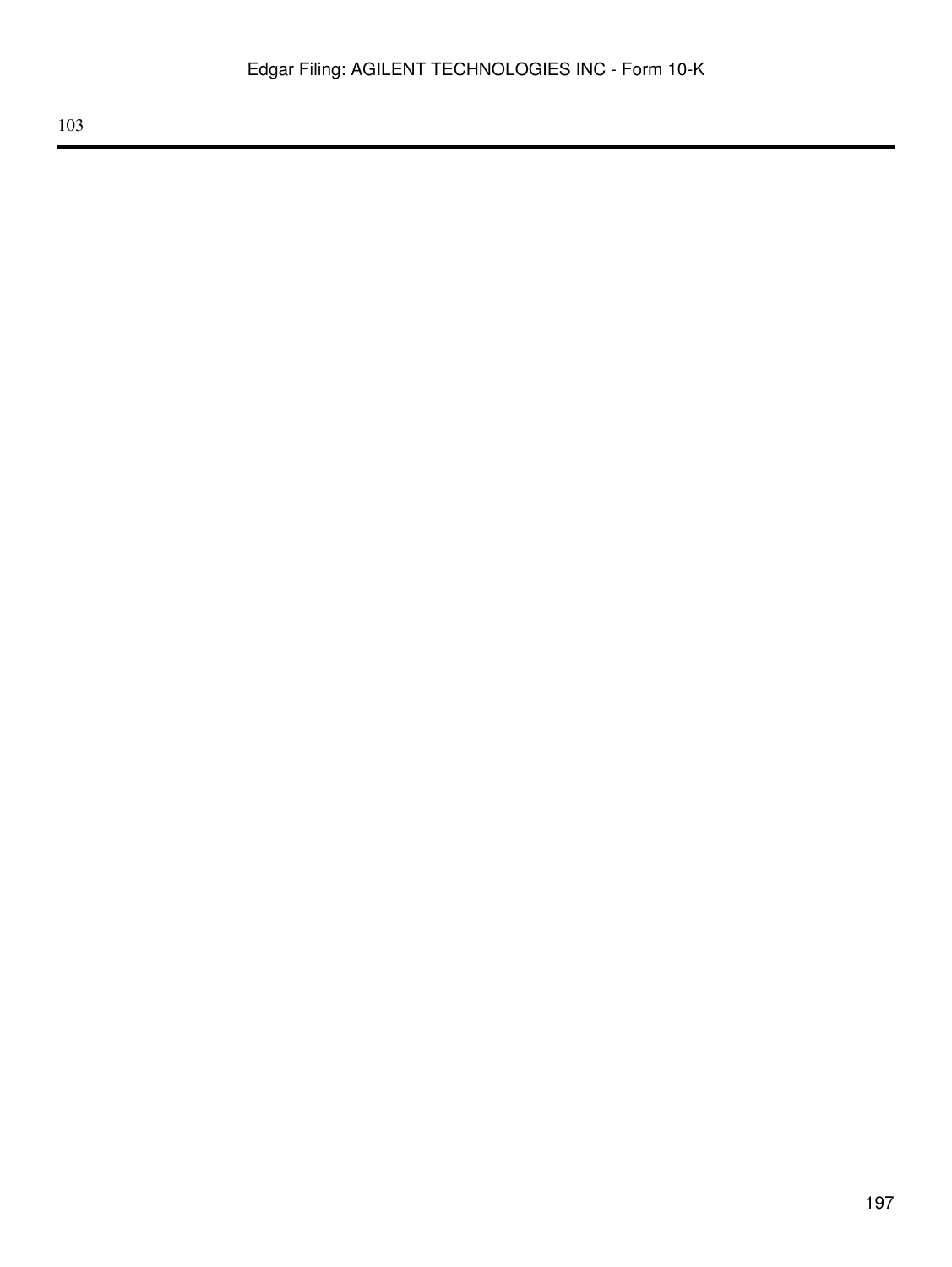Changes in accumulated other comprehensive income by component and related tax effects for the years ended October 31, 2014 and 2013 were as follows (in millions):

|                                                                          |                                      | Net defined benefit pension<br>cost and post retirement<br>plan costs |                                    |           |                          |               |                     |               |                                                   |               |         |               |
|--------------------------------------------------------------------------|--------------------------------------|-----------------------------------------------------------------------|------------------------------------|-----------|--------------------------|---------------|---------------------|---------------|---------------------------------------------------|---------------|---------|---------------|
|                                                                          | Unrealized<br>gain on<br>investments |                                                                       | Foreign<br>currency<br>translation |           | Prior service<br>credits |               | Actuarial<br>Losses |               | Unrealized<br>gains<br>(losses) on<br>derivatives |               | Total   |               |
| As of October 31, 2012                                                   | (in millions)<br>$\frac{\ }{s-}$     |                                                                       | \$424                              |           | \$319                    |               | \$ (856)            | $\mathcal{L}$ | \$2                                               |               | \$(111) | $\mathcal{E}$ |
| Other comprehensive<br>income (loss) before<br>reclassifications         | $\boldsymbol{9}$                     |                                                                       | (7)                                | $\lambda$ |                          |               | 256                 |               | 10                                                |               | 268     |               |
| Amounts reclassified out of<br>accumulated other<br>comprehensive income |                                      |                                                                       |                                    |           | (48)                     | $\lambda$     | 86                  |               | (13)                                              | $\lambda$     | 25      |               |
| Tax (expense) benefit                                                    | (2)                                  | $\mathcal{E}$                                                         | 8                                  |           | 16                       |               | (114)               | $\mathcal{L}$ | $\mathbf{1}$                                      |               | (91)    | $\mathcal{C}$ |
| Other comprehensive<br>income (loss)                                     | $\tau$                               |                                                                       | $\mathbf{1}$                       |           | (32)                     | $\lambda$     | 228                 |               | (2)                                               | $\mathcal{E}$ | 202     |               |
| As of October 31, 2013                                                   | \$7                                  |                                                                       | \$425                              |           | \$287                    |               | \$ (628)            | $\mathcal{L}$ | $\frac{1}{2}$                                     |               | \$91    |               |
| Other comprehensive<br>income (loss) before<br>reclassifications         | 12                                   |                                                                       | (277)                              | $\lambda$ |                          |               | (273)               | $\mathcal{L}$ | 13                                                |               | (525)   | $\mathcal{E}$ |
| Amounts reclassified out of<br>accumulated other<br>comprehensive income | (1)                                  | $\mathcal{E}$                                                         |                                    |           | (48)                     | $\mathcal{L}$ | 65                  |               | $\mathbf{1}$                                      |               | 17      |               |
| Tax (expense) benefit                                                    | (1)                                  | $\mathcal{E}$                                                         | 8                                  |           | 16                       |               | 65                  |               | (5)                                               | $\mathcal{E}$ | 83      |               |
| Other comprehensive<br>income (loss)                                     | 10                                   |                                                                       | (269)                              | $\lambda$ | (32)                     | $\lambda$     | (143)               | $\lambda$     | 9                                                 |               | (425)   | $\mathcal{E}$ |
| As of October 31, 2014                                                   | \$17                                 |                                                                       | \$156                              |           | \$255                    |               | \$(771              | $\mathcal{E}$ | \$9                                               |               | \$(334) | $\mathcal{)}$ |

Reclassifications out of accumulated other comprehensive income for the years ended October 31, 2014 and 2013 were as follows (in millions):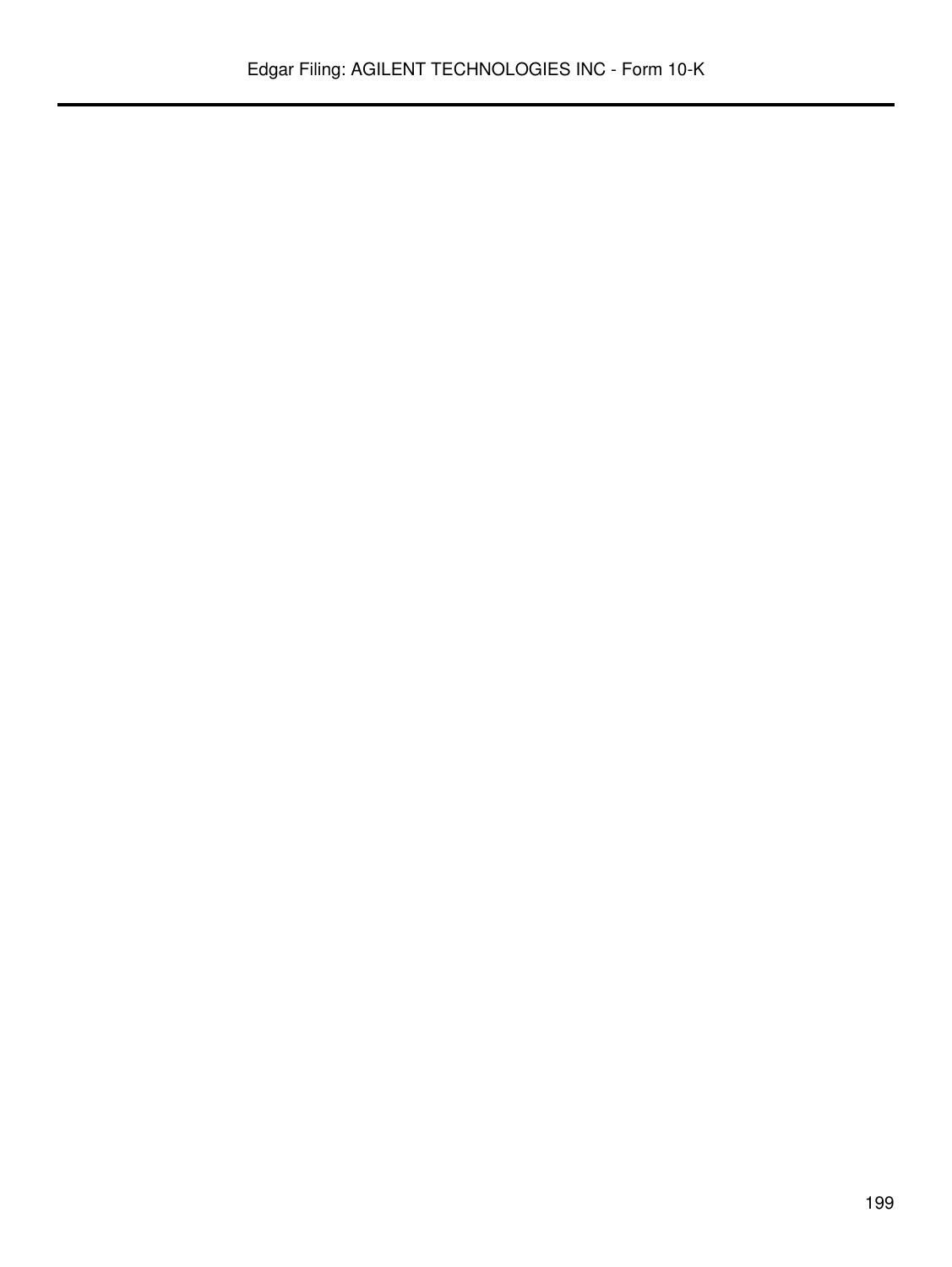| Details about accumulated other                                  | Amounts Reclassified Affected line item in         |  |                         |               |                                       |  |  |
|------------------------------------------------------------------|----------------------------------------------------|--|-------------------------|---------------|---------------------------------------|--|--|
| comprehensive income components                                  | from other<br>comprehensive income<br>2014<br>2013 |  | statement of operations |               |                                       |  |  |
| Unrealized gain on equity securities                             | \$1                                                |  | $\frac{\ }{\ }$         |               | Other income (expense),<br>net        |  |  |
|                                                                  | 1                                                  |  |                         |               | Total before income tax               |  |  |
|                                                                  |                                                    |  |                         |               | Provision for income tax              |  |  |
|                                                                  | $\mathbf{1}$                                       |  |                         |               | Total net of income tax               |  |  |
| Unrealized gains and (losses) on derivatives                     | (1)                                                |  | 13                      |               | Cost of products                      |  |  |
|                                                                  | (1)                                                |  | 13                      |               | Total before income tax               |  |  |
|                                                                  |                                                    |  | (3)                     | $\lambda$     | (Provision)/benefit for<br>income tax |  |  |
|                                                                  | (1)                                                |  | 10                      |               | Total net of income tax               |  |  |
| Net defined benefit pension cost and post retirement plan costs: |                                                    |  |                         |               |                                       |  |  |
| Actuarial net loss                                               | (65)                                               |  | (86)                    | $\mathcal{E}$ |                                       |  |  |
| Prior service benefit                                            | 48                                                 |  | 48                      |               |                                       |  |  |
|                                                                  | (17)                                               |  | $)$ (38)                |               | Total before income tax               |  |  |
|                                                                  | (2)                                                |  | )7                      |               | (Provision)/benefit for<br>income tax |  |  |
|                                                                  | (19)                                               |  | $)$ (31)                |               | Total net of income tax               |  |  |
| Total reclassifications for the period                           | \$(19)                                             |  | 3(21)                   | $\mathcal{E}$ |                                       |  |  |

Amounts in parentheses indicate reductions to income and increases to other comprehensive income.

Reclassifications of prior service benefit and actuarial net loss in respect of retirement plans and post retirement pension plans are included in the computation of net periodic cost (see Note 15 "Retirement Plans and Post Retirement Pension Plans").

## 21. SEGMENT INFORMATION

Description of segments. We are a measurement company providing core bio-analytical and electronic measurement solutions to the life sciences, diagnostics and genomics, chemical analysis, communications and electronics industries. Agilent has three business segments comprised of the life sciences and diagnostics business, the chemical analysis business and the electronic measurement business. The three operating segments were determined based primarily on how the chief operating decision maker views and evaluates our operations. Operating results are regularly reviewed by the chief operating decision maker to make decisions about resources to be allocated to the segment and to assess its performance. Other factors, including market separation and customer specific applications, go-to-market channels, products and services and manufacturing are considered in determining the formation of these operating segments. A description of our three reportable segments is as follows:

Our life sciences and diagnostics business provides application-focused solutions that include reagents, instruments, software, consumables, and services that enable customers to identify, quantify and analyze the physical and biological properties of substances and products, as well as enable customers in the clinical and life sciences research areas to interrogate samples at the molecular level. Key product categories include: liquid chromatography systems, columns and components; liquid chromatography mass spectrometry systems; laboratory software and informatics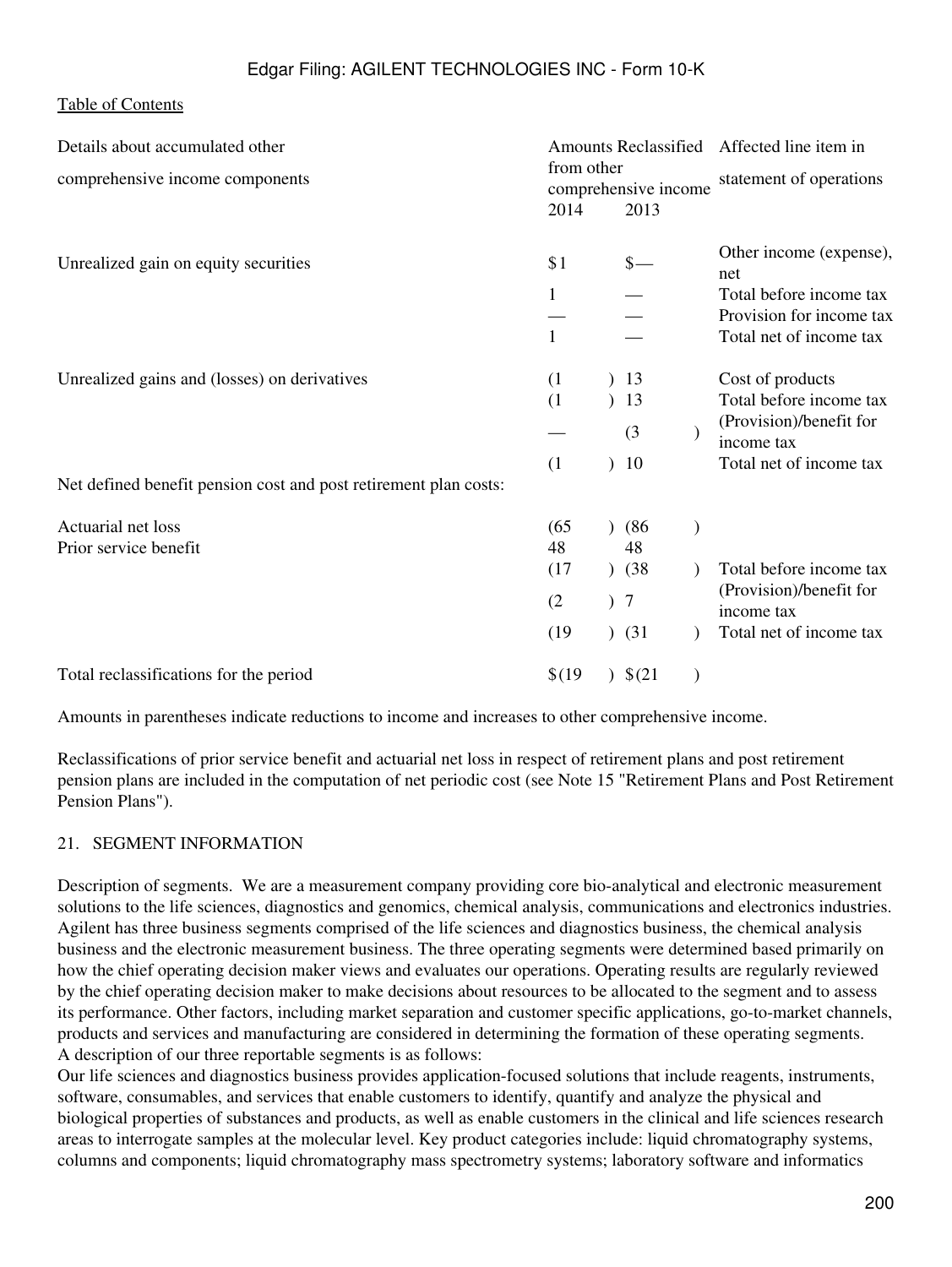systems; laboratory automation and robotic systems; dissolution testing; nucleic acid solutions; Nuclear Magnetic Resonance, Magnetic Resonance Imaging, and X-Ray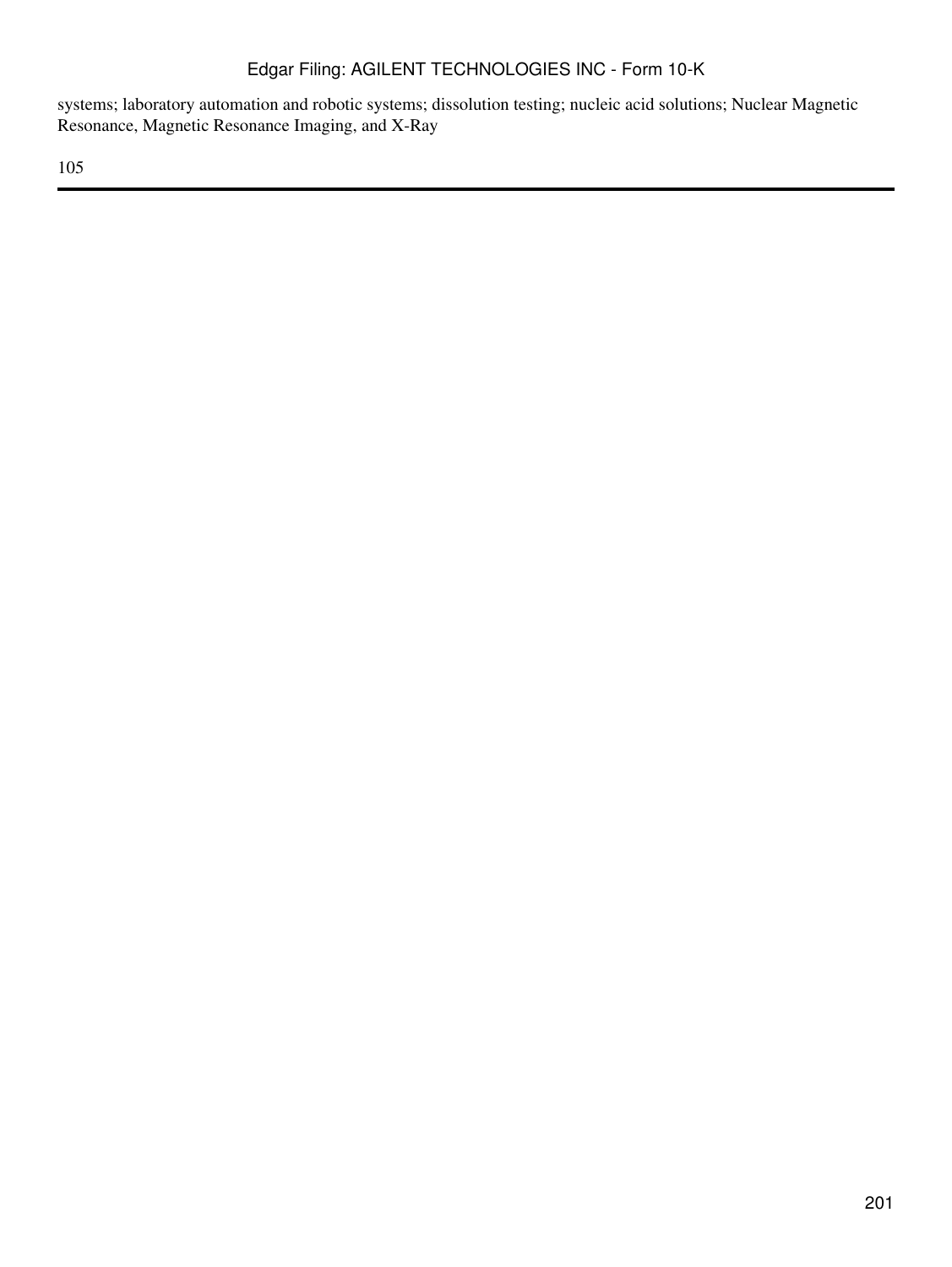## [Table of Contents](#page-2-0)

Diffraction systems; services and support for the aforementioned products; immunohistochemistry ; In Situ Hybridization; Hematoxylin and Eosin staining; special staining, DNA mutation detection; genotyping; gene copy number determination; identification of gene rearrangements; DNA methylation profiling; gene expression profiling; next generation sequencing target enrichment; and automated gel electrophoresis-based sample analysis systems. We also collaborate with a number of major pharmaceutical companies to develop new potential pharmacodiagnostics, also called companion diagnostics, with the potential of identifying patients most likely to benefit from a specific targeted therapy.

Our chemical analysis business provides application-focused solutions that include instruments, software, consumables, and services that enable customers to identify, quantify and analyze the physical and biological properties of substances and products. Key product categories in chemical analysis include: gas chromatography (GC) systems, columns and components; gas chromatography mass spectrometry (GC-MS) systems; inductively coupled plasma mass spectrometry (ICP-MS) instruments; atomic absorption (AA) instruments; inductively coupled plasma optical emission spectrometry (ICP-OES) instruments; molecular spectroscopy instruments; software and data systems; vacuum pumps and measurement technologies; services and support for our products.

Our electronic measurement business provides electronic measurement instruments and systems, software design tools and related services that are used in the design, development, manufacture, installation, deployment and operation of electronics equipment, and microscopy products. Related services include start-up assistance, instrument productivity and application services and instrument calibration and repair. We also offer customization, consulting and optimization services throughout the customer's product lifecycle.

A significant portion of the segments' expenses arise from shared services and infrastructure that we have historically provided to the segments in order to realize economies of scale and to efficiently use resources. These expenses, collectively called corporate charges, include costs of centralized research and development, legal, accounting, real estate, insurance services, information technology services, treasury and other corporate infrastructure expenses. Charges are allocated to the segments, and the allocations have been determined on a basis that we consider to be a reasonable reflection of the utilization of services provided to or benefits received by the segments. Beginning in fiscal year 2014, we created the order fulfillment and supply chain organization ("OFS") to centralize all order fulfillment and supply chain operations in our life sciences and diagnostics and chemicals analysis businesses. Similarly we created the order fulfillment and infrastructure ("OFI") organization to centralize all order fulfillment and supply organizations and operations within our electronic measurement business. Both OFS and OFI provide resources for manufacturing, engineering and strategic sourcing to our respective businesses. In general, OFS and OFI employees are dedicated to specific businesses and the associated costs are directly allocated to those businesses.

The following tables reflect the results of our reportable segments under our management reporting system. These results are not necessarily in conformity with U.S. GAAP. The performance of each segment is measured based on several metrics, including adjusted income from operations. These results are used, in part, by the chief operating decision maker in evaluating the performance of, and in allocating resources to, each of the segments.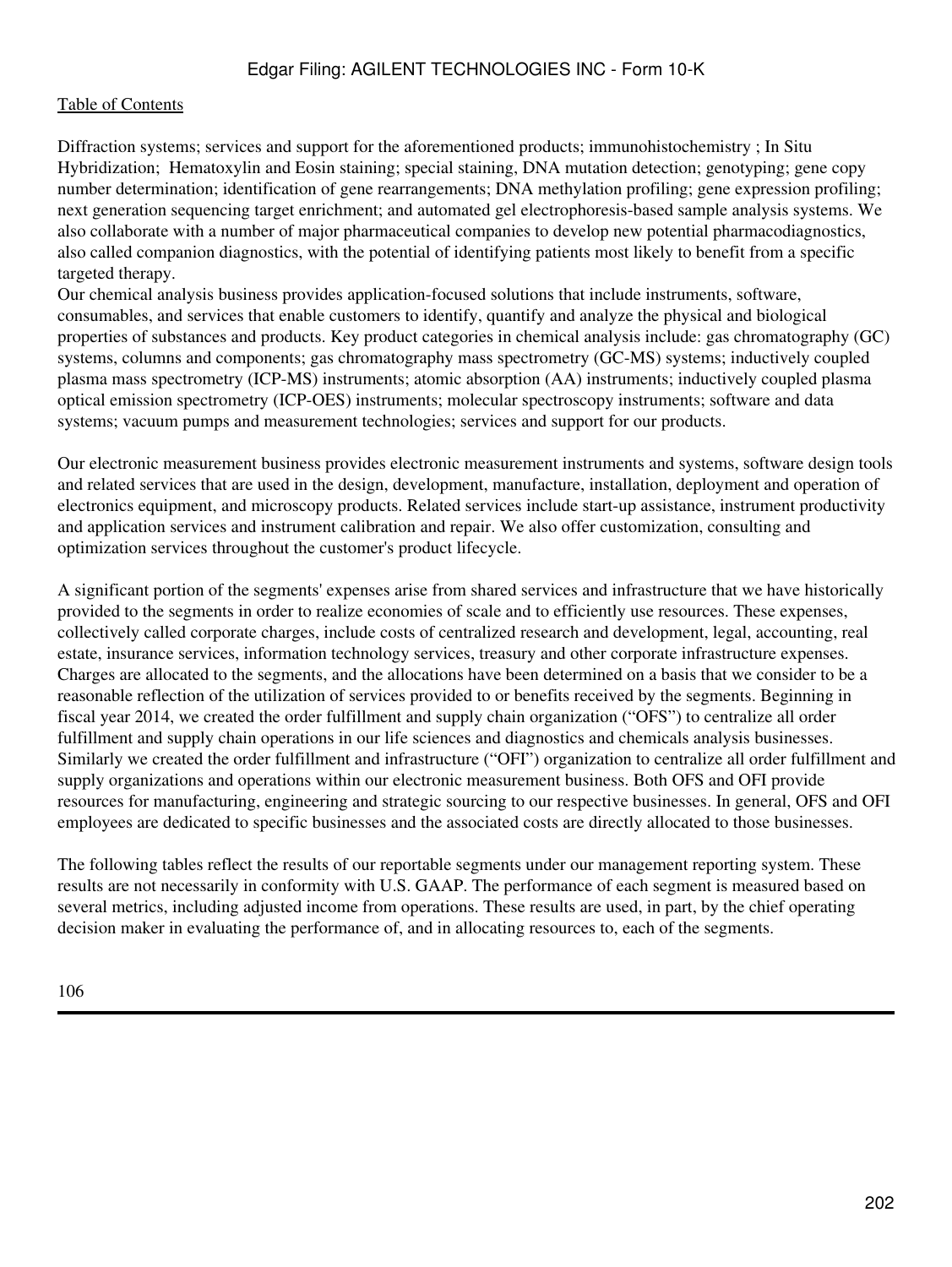The profitability of each of the segments is measured after excluding restructuring and asset impairment charges, investment gains and losses, interest income, interest expense, acquisition and integration costs, one-time and pre-separation costs, non-cash amortization and other items as noted in the reconciliations below.

| Life          |          |            |                      |
|---------------|----------|------------|----------------------|
| Sciences      | Chemical | Electronic | Total                |
| and           | Analysis |            |                      |
| Diagnostics   |          |            |                      |
| (in millions) |          |            |                      |
|               |          |            |                      |
| \$2,372       | \$1,676  | \$2,933    | \$6,981              |
| \$376         | \$387    | \$559      | \$1,322              |
| \$74          | \$31     | \$89       | \$194                |
| \$33          | \$23     | \$42       | \$98                 |
|               |          |            |                      |
| \$2,300       | \$1,594  | \$2,888    | \$6,782              |
| \$377         | \$355    | \$544      | \$1,276              |
| \$71          | \$27     | \$83       | \$181                |
| \$26          | \$21     | \$38       | \$85                 |
|               |          |            |                      |
| \$1,984       | \$1,559  | \$3,315    | \$6,858              |
| \$295         | \$338    | \$751      | \$1,384              |
| \$57          | \$31     | \$83       | \$171                |
| \$21          | \$18     | \$37       | \$76                 |
|               |          |            | Measurement Segments |

The following table reconciles reportable segments' income from operations to Agilent's total enterprise income before taxes:

|                                                                                    | Years Ended October 31, |  |         |  |         |  |
|------------------------------------------------------------------------------------|-------------------------|--|---------|--|---------|--|
|                                                                                    | 2014                    |  | 2013    |  | 2012    |  |
|                                                                                    | (in millions)           |  |         |  |         |  |
| Total reportable segments' income from operations                                  | \$1,322                 |  | \$1,276 |  | \$1,384 |  |
| Restructuring and business exit related costs                                      | (64)                    |  | (53)    |  |         |  |
| Acceleration of depreciation for held and used assets                              |                         |  |         |  | (15)    |  |
| <b>Asset Impairments</b>                                                           | (4)                     |  | (3)     |  | - (1    |  |
| Transformational programs                                                          | (29)                    |  | (19)    |  | (25)    |  |
| Amortization of intangibles                                                        | (197)                   |  | (199)   |  | (136)   |  |
| Acquisition and integration costs                                                  | (12)                    |  | (29)    |  | (74)    |  |
| Acceleration of share-based compensation expense related to<br>workforce reduction | (1)                     |  | (3)     |  |         |  |
| One-time and pre-separation costs                                                  | (191)                   |  | (5)     |  |         |  |
| Other                                                                              |                         |  | (14)    |  | (14)    |  |
| Interest Income                                                                    | 9                       |  | 7       |  | 9       |  |
| <b>Interest Expense</b>                                                            | (113)                   |  | (107)   |  | (101)   |  |
| Other income (expense), net                                                        | (81)                    |  | 8       |  | 16      |  |
| Income before taxes, as reported                                                   | \$646                   |  | \$859   |  | \$1,043 |  |

Major customers. No customer represented 10 percent or more of our total net revenue in 2014, 2013 or 2012.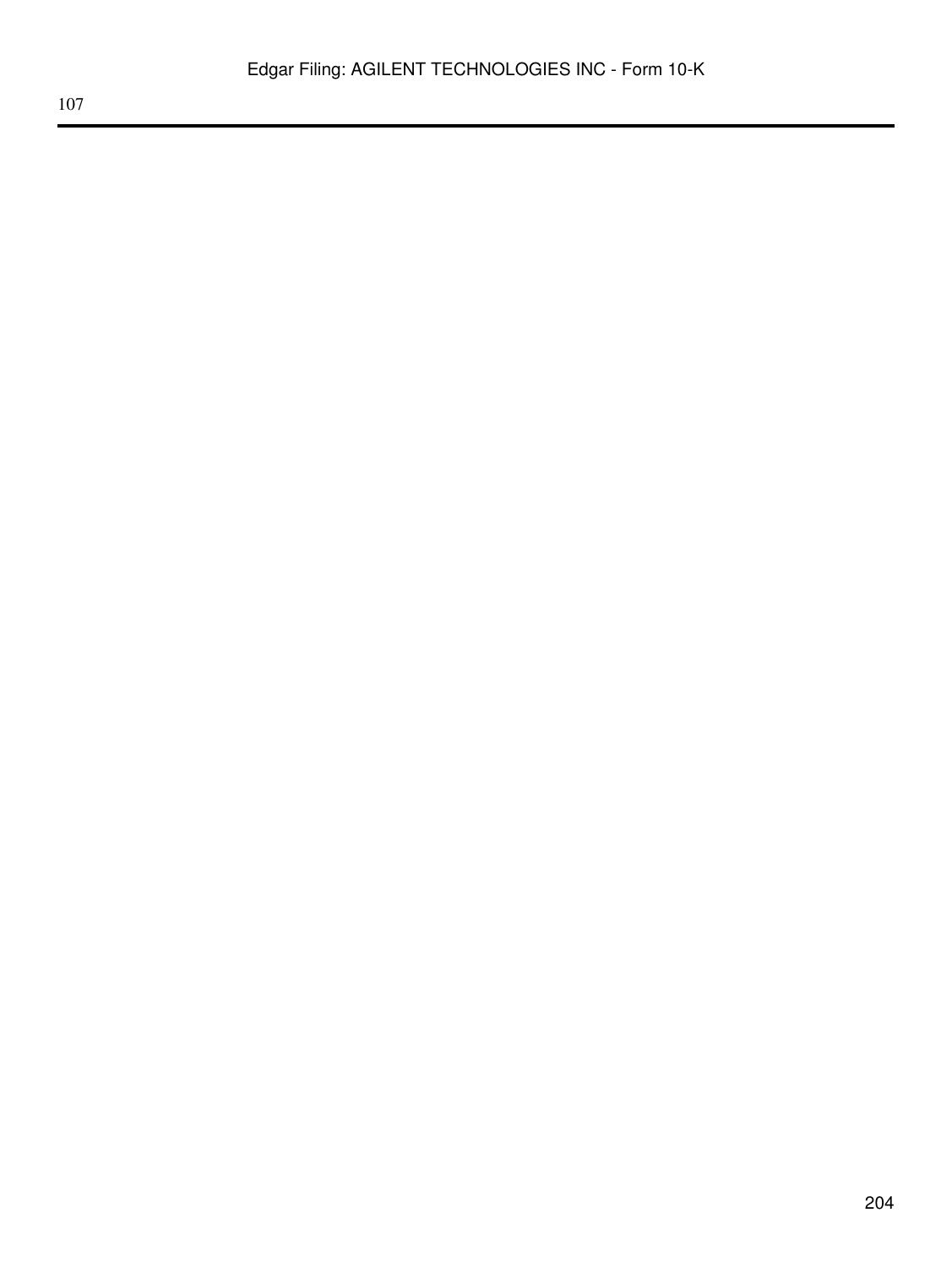The following table presents assets and capital expenditures directly managed by each segment. Unallocated assets primarily consist of cash, cash equivalents, accumulated amortization of other intangibles and other assets.

| Chemical        | Electronic                   | Total                |
|-----------------|------------------------------|----------------------|
| Analysis        |                              |                      |
|                 |                              |                      |
|                 |                              |                      |
|                 |                              |                      |
| \$1,815         | \$1,976                      | \$8,103              |
| \$33            | \$95                         | \$205                |
|                 |                              |                      |
| \$1,756         | \$1,997                      | \$8,044              |
| \$30            | \$88                         | \$195                |
| <b>Sciences</b> | Diagnostics<br>(in millions) | Measurement Segments |

The following table reconciles segment assets to Agilent's total assets:

|                                                   | October 31,   |          |  |
|---------------------------------------------------|---------------|----------|--|
|                                                   | 2014          | 2013     |  |
|                                                   | (in millions) |          |  |
| Total reportable segments' assets                 | \$8,103       | \$8,044  |  |
| Cash, cash equivalents and short-term investments | 3,028         | 2,675    |  |
| Prepaid expenses                                  | 241           | 198      |  |
| Investments                                       | 159           | 139      |  |
| Long-term and other receivables                   | 124           | 162      |  |
| Other                                             | (824)         | (532)    |  |
| Total assets                                      | \$10,831      | \$10,686 |  |

The other category primarily represents the difference between how segments report deferred taxes and intangible assets at the initial purchased amount.

The following table presents summarized information for net revenue and long-lived assets by geographic region. Revenues from external customers are generally attributed to countries based upon the location of the Agilent sales representative. Long lived assets consist of property, plant, and equipment, long-term receivables and other long-term assets excluding intangible assets. The rest of the world primarily consists of rest of Asia and Europe.

|                             | United<br><b>States</b> | China                   | Japan | Rest of the<br>World | Total   |
|-----------------------------|-------------------------|-------------------------|-------|----------------------|---------|
|                             | (in millions)           |                         |       |                      |         |
| Net revenue:                |                         |                         |       |                      |         |
| Year ended October 31, 2014 | \$2,070                 | \$1,133                 | \$595 | \$3,183              | \$6,981 |
| Year ended October 31, 2013 | \$2,043                 | \$1,131                 | \$628 | \$2,980              | \$6,782 |
| Year ended October 31, 2012 | \$2,218                 | \$1,078                 | \$716 | \$2,846              | \$6,858 |
|                             |                         | United<br><b>States</b> | Japan | Rest of the<br>World | Total   |
|                             |                         | (in millions)           |       |                      |         |
| Long-lived assets:          |                         |                         |       |                      |         |
| October 31, 2014            |                         | \$597                   | \$180 | \$656                | \$1,433 |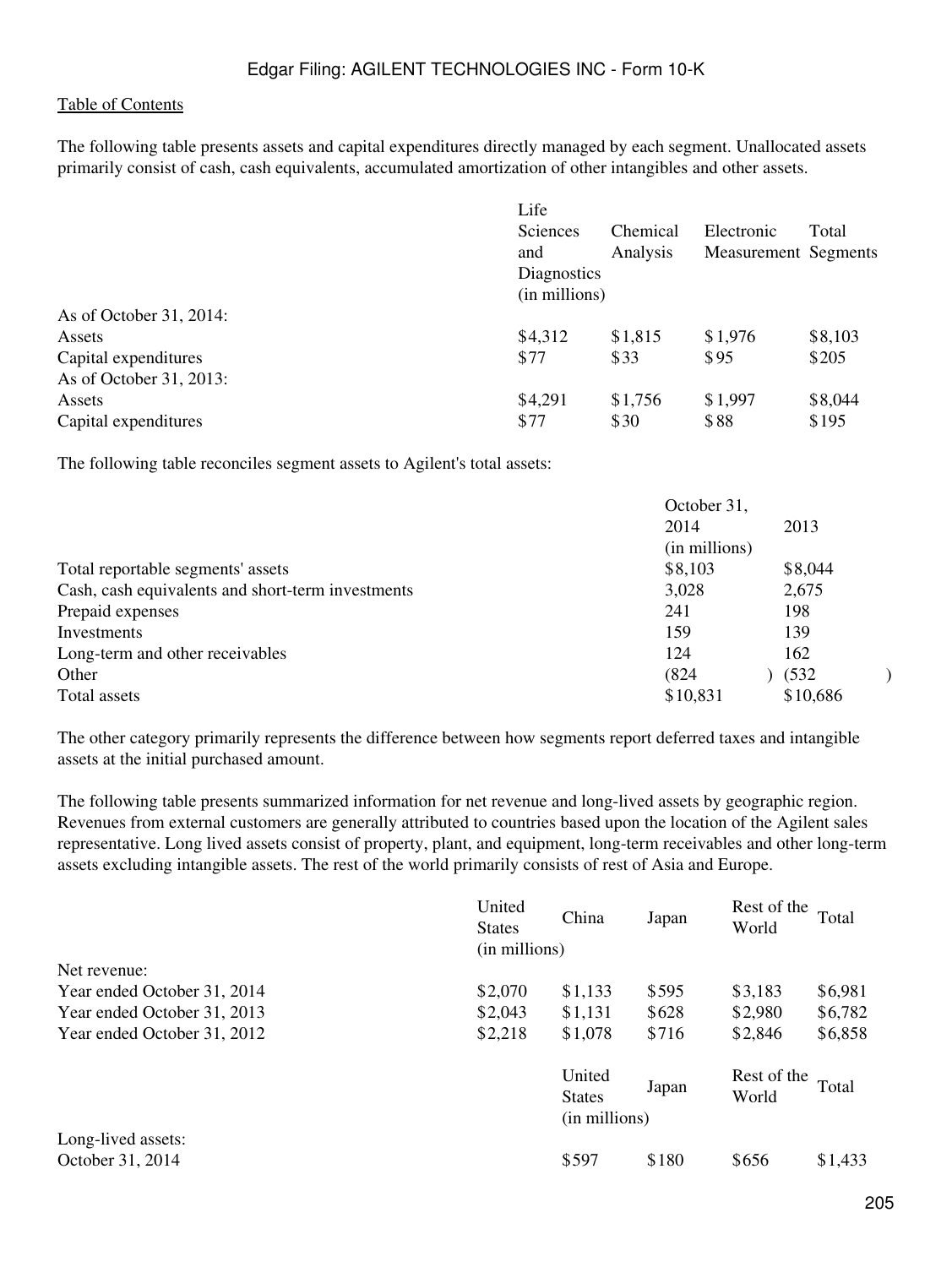| October 31, 2013 | \$601 | $$187$ $$658$ $$1,446$ |  |
|------------------|-------|------------------------|--|
|                  |       |                        |  |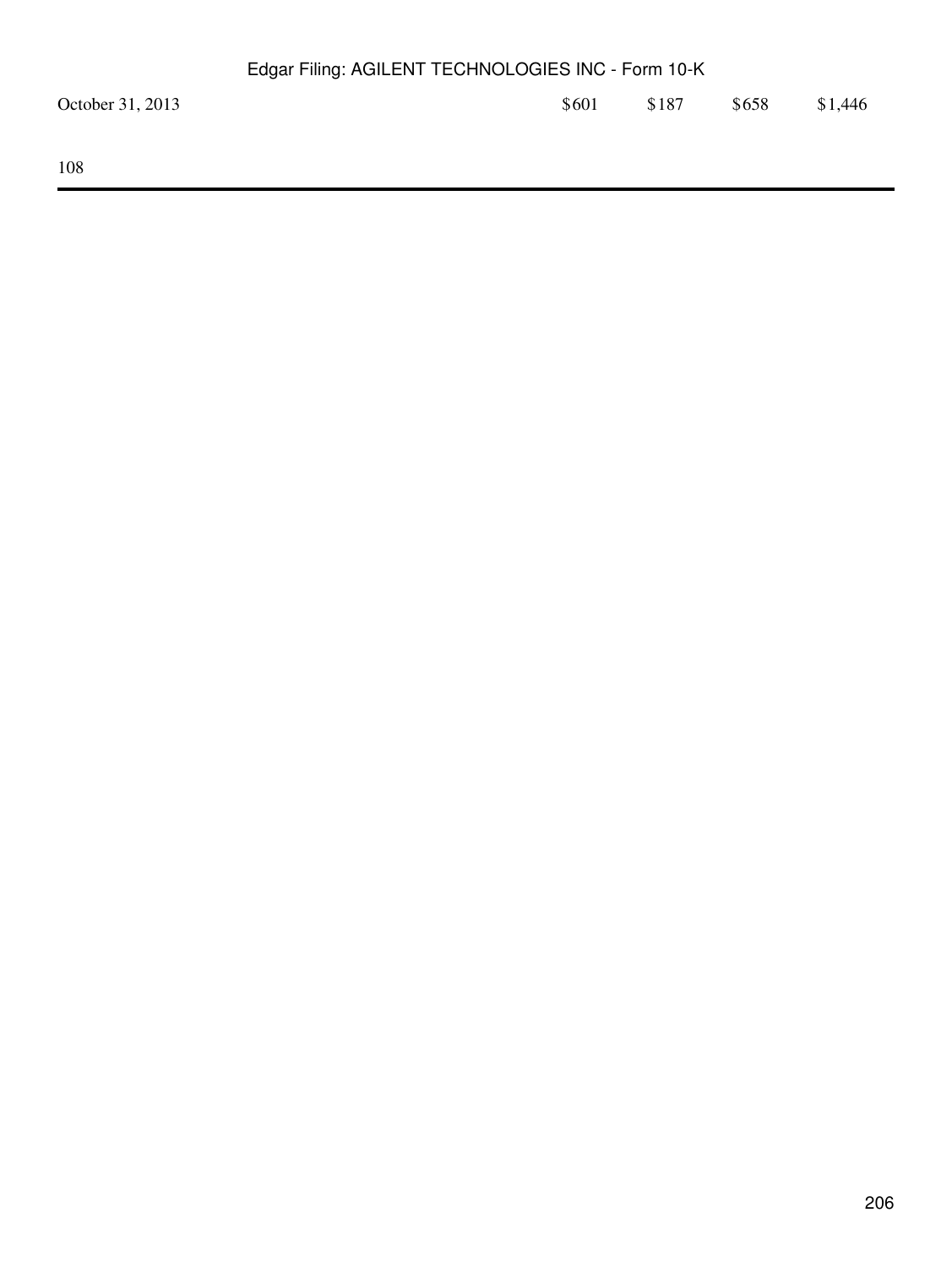# QUARTERLY SUMMARY

(Unaudited)

|                                               | Three Months Ended |                                      |                  |               |  |  |
|-----------------------------------------------|--------------------|--------------------------------------|------------------|---------------|--|--|
|                                               | January 31,        | April 30,                            | July 31,         | October 31,   |  |  |
|                                               |                    | (in millions, except per share data) |                  |               |  |  |
| 2014                                          |                    |                                      |                  |               |  |  |
| Net revenue                                   | \$1,679            | \$1,731                              | \$1,766          | \$1,805       |  |  |
| Gross profit                                  | 883                | 899                                  | 914              | 897           |  |  |
| Income from operations                        | 218                | 210                                  | 229              | 174           |  |  |
| Net income                                    | \$195              | \$139                                | \$147            | \$23          |  |  |
| Net income per share - Basic:                 | \$0.59             | \$0.42                               | \$0.44           | \$0.07        |  |  |
| Net income per share - Diluted:               | \$0.58             | \$0.41                               | \$0.43           | \$0.07        |  |  |
| Weighted average shares used in computing net |                    |                                      |                  |               |  |  |
| income per share:                             |                    |                                      |                  |               |  |  |
| <b>Basic</b>                                  | 333                | 333                                  | 334              | 334           |  |  |
| Diluted                                       | 338                | 337                                  | 338              | 338           |  |  |
| Cash dividends per common share               | \$0.132            | \$0.132                              | \$0.132          | \$0.132       |  |  |
| Range of stock prices on NYSE                 | \$49.84-61.22      | $$51.96-60.46$                       | \$53.66-59.58    | \$49.80-59.40 |  |  |
| 2013                                          |                    |                                      |                  |               |  |  |
| Net revenue                                   | \$1,680            | \$1,732                              | \$1,652          | \$1,718       |  |  |
| Gross profit                                  | 880                | 891                                  | 856              | 908           |  |  |
| Income from operations                        | 217                | 213                                  | 236              | 285           |  |  |
| Net income                                    | \$179              | \$166                                | \$168            | \$211         |  |  |
| Net income per share — Basic:                 | \$0.52             | \$0.48                               | \$0.50           | \$0.64        |  |  |
| Net income per share - Diluted:               | \$0.51             | \$0.48                               | \$0.49           | \$0.63        |  |  |
| Weighted average shares used in computing net |                    |                                      |                  |               |  |  |
| income per share:                             |                    |                                      |                  |               |  |  |
| <b>Basic</b>                                  | 347                | 345                                  | 339              | 331           |  |  |
| Diluted                                       | 352                | 349                                  | 343              | 336           |  |  |
| Cash dividends per common share               | \$0.22             | $\frac{\ }{s-}$                      | \$0.12           | \$0.12        |  |  |
| Range of stock prices on NYSE                 | \$35.45-45.55      | $$40.19 - 45.66$                     | $$41.24 - 47.47$ | \$45.32-53.47 |  |  |
| 109                                           |                    |                                      |                  |               |  |  |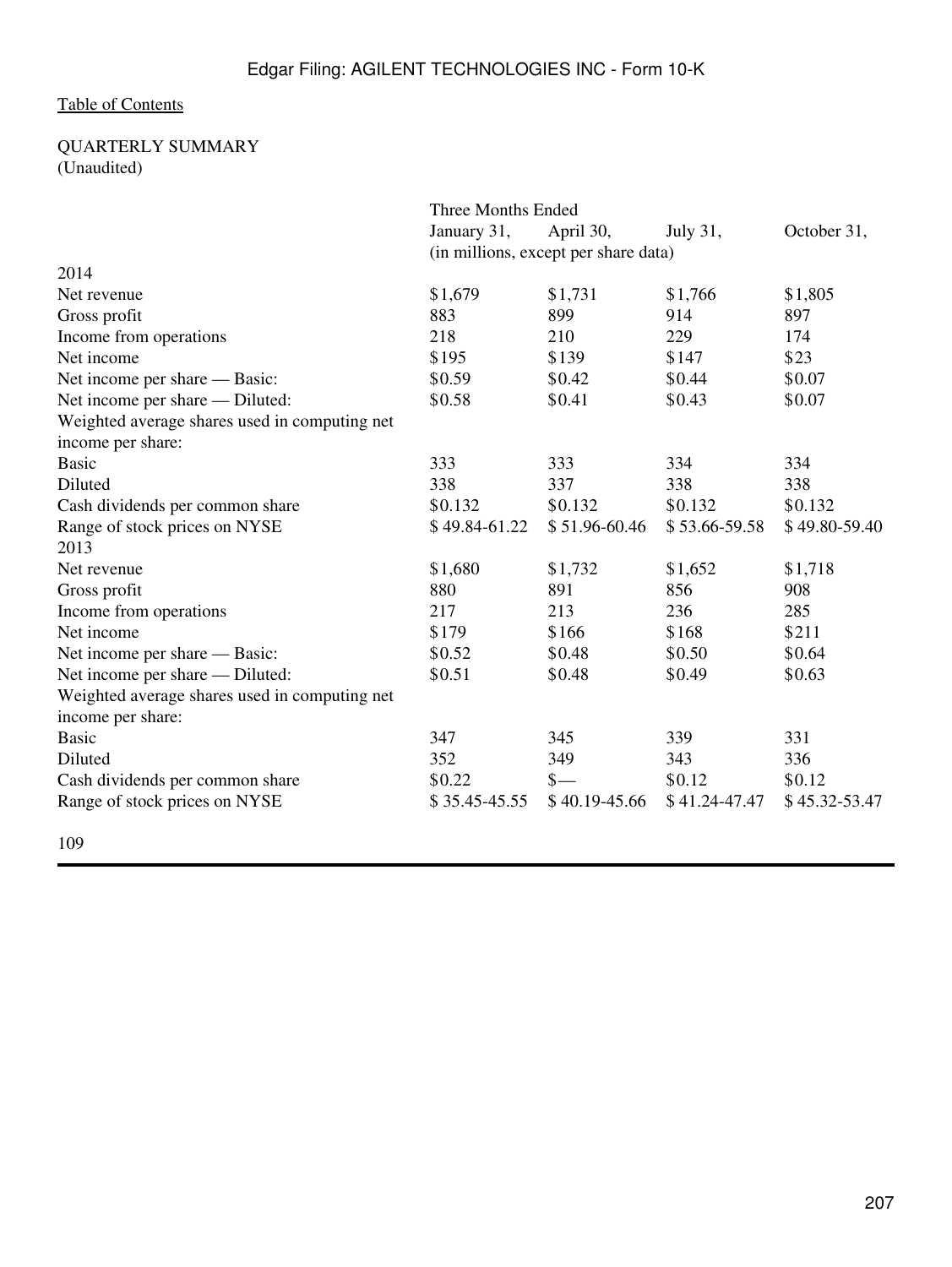Item 9. Changes in and Disagreements with Accountants on Accounting and Financial Disclosure

None.

Item 9A. Controls and Procedures

Evaluation of Disclosure Controls and Procedures

Our management has evaluated, under the supervision and with the participation of our Chief Executive Officer and Chief Financial Officer, the effectiveness of our disclosure controls and procedures as of October 31, 2014, pursuant to and as required by Rule 13a-15(b) under the Securities Exchange Act of 1934 ("Exchange Act"). Based on that evaluation, our Chief Executive Officer and Chief Financial Officer have concluded that, as of October 31, 2014, the company's disclosure controls and procedures, as defined by Rule 13a-15(e) under the Exchange Act, were effective and designed to ensure that (i) information required to be disclosed in the company's reports filed under the Exchange Act is recorded, processed, summarized and reported within the time periods specified in the SEC's rules and forms, and (ii) information is accumulated and communicated to management, including the Chief Executive Officer and Chief Financial Officer, as appropriate to allow timely decisions regarding required disclosures.

Management's Report on Internal Control over Financial Reporting

Our management is responsible for establishing and maintaining adequate internal control over financial reporting, as such term is defined in Exchange Act Rule 13a-15(f). Under the supervision and with the participation of our management, including our Chief Executive Officer and Chief Financial Officer, we conducted an evaluation of the effectiveness of our internal control over financial reporting based on the framework in Internal Control - Integrated Framework (1992) issued by the Committee of Sponsoring Organizations of the Treadway Commission. Based on the results of this evaluation, our management concluded that our internal control over financial reporting was effective as of October 31, 2014.

The effectiveness of our internal control over financial reporting as of October 31, 2014 has been audited by PricewaterhouseCoopers LLP, an independent registered public accounting firm, as stated in their report which appears in Item 8 of this Annual Report on Form 10-K.

Changes in Internal Control Over Financial Reporting

There were no changes in our internal control over financial reporting that occurred during Agilent's last fiscal quarter that have materially affected, or are reasonably likely to materially affect, our internal control over financial reporting.

Item 9B. Other Information

None.

PART III

Item 10. Directors, Executive Officers and Corporate Governance

Information regarding our directors appears under "Proposal No. 1 - Election of Directors" in our Proxy Statement for the Annual Meeting of Stockholders ("Proxy Statement"), to be held March 18, 2015. That portion of the Proxy Statement is incorporated by reference into this report. Information regarding our executive officers appears in Item 1 of this report under "Executive Officers of the Registrant." Information regarding our Audit and Finance Committee and our Audit and Finance Committee's financial expert appears under "Audit and Finance Committee Report" and "Board Structure and Compensation" in our Proxy Statement. That portion of the Proxy Statement is incorporated by reference into this report.

There were no material changes to the procedures by which security holders may recommend nominees to our Board of Directors. Information regarding our code of ethics (the company's Standards of Business Conduct) applicable to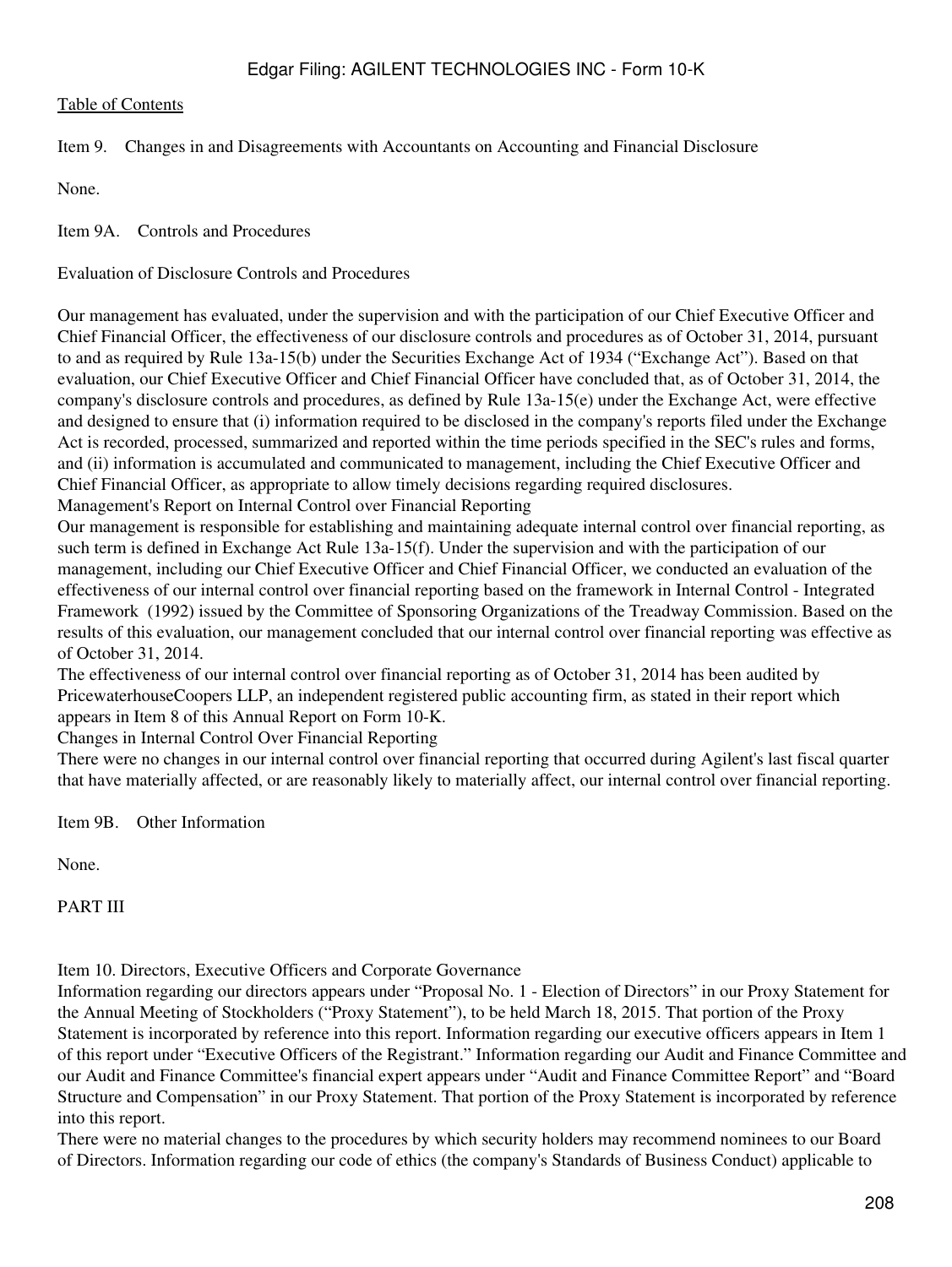our principal executive officer, our principal financial officer, our controller and other senior financial officers appears in Item 1 of this report under "Investor Information." We will post amendments to or waivers from a provision of the Standards of Business Conduct with respect to those persons on our website at www.investor.agilent.com.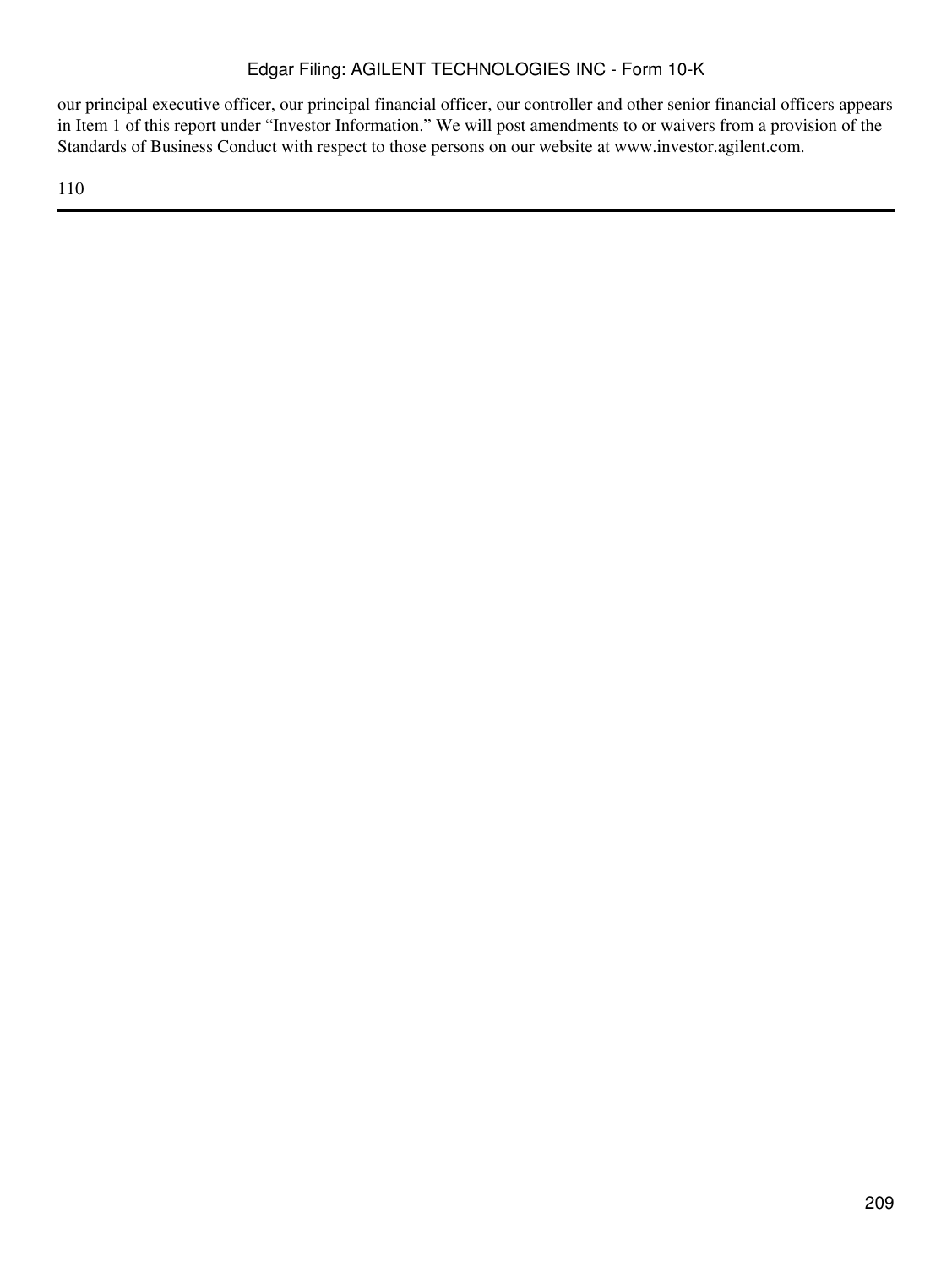## [Table of Contents](#page-2-0)

Compliance with Section 16(a) of the Exchange Act

Information about compliance with Section 16(a) of the Exchange Act appears under "Section 16(a) Beneficial Ownership Reporting Compliance" in the Proxy Statement. That portion of the Proxy Statement is incorporated by reference into this report.

Item 11. Executive Compensation

Information about compensation of our named executive officers appears under "Executive Compensation", "Compensation Committee Interlocks and Insider Participation" in the Proxy Statement. Information about compensation of our directors appears under "Director Compensation" and "Compensation Committee Report" and "Stock Ownership Guidelines" in the Proxy Statement. Those portions of the Proxy Statement are incorporated by reference into this report.

Item 12. Security Ownership of Certain Beneficial Owners and Management and Related Stockholder Matters

Information about security ownership of certain beneficial owners and management appears under "Common Stock Ownership of Certain Beneficial Owners and Management" in the Proxy Statement. That portion of the Proxy Statement is incorporated by reference into this report.

## EQUITY COMPENSATION PLAN INFORMATION

The following table summarizes information about our equity compensation plans as of October 31, 2014. All outstanding awards relate to our common stock.

| Plan Category                                                         | Number of<br><b>Securities</b><br>to be Issued upon<br>Exercise of<br>Outstanding<br>Options,<br>Warrants and<br>Rights<br>(a) | Weighted-average<br>Exercise Price of<br>Outstanding<br>Options,<br>Warrants and<br>Rights<br>(b) | Number of Securities<br>Remaining Available for<br>Future Issuance under<br><b>Equity Compensation</b><br>Plans<br>(Excluding Securities)<br>Reflected in Column<br>(a))<br>(c) |
|-----------------------------------------------------------------------|--------------------------------------------------------------------------------------------------------------------------------|---------------------------------------------------------------------------------------------------|---------------------------------------------------------------------------------------------------------------------------------------------------------------------------------|
| Equity compensation plans approved by security<br>holders $(1)(2)(3)$ | 10,443,379                                                                                                                     | \$36                                                                                              | 49,009,980                                                                                                                                                                      |
| Equity compensation plans not approved by<br>security holders         |                                                                                                                                |                                                                                                   |                                                                                                                                                                                 |
| Total                                                                 | 10,443,379                                                                                                                     | \$36                                                                                              | 49,009,980                                                                                                                                                                      |

(1) Purchase Plan ("423(b) Plan"). The number of shares authorized for issuance under the 423(b) Plan is subject to an  $(1)$  outcometic annual increase of the lesser of an amount of the extending common stock of Agilant o The number of securities remaining available for future issuance in column (c) includes 39,990,573 shares of common stock authorized and available for issuance under the Agilent Technologies, Inc. Employee Stock automatic annual increase of the lesser of one percent of the outstanding common stock of Agilent or an amount determined by the Compensation Committee of our Board of Directors. Under the terms of the 423(b) Plan, in no

event shall the aggregate number of shares issued under the Plan exceed 75 million shares.

(2)We issue securities under our equity compensation plans in forms other than options, warrants or rights. On November 19, 2008 and March 11, 2009, the Board and the stockholders, respectively, approved the Agilent Technologies, Inc. 2009 Stock Plan ("2009 Plan") to replace the company's 1999 Plan and 1999 Non-Employee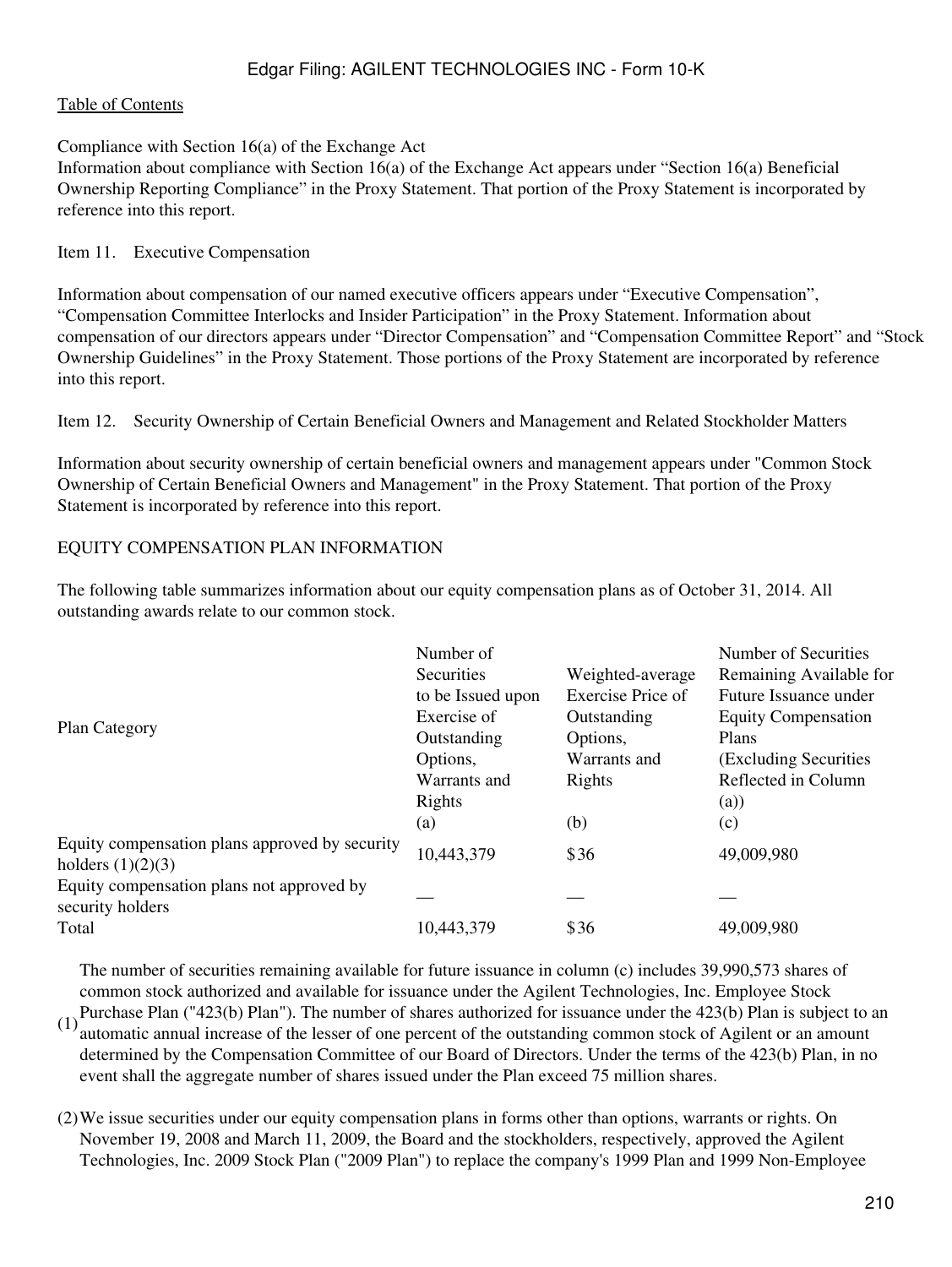Director Stock Plan for awards of stock-based incentive compensation to our employees (including officers), directors and consultants. The 2009 Plan provides for the grant of awards in the form of stock options, stock appreciation rights, restricted stock, restricted stock units, performance shares and performance units with performance-based conditions to vesting or exercisability, and cash awards. The 2009 Plan has a term of ten years.

(3) to us at the time of exercise or vesting, including restricted stock, restricted stock units and performance units. We issue securities under our equity compensation plans in forms which do not require a payment by the recipient Accordingly, the weighted-average exercise price in column (b) does not take these awards into account.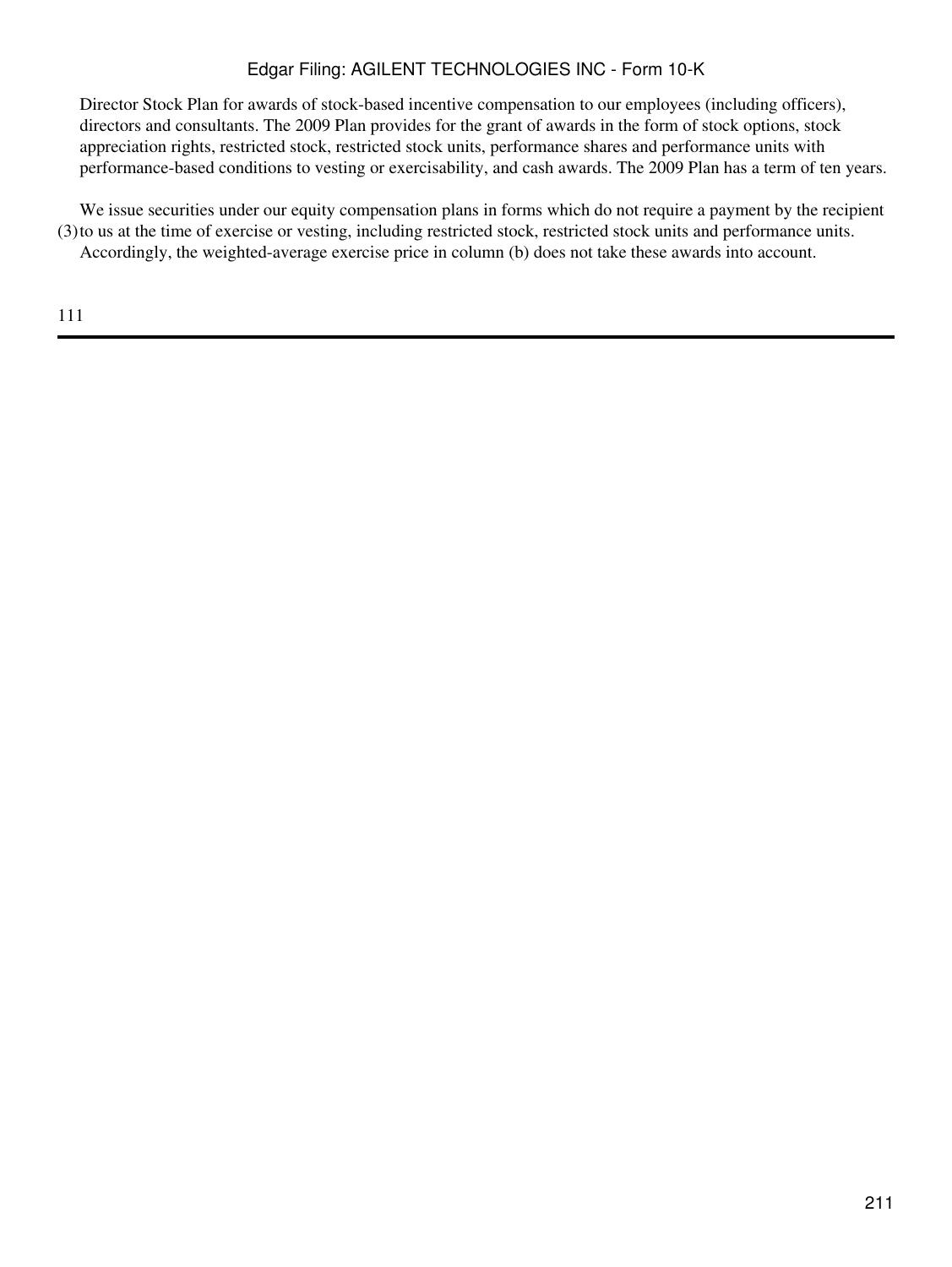## [Table of Contents](#page-2-0)

Item 13. Certain Relationships and Related Transactions, and Director Independence

Information about certain relationships and related transactions appears under "Related Person Transaction Policy and Procedures" in the Proxy Statement. Information about director independence appears under the heading "Board Structure and Compensation — Director Independence" in the Proxy Statement. Each of those portions of the Proxy Statement is incorporated by reference into this report.

Item 14. Principal Accounting Fees and Services

Information about principal accountant fees and services as well as related pre-approval policies appears under "Fees Paid to PricewaterhouseCoopers" and "Policy on Audit and Finance Committee Preapproval of Audit and Permissible Non-Audit Services of Independent Registered Auditors" in the Proxy Statement. Those portions of the Proxy Statement are incorporated by reference into this report.

#### PART IV

Item 15. Exhibits and Financial Statement Schedules

(a)The following documents are filed as part of this report:

1.Financial Statements.

See Index to Consolidated Financial Statements under Item 8 on Page 55 of this report.

2.Financial Statement Schedule.

The following additional financial statement schedule should be considered in conjunction with our consolidated financial statements. All other schedules have been omitted because the required information is either not applicable or not sufficiently material to require submission of the schedule:

## SCHEDULE II

## SCHEDULE II VALUATION AND QUALIFYING ACCOUNTS

| Column A                        | Column B                | Column <sub>C</sub>                 | Column D<br>Deductions     | Column E             |
|---------------------------------|-------------------------|-------------------------------------|----------------------------|----------------------|
| Description                     | Balance at<br>Beginning | Additions Charged to<br>Expenses or | Credited to<br>Expenses or | Balance at<br>End of |
|                                 | of Period               | Other Accounts*                     | Other<br>$Accounts**$      | Period               |
|                                 | (in millions)           |                                     |                            |                      |
| 2014                            |                         |                                     |                            |                      |
| Tax valuation allowance<br>2013 | \$85                    | \$49                                | $s-$                       | \$134                |
| Tax valuation allowance<br>2012 | \$93                    | $s-$                                | $\sqrt{8}$                 | \$85                 |
| Tax valuation allowance         | \$369                   | \$4                                 | $$^{(280)}$                | \$93                 |

\* Additions include current year additions charged to expenses and current year build due to increases in net deferred tax assets, return to provision true-ups, other adjustments and OCI impact to deferred taxes. The addition in FY2014 is primarily related to capital losses in Australia against which a valuation allowance was set up.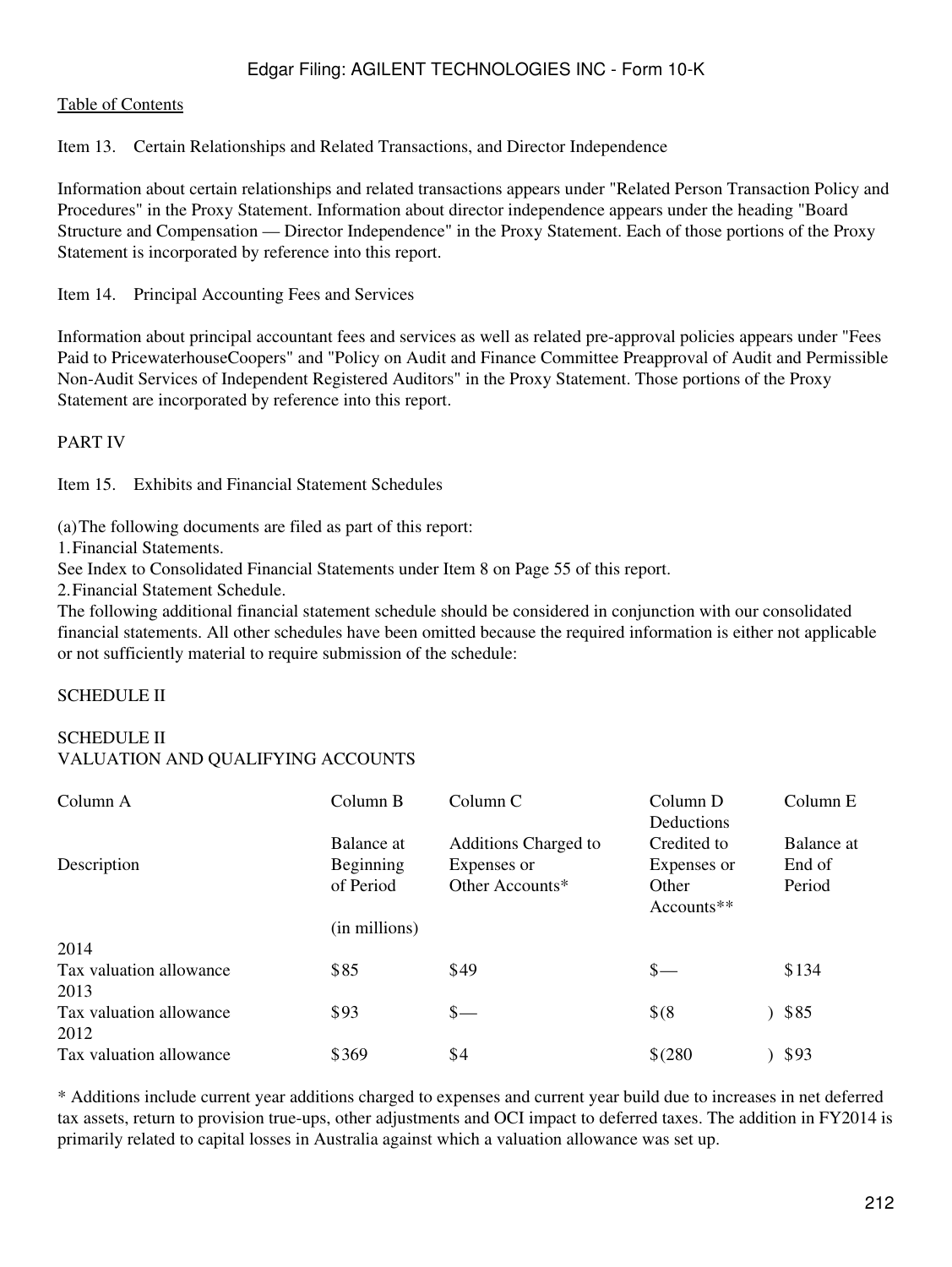\*\* Deductions include current year releases credited to expenses and current year reductions due to decreases in net deferred tax assets, return to provision true-ups, other adjustments and OCI impact to deferred taxes. For 2012, the amount reflects the reversal of the valuation allowance for most of our U.S. federal and state deferred tax assets since management concluded that it is more likely than not that these deferred tax assets will be realized primarily due to the emergence from cumulative losses in recent years, the return to sustainable U.S. operating profits and the expectation of sustainable profitability in future periods.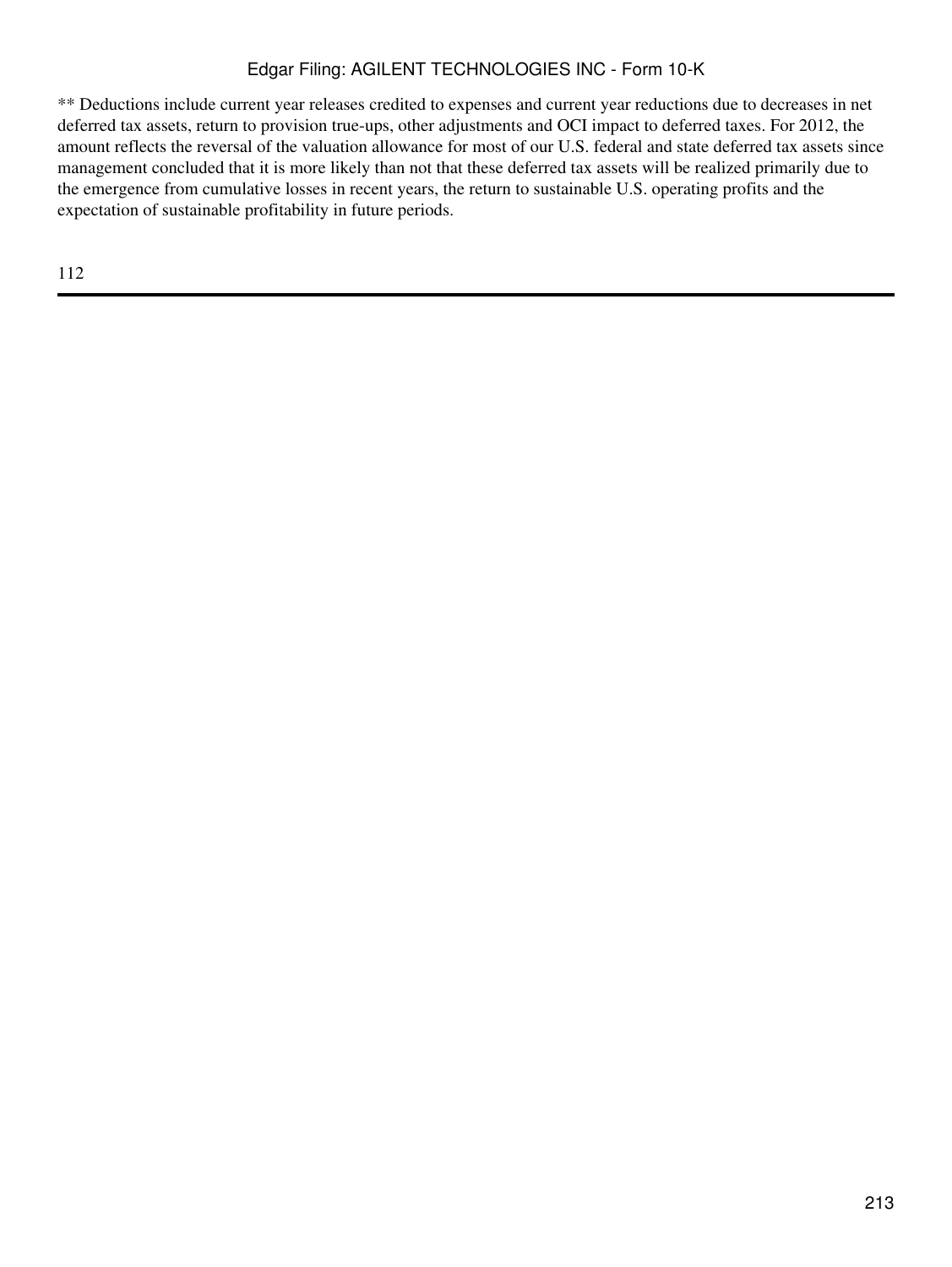## 3.Exhibits.

Exhibits are incorporated herein by reference or are filed with this report as indicated below (numbered in accordance with Item 601 of Regulation S-K):

|                   |                                                                                                                                                           | Incorporation by Reference |                 |                   |                   |  |
|-------------------|-----------------------------------------------------------------------------------------------------------------------------------------------------------|----------------------------|-----------------|-------------------|-------------------|--|
| Exhibit<br>Number | Description                                                                                                                                               | Form                       | Date            | Exhibit<br>Number | Filed<br>Herewith |  |
| 2.1               | Master Separation and Distribution Agreement<br>between Hewlett Packard and Agilent<br>Technologies, Inc., effective as of August 12, 1999.               | $S-1/A$                    | 11/10/1999 2.1  |                   |                   |  |
| 2.2               | General Assignment and Assumption Agreement<br>between Hewlett Packard and Agilent<br>Technologies, Inc.                                                  | $S-1/A$                    | 11/10/1999 2.2  |                   |                   |  |
| 2.3               | Master Technology Ownership and License Agreement<br>between Hewlett Packard and Agilent<br>Technologies, Inc.                                            | $S-1/A$                    | 11/10/1999 2.3  |                   |                   |  |
| 2.4               | Master Patent Ownership and License Agreement<br>between Hewlett Packard and Agilent<br>Technologies, Inc.                                                | $S-1/A$                    | 11/10/1999 2.4  |                   |                   |  |
| 2.5               | Master Trademark Ownership and License Agreement<br>between Hewlett Packard and Agilent<br>Technologies, Inc.                                             | $S-1/A$                    | 11/10/1999 2.5  |                   |                   |  |
| 2.6               | <b>ICBD Technology Ownership and License Agreement</b><br>between Hewlett Packard and Agilent<br>Technologies, Inc.                                       | $S-1/A$                    | 11/10/1999 2.6  |                   |                   |  |
| 2.7               | Employee Matters Agreement between Hewlett Packard S-1/A<br>and Agilent Technologies, Inc.                                                                |                            | 11/10/1999 2.7  |                   |                   |  |
| 2.8               | Tax Sharing Agreement between Hewlett Packard and<br>Agilent Technologies, Inc.                                                                           | $S-1/A$                    | 11/10/1999 2.8  |                   |                   |  |
| 2.9               | Master IT Service Level Agreement between<br>Hewlett Packard and Agilent Technologies, Inc.                                                               | $S-1/A$                    | 11/10/1999 2.9  |                   |                   |  |
| 2.10              | Real Estate Matters Agreement between<br>Hewlett Packard and Agilent Technologies, Inc.                                                                   | $S-1/A$                    | 11/10/1999 2.10 |                   |                   |  |
| 2.11              | Environmental Matters Agreement between<br>Hewlett Packard and Agilent Technologies, Inc.                                                                 | $S-1/A$                    | 11/10/1999 2.11 |                   |                   |  |
| 2.12              | Master Confidential Disclosure Agreement between<br>Hewlett Packard and Agilent Technologies, Inc.                                                        | $S-1/A$                    | 11/10/1999 2.12 |                   |                   |  |
| 2.13              | Indemnification and Insurance Matters Agreement<br>between Hewlett Packard and Agilent<br>Technologies, Inc.                                              | $S-1/A$                    | 11/10/1999 2.13 |                   |                   |  |
| 2.14              | Non U.S. Plan.<br>Share Purchase Agreement, dated as of August 12,                                                                                        | $S-1/A$                    | 11/10/1999 2.14 |                   |                   |  |
| 2.15              | 2005, by and among Agilent Technologies, Inc. and<br>Agilent LED International, Philips Lumileds<br>Holding B.V. and Koninklijke Philips Electronics N.V. | $8-K$                      | 8/15/2005       | 2.2               |                   |  |
| 2.16              | Agreement and Plan of Merger dated as of July 26,<br>2009, by and among Agilent Technologies, Inc., Cobalt 10-Q<br>Acquisition Corp. and Varian, Inc.     |                            | 9/4/2009        | 2.1               |                   |  |
| 2.17              | Asset Purchase Agreement, dated February 10, 2010,<br>by and between Agilent Technologies, Inc. and JDS                                                   | $10-Q$                     | 3/10/2010       | 2.1               |                   |  |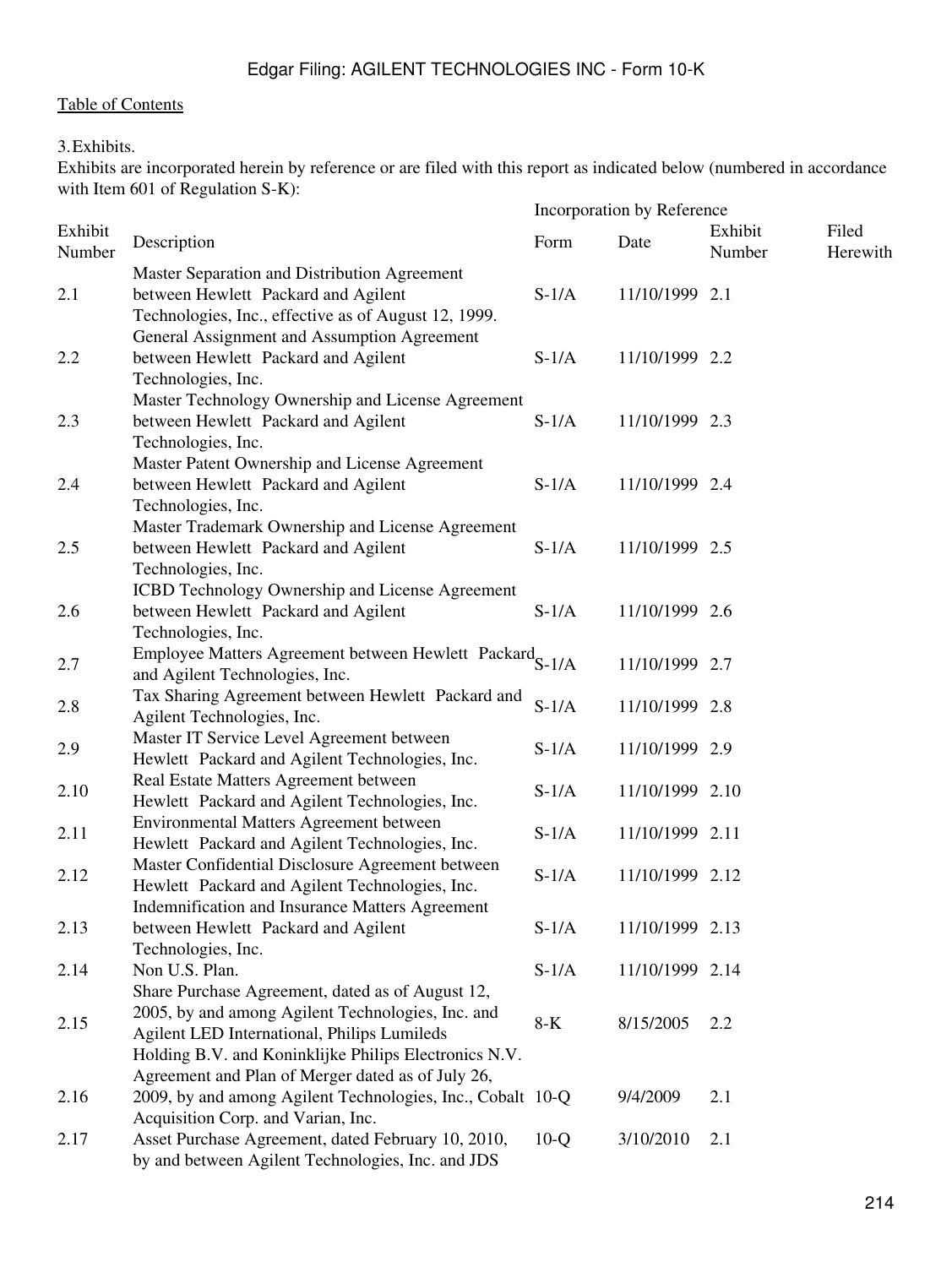| 2.18 | Uniphase Corporation (pursuant to Item $601(b)(2)$ of<br>Regulation S-K, schedules to the Asset Purchase<br>Agreement have been omitted; they will be<br>supplementally provided to the SEC upon request)<br>Separation and Distribution Agreement, dated<br>August 1, 2014, by and between Agilent<br>Technologies, Inc. and Keysight Technologies, Inc.<br>(pursuant to Item $601(b)(2)$ of Regulation S-K,<br>schedules to the Separation and Distribution<br>Agreement have been omitted; they will be<br>supplementally provided to the SEC upon request) | $8-K$ | 8/1/2014       | 2.1 |
|------|----------------------------------------------------------------------------------------------------------------------------------------------------------------------------------------------------------------------------------------------------------------------------------------------------------------------------------------------------------------------------------------------------------------------------------------------------------------------------------------------------------------------------------------------------------------|-------|----------------|-----|
| 3.1  | Amended and Restated Certificate of Incorporation.                                                                                                                                                                                                                                                                                                                                                                                                                                                                                                             | $S-1$ | 8/16/1999      | 3.1 |
| 3.2  | Amended and Restated Bylaws.                                                                                                                                                                                                                                                                                                                                                                                                                                                                                                                                   | $8-K$ | 11/20/2012 3.1 |     |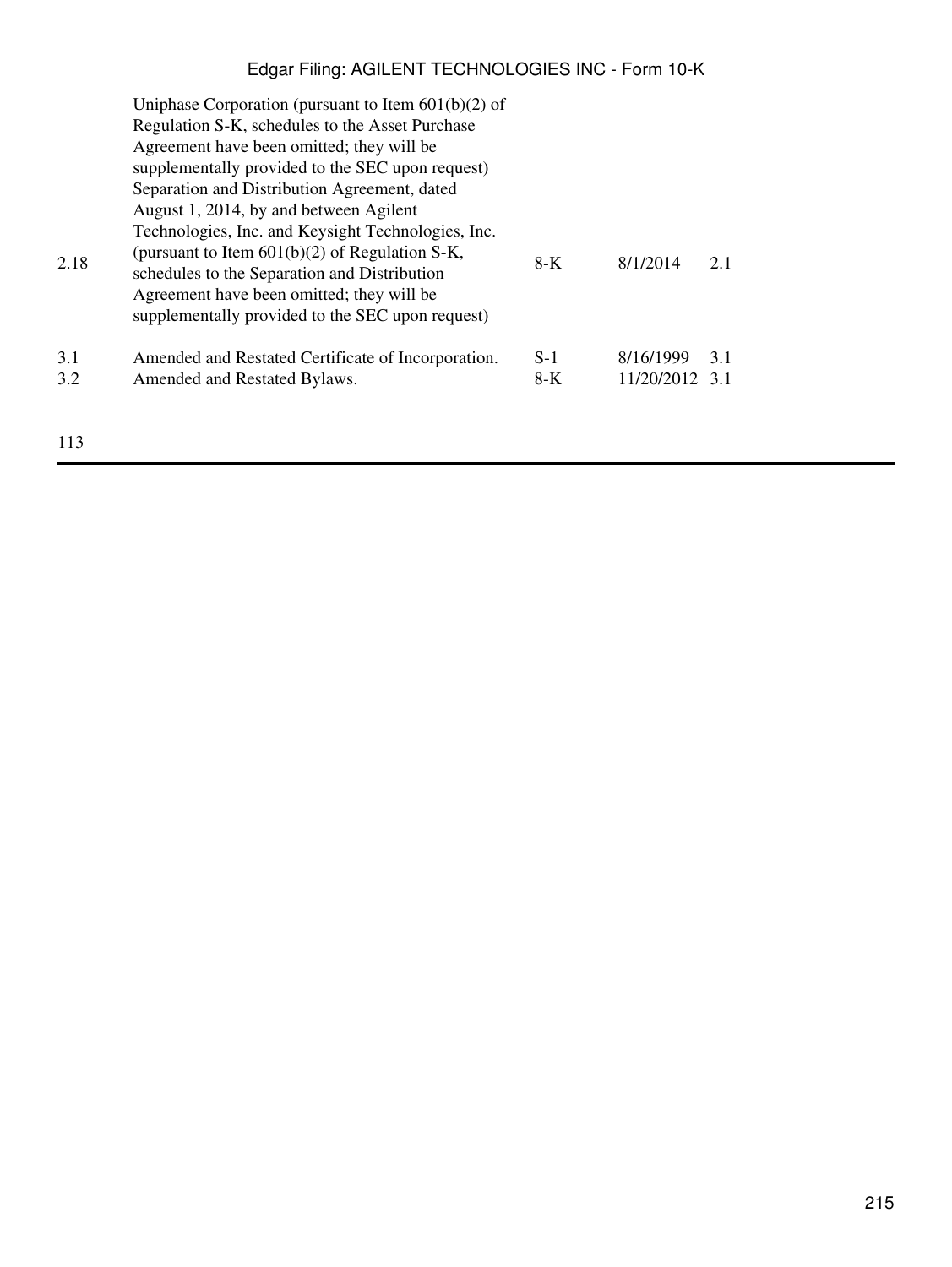## [Table of Contents](#page-2-0)

|                   |                                                                                                                                                                                                                                                          | Incorporation by Reference |                    |                   |                   |
|-------------------|----------------------------------------------------------------------------------------------------------------------------------------------------------------------------------------------------------------------------------------------------------|----------------------------|--------------------|-------------------|-------------------|
| Exhibit<br>Number | Description                                                                                                                                                                                                                                              | Form                       | Date               | Exhibit<br>Number | Filed<br>Herewith |
| 4.1               | Preferred Stock Rights Agreement between Agilent<br>Technologies, Inc. and Harris Trust and Savings Bank<br>dated as of May 12, 2000.                                                                                                                    |                            | 8-A12B/A 5/24/2000 | $\mathbf{1}$      |                   |
| 4.2               | Registration Rights Agreement between Agilent<br>Technologies, Inc. and Credit Suisse First Boston<br>Corporation, J.P. Morgan Securities, Inc. and Salomon<br>Smith Barney, Inc. dated November 27, 2001.                                               | $8-K$                      | 11/27/2001 99.3    |                   |                   |
| 4.3               | Indenture, dated October 24, 2007, between Agilent<br>Technologies, Inc. and the trustee for the debt                                                                                                                                                    | S-3ASR                     | 10/24/2007 4.01    |                   |                   |
| 4.4               | securities.<br>Form of First Supplemental Indenture, dated as of<br>October 29, 2007, between Agilent Technologies, Inc.<br>and U.S. Bank National Association and Form of<br>Global Note for Agilent Technologies, Inc. 6.50%<br>Senior Notes due 2017. | $8-K$                      | 10/26/2007 4.01    |                   |                   |
| 4.5               | Fifth Supplemental Indenture, dated as of July 20,<br>2010, between the Company and U.S. Bank National<br>Association and Form of Global Note for the<br>Company's 5.00% Senior Notes due 2020.                                                          | $8-K$                      | 7/20/2010          | 4.02              |                   |
| 4.6               | Sixth Supplemental Indenture, dated as of September<br>13, 2012, between the Company and U.S. Bank<br>National Association                                                                                                                               | $8-K$                      | 9/13/2012          | 4.01              |                   |
| 4.7               | Form of Global Note for the Company's 3.20% Senior<br>Notes due 2022 (contained in Exhibit 4.01)                                                                                                                                                         | $8-K$                      | 9/13/2012          | 4.02              |                   |
| 4.8               | Seventh Supplemental Indenture, dated as of June 21,<br>2013, between the Company and U.S. Bank National<br>Association and Form of Global Note for the<br>Company's 3.875% Senior Notes due 2023.                                                       | $8-K$                      | 6/21/2013          | 4.01              |                   |
| 4.9               | Indenture, dated as of October 15, 2014, between<br>Keysight Technologies, Inc. and U.S. Bank National<br>Association, as Trustee.                                                                                                                       | $8-K$                      | 10/15/2014 4.1     |                   |                   |
| 4.10              | First Supplemental Indenture, dated as of October 15,<br>2014, to the Indenture dated as of October 15, 2014,<br>between Keysight Technologies, Inc. and U.S. Bank<br>National Association, as Trustee.                                                  | $8-K$                      | 10/15/2014 4.2     |                   |                   |
| 4.11              | Guarantee, dated as of October 15, 2014, by Agilent<br>Technologies, Inc. in favor of U.S. Bank National<br>Association as Trustee for the Holders of Notes<br>specified therein of Keysight Technologies, Inc.                                          | $8-K$                      | 10/15/2014 4.3     |                   |                   |
| 4.12              | Registration Rights Agreement, dated as of October 15, 8-K<br>2014, by and among Keysight Technologies, Inc.,<br>Agilent Technologies, Inc., and Citigroup Global<br>Markets Inc., Goldman, Sachs & Co., and Merrill                                     |                            | 10/15/2014 4.4     |                   |                   |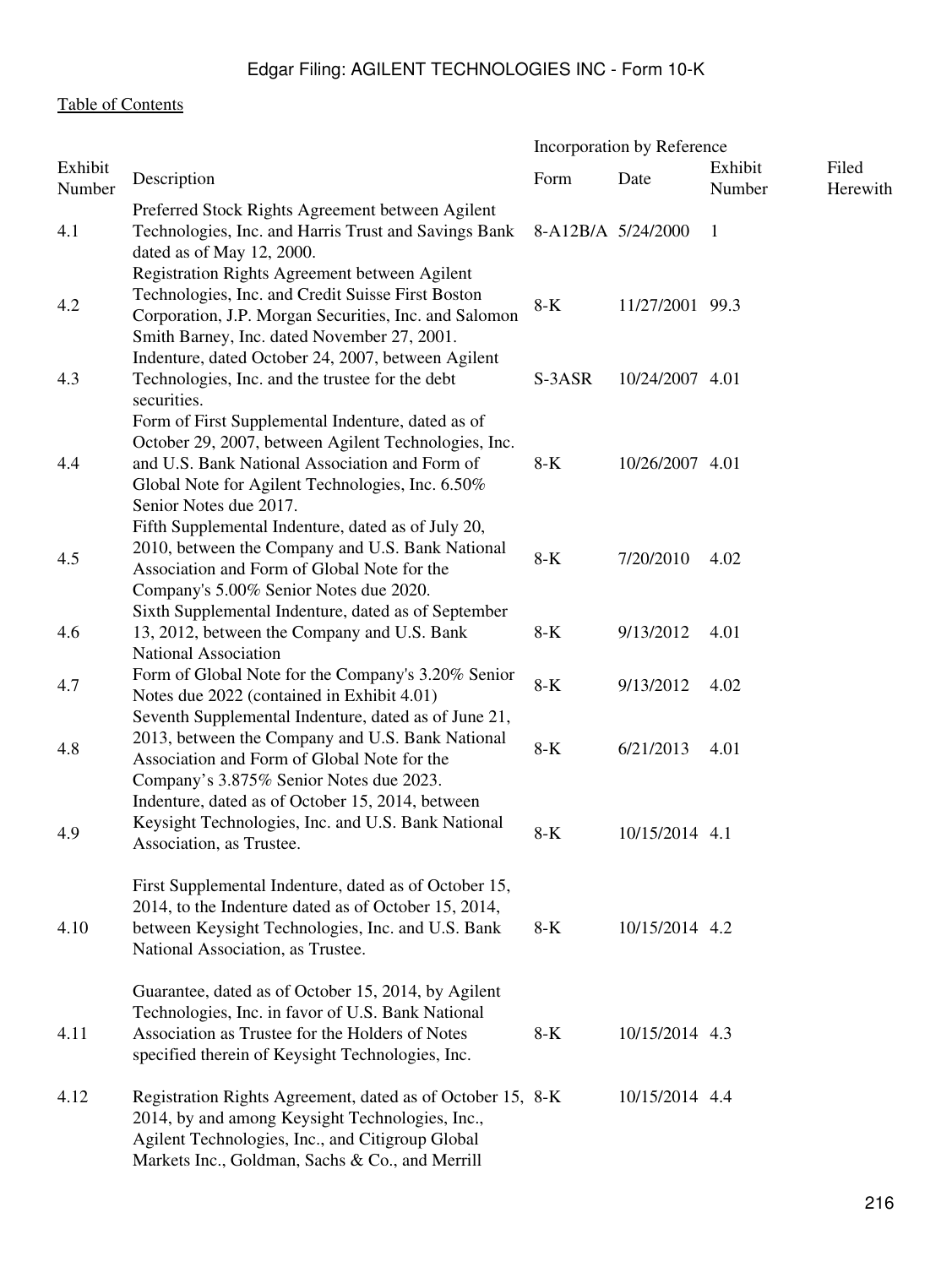Lynch, Pierce, Fenner & Smith Incorporated as representatives of the Initial Purchasers.

|      | Agilent Technologies, Inc. 1999 Stock Plan              |         |                 |       |
|------|---------------------------------------------------------|---------|-----------------|-------|
| 10.1 | (Amendment and Restatement Effective November 14, 10-K) |         | 12/22/2006 10.8 |       |
|      | $2006$ ).*                                              |         |                 |       |
| 10.2 | Form of Award Agreement (U.S.) for grants under the     | $8-K$   | 11/12/2004      | 10.1  |
|      | Agilent Technologies, Inc. 1999 Stock Plan.*            |         |                 |       |
| 10.3 | Form of Award Agreement (Non-U.S.) for grants under     | $8-K$   | 11/12/2004      | 10.2  |
|      | the Agilent Technologies, Inc. 1999 Stock Plan.*        |         |                 |       |
| 10.4 | Form of Award Agreement (SAR) for grants under the      | $10-K$  | 12/21/2004      | 10.37 |
|      | Agilent Technologies, Inc. 1999 Stock Plan.*            |         |                 |       |
| 10.5 | Form of Award Agreement (restricted stock) for grants   | $10-K$  | 12/21/2004      | 10.39 |
|      | under the Agilent Technologies, Inc. 1999 Stock Plan.*  |         |                 |       |
|      | Agilent Technologies, Inc. 1999 Stock Plan Stock        |         |                 |       |
| 10.6 | Award Agreement For Standard Awards Granted to          | $10$ -O | 6/5/2007        | 10.3  |
|      | Employees.*                                             |         |                 |       |
|      |                                                         |         |                 |       |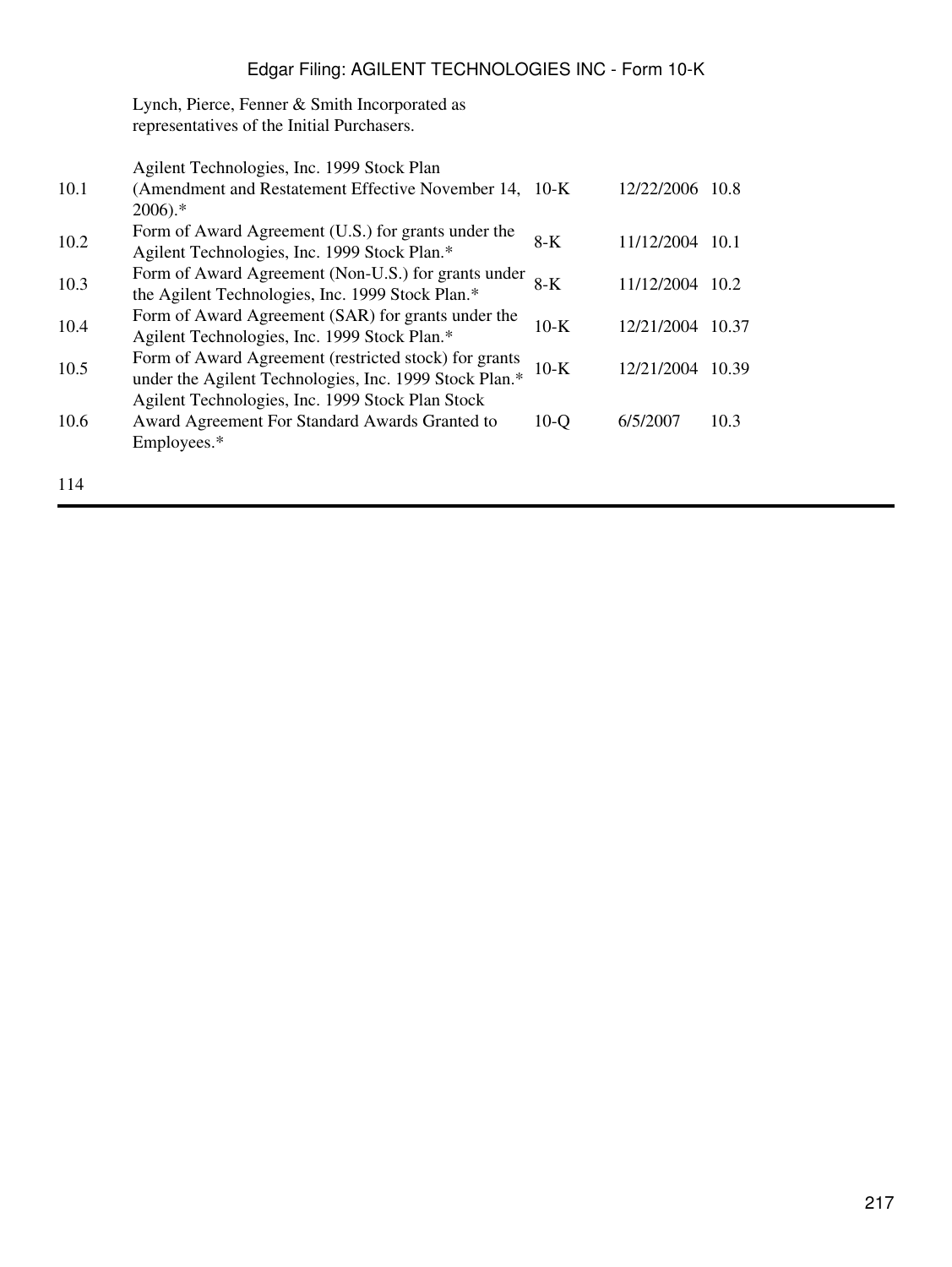## [Table of Contents](#page-2-0)

|                   |                                                                                                          |        | Incorporation by Reference |                   |                   |
|-------------------|----------------------------------------------------------------------------------------------------------|--------|----------------------------|-------------------|-------------------|
| Exhibit<br>Number | Description                                                                                              | Form   | Date                       | Exhibit<br>Number | Filed<br>Herewith |
| 10.7              | Agilent Technologies, Inc. 1999 Stock Plan Stock<br>Award Agreement Under The Long-Term Performance 10-Q |        | 6/5/2007                   | 10.7              |                   |
|                   | Program.*<br>Form of Amendment to the Form of Standard                                                   |        |                            |                   |                   |
|                   | Long-Term Performance Program Award Agreement                                                            |        |                            |                   |                   |
| 10.8              | for awards granted under the Agilent<br>Technologies, Inc. Stock Plan during FY07-09 and FY<br>$08-10.*$ | $10-K$ | 12/19/2008 10.22           |                   |                   |
|                   | Form of Standard Long-Term Performance Program                                                           |        |                            |                   |                   |
| 10.9              | Award Agreement for awards granted under the<br>Agilent Technologies, Inc. 1999 Stock Plan.*             | $10-K$ | 12/19/2008 10.23           |                   |                   |
| 10.10             | Form of Standard Stock Award Agreement for<br>Restricted Stock Units granted under the Agilent           | $10-K$ | 12/19/2008 10.24           |                   |                   |
|                   | Technologies, Inc. 1999 Stock Plan.*                                                                     |        |                            |                   |                   |
|                   | Form of Stock Award Agreement for awards granted to                                                      |        |                            |                   |                   |
| 10.11             | New Executives under the Agilent Technologies, Inc.<br>1999 Stock Plan.*                                 | $10-K$ | 12/19/2008 10.25           |                   |                   |
|                   | Agilent Technologies, Inc. Employee Stock Purchase                                                       |        |                            |                   |                   |
| 10.12             | Plan (Amended and Restated, effective November 1,<br>$2008$ ).*                                          | $10-Q$ | 9/5/2008                   | 10.1              |                   |
| 10.13             | Agilent Technologies, Inc. 1999 Non-Employee<br>Director Stock Plan (Amended and Restated Effective      | $10-K$ | 12/21/2007 10.23           |                   |                   |
|                   | November 14, 2007).*                                                                                     |        |                            |                   |                   |
|                   | Form of Stock Option Agreement for grants under the                                                      |        |                            |                   |                   |
| 10.14             | Agilent Technologies, Inc. 1999 Non-Employee<br>Director Stock Plan.*                                    | $8-K$  | 11/12/2004 10.3            |                   |                   |
| 10.15             | Form of Stock Option Award Agreement for grants<br>under the Agilent Technologies, Inc. 1999             | $10-Q$ | 9/5/2008                   | 10.2              |                   |
|                   | Non-Employee Director Stock Plan.*                                                                       |        |                            |                   |                   |
| 10.16             | Agilent Technologies, Inc. 2009 Stock Plan.*                                                             | DEF14A | 1/27/2009                  | Appendix A        |                   |
| 10.17             | Form of Stock Option Award Agreement under the<br>2009 Stock Plan for U.S. Employees (for awards made    | 10 K   | 12/20/2010 10.17           |                   |                   |
|                   | after October 31, 2010).*                                                                                |        |                            |                   |                   |
| 10.18             | Form of Stock Option Award Agreement under the<br>2009 Stock Plan for U.S. Employees.*                   | $10-K$ | 12/21/2009 10.31           |                   |                   |
|                   | Form of Stock Option Award Agreement under the                                                           |        |                            |                   |                   |
| 10.19             | 2009 Stock Plan for non-U.S. Employees (for awards<br>made after October 31, 2010).*                     | 10 K   | 12/20/2010 10.19           |                   |                   |
| 10.20             | Form of Stock Option Award Agreement under the<br>2009 Stock Plan for non-U.S. Employees.*               | $10-K$ | 12/21/2009 10.32           |                   |                   |
|                   | Form of Stock Award Agreement for Standard Awards                                                        |        |                            |                   |                   |
| 10.21             | granted to Employees (for awards made after<br>October 31, 2010).*                                       | 10 K   | 12/20/2010 10.21           |                   |                   |
| 10.22             | Form of Stock Award Agreement for Standard Awards<br>granted to Employees.*                              | $10-K$ | 12/21/2009 10.33           |                   |                   |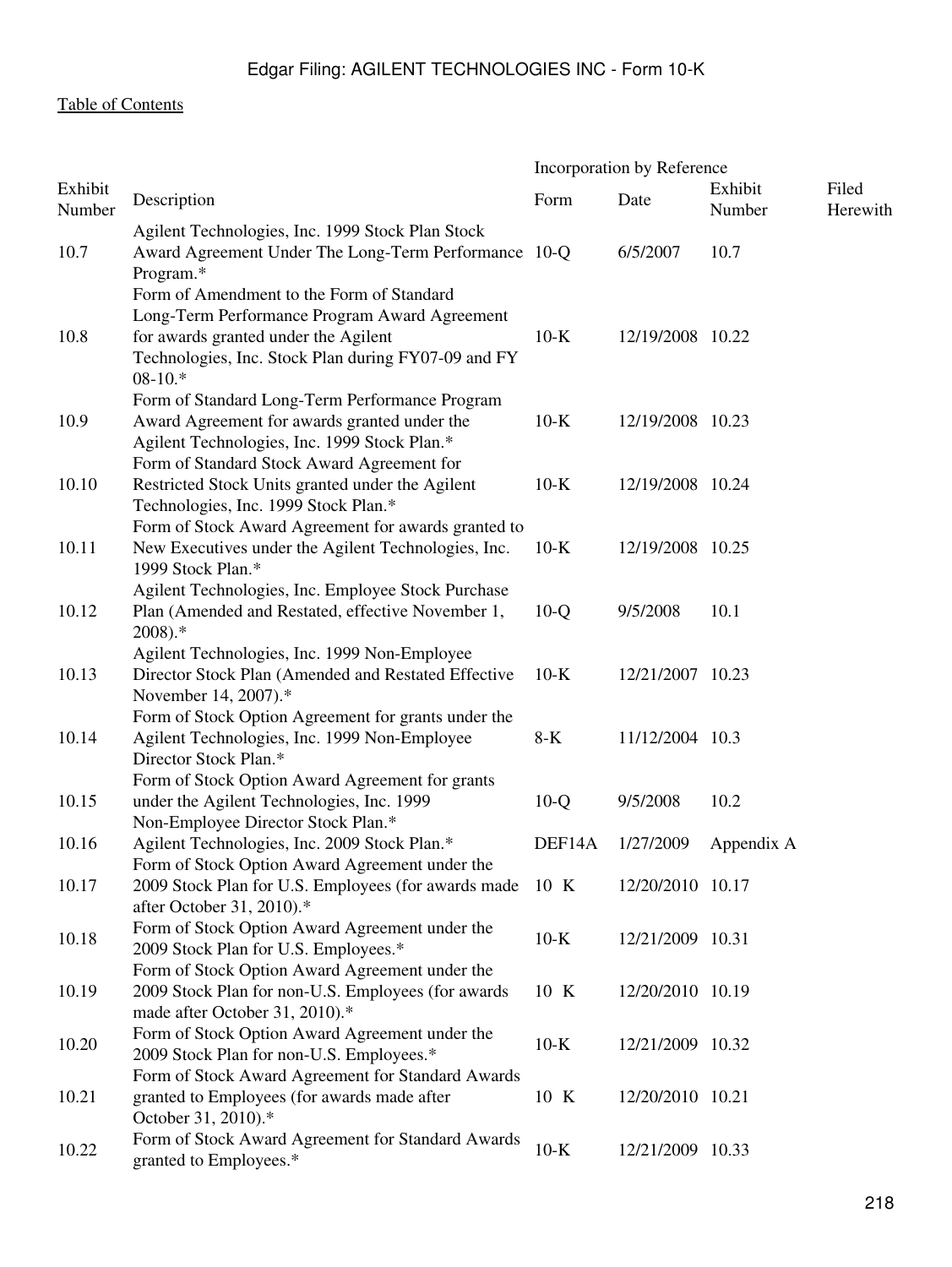| 10.23 | Form of New Executive Stock Award Agreement<br>under the 2009 Stock Plan.*                                                | $8-K$  | 3/25/2009  | 10.4  |
|-------|---------------------------------------------------------------------------------------------------------------------------|--------|------------|-------|
| 10.24 | Form of Non-Employee Director Stock Option Award<br>Agreement under the 2009 Stock Plan.*                                 | $8-K$  | 3/25/2009  | 10.5  |
| 10.25 | Form of Long-Term Performance Program Stock<br>Award Agreement under the 2009 Stock Plan.*                                | $10-K$ | 12/21/2009 | 10.36 |
| 10.26 | Agilent Technologies, Inc. Supplemental Benefit<br>Retirement Plan (Amended and Restated Effective<br>January 1, 2005).*  | $10-K$ | 12/21/2007 | 10.25 |
| 10.27 | Agilent Technologies, Inc. Long-Term Performance<br>Program (Amended and Restated through November 1, 10-Q)<br>$2005$ ).* |        | 3/9/2006   | 10.63 |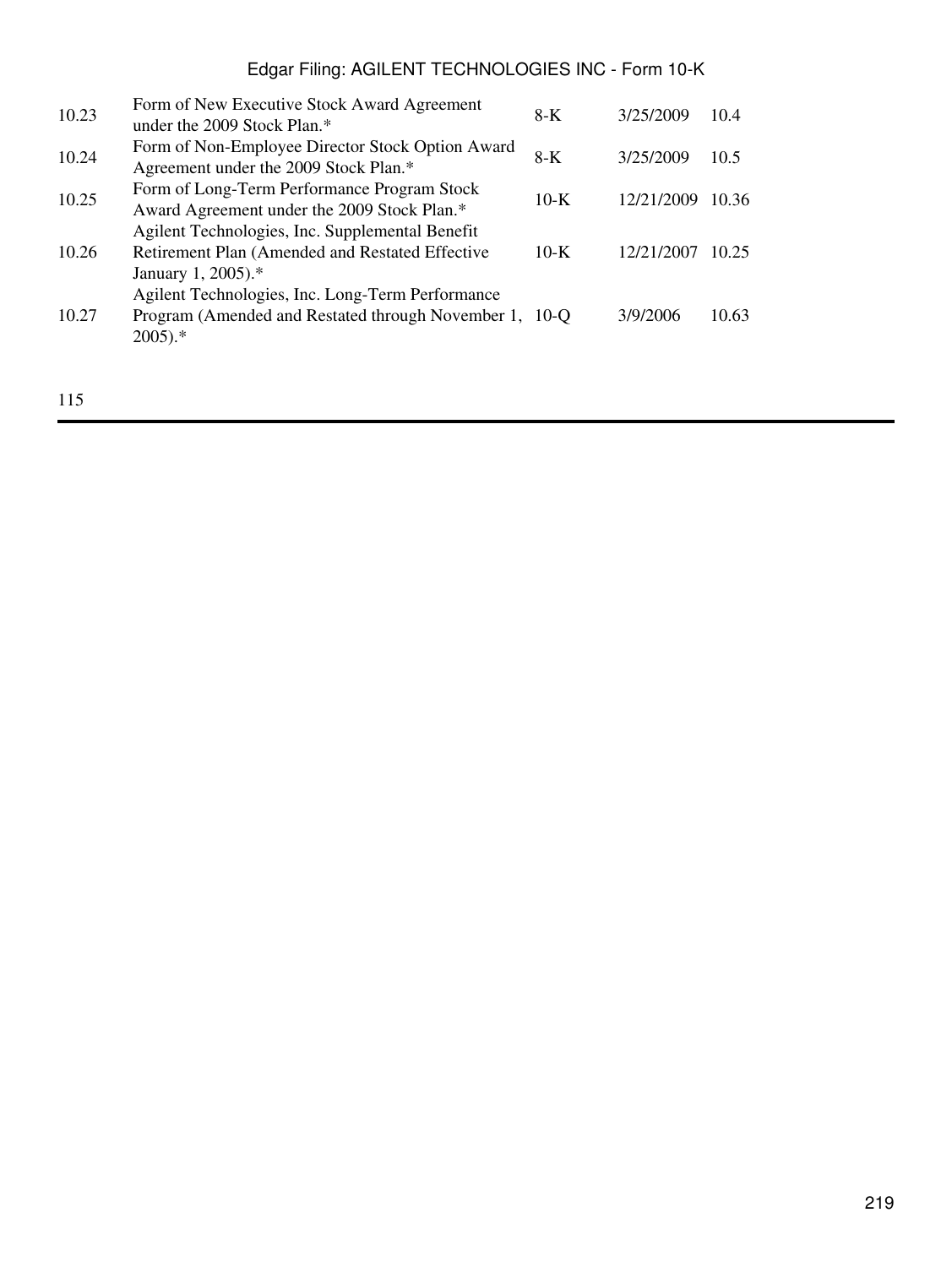## [Table of Contents](#page-2-0)

|                   |                                                                                                                                                                                                                                                                              |        | Incorporation by Reference |                   |                   |  |
|-------------------|------------------------------------------------------------------------------------------------------------------------------------------------------------------------------------------------------------------------------------------------------------------------------|--------|----------------------------|-------------------|-------------------|--|
| Exhibit<br>Number | Description                                                                                                                                                                                                                                                                  | Form   | Date                       | Exhibit<br>Number | Filed<br>Herewith |  |
| 10.28             | Agilent Technologies, Inc. 2005 Deferred<br>Compensation Plan for Non-Employee Directors<br>(Amended and Restated Effective November 18,<br>$2009$ ).*                                                                                                                       | $10-K$ | 12/21/2009 10.39           |                   |                   |  |
| 10.29             | Agilent Technologies, Inc. 2005 Deferred<br>Compensation Plan (Amended and Restated Effective<br>January 1, 2011).*                                                                                                                                                          | 10 K   | 12/20/2010 10.29           |                   |                   |  |
| 10.30             | Agilent Technologies, Inc. 2005 Deferred<br>Compensation Plan (Amended and Restated Effective<br>October 28, 2009).*                                                                                                                                                         | $10-K$ | 12/21/2009 10.40           |                   |                   |  |
| 10.31             | Agilent Technologies, Inc. 2010 Performance Based<br>Compensation Plan for Covered Employees.<br>Agilent Technologies, Inc. Performance Based                                                                                                                                | 10 K   | 12/20/2010 10.31           |                   |                   |  |
| 10.32             | Compensation Plan for Covered Employees (Amended 10-K)<br>and Restated December 18, 2008).*                                                                                                                                                                                  |        | 12/19/2008 10.34           |                   |                   |  |
| 10.33             | Form of Indemnification Agreement entered into by<br>Agilent Technologies, Inc. with each of its directors<br>and board appointed officers.*                                                                                                                                 | $S-1$  | 8/16/1999                  | 10.9              |                   |  |
| 10.34             | Form of Amended and Restated Indemnification<br>Agreement between Agilent Technologies, Inc. and<br>Directors of the Company, Section 16 Officers and<br>Board elected Officers of the Company.*                                                                             | $8-K$  | 4/10/2008                  | 10.1              |                   |  |
| 10.35             | Form of Tier I Change of Control Severance<br>Agreement between Agilent Technologies, Inc. and the<br>Chief Executive Officer*                                                                                                                                               |        |                            |                   | X                 |  |
| 10.36             | Form of Amended and Restated Change of Control<br>Severance Agreement between Agilent<br>Technologies, Inc. and Section 16 Officers (other than<br>the Company's Chief Executive Officer).*                                                                                  | $8-K$  | 4/10/2008                  | 10.3              |                   |  |
| 10.37             | Form of Tier II Change of Control Severance<br>Agreement between Agilent Technologies, Inc. and<br>Section 16 Officers (other than the Company's Chief<br>Executive Offier)*                                                                                                 |        |                            |                   | X                 |  |
| 10.38             | Form of New Executive Officer Change of Control<br>Severance Agreement between Agilent<br>Technologies, Inc. and specified executives of the<br>Company (for executives hired, elected or promoted<br>after July 14, 2009).*<br>Form of Tier III Change of Control Severance | $10-K$ | 12/21/2009 10.50           |                   |                   |  |
| 10.39             | Agreement between Agilent Technologies, Inc. and<br>specified executives of the Company*                                                                                                                                                                                     |        |                            |                   | X                 |  |
| 10.40             | Master Separation and Distribution Agreement<br>between Agilent Technologies, Inc. and Verigy Ltd.,                                                                                                                                                                          | $10-Q$ | 6/6/2006                   | 10.66             |                   |  |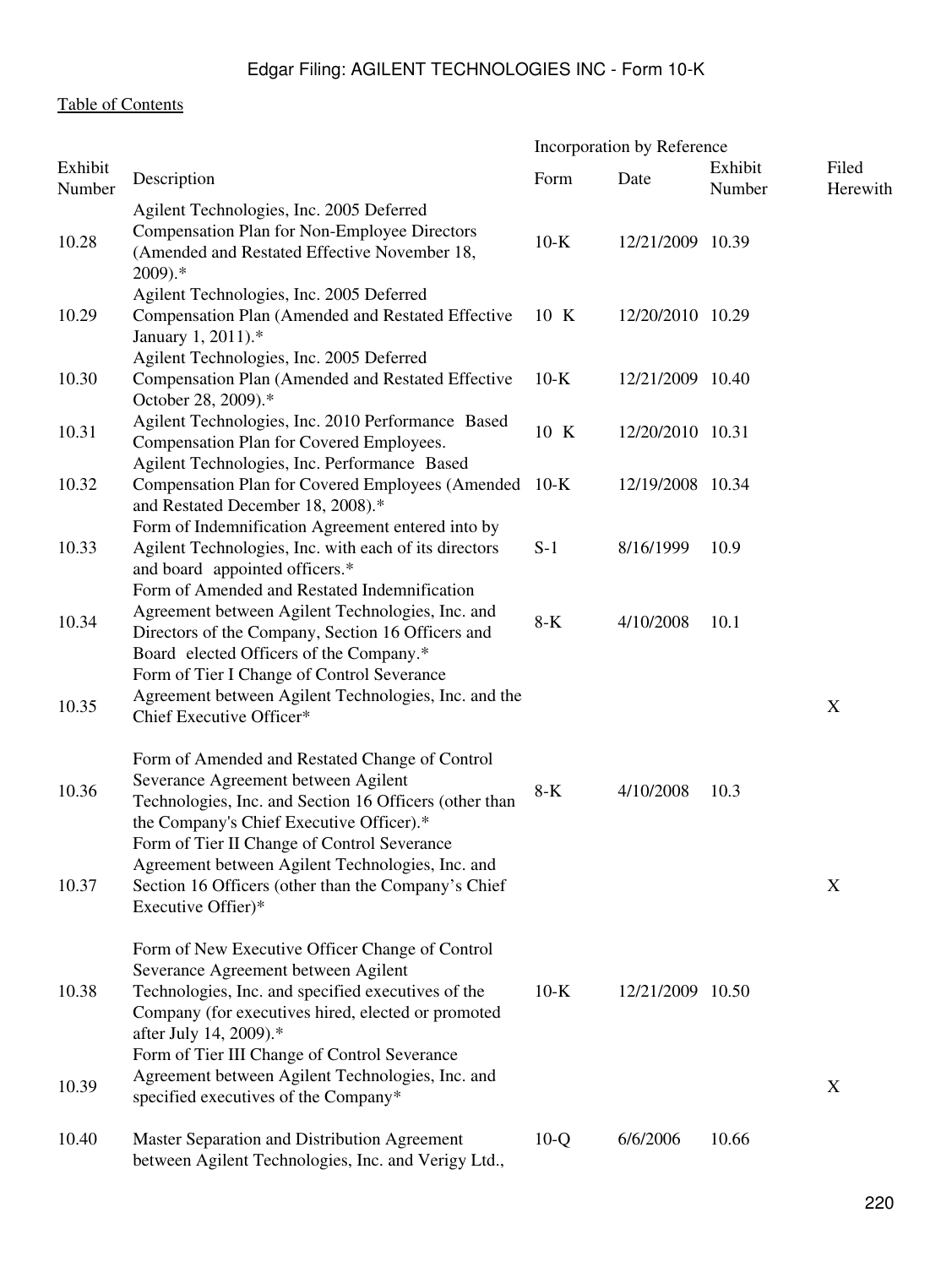|       | dated as of May 31, 2006.                               |          |          |       |
|-------|---------------------------------------------------------|----------|----------|-------|
|       | General Assignment and Assumption Agreement             |          |          |       |
| 10.41 | between Agilent Technologies, Inc. and Verigy Ltd.,     | $10-Q$   | 6/6/2006 | 10.67 |
|       | dated as of June 1, 2006.                               |          |          |       |
|       | <b>Intellectual Property Matters Agreement between</b>  |          |          |       |
| 10.42 | Agilent Technologies, Inc., Verigy Ltd., and Verigy     | $10$ -O  | 6/6/2006 | 10.68 |
|       | (Singapore) Pte. Ltd., dated as of June 1, 2006.        |          |          |       |
|       | Tax Sharing Agreement by and between Agilent            |          |          |       |
| 10.43 | Technologies, Inc. and Verigy Ltd., dated as of June 1, | $10 - O$ | 6/6/2006 | 10.70 |
|       | 2006.                                                   |          |          |       |
|       | Tax Matters Agreement, dated August 1, 2014, by and     |          |          |       |
|       | between Agilent Technologies, Inc. and Keysight         | $8-K$    | 8/1/2014 |       |
| 10.44 | Technologies, Inc.                                      |          |          | 10.1  |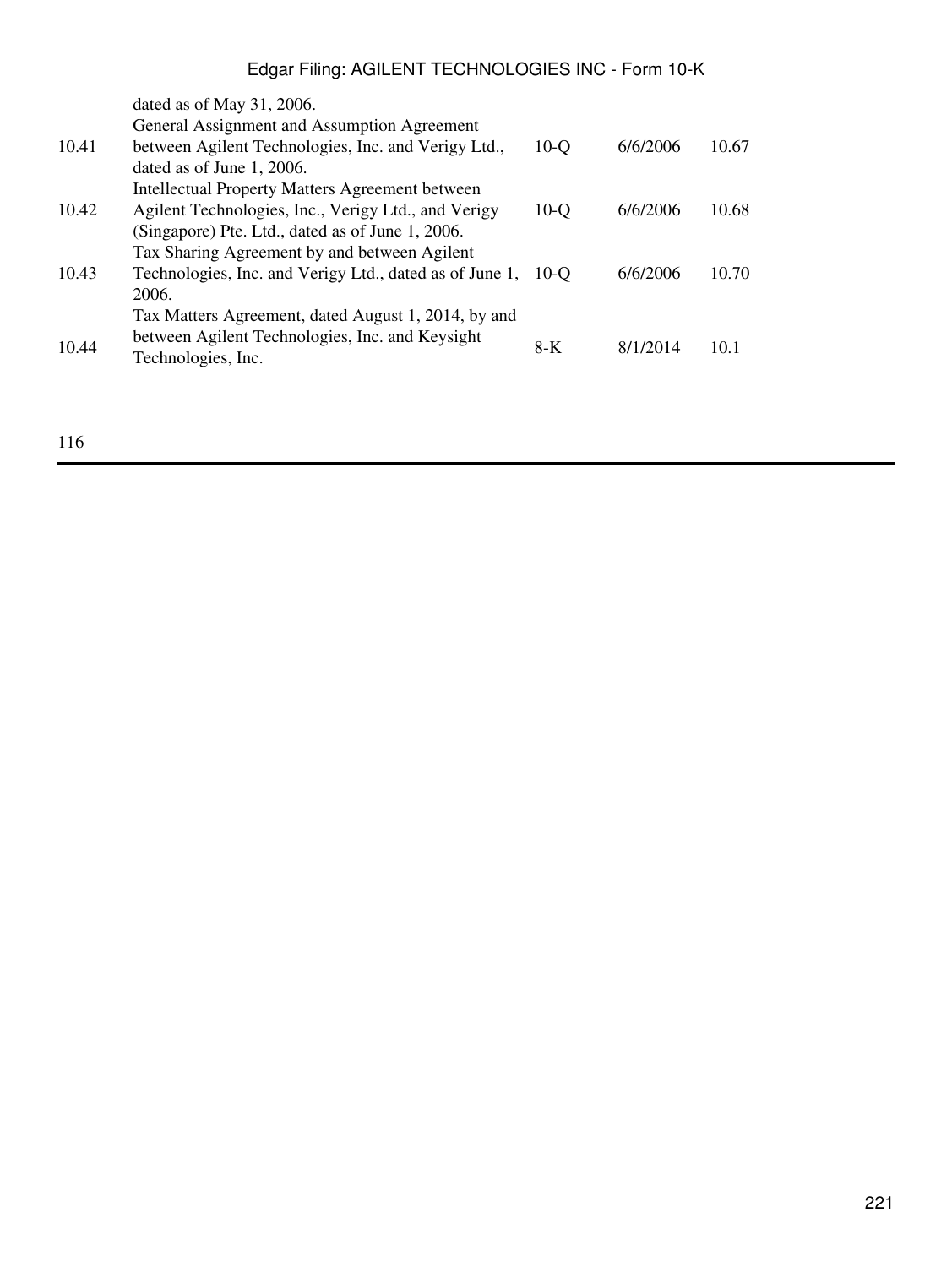## [Table of Contents](#page-2-0)

|                   |                                                                                                                                                                                                                                                             |       | Incorporation by Reference |                   |                   |  |
|-------------------|-------------------------------------------------------------------------------------------------------------------------------------------------------------------------------------------------------------------------------------------------------------|-------|----------------------------|-------------------|-------------------|--|
| Exhibit<br>Number | Description                                                                                                                                                                                                                                                 | Form  | Date                       | Exhibit<br>Number | Filed<br>Herewith |  |
| 10.45             | Employee Matters Agreement, dated August 1, 2014,<br>by and between Agilent Technologies, Inc. and<br>Keysight Technologies, Inc.                                                                                                                           | $8-K$ | 8/1/2014                   | 10.2              |                   |  |
| 10.46             | Intellectual Property Matters Agreement, dated<br>August 1, 2014, by and between Agilent<br>Technologies, Inc. and Keysight Technologies, Inc.                                                                                                              | $8-K$ | 8/1/2014                   | 10.3              |                   |  |
| 10.47             | Trademark License Agreement, dated August 1, 2014,<br>by and between Agilent Technologies, Inc. and<br>Keysight Technologies, Inc.                                                                                                                          | $8-K$ | 8/1/2014                   | 10.4              |                   |  |
| 10.48             | Real Estate Matters Agreement, dated August 1, 2014,<br>by and between Agilent Technologies, Inc. and<br>Keysight Technologies, Inc.                                                                                                                        | $8-K$ | 8/1/2014                   | 10.5              |                   |  |
| 10.49             | Underwriting Agreement, dated October 24, 2007, by<br>and among Agilent Technologies, Inc., Citigroup<br>Global Markets Inc. and J.P. Morgan Securities Inc., on<br>behalf of the several underwriters named therein.                                       | $8-K$ | 10/26/2007 1.01            |                   |                   |  |
| 10.50             | Underwriting Agreement, dated September 9, 2009, by<br>and among the Company, Barclays Capital Inc.,<br>Citigroup Global Markets Inc. and Credit Suisse<br>Securities (USA) LLC, on behalf of the several<br>underwriters named therein.                    | $8-K$ | 9/14/2009                  | 1.01              |                   |  |
| 10.51             | Underwriting Agreement, dated July 13, 2010, by and<br>among the Company, Banc of America Securities LLC,<br>Barclays Capital Inc. and Credit Suisse Securities<br>(USA) LLC, on behalf of the several underwriters<br>named therein.                       | $8-K$ | 7/19/2010                  | 1.01              |                   |  |
| 10.52             | Underwriting Agreement, dated September 10, 2012,<br>by and among the Company, Barclays Capital Inc., J.P.<br>Morgan Securities LLC and Merrill Lynch, Pierce,<br>Fenner & Smith Incorporated, on behalf of the several<br>underwriters named therein       | $8-K$ | 9/13/2012                  | 1.01              |                   |  |
| 10.53             | Underwriting Agreement, dated June 21, 2013, by and<br>among the Company, BNP Paribas Securities Corp.,<br>Citigroup Global Markets Inc. and Merrill Lynch,<br>Pierce, Fenner & Smith Incorporated, on behalf of the<br>several underwriters named therein. | $8-K$ | 6/21/2013                  | 1.01              |                   |  |
| 10.54             | Credit Agreement, dated September 15, 2014, by and<br>among the Company, the Lenders party thereto and<br>BNP Paribas, as Administrative Agent.                                                                                                             | $8-K$ | 9/15/2014                  | 10.2              |                   |  |
| 10.55             | Credit Agreement, dated September 15, 2014, by and<br>among the Company, Keysight Technologies, Inc., as<br>Borrower, the Lenders party thereto, Citibank, N.A., as                                                                                         | $8-K$ | 9/15/2014                  | 10.1              |                   |  |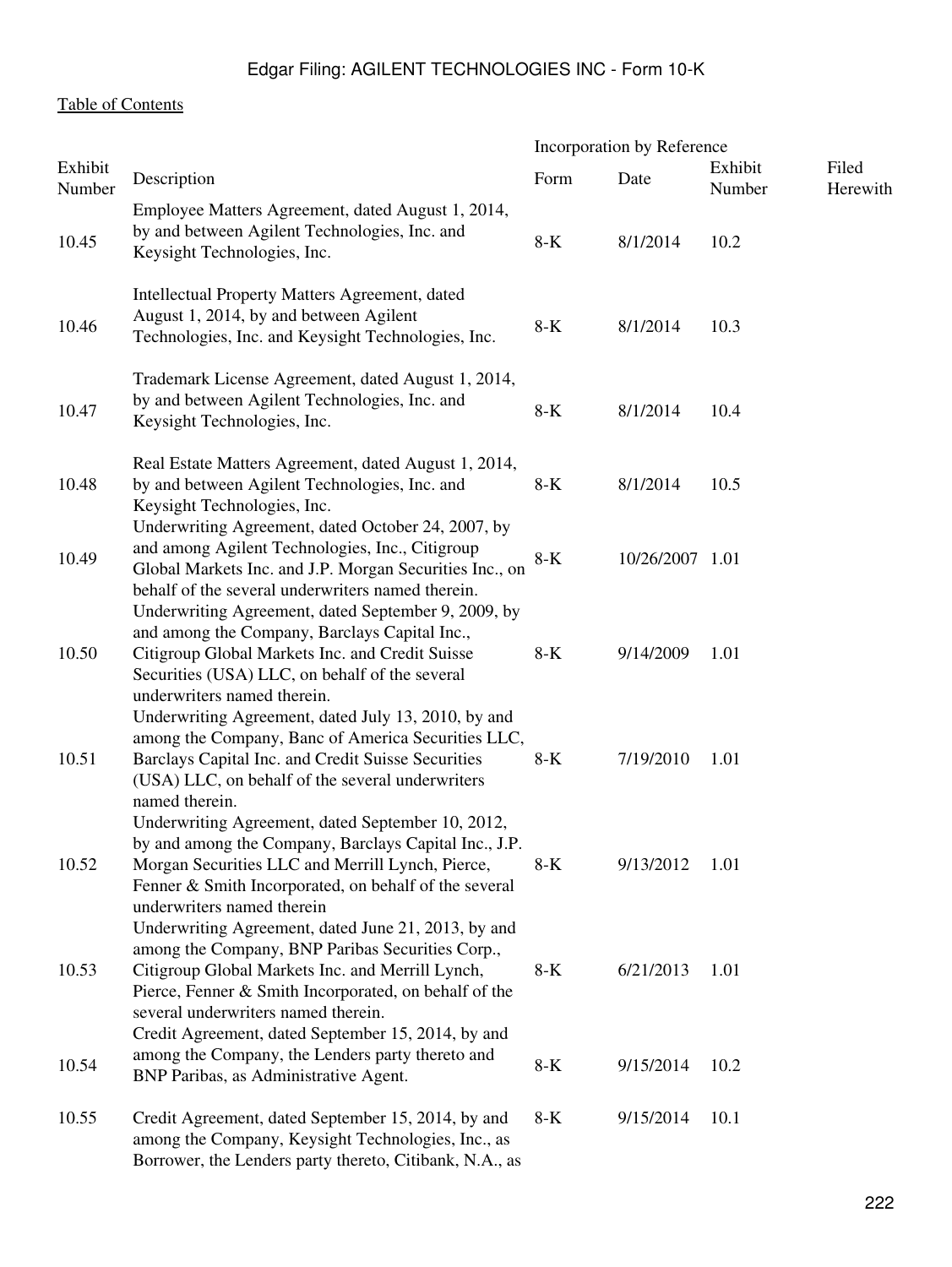Administrative Agent.

| 10.56 | Share Purchase Agreement by and among Delphi<br>S.a.r.l., Agilent Technologies Europe B.V. and Agilent 8-K<br>Technologies, Inc., dated May 16, 2012. |        | 5/22/2012        | 10.1 |
|-------|-------------------------------------------------------------------------------------------------------------------------------------------------------|--------|------------------|------|
| 10.57 | Separation Agreement and General Release, effective<br>as of November 7, 2013 by and between Nicolas<br>Roelofs and the Company.                      | 8-K    | 11/13/2013 10.1  |      |
| 10.58 | Executive Service Contract - Chief Executive Officer,<br>by and among Dako Denmark A/S, Dako A/S and Lars 10-K<br>Holmkvist*+                         |        | 12/19/2013 10.53 |      |
| 10.59 | Bonus Retention Agreement by and between the<br>Company and Lars Holmkvist*                                                                           | $10-K$ | 12/19/2013 10.54 |      |
| 10.60 | Settlement Agreement by and between the Company<br>and Lars Holmkvist*                                                                                |        |                  | X    |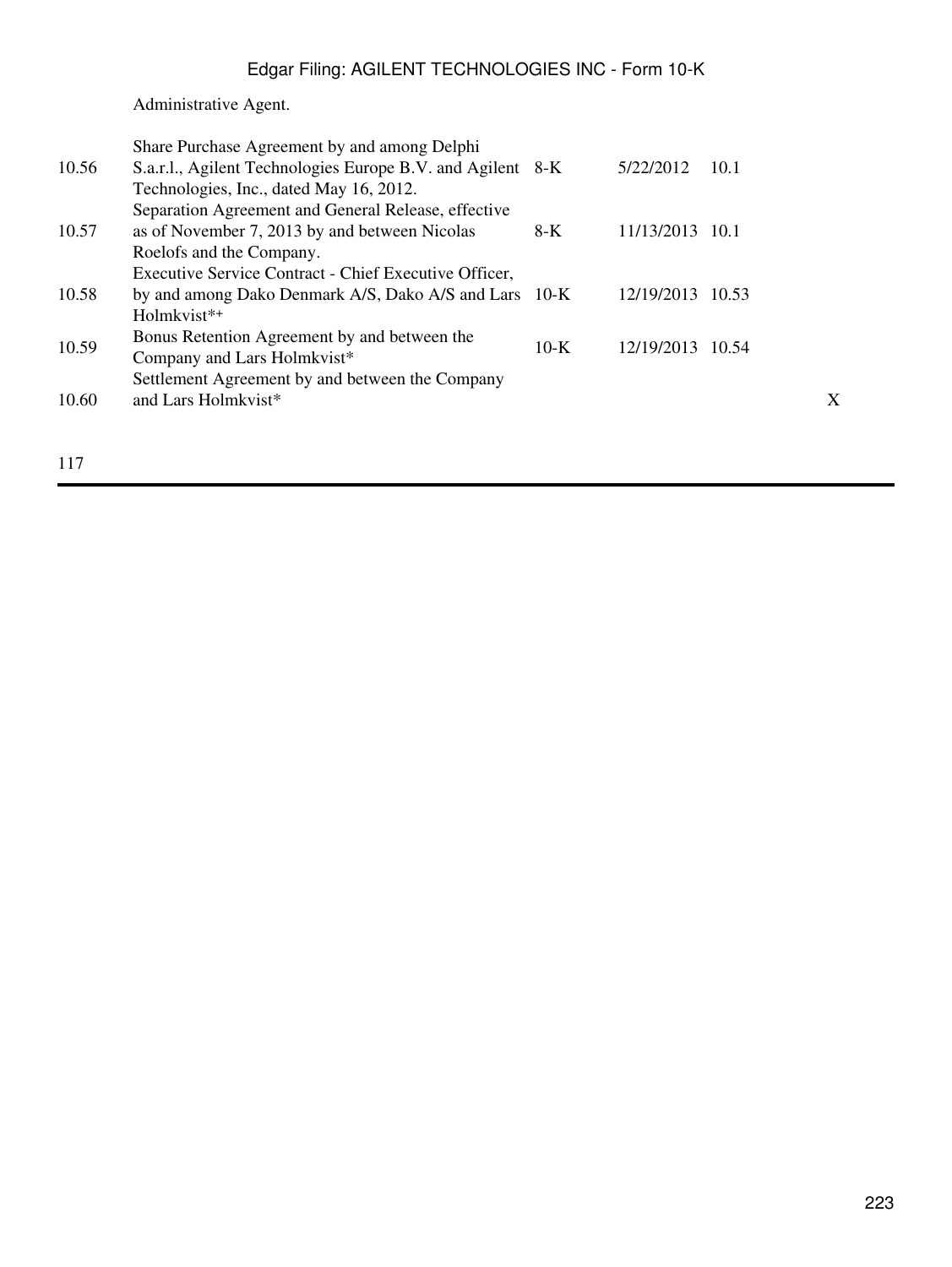#### [Table of Contents](#page-2-0)

|                   |                                                                                                                             |      | Incorporation by Reference |                   |                   |
|-------------------|-----------------------------------------------------------------------------------------------------------------------------|------|----------------------------|-------------------|-------------------|
| Exhibit<br>Number | Description                                                                                                                 | Form | Date                       | Exhibit<br>Number | Filed<br>Herewith |
| 10.61             | Contract of Employment - Corporate Vice President,<br>by and among Dako Denmark A/S and Jacob                               |      |                            |                   | X                 |
| 10.62             | Thaysen*<br>Letter of Terms and Conditions International Long<br>Term Assignment, by and among Jacob Thaysen and            |      |                            |                   | X                 |
| 10.63             | the Company*<br>Bonus Retention Agreement, by and among Jacob<br>Thaysen and the Company*                                   |      |                            |                   | X                 |
| 10.64             | Bonus Retention Notification for FY 13 and<br>FY13-FY15 Performance Periods, by and among<br>Jacob Thaysen and the Company* |      |                            |                   | X                 |
| 11.1              | See Note 6, "Net Income Per Share", to our<br>Consolidated Financial Statements on page 80.                                 |      |                            |                   | $\mathbf X$       |
| 12.1              | Computation of ratio of earnings to fixed charges.                                                                          |      |                            |                   | X                 |
| 14.1              | See Investor Information in Item 1: Business on<br>page 3 of this Annual Report on Form 10-K.                               |      |                            |                   | X                 |
| 21.1              | Significant subsidiaries of Agilent Technologies, Inc.<br>as of October 31, 2014.                                           |      |                            |                   | X                 |
| 23.1              | Consent of Independent Registered Public Accounting<br>Firm.                                                                |      |                            |                   | $\mathbf X$       |
| 24.1              | Powers of Attorney. Contained in the signature page<br>of this Annual Report on Form 10-K.                                  |      |                            |                   | X                 |
| 31.1              | Certification of Chief Executive Officer pursuant to<br>Section 302 of the Sarbanes Oxley Act of 2002.                      |      |                            |                   | $\mathbf X$       |
| 31.2              | Certification of Chief Financial Officer pursuant to<br>Section 302 of the Sarbanes Oxley Act of 2002.                      |      |                            |                   | X                 |
| 32.1              | Certification of Chief Executive Officer pursuant to<br>Section 906 of the Sarbanes Oxley Act of 2002.                      |      |                            |                   | X                 |
| 32.2              | Certification of Chief Financial Officer pursuant to<br>Section 906 of the Sarbanes Oxley Act of 2002.                      |      |                            |                   | X                 |
| 101.INS           | <b>XBRL</b> Instance Document.                                                                                              |      |                            |                   | X                 |
| 101.SCH           | XBRL Taxonomy Extension Schema Document.<br>XBRL Taxonomy Extension Calculation Linkbase                                    |      |                            |                   | X                 |
| 101.CAL           | Document.                                                                                                                   |      |                            |                   | X                 |
| 101.LAB           | XBRL Taxonomy Extension Label Linkbase<br>Document.                                                                         |      |                            |                   | X                 |
| 101.PRE           | XBRL Taxonomy Extension Presentation Linkbase<br>Document.                                                                  |      |                            |                   | X                 |
| 101.DEF           | XBRL Taxonomy Extension Definition Linkbase<br>Document.                                                                    |      |                            |                   | X                 |
|                   | *Indicates management contract or compensatory plan, contract or arrangement                                                |      |                            |                   |                   |

\*Indicates management contract or compensatory plan, contract or arrangement.

+ Pursuant to a request for confidential treatment, confidential portions of this Exhibit have been redacted and have been

filed separately with the Securities and Exchange Commission.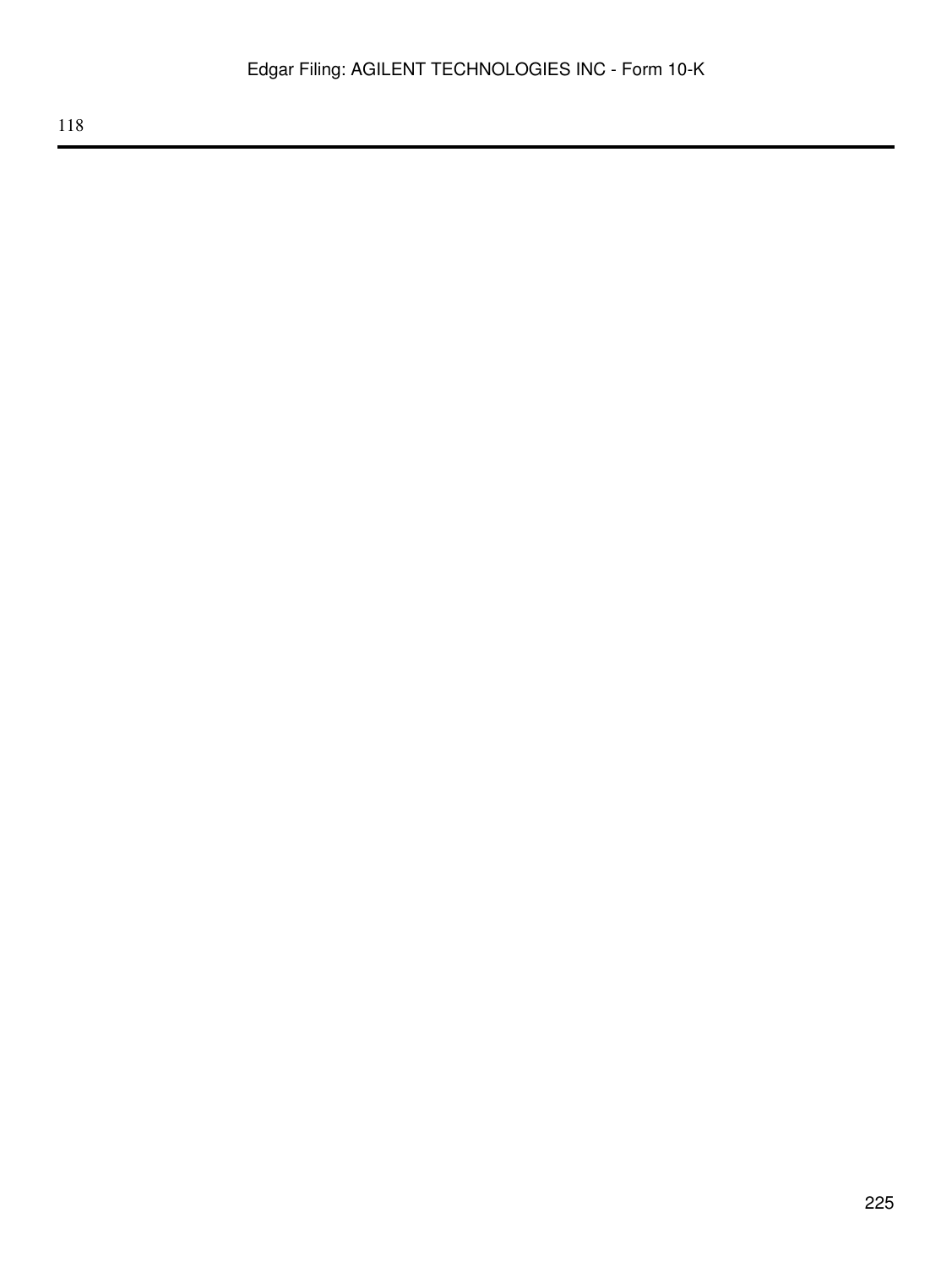[Table of Contents](#page-2-0) 

### SIGNATURES

Pursuant to the requirements of Section 13 or 15(d) of the Securities Exchange Act of 1934, the registrant has duly caused this report to be signed on its behalf by the undersigned, thereunto duly authorized.

### AGILENT TECHNOLOGIES, INC.

BY /s/ MARIE OH HUBER Marie Oh Huber Senior Vice President, General Counsel and Secretary

Date: December 22, 2014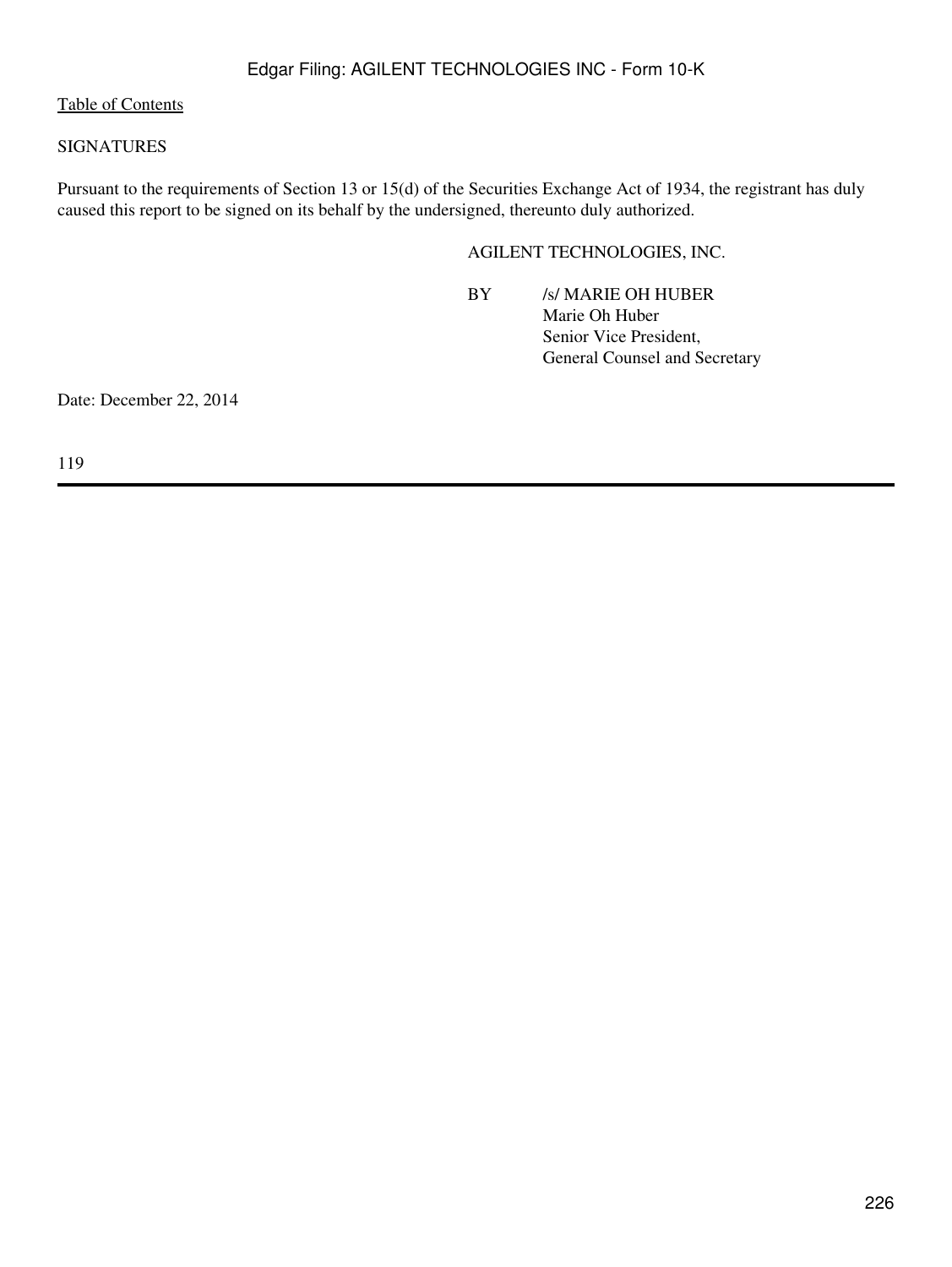### [Table of Contents](#page-2-0)

### POWER OF ATTORNEY

KNOW ALL PERSONS BY THESE PRESENTS, that each person whose signature appears below constitutes and appoints Marie Oh Huber and Michael Tang, or either of them, his or her attorneys-in-fact, for such person in any and all capacities, to sign any amendments to this report and to file the same, with exhibits thereto, and other documents in connection therewith, with the Securities and Exchange Commission, hereby ratifying and confirming all that any of said attorneys-in-fact, or substitute or substitutes, may do or cause to be done by virtue hereof. Pursuant to the requirements of the Securities Exchange Act of 1934, this report has been signed below by the following persons on behalf of the registrant and in the capacities and on the dates indicated.

| Signature                                      | Title                                                                              | Date                 |
|------------------------------------------------|------------------------------------------------------------------------------------|----------------------|
| /s/ WILLIAM P. SULLIVAN<br>William P. Sullivan | Director and Chief Executive Officer<br>(Principal Executive Officer)              | December 22,<br>2014 |
| /s/ DIDIER HIRSCH<br>Didier Hirsch             | Senior Vice President and Chief Financial Officer<br>(Principal Financial Officer) | December 22,<br>2014 |
| /s/ SOLANGE GLAIZE<br>Solange Glaize           | Vice President, Corporate Controllership<br>(Principal Accounting Officer)         | December 22,<br>2014 |
| /s/ JAMES G. CULLEN<br>James G. Cullen         | Chairman of the Board of Directors                                                 | December 22,<br>2014 |
| /s/ PAUL N. CLARK<br>Paul N. Clark             | Director                                                                           | December 22,<br>2014 |
| /s/ HEIDI FIELDS<br>Heidi Fields               | Director                                                                           | December 22,<br>2014 |
| /s/ ROBERT J. HERBOLD<br>Robert J. Herbold     | Director                                                                           | December 22,<br>2014 |
| /s/ KOH BOON HWEE<br>Koh Boon Hwee             | Director                                                                           | December 22,<br>2014 |
| /s/ A. BARRY RAND<br>A. Barry Rand             | Director                                                                           | December 22,<br>2014 |
| /s/ GEORGE A. SCANGOS, Ph D                    | Director                                                                           |                      |